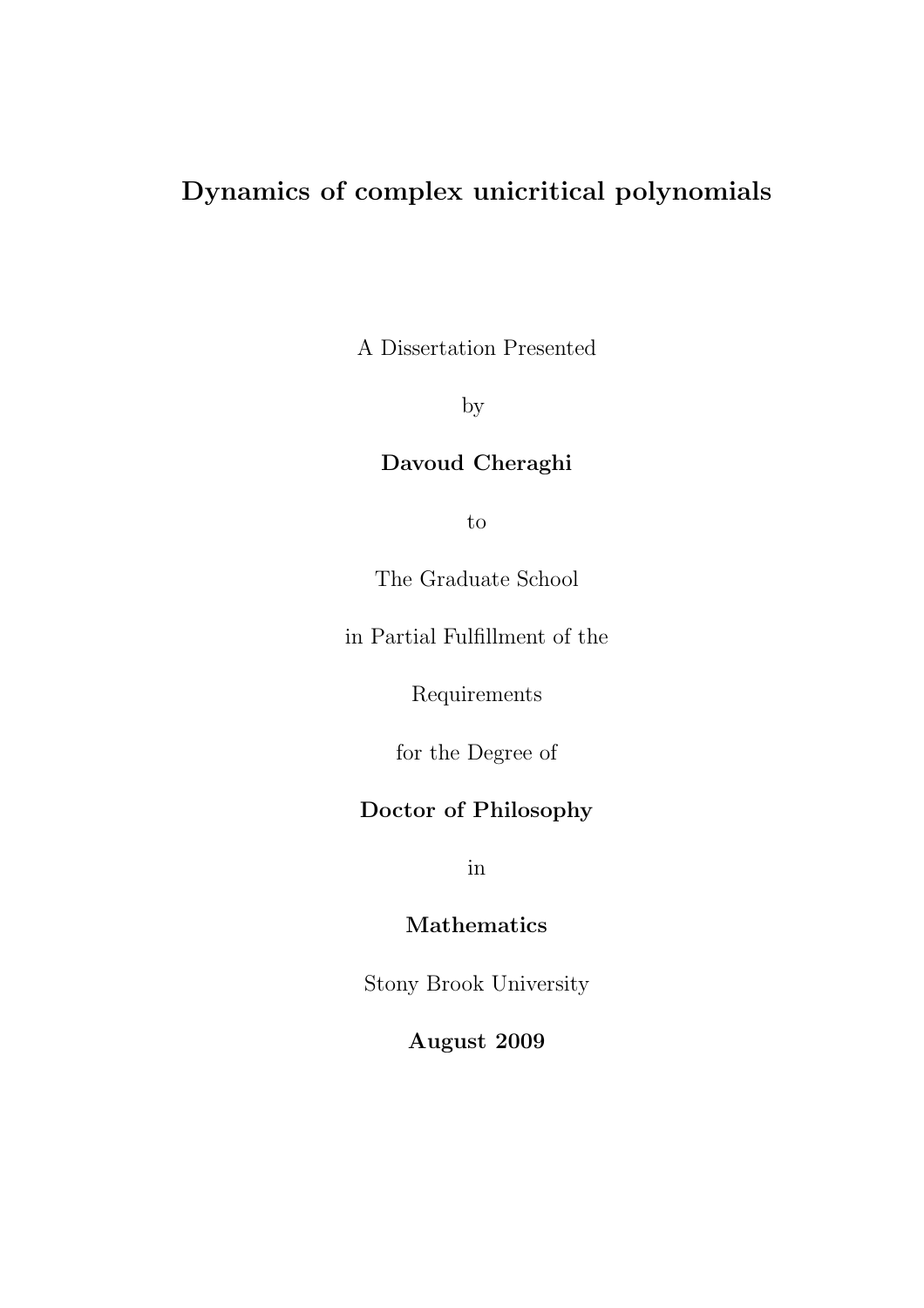#### Stony Brook University

The Graduate School

Davoud Cheraghi

We, the dissertation committee for the above candidate for the Doctor of

Philosophy degree, hereby recommend acceptance of this dissertation.

Mikhail M. Lyubich Professor of Mathematics, Stony Brook University Dissertation Advisor

John Milnor Distinguished Professor of Mathematics, Stony Brook University Chairperson of Defense

Dennis Sullivan Distinguished Professor of Mathematics, Stony Brook University Inside Member

Saeed Zakeri Assitant Professor of Mathematics, City University of New York Outside Member

This dissertation is accepted by the Graduate School.

Lawrence Martin Dean of the Graduate School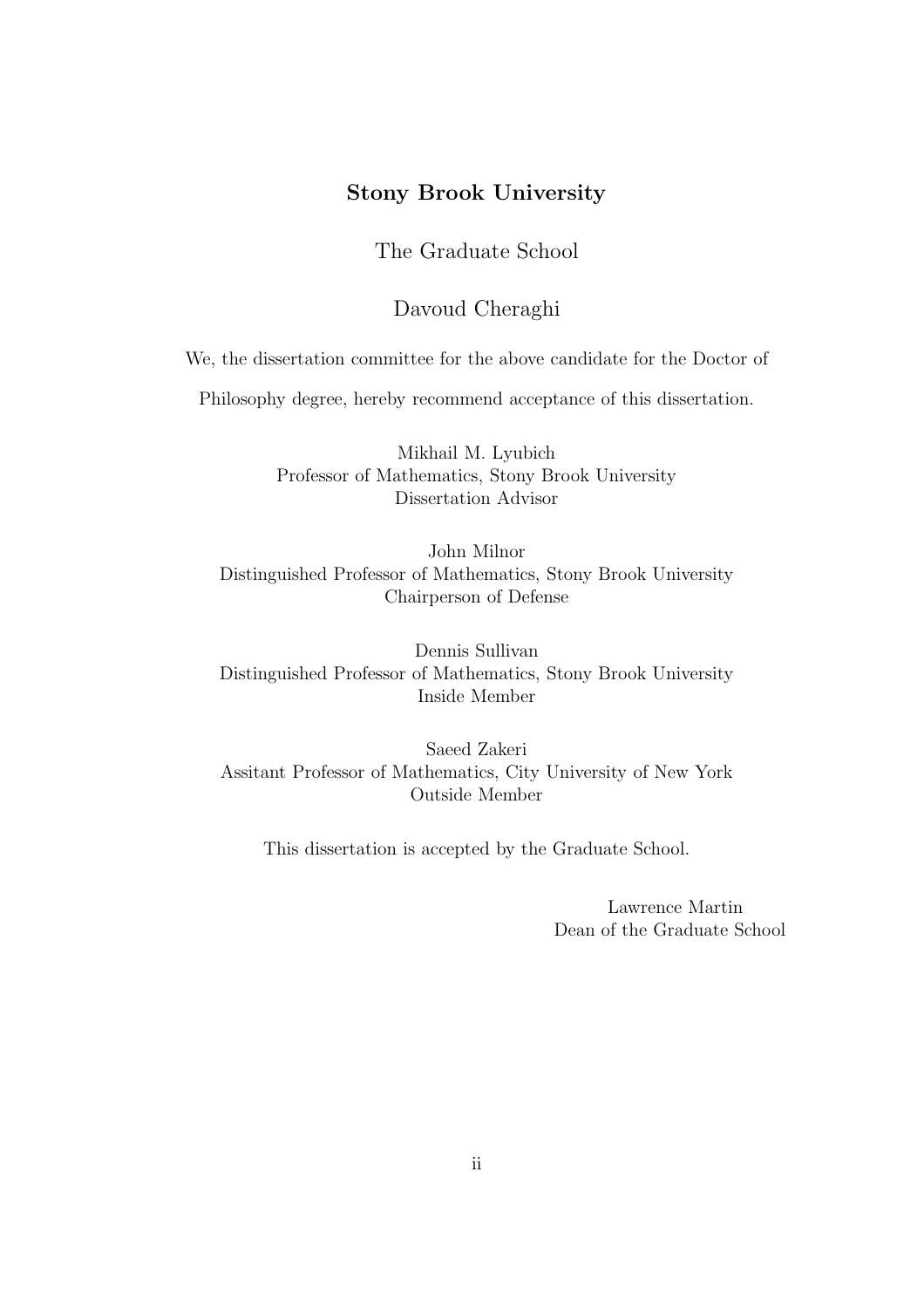### Abstract of the Dissertation

### Dynamics of complex unicritical polynomials

by

Davoud Cheraghi

Doctor of Philosophy

in

Mathematics

Stony Brook University

2009

In this dissertation we study two relatively independent problems in one dimensional complex dynamics. One on the parameter space of unicritical polynomials and the other one on measurable dynamics of certain quadratic polynomials with positive area Julia sets.

It has been conjectured that combinatorially equivalent non-hyperbolic unicritical polynomials are conformally conjugate. The conjecture has been already established for finitely renormalizable unicritical polynomials. In the first part of this work we prove that a type of compactness, called a priori bounds, on the renormalization levels of a unicritical polynomial, under a certain combinatorial condition, implies this conjecture.

It has been recently shown that there are quadratic polynomials with positive area Julia set. The second part of this work investigates typical trajectories of quadratic polynomials with a non-linearizable fixed point of high return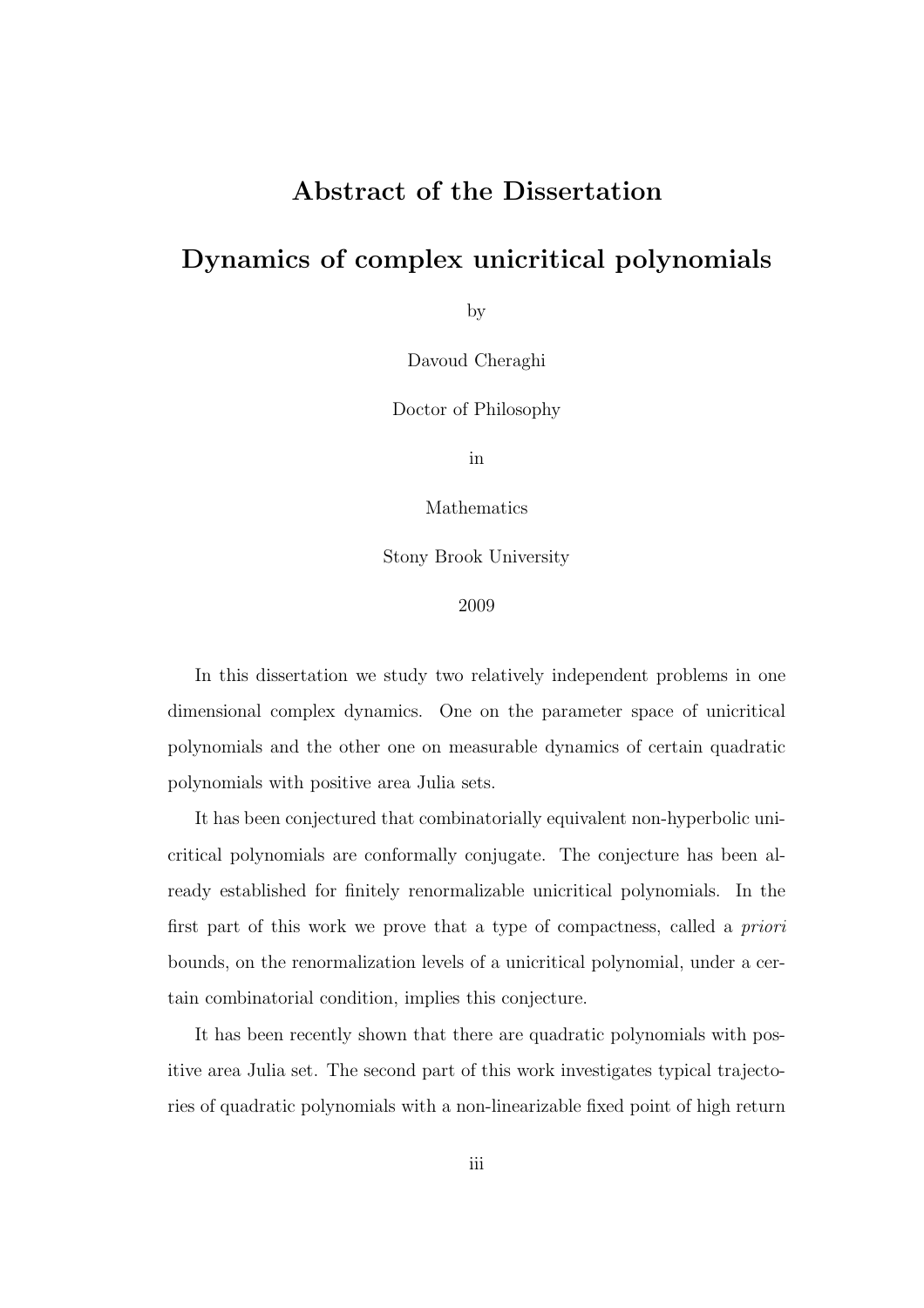type. This class contains the examples with positive area Julia set mentioned above. In particular, we prove that Lebesgue almost every point in the Julia set of these maps accumulates on the non-linearizable fixed point. We show that the post-critical sets of these maps, which are the measure theoretic attractors, have measure zero and are connected subsets of the plane. This has some interesting corollaries such as, almost every point in the Julia set of such maps is non-recurrent, or, there is no finite absolutely continuous invariant measure supported on the Julia set of these maps.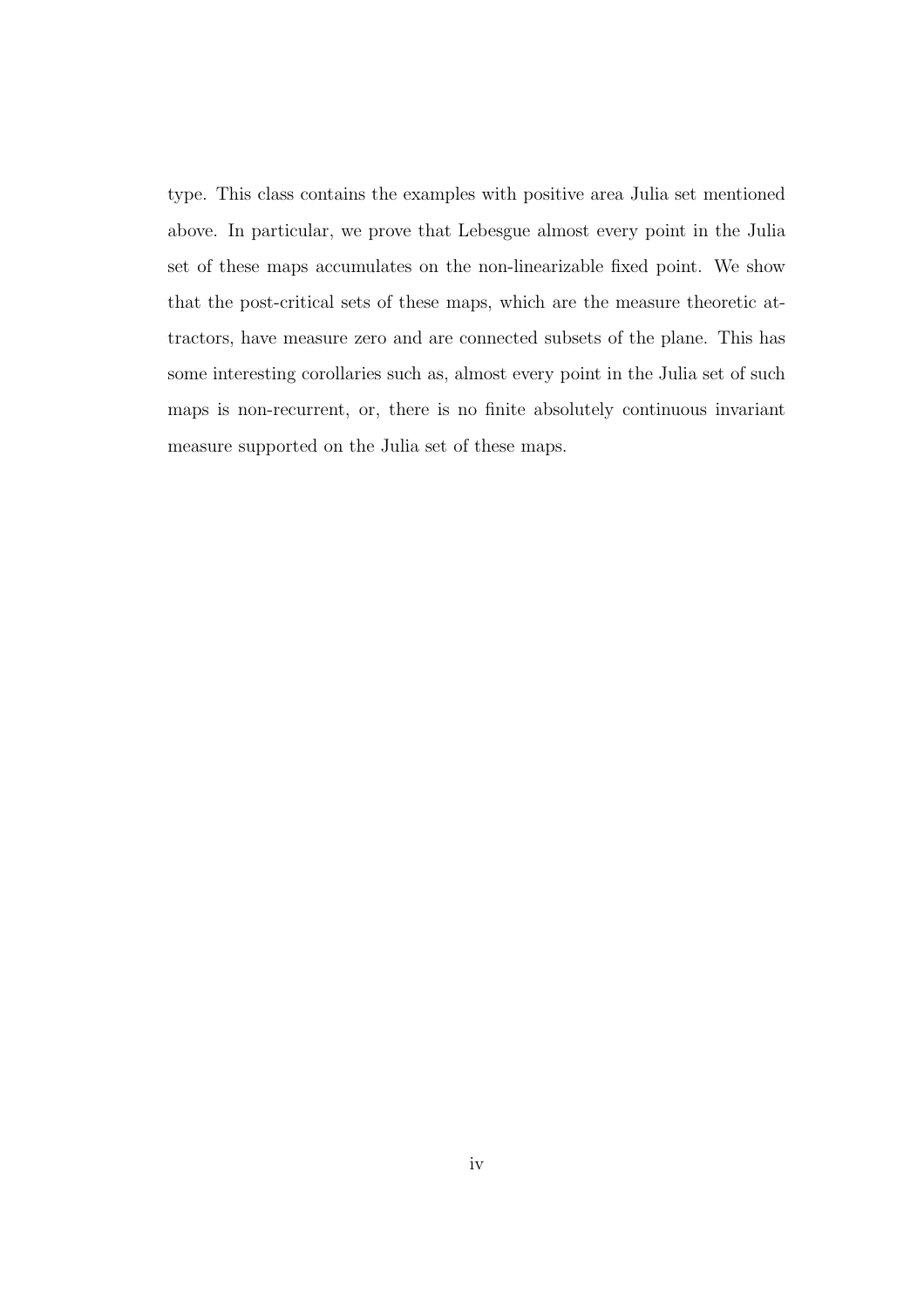## **Contents**

| $\mathbf{1}$   |     | Introduction                                                                      | $\mathbf{1}$ |
|----------------|-----|-----------------------------------------------------------------------------------|--------------|
| $\overline{2}$ |     | Preliminaries                                                                     | 11           |
|                | 2.1 |                                                                                   | 11           |
|                | 2.2 |                                                                                   | 14           |
|                | 2.3 |                                                                                   | 15           |
|                | 2.4 |                                                                                   | 20           |
|                | 2.5 |                                                                                   | 22           |
|                | 2.6 |                                                                                   | 24           |
| 3              |     | Combinatorial Rigidity in the Unicritical Family                                  | 25           |
|                | 3.1 | Modified principal nest $\ldots \ldots \ldots \ldots \ldots \ldots \ldots \ldots$ | 25           |
|                |     | 3.1.1                                                                             | 25           |
|                |     | The complex bounds in the favorite nest and renormal-<br>3.1.2                    |              |
|                |     |                                                                                   | 26           |
|                |     | 3.1.3                                                                             | 32           |
|                | 3.2 |                                                                                   | 35           |
|                |     | 3.2.1                                                                             | 35           |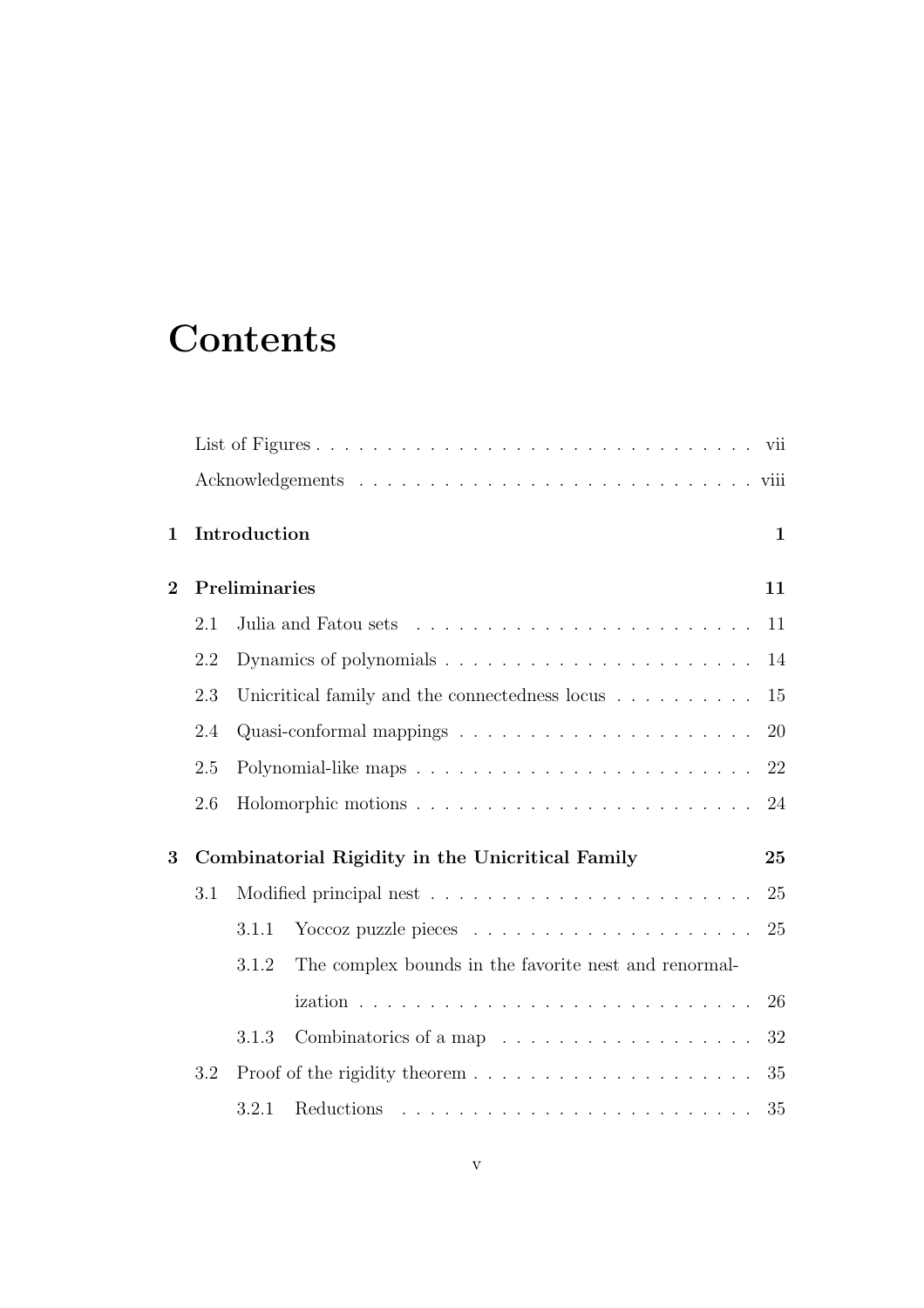|   |     | 3.2.2 |                                                                                 | 37     |
|---|-----|-------|---------------------------------------------------------------------------------|--------|
|   |     | 3.2.3 | The domains $\Omega_{n,j}$ and the maps $h_{n,j}$                               | 41     |
|   |     | 3.2.4 | The gluing maps $g_{n(k)}^i$                                                    | 58     |
|   |     | 3.2.5 | $Isotopy \ldots \ldots \ldots \ldots \ldots \ldots \ldots \ldots \ldots \ldots$ | 62     |
|   |     | 3.2.6 | Promotion to hybrid conjugacy                                                   | 67     |
|   |     | 3.2.7 | Dynamical description of the combinatorics $\ldots \ldots$                      | 69     |
| 4 |     |       | Typical Trajectories of complex quadratic polynomials                           | 72     |
|   | 4.1 |       |                                                                                 | $72\,$ |
|   |     | 4.1.1 | Post-critical set as an attractor                                               | $72\,$ |
|   |     | 4.1.2 | The Inou-Shishikura class and the near-parabolic renor-                         |        |
|   |     |       |                                                                                 | 75     |
|   |     | 4.1.3 | Sectors around the post-critical set                                            | 80     |
|   |     | 4.1.4 | Size of the sectors $\dots \dots \dots \dots \dots \dots \dots \dots$           | 89     |
|   |     | 4.1.5 | Perturbed Fatou coordinate                                                      | 93     |
|   |     | 4.1.6 | Proof of main technical lemmas 106                                              |        |
|   | 4.2 |       | Measure and topology of the attractor $\ldots \ldots \ldots \ldots 111$         |        |
|   |     | 4.2.1 |                                                                                 |        |
|   |     | 4.2.2 | Going down the renormalization tower $\dots \dots \dots \dots 116$              |        |
|   |     | 4.2.3 | Going up the renormalization tower $\ldots \ldots \ldots \ldots 121$            |        |
|   |     | 4.2.4 |                                                                                 |        |
|   |     |       |                                                                                 |        |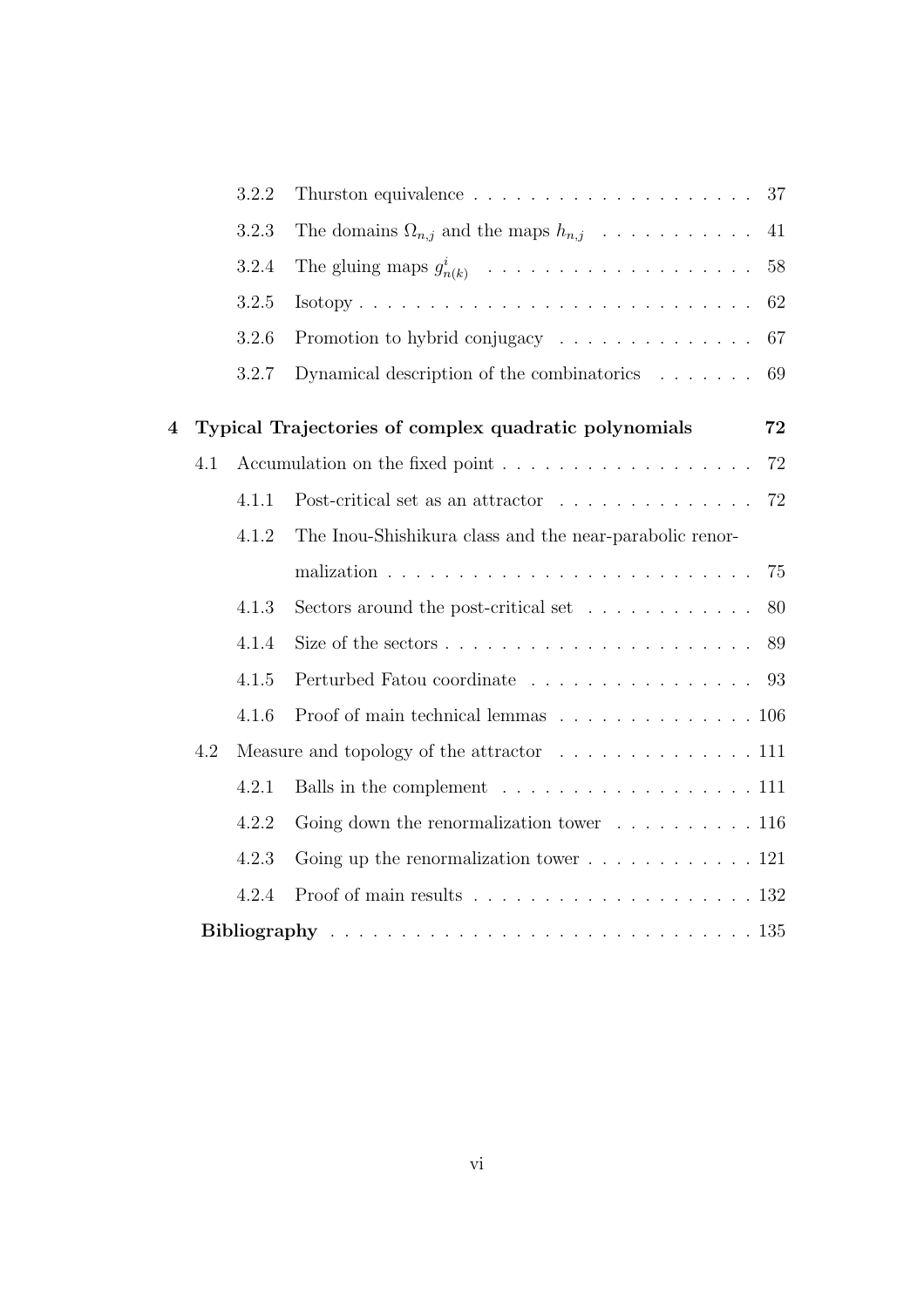# List of Figures

| 2.1 | The Mandelbrot set $\dots \dots \dots \dots \dots \dots \dots \dots \dots \dots \dots \dots \dots \dots \dots \dots \dots$ |  |
|-----|----------------------------------------------------------------------------------------------------------------------------|--|
| 2.2 | The connectedness locus $\mathcal{M}_3$ and a primary limb in it 18                                                        |  |
| 2.3 | A primitive renormalizable Julia set and the corresponding little                                                          |  |
|     | multibrot copy $\ldots \ldots \ldots \ldots \ldots \ldots \ldots \ldots \ldots \ldots 19$                                  |  |
|     |                                                                                                                            |  |
| 3.1 | The multiply connected domains and the buffers 41 $\,$                                                                     |  |
| 3.2 |                                                                                                                            |  |
| 3.3 | An infinitely renormalizable Julia set $\hfill\ldots\ldots\ldots\ldots\ldots\ldots\ldots\ldots\quad 50$                    |  |
| 3.4 | A twice satellite renormalizable Julia set $\hfill\ldots\ldots\ldots\ldots\ldots\ldots\hfill\hspace{0.2cm}53$              |  |
|     |                                                                                                                            |  |
| 4.1 | A schematic presentation of the Polynomial $P \dots \dots \dots$ 76                                                        |  |
| 4.2 | An example of a perturbed Fatou coordinate and its domain. 78                                                              |  |
| 4.3 | The first generation of sectors $\ldots \ldots \ldots \ldots \ldots \ldots \ldots 82$                                      |  |
|     |                                                                                                                            |  |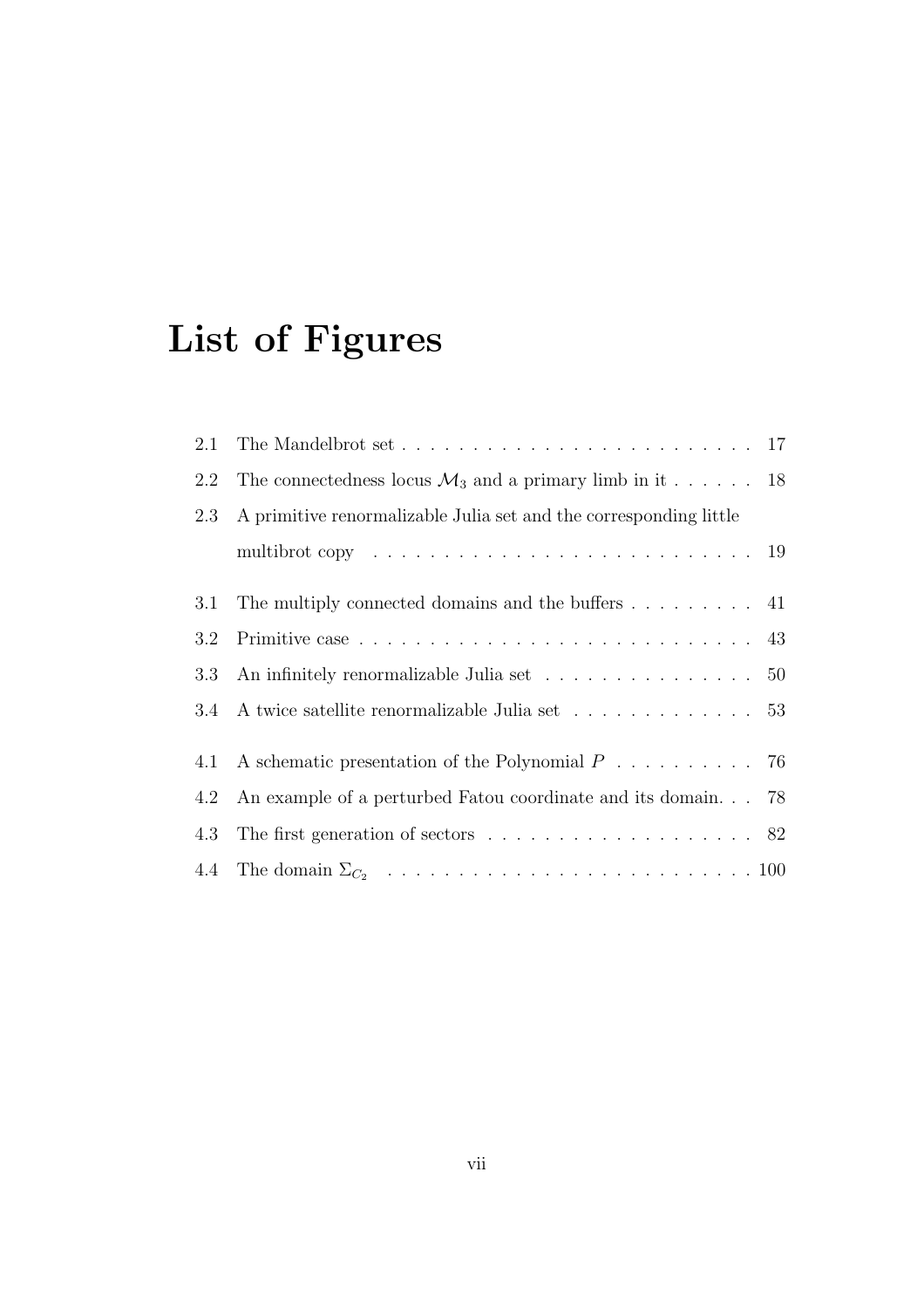### Acknowledgements

First of all, I would like to thank my adviser Mikhail Lyubich for his great patience and support during my graduate studies. He introduced many interesting subjects in holomorphic dynamics to me and was particularly helpful with improving my mathematics writing. Especially, his clear lectures have always been a source of enthusiasm for me and for many others in the dynamics community at the Stony Brook university.

I would like to thank the people at the Mathematics Department and IMS at Stony Brook for their generous support. I have enjoyed talking to and learning from many friends there. In particular, I want to thank M. Anderson, C. Bishop, C. Cabrera, H. Hakobian, M. Martens, J. Milnor, S. Sullivan, S. Sutherland, S. Zakeri. R. Roeder was particularly helpful with improving my mathematics and English writing.

I had privilege of spending a year of my studies at the Fields Institute in Toronto. I would like to thank them for their support. Specially, many lengthy conversations with C. Chamanara, J. Kahn, R. Perez, D. Schleicher, M. Shishikura, M. Yampolsky at the Institute created excellent memories during that year.

Many thanks go to my great family to whom I owe every thing I have accomplished. Especially, to my parents for their trust in me and the freedom they gave me during all my life, to my brother and sisters for their constant encouragement and the confidence they gave me.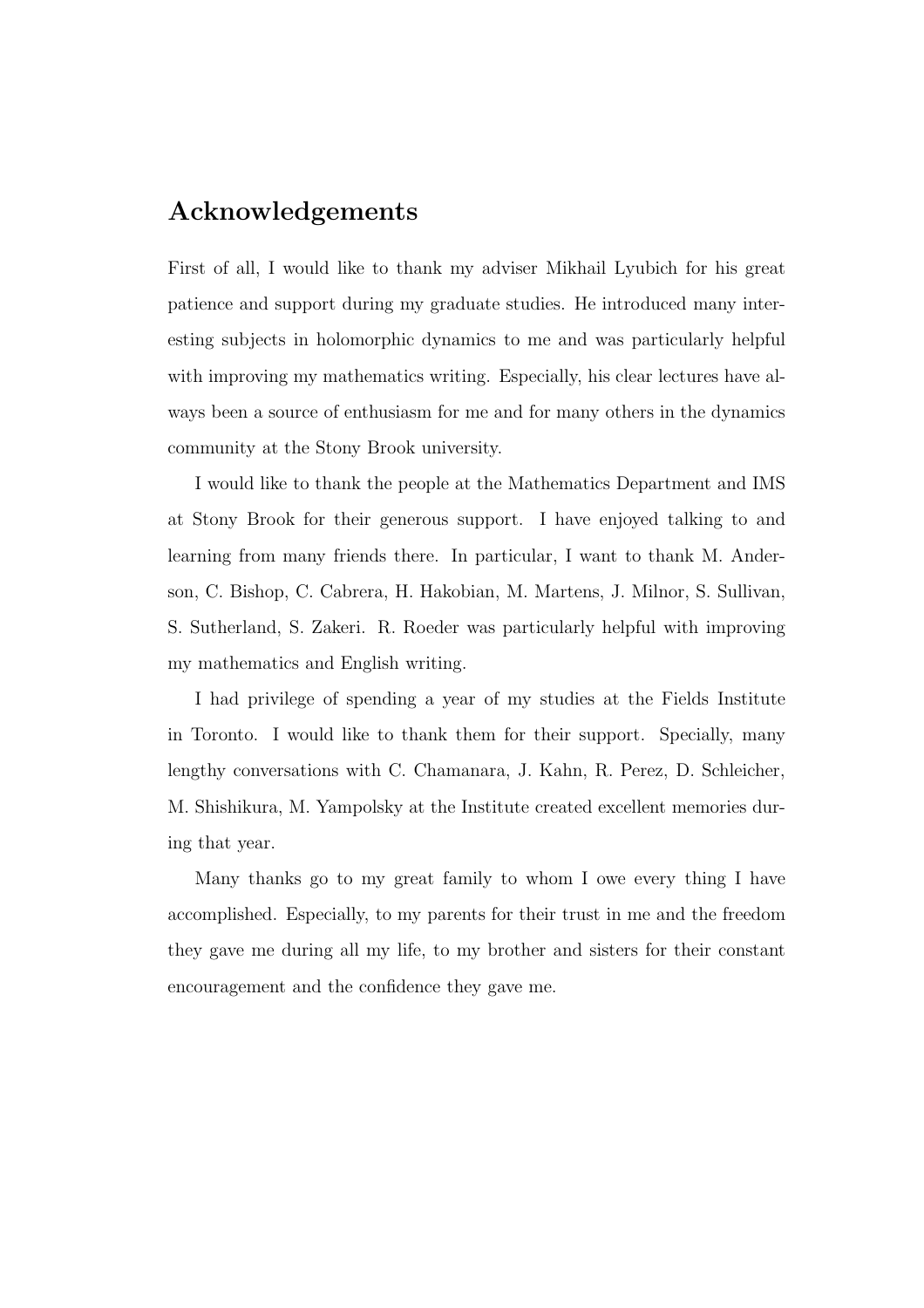### Chapter 1

### Introduction

In this work we study two different problems in one dimensional holomorphic dynamics. The first one is on combinatorial rigidity of a class of unicritical maps. The second one describes typical (with respect to the Lebesgue measure) trajectories of certain quadratic polynomials with positive area Julia set. Below we describe the content of these two studies.

Part 1. Dynamics of a rational map on the Riemann sphere breaks into two pieces; dynamics on the Fatou set and dynamics on the Julia set. Fatou set of a map is "nicely behaved" part of the dynamics, and it is completely understood through works of Fatou [Fat19], [Fat20a], [Fat20b], Julia [Jul18] and Sullivan [Su85]. The Julia set of a rational map is the "chaotic" part of the dynamics. Substantial work by many people has been devoted to understanding these two sets for different families of rational maps. Basic properties of these sets has been collected in several books and surveys: See for example Beardon [Be91], Milnor [M06], Blanchard [Bl84], and Lyubich [Ly86].

Hyperbolic maps form a class of thoroughly understood and well behaved maps. These are rational maps for which the orbits of all critical points tend to attracting periodic points. For every map in this class, there exists a finite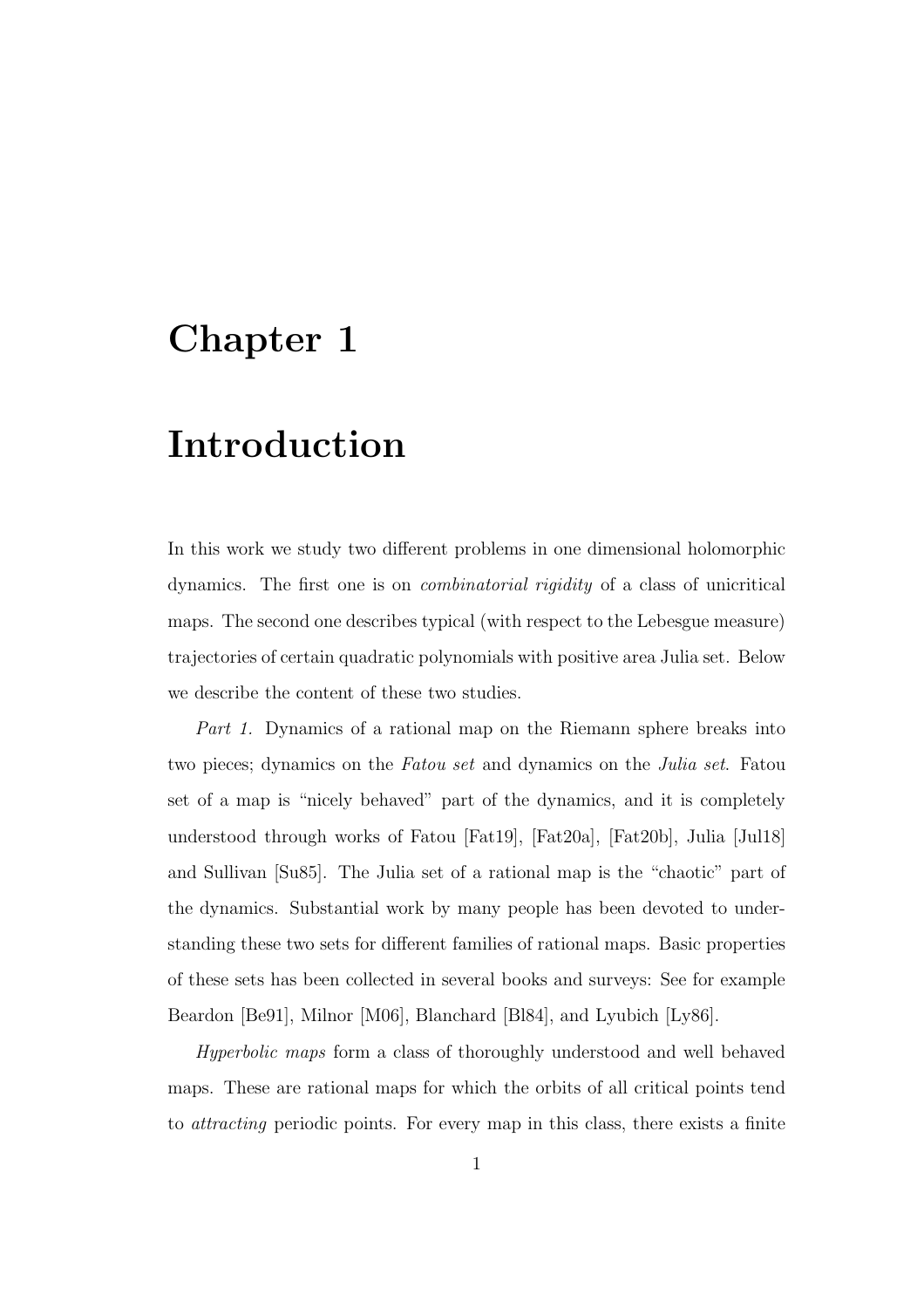subset of the Riemann sphere such that a full measure set of points on the sphere is attracted to this set under dynamics of the map. One of the main conjectures in holomorphic dynamics, which goes back to Fatou, states that the hyperbolic maps are dense in the space of rational maps of degree d (also in the space of polynomials of degree  $d$ ). By an approach developed through the work of R. M˜ane, P. Sad and D. Sullivan [MSS83] for rational maps to tackle this problem, "studying families of rational maps has been reduced to studying of dynamics of individual maps on their Julia set".

Every polynomial with one critical point, which is referred as unicritical polynomial through this thesis, can be written (up to conformal conjugacy) in the form  $z \mapsto z^d + c$ , for some complex number c. If the critical point 0 tends to infinity under iteration of such a map (attracted to the superattracting fixed point at infinity), the map is hyperbolic. The Julia set is a Cantor set in this case. Therefore, attention reduces to parameters for which orbit of 0 stays bounded under iteration. The set of such parameters is called the connectedness locus or the Mulribrot set, (the well-known Mandelbrot set corresponds to  $d = 2$ ) see Figures 2.1 and 2.2.

There is a way of defining graded partitions of the Multibrot set into pieces such that dynamics of maps in each piece have some special combinatorial property. All maps in a given piece of partition of a certain level will be called combinatorially equivalent up to that level. Conjecturally, combinatorially equivalent (up to all levels) non-hyperbolic maps in the uniciritcal family are conformally conjugate. As stated in [DH82] for  $d = 2$ , this Rigidity Conjecture is equivalent to the local connectivity of the Mandelbrot set (MLC for short) and naturally extends to degree d unicritical polynomials. In  $[DH82]$ , they prove that MLC implies Density of hyperbolic quadratic polynomials among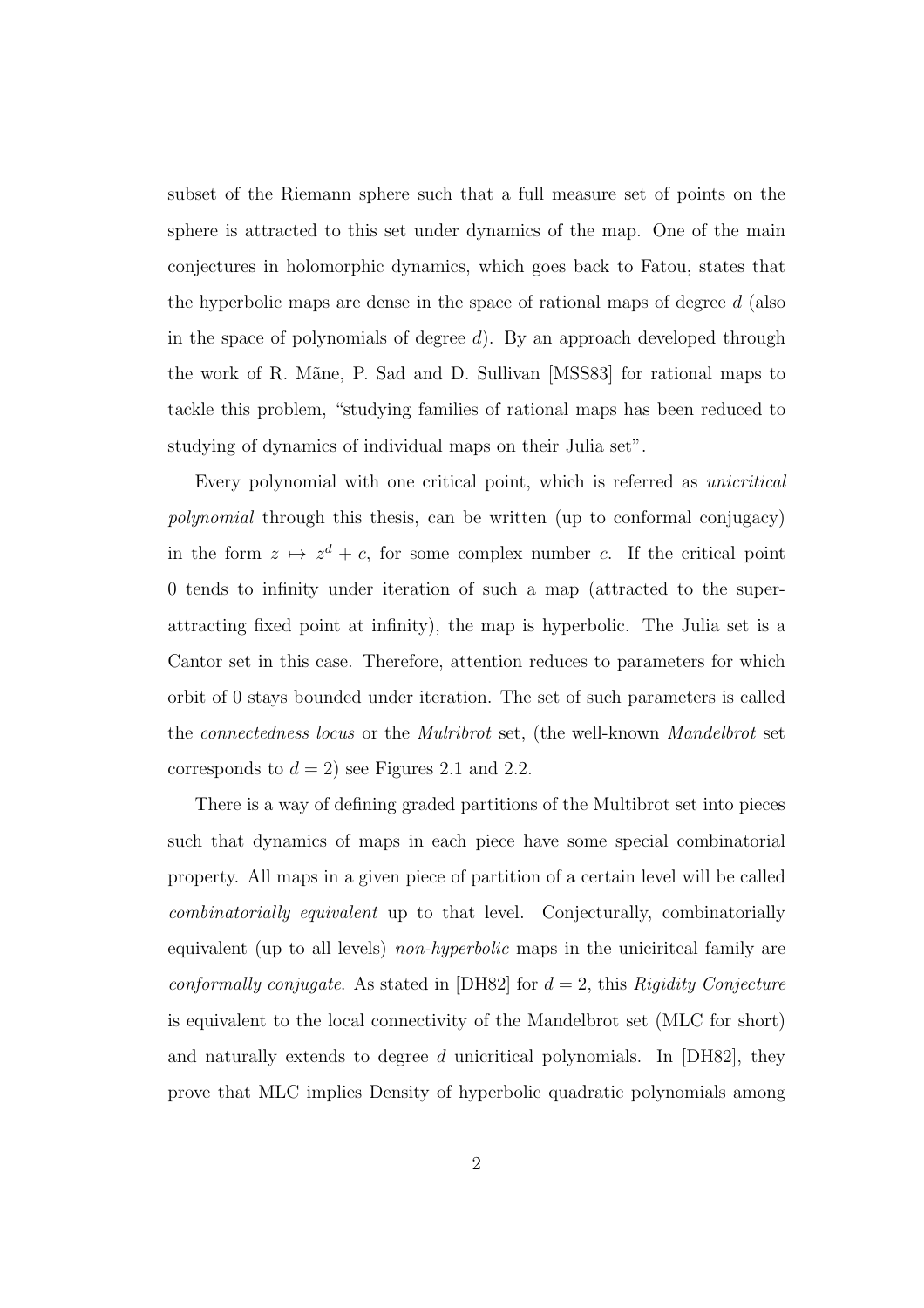quadratic polynomials. These discussions have been extended to degree d unicritical polynomials by D. Schleicher in [Sch04].

Roughly speaking, the rigidity conjecture says that combinatorics of a map in this class uniquely determines (fine scale) geometry of the chaotic part of the dynamics of that map. In particular, combinatorics of such map determine the parameter  $c$  up to a finite number of values.

A unicritical polynomial f is called Douady-Hubbard renormalizable, or renormalizable for short, if there exist a neighborhood  $U$  of the critical point and an integer  $n > 1$ , such that  $f^{\circ n} : U \to V$  is a degree d proper branched covering with U compactly contained in V, and  $f^{\circ nk}(0) \in U$ , for  $k = 0, 1, 2, \ldots$ . By [DH85], such a map  $f^{\circ n}: U \to V$ , denoted by  $\mathcal{R}^1(f)$ , is conjugate to a unicritical polynomial, which we denote it by  $\mathcal{SR}^1(f)$ , of the same degree as the one of f. Moreover, this renormalization, under a certain combinatorial condition which will be clear later, provides a homeomorphism from a subset of the connectedness locus onto all of the connectedness locus. Such homeomorphim is determined up finite number of rotations, however, one can make it unique by marking a particular point on the connectedness locus (which will be made clear later). We will denote the corresponding maximal homeomorphic copy of the connectedness locus (domain of this homeomorphism) within the actual connectedness locus by  $\tau(f)$ . By maximal homeomorphic copy we mean that it is not strictly contained in any other homeomorphic copy except the actual connectedness locus.

Given a renormalizable unicritical polynomial f, if  $\mathcal{R}(f)$  is also renormalizable we say that  $f$  is twice renormalizable. So, a unicritical polynomial is called infinitely renormalizable if the renormalization process defined above can be carried out infinite number of times, that is, the sequence  $\mathcal{R}(f)$ ,  $\mathcal{R}(\mathcal{R}(f))$ ,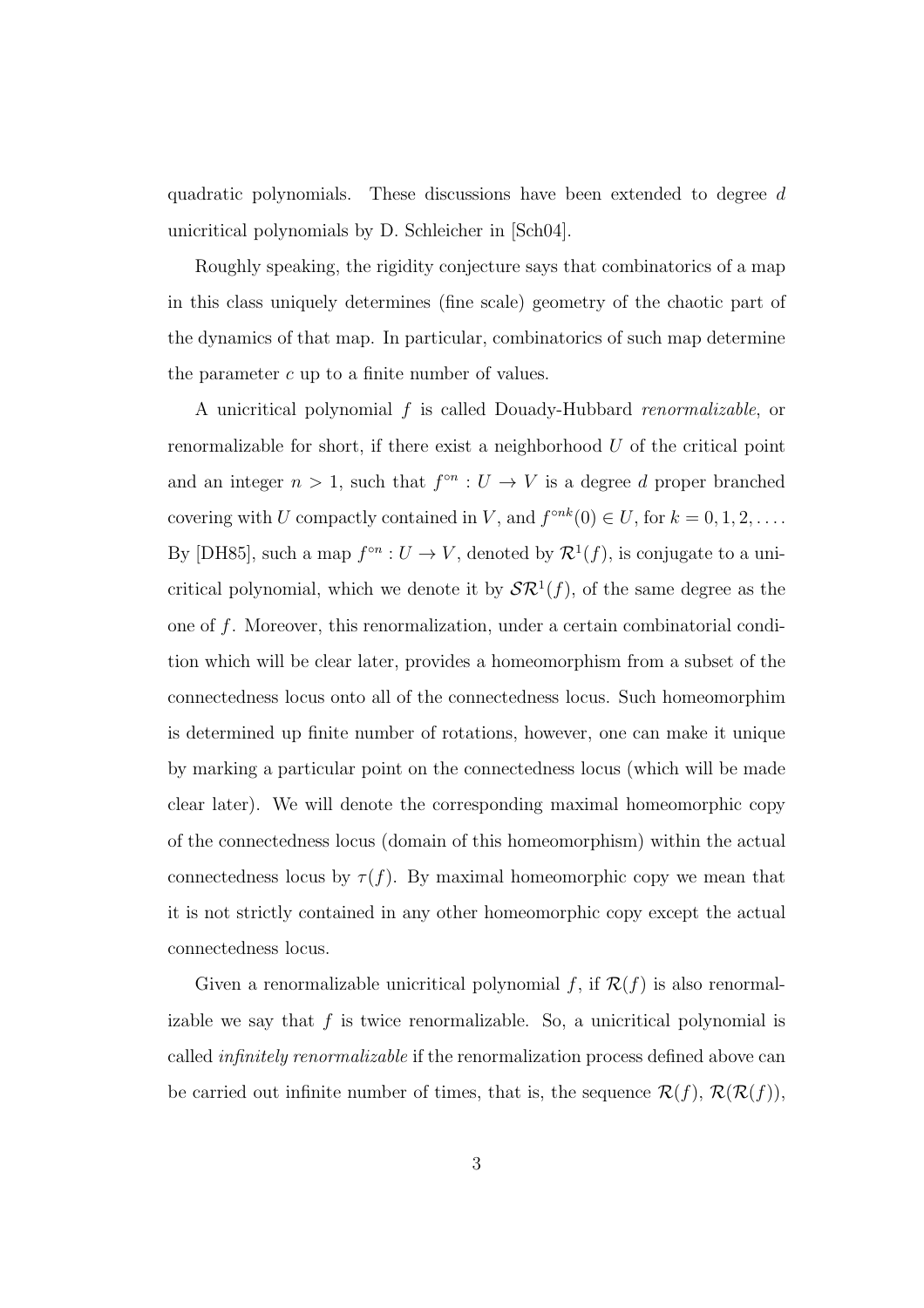$\mathcal{R}(\mathcal{R}(\mathcal{R}(f))),...$  is well defined. Combinatorics of an infinitely renormalizable unicritical polynomial is defined as the sequence of maximal homeomorphic copies  $\langle \tau(f), \tau(\mathcal{SR}^1(f)), \tau((\mathcal{SR})^2(f)), \ldots \rangle$  of the connectedness locus.

In 1990's, J. C. Yoccoz [H93] proved MLC conjecture at all non-hyperbolic parameter values which are at most finitely renormalizable. He also proved local connectivity of the Julia set for such maps with all periodic points repelling. Degree 2 assumption was essential in his argument. Local connectivity of Julia sets for unicritical degree d polynomials which are at most finitely renormalizable, and with all their periodic points repelling has been established by J. Kahn and M. Lyubich [KL05] in 2005. Their proof is based on "controlling" geometry of a Modified principal nest. The same controlling technique is used to settle the rigidity problem for these parameters in [AKLS05].

The rigidity conjecture for quadratic maps  $z^2 + c$  with c real is proved independently by M. Lyubich  $[Ly97]$  and J. Graczyk, G. Śwąctek  $[GS98]$ . Recently, the conjecture has been proved for polynomials with all their critical points real and non-degenerate by O. Kozlovski, W. Shen and S. Van Strien in [KSvS07].

An infinitely renormalizable unicritical polynomial satisfies a priori bounds condition, a notion introduced by D. Sullivan [S92], if infimum of moduli of annuli  $V_n \setminus U_n$  is non-zero, where  $(\mathcal{R}^n(f))^{t_n}: U_n \to V_n$  is a renormalization of  $\mathcal{R}^n(f)$ . Here we prove that this property, under certain combinatorial assumption, implies the rigidity conjecture. We say that an infinitely renormalizable map satisfies the *secondary limbs condition*, denoted by  $SL$  for short, if the maximal connectedness loci copies  $\tau(f), \tau(\mathcal{R}^1(f)), \ldots$  in the definition of the combinatorics of f belong to finite number of secondary limbs of the connectedness locus.

**Theorem 1.1** (Rigidity). If  $f_c$  is an infinitely renormalizable degree d uni-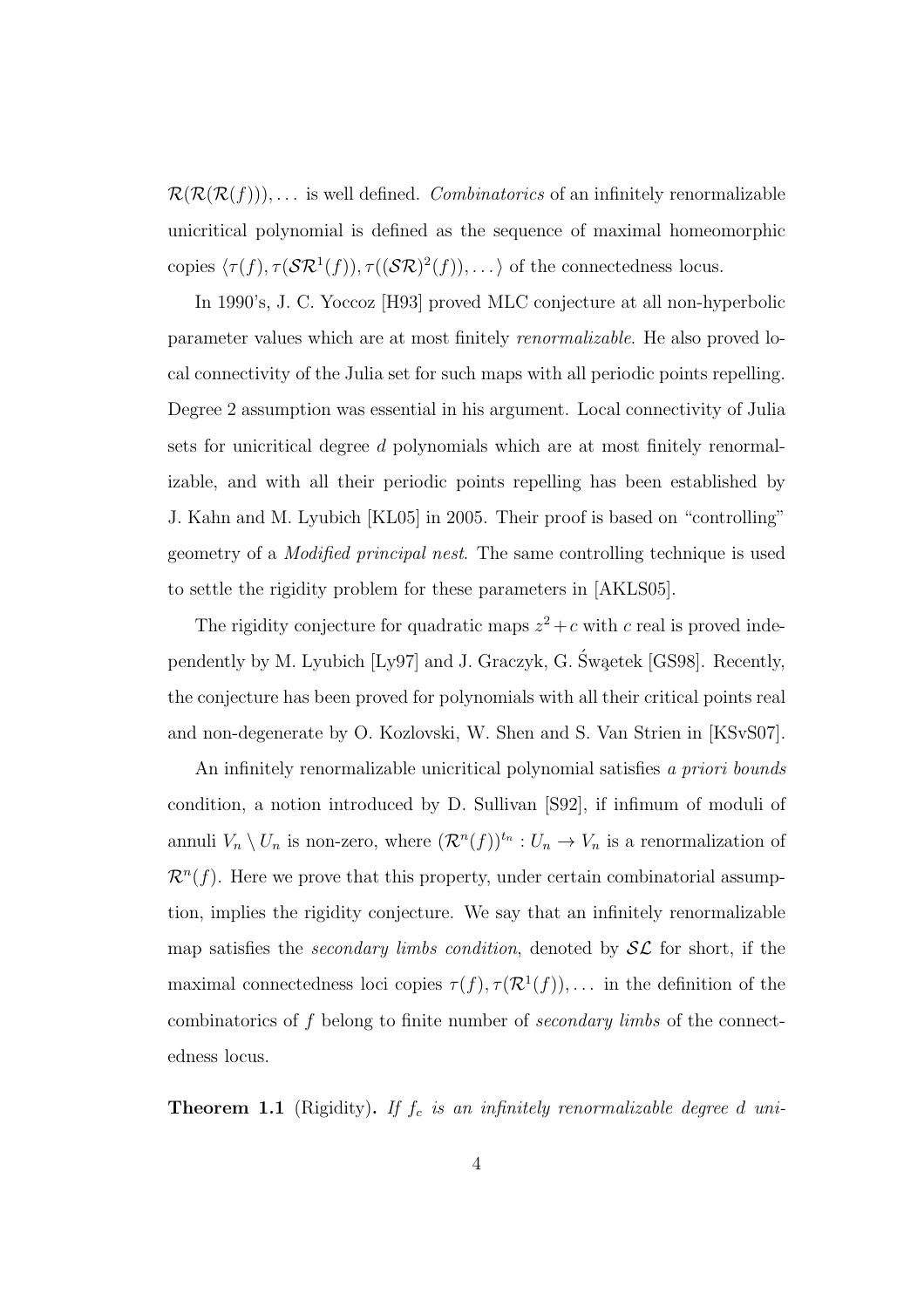critical polynomial, with a priori bounds, and satisfies  $\mathcal{SL}$  condition, then it is combinatorially rigid.

This result was proved in part II of [Ly97] for degree 2 polynomials. The main difference between our proof and the one in [Ly97] is in the construction of the Thurston conjugacy. In [Ly97] such a conjugacy is built along the whole principal nest and uses linear growth of moduli along this nest. However, such a growth is not known for arbitrary degree unicritical polynomials. Certain annuli in the modified principal nest introduced in [KL05] have definite module and this helps us to "pass" over principal nest much easier. This makes the whole construction simpler and more general to include arbitrary degree d.

To prove this statement, we first construct a quasi-conformal map of the plane which conjugates the two combinatorially equivalent maps on their postcritical sets. It does not respect the dynamics outside of the post-critical sets, but it is in a "right" homotopy class of homeomorphisms of the complex plane minus the post-critical sets. Verifying such a topological property with the rich possibilities of combinatorics of these maps is the source of difficulty in the proof. Being in such a homotopy class enables one to lift this quasi-conformal map infinite number of times (via the two polynomials) and obtain an actual quasi-conformal conjugacy in the limit. Finally, this quasi-conformal conjugacy can be promoted to a conformal conjugacy by an open-closed argument.

Different classes of maps are known to enjoy a priori bounds property; real infinitely renormalizable unicritical polynomials (see [LvS98] and [LY97]), primitive infinitely renormalizable maps of bounded type in [K06], parameters under a Decorations condition in [KL06], and in [KL07] under a Molecule condition. The class of maps satisfying the molecule condition contains the primitive infinitely renormalizable parameters of bounded type and the ones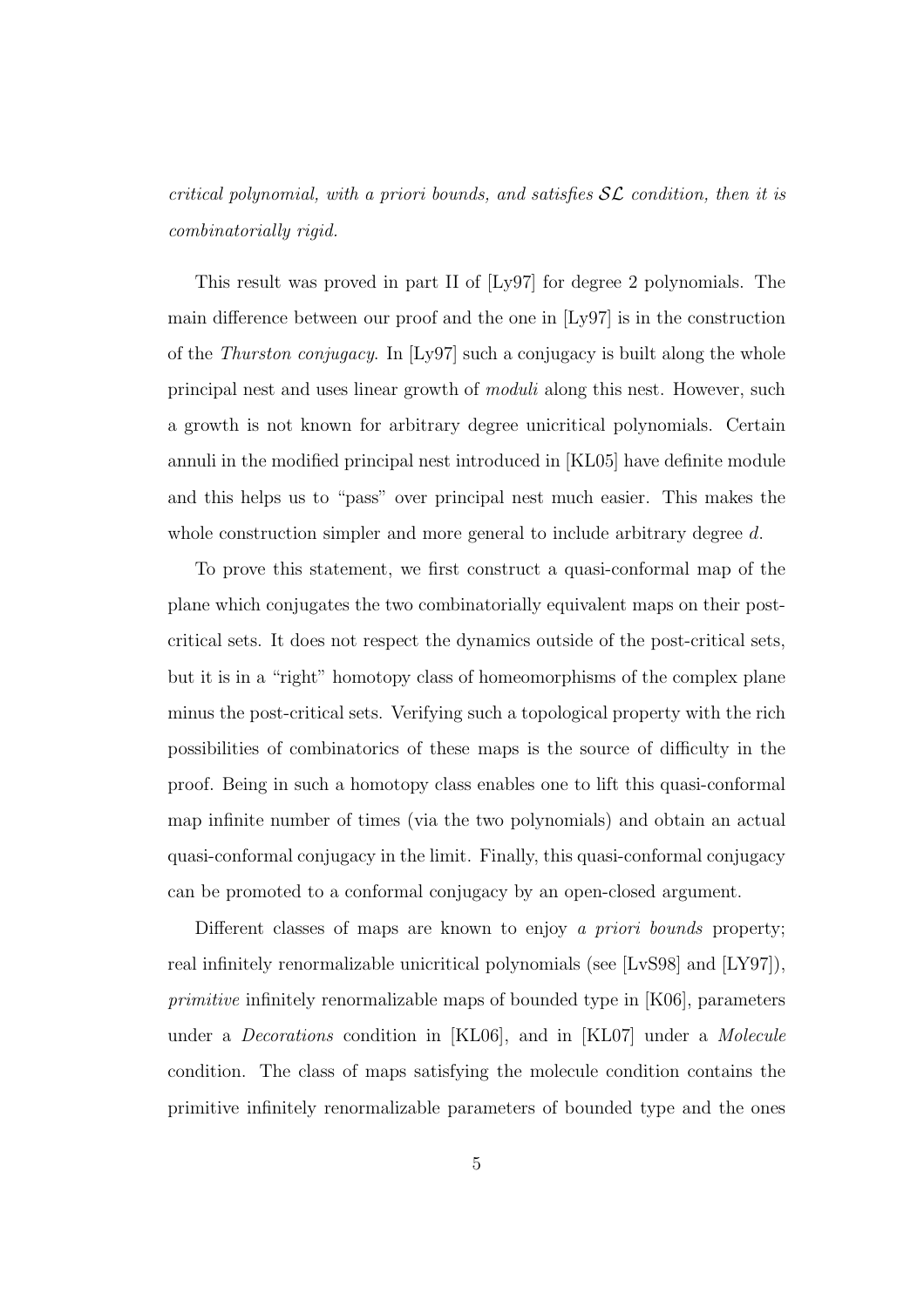satisfying decoration condition. We will see that the combinatorial class  $SL$ contains the combinatorial class of all these parameters. Therefore, combining the above theorem with [KL07] we obtain the following:

Corollary 1.2. Infinitely renormalizable, combinatorially equivalent, quadratic polynomials satisfying the molecule condition are conformally equivalent.

Part 2. Let  $f : \hat{\mathbb{C}} \to \hat{\mathbb{C}}$  be a rational map of the Riemann sphere. A central problem in dynamics of a system is to understand behaviour of orbit of a typical point;  $z, f(z), f^2(z), \ldots, f^n(z), \ldots$ . Indeed, this is a rather old subject in holomorphic dynamics starting with contributions of Koenigs [Ko84], Schröder [Sch71], Böttcher [Bö04] in the late 19th century on the local dynamics of holomorphic maps. Let  $f:U\subseteq \mathbb{C}\to \mathbb{C}$  be a holomorphic map defined on some neighborhood of  $z_0$  with  $f(z_0) = z_0$  and multiplier  $f'(z_0) = \lambda$ . If  $|\lambda| \neq 0, 1$ , by [Ko84], it is known that there exists a local conformal change of coordinate near  $z_0$ , with  $\varphi(z_0) = 0$ , and  $\varphi \circ f \circ \varphi^{-1}(z) = z \mapsto \lambda z$  near zero. There is a similar normal form by [Le97] and [Bö04] when  $\lambda = e^{2\pi \frac{p}{q}i}$ , and  $\lambda = 0$ , respectively. See [M06] for these results and more. This describes orbits near such fixed points.

If the multiplier at a fixed point is  $\lambda = e^{2\pi\alpha i}$  with  $\alpha \in \mathbb{R} \setminus \mathbb{Q}$ , f is called *lin*earizable at that fixed point, if there exists a conformal change of coordinate on a neighborhood of the fixed point so that in the new system of coordinate the map becomes the linear map  $z \mapsto e^{2\pi \alpha i} z$ . If there is such a domain of linearization, the maximal domain of linearizability is called Siegel disk, otherwise the fixed point is called Cremer fixed point. G. Pfeiffer [Pf17] found first examples of rational maps with a non linearizable fixed point, and H. Cremer [Cre38] proved that for a Baire generic choice of  $\alpha$  in  $(0, 1)$  every rational map with a fixed point of multiplier  $e^{2\pi\alpha i}$  is non linearizable. C. L. Siegel [Sie42] showed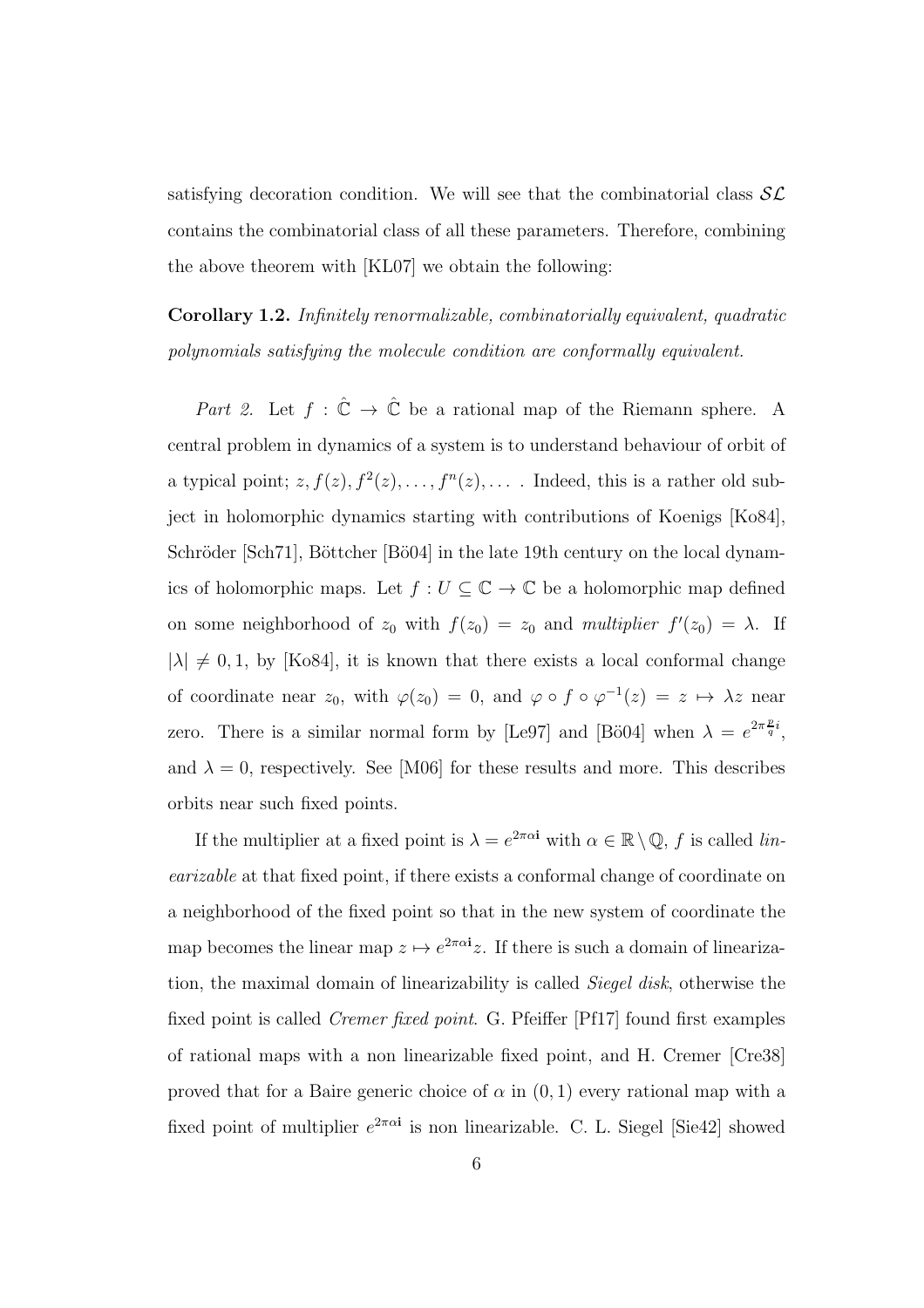that for Lebesgue almost every  $\alpha$  in  $(0, 1)$  every germ with a fixed point of multiplier  $e^{2\pi\alpha i}$  is linearizable. However, these results did not cover all rotations.

It was apparent from Cremer and Siegel's proofs that the answer to this problem depends on the arithmetic nature of  $\alpha$ . Let

$$
\alpha = [a_1, a_2, a_3, \dots] := \frac{1}{a_1 + \frac{1}{a_2 + \dots}}
$$

denote the continued fraction expansion of  $\alpha$ , and  $\frac{p_n}{q_n} = [a_1, a_2, \cdots, a_n]$  denote its rational approximants. Following Siegel's ideas, Brjuno [Brj71] proved that given approximants  $\frac{p_n}{q_n}$  of  $\alpha$ , under the weaker condition

$$
\sum_{n=1}^{\infty} \frac{\log(q_{n+1})}{q_n} < \infty,
$$

every germ with a fixed point of multiplier  $e^{2\pi\alpha i}$  is locally linearizable. We say that a real number  $\alpha$  is *Brjuno*, and write  $\alpha \in \mathcal{B}$ , if the above series is finite. Yoccoz [Yoc95] showed that the Brjuno condition is sharp for the quadratic maps. In other words, if  $\alpha \notin \mathcal{B}$ ,  $P_{\alpha}(z) = e^{2\pi \alpha i} z + z^2$  is not linearizable at 0.

Now assume that  $f: \mathbb{C} \to \mathbb{C}$  is a quadratic polynomial. As the dynamics on the Fatou set is very well understood, we have a complete understanding of typical orbits of a map, if Julia set of that map has zero area. Indeed, this is known in several cases including

- if  $f$  is hyperbolic,
- if f has a *parabolic* cycle, see [DH82] or [Ly83b],
- if  $f$  is at most finitely renormalizable with all periodic points repelling, see [Ly91] or [Sh91],
- if f has a Siegel disk with rotation number satisfying  $\log a_n = \mathcal{O}(\sqrt{n}),$ see [PZ04],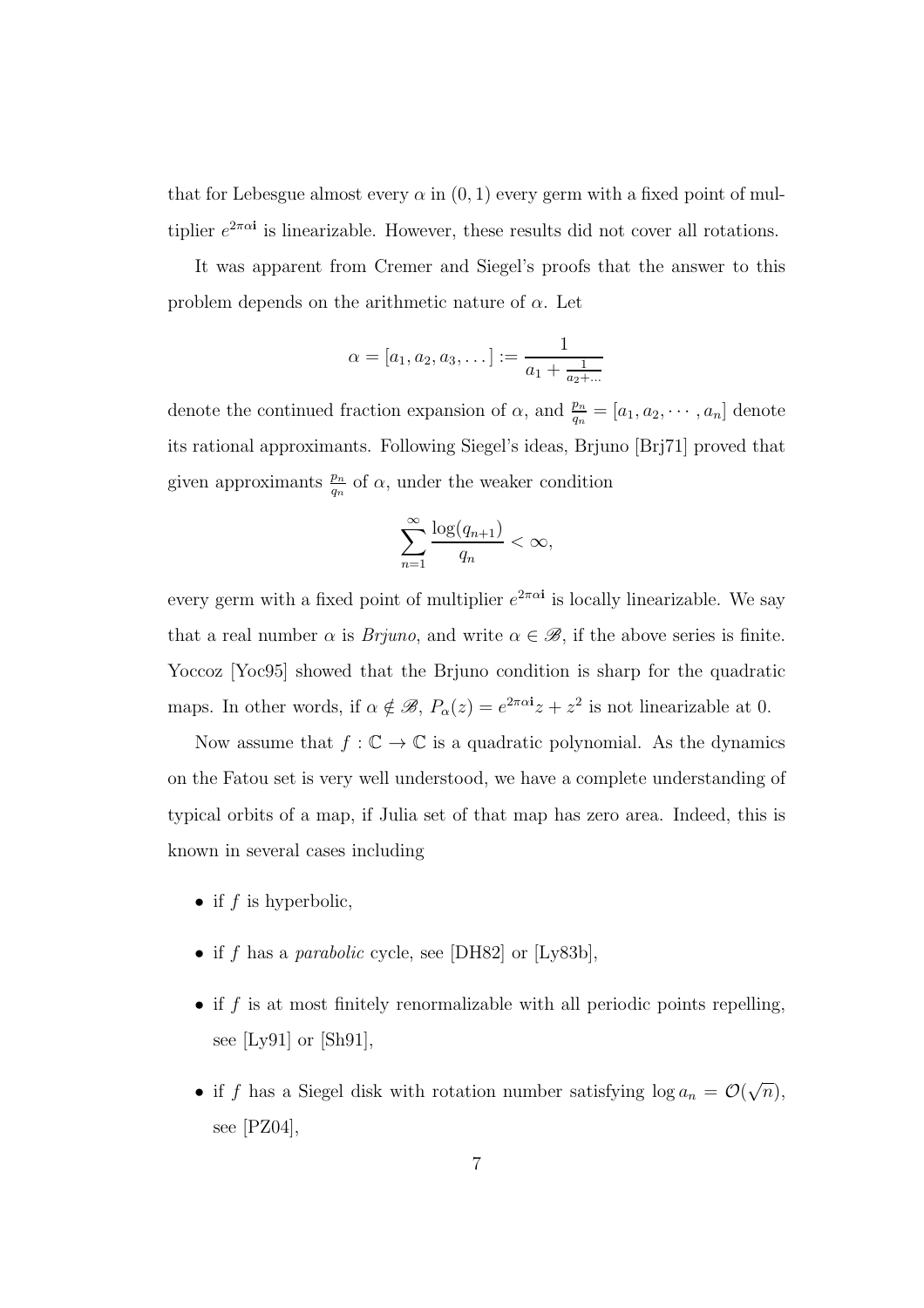In particular, siegel disks of bounded type have been studied in greater detail. In [Mc98] and [Ya08] two different types of renormalization technique have been used to describe geometry of the coresponding Julia sets and the dynamics of the map on them.

However, X. Buff and A. Chéritat [BC05] in 2005, by completing a program initiated by A. Douady, proved that there are quadratic polynomials with a Cremer fixed point and positive area Julia set. This motivates the problem of describing typical orbits of points in the Julia set of such quadratic polynomials. In the presence of a Cremer fixed point, there is only one Fatou component, the basin of infinity, which is the set of points that tend to the attracting fixed point at infinity under iteration. The Julia set is known to have a complicated topology. For example, it is a non locally connected subset of the plane. Furthermore, by Mañé [Ma83], the finite critical point is recurrent and its orbit accumulates on the Cremer fixed point.

Given  $N > 0$ , let  $Irr_N$  denote the set of irrational numbers  $\alpha = [a_1, a_2, \dots]$ , with  $a_i \geq N$  for  $i = 1, 2, \ldots$ . Our first result in this direction is that

**Theorem 1.3.** There exists a constant N such that if  $\alpha \in \text{Irr}_N$  is a non-Brjuno number, then orbit of almost every point in the Julia set of  $P_{\alpha}(z) =$  $e^{2\pi\alpha i}z + z^2$  accumulates on the 0 fixed point.

The statement of the above theorem is trivial if the Julia set has zero area. However, the positive area Julia sets constructed by Buff and Chéritat fall into class of maps satisfying our conditions in the above theorem. Thus, above theorem applies to these examples.

Proof of this theorem uses a Douady-Ghys type *renormalization*; return map to a certain domain. In a fruitful work by H. Inou and M. Shishikura [IS06] in 2005 this renormalization was developed to study large iterate of maps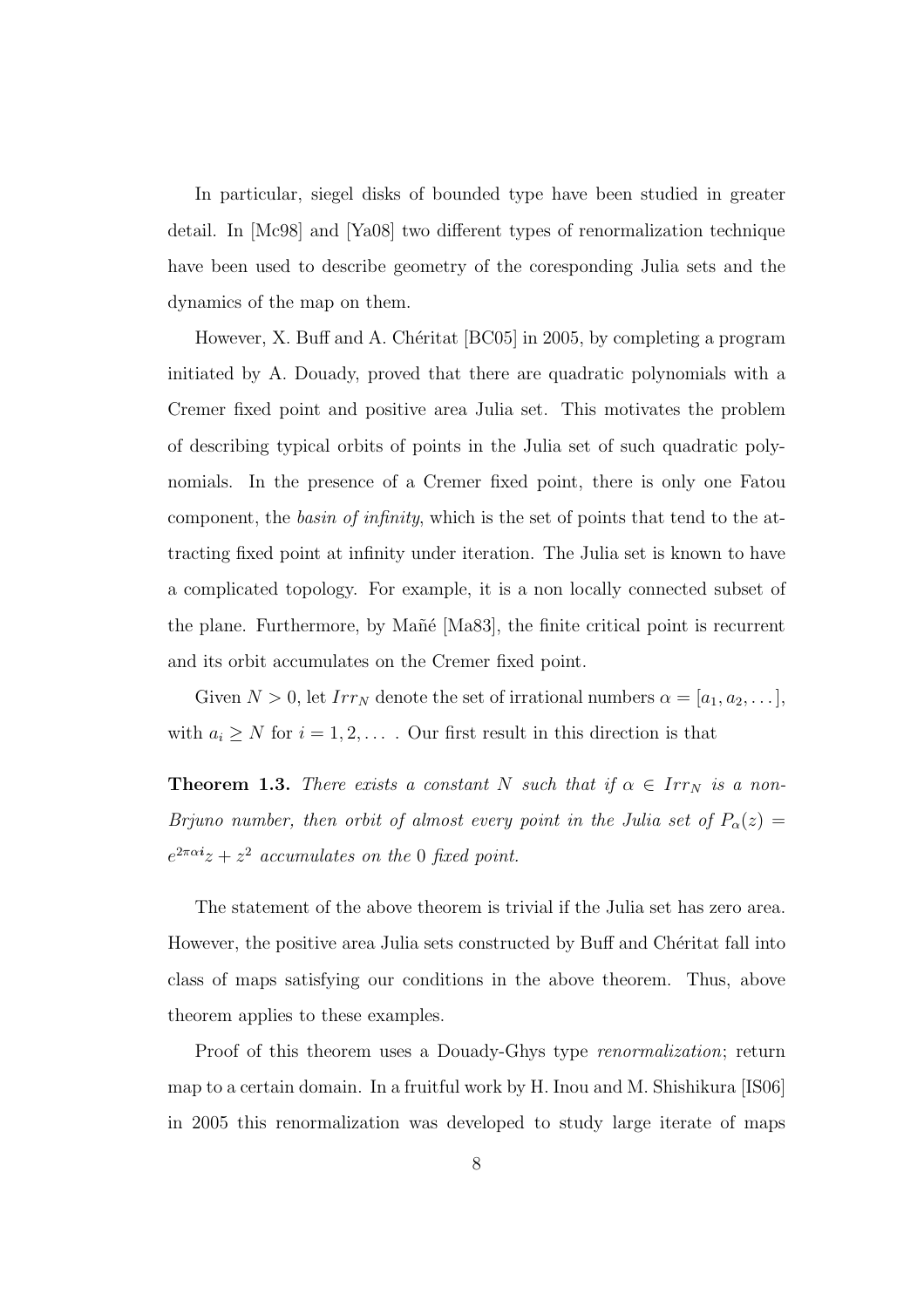near fixed points of high return times. They have introduced a compact (in compact-open topology) class of maps with "large enough" domain of definition which is invariant under this renormalization. More precisely, consider  $P(z)$  $z(1+z)^2: U \to \mathbb{C}$ , where U is a certain domain containing the 0 fixed point and the  $-1/3$  critical point. The Inou-Shishikura class,  $\mathcal{IS}$ , is defined as the class of maps  $P \circ \varphi^{-1} : U_{\varphi} \to \mathbb{C}$ , where  $\varphi : U \to U_{\varphi}$  is a conformal map with  $\varphi(0) = 0$ ,  $\varphi'(0) = e^{-2\pi\alpha i}$ . They show that there exists a constant  $N > 0$  such that every map in this class with  $\alpha \in Irr_N$  is infinitely many times renormalizable, and all the renormalizations belong to this class. This result has proved to be useful in studying local dynamics of maps with a neutral fixed point. For example, it was used in Buff and Chéritat's proof of existence of positive area Julia sets to control post-critical set of such maps.

The idea of the proof of above theorem is to construct infinitely many "gates" with the 0 fixed point on their boundary such that almost every point in the Julia set has to go through them. We can also control diameter of gates in terms of the Brjuno function and conclude that these diameters shrink to zero once  $\alpha$  is a non-Brjuno number. The orbit of the critical point goes through all these gates (without any assumption on the area of the Julia set). Therefore, a corollary of the above theorem is the following:

**Corollary 1.4.** If  $\alpha$  is a non-Brjuno number in Irr<sub>N</sub> (same N as in the above theorem) then every map in the Inou-Shishikura class with the fixed point of multiplier  $e^{2\pi\alpha i}$  at 0 is non-linearizable. In particular, if f is a rational map of the form  $e^{2\pi\alpha i} \cdot P \circ h$ , with  $\alpha \in Irr_N$ , where h is an arbitrary rational map of the Riemann sphere satisfying

- $h(0) = 0, h'(0) = 1,$
- no critical value of h belongs to  $U$  (domain of  $P$ ),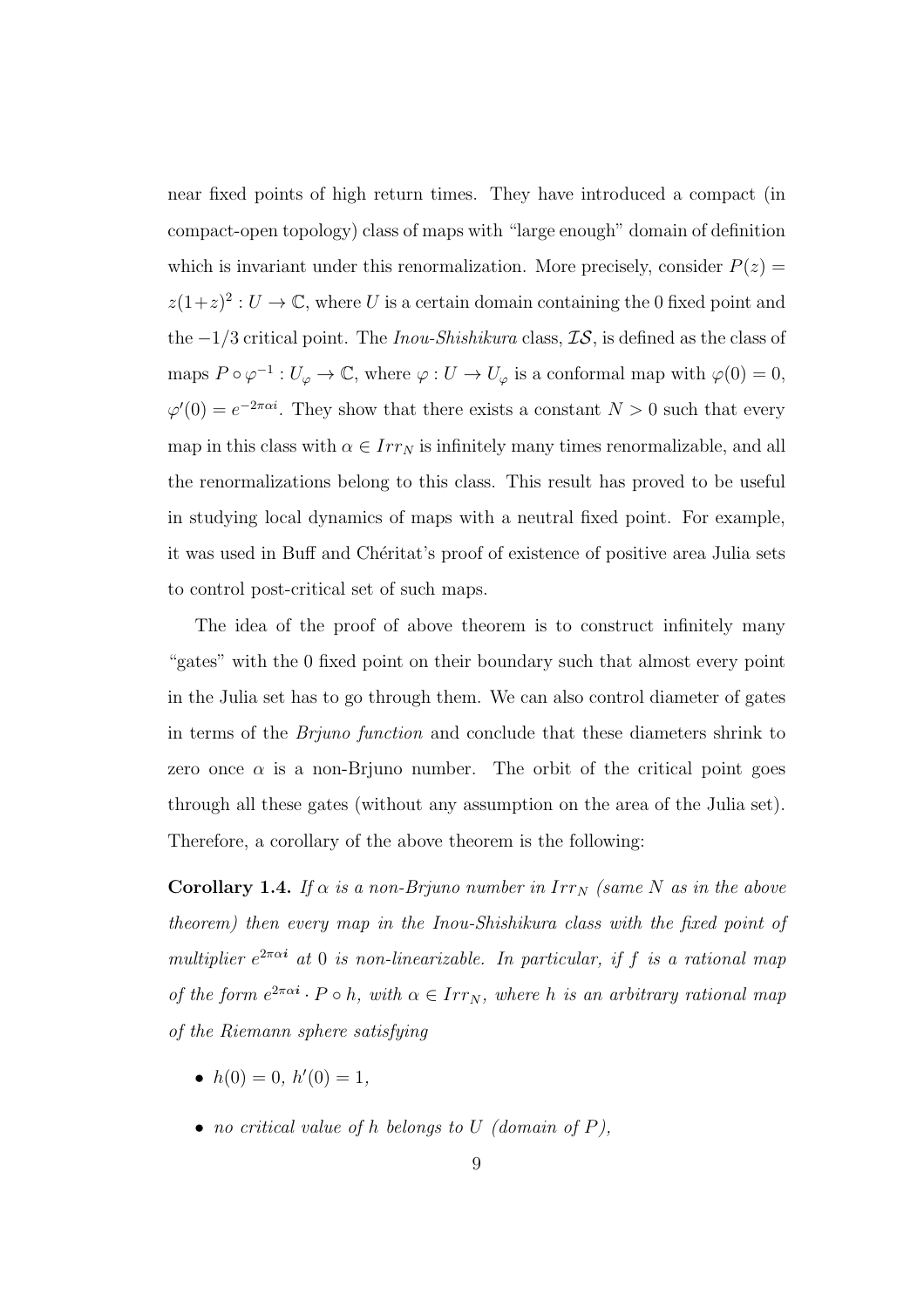Then f is not linearizable at 0.

For a rational map of the Riemann sphere f, the post-critical set  $\mathcal{PC}(f)$ is defined as closure of orbits of all critical points of  $f$ . It is proved by Lyubich [Ly83b] that the post-critical set of a rational map is the measure theoretic attractor of points in the Julia set of that map. That is, for every neighborhood of the post-critical set, orbit of almost every point in the Julia set eventually stays in that neighborhood. A central result in our work on this class of quadratic maps is the following:

**Theorem 1.5.** There exists a constant N such that for every non-Bruno  $\alpha \in$  $Irr_N$ , the post-critical set of  $P_\alpha$  is connected and has zero area.

A straight corollary of the above theorem is the following:

**Corollary 1.6.** Almost every point in the Julia set of  $P_{\alpha}$  with a non-Brjuno  $\alpha \in Irr_N$  is non-recurrent. In particular, there is no finite absolutely continuous invariant measure on the Julia set.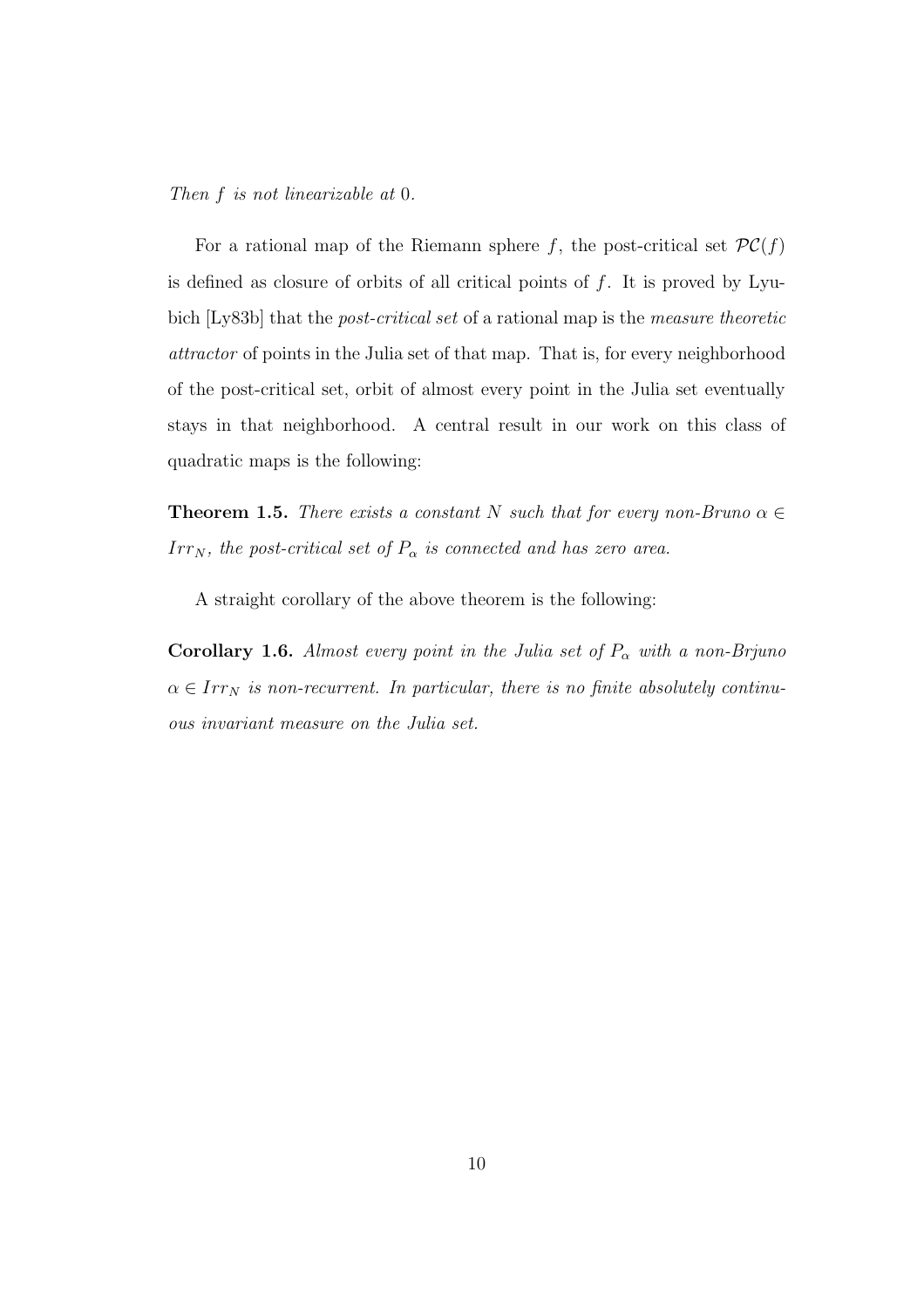### Chapter 2

### Preliminaries

#### 2.1 Julia and Fatou sets

Let U be an open subset of the Riemann sphere  $\hat{\mathbb{C}}$  and  $\mathcal F$  be a family of holomorphic maps defined on U. The family  $\mathcal F$  is called normal in U, if every infinite sequence  $\{f_n\}_{n=1}^{\infty}$  in  $\mathcal{F}$ , contains a subsequence which converges uniformly on all compact subsets of  $U$  to a holomorphic map defined on  $U$ . Given a rational map  $f: \hat{\mathbb{C}} \to \hat{\mathbb{C}}$ , we can consider the family of *n*-fold compositions of f by itself,  $\{f^n\}_{n=0}^{\infty}$ , defined on  $\hat{\mathbb{C}}$ . The Fatou set of f, denoted by  $F(f)$ , is defined as the largest open subset of  $\hat{\mathbb{C}}$  on which the sequence of iterates  ${f<sup>n</sup>}_{n=0}^{\infty}$  is normal. The Julia set  $J(f)$  is defined as the complement of the Fatou set. By definition, these two sets are invariant.

The post-critical set of  $f$ , which plays an important role in understanding the dynamics of  $f$ , is defined as

$$
\mathcal{PC}(f) := \bigcup_{c: f'(c) = 0} \bigcup_{n=1}^{\infty} f^n(c),
$$

that is, topological closure of forward images  $f^k(c)$  with  $k > 0$ , of critical points of  $f$ .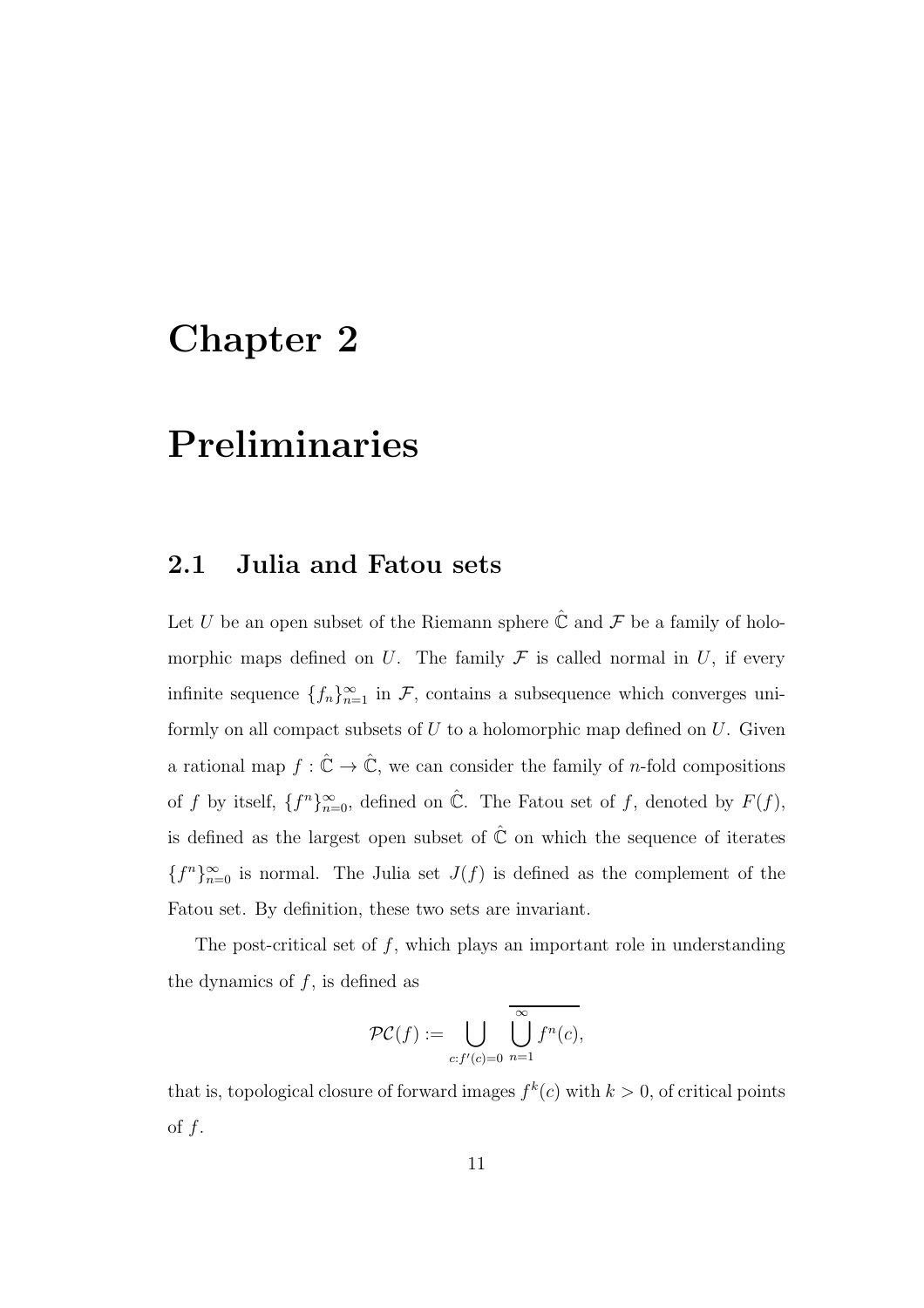A point  $z \in \hat{\mathbb{C}}$  is called periodic of period p if  $f^p(z) = z$  and  $f^j(z) \neq z$  for  $1 < j < p$ . It's *multiplier* is defined as  $\lambda = (f^p)'(z)$ . By definition, periodic points are characterized as attracting, repelling, or neutral, depending on if  $|\lambda| < 1, |\lambda| > 1$ , or  $|\lambda| = 1$ , respectively. It is called *super attracting* if  $\lambda = 0$ . It is easy to see that every attracting periodic point is contained in the Fatou set and every repelling one is contained in the Julia set. Indeed, by works of Julia and Fatou, the Julia set is equal to topological closure of repelling periodic points.

A neutral periodic point is called *parabolic* if its multiplier is  $e^{2\pi i \frac{p}{q}}$  for a rational number  $p/q$ . Parabolic periodic points belong to the Julia set. A fixed point z with multiplier  $e^{2\pi\alpha i}$  is called *linearizabale*, if there exists a change of coordinate  $\phi$  defined on some neighborhood of z with  $\phi(z) = 0$ , and

$$
\phi^{-1}\circ f\circ \phi=z\mapsto e^{2\pi\alpha{\bf i}}z
$$

on that neighborhood. If there is no such a coordinate, z is called a Cremer fixed point. In the linearizable case, the maximal domain of linearization is called a Siegel disk. Linearizable periodic points and Cremer periodic points are defined similarly. Every linearizable periodic point belongs to Fatou set and every Cremer one belongs to Julia set.

It turns out that the linearizability of a neutral fixed point with an irrational rotation depends on the arithmetic nature of the rotation. Every irrational number can be written as a continued fraction of the form

$$
\frac{1}{a_1+\frac{1}{a_2+\frac{1}{\ddots}}},
$$

which produces best rational approximants

$$
\frac{p_n}{q_n} = \frac{1}{a_1 + \frac{1}{a_2 + \frac{1}{\dots + a_n}}},
$$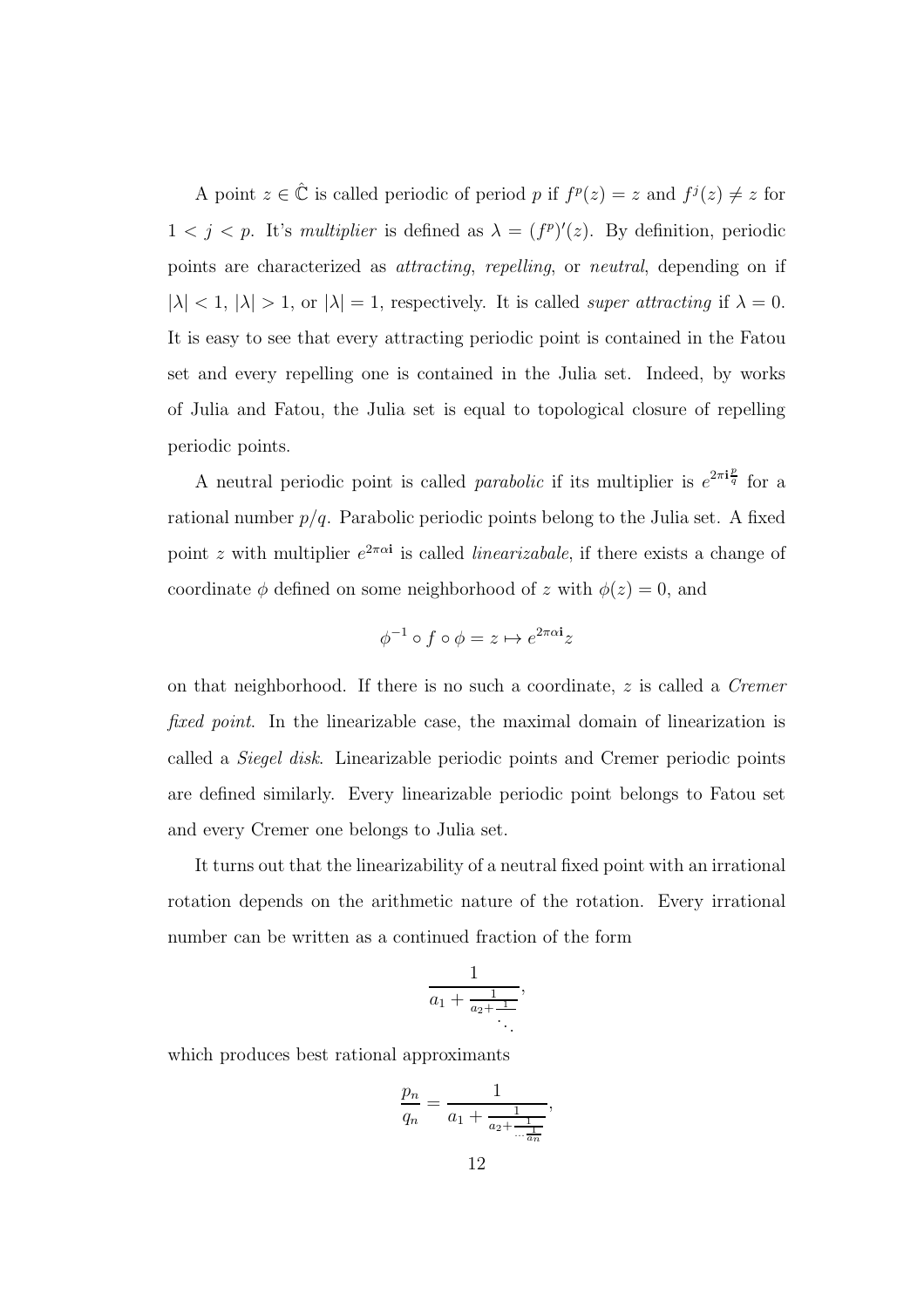for every  $n \geq 1$ . The following theorem gives a combinatorial condition on the rotation which implies linearizability at a neutral fixed point.

Theorem 2.1 (Siegel, Brjuno). If

$$
\sum_{n=1}^{\infty} \frac{\log q_{n+1}}{q_n} < \infty,
$$

then every holomorphic germ with a fixed point of multiplier  $e^{2\pi\alpha i}$  is locally linearizable.

In the other direction we have,

Theorem 2.2 (Yoccoz). If the above sum is divergent, then the quadratic polynomial  $z \to e^{2\pi\alpha i}z + z^2$  is not linearizable at 0.

By a theorem of Sullivan [Su85] every component of Fatou set is eventually periodic. Let U be a periodic component of Fatou set of a rational map f of period p. There are only five possibilities for  $f^p$  on U listed below.

- 1. Supper attracting case: there exists a super attracting periodic point  $z \in U$ , attracting orbit of every point in U under  $f^p$ .
- **2. Attracting case:** there exists a periodic point  $z \in U$ ,  $0 < |(f^p)'(z)| <$ 1, attracting orbit of every point in  $U$  under  $f^p$ .
- **3. Parabolic case:** there exits a periodic point  $z \in \partial U$  with  $(f^p)'(z) = 1$ , attracting orbit of every point in  $U$  under  $f^p$ .
- 4. Siegel disk: U is conformally isomorphic to a disk, and  $f<sup>p</sup>$  acts as an irrational rotation on U.
- **5. Herman Ring:**  $U$  is conformally isomorphic to an annulus, and  $f<sup>p</sup>$  acts as an irrational rotation on U.

Finally, M. Shishikura [Sh87] proves a conjeture on an upper bound for number of priodic Fatou components.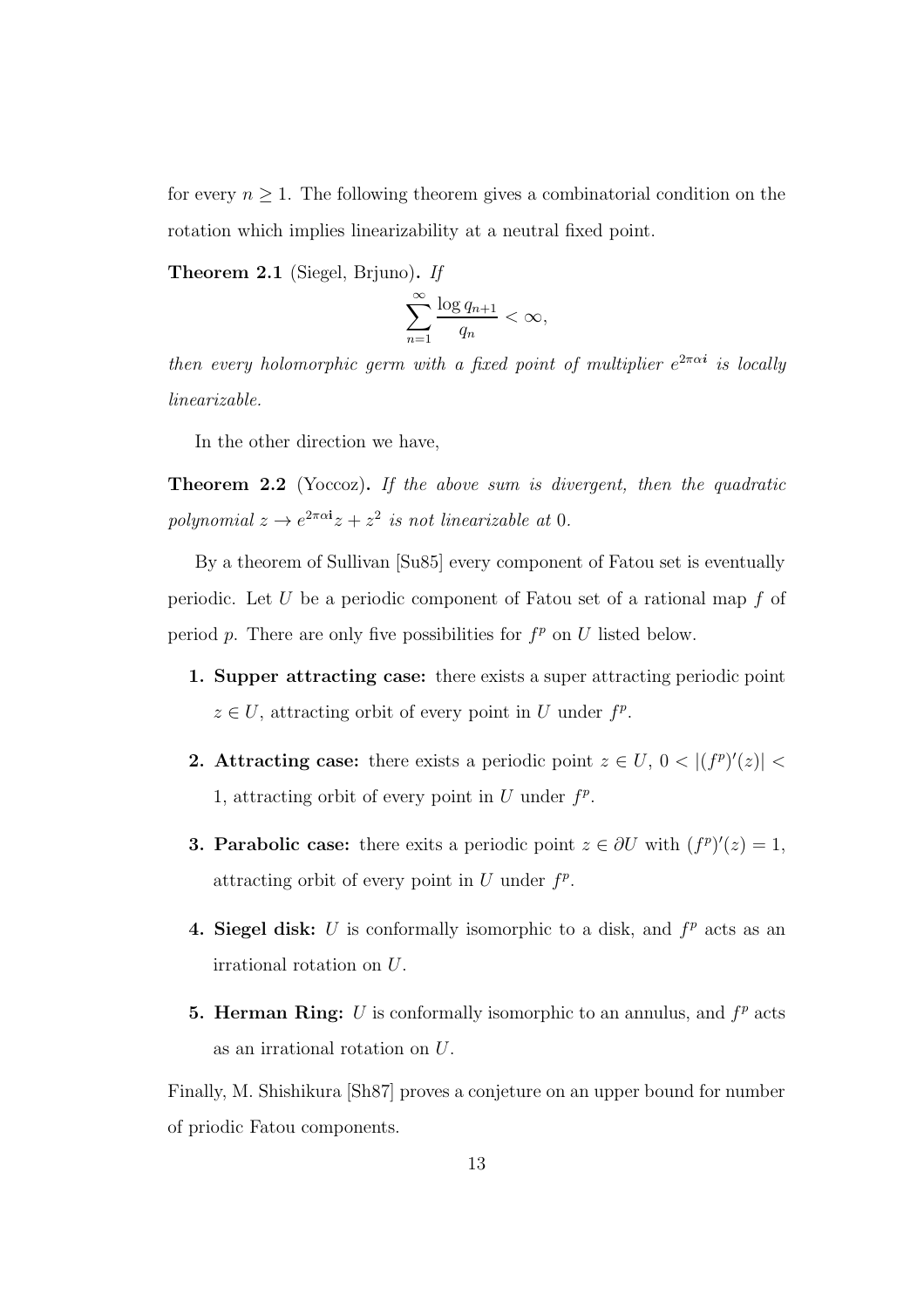#### 2.2 Dynamics of polynomials

Let  $f: \mathbb{C} \to \mathbb{C}$  be a monic polynomial of degree  $d, f(z) = z^d + a_1 z^{d-1} + \cdots$  $a_d, \infty$  is a super attracting fixed point of f and its *basin of attraction* is defined as

$$
D_f(\infty) = \{ z \in \mathbb{C} : f^n(z) \to \infty \}.
$$

Its complement is called the *filled Julia* set;  $K(f) = \mathbb{C} \setminus D_f(\infty)$ . The Julia set  $J(f)$  is the common boundary of  $K(f)$  and  $D_f(\infty)$ . It is known that the Julia set and the filled Julia set of a polynomial are connected if and only if all critical points stay bounded under iteration.

With  $f$  as above, there exists a conformal change of coordinate,  $B\ddot{o}t$ . *coordinate*,  $B_f$  which conjugates f to the dth power map  $z \mapsto z^d$  throughout some neighborhood of infinity  $U_f$ . It is defined as,

$$
B_f: U_f \to \{z \in \mathbb{C} : |z| > r_f \ge 1\},
$$
  
\n
$$
B_f(z) := \lim_{n \to \infty} \sqrt[n]{f^n(z)}
$$
\n(2.1)

where  $d<sup>n</sup>$ th root is chosen such that  $B<sub>f</sub>$  is tangent to the identity map at infinity. By definition, it satisfies the *equivariance relation*  $B_f(f(z)) = (B_f(z))^d$ , and  $B_f(z) \sim z$  as  $z \to \infty$ .

In particular, if the filled Julia set is connected,  $B_f$  coincides with the Riemann mapping of  $D_f(\infty)$  onto the complement of the closed unit disk, normalized to be tangent to the identity map at infinity.

The *external ray*  $R^{\theta} = R_f^{\theta}$  of angle  $\theta$  is defined as

$$
B_f^{-1}\left(\{re^{\mathbf{i}\theta}:r_f < r < \infty\}\right).
$$

The *equipotential*  $E^r = E_f^r$  of level  $r > r_f$  is defined as

$$
B_f^{-1}\left(\{re^{\mathbf{i}\theta}:0\leq\theta\leq 2\pi\}\right).
$$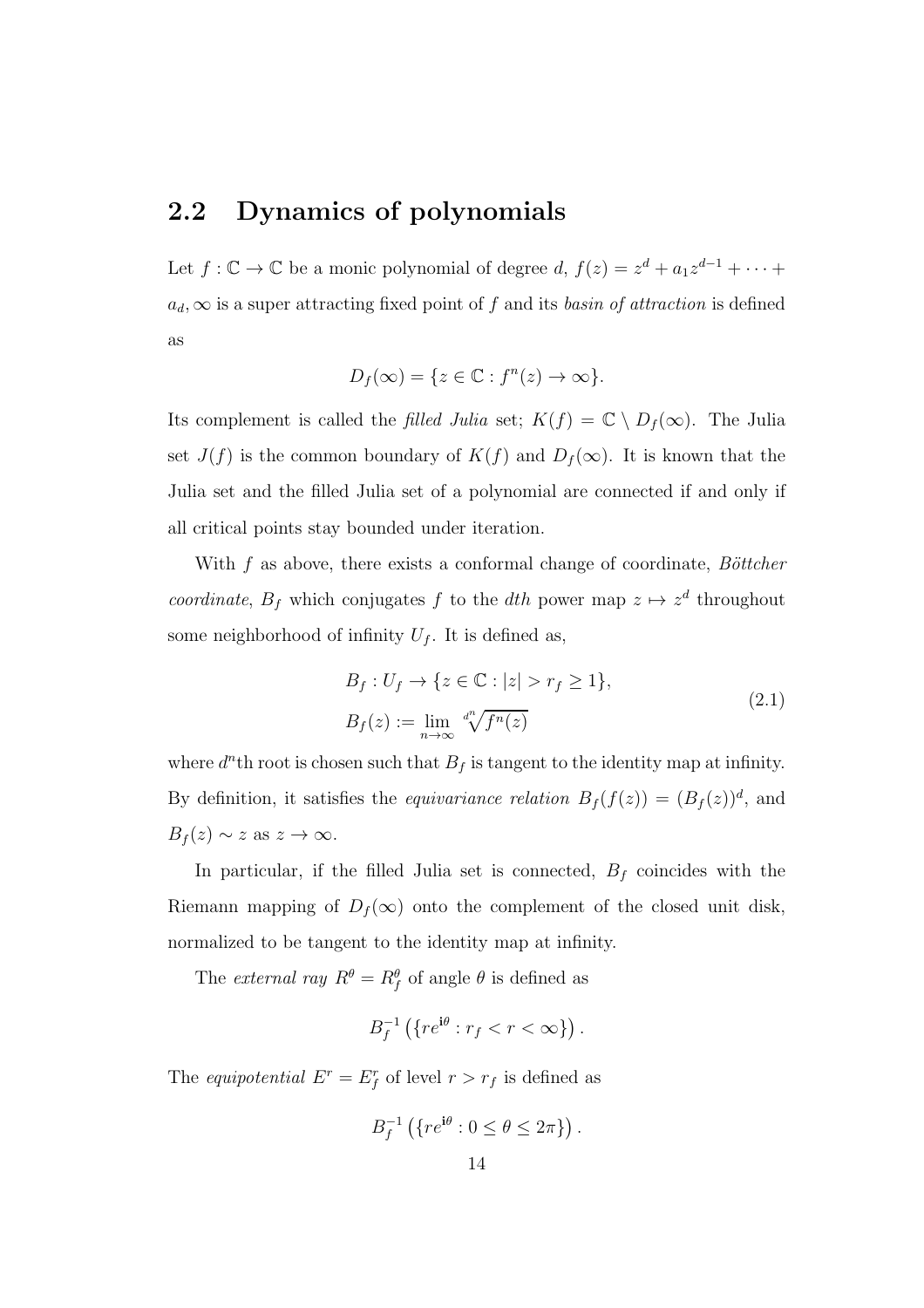It follows from equivariance relation that  $f(R^{\theta}) = R^{d\theta}$ , and  $f(E^r) = E^{r^d}$ .

A ray  $R^{\theta}$  is called periodic ray of period p if  $f^p(R^{\theta}) = R^{\theta}$ . A ray is fixed  $(p = 1)$  if and only if  $\theta$  is a rational number of the form  $2\pi j/(d-1)$ . By definition, a ray  $R^{\theta}$  lands at a well defined point z in  $J(f)$  if the limiting value of the ray  $R^{\theta}$  (as  $r \to r_f$ ) exists and equals to z. Such a point  $z \in J(f)$  is called the *landing point* of  $R^{\theta}$ . The following theorem characterizes landing points of periodic rays. See [DH82] for further discussions.

**Theorem 2.3.** Let f be a polynomial of degree  $d \geq 2$  with connected Julia set. Every periodic ray lands at a well defined periodic point which is either repelling or parabolic. Vice versa, every repelling or parabolic periodic point is the landing point of at least one, and at most finitely many periodic rays with the same ray period.

In particular, this theorem implies that the external rays landing at a periodic point are organized in several cycles. Let  $\overline{a} = \{a_k\}_{k=0}^{p-1}$  be a repelling or parabolic cycle of f and let  $\Re(a_k)$  be union of all external rays landing at  $a_k$ . The configuration

$$
\mathfrak{R}(\overline{a})=\bigcup_{k=0}^{p-1}(\mathfrak{R}(a_k))
$$

with the rays labeled by their external angles, is called the *periodic point por*trait of f associated to the cycle  $\overline{a}$ .

## 2.3 Unicritical family and the connectedness locus

Any degree d polynomial with only one critical point is affinely conjugate to  $P_c(z) = z<sup>d</sup> + c$  for some complex number c. A case of especial interest is the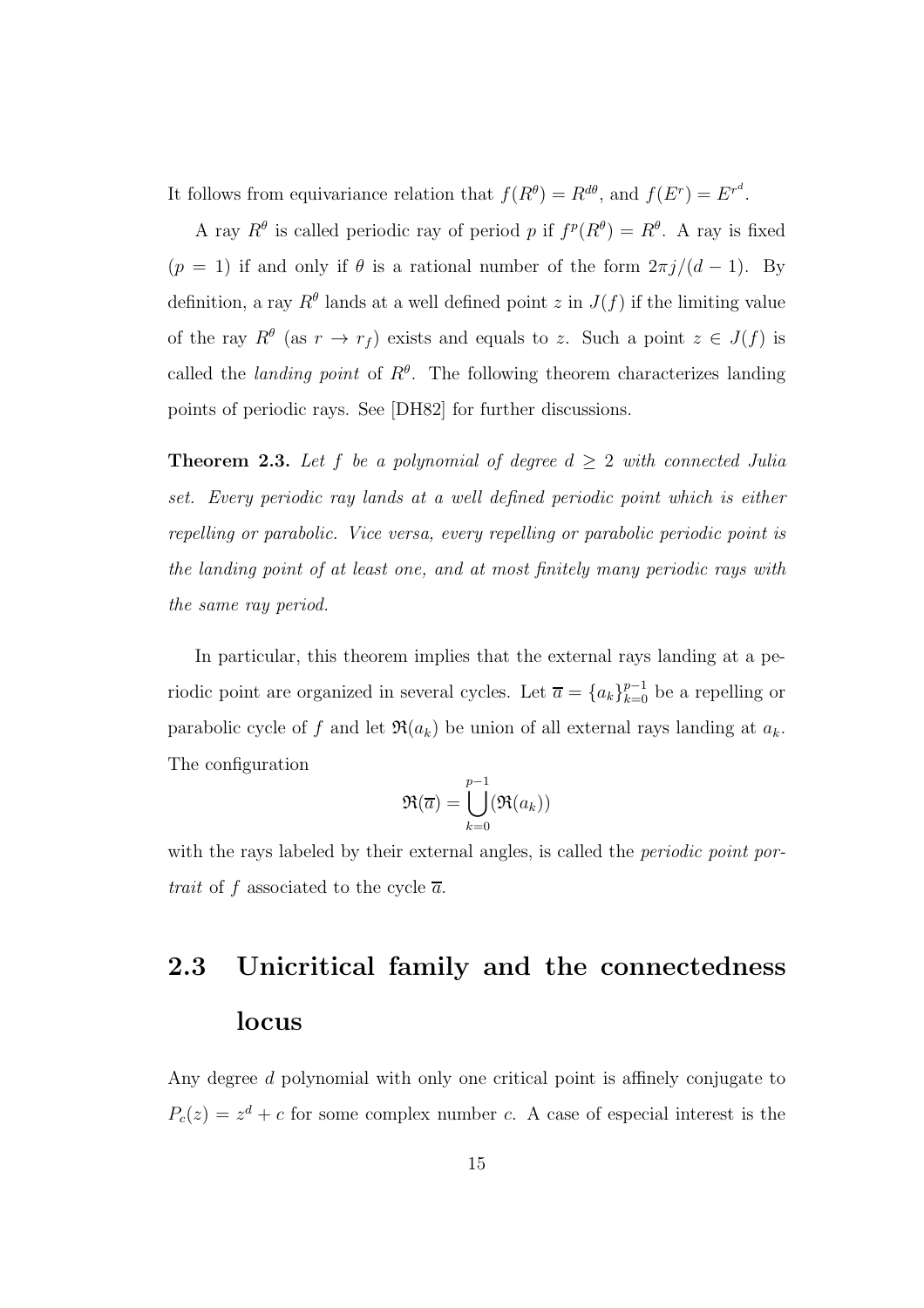following fixed point portrait. The  $d-1$  fixed rays  $R^{2\pi j/(d-1)}$  land at  $d-1$  fixed points called  $\beta_j$ , and moreover, these are the only rays that land at  $\beta_j$ 's. These fixed points are *non-dividing*, that is,  $K(F) \setminus \beta_j$  is connected for every j. If the other fixed point, called  $\alpha$ , is also repelling, there are at least 2 rays landing at it. Thus,  $\alpha$ -fixed point is *dividing* and by Theorem 2.3, the rays landing at α-fixed point are permuted under the dynamics. The following statement has been shown in [M95] for quadratic polynomials. The same ideas apply to prove it for degree d unicritical polynomials.

**Proposition 2.4.** If at least 2 rays land at the  $\alpha$  fixed point of  $P_c$ , we have:

- The component of  $\mathbb{C} \setminus P_c^{-1}(\mathfrak{R}(\alpha))$  containing the critical value is a sector bounded by two external rays.
- The component of  $\mathbb{C} \setminus P_c^{-1}(\mathfrak{R}(\alpha))$  containing the critical point is a region bounded by 2d external rays landing in pairs at the points  $e^{2\pi j/d}\alpha$ , for  $j = 0, 1, \ldots, d - 1.$

The Connectedness locus  $\mathcal{M}_d$  of degree d is defined as the set of parameters c in  $\mathbb C$  for which  $J(P_c)$  is connected, or equivalently, the critical point of  $P_c$ does not escape to infinity under iteration of  $P_c$ . In particular,  $\mathcal{M}_2$  is the wellknown Mandelbrot set. See Figures 2.1 and 2.2. A well-known result due to Douady and Hubbard [DH82] shows that the connectedness loci are connected. Their argument is based on constructing an explicit conformal isomorphism

$$
B_{\mathcal{M}_d} : \mathbb{C} \setminus \mathcal{M}_d \to \{ z \in \mathbb{C} : |z| > 1 \}
$$

given by  $B_{\mathcal{M}_d}(c) = B_c(c)$ , where  $B_c$  is the Böttcher coordinate for  $P_c$ .

By means of conformal isomorphism  $B_{\mathcal{M}_d}$ , the parameter external rays  $R_{\theta}$  and equipotentials  $E_r$  are defined, similarly, as the  $B_{\mathcal{M}_d}$ -preimages of the straight rays going to infinity and round circles around 0.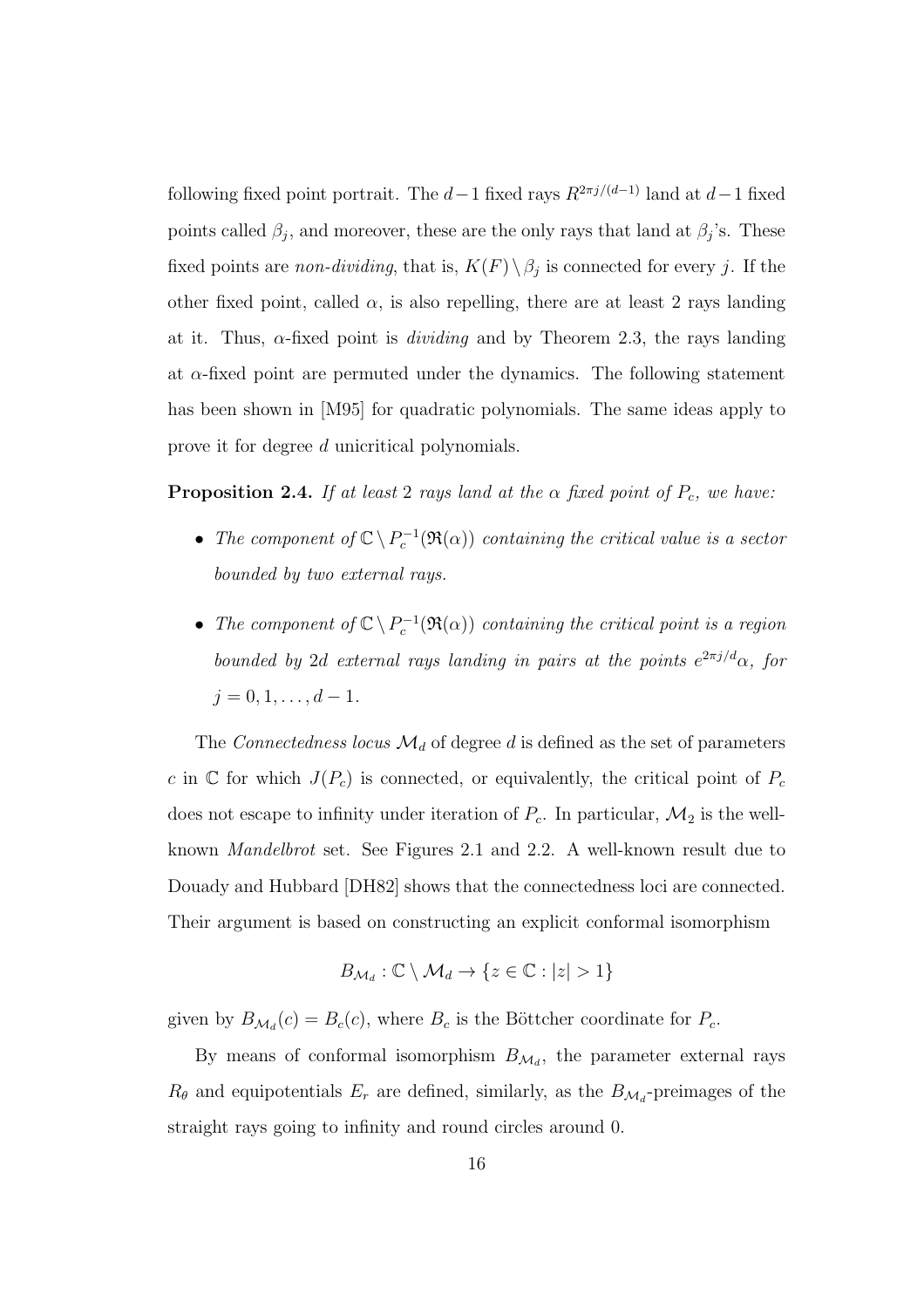

Figure 2.1: The Mandelbrot set

A polynomial  $P_c$  (and the corresponding parameter c) is called *hyperbolic* if  $P_c$  has an attracting periodic point. The set of hyperbolic parameters in  $\mathcal{M}_d$ , topologically open by definition, is the union of some components of  $\mathrm{int}\mathcal{M}_d$ . These components are called hyperbolic components.

The main hyperbolic component is defined as the set of parameter values c for which  $P_c$  has an attracting fixed point. Outside of the closure of this set all fixed points become repelling. Now, consider a hyperbolic component  $\mathscr{H} \subset$ int  $\mathcal{M}_d$ , and suppose  $\overline{b}_c$  is the corresponding attracting cycle with period k. On the boundary of  $\mathscr H$  this cycle becomes neutral, and there are  $d-1$  parameters  $c_i \in \partial \mathscr{H}$  where  $P_{c_i}$  has a parabolic cycle with multiplier equal to one. One of these parameters  $c_i$ , denoted by  $c_{root}$ , which divides the connectedness locus into two pieces, is called *root* of  $\mathcal{H}$  (See [DH82] for quadratic polynomials and [Sch04] for arbitrary degree unicritical polynomials). Indeed, any hyperbolic component has one root and  $d-2$  co-roots. The root is the landing point of two parameter rays, while every co-root is the landing point of a single parameter ray, See Figure 2.3.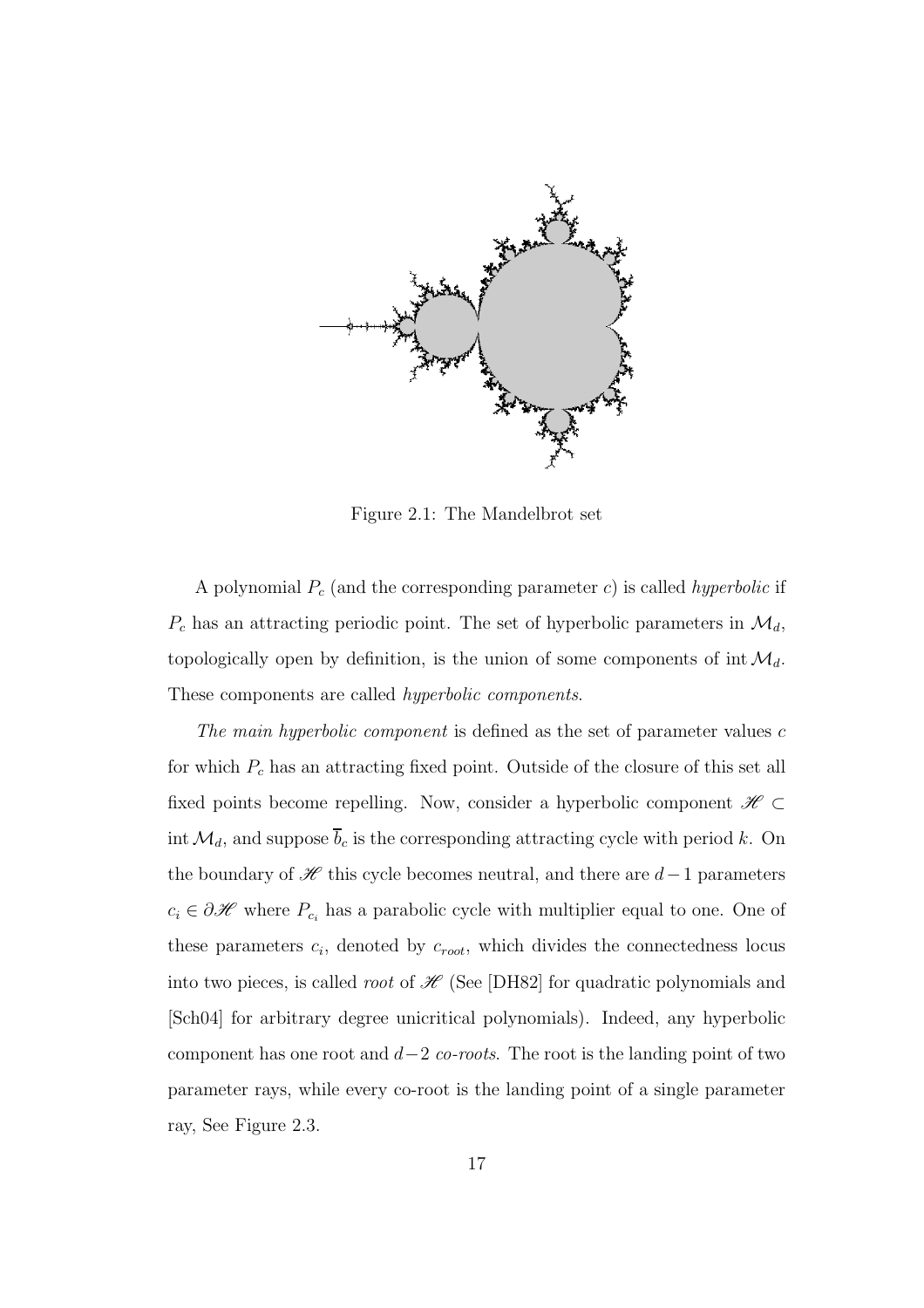

Figure 2.2: Figure on the left shows the connectedness locus  $\mathcal{M}_3$ . The figure on the right is an enlargement of a primary limb in  $\mathcal{M}_3$ . The dark regions show some of the secondary limbs

Let c belong to a hyperbolic component  $\mathscr{H}$ , different from main component of the connectedness locus, with attracting cycle  $\bar{b}_c$ . The basin of attraction of  $\bar{b}_c$ , denoted by  $A_c$ , is defined as the set of points  $z \in \mathbb{C}$  with  $P_c^n(z)$  converges to the cycle  $\overline{b}_c$ . The boundary of the component of  $A_c$  containing c is a jordan curve which we denote it by  $D_c$ . The map  $P_c^k$  on  $D_c$  is topologically conjugate to  $\theta \mapsto d\theta$  on the unit circle. Therefore, there are  $d-1$  fixed points of  $P_c^k$  on this jordan curve which are repelling periodic points (of  $P_c$ ) of period dividing period of  $\overline{b}_c$  (its period can be strictly less than period of  $b_c$ ). Among all rays landing at these repelling periodic points, let  $\theta_1$  and  $\theta_2$  be the angles of the external rays bounding the sector containing the critical value of  $P_c$  (See Figure 2.3). The following theorem makes a connection between external rays  $R^{\theta_1}$ ,  $R^{\theta_2}$  and the parameter external rays  $R_{\theta_1}$ ,  $R_{\theta_2}$  on the parameter plane. See [DH82] or [Sch04] for proofs.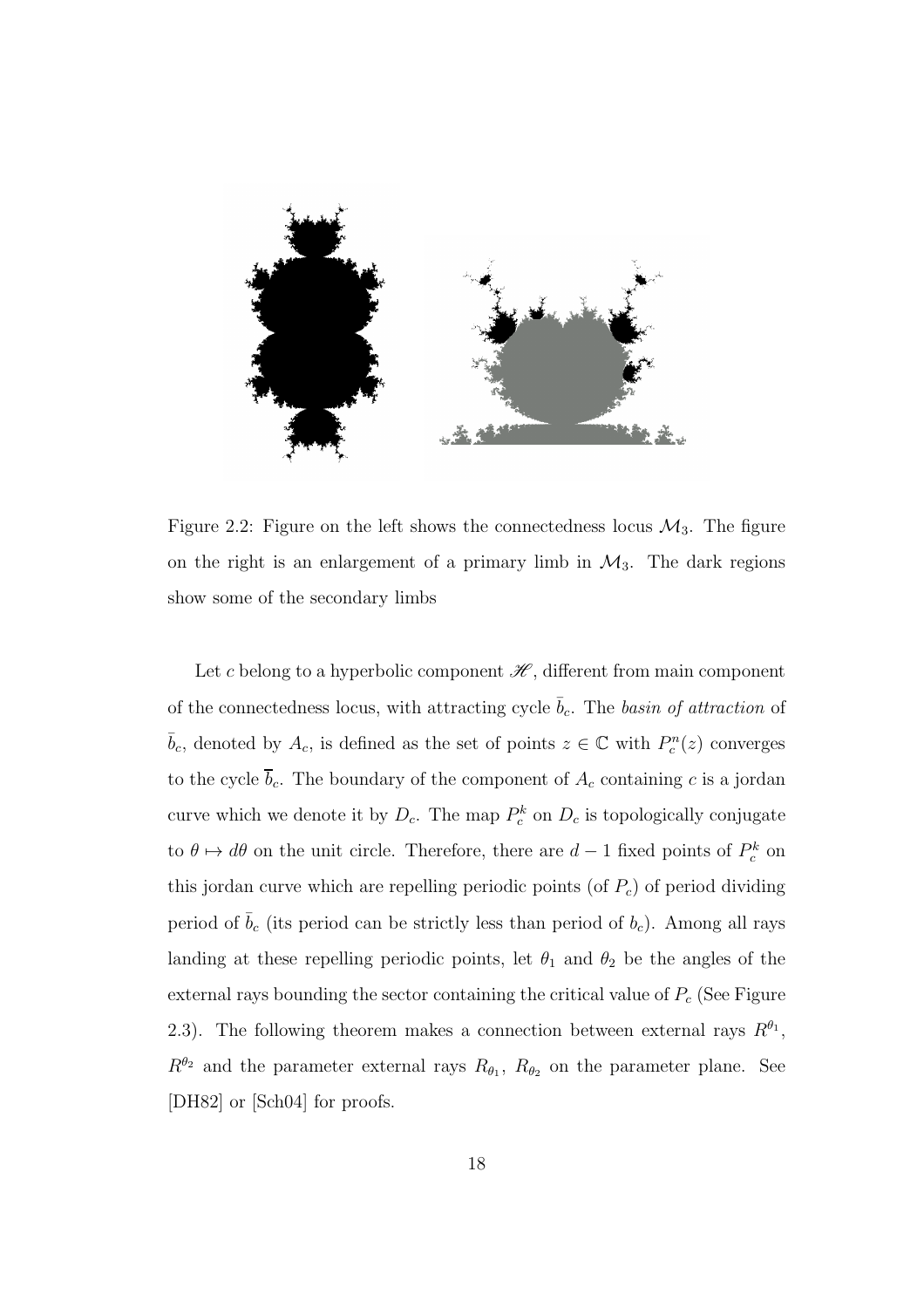

Figure 2.3: Figure on the left shows a primitive renormalizable Julia set and the external rays  $R^{\theta_1}$  and  $R^{\theta_2}$  landing at the corresponding repelling periodic point. The figure on the right is the corresponding primitive little multibrot copy. It also shows the parameter external rays  $R_{\theta_1}$  and  $R_{\theta_2}$  landing at the root point.

**Theorem 2.5.** The parameter external rays  $R_{\theta_1}$  and  $R_{\theta_2}$  land at the root point of  $\mathcal{H}$ , and these are the only rays that land at this point.

Closure of the two parameter external rays  $R_{\theta_1}$  and  $R_{\theta_2}$  cut the plane into two components. The one containing the component  $\mathscr{H}$ , with the root point attached to it, is called the *wake*  $W_{\mathscr{H}}$ . So, a wake is an open set with a root point attached to its boundary. For a wake  $W_{\mathscr{H}}$  and an equipotential of level  $\eta$ ,  $E_{\eta}$ , the truncated wake  $W_{\mathscr{H}}(\eta)$  is the bounded component of  $W_{\mathscr{H}} \setminus E_{\eta}$ . Part of the connectedness locus contained in the wake  $W_{\mathscr{H}}$  with the root point attached to it is called the *limb*  $\mathcal{L}_{\mathcal{H}}$  of the connectedness locus *originated* at  $\mathscr{H}$ . In other words, the limb  $\mathscr{L}_{\mathscr{H}}$  is part of  $\mathcal{M}_d$  contained in  $W_{\mathscr{H}}$ . By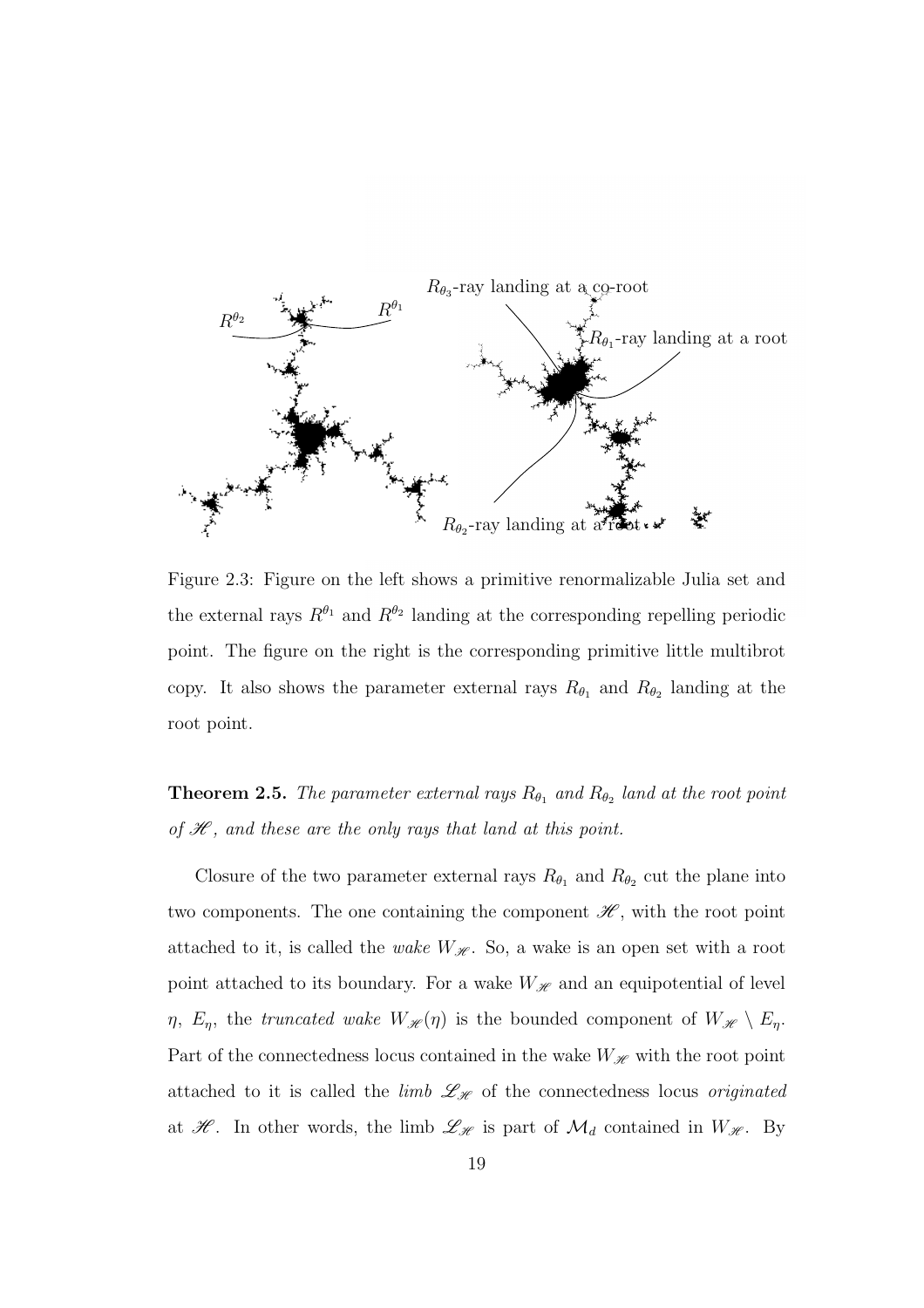definition, every limb is a closed set.

The wakes attached to the main hyperbolic component of  $\mathcal{M}_d$  are called primary wakes and a limb associated to such a primary wake will be called primary limb. If  $\mathcal H$  is a hyperbolic component attached to the main hyperbolic component, all the wakes attached to such a component  $\mathscr{H}$  (except  $W_{\mathscr{H}}$  itself) are called secondary wakes. Similarly, a limb associated to a secondary wake will be called *secondary limb*. A *truncated limb* is obtained from a limb by removing a neighborhood of its root. Some secondary limbs are shown in Figure 2.2.

Given a parameter c in  $\mathscr{H}$ , we have the attracting cycle  $\overline{b}_c$  as above, and the associated repelling cycle  $\overline{a}_c$  which is the landing point of the external rays  $R^{\theta_1}$ and  $R^{\theta_2}$ . The following result gives the dynamical meaning of the parameter values in the wake  $W_{\mathscr{H}}$  which is bounded by parameter external rays  $R_{\theta_1}$  and  $R_{\theta_2}$  (See [Sch04] for the proof).

**Theorem 2.6.** For parameters c in  $W_{\mathscr{H}}\backslash\{\text{root point}\}$ , the repelling cycle  $\overline{a}_c$ stays repelling and moreover, the isotopic type of the ray portrait  $\Re(\overline{a}_c)$  is fixed throughout  $W_{\mathscr{H}}$ .

### 2.4 Quasi-conformal mappings

There are several equivalent definitions of quasi-conformal mappings convenient in different situations. A good source on the subject is Ahlfor's book [Ah66]. An analytic definition is more appropriate for us. Let  $\Omega$  be an open subset of the complex plane. A homeomorphism  $\phi:\Omega\to\mathbb{C}$  is called absolutely continuous on lines if for every rectangle R contained in  $\Omega$  with sides parallel to x and y axis,  $\phi$  is absolutely continuous on almost every horizontal and almost every vertical line in R. Such function has partial derivatives almost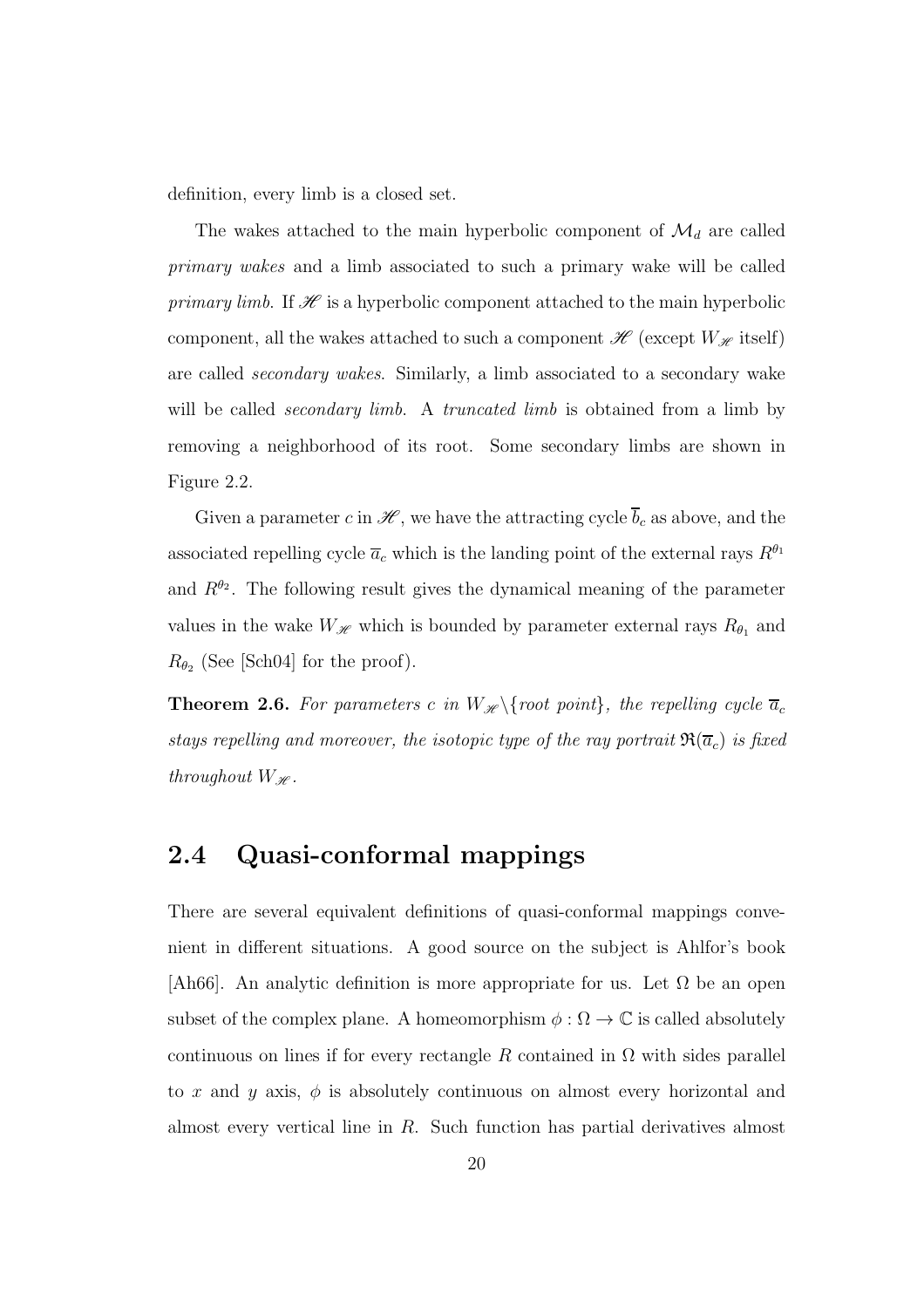every where in  $\Omega$ . Let  $\phi_z$  denote  $\frac{1}{2}(\phi_x - \mathbf{i}\phi_y)$ , and  $\phi_{\bar{z}}$  denote  $\frac{1}{2}(\phi_x + \mathbf{i}\phi_y)$ , with  $z = x + iy$ .

An orientation preserving homeomorphism  $\phi : \Omega \to \mathbb{C}$  is called K-quasiconformal, K-q.c. for short, if

- $\phi$  is absolutely continuous on lines,
- $|\phi_{\bar{z}}| \le k |\phi_z|$  almost every where in  $\Omega$ , where  $k = \frac{K-1}{K+1}$ .

The measurable function  $\mu_{\phi} = \phi_{\bar{z}}/\phi_z$  is called *complex dilatation* of  $\phi$  and the smallest value of K satisfying above definition is called *dilatation* of  $\phi$ . Some properties of q.c. mappings which will be used in our work is listed in the following theorem. One may refer to [Ah66] for their proofs.

Theorem 2.7. Quasi-conformal mappings satisfy the following properties:

- Composition of a  $K_1$ -q.c. and a  $K_2$ -q.c. map is a  $K_1K_2$ -q.c. map.
- The space of K-q.c. mappings from  $\hat{\mathbb{C}}$  to  $\hat{\mathbb{C}}$  fixing three points 0, 1, and  $\infty$  is a compact class (under uniform convergence on compact sets).
- $A$  1-q.c. map is conformal.

We will be interested in solving Beltrami equation  $\mu_{\phi} = \mu$  for a given measurable function  $\mu : \hat{\mathbb{C}} \to \hat{\mathbb{C}}$ . Solution to this problem is referred to as measurable Riemann mapping theorem.

**Theorem 2.8.** For any measurable  $\mu : \hat{\mathbb{C}} \to \hat{\mathbb{C}}$  with  $\|\mu\|_{\infty} < 1$ , there exists a unique normalized q.c. mapping  $\phi^{\mu}$  with complex dilatation  $\mu$  that leaves 0, 1,  $∞$  fixed.

Any topological annulus is conformally isomorphic to one of  $\mathbb{C}\backslash\{0\}$ ,  $B(0,1)\backslash$  $\{0\}$ , or  $B(0,r) \setminus B(0,1)$  for some  $r > 1$ . It's modulus, denoted as mod A, is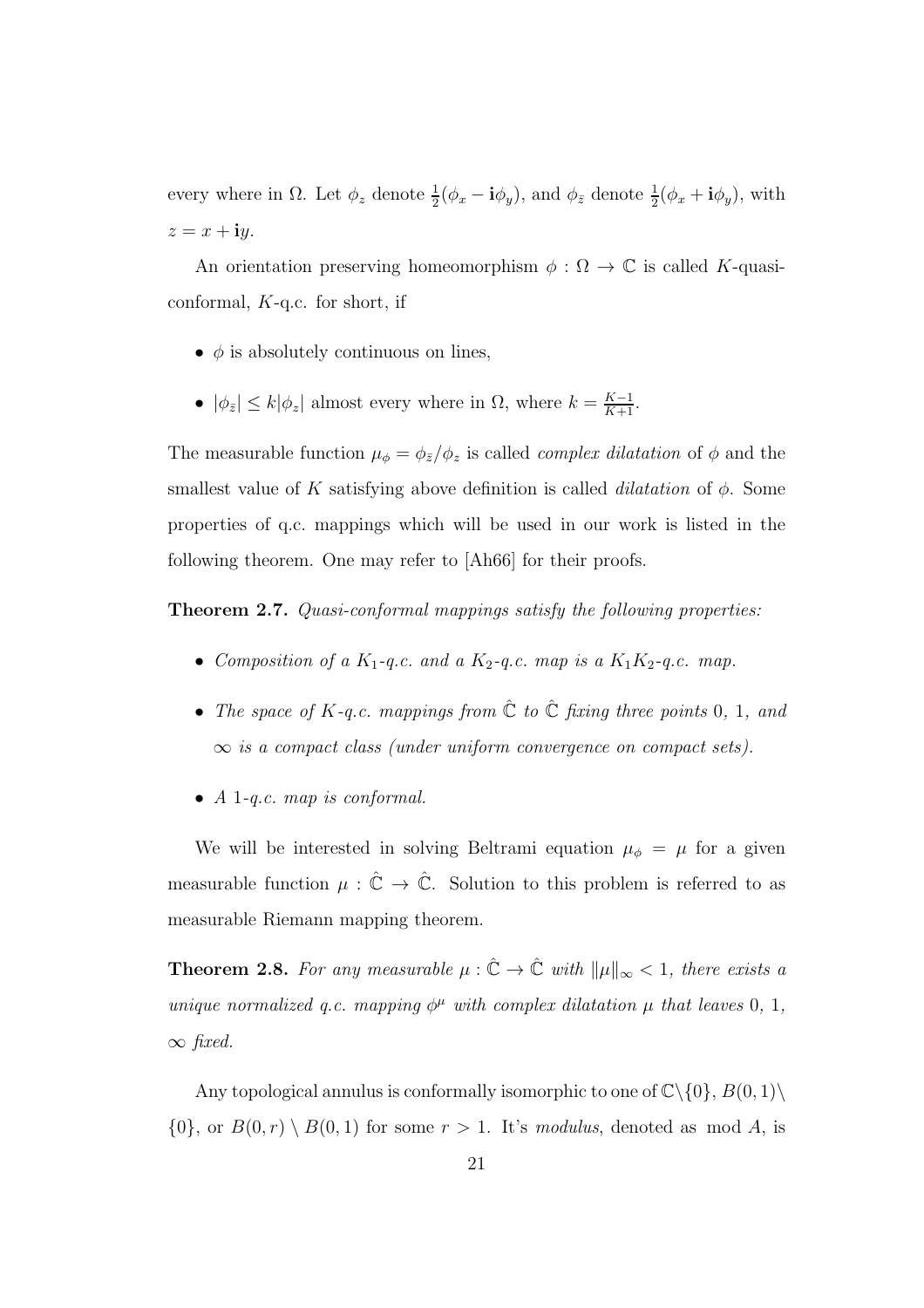defined as  $\infty$  in the first two cases and  $\frac{1}{2\pi} \log r$  in the last case. It turns out that this quantity is quasi-invariant under q.c. mappings. That is, given a K-q.c. mapping  $\phi: A \to \mathbb{C}$ , we have  $\frac{1}{K} \text{ mod } A \le \text{ mod } \phi(A) \le K \text{ mod } A$ .

The following theorem makes the connection between q.c. mappings on  $\Omega$ and maps on boundary of  $\Omega$ . For convenience we will assume that  $\Omega$  is upper half plane.

**Theorem 2.9** (boundary correspondence). Let  $\phi$  be a K-q.c. mapping of upper half plane onto itself which maps  $\infty$  to itself. Then  $\phi$  induces a homeomorphism  $h : \mathbb{R} \to \mathbb{R}$  which satisfies

$$
M(K)^{-1} \le \frac{h(x+t) - h(x)}{h(x) - h(x-t)} \le M(K),
$$

for some constant  $M(K)$  depending only on K. Vice versa, every homeomorphism  $h : \mathbb{R} \to \mathbb{R}$  with  $h(\infty) = \infty$  that satisfies above inequality for some M, extends to a q.c. mapping of the upper half plane with dilatation depending only on M.

### 2.5 Polynomial-like maps

A holomorphic proper branched covering of degree  $d, f: U' \to U$ , where U and  $U'$  are simply connected domains with  $U'$  compactly contained in  $U$ , is called a polynomial-like map. Reader can consult [DH85] for the following material on polynomial-like maps. Every polynomial can be viewed as a polynomial-like map once restricted to an appropriate neighborhood of its filled Julia set. In what follows we will only consider polynomial-like maps with one branched point of degree d (which is assumed to be at zero after normalization) and refer to them as *unicritical polynomial-like* maps.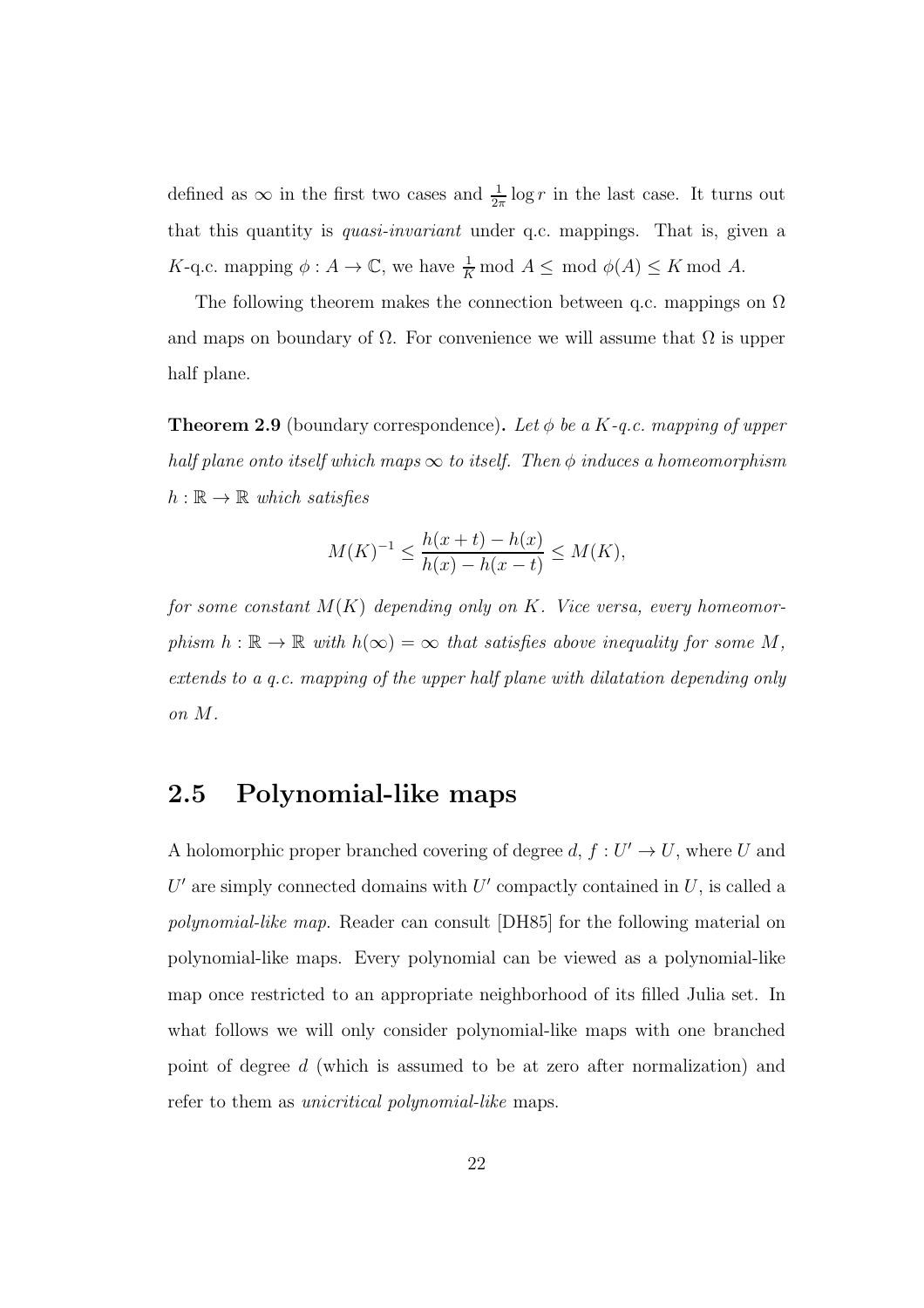The filled Julia set  $K(f)$  of a polynomial-like map  $f: U' \to U$  is naturally defined as

$$
K(f) = \{ z \in \mathbb{C} : f^{n}(z) \in U', n = 0, 1, 2, \ldots \}.
$$

The Julia set  $J(f)$  is defined as the boundary of  $K(f)$ . They are connected if and only if  $K(f)$  contains critical point of f.

Two polynomial-like maps f and g are said topologically (quasi-conformally, conformally, affinely) conjugate if there is a choice of domains  $f: U' \to U$  and  $g: V' \to V$  and a homeomorphism  $h: U \to V$  (quasi-conformal, conformal, or affine isomorphism, respectively) such that  $h \circ f|U' = g \circ h|U'$ .

Two polynomial like maps f and g are hybrid or internally equivalent if there is a q.c. conjugacy h between f and g with  $\overline{\partial}h = 0$  on  $K(f)$ . The following theorem due to Douady and Hubbard [DH85] makes the connection between polynomial-like maps and polynomials.

**Theorem 2.10** (Straightening). Every polynomial-like map f is hybrid equivalent to (suitable restriction of) a polynomial  $P$  of the same degree. Moreover, P is unique up to affine conjugacy when  $K(f)$  is connected.

In particular, any unicritical polynomial-like map with connected Julia set corresponds to a unique (up to affine conjugacy) unicritical polynomial  $z \mapsto$  $z^d + c$  with c in the connectedness locus  $\mathcal{M}_d$ . Note that  $z^d + c$  and  $z^d + c/\lambda$ are conjugate via  $z \mapsto \lambda z$  for every d – 1th root of unity  $\lambda$ .

Given a polynomial-like map  $f: U' \to U$ , we can consider the *fundamental* annulus  $A = U \setminus U'$ . It is not canonic because any choice of  $V' \in V$  such that  $f: V' \to V$  is a polynomial-like map with the same Julia set will give a different annulus. However we can associate a real number, modulus of  $f$ , to any polynomial-like map f as follows:

$$
\mathrm{mod}(f) = \mathrm{sup}\,\mathrm{mod}(A)
$$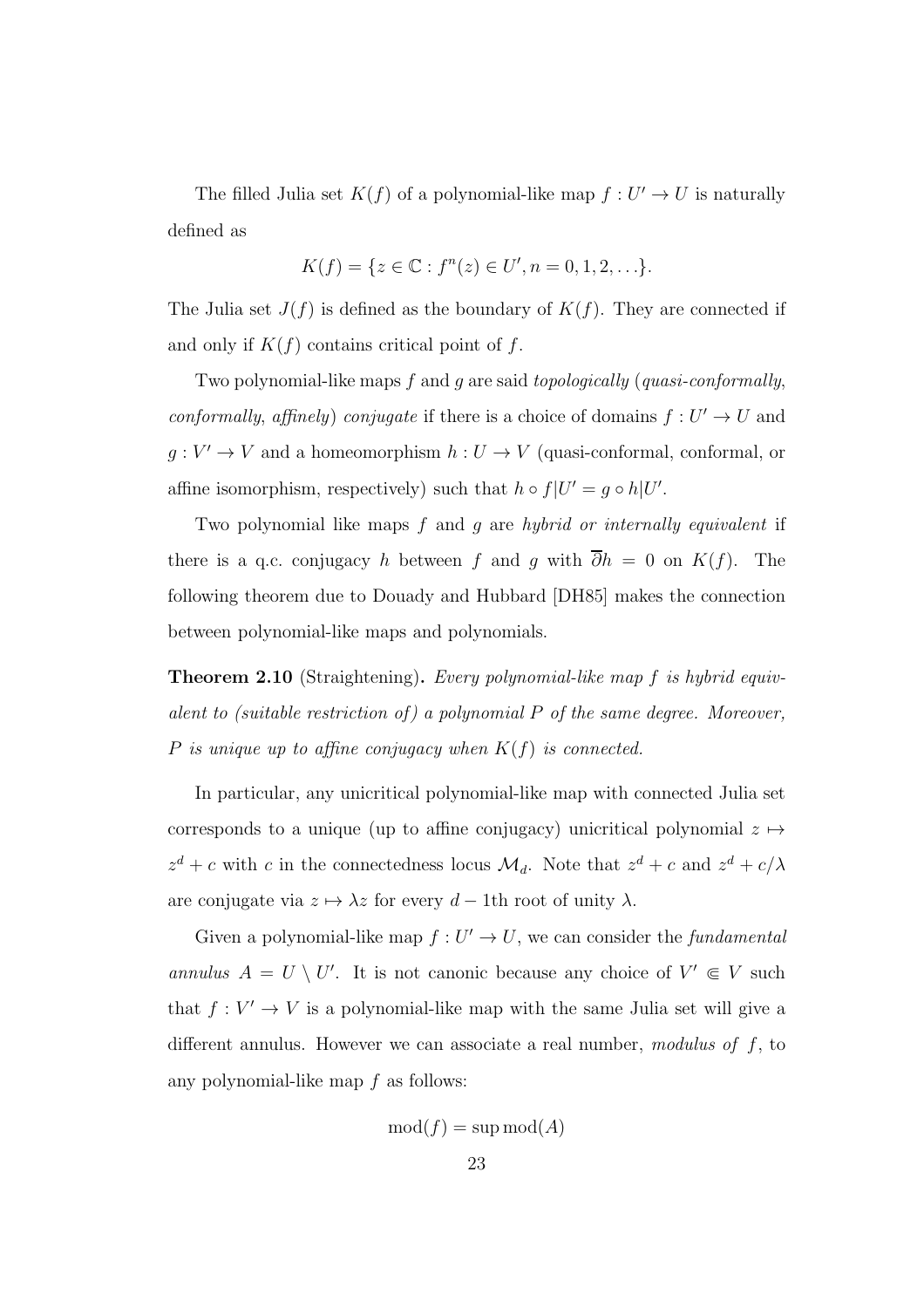where the sup is taken over all possible fundamental annuli  $A$  of  $f$ .

It can be seen from the proof of the straightening theorem that dilatation of the q.c. conjugacy between  $f$  and the corresponding polynomial  $P_{c(f)}: z \mapsto$  $z<sup>d</sup> + c(f)$  can be controlled by modulus of f.

**Proposition 2.11.** If  $mod(f) \ge \mu > 0$  then dilatation of the q.c. conjugacy obtained in the straightening theorem depends only on  $\mu$ .

#### 2.6 Holomorphic motions

In this section we consider analytic deformations of sets in  $\hat{\mathbb{C}}$ . Let A be a subset of  $\hat{\mathbb{C}}$ . A holomorphic motion of A parametrized on a complex manifold  $M$  is a map  $\Phi:M\times A\rightarrow \hat{\mathbb{C}}$  such that

- For any fixed  $z \in A$ , the map  $\lambda \to \Phi(\lambda, z)$  is holomorphic in M.
- For any fixed  $\lambda \in M$ , the map  $z \to \Phi(\lambda, z)$  is an injection.
- There exists a point  $\lambda_0 \in M$  with  $\Phi(\lambda_0, z) = z$ , for every  $z \in A$ .

The following remarkable result due to Mané-Sad-Sullivan [MSS83] relates holomorphic dynamics with q.c. mappings.

**Theorem 2.12** ( $\lambda$ -Lemma). If  $\Phi : M \times A \rightarrow \hat{\mathbb{C}}$  is a holomorphic motion, then  $\Phi$  has an extension to  $\tilde{\Phi}: M \times \bar{A} \to \hat{\mathbb{C}}$ , with

- $\tilde{\Phi}$  is a holomorphic motion of  $\bar{A}$ .
- Each  $\tilde{\Phi}(\lambda, \cdot) : \overline{A} \to \hat{\mathbb{C}}$  is quasi-conformal.

An important result about holomorphic motions is Slodkowski's generalized  $\lambda$ -lemma [Sl91] stating that a holomorphic motion of a set A extends to a holomorphic motion of the whole Riemann sphere.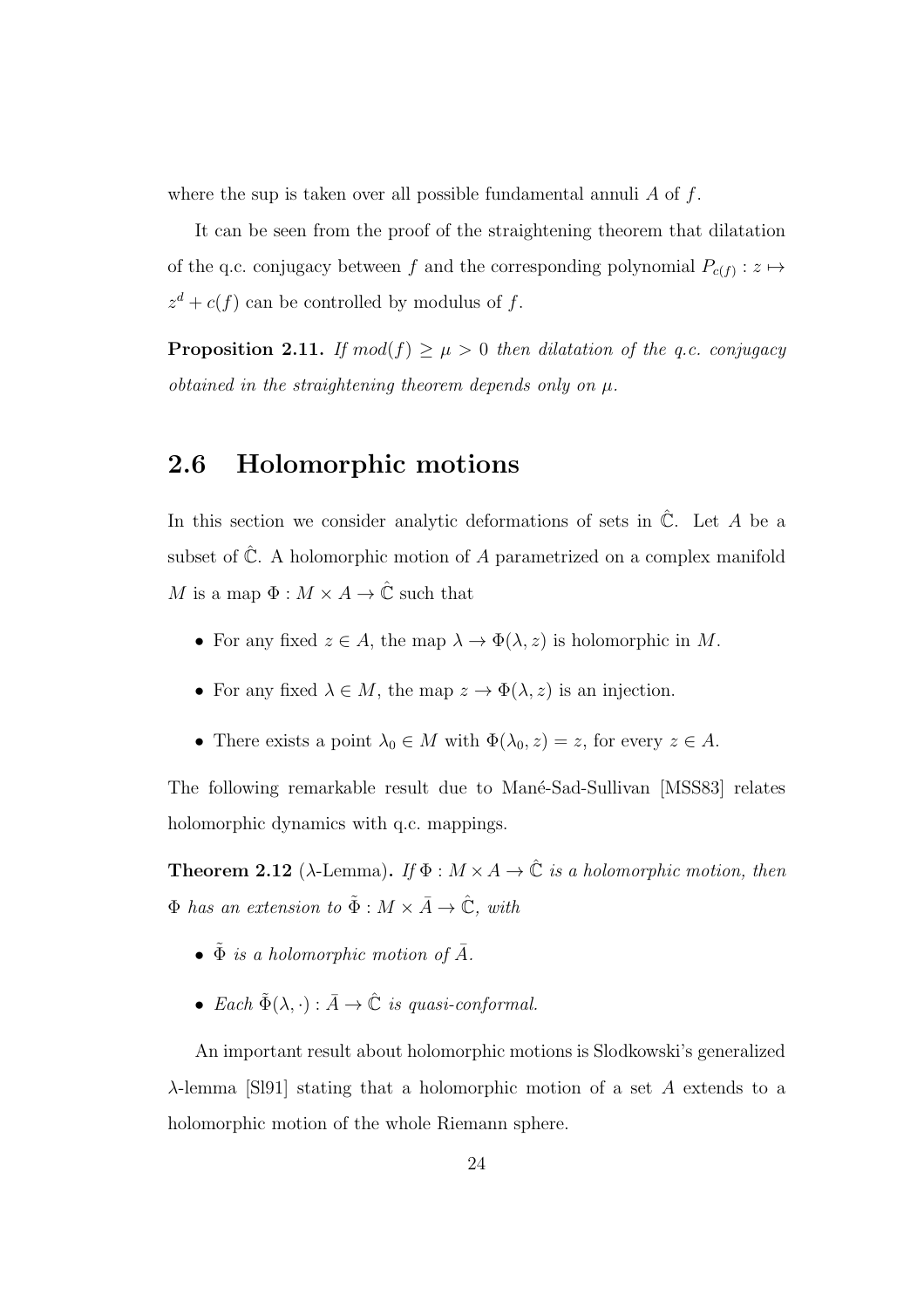### Chapter 3

# Combinatorial Rigidity in the Unicritical Family

### 3.1 Modified principal nest

#### 3.1.1 Yoccoz puzzle pieces

Recall that for a parameter  $c \in \mathcal{M}_d$  outside of the main component of the connectedness locus,  $P_c$  has a unique dividing fixed point  $\alpha_c$ . The  $q \geq 2$ external rays  $\Re(\alpha_c)$  landing at this fixed point together with an arbitrary equipotential  $E^r$ , cut the domain inside  $E^r$  into q closed topological disks  $Y_j^0, j = 0, 1, \ldots, q-1$ , called *puzzle pieces of level zero*. That is,  $Y_j^0$ 's are the closures of the bounded components of  $\mathbb{C} \setminus \{E^r \cup \Re(\bar{\alpha}_c) \cup \{\alpha_c\}\}\.$  The main property of this partition is that  $P_c(\partial Y_j^0)$  does not intersect interior of any piece  $Y_i^0$ .

Now the *puzzle pieces*  $Y_i^n$  of level or depth n are defined as the closures of the connected components of  $f^{-n}(\text{int}(Y_j^0))$ . They partition the neighborhood of the filled Julia set bounded by equipotential  $f^{-n}(E^r)$  into finite number of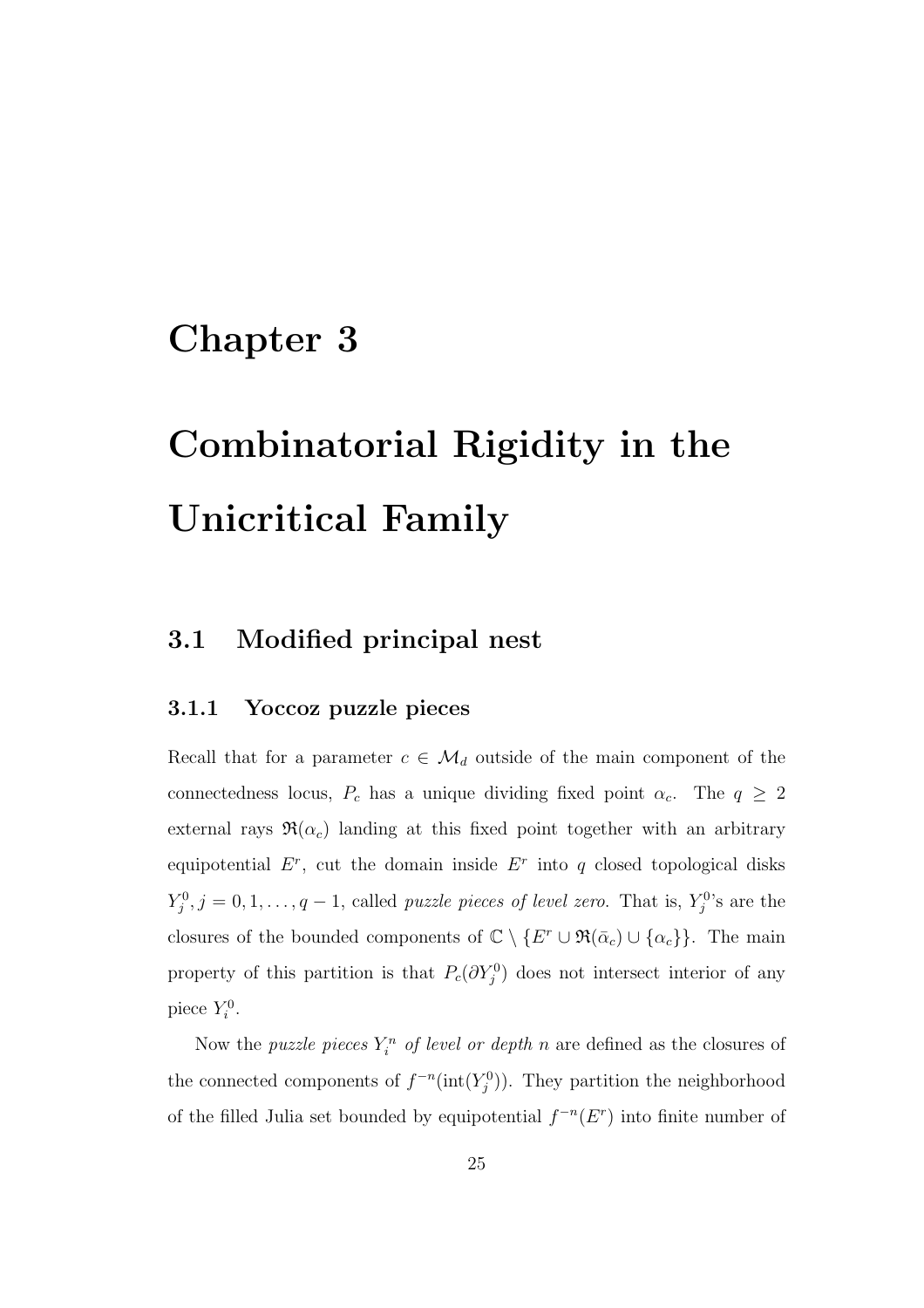closed disks. By definition all puzzle pieces are bounded by piecewise analytic curves. The label of each puzzle piece is the set of the angles of external rays bounding that puzzle piece. If the critical point does not land on the  $\alpha_c$ -fixed point, there is a unique puzzle piece  $Y_0^n$  of level n containing the critical point.

The family of all puzzle pieces of  $P_c$  of all levels has the following *Markov* property:

- Puzzle pieces are disjoint or nested. In the latter case, the puzzle piece of higher level is contain in the puzzle piece of lower level.
- Image of any puzzle piece of level  $n \geq 1$  is a puzzle piece of level  $n-1$ . Moreover,  $P_c: Y_j^n \to Y_k^{n-1}$  is d-to-1 branched covering or univalent, depending on whether  $Y_j^n$  contains the critical point or not.

On the first level, there are  $d(q-1)+1$  puzzle pieces. One critical piece  $Y_0^1$ ,  $q-1$  ones, denoted by  $Y_i^1$ , attached to the fixed point  $\alpha_c$ , and the  $(d-1)(q-1)$ symmetric ones, denoted by  $Z_i^1$ , attached to  $P_c^{-1}(\alpha_c) \setminus {\alpha_c}$ . Moreover  $f|Y_0^1$ d-to-1 covers  $Y_1^1$ ,  $f|Y_i^1$  univalently covers  $Y_{i+1}^1$ , for  $i = 1, \ldots, q-2$ , and  $f|Y_{q-1}^1$ univalently covers,  $Y_0^1 \cup \bigcup_{i=1}^{(d-1)(q-1)} Z_i^1$ . Thus  $f^q(Y_0^1)$  truncated by  $f^{-1}(E^r)$  is the union of  $Y_0^1$  and  $Z_i^1$ 's.

We will assume after this that  $P_c^n(0) \neq \alpha_c$  for all n, so that the critical puzzle pieces of all levels are well defined. As it will be apparent in a moment, this condition is always the case for renormalizable polynomials.

### 3.1.2 The complex bounds in the favorite nest and renormalization

For a puzzle piece  $V \ni 0$ , let  $R_V :$  Dom  $R_V \subseteq V \rightarrow V$  denote the first return map to  $V$ . It is defined at every points  $z$  in  $V$  for which there exists a positive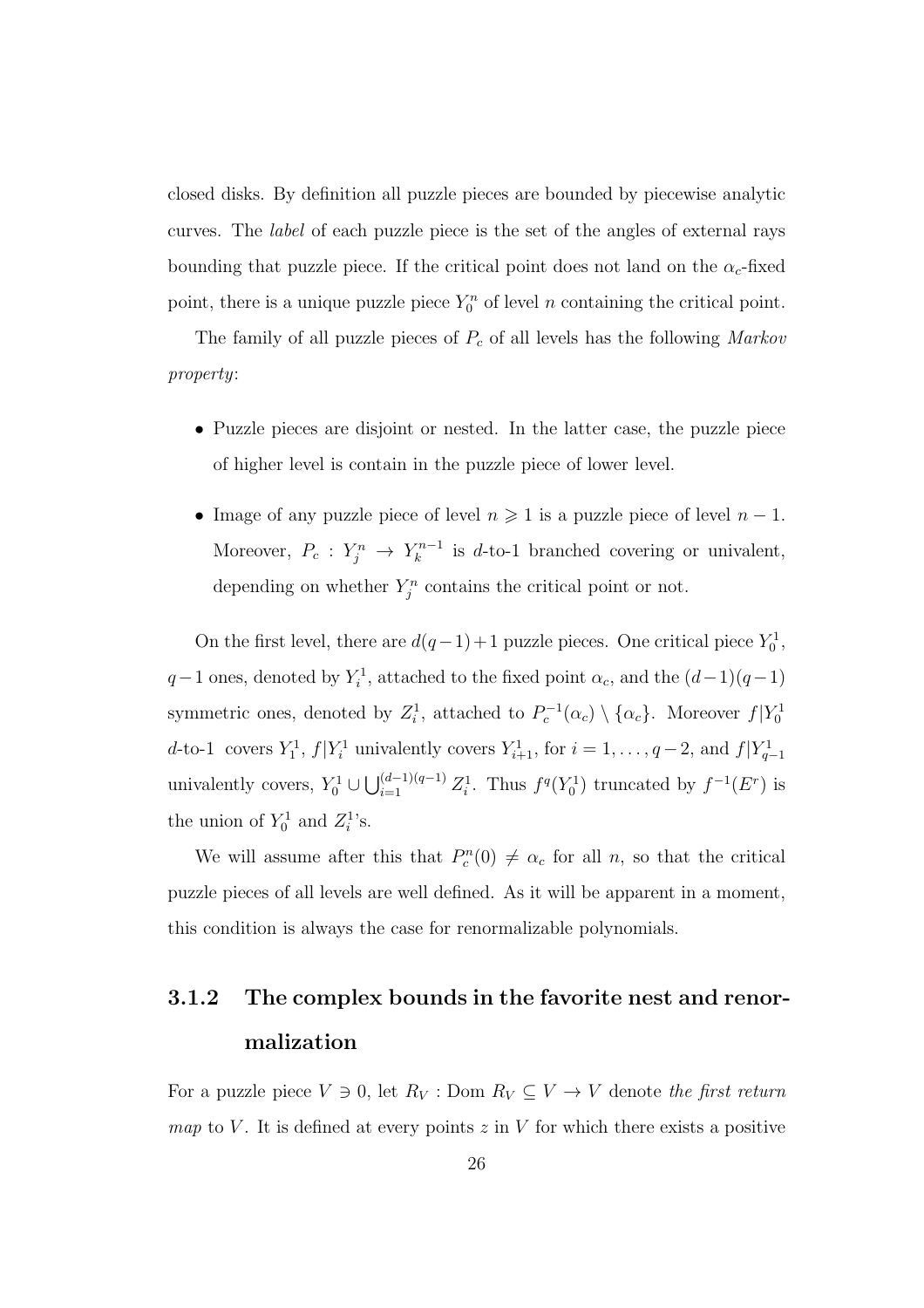integer t with  $P_c^t(z) \in \text{int } V$ . Then  $R_V(z)$  is defined as  $P_c^t(z)$  where t is the first positive moment when  $P_c^t(z) \in \text{int } V$ . Markov property of puzzle pieces implies that any component of Dom  $R_V$  is contained in V and the restriction of this return map  $(P_c^t, \text{ for some } t)$  to such a component is d-to-1 or 1-to-1 proper map onto V. The component of the Dom  $R_V$  which contains the critical point is called the *central component* of  $R_V$ . If the image of critical point under the first return map belongs to the central component, the return is called central return.

The first landing map  $L_V$  to a puzzle piece  $V \ni 0$  is defined at all points  $z \in \mathbb{C}$  for which there exists an integer  $t \geq 0$  with  $P_c^t(z) \in \text{int } V$ . It is the identity map on the component V and univalently maps each component of Dom  $L_V$  onto  $V$ .

Consider a puzzle piece  $Q \ni 0$ . If the critical point returns back to Q under iteration of  $P_c$ , the central component  $P \subset Q$  of  $R_Q$  is the pullback of  $Q$  by  $P_c^p$ along the orbit of the critical point, where  $p$  is the first moment when critical orbit enters int  $Q$ . This puzzle piece  $P$  is called the *first child* of  $Q$ . Recall that  $P_c^p : P \to Q$  is a proper map of degree d.

The favorite child  $Q'$  of  $Q$  is constructed as follows; Let  $p > 0$  be the first moment when  $R_Q^p(0) \in \text{int}(Q \setminus P)$  (if it exists) and  $q > 0$  be the first moment (if it exists) when  $R^{p+q}(0) \in \text{int } P (p+q)$  is the moment of the first return back to P after the first escape of the critical point from P under iterates of  $R_Q$ ). Now  $Q'$  is defined as the pullback of  $Q$  under  $R_Q^{p+q}$  containing the critical point. Markov property of puzzle pieces implies that the map  $P_c^k = R_Q^{p+q}$ Q (for an appropriate  $k > 0$ ) from  $Q'$  to  $Q$  is proper of degree d. The main property of the favorite child is that the image of the critical point under the map  $P_c^k: Q' \to Q$  belongs to the first child P.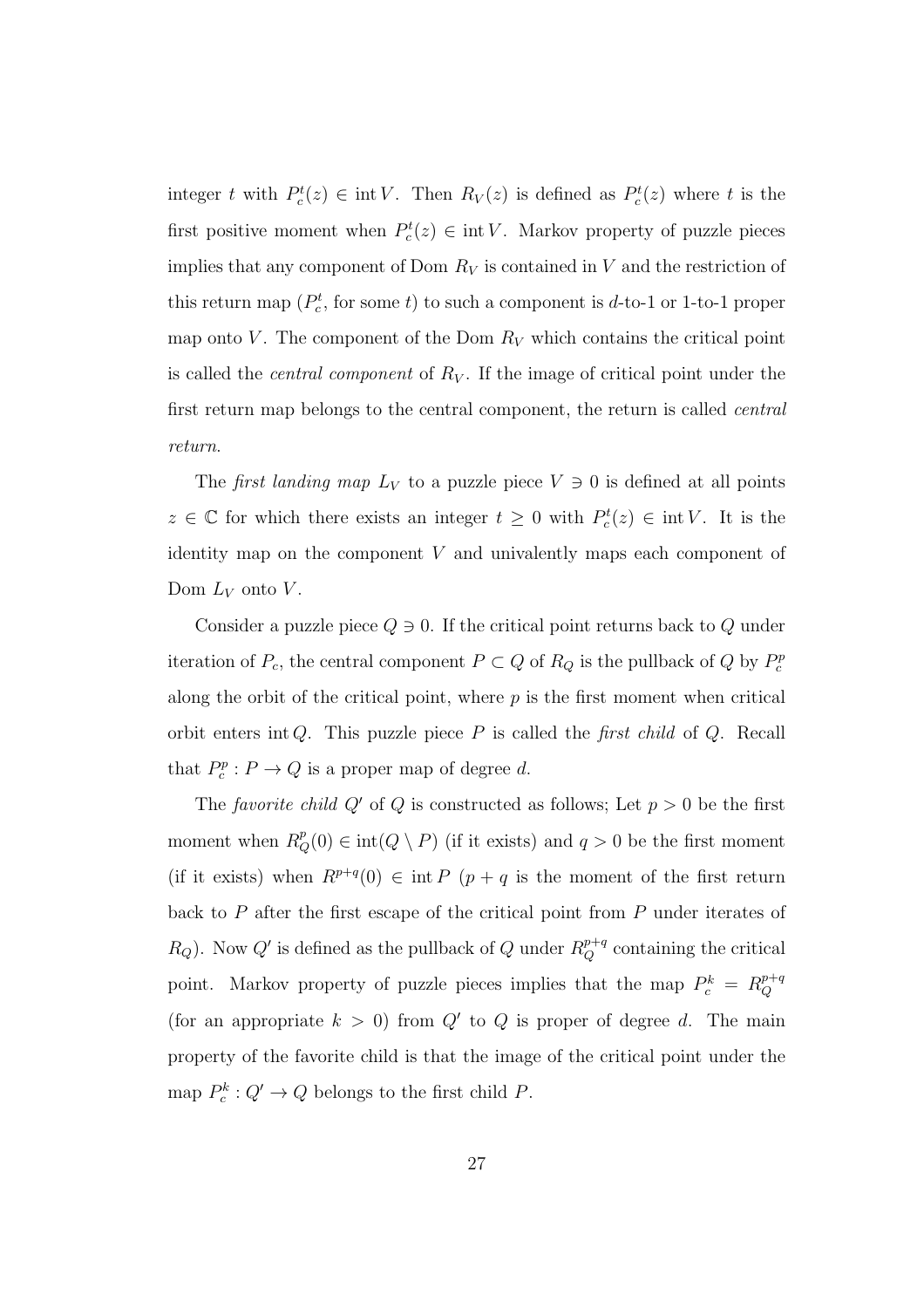Consider a unicritical polynomial  $P_c$  with q rays landing at its  $\alpha$  fixed point and form the corresponding Yoccoz puzzle pieces. The map  $P_c$  is called *satellite* renormalizable, or immediately renormalizable if

$$
P_c^{lq}(0) \in Y_0^1
$$
, for  $l = 0, 1, 2, ...$ 

The map  $P_c^q: Y_0^1 \to P_c^q(Y_0^1)$  is proper of degree d but its domain is not compactly contained in its range. By slight "thickening" of  $Y_0^1$  so that  $Y_0^1$  is compactly contained in  $P_c^q(Y_0^1)$  (see [M00]),  $P_c^q$  can be turned into a unicritical polynomial-like map. Note that the above condition implies that the critical point does not escape its domain of definition and therefore the corresponding little Julia set is connected.

If  $P_c$  is not satellite renormalizable, then there is a first moment k such that  $P_c^{kq}(0)$  belongs to some  $Z_i^1$ . Define  $Q^1$  as the pullback of this  $Z_i^1$  under  $P_c^{kq}$ . By the above construction we form the first child,  $P<sup>1</sup>$ , and the favorite child  $Q^2$ , of  $Q^1$ . Repeating the above process we get a nest of puzzle pieces

$$
Q^1 \supset P^1 \supset Q^2 \supset P^2 \supset \cdots \supset Q^n \supset P^n \supset \cdots \tag{3.1}
$$

where  $P^i$  is the first child of  $Q^i$ , and  $Q^{i+1}$  is the favorite child of  $Q^i$ .

The above process stops if and only if one of the following happens:

- The map  $P_c$  is combinatorially non-recurrent, that is, the critical point does not return to some critical puzzle piece.
- The critical point does not escape the first child  $P^n$  under iterates of  $R_{Q^n}$ for some  $n$ , or equivalently, returns to all critical puzzle pieces of level bigger than  $n$  are central.

In the former case, combinatorial rigidity in the critically non-recurrent case has been taken care of in [M00].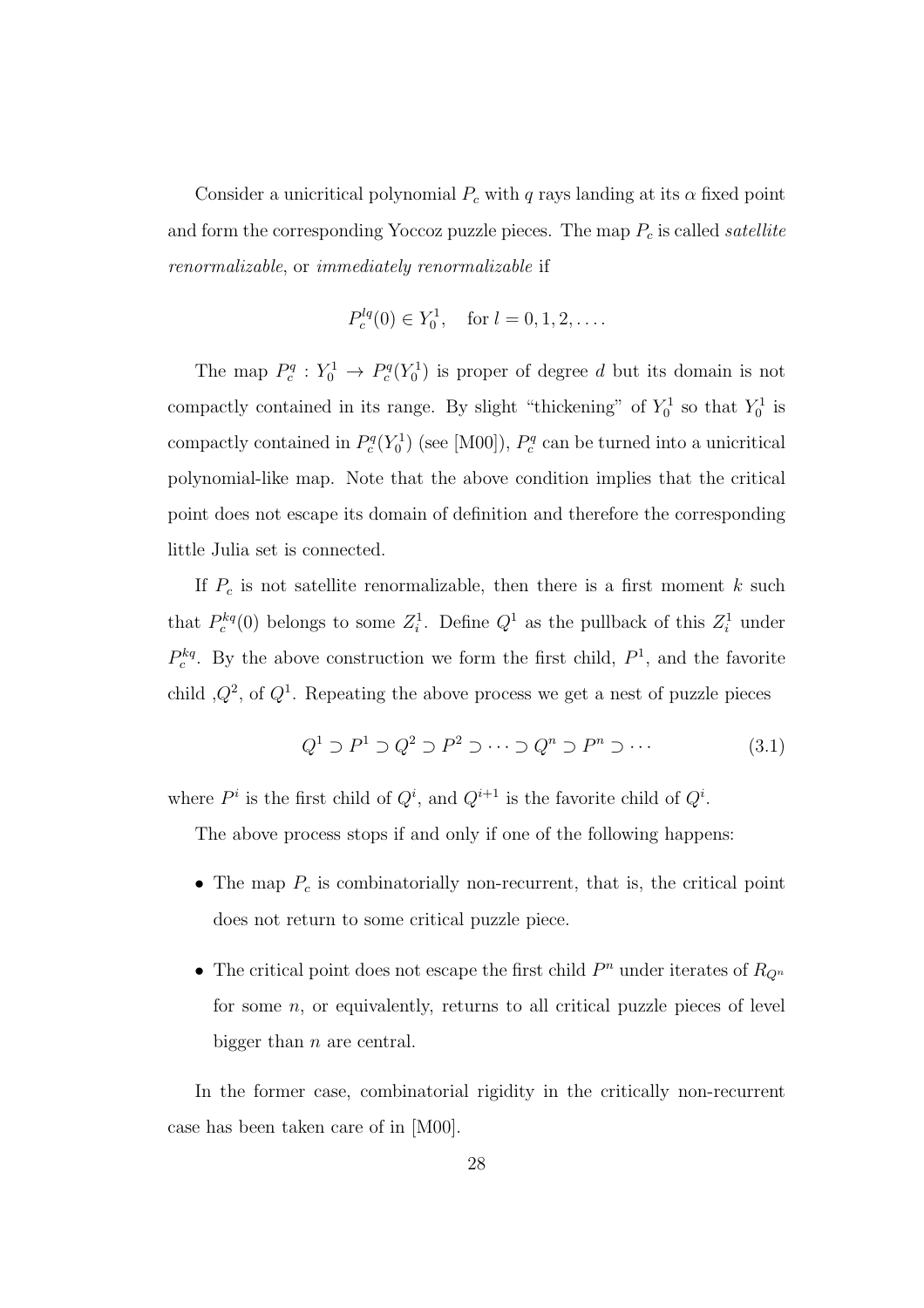In the latter case,  $R_{Q^n} = P_c^k : P^n \to Q^n$  (for an appropriate k) is a unicritical polynomial-like map of degree  $d$  with  $P<sup>n</sup>$  compactly contained in  $Q<sup>n</sup>$ . The map P is called *primitively renormalizable* in this case. Note that the corresponding little Julia set is connected because all the returns of critical point to  $Q^n$  are central by definition.

A map  $P_c : \mathbb{C} \to \mathbb{C}$  is called *renormalizable* if it is satellite or primitively renormalizable.

To deal with non-renormalizable and recurrent polynomials, the following a priori bounds has been proved in [AKLS05].

**Theorem 3.1.** There exists  $\delta > 0$  such that for every  $\varepsilon > 0$  there exists  $n_0 = n_0(\varepsilon) > 0$  with the following property. For the nest of puzzle pieces

$$
Q^1 \supset P^1 \supset Q^2 \supset P^2 \supset \cdots \supset Q^m \supset P^m \supset \cdots
$$

as above, if mod  $(Q^1 \setminus P^1) > \varepsilon$  and  $n_0 < n < m$  then mod  $(Q^n \setminus P^n) > \delta$ .

If a map  $P_c$  is combinatorially recurrent, the critical point does not land at  $\alpha$ -fixed point, therefore puzzle pieces of all levels are well defined. The *combinatorics of*  $P_c$  up to level n is an equivalence relation on the set of angles of puzzle pieces up to level *n*. Two angles  $\theta_1$  and  $\theta_2$  are equivalent if the corresponding rays  $R^{\theta_1}$  and  $R^{\theta_2}$  land at the same point. One can see that the combinatorics of a map up to level  $n+t$  determines the puzzle piece  $Y_j^n$  of level *n* containing the critical value  $f<sup>t</sup>(0)$ . Two non-renormalizable maps are called combinatorially equivalent if they have the same combinatorics up to arbitrary level  $n$ , that is, they have the same set of labels of puzzle pieces and the same equivalence relation on them. Combinatorics of a renormalizable map will be defined in section 3.1.3.

Two unicritical polynomials  $P_c$  and  $P_{\tilde{c}}$  with the same combinatorics up to level n are called *pseudo-conjugate* (up to level n) if there is an orientation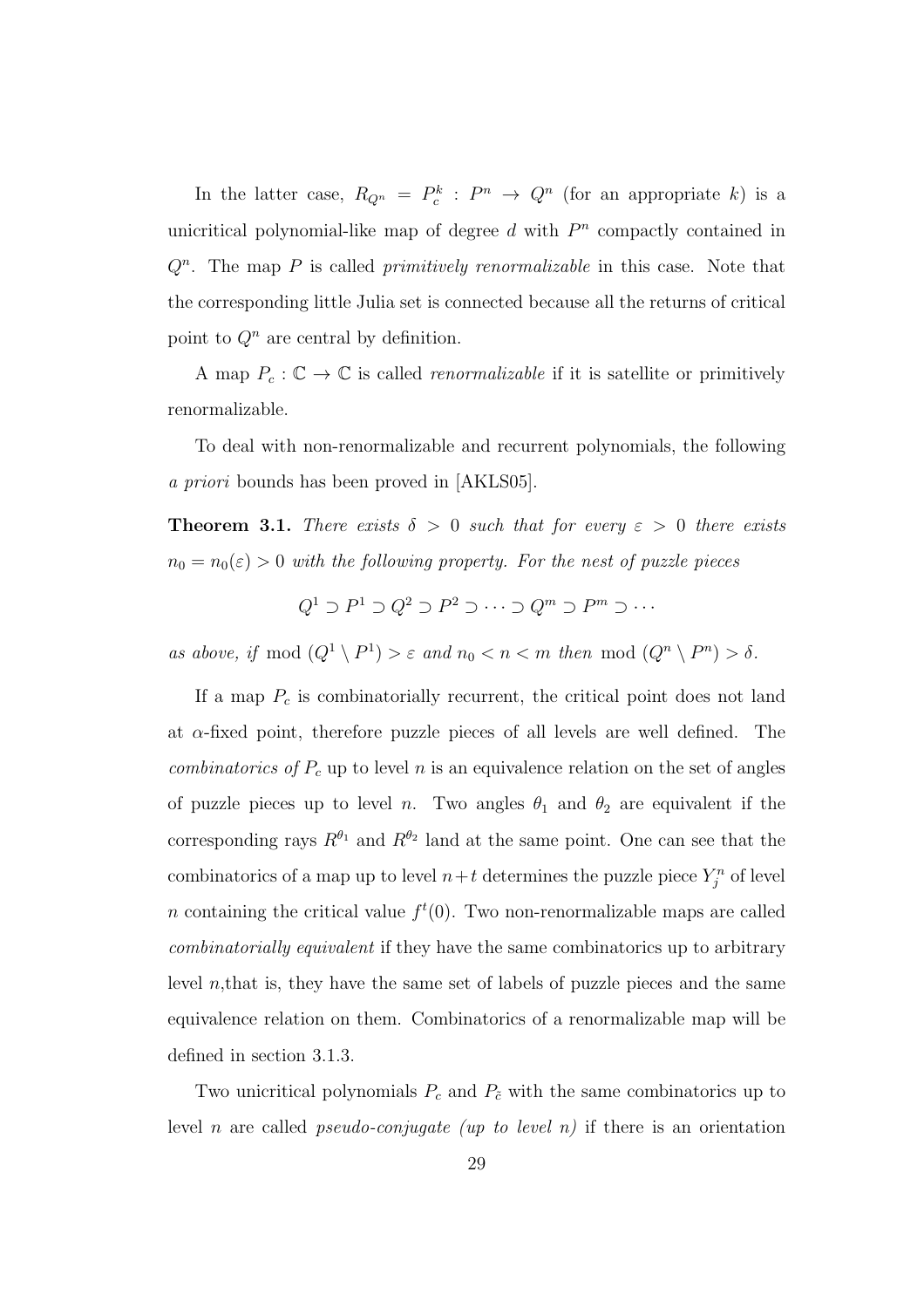preserving homeomorphism  $H : (\mathbb{C},0) \to (\mathbb{C},0)$ , such that  $H(Y_j^0) = Y_j^0$  for  $j = 0, 1, 2, \dots$  and  $H \circ P_c = P_{\tilde{c}} \circ H$  outside of the critical puzzle piece  $Y_0^n$ . A pseudo-conjugacy  $H$  is said to match the Böttcher marking if near infinity it becomes identity in the Böttcher coordinates for  $P_c$  and  $P_{\tilde{c}}$ . Thus a pseudoconjugacy is the identity map in the Böttcher coordinate outside of  $\cup_j Y_j^n$  by its equivariance property.

Let  $q_m$  and  $p_m$  be the levels of the puzzle pieces  $Q^m$  and  $P^m$ , that is,  $Q^m = Y_0^{q_m}$  and  $P^m = Y_0^{p_m}$  $\zeta_0^{p_m}$ . The following statement is the main technical result of [AKLS05] which will be used frequently in our construction.

Theorem 3.2. Assume that a (finite) nest of puzzle pieces

$$
Q^1 \supset P^1 \supset Q^2 \supset P^2 \supset \cdots \supset Q^m \supset P^m \tag{3.2}
$$

is obtained for  $P_c$ . If  $P_{\tilde{c}}$  is combinatorially equivalent to  $P_c$ , then there exists a K-q.c. pseudo-conjugacy H (up to level  $q_m$  where  $Q^m = Y_0^{q_m}$  $\binom{q_m}{0}$  between  $P_c$  and  $P_{\tilde{c}}$  which matches the Böttcher marking.

Proposition 3.3. Assume that the nest of puzzle pieces in the above theorem is defined using equipotential of level  $\eta$ , then dilatation of the q.c. pseudoconjugacy,  $K = K(c, \tilde{c})$ , obtained in that theorem depends only on the distance between c and  $\tilde{c}$  in the primary wake truncated by equipotential of level  $\eta$  and equipped with the Poincaré metric.

*Proof.* To prove the proposition we need a brief sketch of the proof of the above theorem. For more details refer to [AKLS05]. Combinatorial equivalence of  $P_c$ and  $P_{\tilde{c}}$  up to level zero implies that the parameters c and  $\tilde{c}$  belong to the same truncated wake  $W(\eta)$  attached to the main component of the Connectedness locus. Inside  $W(\eta)$ , the q external rays  $\Re(\alpha)$  and the equipotential  $E(h)$  (for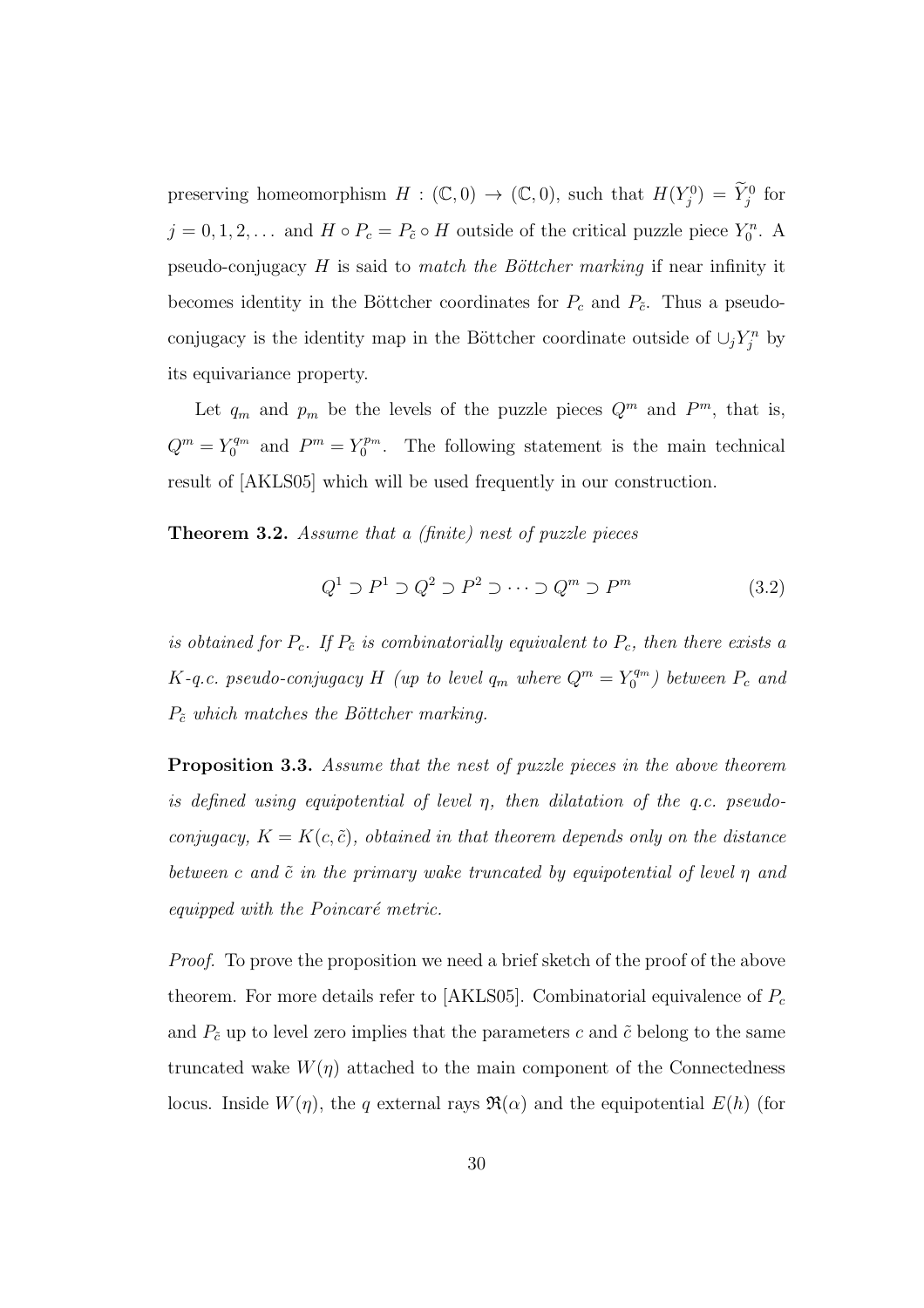every  $h > \eta$ ) move holomorphically in  $\mathbb{C} \setminus 0$ . That is, there exists a holomorphic motion  $\Phi$  of  $\Re(\alpha) \cup E(h)$ , given by  $B_{\tilde{c}}^{-1} \circ B_c$  in the second coordinate, parametrized on  $W(\eta)$  such that

$$
\phi(\tilde{c}, \mathfrak{R}(\alpha) \cup E(h)) = (\tilde{c}, \tilde{\mathfrak{R}}(\alpha) \cup \tilde{E}(h)).
$$

Outside of equipotential  $E(h)$ , this holomorphic motion extends to a motion holomorphic in both variables  $(c, z)$  which is coming from the Böttcher coordinate near  $\infty$ . By [S191] the map  $\phi^{\tilde{c}} \circ (\phi^c)^{-1}$  extends to a  $K_0$  q.c. map  $G_0 : (\mathbb{C},0) \to (\mathbb{C},0)$ , where  $K_0$  only depends on the hyperbolic distance between c and  $\tilde{c}$  in the truncated wake  $W(\eta)$ . This gives a q.c. map  $G_0 : (\mathbb{C},0) \to (\mathbb{C},0)$  which conjugates  $P_c$  and  $P_{\tilde{c}}$  outside of puzzle pieces of level zero.

By adjusting the q.c. map  $G_0$  inside equipotential  $E(h)$  such that it sends c to  $\tilde{c}$ , we get a q.c. map (not necessarily with the same dilatation)  $G'_0$ . By lifting  $G'_0$  via  $P_c$  and  $\tilde{f}$  we get a new q.c. map  $G_1$ . Repeating this process, for  $i = 1, 2, \ldots, n = q_m$ , which is adjusting the q.c. map  $G_i$  inside union of puzzle pieces of level  $i+1$  so that it sends c to  $\tilde{c}$  and lifting it, we obtain a q.c. map  $G_{i+1}$  (not with the same dilatation) conjugating  $P_c$  and  $P_{\tilde{c}}$  outside union of puzzle pieces of level  $i + 1$ . At the end we will have a q.c. map  $G_n$  which conjugates  $P_c$  and  $P_{\tilde{c}}$  outside of equipotential  $E(h/d^n)$ .

The nest of puzzle pieces

$$
\widetilde{Q}^1 \supset \widetilde{P}^1 \supset \widetilde{Q}^2 \supset \widetilde{P}^2 \supset \cdots \supset \widetilde{Q}^m \supseteq \widetilde{P}^m
$$

for  $P_{\tilde{c}}$  is defined as the image of the nest of puzzle pieces in (3.2) under the map  $G_n$ . Combinatorial equivalence of  $P_c$  and  $P_{\tilde{c}}$  implies that this new nest has the same properties as the one for  $P_c$ . In other words,  $\widetilde{Q}^{i+1}$  is the favorite child of  $\tilde{Q}^i$  and  $\tilde{P}^i$  is the first child of  $\tilde{Q}^i$ . Hence Theorem 3.1, applies to this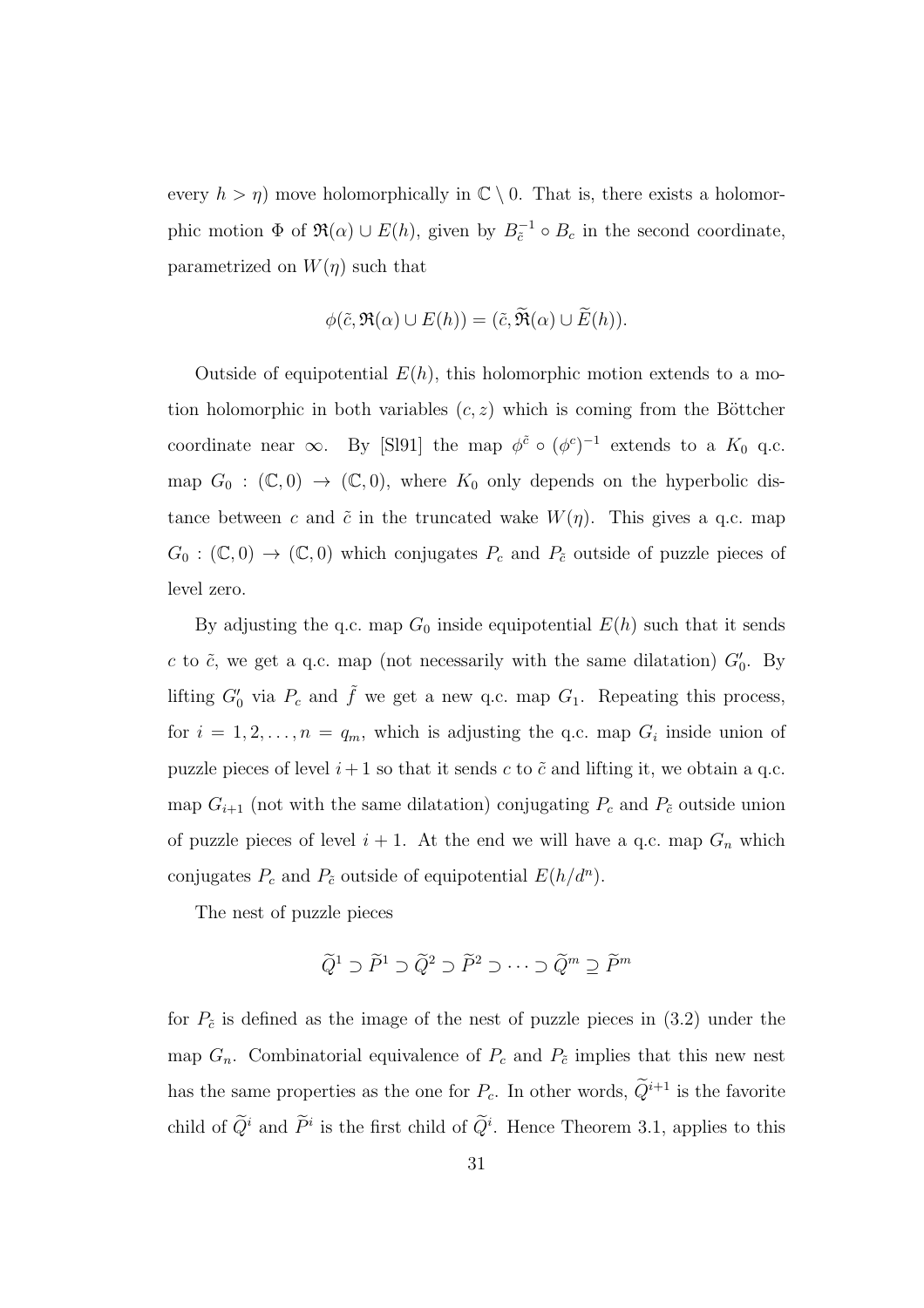nest too. By properties of these nests, one constructs a  $K$ -q.c. map  $H_n$  from the critical puzzle piece  $Q^n$  to the corresponding one  $\tilde{Q}^n$  where K only depends on the *a priori* bounds  $\delta$  and the hyperbolic distance between c and  $\tilde{c}$  in the truncated wake  $W^{\eta}$ . The pseudo-conjugacy  $H_n$  is obtained from univalent lifts of  $H_n$  onto other puzzle pieces.  $\Box$ 

If  $P_c$  is renormalizable, the process of constructing modified principal nest stops at some level and returns to the critical puzzle pieces after this level are central. One can see that critical puzzle pieces do not shrink to 0.

# 3.1.3 Combinatorics of a map

If  $P_{c_0}: z \mapsto z^d + c_0$  is renormalizable, there is a homeomorphic copy  $\mathcal{M}_d^1 \ni c_0$  of the connectedness locus within the connectedness locus satisfying the following properties (see[DH85]): For  $c \in \mathcal{M}_d^1 \setminus \{\text{the root point}\}, P_c : z \mapsto z^d + c \text{ is }$ renormalizable, and there is a holomorphic motion of the dividing fixed point  $\alpha_c$  and the rays landing at it on a neighborhood of  $\mathcal{M}_d^1 \setminus \{\text{the root point}\},\text{such}$ that the renormalization of  $P_c$  is associated to this fixed point and external rays. In other words, all parameters in this copy have Yoccoz puzzle pieces of all levels with the same labels. This homeomorphism is not unique because of the symmetry in the connectedness locus. However, we define it uniquely by sending the unique root point of the copy to the landing point of the parameter external ray of angle 0.

We show below that among all renormalizations of  $P_c$ , there is a unique one denoted by  $\mathcal{R}P_c$  which corresponds to a maximal copy (not included in any other copy except  $\mathcal{M}_d$  itself) of the connectedness locus inside the connectedness locus.

Assume that  $\mathcal{R}P_c$  is equal to  $P_c^j: U \to U'$ , for some positive integer j and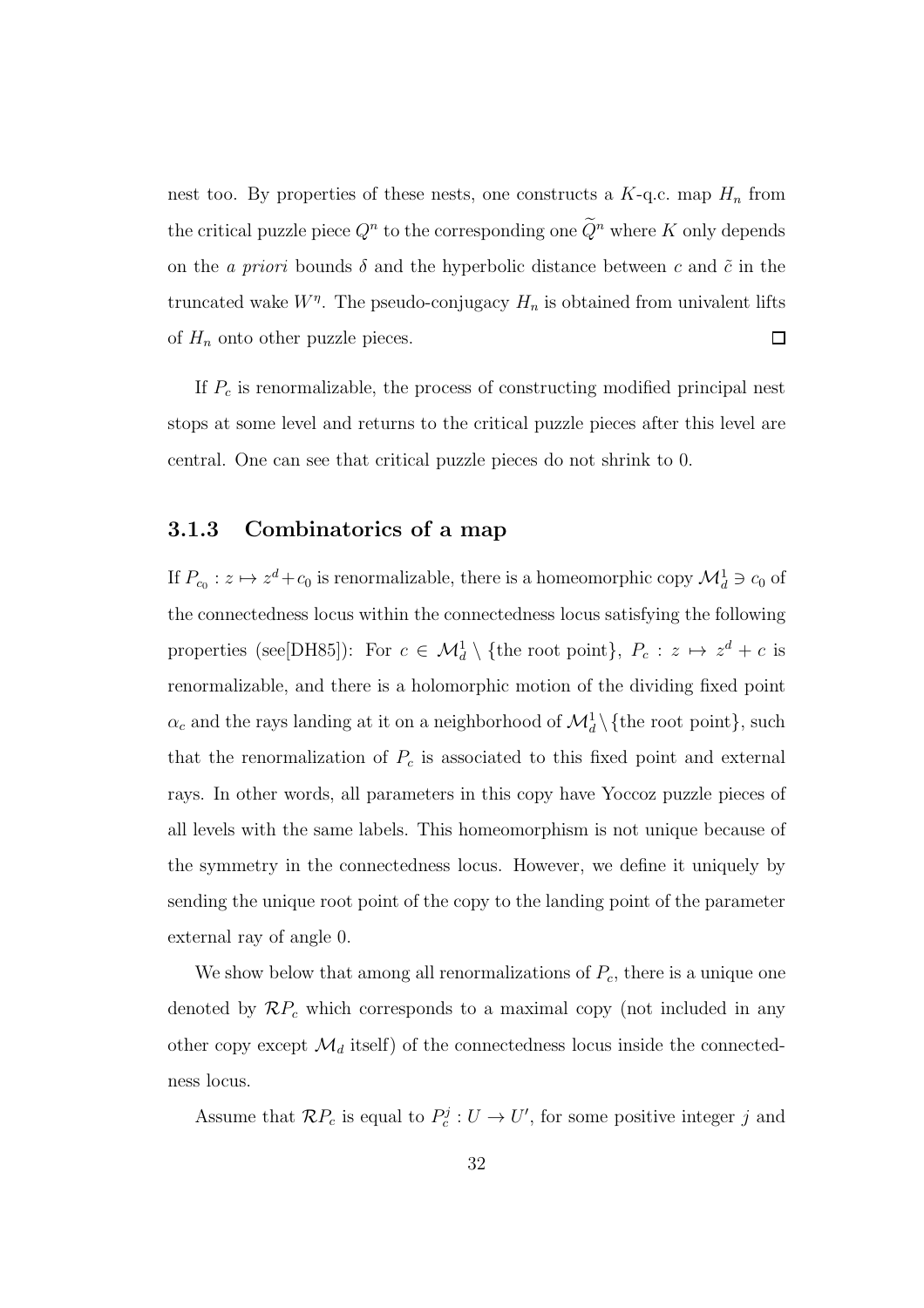topological disk U compactly contained in U'. By straightening theorem,  $\mathcal{R}P_c$ is conjugate to a unicritical polynomial  $P_{c'}$ . That is, there exists a q.c. mapping  $\chi: U' \to \mathbb{C}$ , with  $\chi \circ P_c^j(z) = P_{c'} \circ \chi(z)$ , for every  $z \in U$ . This polynomial  $P_{c'}$  is determined up to conformal equivalence in the theorem. However, there are only  $d-1$  conformally equivalent polynomials in each class. We make this parameter unique by choosing the image of  $c$  under the homeomorphism uniquely determined above.

If  $P_{c'}$  is also renormalizable,  $P_{c}$  is called *twice renormalizable*. Let positive integer k, and topological disks V and V' be such that  $P_{c'}^k : V \to V'$  is a renormalization of  $P_{c'}$ . Define V and V' as  $\chi$ -preimage of V and V', respectively. One can see that  $\chi$  conjugates  $P_c^{jk} : V \to V'$  with  $P_{c'}^k : V \to V'$ . Therefore,  $P_c^{jk}: V \to V'$  is also a polynomial-like map. We denote this map by  $\mathcal{R}^2 P_c$ .

Above process may be continued to associate a canonical finite or infinite sequence  $P_c, \mathcal{R}P_c, \mathcal{R}^2P_c, \ldots$ , of polynomial-like maps to  $P_c$ , and accordingly, call  $P_c$  at most finitely, or infinitely renormalizable. Equivalently, there is a finite or infinite sequence  $\tau(P_c) := \langle \mathcal{M}_d^1, \mathcal{M}_d^2, \ldots \rangle$ , of maximal connectedness locus copies associated to  $P_c$ , where  $\mathcal{M}_d^n$  corresponds to the renormalization  $\mathcal{R}^n P_c$  of  $\mathcal{R}^{n-1} P_c$ . In the infinitely renormalizable situation,  $\tau(P_c)$  is called the combinatorics of  $P_c$ .

Two infinitely renormalizable maps are called combinatorially equivalent if they have the same combinatorics, i.e. correspond to the same sequence of maximal connectedness locus copies.

We say an infinitely renormalizable map  $P_c$  satisfies the secondary limbs condition, if all of the connectedness copies in the combinatorics  $\tau(P_c)$  belong to a finite number of truncated secondary limbs. Let  $\mathcal{SL}$  stand for the class of infinitely unicritical polynomial-like maps satisfying the secondary limbs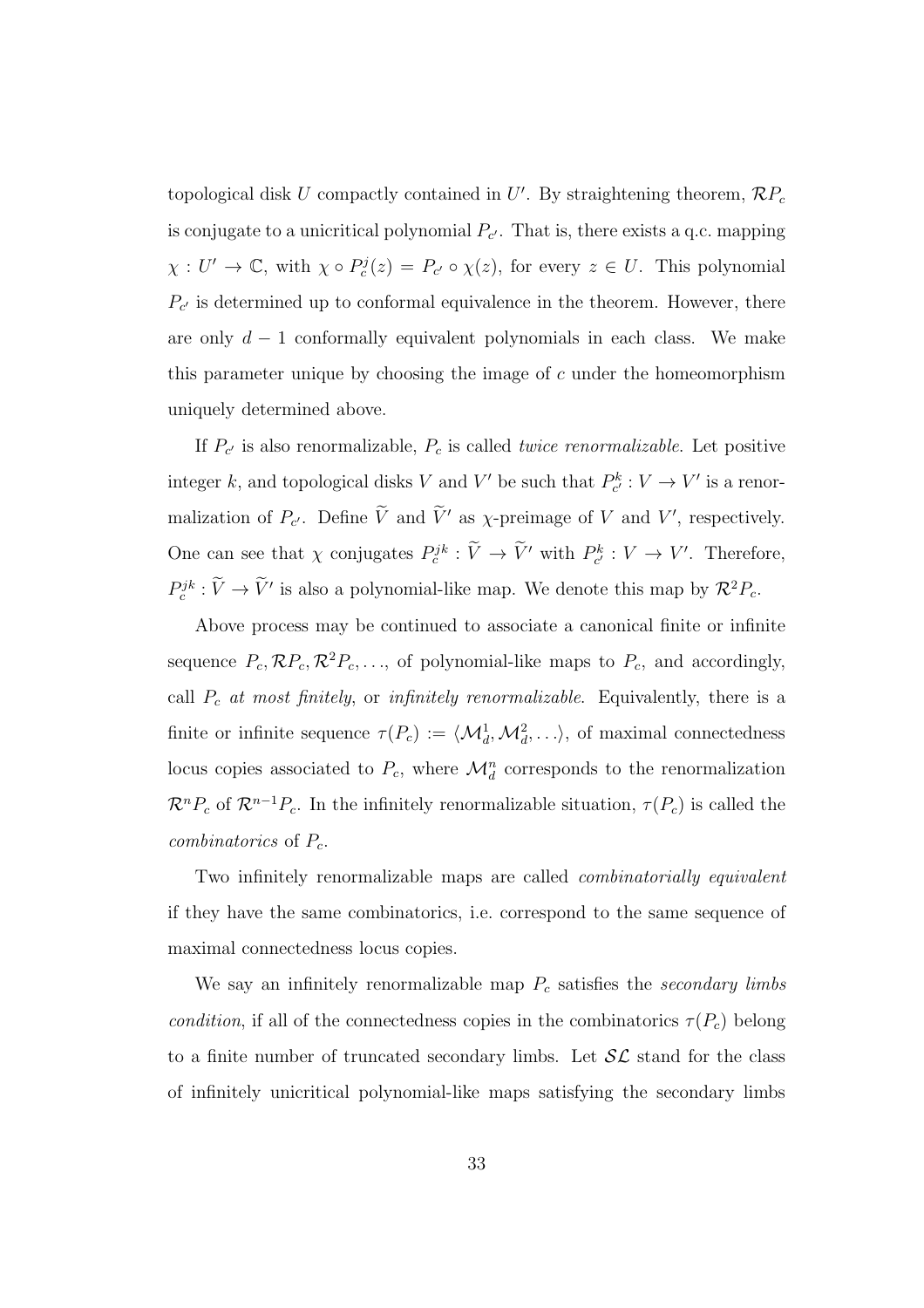condition.

An infinitely renormalizable map  $P_c$  has a priori bounds, if there is an  $\varepsilon > 0$ with mod  $(\mathcal{R}^m P_c) \geq \varepsilon$ , for all  $m \geq 0$ .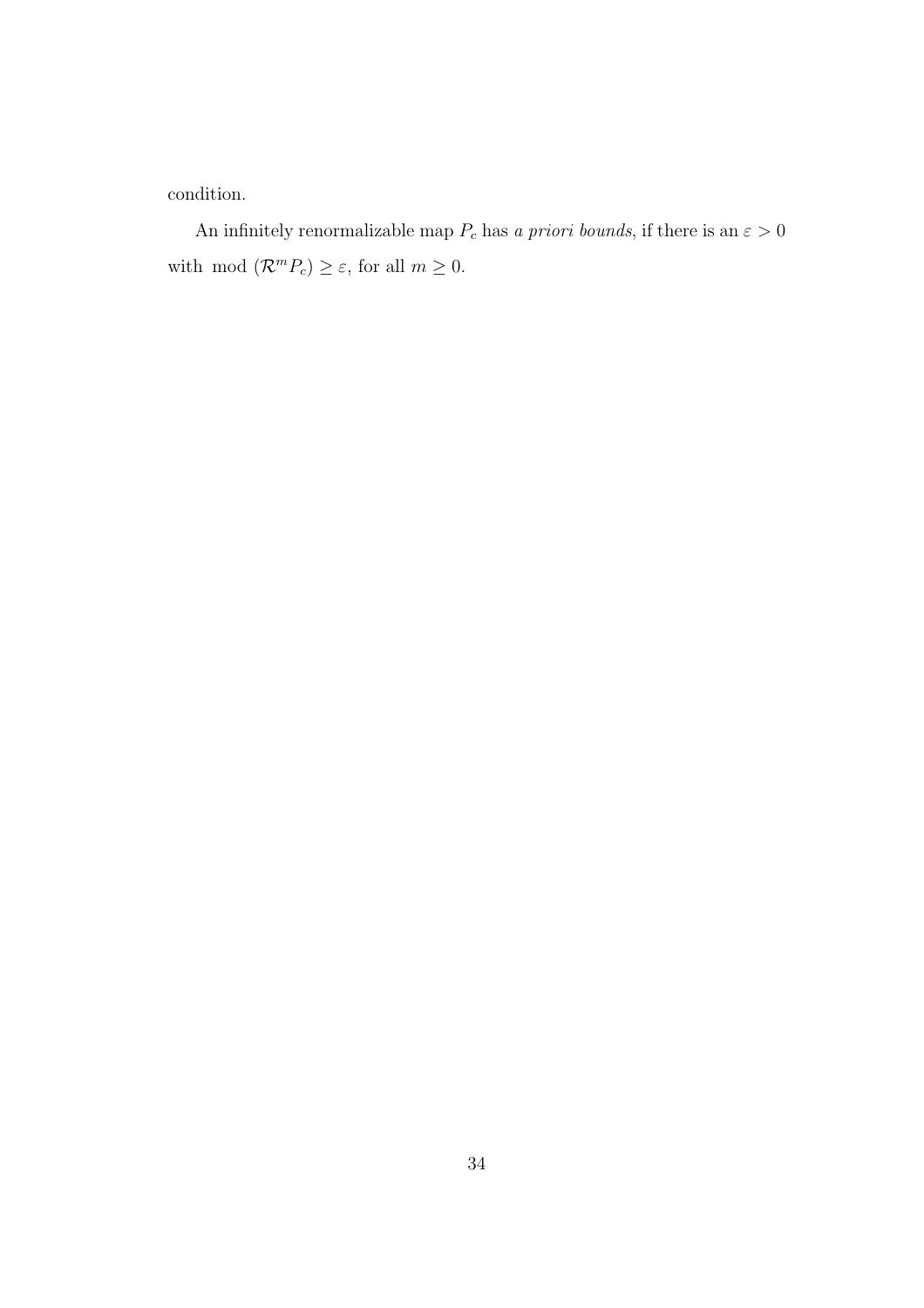# 3.2 Proof of the rigidity theorem

In this section we begin to prove the rigidity theorem in a slightly more general form as follows.

# 3.2.1 Reductions

**Theorem 3.4** (Rigidity theorem). Let f and  $\tilde{f}$  be two infinitely renormalizable unicritical polynomial-like maps satisfying  $\mathcal{SL}$  condition with a priori bounds. If f and  $\tilde{f}$  are combinatorially equivalent, then they are hybrid equivalent.

Remark. If the two maps f and  $\tilde{f}$  in the above theorem are polynomials, then hybrid equivalence becomes conformal equivalence. That is because the Böttcher coordinate, which conformally conjugates the two maps on the complement of the Julia sets, can be glued to the hybrid conjugacy on the Julia set. See Proposition 6 in [DH85] for a precise proof of this.

The proof breaks into following steps:

combinatorial equivalence

⇓

topological equivalence

⇓

q.c. equivalence

### ⇓

#### hybrid equivalence

It has been shown in [J00] that any unbranched infinitely renormalizable map with a priori bounds has locally connected Julia set. A renormalization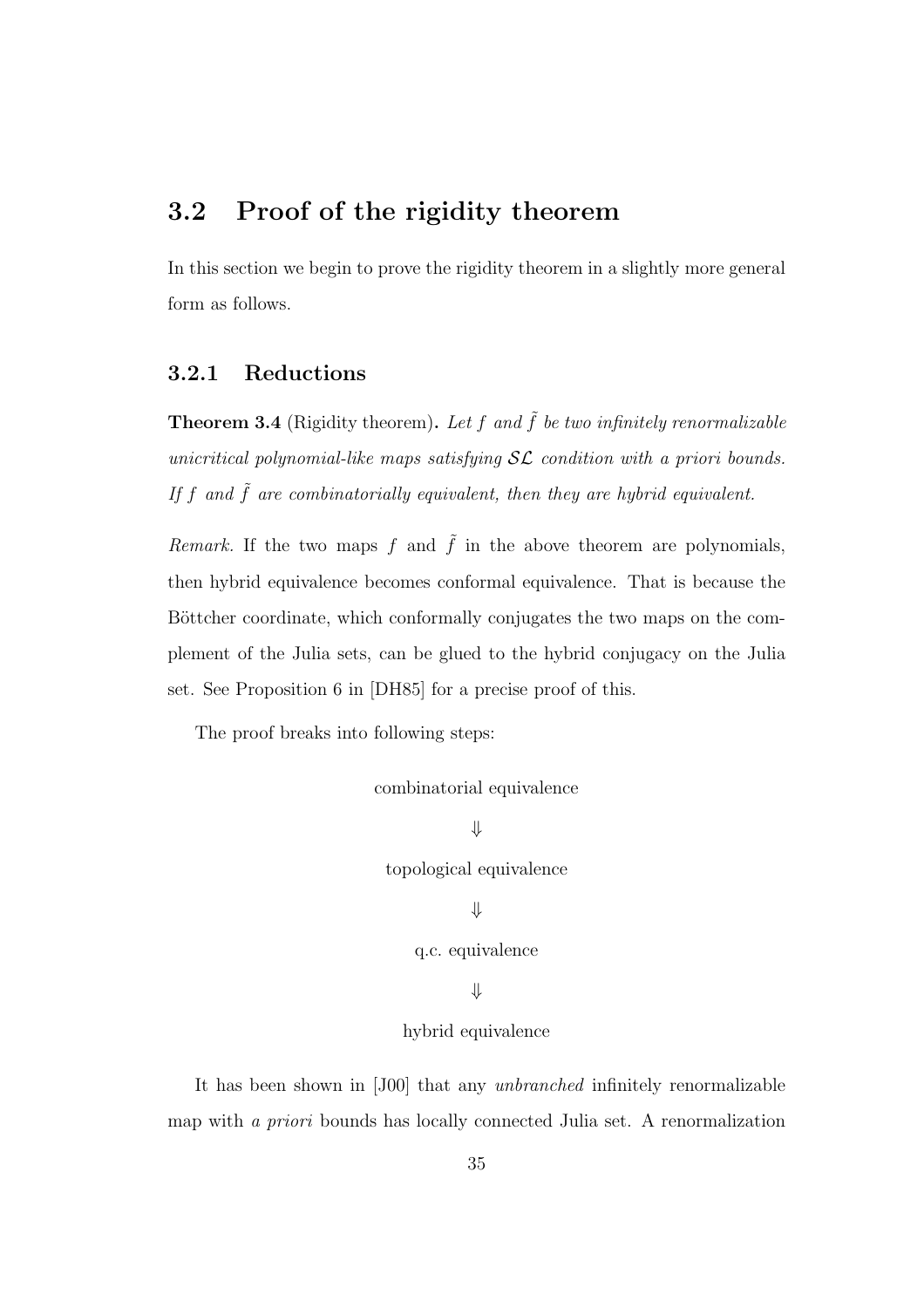$f^n: U \to V$  is called unbranched if  $\mathcal{PC}(f) \cap U = \mathcal{PC}(f^n: U \to V)$ . Here, unbranched condition follows from our combinatorial condition and a priori bounds (see [Ly97] Lemma 9.3). Then the first step, topological equivalence of combinatorially equivalent maps, follows from the local connectivity of the Julia sets by the Carath´eodory theorem. Indeed by [Do93] there is a topological model for the Julia set of these maps based on their combinatorics.

The last step in general follows from McMullen's Rigidity Theorem [Mc94] (Theorem 10.2). He has shown that an infinitely renormalizable quadratic polynomial-like map with a priori bounds does not have any nontrivial invariant line field on its Julia set. The same proof works for degree d unicritical polynomial-like maps. It follows that any q.c. conjugacy h between f and f satisfies  $\overline{\partial}h = 0$  almost everywhere on the Julia set. Therefore, h is a hybrid conjugacy between f and  $\tilde{f}$ . However, if all infinitely renormalizable unicritical maps in a given combinatorial class satisfy a priori bounds condition, it is easier to show that q.c. conjugacy implies hybrid conjugacy for that class rather than showing that there is no nontrivial invariant line field on the Julia set. Since we are finally going to apply our theorem to combinatorial classes for which a priori bounds have been established, we will prove it in Proposition 3.20.

So assume that  $f$  and  $\tilde{f}$  are topologically conjugate. We want to show the following:

**Theorem 3.5.** Let  $f$  and  $\tilde{f}$  be infinitely renormalizable unicritical polynomiallike maps satisfying a priori bounds and  $\mathcal{SL}$  conditions. If f and  $\tilde{f}$  are topologically conjugate then they are q.c. conjugate.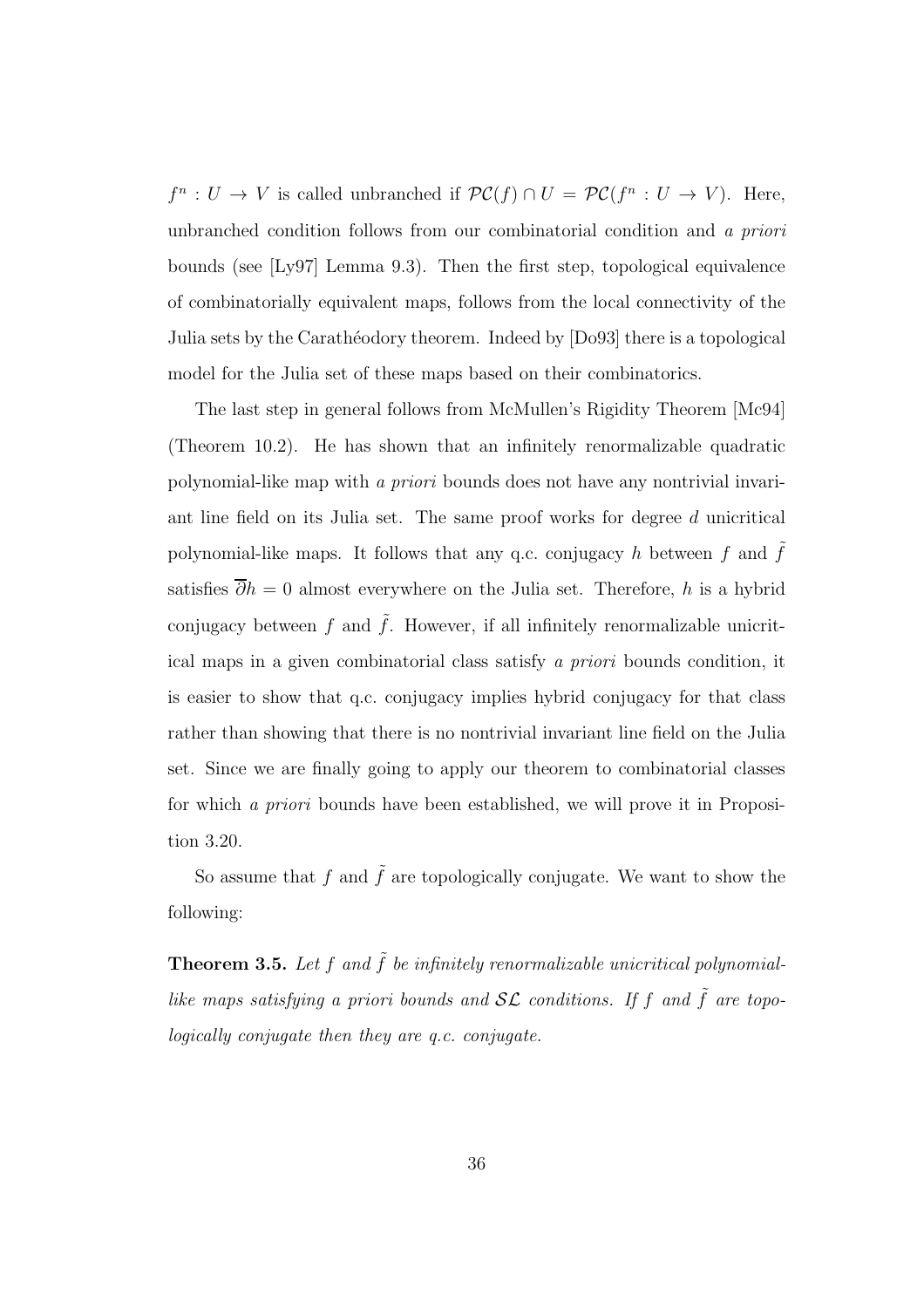#### 3.2.2 Thurston equivalence

Suppose two unicritical polynomial-like maps  $f:U_2\to U_1$  and  $\tilde f:\tilde U_2\to \tilde U_1$ are topologically conjugate. A q.c. map

$$
h:(U_1,U_2,\mathcal{PC}(f))\to(\widetilde{U}_1,\widetilde{U}_2,\mathcal{PC}(\widetilde{f}))
$$

is a Thurston conjugacy if it is homotopic to a topological conjugacy

$$
\psi : (U_1, U_2, \mathcal{PC}(f)) \to (\widetilde{U}_1, \widetilde{U}_2, \mathcal{PC}(\widetilde{f}))
$$

between f and  $\tilde{f}$  relative  $\partial U_1 \cup \partial U_2 \cup \mathcal{PC}(f)$ . Note that a Thurston conjugacy is not a conjugacy between two maps. It is a conjugacy on the postcritical set and homotopic to a conjugacy on the complement of the postcritical set. We will see in the next lemma that it is in the "right" homotopy class.

The following result is due to Thurston and Sullivan [S92] which originates the "Pull-Back Method" in holomorphic dynamics.

Lemma 3.6. Thurston conjugate unicritical polynomial-like maps are g.c. conjugate.

*Proof.* Assume  $h_1: (U_1, U_2, \mathcal{PC}(f)) \to (\widetilde{U}_1, \widetilde{U}_2, \mathcal{PC}(\widetilde{f}))$  is a Thurston conjugacy homotopic to a topological conjugacy  $\Psi : (U_1, U_2, \mathcal{PC}(f)) \to (\widetilde{U}_1, \widetilde{U}_2, \mathcal{PC}(\widetilde{f}))$ relative  $\partial U_1 \cup \partial U_2 \cup \mathcal{PC}(f)$ .

As  $f: U_2 \setminus \{0\} \to U_1 \setminus \{f(0)\}\$  and  $\tilde{f}: \tilde{U}_2 \setminus \{0\} \to \tilde{U}_1 \setminus \{\tilde{f}(0)\}\$  are covering maps,  $h_1 : U_1 \setminus \{f(0)\} \to \tilde{U}_1 \setminus \{\tilde{f}(0)\}$  can be lifted to a homeomorphism  $h_2 : U_2 \setminus \{0\} \to \widetilde{U}_2 \setminus \{0\}$ . Moreover, since  $h_1$  satisfies the *equivariance relation*  $h_1 \circ f = \tilde{f} \circ h_1$  on the boundary of  $U_2$ ,  $h_2$  can be extended onto  $U_1 \setminus U_2$  by  $h_1$ . It also extends to the critical point by sending it to the critical point of  $\tilde{f}$ . Let us denote this new map by  $h_2$ . For the same reason, every homotopy  $h_t$  between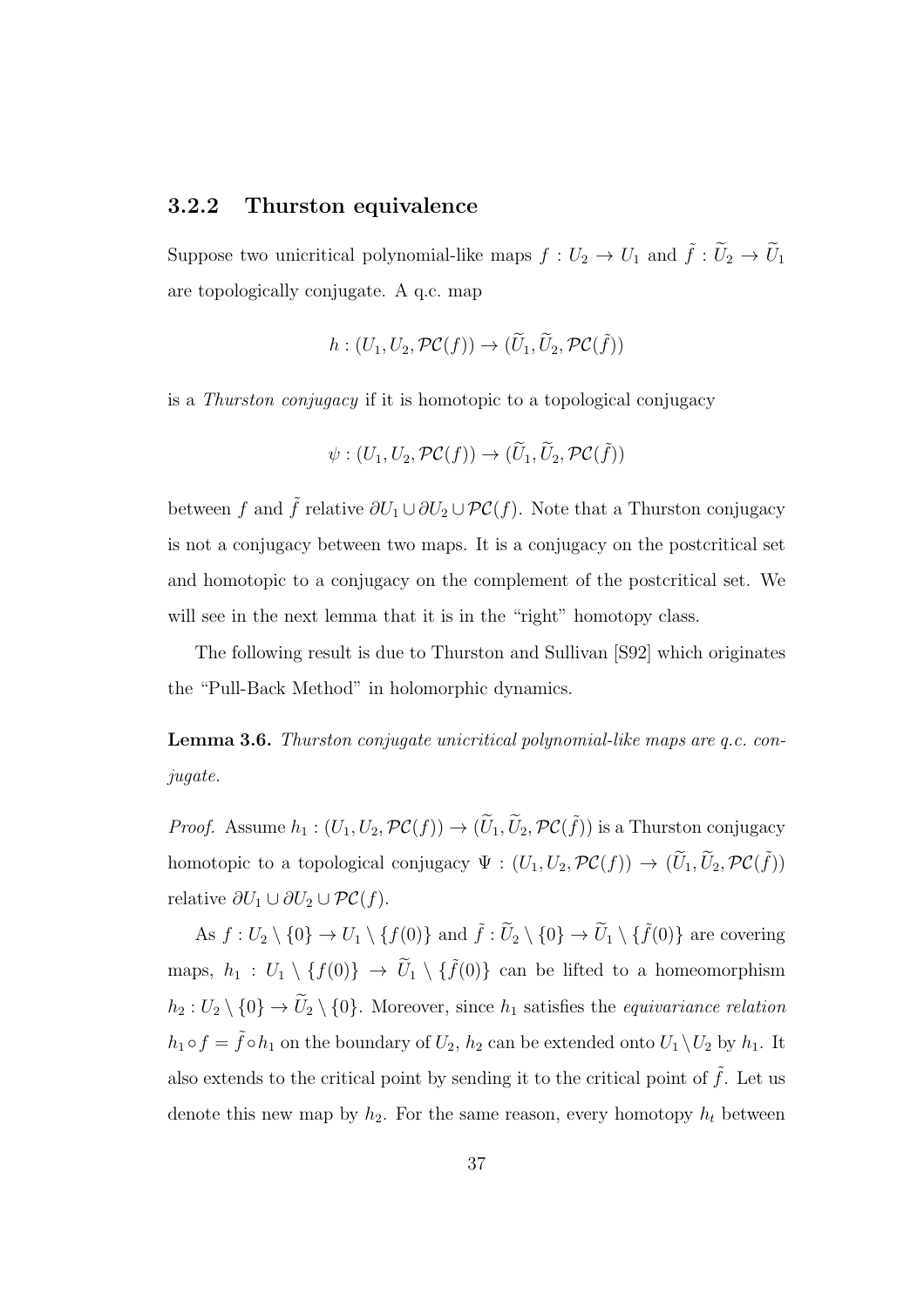Ψ and  $h_1$  can be lifted to a homotopy between Ψ and  $h_2$ . As f and  $\tilde{f}$  are holomorphic maps,  $h_2$  has the same dilatation as dilatation of  $h_1$ . This implies that the new map  $h_2$  is also a Thurston conjugacy with the same dilatation as the one of  $h_1$ . By definition, the new map  $h_2$  satisfies the equivariance relation on the annulus  $U_2 \setminus f^{-1}(U_2)$ .

Repeating the same process with  $h_2$ , we obtain a q.c. map  $h_3$  and so on. Thus, we have a sequence of K-q.c. maps  $h_n$  from  $U_1$  to  $\widetilde{U}_1$  which satisfies equivariance relation on the annulus  $U_2 \setminus f^{-n}(U_2)$ . All these maps can be extended onto complex plane (see Theorem 2.9) with a uniform bound on their dilatation. This family of q.c. maps is normalized at points  $0, f(0), f^2(0), \ldots$  by mapping them to the corresponding points  $0, \tilde{f}(0), \tilde{f}^2(0), \ldots$  . Compactness of this class, Theorem 2.7, implies that there is a subsequence  $h_{n_i}$  which converges to a  $K$ -q.c. map  $H$  on  $U_1$ .

For every z outside of the Julia set, the sequence  $h_{n_j}(z)$  stabilizes and, by definition, eventually  $h_{n_j} \circ f(z) = f \circ h_{n_j}(z)$ . Taking limit of both sides will imply that  $H \circ f(z) = f \circ H(z)$  for every such z. As filled Julia set of an infinitely renormalizable unicritical map has empty interior, conjugacy relation for an arbitrary z on the Julia set follows from continuity of H.  $\Box$ 

By the a priori bounds assumption in the theorem, there are topological disks  $V_{n,0} \n\t\in U_{n,0}$  containing 0 such that  $\mathcal{R}^n f = f^{t_n} : V_{n,0} \to U_{n,0}$  is a unicritical degree d polynomial-like map and mod  $(U_{n,0}\backslash V_{n,0}) \geq \varepsilon$ . By going several levels down, i.e. considering  $f^{t_n}: f^{-kt_n}(V_n) \to f^{-kt_n}(U_n)$  for some positive integer k, we may assume that mod  $(U_n \setminus V_n)$  and mod  $(\widetilde{U}_n \setminus \widetilde{V}_n)$  are proportional. Also by slightly shrinking the domains, if necessary, we may assume that these domains have smooth boundaries. Thus we have

- For every  $n \geq 1$ , we have mod  $(U_{n,0}\backslash V_{n,0}) \geq \varepsilon$ , and mod  $(\widetilde{U}_{n,0}\backslash \widetilde{V}_{n,0}) \geq \varepsilon$ ,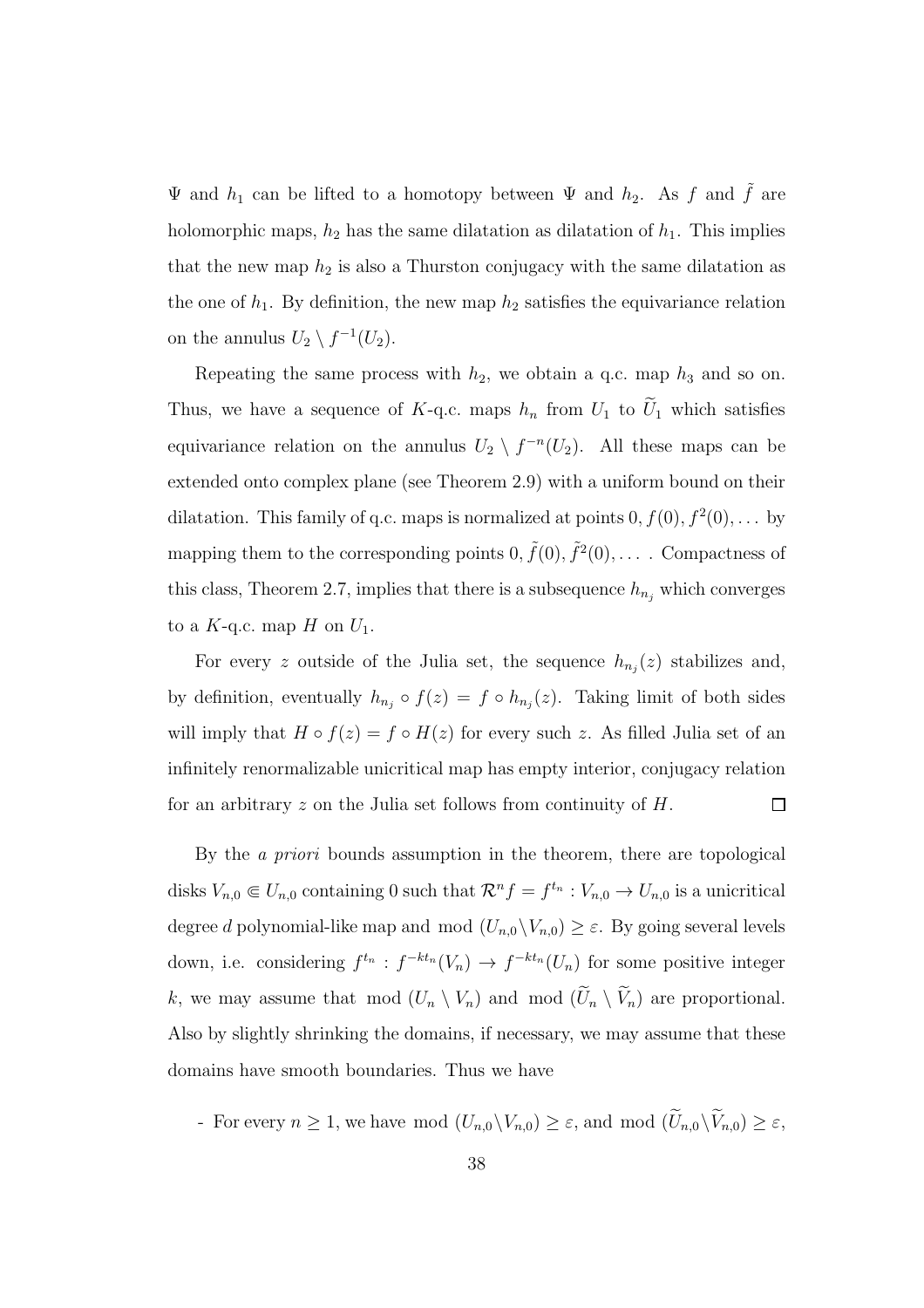- There exits a constant  $M$  such that for every  $n\geq 1,$ 

$$
\frac{1}{M} \le \frac{\text{mod } (U_n \setminus V_n)}{\text{mod } (\widetilde{U}_n \setminus \widetilde{V}_n)} \le M,
$$

- For every  $n \geq 1$ ,  $U_{n,0}$  and  $\widetilde{U}_{n,0}$  have smooth boundaries.

We use the following notations throughout the rest of this note.

$$
f: V_0 \to U_0, K_{0,0} = K(f),
$$
  
\n
$$
\mathcal{R}f = f^{t_1}: V_{1,0} \to U_{1,0}, K_{1,0} = K(\mathcal{R}f),
$$
  
\n
$$
\mathcal{R}^2f = f^{t_2}: V_{2,0} \to U_{2,0}, K_{2,0} = K(\mathcal{R}^2f),
$$
  
\n:  
\n:  
\n
$$
\mathcal{R}^nf = f^{t_n}: V_{n,0} \to U_{n,0}, K_{n,0} = K(\mathcal{R}^nf),
$$
  
\n:  
\n:

The domain  $V_{n,i}$ , for  $i = 1, 2, \ldots, t_n - 1$ , is defined as the pullback of  $V_{n,0}$  under  $f^{-i}$  containing the *little Julia set*  $J_{n,i} := f^{t_n-i}(J_{n,0})$  and  $U_{n,i}$  as the component of  $f^{-i}(U_{n,0})$  containing  $V_{n,i}$  so that  $f^{t_n}: V_{n,i} \to U_{n,i}$  is a polynomiallike map. The domain  $W_{n,i}$  is defined as the preimage of  $V_{n,i}$  under the map  $f^{t_n}: V_{n,i} \to U_{n,i}.$ 

Accordingly,  $K_{n,i}$  is defined as the component of  $f^{-i}(K_{n,0})$  inside  $V_{n,i}$ . Note that  $\mathcal{R}^n f : V_{n,i} \to U_{n,i}$  is a polynomial-like map with the filled Julia set  $K_{n,i}$  which is conjugate to  $\mathcal{R}^n f : V_{n,0} \to U_{n,0}$  by conformal isomorphism  $f^i: U_{n,i} \to U_{n,0}$ . It has been proved in [Ly97] (Lemma 9.2) that there is always definite space in between Julia sets in the primitive case for parameters under our assumption. Compare the proof of Lemma 3.13. It has been shown in [Mc96] that definite space between little Julia sets implies that there exist choice of domains  $U_{n,i}$  which are disjoint for different i's and moreover the annuli  $U_{n,i} \setminus V_{n,i}$  have definite moduli. So we will assume that on the primitive levels, the domains  $U_{n,i}$  are disjoint for different i's.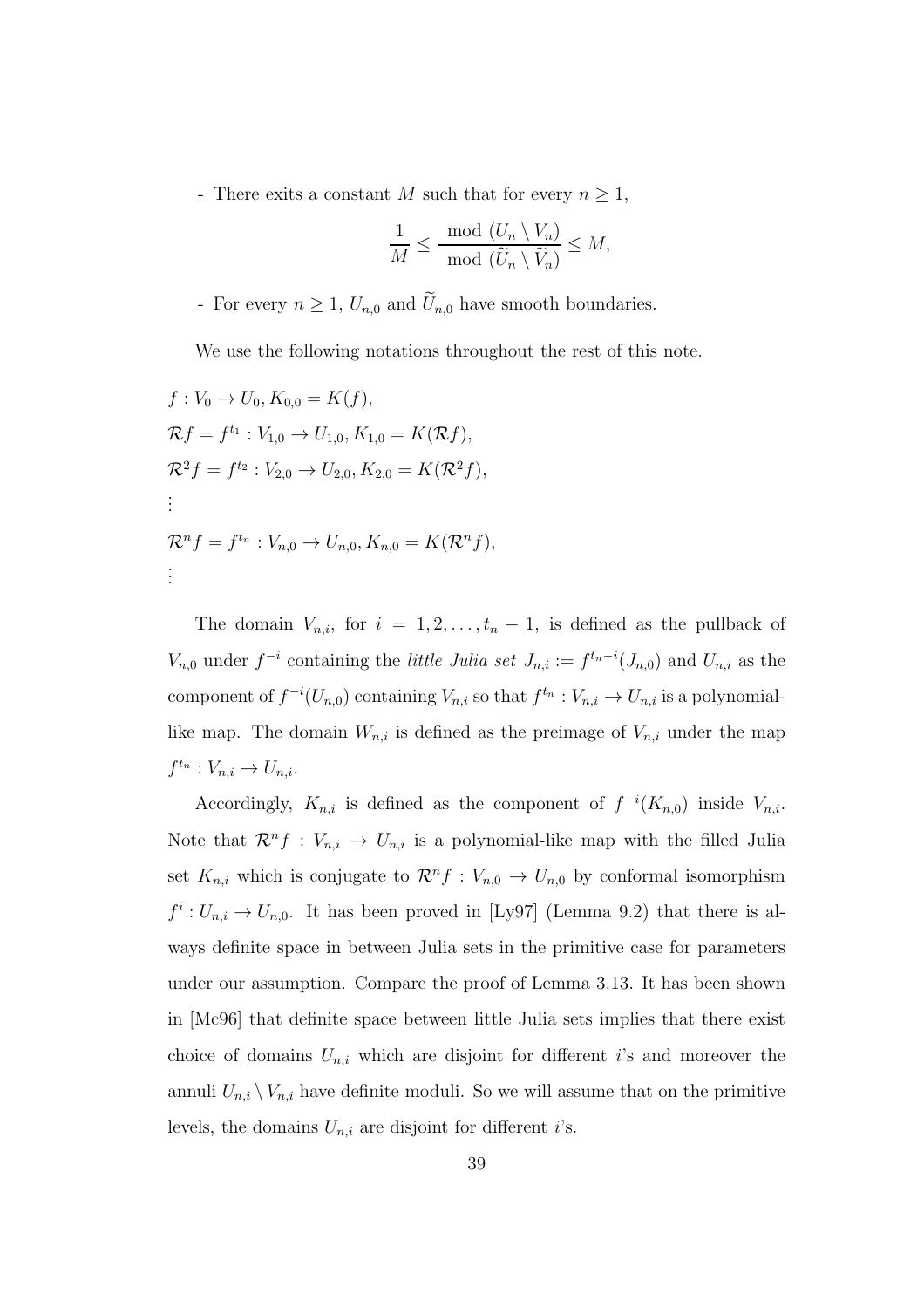In all of the above notation, the first lower subscripts denote the level of renormalization and the second lower subscripts run over little filled Julia sets, Julia sets and their neighborhoods accordingly. In what follows all corresponding objects for  $\tilde{f}$  will be marked with a tilde and any notation introduced for f will be automatically introduced for  $\tilde{f}$  too.

To build a Thurston conjugacy, we first introduce multiply connected domains  $\Omega_{n(k),i}$  (and  $\widetilde{\Omega}_{n(k),i}$ ) in C for an appropriate subsequence  $n(k)$  of the renormalization levels and a sequence of q.c. maps with uniformly bounded distortion

$$
h_{n(k),i}: \Omega_{n(k),i} \to \Omega_{n(k),i}
$$

for  $k = 0, 1, 2, \ldots$  and  $i = 0, 1, 2, \ldots, t_{n(k)} - 1$ . These domains will satisfy the following properties:

- Each  $\Omega_{n(k),j}$ , for  $n(k) \geq 0$ , is a topological disk minus  $n(k+1)$  topological disks  $D_{n(k+1),i}$ .
- Each  $\Omega_{n(k),i}$ , for  $n(k) \geq 1$ , is well inside  $D_{n(k),i}$  which means that the modulus of the annulus obtained from  $D_{n(k),i} \setminus \Omega_{n(k),i}$  is uniformly bounded below for all  $n(k)$  and i.
- Every little postcritical set  $J_{n(k),i} \cap \mathcal{PC}(f)$  is well inside  $D_{n(k),i}$ .
- Every  $D_{n(k),i}$  is the pullback of  $D_{n(k),0}$  under  $f^{-i}$  containing  $J_{n(k),i}\cap \mathcal{PC}(f)$ and every  $\Omega_{n(k),i}$  is the component of  $f^{-i}(\Omega_{n(k),0})$  inside  $D_{n(k),i}$ .

Finally, we construct a Thurston conjugacy by an appropriate gluing of the maps  $h_{n(k),i}: \Omega_{n(k),i} \to \tilde{\Omega}_{n(k),i}$  together on the complement of all these multiply connected domains (which is a union of annuli). See Figure 3.1.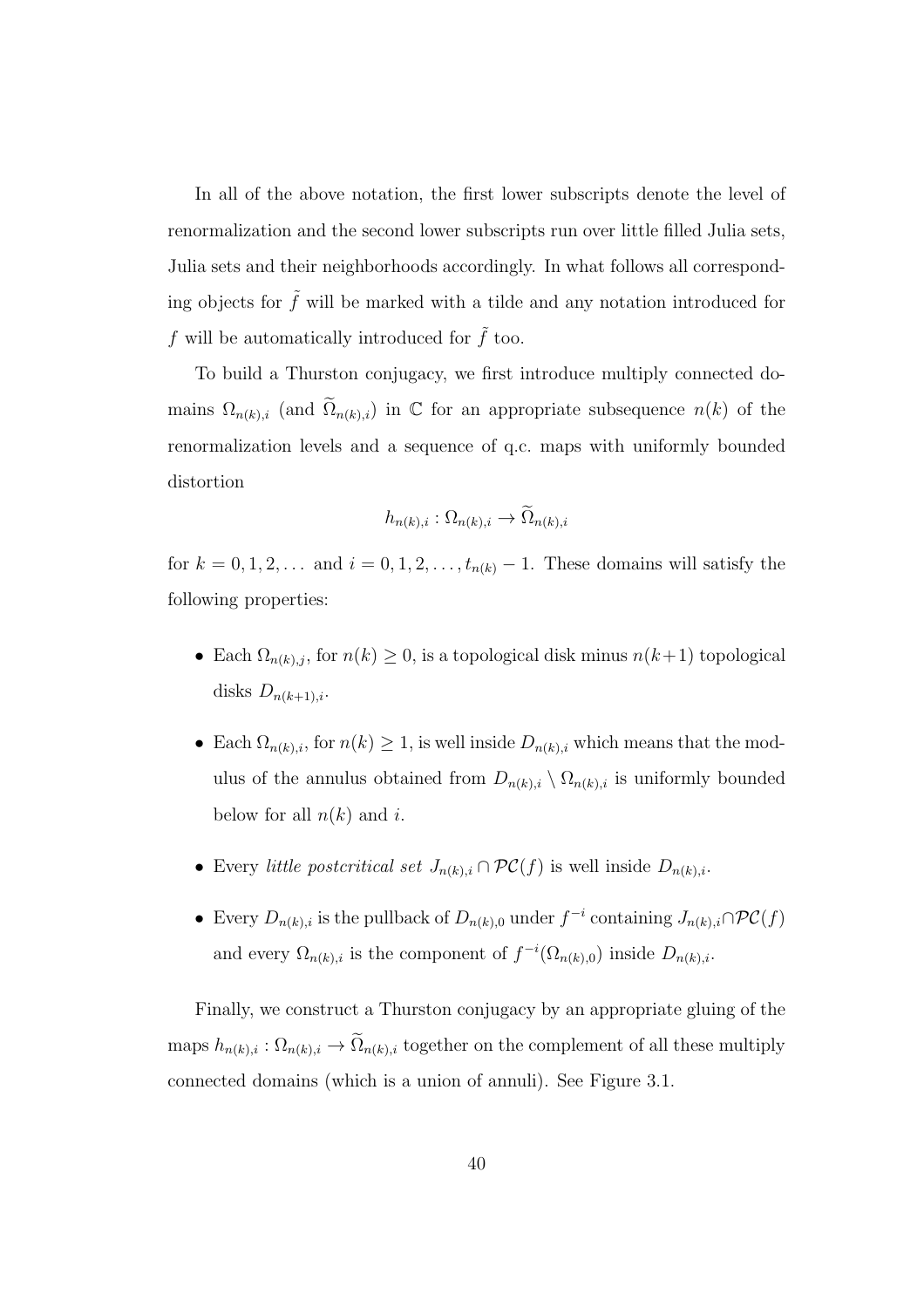

Figure 3.1: The multiply connected domains and the buffers

# 3.2.3 The domains  $\Omega_{n,j}$  and the maps  $h_{n,j}$

By applying the straightening theorem to the polynomial-like map

$$
\mathcal{R}^{n-1}f:V_{n-1,0}\to U_{n-1,0}
$$

we get a  $K_1(\varepsilon)$ -q.c. map and a unicritical polynomial  $\mathbf{f}_{c_{n-1}}$ , such that

$$
S_{n-1} : (U_{n-1,0}, V_{n-1,0}, 0) \to (\Upsilon_{n-1}^0, \Upsilon_{n-1}^1, 0),
$$
  
\n
$$
S_{n-1} \circ \mathcal{R}^{n-1} f = \mathbf{f}_{c_{n-1}} \circ S_{n-1}.
$$
\n(3.3)

See Figure 3.2.

Remark. To make notations easier to follow, we will drop the second subscript whenever it is zero and it does not create any confusion. Also, all objects on the dynamic planes of  $\mathbf{f}_{c_{n-1}}$  and  $\mathbf{f}_{\tilde{c}_{n-1}}$  (the ones after straightening) will be denoted by bold face of notations used for objects on the dynamic planes of f and  $\tilde{f}$ .

To define  $\Omega_{n-1,j}$  and  $h_{n-1,j}$ , because of of the difference in type of renormalizations, we will consider the following three cases: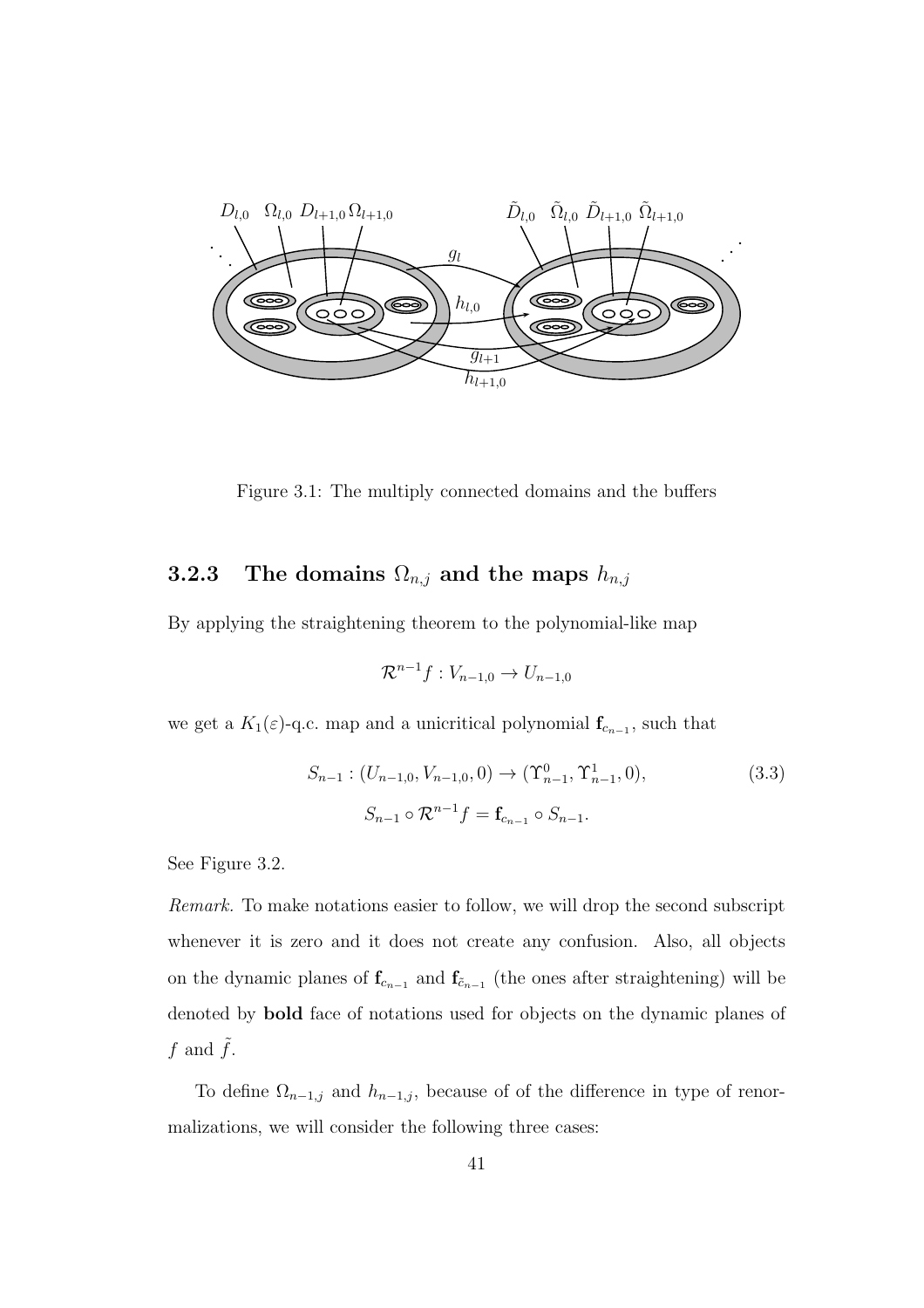$\mathscr{A}$ .  $\mathcal{R}^{n-1}f$  is primitively renormalizable.

 $\mathscr{B}$ .  $\mathcal{R}^{n-1}f$  is satellite renormalizable and  $\mathcal{R}^nf$  is primitively renormalizable.

 $\mathscr{C}.$   $\mathcal{R}^{n-1}f$  is satellite renormalizable and  $\mathcal{R}^nf$  is also satellite renormalizable.

For a given infinitely renormalizable map  $f_c$ , the renormalization on each level is of primitive or satellite type. Therefore, we can associate a word

$$
P \dots PS \dots SP \dots
$$

of  $P$  and  $S$  where a  $P$  or a  $S$  in the *i*'s place means that the *i*'s renormalization of  $f_c$  is of primitive or satellite type, respectively. Corresponding to any such word, we define a word of cases  $\mathscr{A}^{m_1} \mathscr{B}^{m_2} \mathscr{C}^{m_3} \dots$  (for non-negative  $m_j$ 's) defined as follows. Starting from left, a P is replaced by  $\mathscr A$ , SP by  $\mathscr B$ , and SS by  $CS$ . By repeating this process, we obtain a word of cases which is used to decide which case to pick at each step.

### Case  $\mathscr{A}$ :

We need the following lemma to show that there are equipotentials of sufficiently high level  $\eta(\varepsilon)$  inside  $S_{n-1}(W_{n-1,0})$  and  $\tilde{S}_{n-1}(\widetilde{W}_{n-1,0})$  in the dynamic planes of the maps  $\mathbf{f}_{c_{n-1}}$  and  $\mathbf{f}_{\tilde{c}_{n-1}}$ .

**Lemma 3.7.** If  $P_c: U' \to U$  is a unicritical polynomial with connected Julia set and mod  $(U \setminus U') \geq \varepsilon$ , then U' contains equipotentials of level less than  $\eta(\varepsilon)$  depending only on  $\varepsilon$ .

*Proof.* The map  $P_c$  on the complement of  $K(P_c)$  is conjugate to  $P_0$  on the complement of the closed unit disk  $D_1$  by Böttcher coordinate  $B_c$ . Since levels of equipotentials are preserved under this map and modulus is conformal invariant, it is enough to prove the statement for  $P_0: V' \to V$  for  $V'$  compactly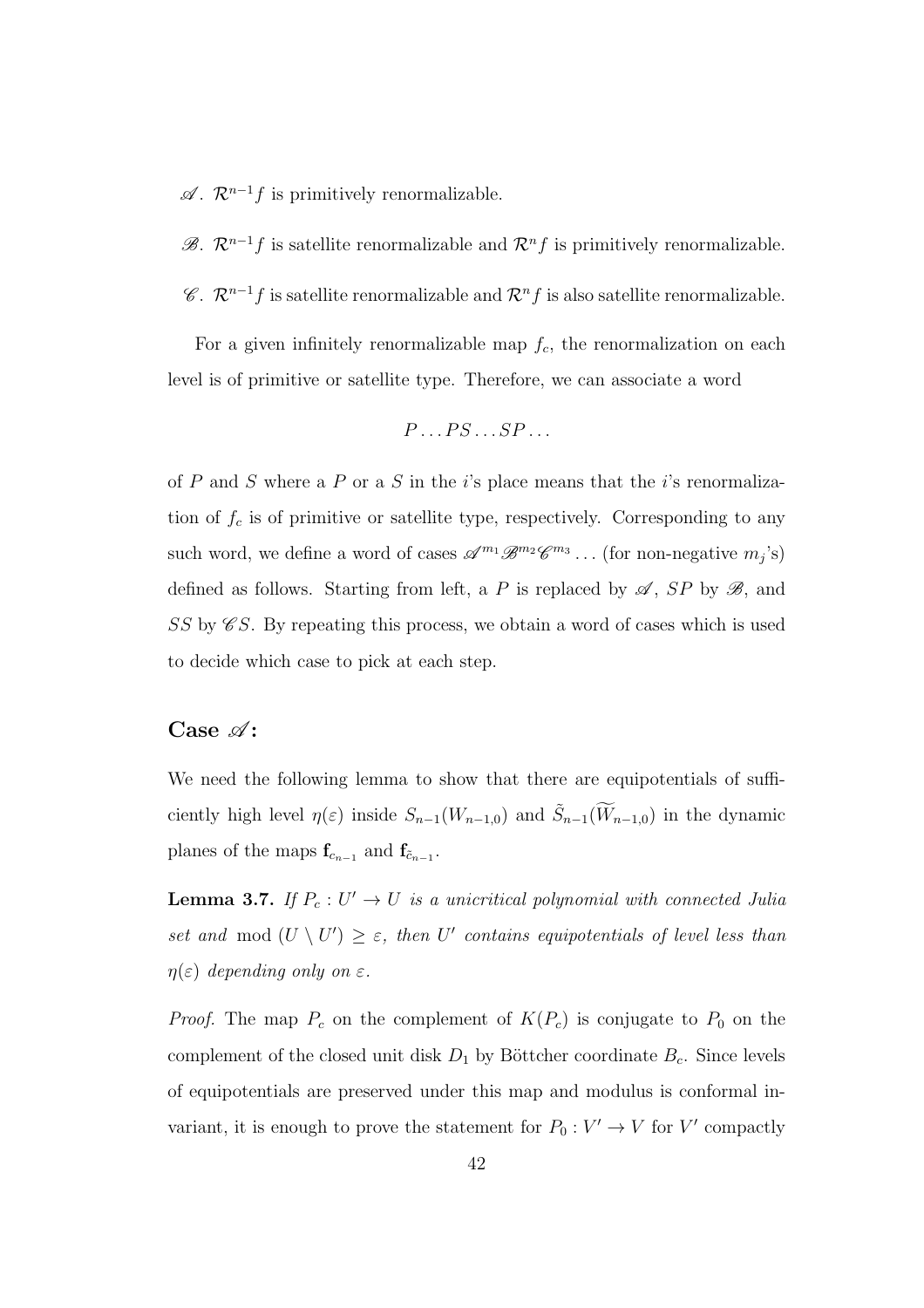

Figure 3.2: Primitive case

contained in V and mod  $(V \setminus V') \ge \varepsilon$ . As  $P_0: P_0^{-1}(V \setminus V') \to (V \setminus V')$  is a covering of degree d, modulus of the annulus  $P_0^{-1}(V \setminus V')$  is  $\varepsilon/d$  which implies that modulus of  $V' \setminus D_1 \geq \varepsilon/d$ . By Grötzsch problem in [Ah66] (Section A in Chapter III) we conclude that  $V' \setminus D_1$  contains a round annulus  $D_{\eta(\varepsilon)} \setminus D_1$ .

By considering the equipotentials of level  $\eta(\varepsilon)$  (obtained in the previous lemma) and the external rays landing at the dividing fixed points  $\alpha_{n-1}$  and  $\tilde{\alpha}_{n-1}$ of the maps  $\mathbf{f}_{c_{n-1}}$ , and  $\mathbf{f}_{\tilde{c}_{n-1}}$ , we can form the favorite nest of puzzle pieces (3.1) introduced in Section 3.1.2. The hyperbolic distance between  $c_{n-1}$  and  $\tilde{c}_{n-1}$ in the truncated primary wake containing  $c_{n-1}$  and  $\tilde{c}_{n-1}$ ,  $W(\eta(\varepsilon))$ , is bounded by some  $M(\varepsilon)$  depending only on  $\varepsilon$  and the combinatorial class  $\mathcal{SL}$ . That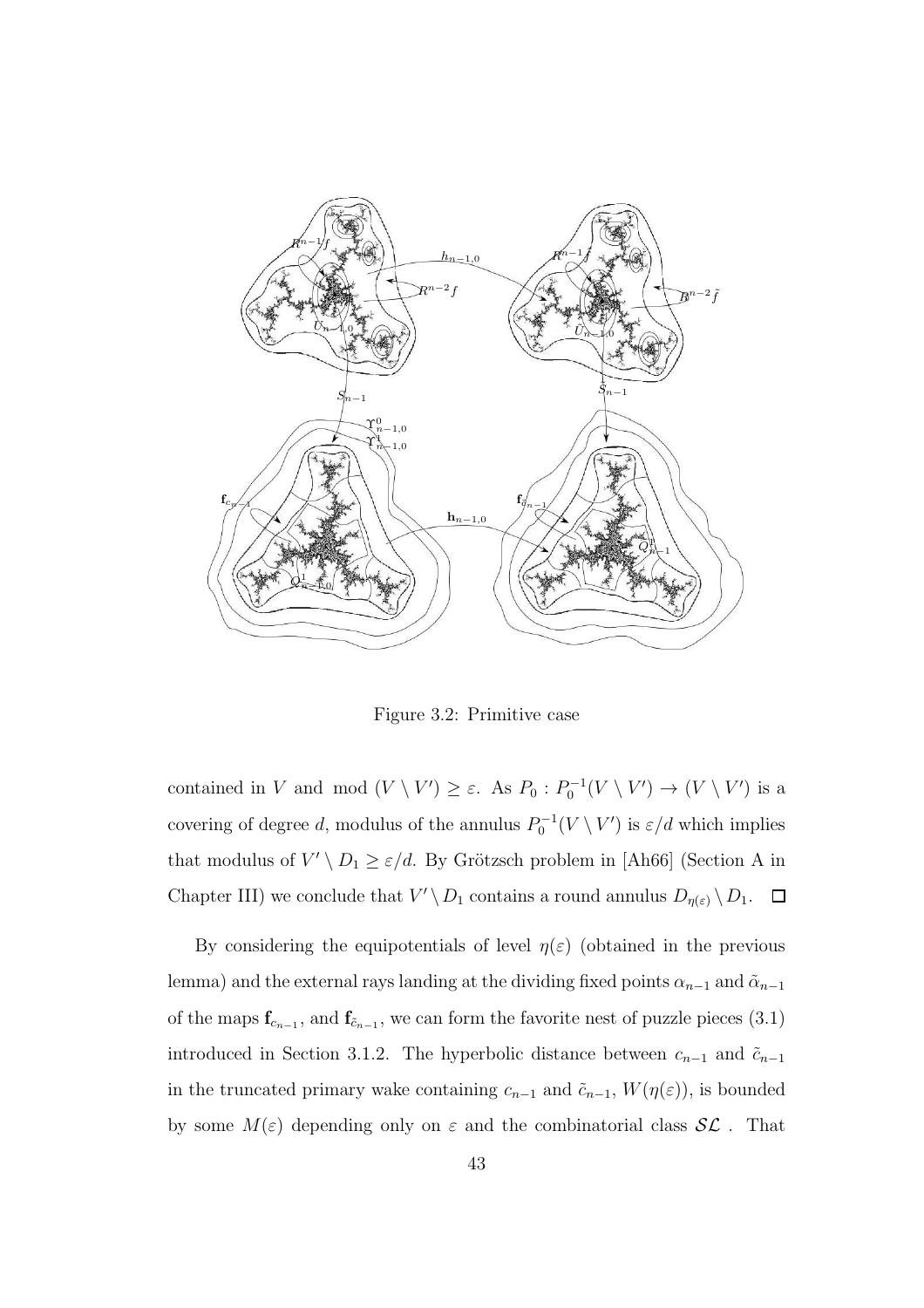is because  $c_{n-1}$  and  $\tilde{c}_{n-1}$  belong to a finite number of truncated limbs which is a compact subset of this wake. Therefore, by Proposition 3.3, dilatation of the pseudo-conjugacy obtained in Theorem 3.2 is uniformly bounded by some constant  $K_2(\varepsilon)$ .

Let  $Q_{n,0}^{\chi_n} = Y_{n,0}^{q_{\chi_n}}$  and  $P_{n,0}^{\chi_n}$  denote the last critical puzzle pieces obtained in the nest (3.1), and  $\mathbf{h}_{n-1} = \mathbf{h}_{n-1,0}$  denote the corresponding  $K_2(\varepsilon)$ -q.c. pseudoconjugacy obtained in Theorem 3.2. Components of  $\mathbf{f}_{c_{n-1}}^{-i}(Q_{n,0}^{\chi_n})$  $_{n,0}^{\chi_n}$ ) and  $\mathbf{f}_{c_{n-1}}^{-i}$  ( $P_{n,0}^{\chi_n}$  $_{n,0}^{\chi_n})$ containing the little Julia sets  $J_{n,i}$ , for  $i = 0, 1, 2, \ldots, t_n/t_{n-1} - 1$ , are denoted by  $Q_{n,i}^{\chi_n}$  and  $P_{n,i}^{\chi_n}$ , respectively. Note that that  $t_n/t_{n-1}$  is the period of the first renormalization of  $\mathbf{f}_{c_{n-1}}$ .

As the polynomials  $\mathbf{f}_{c_{n-1}}$  and  $\mathbf{f}_{\tilde{c}_{n-1}}$  also satisfy our combinatorial condition and a priori bounds assumption, there is a topological conjugacy, denoted by  $\psi_{n-1}$ , between them which is obtained from extending  $B_{\tilde{c}_{n-1}}^{-1} \circ B_{c_{n-1}}$  onto the Julia set.

Now we would like to adjust  $\mathbf{h}_{n-1}: Q_n^{\chi_n} \to Q_n^{\chi_n}$  using dynamics of

$$
\mathbf{f}_{c_{n-1}}^{t_n/t_{n-1}}: P_n^{\chi_n} \to Q_n^{\chi_n}, \text{ and } \mathbf{f}_{\tilde{c}_{n-1}}^{t_n/t_{n-1}}: \widetilde{P}_n^{\chi_n} \to \widetilde{Q}_n^{\chi_n}.
$$

Let  $A_n^0$  denote the closure of the annulus  $Q_n^{\chi_n} \setminus P_n^{\chi_n}$ , and  $A_n^k$ , for  $k = 0, 1, 2, \ldots$ , denote the component of  $f_{c_{n-1}}^{-kt_n/t_{n-1}}(A_n^0)$  around  $J_{n,0}$  by  $A_n^k$ . We can lift  $\mathbf{h}_{n-1}$  by  $\mathbf{f}_{c_{n-1}}^{t_n/t_{n-1}}: Q_n^{\chi_n} \to \mathbb{C} \text{ and } \mathbf{f}_{\tilde{c}_{n-1}}^{t_n/t_{n-1}}$  $\tilde{c}_{n-1}^{t_n/t_{n-1}}: \tilde{Q}_n^{\chi_n} \to \mathbb{C}$  to obtain a  $K_2$ -q.c. map  $g: A_n^0 \to A_n^0$ which is homotopic to  $\psi_{n-1}$  relative boundaries of  $A_n^0$ . That is because by the external rays connecting  $\partial P_n^{\chi_n}$  to  $\partial Q_n^{\chi_n}$ , the annulus  $A_n^0$  is partitioned into some topological disks and the two maps coincide on the boundaries of these topological disks.

As  $\mathbf{f}_{c_{n-1}}^{kt_n/t_{n-1}}$ :  $A_n^k \to A_n^0$  and  $\mathbf{f}_{\tilde{c}_{n-1}}^{kt_n/t_{n-1}}$  $\tilde{c}_{n-1}^{kt_n/t_{n-1}}$ :  $\tilde{A}_n^k \to \tilde{A}_n^0$  are holomorphic unbranched coverings, g can be lifted to a  $K_2$ -q.c. map from  $A_n^k$  to  $A_n^k$ , for every  $k \geq 1$ . All these lifts are the identity map in the Böttcher coordinate on the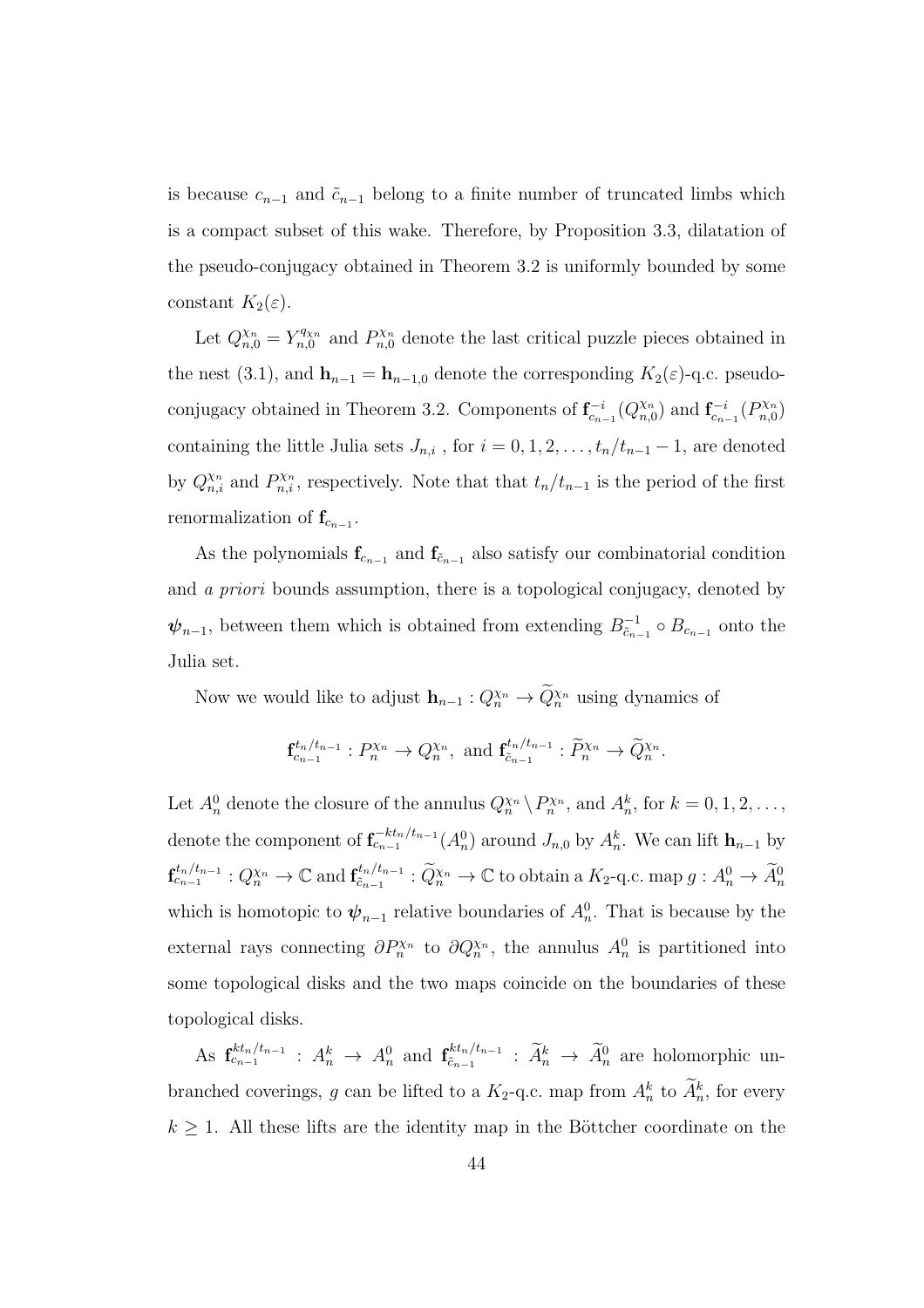boundaries of these annuli. Hence, they match together to  $K_2$ -q.c. conjugate the two maps

$$
\mathbf{f}_{c_{n-1}}^{t_n/t_{n-1}}: P_n^{\chi_n} \setminus J_n \to Q_n^{\chi_n} \setminus J_n, \text{ and } \mathbf{f}_{\tilde{c}_{n-1}}^{t_n/t_{n-1}}: \widetilde{P}_n^{\chi_n} \setminus \tilde{J}_n \to \widetilde{Q}_n^{\chi_n} \setminus \tilde{J}_n.
$$

Finally, we would like to extend this map further onto little Julia set  $J_n$ . This is a especial case of a more general argument presented below.

Given a polynomial f with connected Julia set J, the rotation of angle  $\theta$  on  $\mathbb{C} \setminus J$  is defined as the rotation of angle  $\theta$  in the Bötcher coordinate on  $\mathbb{C} \setminus J$ , that is,  $B_c^{-1}(e^{i\theta} \cdot B_c)$ . By means of straightening, one can define rotations on the complement of the Julia set of a polynomial-like map. It is not canonical as it depends on the choice of straightening map. However, its effect on the landing points of external rays is canonical.

**Proposition 3.8.** Let  $f: V_2 \to V_1$  be a polynomial-like map with connected Julia set J. If  $\phi: V_1 \setminus J \to V_1 \setminus J$  is a homeomorphism which commutes with f, then there exists a rotation of angle  $2\pi j/(d-1)$ ,  $\rho_j$ , such that  $\rho_j \circ \phi$  extends as the identity map onto J.

*Proof.* Consider an external ray R landing at the non-dividing fixed point  $\beta_0$  of f. As this ray is invariant under f and  $\phi$  commutes with f, we have  $f \circ \phi(R) = \phi \circ f(R) = \phi(R)$ . Thus,  $\phi(R)$  is also invariant under f which implies that  $\phi(R)$  lands at a non-dividing fixed point  $\beta_j$  of f. Now, choose  $\rho_j$ such that  $\rho_j(\phi(R))$  lands at  $\beta_0$ . Let  $\psi$  denote  $\rho_j \circ \phi$  and  $R'$  denote  $\rho_j(\phi(R))$ . For such a rotation  $\rho_j$ ,  $\psi$  also commutes with f and R' is also invariant under f.

The external ray R cuts the annulus  $V_1 \setminus V_2$  into a quadrilateral  $I_{0,1}$ . The preimage  $f^{-1}(I_{0,1})$  produces d quadrilaterals denoted by

$$
I_{1,1}, I_{1,2}, \ldots, I_{1,d},
$$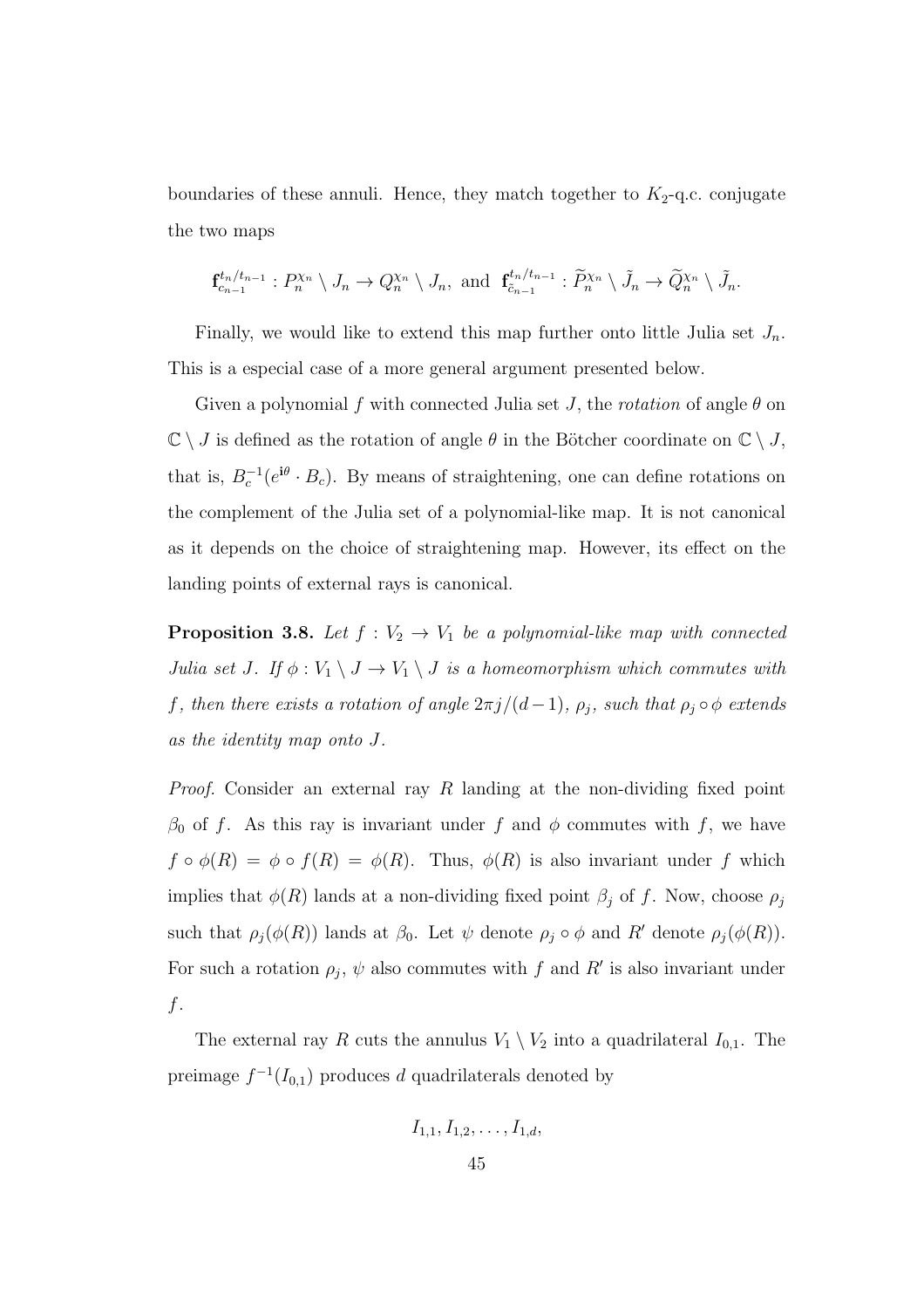ordered clockwise starting with R. Similarly, the  $f<sup>n</sup>$ -preimage of  $I<sub>0,1</sub>$  produces  $d^n$  quadrilaterals  $I_{n,1}, I_{n,2}, \ldots, I_{n,d^n}$  (also ordered clockwise starting with R). In the same way, the external ray  $R'$  produces quadrilaterals denoted by  $I'_{n,j}$ ordered clockwise starting with  $R'$ . First we will show that the Euclidean diameter of  $I_{n,j}$  (and  $I'_{n,j}$ ) goes to zero as n tends to infinity.

Denote  $f^{-i}(V_1)$  by  $V_{i+1}$  and let  $d_{i+1}$  denote the hyperbolic distance on the annulus  $V_{i+1} \setminus J$ . As  $I_{n,j} \subseteq V_{n+1}$ , and the intersection of the nest of topological disks  $V_n$  is equal to J, the quadrilaterals  $I_{n,j}$  converge to the boundary of  $V_1 \setminus J$ as  $n$  goes to infinity. In order to show that the Euclidean diameter of these quadrilaterals go to zero, it is enough to show that their hyperbolic diameters in  $(V_1 \setminus J, d_1)$  stay bounded. Since  $f^{n-1} : (V_n \setminus J, d_n) \to (V_1 \setminus J, d_1)$  is an unbranched covering of degree  $d^{n-1}$ , therefore an isometry, and closure of  $f^{n-1}(I_{n,j})$  is a compact subset of  $V_1 \backslash J$ , we conclude that  $I_{n,j}$  has bounded hyperbolic diameter in  $(V_n \setminus J, d_n)$ . Finally, contraction of the inclusion map from  $(V_n \setminus J, d_n)$  to  $(V_1 \setminus J, d_1)$  implies that  $I_{n,j}$  has bounded hyperbolic diameter in  $(V_1 \setminus J, d_1)$ . With the same type of argument, one can show that the hyperbolic distance between  $I_{n,j}$  and  $I'_{n,j}$  inside  $(V_1 \setminus J, d_1)$  is also uniformly bounded.

Since  $\psi$  is a conjugacy it sends  $I_{n,j}$  to  $I'_{n,j}$ , and therefore, as w converges to *J*, *w* and  $\psi(w)$  belong to  $I_{n,j}$  and  $I'_{n,j}$  with larger and larger index *n*. Combining with the above argument, we conclude that the Euclidean distance between these two points tends to zero. This implies that  $\psi$  can be extended as the identity map on the Julia set.  $\Box$ 

A particular case of above proposition is that every homeomorphism which commutes with a quadratic polynomial-like map can be extended onto Julia set.

Applying the above lemma to  $\psi_{n-1}^{-1} \circ g$  with  $V_1 = Q_n^{\chi_n}$ ,  $V_2 = P_n^{\chi_n}$ , and an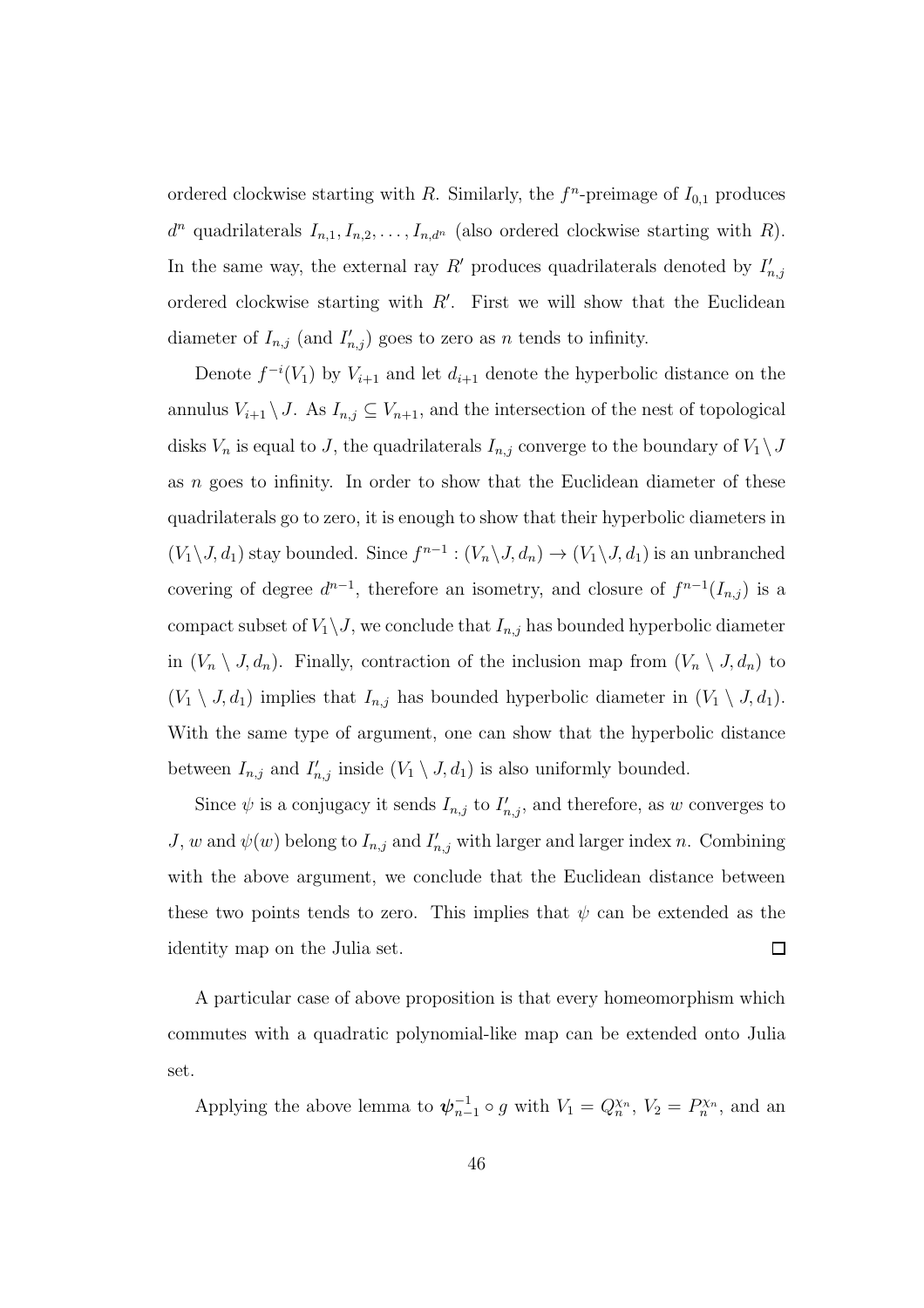external ray connecting  $\partial Q_n^{\chi_n}$  to  $J_{n,0}$  we conclude that g can be extended as  $\psi_{n-1}$  onto  $J_{n,0}$ . It also follows from proof of the above lemma that g and  $\psi_{n-1}$ are homotopic relative  $J_n \cup \partial Q_n^{\chi_n}$ . That is because the quadrilaterals obtained in the above lemma cut the puzzle piece  $Q_n^{\chi_n}$  into infinite number of topological disks such that g and  $\psi_{n-1}$  are equal on their boundaries.

Similarly,  $\mathbf{h}_{n-1}$  can be adjusted on the other puzzle pieces  $Q_{n,i}^{\chi_n}$ , and moreover,  $\mathbf{h}_{n-1}$  is homotopic to  $\psi_{n-1}$  on  $Q_{n,i}^{\chi_n}$  relative  $J_{n,i} \cup \partial Q_{n,i}^{\chi_n}$ . We will denote the map obtained from extending  $h_{n-1}$  onto little Julia sets  $J_{n,i}$  with the same notation  $h_{n-1}$ .

The final argument is to prepare  $h_{n-1}$  for the next step of the process. It is stated in the following lemma.

**Lemma 3.9.** The map  $h_{n-1}$  can be adjusted (through a homotopy) on a neighborhood of  $\cup_i J_{n,i}$  to a q.c. map  $\mathbf{h}'_{n-1}$  which maps  $\mathbf{V}_{n,i} = S_{n-1}(V_{n,i})$  onto  $\widetilde{\mathbf{V}}_{n,i}$  =  $\widetilde{S}_{n-1}(\widetilde{V}_{n,i})$ . Moreover, dilatation of  $\mathbf{h}'_{n-1}$  is uniformly bounded by a constant  $K_2(\varepsilon)$  depending only on  $\varepsilon$ .

*Proof.* The basic idea is move all of  $\mathbf{h}_{n-1}(\mathbf{V}_{n,i})$  simultaneously close enough to little Julia sets  $J_{n,i}$ , and then move them back to  $\widetilde{\mathbf{V}}_{n,i}$ . We will do this more precisely below. Let  $\mathbf{U}_{n,i}$  denote  $S_{n-1}(U_{n,i})$  and  $\widetilde{\mathbf{U}}_{n,i}$  denote  $\widetilde{S}_{n-1}(\widetilde{U}_{n,i})$ .

The annuli  $\mathbf{h}_{n-1}(\mathbf{V}_{n,i}) \setminus \widetilde{J}_{n,i}$  and  $\widetilde{\mathbf{V}}_{n,i} \setminus \widetilde{J}_{n,i}$  have moduli bigger that  $\varepsilon/dK$ where K is the dilatation of  $h_{n-1}$ . Therefore, there exist topological disks  $\widetilde{L}_{n,i}$  with smooth boundaries and a constant  $r > 1$  satisfying the following properties

- $L_{n,i} \subset \mathbf{h}_{n-1}(\mathbf{V}_{n,i}) \cap \widetilde{\mathbf{V}}_{n,i}$
- mod  $(\widetilde{L}_{n,i} \setminus \widetilde{J}_{n,i}) \geq r-1$
- mod  $(\widetilde{\mathbf{V}}_{n,i} \setminus L_{n,i}) \geq \varepsilon/2dK$  and mod  $(\mathbf{h}_{n-1}(\mathbf{V}_{n,i}) \setminus \widetilde{L}_{n,i}) \geq \varepsilon/2dK$ .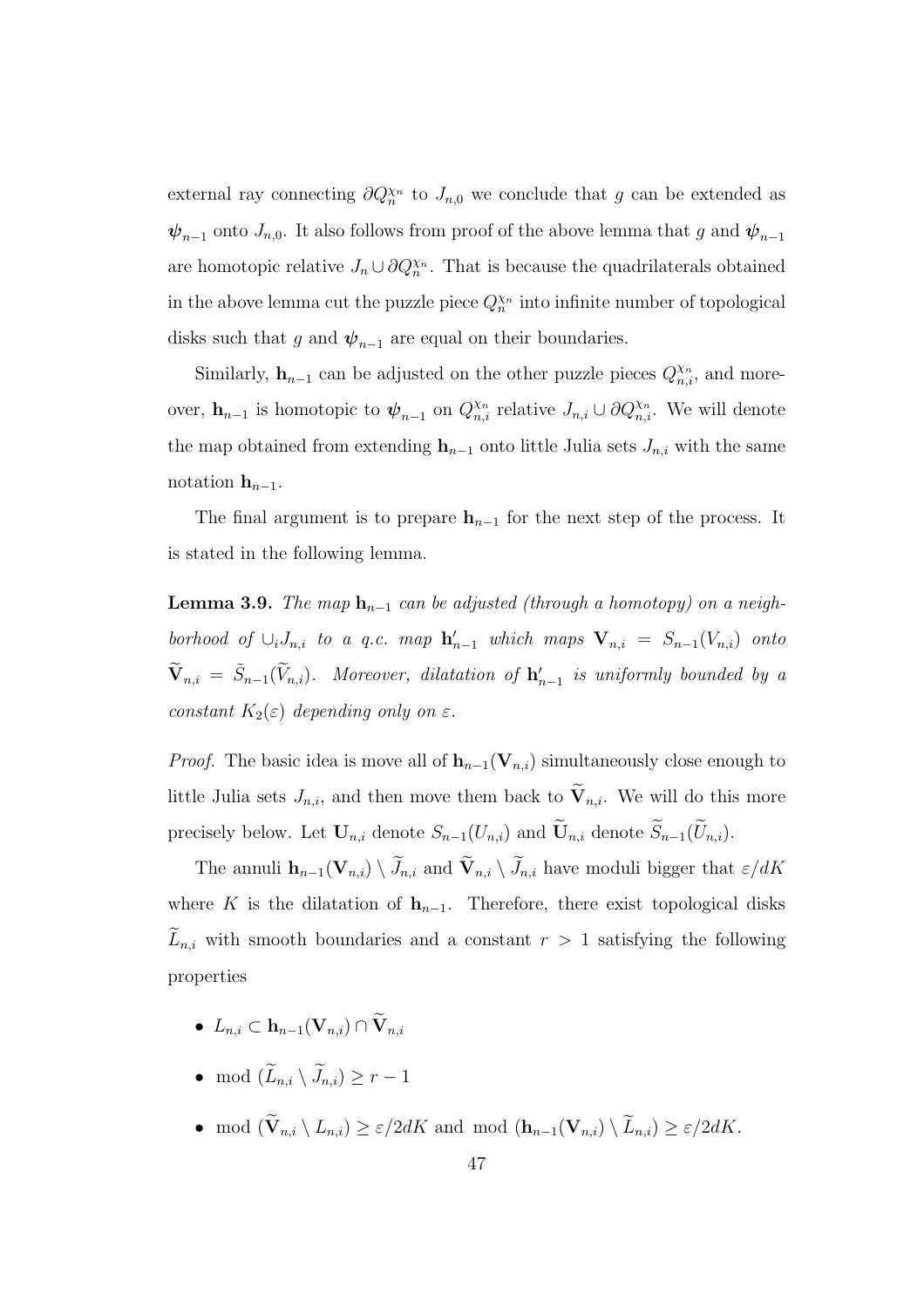Now we claim that there exist q.c. maps

$$
\chi_i: (\mathbf{h}_{n-1}(\mathbf{U}_{n,i}), \mathbf{h}_{n-1}(\mathbf{V}_{n,i}), \widetilde{L}_{n,i}, J_{n,i}) \rightarrow (D_5, D_3, D_2, D_1)
$$

with uniformly bounded dilatation. That is because all the annuli  $L_{n,i} \setminus J_{n,i}$ ,  $\mathbf{h}_{n-1}(\mathbf{V}_{n,i}) \setminus \widetilde{L}_{n,i}$ , and  $\mathbf{h}_{n-1}(\mathbf{U}_{n,i}) \setminus \mathbf{h}_{n-1}(\mathbf{V}_{n,i})$  have moduli uniformly bounded from below and above. The homotopy  $g_t : \text{Dom}(h) \to \mathbb{C}$ , for  $t \in [0,1]$ , is defined as

$$
g_t(z) := \begin{cases} \mathbf{h}_{n-1}(z) & \text{if } z \notin \bigcup_i \mathbf{h}_{n-1}(\mathbf{V}_{n,i}) \\ \chi_i^{-1}\left( \left(\frac{-t}{3}\sin\frac{(|\chi_i \circ \mathbf{h}_{n-1}(z)|-1)\pi}{4}+1\right) \cdot \chi_i \circ \mathbf{h}_{n-1}(z) \right) & \text{if } z \in \mathbf{h}_{n-1}(\mathbf{V}_{n,i}). \end{cases}
$$

It is straight to see that  $g_0 \equiv \mathbf{h}_{n-1}$ ,  $g_t$  is a well defined homeomorphism for every fixed  $t$ , and depends continuously on  $t$  fro every fixed  $z$ . For every  $z \in \partial \mathbf{V}_{n,i}$ , at time  $t = 1$ , we have  $g_1(z) = \chi_i^{-1}(\frac{2}{3})$  $\frac{2}{3} \cdot \chi_i \circ \mathbf{h}_{n-1}(z) \in \partial L_{n,i}$ . That is,  $g_1$  maps  $\partial V_{n,i}$  to  $\partial \widetilde{L}_{n,i}$ . For the returning part, we consider a q.c. map

$$
\Theta_i: (\widetilde{\mathbf{U}}_{n,i}, \widetilde{\mathbf{V}}_{n,i}, L_{n,i}, J_{n,i}) \rightarrow (D_5, D_3, D_2, D_1),
$$

and define  $g_{t+1}$ : Dom  $\mathbf{h}_{n-1} \to \mathbb{C}$ , for  $t \in [0,1]$ , as

$$
g_{t+1}(z) := \begin{cases} g_1(z) & \text{if } z \notin g_1^{-1}(\bigcup_i \widetilde{\mathbf{U}}_{n,i}) \\ \Theta_i^{-1}\Big( \left(\frac{t}{\sqrt{2}} \sin \frac{(|\chi_i \circ g_1(z)| - 1)\pi}{4} + 1\right) \cdot \Theta_i \circ g_1(z) \Big) & \text{if } z \in g_1^{-1}(\widetilde{\mathbf{U}}_{n,i}). \end{cases}
$$

The homotopy  $g_t$  for  $t \in [0,2]$  is the desired adjustment and the map  $g_2$ :  $\Box$ Dom  $\mathbf{h}_{n-1} \to \text{Range } \mathbf{h}_{n-1}$  is denoted by  $\mathbf{h}'_{n-1}$ .

Let  $\Delta_{n-1,0}$  denote the  $S_{n-1}$ -preimage of the domain bounded by the equipotential of level  $\eta(\varepsilon)$  in the dynamic plane of  $\mathbf{f}_{c_{n-1}}$ . The multiply connected domain  $\Omega_{n-1,0}$  is defined as

$$
\Delta_{n-1,0} \setminus \bigcup_{i=0}^{t_n/t_{n-1}} V_{n,it_{n-1}}.
$$
  
48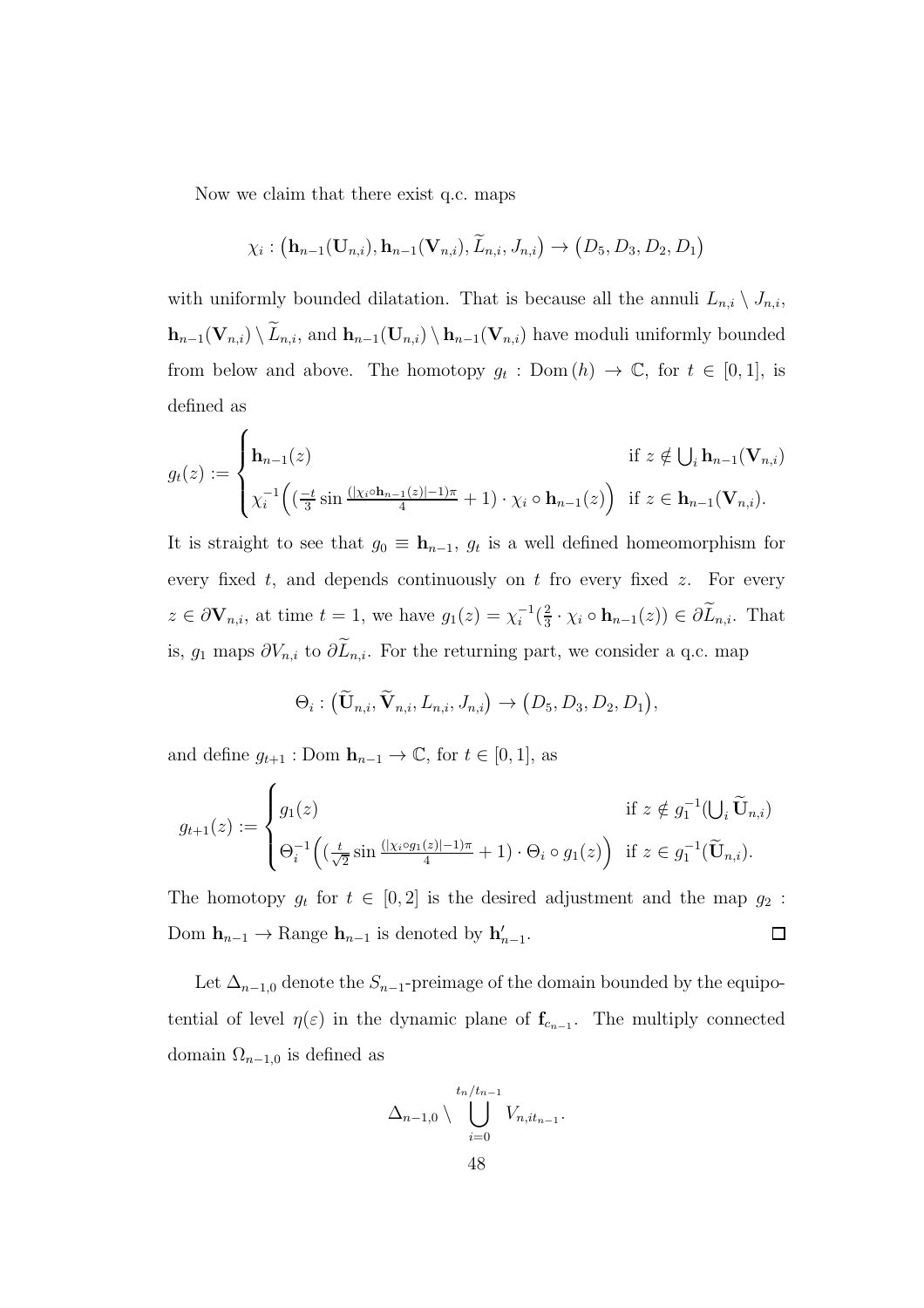The domains  $\Delta_{n-1,i}$  and  $\Omega_{n-1,i}$ , for  $i=1,2,\ldots,t_{n-1}$ , are defined as the pull back of  $\Delta_{n-1,0}$  and  $\Omega_{n-1,i}$ , respectively, under  $f^{-i}$  along the orbit of the critical point.

Consider the map

$$
h_{n-1,0} := \tilde{S}_{n-1}^{-1} \circ \mathbf{h}'_{n-1} \circ S_{n-1} : \Delta_{n-1,0} \to \tilde{\Delta}_{n-1,0},
$$
\n(3.4)

and then,

$$
h_{n-1,i} := \tilde{f}^{-i} \circ h_{n-1,0} \circ f^i : \Delta_{n-1,i} \to \tilde{\Delta}_{n-1,i}.
$$
 (3.5)

As these maps are compositions of two  $K_1(\varepsilon)$ -q.c., a  $K_2(\varepsilon)$ -q.c., and possibly some holomorphic maps, they are q.c. with a uniform bound on their dilatation. By our adjustment in Lemma 3.9 we have  $h_{n-1,i}$  maps  $\Omega_{n-1,i}$  onto  $\widetilde{\Omega}_{n-1,i}$ .

Finally, the annulus  $V_{n-1,0} \setminus W_{n-1,0}$ , with modulus bigger than  $\varepsilon/2$  encloses  $\Omega_{n-1,0}$  and is contained in  $V_{n-1,0}$ . This proves that the domain  $\Omega_{n-1,0}$  is well inside the disk  $V_{n-1,0}$ . Similarly, appropriate preimages of  $V_{n-1,0} \setminus W_{n-1,0}$  under the conformal maps  $f^{-i}$  introduce definite annuli around  $\Omega_{n-1,i}$  which are contained in  $V_{n-1,i}$ . In this case, the topological disks  $D_{n,i}$  are the domains  $V_{n,i}$ which contain the little Julia sets  $J_{n,i}$  well inside themselves.

# Case  $\mathscr{B}$ :

Here,  $\mathbf{f}_{c_{n-1}}$  is satellite renormalizable and its second renormalization is of primitive type. Let  $\alpha_{n-1}$  denote the dividing fixed point of  $\mathbf{f}_{c_{n-1}}$ , and  $\alpha_n$  the dividing fixed point of it's first renormalization  $\mathcal{R}$ **f**<sub>cn−1</sub>. In this situation, the Julia set of the primitive renormalization  $\mathcal{R} \mathbf{f}_{c_{n-1}}$ , and its forward images under  $\mathbf{f}_{c_{n-1}}$  can get arbitrarily close to  $\alpha_{n-1}$  (which is a non-dividing fixed point of  $\mathcal{R}\mathbf{f}_{c_{n-1}}$ ). Our idea is to skip the satellite renormalization in this case which essentially imposes the secondary limbs condition on us.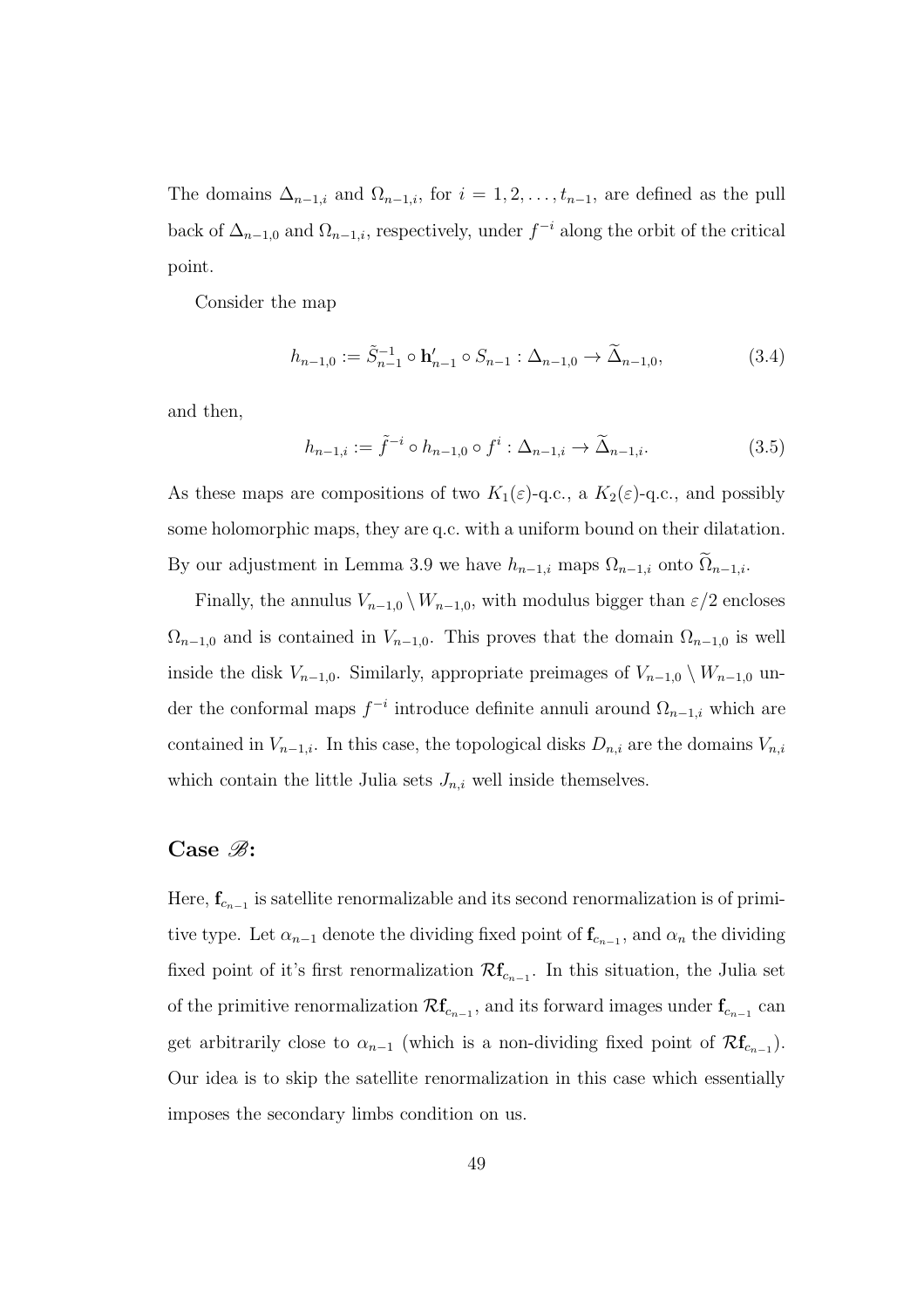

Figure 3.3: Figure of an infinitely renormalizable Julia set. The first renormalization is of satellite type and the second one is of primitive type. The puzzle piece at the center,  $Q_n^{\chi_1}$ , is the first puzzle piece in the favorite nest.

Now, using the above rays and equipotential, we introduce some new puzzle pieces. Let  $Y_0^0$ , as before, denote the puzzle piece containing the critical point and bounded by  $E(\eta)$ , the external rays landing at  $\alpha_{n-1}$  and the external rays landing at  $\mathbf{f}_{c_{n-1}}$ -preimages of  $\alpha_{n-1}$  (i.e. at all  $\omega \alpha_{n-1}$  with  $\omega$  a dth root of unity). The External rays landing at  $\alpha_n$  and their g-preimages, cut the puzzle piece  $Y_0^0$ into finitely many pieces. Let us denote the one containing the critical point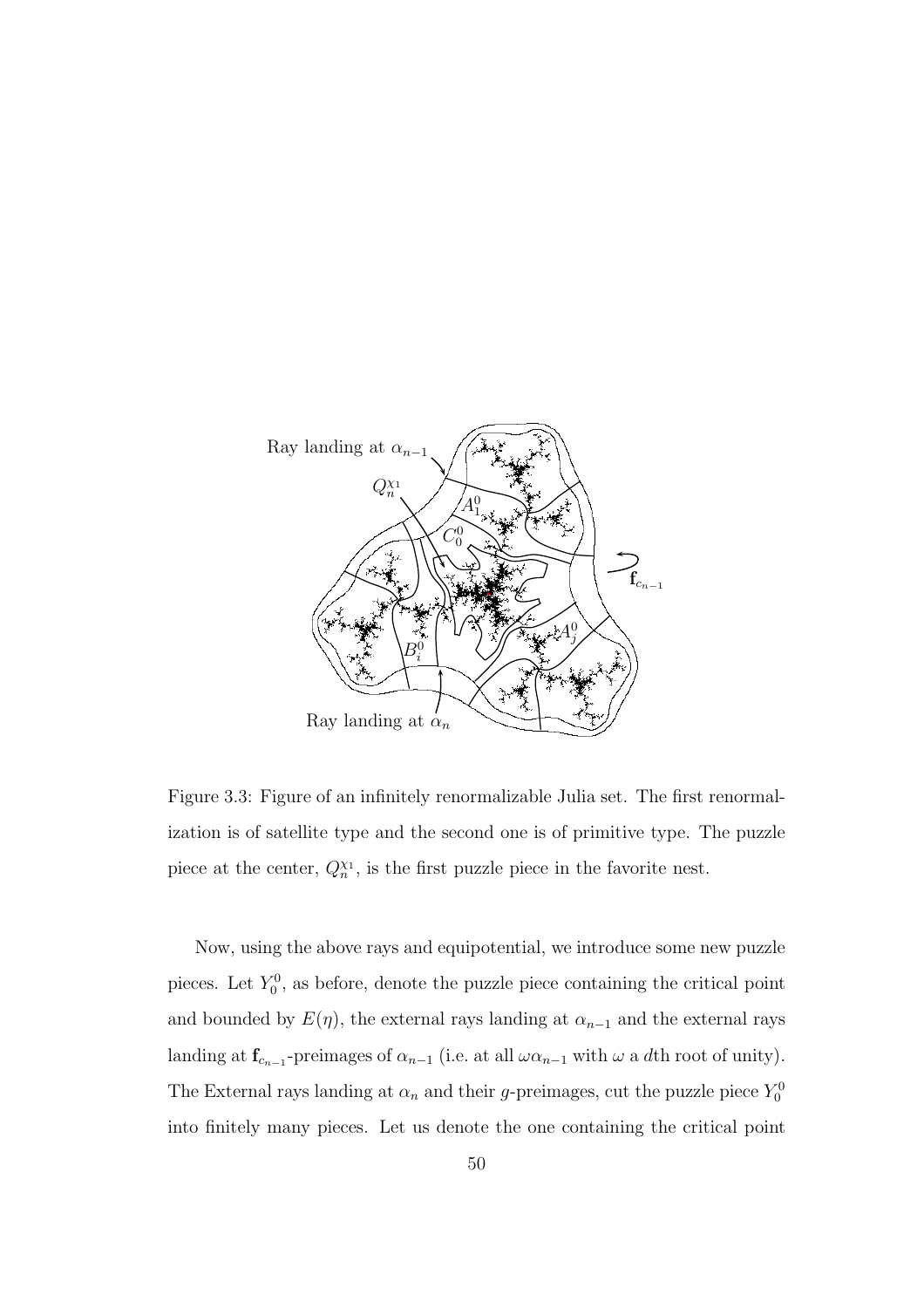by  $C_0^0$ , the non-critical ones which have a boundary ray landing at  $\alpha_n$  by  $B_i^0$ and the rest of them by  $A_j^0$  (these ones have a boundary external ray landing at some  $\omega \alpha_n$ ).

The g-preimage of  $Y_0^0$  along the postcritical set is contained in itself. As all processes of making modified principal nest and the pseudo-conjugacy in Theorem 3.2 are based on pullback arguments, the same ideas are applicable here. The only difference is that we do not have equipotentials for the second renormalization. As we will see in a moment, certain external rays and part of the equipotential bounding  $Y_0^0$  will play the role of an equipotential for the second renormalization of  $\mathbf{f}_{c_{n-1}}$ .

By definition of satellite and primitive renormalizability, every  $g^{(0)}$  belongs to  $Y_0^0$ , for  $n \geq 0$ , and there is a first moment t with  $g^t(0) \in A_1^0$  (by rearranging the indices if required). Pulling back  $A_1^0$  under  $g^t$  along the critical orbit, we obtain a puzzle piece  $Q_n^{\chi_1} \ni 0$ , such that  $C_0^0 \setminus Q_n^{\chi_1}$  is a non-degenerate annulus. That is because  $C_0^0$  is bounded by the external rays landing at  $\alpha_n$ and their g-preimage. Therefore, if  $Q_n^{\chi_1}$  intersects  $\partial C_0^0$  at some point on the rays, orbit of this intersection under  $g^k$ , for  $k \geq 1$ , stays on the rays landing at  $\alpha_n$ . This implies that image of  $Q_n^{\chi_1}$  can not be  $A_1^0$ . Also, they can not intersect at equipotentials as they have different levels. Now, consider the first moment  $m > t$  when  $g^m(0)$  returns back to  $Q_n^{\chi_1}$ , and pullback  $Q_n^{\chi_1}$  under  $g^m$  along the critical orbit to obtain  $P_n^{\chi_1}$ . The map  $g^m$  is a unicritical degree d branched covering from  $P_n^{\chi_1}$  onto  $Q_n^{\chi_1}$ . This introduces the first two pieces in the favorite nest. The rest of the process to form the whole favorite nest is the same as in Section 3.1.2.

Consider the map  $\mathbf{f}_{c_{n-1}}^{t_n/t_{n-1}}: Y_0^0 \to \mathbf{f}_{c_{n-1}}^{t_n/t_{n-1}}(Y_0^0)$ , and the corresponding tilde one. One applies Theorem 3.2 to these maps, using the favorite nests intro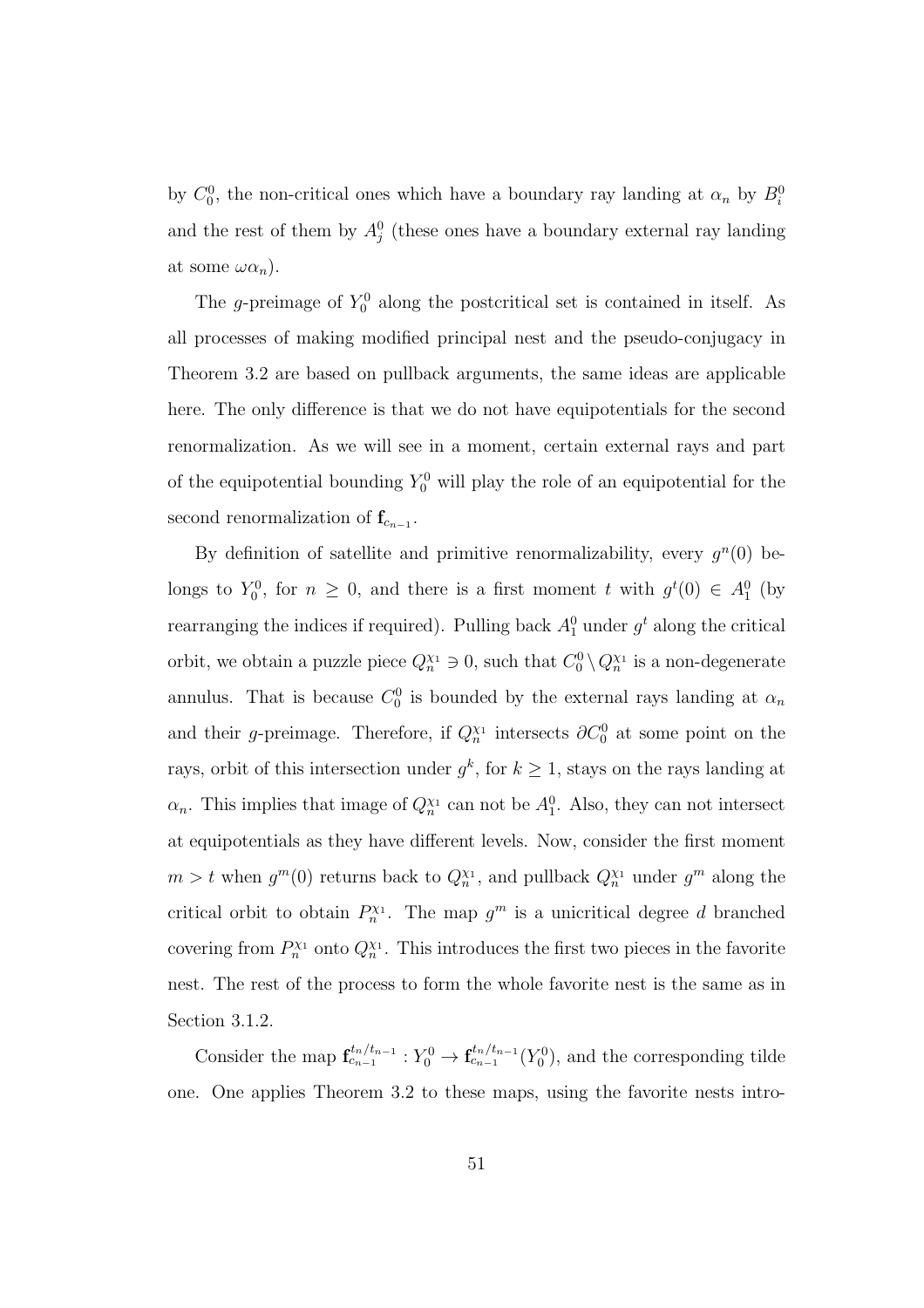duced in the above paragraph, to obtain a q.c. pseudo-conjugacy

$$
\mathbf{h}_{n-1} : \mathbf{f}_{c_{n-1}}^{t_n/t_{n-1}}(Y_0^0) \to \widetilde{\mathbf{f}}_{c_{n-1}}^{t_n/t_{n-1}}(\widetilde{Y}_0^0).
$$

The equipotential of level  $\eta(\varepsilon)$ , the external rays landing at  $\alpha_{n-1}$ , and the external rays landing at the  $f_{c_{n-1}}$ -orbit of  $\alpha_n$  depend holomorphically on the parameter within the secondary wake  $W(\eta)$  containing the parameter  $c_{n-1}$ . Therefore, by Proposition 3.3, the dilatation of  $h_{n-1}$  depends on the hyperbolic distance between  $c_{n-1}$  and  $\tilde{c}_{n-1}$  within one of the finite secondary wakes  $W(\eta)$ under our combinatorial assumption. Thus, it only depends on the a priori bounds  $\varepsilon$  and the combinatorial condition.

As  $\mathbf{f}_{c_{n-1}}^{j}$  :  $\mathbf{f}_{c_{n-1}}^{t_n/t_{n-1}-j}(Y_0^0) \to \mathbf{f}_{c_{n-1}}^{t_n/t_{n-1}}(Y_0^0)$ , for  $j = 1, 2, ..., t_n/t_{n-1} - 1$ , is univalent, we can lift  $h_{n-1}$  on other puzzle pieces as

$$
\mathbf{h}_{n-1} := \widetilde{\mathbf{f}}_{c_{n-1}}^{-j} \circ \mathbf{h}_{n-1} \circ \mathbf{f}_{c_{n-1}}^{j} : \mathbf{f}_{c_{n-1}}^{t_n/t_{n-1}-j}(Y_0^0) \to \widetilde{\mathbf{f}}_{c_{n-1}}^{t_n/t_{n-1}-j}(\widetilde{Y}_0^0)
$$

for these  $j$ 's. Since all these maps match the Böttcher coordinates, they fit together to build a q.c. map from a neighborhood of  $J(\mathbf{f}_{c_{n-1}})$  to a neighborhood of  $J(\mathbf{f}_{c_{n-1}})$ . Further, it can be extended as the identity map in the Böttcher coordinates to a q.c. map from the domain bounded by equipotential  $E^{\eta(\varepsilon)}$  to the corresponding tilde domain.

Finally, by Lemma 3.15, we adjust  $\mathbf{h}_{n-1}$  to obtain a q.c. map  $\mathbf{h}'_{n-1,0}$  that satisfies

$$
\mathbf{h}'_{n-1}(S_{n-1}(V_{n+1,it_{n-1}})) = \tilde{S}_{n-1}(\tilde{V}_{n,it_{n-1}}), \text{ for } i = 0, 1, 2, \ldots, t_{n+1}/t_{n-1} - 1.
$$

Now,  $\Delta_{n-1,0}$  is defined as  $S_{n-1}$ -pullback of the domain bounded by the equipotential  $E^{\eta(\varepsilon)}$ . The domain  $\Omega_{n-1,0}$  is

$$
\Delta_{n-1,0} \setminus \bigcup_{i=0}^{t_{n+1}/t_{n-1}-1} V_{n+1,it_{n-1}}.
$$
  
52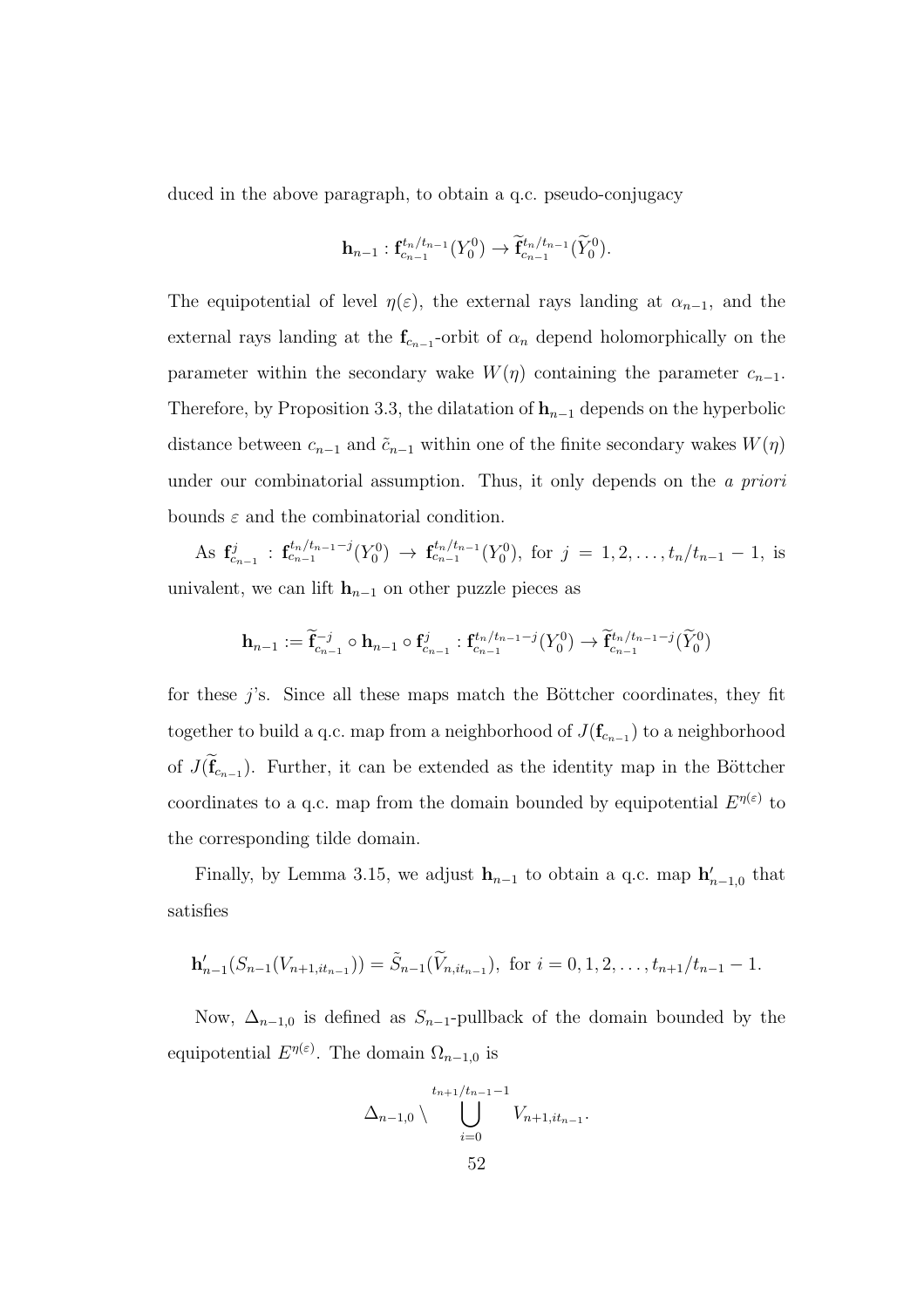The regions  $\Delta_{n-1,i}$  and  $\Omega_{n-1,i}$ , for  $i = 1, 2, 3, \ldots, t_{n-1}$ , are pullbacks of  $\Delta_{n-1,0}$ and  $\Omega_{n-1,0}$  under  $f^i$ , respectively. Like in the previous case,  $h_{n-1,i}$  is defined as in Equations  $(3.4)$  and  $(3.5)$  and satisfies

$$
h_{n-1,i}(\Omega_{n-1,i}) = \widetilde{\Omega}_{n-1,i}
$$
, for  $i = 1, 2, ..., t_{n-1}$ .

For the same reason as in Case  $\mathscr{A}, \Omega_{n-1,i}$  is well inside the disk  $D_{n-1,i} := V_{n-1,i}$ .

# Case  $\mathscr{C}$ :

Here,  $f_{c_{n-1}}$  is twice satellite renormalizable. The argument in this case relies more on the compactness of the parameters under consideration rather than a dynamical discussion.



Figure 3.4: A twice satellite renormalizable Julia set drawn in grey. The dark part is the Julia Bouquet  $\mathbf{B}_{2,0}$ .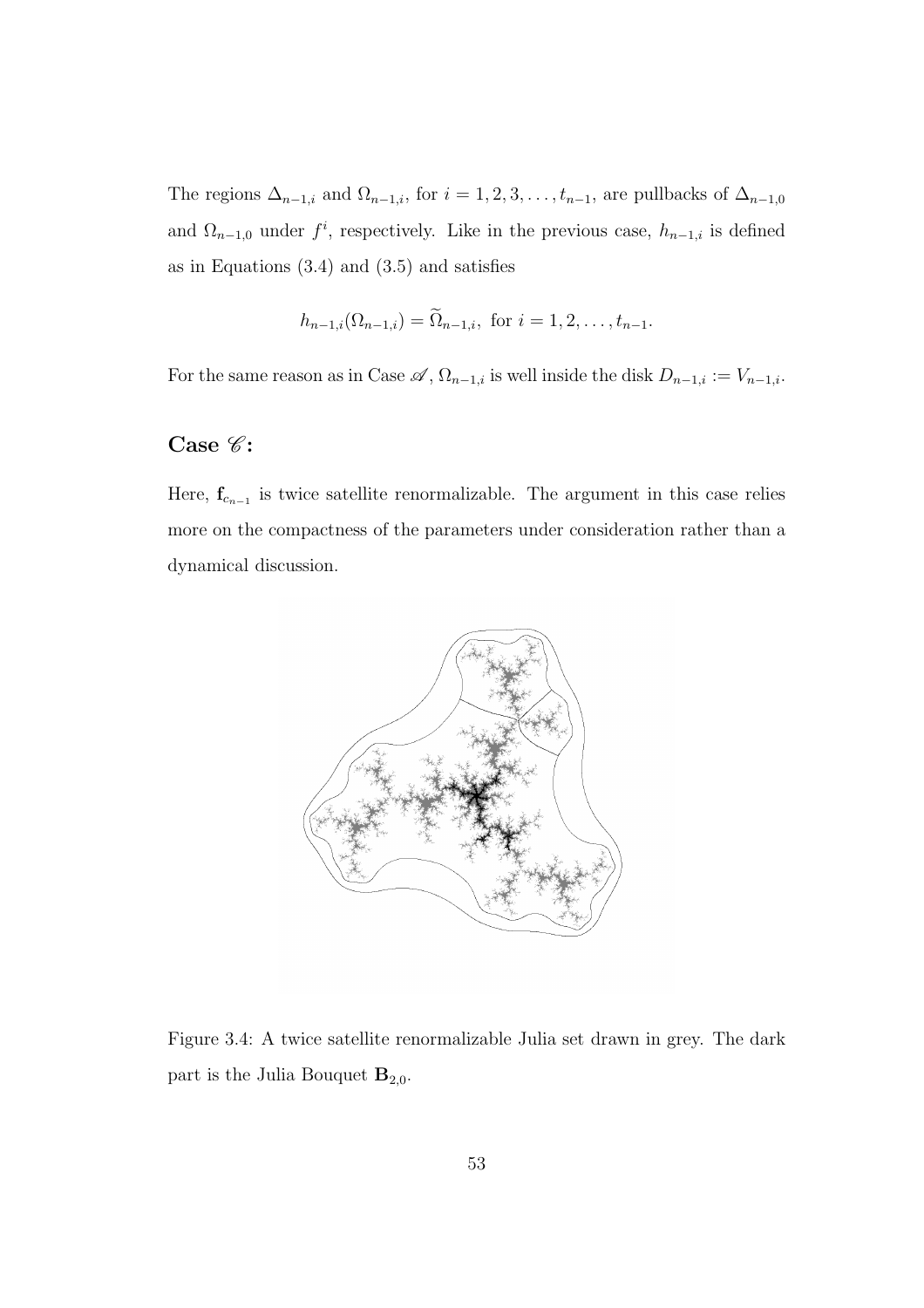Little Julia sets  $\mathbf{J}_{1,i}$  of the first renormalization of  $\mathbf{f}_{c_{n-1}}$  touch at the dividing fixed point  $\alpha_{n-1}$  of  $\mathbf{f}_{c_{n-1}}$ . Note that  $\alpha_{n-1}$  is one of the non-dividing fixed points of the first renormalization of  $\mathbf{f}_{c_{n-1}}$ . The union of these little Julia sets is called *Julia bouquet* and denoted by  $B_{1,0}$ . Similarly, the little Julia sets  ${\bf J}_{2,i}$ , for  $i = 0, 1, 2, \ldots, (t_{n+1}/t_{n-1}) - 1$ , of the second renormalization of  ${\bf f}_{c_{n-1}}$ are organized in pairwise disjoint *bouquets*,  $B_{2,j}$ , touching at a periodic point. That is, each  $\mathbf{B}_{2,j}$  consists of  $t_{n+1}/t_n$  little Julia sets  $\mathbf{J}_{2,i}$  touching at one of their non-dividing fixed points. As usual,  $B_{2,0}$  denotes the bouquet containing the critical point. See Figure 3.4.

By an equipotential of level  $\eta(\varepsilon)$  (which encloses  $S_{n-1}(W_{n-1,0})$ ) and the external rays landing at  $\alpha_{n-1}$ , we form the puzzle pieces of level zero. Recall that  $Y_0^0$  denotes the one containing the critical point. The following lemma states that the bouquets are well apart form each other.

Lemma 3.10. For parameters in a finite number of truncated secondary limbs, modulus of the annulus  $Y_0^0 \setminus \mathbf{B}_{2,0}$  is uniformly bounded above and below.

To prove this lemma we first need to recall some definitions. Let  $X$  and  $Y$ be compact subsets of  $\mathbb C$  equipped with the Euclidean metric d. The Hausdorff distance between  $X$  and  $Y$  is defined as

$$
d_H(X, Y) := \inf_{\varepsilon} \{ \varepsilon : Y \subset B_{\varepsilon}(X), \text{ and } X \subset B_{\varepsilon}(Y) \}.
$$

The space of all compact subsets of  $\mathbb C$  endowed with this metric is a complete metric space.

A set valued map  $c \mapsto X_c$ , with  $X_c$  compact in  $\mathbb{C}$ , is upper semi-continuous if  $c_n \to c$  implies that  $X_c$  contains the Hausdorff limit of  $X_{c_n}$ .

A family of simply connected domains  $U_{\lambda}$  depends *continuously* on  $\lambda$  if there exit choices of uniformizations  $\psi_{\lambda}: D_1 \to U_{\lambda}$  continuous in both variables.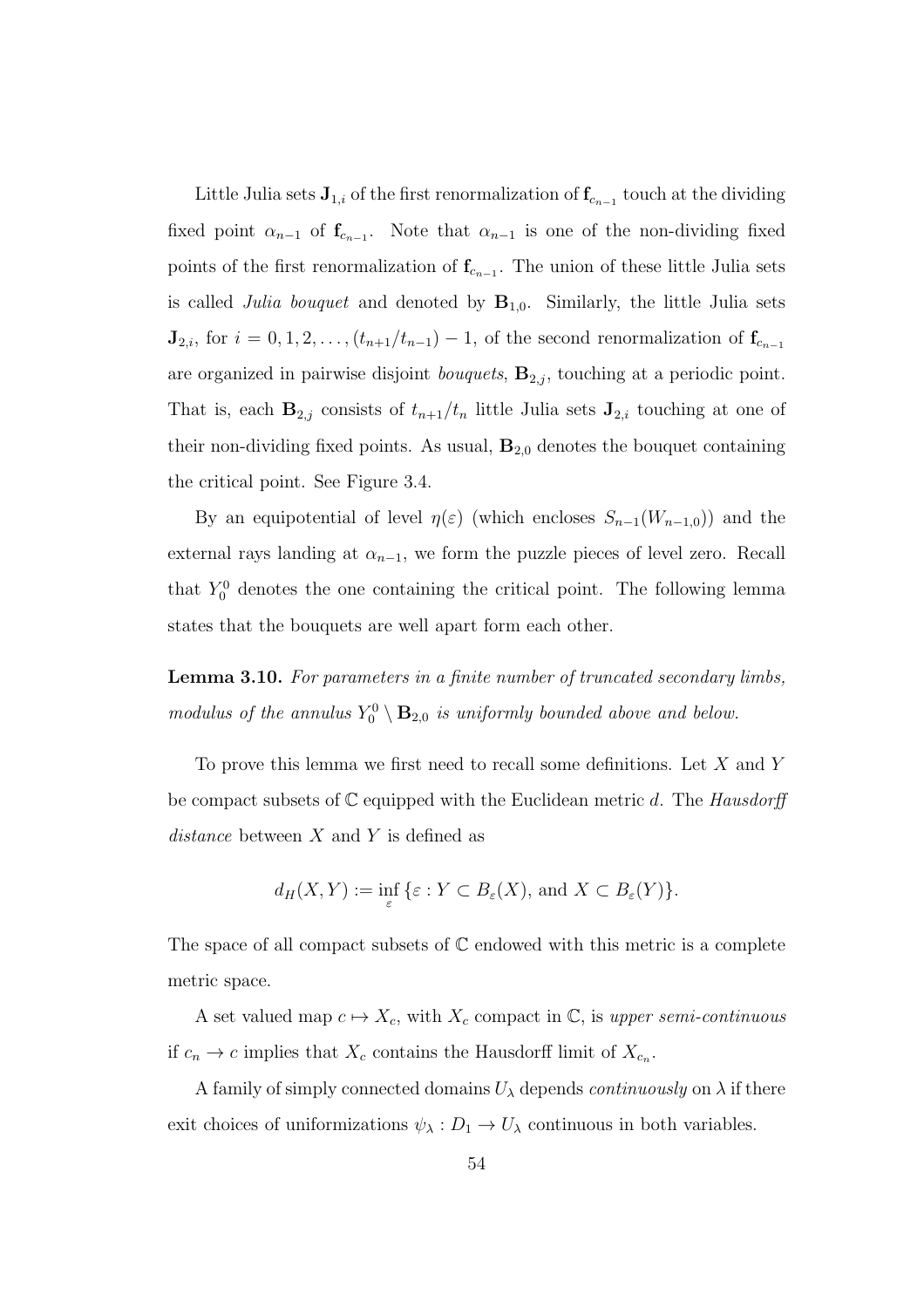A family of polynomial-like maps  $(P_\lambda : V_\lambda \to U_\lambda, \lambda \in \Lambda)$ , parametrized on a topological disk  $\Lambda$ , depends continuously on  $\lambda$  if  $U_{\lambda}$  is a continuous family of simply connected domains in  $\mathbb{C}$ , and for every fixed  $z \in \mathbb{C}$ ,  $P_{\lambda}(z)$  depends continuously on  $\lambda$  where ever it is defined.

**Proposition 3.11.** Let  $(P_{\lambda} : V_{\lambda} \to U_{\lambda}, \lambda \in \Lambda)$  be a continuous family of polynomial like maps with connected filled Julia sets  $K_{\lambda}$ . The map  $\lambda \mapsto K_{\lambda}$  is upper semi-continuous.

*Proof.* Assume that  $\lambda_n \to \lambda$ ,  $K_{\lambda_n} := K(P_{\lambda_n})$ , and  $K_{\lambda} := K(P_{\lambda})$ . To prove that  $K := \lim K_{\lambda_n}$  is contained in  $K_{\lambda}$ , it is enough to show that for every  $\varepsilon > 0$ ,  $K_{\lambda_n} \subseteq B_{\varepsilon}(K_{\lambda})$  for sufficiently large n.

To see this, assume that  $z \notin B_\varepsilon(K_\lambda)$ . If  $z \notin V_\lambda$ , then by continuous dependence of  $V_{\lambda}$  on  $\lambda$ ,  $z \notin K_{\lambda_n}$  for large n. If  $z \in V_{\lambda}$ , then there exists a positive integer l with  $P^l_\lambda(z) \in U_\lambda \setminus V_\lambda$ . As  $P_{\lambda_n} : V_{\lambda_n} \to U_{\lambda_n}$  converges to  $P_{\lambda}: V_{\lambda} \to U_{\lambda}, P_n^l(z)$  or  $P_n^{l+1}(z)$  belongs to  $U_{\lambda_n} \setminus V_{\lambda_n}$ . Therefore,  $z \notin K_{\lambda_n}$ .  $\Box$ 

*Proof of Lemma 3.10.* Let  $c_{n-1}$  be a twice satellite renormalizable parameter in a truncated secondary limb. Consider the external rays landing at the dividing fixed point  $\alpha_n$  of  $\mathcal{R} \mathbf{f}_{c_{n-1}}$  and it's preimages under  $\mathcal{R} \mathbf{f}_{c_{n-1}}$ . Let  $X_0^0$ denote the puzzle piece obtained from these rays which contains the critical point. As  $\mathbf{f}_{c_{n-1}}$  is twice satellite renormalizable,  $\mathcal{R}^2 \mathbf{f}_{c_{n-1}} : X_0^0 \to \mathbb{C}$  is a branched covering map over its image. One can consider a continuous thickening of  $X_0^0$ , described in Section 3.1.2, to form a continuous family of polynomial-like maps parametrized over this truncated limb. The little Julia set of this map was denoted by  $\mathbf{J}_{2,0}$  and the Julia bouquet  $\mathbf{B}_{2,0}$  is the connected component of

$$
\bigcup_{i=0}^{t_{n+1}/t_{n-1}-1} \mathbf{f}_{c_{n-1}}(\mathbf{J}_{2,0})
$$

containing the critical point.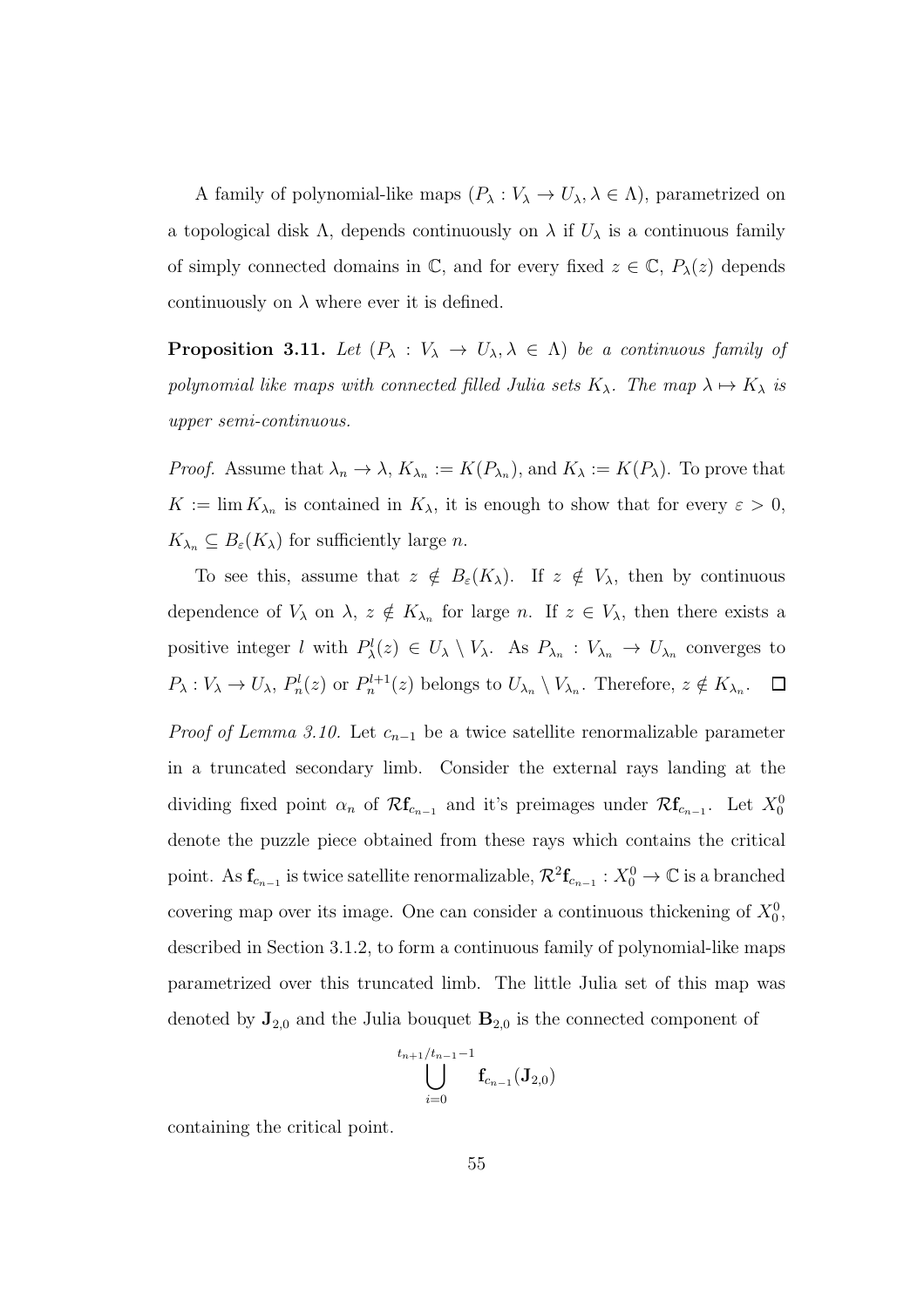For  $c_{n-1}$  in a finite number of truncated secondary limbs, the Julia bouquet  $B_{2,0}$  is unoin of a finite number of little Julia sets. Hence, by above lemma, it depends upper semi-continuously on  $c_{n-1}$ . As  $\mathbf{B}_{2,0}$  is contained well inside the interior of  $Y_0^0$  for such  $c_{n-1}$  which belongs to a compact set of parameters, we conclude that modulus of  $Y_0^0 \setminus B_{2,j}$  is uniformly bounded below.

To see that this modulus is uniformly bounded above, one only needs to observe that  $\alpha_n$  and 0 belong to  $\mathbf{B}_{2,0}$  and are strictly apart from each other for these parameters.  $\Box$ 

By Lemma 3.10 there are simply connected domains  $\mathbf{L}'_{n-1} \subseteq \mathbf{L}_{n-1}$  and  $\mathbf{L}'_{n-1} \subseteq \mathbf{L}_{n-1}$  such that moduli of the annuli

$$
Y_0^0 \setminus \mathbf{L}_{n-1}, \quad \mathbf{L}_{n-1} \setminus \mathbf{L}_{n-1}', \quad \mathbf{L}_{n-1}' \setminus \mathbf{B}_{2,0}
$$
  

$$
\widetilde{Y}_0^0 \setminus \widetilde{\mathbf{L}}_{n-1}, \quad \widetilde{\mathbf{L}}_{n-1}' \setminus \widetilde{\mathbf{L}}_{n-1}', \quad \widetilde{\mathbf{L}}_{n-1}' \setminus \widetilde{\mathbf{B}}_{2,0}
$$

are bigger than some constant depending only on the combinatorial class  $SL$ . Moreover, the ratios

$$
\frac{\mod (Y_0^0 \setminus \mathbf{L}_{n-1})}{\mod (\widetilde{Y}_0^0 \setminus \widetilde{\mathbf{L}}_{n-1})}, \quad \frac{\mod (\mathbf{L}_{n-1} \setminus \mathbf{L}_{n-1}')}{\mod (\widetilde{\mathbf{L}}_{n-1} \setminus \widetilde{\mathbf{L}}_{n-1}')}, \quad \frac{\mod (\mathbf{L}_{n-1}' \setminus \mathbf{B}_{2,0})}{\mod (\widetilde{\mathbf{L}}_{n-1}' \setminus \widetilde{\mathbf{B}}_{2,0})}
$$

are also uniformly bounded below and above independent of n.

Theorem 2.9, combined with above data, implies that there exits a q.c. map  $\mathbf{h}_{n-1}: Y_0^0 \setminus \mathbf{L}_{n-1} \to \tilde{Y}_0^0 \setminus \tilde{\mathbf{L}}_{n-1}$ , with a uniform bound on its dilatation, which matches the Böttcher marking on the boundary of  $Y_0^0$ . We further lift  $\mathbf{h}_{n-1}$ via  $\mathbf{f}_{c_{n-1}}^{-i}$  and  $\mathbf{f}_{\tilde{c}_{n-1}}^{-i}$  to extend  $\mathbf{h}_{n-1}$  to q.c. maps

$$
\mathbf{h}_{n-1} : \mathbf{f}_{c_{n-1}}^{-i} (Y_0^0 \setminus \mathbf{L}_{n-1}) \to \tilde{\mathbf{f}}_{c_{n-1}}^{-i} (\tilde{Y}_0^0 \setminus \tilde{\mathbf{L}}_{n-1}), \text{ for } i = 1, 2, \dots, \frac{t_n}{t_{n-1}} - 1
$$

with the same dilatation. The domain of each such map is a puzzle piece  $Y_j^0$  (with  $j = t_n/t_{n-1} - i$ ) cut off by the equipotential of level  $\eta/d^l$  and a component of  $f_{c_{n-1}}^{-i}(\partial \mathbf{L}_{n-1})$ . As all these maps match the Böttcher marking on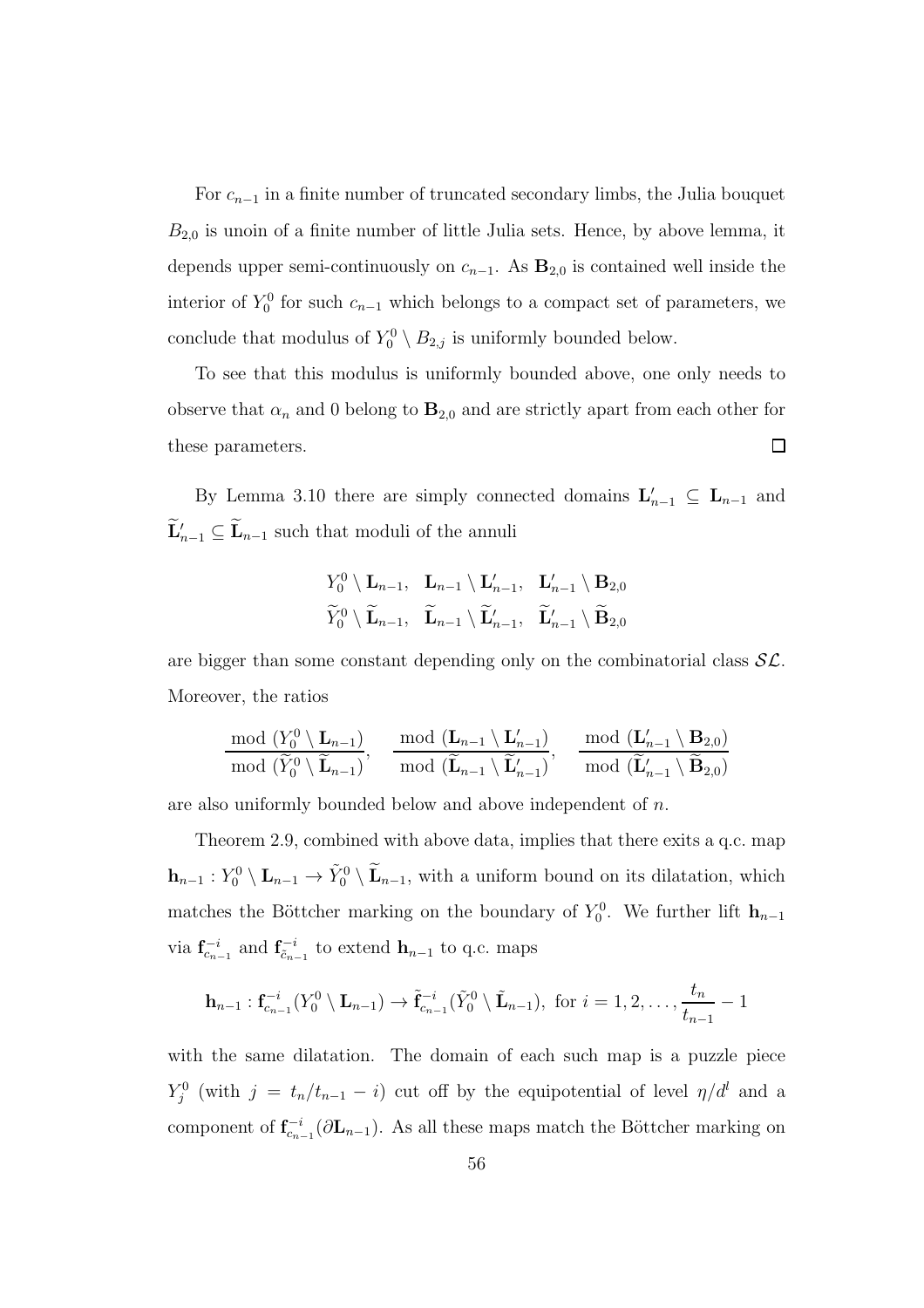the boundaries of  $Y_j^0$ , they can be glued together. Finally, one extends this map as the identity in the Böttcher coordinates onto spaces between equipotential of level  $\eta$  and equipotentials of level  $\eta/d^l$ , we denote this extended map with the same notation  $h_{n-1}$ . As it is lifted under and extended by holomorphic maps, there is a uniform bound on its dilatation.

Let  $\Delta_{n-1,0}$  be the  $S_{n-1}$ -preimage of the domain inside equipotential  $E(\eta)$ and  $L_{n-1,i}$  be the component of the  $S_{n-1}$ -preimage of  $\mathbf{f}_{c_{n-1}}^{-i}(\mathbf{L}_{n-1})$  enclosing the little Julia set  $J_{n-1,i}$ . We define the multiply connected regions

$$
\Omega_{n-1,0} := \Delta_{n-1,0} \setminus \bigcup_{i=0}^{t_n/t_{n-1}-1} L_{n-1,it_{n-1}}
$$

Like before,  $\Delta_{n-1,i}$  and  $\Omega_{n-1,i}$  are defined as  $f^i$ -preimage of  $\Delta_{n-1,0}$  and  $\Omega_{n-1,0}$ containing or enclosing  $J_{n-1,i}$ , respectively.

We have

$$
h_{n-1,0} := \widetilde{S}_{n-1}^{-1} \circ \mathbf{h}_{n-1} \circ S_{n-1} : \Delta_{n-1,0} \to \widetilde{\Delta}_{n-1,0}, \text{ with } h_{n-1,0}(\Omega_{n-1,0}) = \widetilde{\Omega}_{n-1,0}.
$$

Also,

$$
h_{n-1,i} := \widetilde{f}^{-i} \circ h_{n-1,0} \circ f^i : \Delta_{n-1,i} \to \widetilde{\Delta}_{n-1,i}, \text{ with } h_{n-1,i}(\Omega_{n-1,i}) = \widetilde{\Omega}_{n-1,i}.
$$

As the equipotential  $\eta(\varepsilon)$  is contained in  $S_{n-1}(W_{n-1,0}), \Omega_{n-1,0}$  is contained in  $W_{n-1,0}$ . Therefore,  $\Omega_{n-1,0}$  is well inside  $V_{n-1,0}$ . Conformal invariance of modulus implies that the other domains  $\Omega_{n-1,i}$  are also well inside  $V_{n-1,i}$ . This completes the construction in Case  $\mathscr{C}$ .

To fit together the multiply connected domains  $\Omega_{n(k),i}$  and the q.c. maps  $h_{n(k),i}$ :  $\Omega_{n(k),i} \to \tilde{\Omega}_{n(k),i}$ , we follow the word of cases introduced at the beginning of the construction. In Cases  $\mathscr A$  and  $\mathscr B$ , we have adjusted  $\mathbf h_{n-1}$  such that it sends  $\partial V_{n-1,0}$  to  $\partial \tilde{V}_{n-1,0}$ . Therefore, if any of the three cases follows Case  $\mathscr A$  or  $\mathscr B$ , we consider  $\mathcal R^n f : W_{n,0} \to V_{n,0}$  and straighten it with these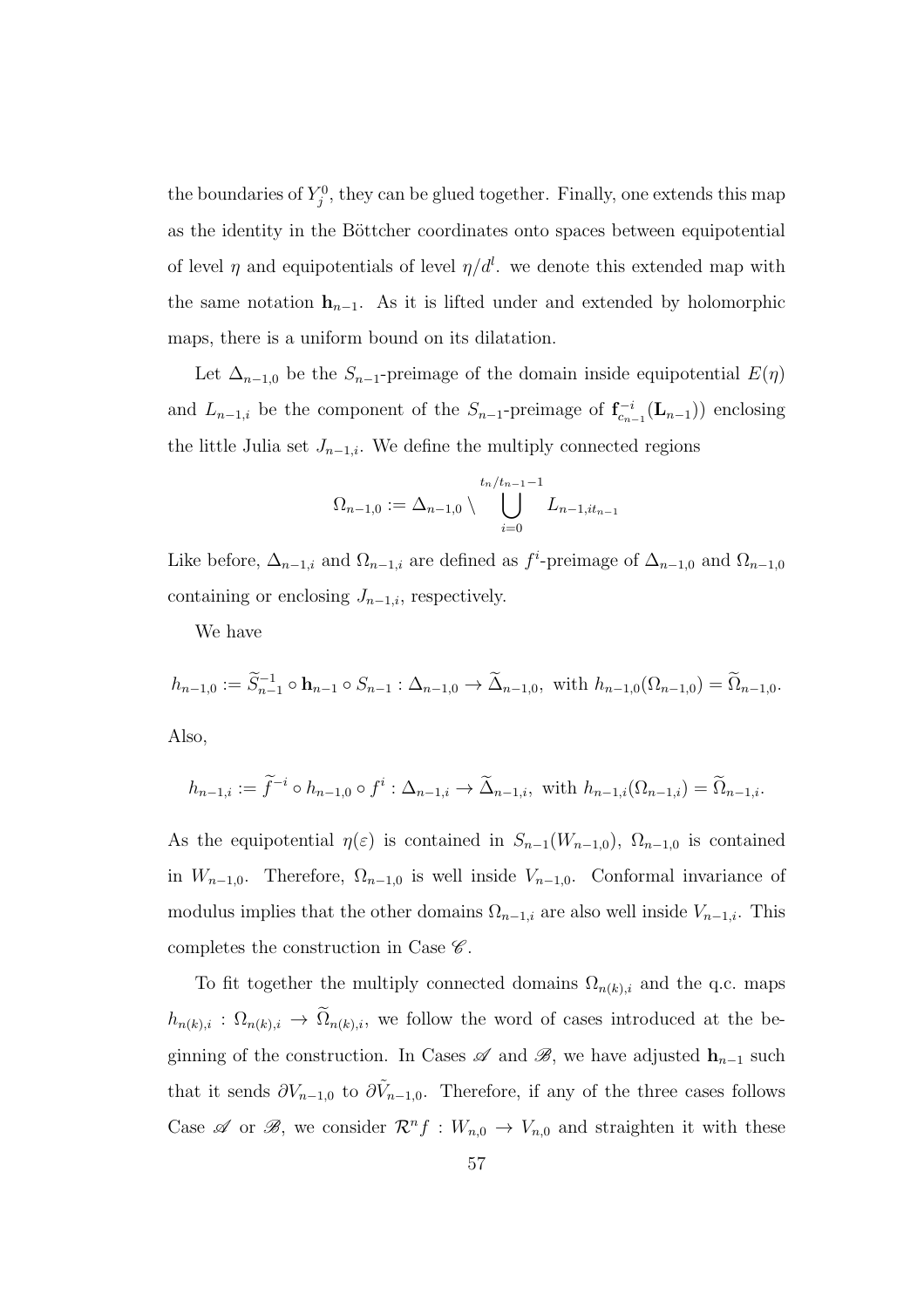choices of domains (instead of  $\mathcal{R}^n f : V_{n,0} \to U_{n,0}$ ). If a case of construction on level *n* is following Case  $\mathscr{C}$ , the set  $\Delta_{n,0}$  introduced on level *n* is replaced by  $\mathbf{\Delta}_{n,0} \cap S_n(L'_{n-1}), \mathbf{h}_{n,0}$  is restricted to this set, and adjusted so that it sends  $S_n(L'_{n-1,i})$  to  $\tilde{S}_n(\tilde{L}'_{n-1,i})$ . The annulus  $L_{n-1} \setminus L'_{n-1}$  provides a definite annulus separating  $\Omega_{n,0}$  and  $L_{n-1,0}$ .

In the following two sections, we will denote the holes of  $\Omega_{n,i}$  by  $\mathbb{V}_{n+1,j}$ , that is,  $\mathbb{V}_{n+1,j}$  is  $V_{n+1,j}$ , if n belongs to Case  $\mathscr A$  or  $\mathscr B$  or  $\mathbb{V}_{n+1,j}$  is  $S_n^{-1}(L_{n,j})$  if n belongs to Case  $\mathscr{C}.$ 

#### $\mathbf{3.2.4} \quad \textbf{The gluing maps} \; g^i_r$  $n(k)$

In this section we build  $K'(\varepsilon)$ -q.c. maps

$$
g_{n(k)}^i: \mathbb{V}_{n(k),i} \setminus \Delta_{n(k),i} \to \widetilde{\mathbb{V}}_{n(k),i} \setminus \widetilde{\Delta}_{n(k),i}.
$$

Every  $g_{n(k)}^i$  has to be identical with  $h_{n(k),i}$  on  $\partial \mathbb{V}_{n(k),i}$  and with  $h_{n(k+1),i}$  on  $\partial \Delta_{n(k),i}$  (which is outer boundary of  $\Omega_{n(k),i}$ ). Then gluing all these maps  $g_{n(k)}^i$ and  $h_{n(k),i}$  produces a q.c. map H with dilatation bounded by maximum of K and  $K'(\varepsilon)$ . In what follows, for simplicity of notation, we use index n instead of  $n(k)$ , and assume that n runs over subsequence  $n(k)$ . So for all n, means for all  $n(k)$ 's.

Like previous steps, it is enough to build  $g_n^0$  for all n, and pull them back by  $f^{-i}$  to obtain  $g_n^i$ . Properties of the maps  $h_{n,i}$  and the domains  $\mathbb{V}_{n,i}$  and  $\Omega_{n,i}$  implies that these maps glue together on the boundaries of their domain's of definition. Again, we drop the superscript index if it is  $0$ , i.e.  $g_n$  denotes the map  $g_n^0$ . To build a q.c. map from an annulus to another annulus with given boundary conditions, there is a choice in the number of "twists" one may make. Moreover, to have a uniform bound on the dilatation of such a map, the two annuli must have proportional moduli bounded below, and the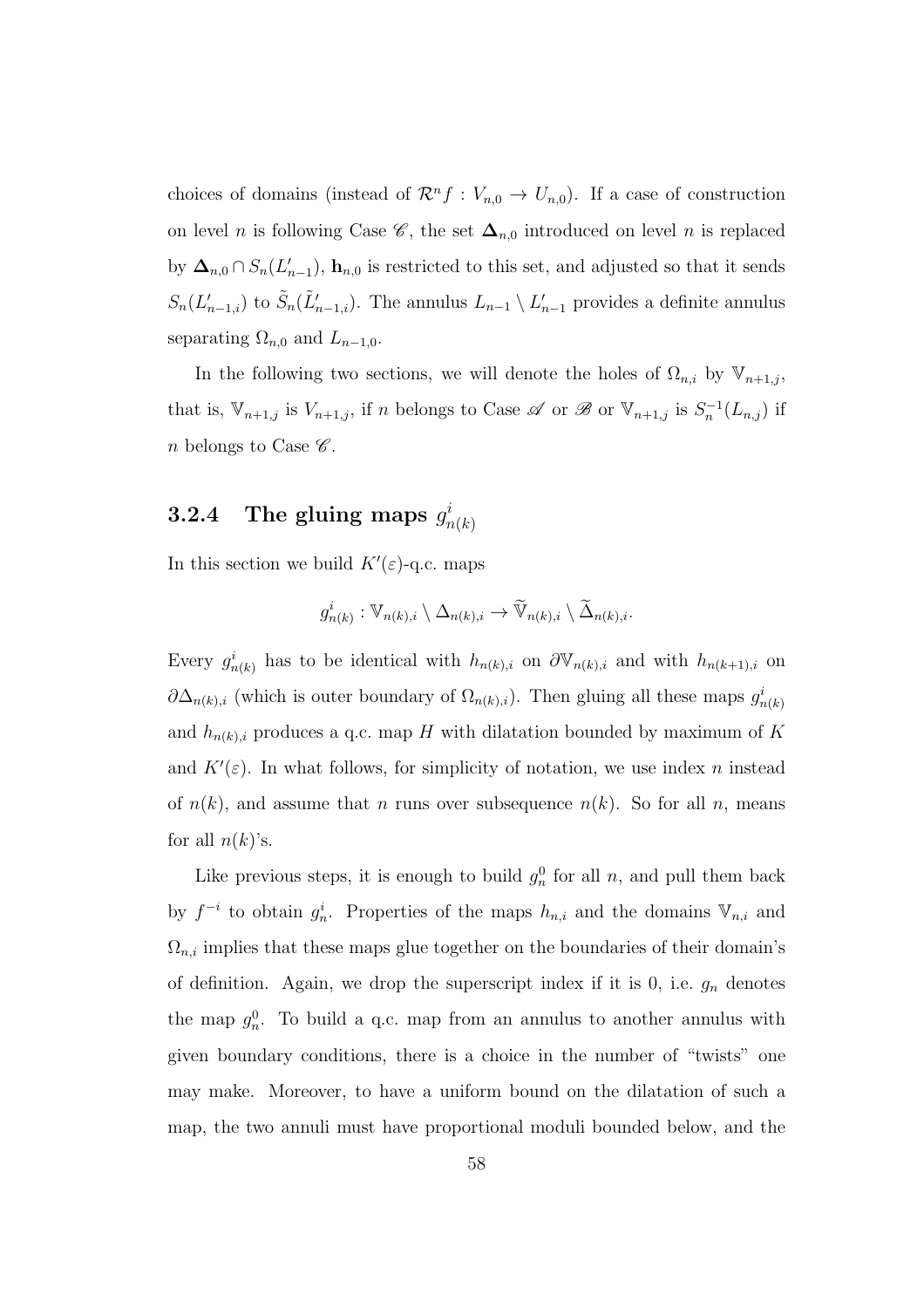number of twists has to be uniformly bounded. Note that the number of twists effects on the homotopy class of the final map H.

In this section, we show that the corresponding annuli  $\mathbb{V}_{n,0} \setminus \Delta_{n,0}$  and  $\widetilde{\mathbb{V}}_{n,0} \setminus \widetilde{\Delta}_{n,0}$  have proportional moduli with a constant depending only on  $\varepsilon$ . In the next section we specify the number of twists needed for the isotopy class of a Thurston conjugacy.

**Lemma 3.12.** Let  $U'$ ,  $U$ , and  $U$  be three annuli whose inner boundaries are  $D_1$  such that mod  $(U \setminus U') \geq \varepsilon$ , and mod  $(U) \leq M$ , for some constant M. Let  $\psi$  be a K-q.c. map from U onto U. For every r with  $D_r \subset U' \cap \psi(U')$ , moduli of  $U \setminus D_r$  and  $\widetilde{U} \setminus D_r$  are proportional with a constant depending only on  $M, K,$  and  $\varepsilon$ .

Proof. By properties of q.c. maps we have

$$
\varepsilon \leq \text{mod } (U \setminus D_r) \leq M,
$$
  

$$
\frac{\varepsilon}{K} \leq \text{mod } (\widetilde{U} \setminus D_r) \leq KM
$$

 $\Box$ 

which implies the lemma.

**Lemma 3.13.** Moduli of the annuli  $\mathbb{V}_{n,0} \setminus \Delta_{n,0}$  and  $\widetilde{\mathbb{V}}_{n,0} \setminus \widetilde{\Delta}_{n,0}$  are proportional with a constant depending only on  $\varepsilon$ .

*Proof.* If level n follows Case  $\mathscr A$  or  $\mathscr B$ , one proves this by applying the above lemma to images of  $\mathbb{V}_{n,0}$ ,  $\mathbb{W}_{n,0} = f^{-t_n}(\mathbb{V}_{n,0})$  and  $\Delta_{n,0}$  under  $B_{c(\mathcal{R}^nf)} \circ S_n$  and the corresponding tilde objects, where  $B_{c(\mathcal{R}^nf)}$  is the Böttcher coordinate for  $P_{c_n}$ . Note that  $\Delta_{n,0}$  is mapped to  $D_r$ . To obtain an upper bound M, it is enough to go several levels lower than the fundamental annulus to get an annulus with bounded modulus.

If level *n* follows Case  $\mathscr{C}$ , by definition,  $\mathbb{V}_{n,0} \setminus \Delta_{n,0}$  is  $L_n \setminus L'_n$  and  $\tilde{\mathbb{V}}_{n,0} \setminus \tilde{\Delta}_{n,0}$ is  $\tilde{L}_n \setminus \tilde{L}'_n$  which were chosen to be proportional.  $\Box$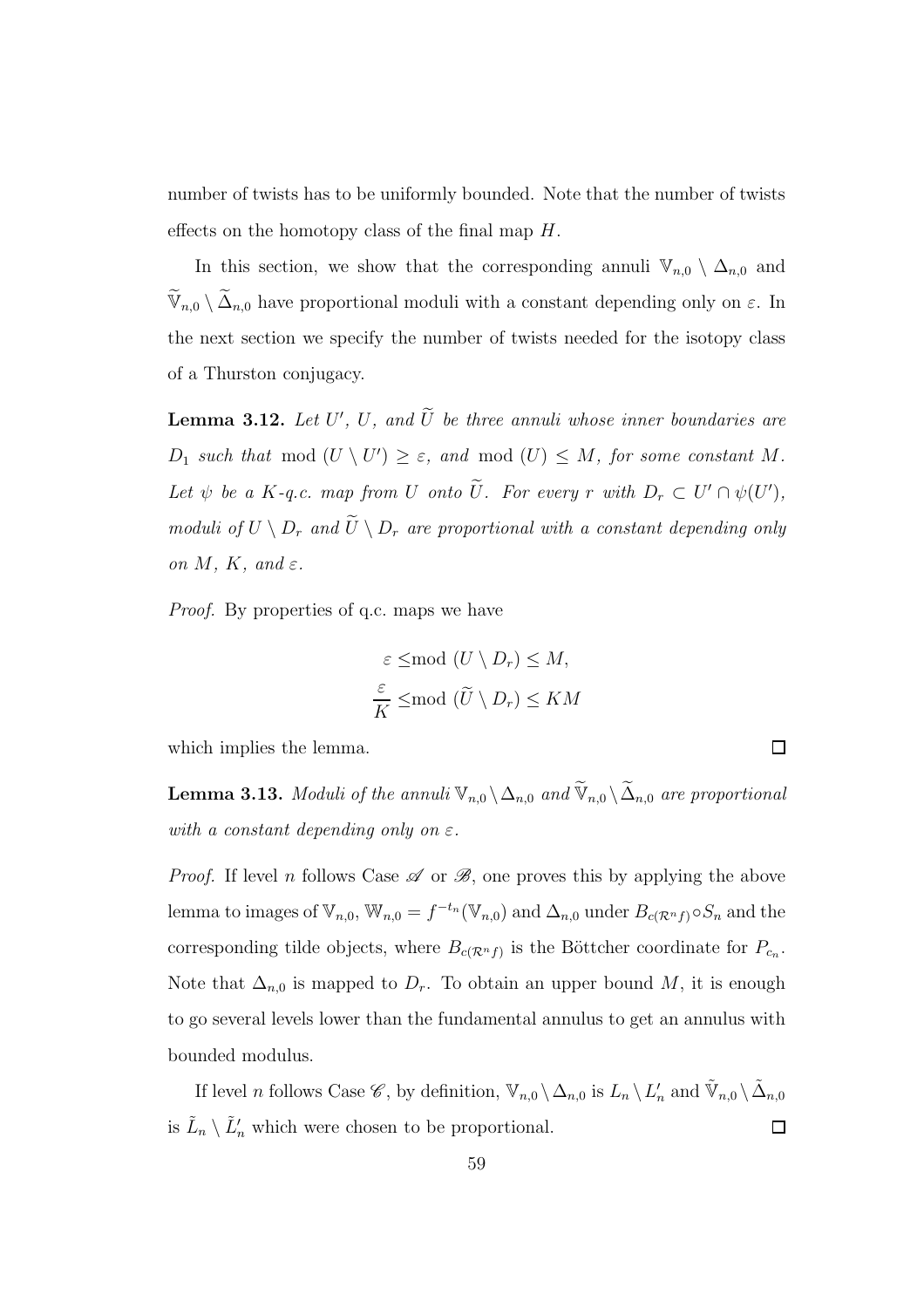Given a curve  $\ell \subset U$  which is given as  $\gamma : [a, b] \to U$  with  $\gamma(a)$  on the inner boundary of U (corresponding to the bounded component of  $\mathbb{C} \setminus U$ ) and  $\gamma(b)$ on the outer boundary of  $U$  (corresponding to the unbounded one), define the *wrapping number*  $\omega(\ell)$  as

$$
\frac{1}{2\pi} \int_{a}^{b} \frac{\partial \pi_2(\phi(\gamma(t)))}{\partial \theta} dt.
$$

where  $\phi$  is a uniformization of the annulus U by a round annulus, and  $\pi_2(z)$ is the polar angle of the point z. Basically,  $\omega(\ell)$  is total turning of the curve  $\ell$ in the uniformized coordinate. Note that  $\omega(\ell)$  is invariant under the automorphism group of U. So, it is independent of the choice of uniformization and just like winding number, it is constant over the homotopy class of all curves with same boundary points.

Let  $A(r)$  denote the round annulus  $D_r \setminus D_1$ .

**Proposition 3.14.** Given fixed constants  $K \geq 1$  and  $r > 1$ , there exists a constant N such that, for every K-q.c. map  $\psi : A(r) \to A(r')$ , the wrapping number of the curve  $\psi(t)$ ,  $t \in [1, r]$ , belongs to the interval  $[-N, N]$ .

*Proof.* Consider the curve family L consisting of all ray segments in  $A(r)$  obtained from rotating the real line segment  $(1, r)$  about the origin, that is, the radial lines in  $A(r)$ .

We denote by  $\Gamma(F)$  the extremal length of a given curve family F. The inequality  $\Gamma(L)/K \leq \Gamma(\psi(L)) \leq K\Gamma(L)$  holds for the K-q.c. map  $\psi$ . See [Ah66] for more details on curve families and extremal length properties.

It is easy to see that if the interval  $[1, r]$  is mapped to a curve with wrapping number  $T$ , then every curve in  $L$  is mapped to a curve with wrapping number between  $T + 1$  and  $T - 1$ .

By definition of extremal length and choosing conformal metric  $\rho$  as the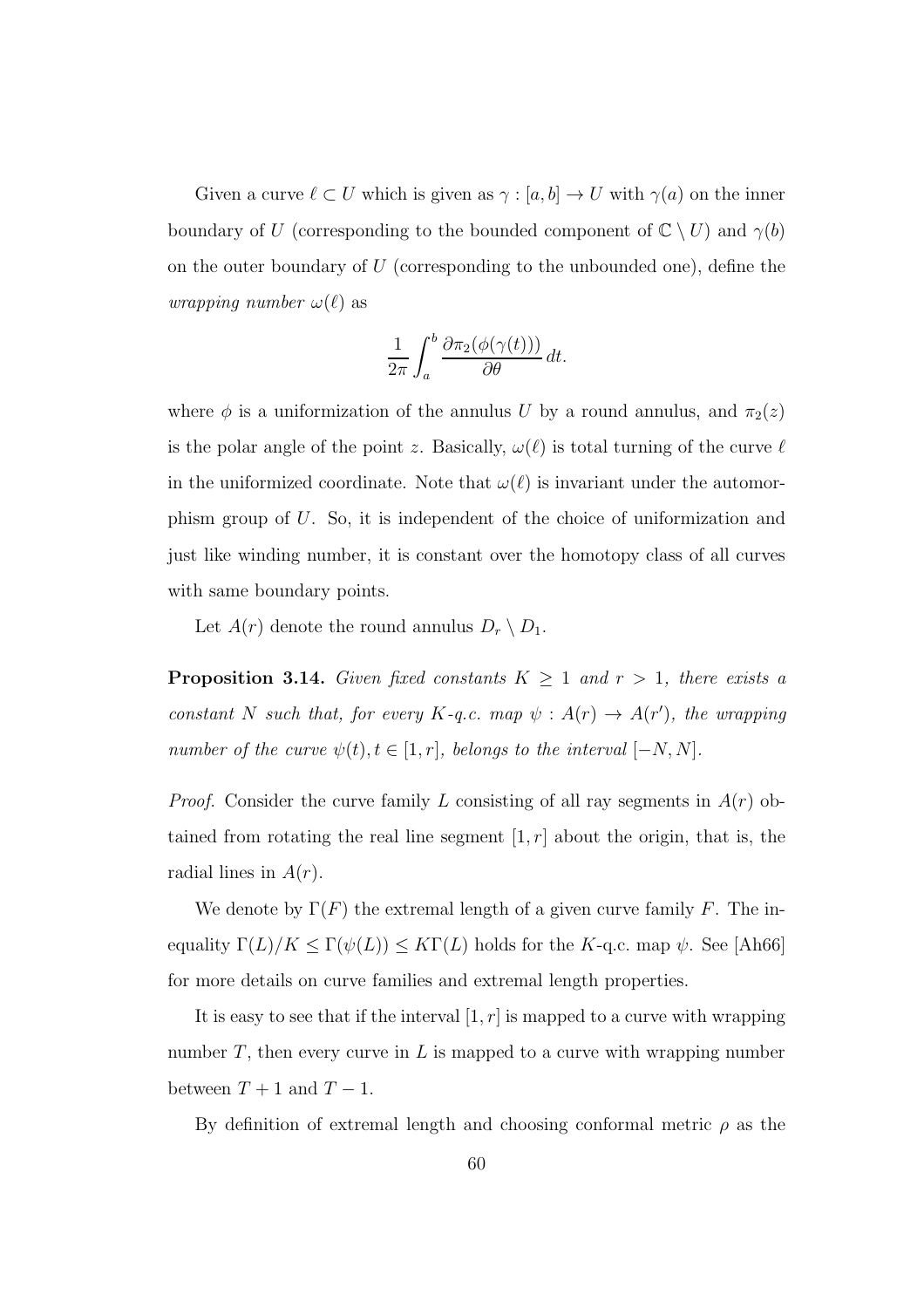Euclidean metric, we obtain

$$
K\Gamma(L) \ge \Gamma(\psi(L)) = \sup_{\rho} \frac{\inf \ell_{\rho}(\psi(\gamma))^{2}}{S_{\rho}} \ge \frac{4\pi (T-1)^{2}}{R'^{2}-1},
$$

and  $\Gamma(L) = \log R/2\pi$ . By properties of q.c. mappings, we have  $R' \leq R^{K}$  which implies

$$
T \le \frac{1}{\pi} \sqrt{\frac{K \log(R)(R^{2K} - 1)}{8}} + 1
$$

**Lemma 3.15.** Fix round annuli  $A(r)$ ,  $A(r')$ , a positive constant  $K_1$ , and an integer k with mod  $A(r')/K_1 \leq \text{ mod } A(r) \leq K_1 \text{ mod } A(r')$  and mod  $A(r) \geq$ δ. If homeomorphisms  $h_1: ∂D_r → ∂D_{r'}$  and  $h_2: ∂D_1 → ∂D_1$  have  $K_2$ -q.c. extensions to some neighborhood of these circles for some  $K_2$ , then there exists a K-q.c. map  $h: A(r) \to A(r')$  such that

• 
$$
h(z) = h_1(z)
$$
 for every  $z \in \partial D_r$ , and  $h(z) = h_2(z)$  for every  $z \in \partial D_1$ 

• The curve  $h(t)$ , for  $t \in [1, r]$ , has wrapping number  $\theta(h_1(r)) - \theta(h_2(1)) + k$ .

Moreover, K depends only on  $K_1$ ,  $K_2$ , k and  $\delta$ .

*Proof.* One proves this statement by explicitly building such maps for every  $k$ . More details left to reader.  $\Box$ 

Applying the above lemma to the uniformization of the annuli  $\mathbb{V}_{n,0} \setminus \Delta_{n,0}$ and  $\widetilde{\mathbb{V}}_{n,0} \setminus \widetilde{\Delta}_{n,0}$ , the induced maps from  $h_{n-1,0}$  and  $h_{n,0}$  on their boundaries and a number  $k_n$ , which is specified later, gives the required  $K'$ -q.c. maps  $g_n$ . In the next section we specify some especial numbers  $k_n$ , which are bounded by a constant depending on  $\varepsilon$ , in order to make the K-q.c. map H, obtained after gluing all these maps, homotopic to a topological conjugacy relative the postcritical set.

 $\Box$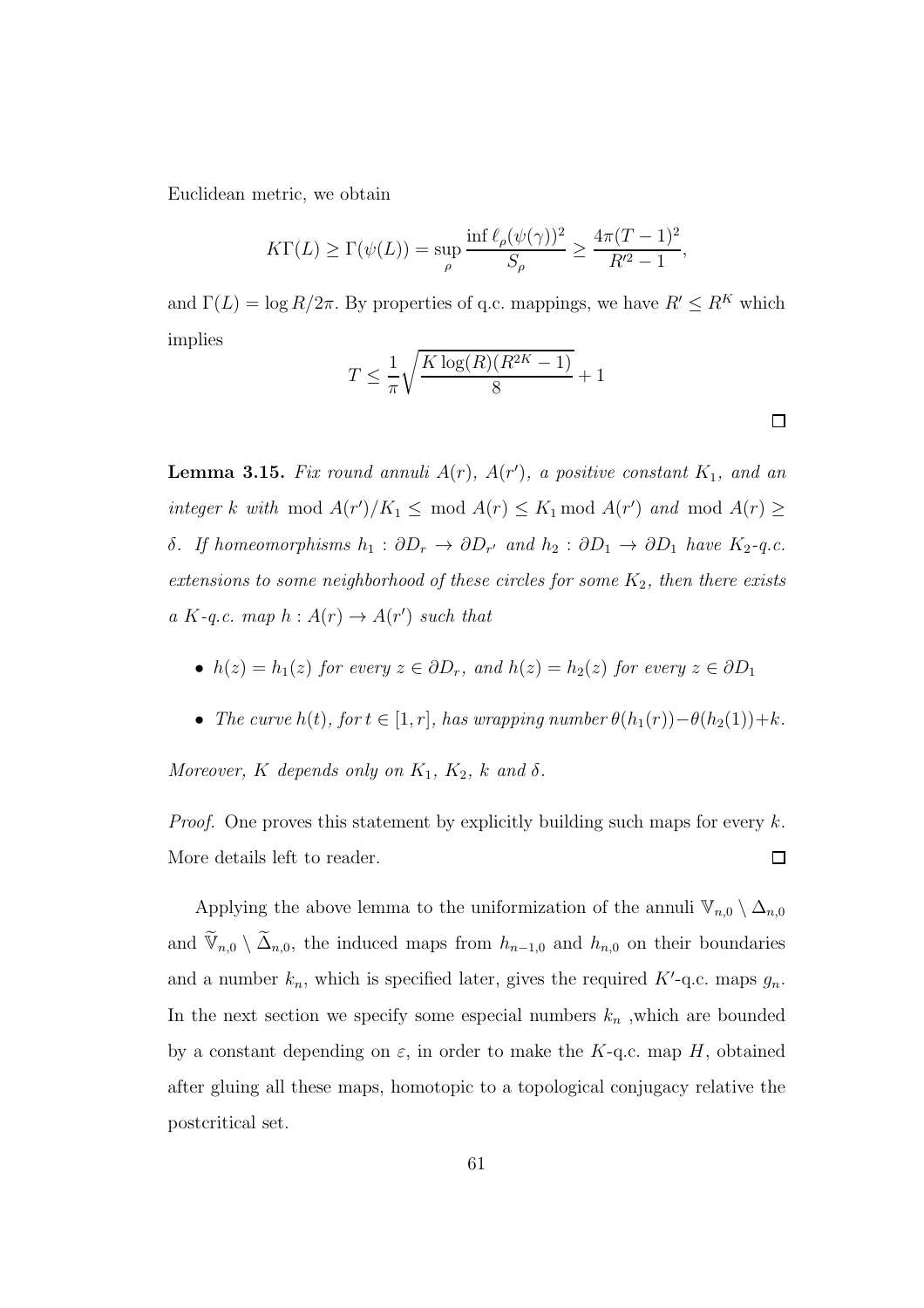Definite moduli of the annuli  $\mathbb{V}_{n,i} \setminus \Delta_{n,i}$  implies that the holes  $\mathbb{V}_{n,i}$  shrink to points in the postcritical set. Therefore,  $H$  can be extended to a well defined K-q.c. map on the postcritical set. See [St55] for a detailed proof of this and further results on quasi-conformal removability.

# 3.2.5 Isotopy

Denote by  $\psi_n$  the topological conjugacy between  $f_{c_n}$  and  $f_{\tilde{c}_n}$  obtained from extending the identity map in the Böttcher coordinates onto Julia set. The lift  $\psi_{n,0} = \tilde{S_n}^{-1} \circ \psi_n \circ S_n$  is a topological conjugacy between  $\mathcal{R}^n f$  and  $\mathcal{R}^n \tilde{f}$  on a neighborhood of the little Julia set  $J_{n,0}$ . Note that this neighborhood covers the domain  $\Omega_{n,0}$ . In the dynamic plane of  $\mathbf{f}_{c_n}$ , let  $U(\eta)$  denote the domain enclosed by the equipotential of level  $\eta(\varepsilon)$ .

**Lemma 3.16.** If level n belongs to one of Case  $\mathscr A$  or  $\mathscr B$ , then the q.c. map  $h_{n,i} : \Delta_{n,i} \to \widetilde{\Delta}_{n,i}$ , for  $i = 0, 1, \ldots t_n - 1$ , is homotopic to

$$
\psi_{n,i} := f^{-i} \circ \tilde{S}_n^{-1} \circ \psi_n \circ S_n \circ f^i : \Delta_{n,i} \to \mathbb{C}
$$

relative the little Julia sets  $J_{n+1,j}$  of level  $n+1$  inside  $\Delta_{n,i}$ .

Note that  $\psi_{n,i}(\Delta_{n,i})$  is a neighborhood of the little Julia sets  $\tilde{J}_{n+1,i+t_{n},j}$ contained in  $\Delta_{n,i}$ .

*Proof.* First assume that level n follows a Case  $\mathscr A$  or  $\mathscr B$ . From the definition of the domains  $\Delta_{n,i}$ ,  $\mathbb{V}_{n,i}$  and the q.c. maps  $h_{n,i}$ , it is enough to prove the statement for  $i = 0$ . For other ones one pulls the homotopies back by  $f^i$ , or constructs them in the same way as for  $i = 0$ .

As  $\Delta_{n,0}$ ,  $\psi_{n,0}$ , and the q.c. map  $h_{n,0}$  are lifts of  $\Delta_{n,0}$ ,  $\psi_n$ , and  $h'_{n,0}$  by the straightening map, it is enough to make the homotopy on the dynamic planes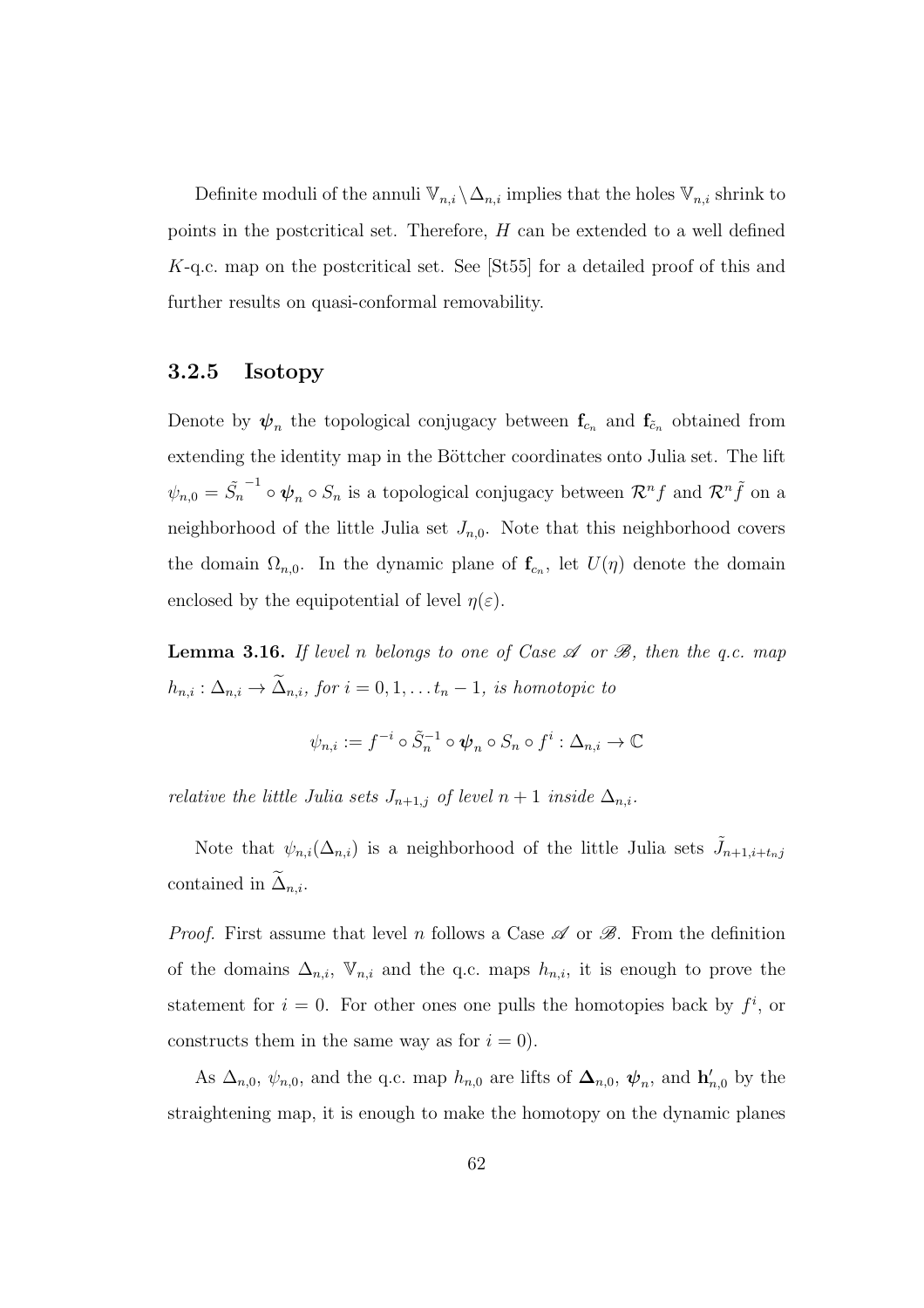of  $\mathbf{f}_{c_n}$  and  $\mathbf{f}_{\tilde{c}_n}$  and then transfer it to the dynamic planes of  $\mathcal{R}^n f$  and  $\mathcal{R}^n \tilde{f}$  by the straightening map. Recall that in our construction,  $h'_{n,0}$  is an adjustment of  $h_{n,0}$  through a homotopy relative the little Julia sets of the next level. Thus, to prove the lemma, we only need to prove that  $h_{n,0}$  and  $\psi_n$  are homotopic relative the little Julia sets.

Assume that level n belongs to Case  $\mathscr A$ . The idea of the proof, presented in detail below, is to divide the domain  $\Delta_{n,0}$ , by means of rays and equipotential arcs, into some topological disks and one annulus such that  $\psi_n$  and  $\mathbf{h}_{n,0}$  are identical on the boundaries of these domains.

Consider the puzzle piece  $Q_{n,\alpha}^{\chi_n}$  $X_n^{\chi_n}(Q_{n,0}^{\chi_n} = Y_0^{q_{\chi_n}})$ . The equipotential  $\mathbf{f}_{c_n}^{-\chi_n}(E(\eta))$ , and the rays of the puzzles  $Q_{n,i}^{\chi_n}$  up to equipotential  $\mathbf{f}_{c_n}^{-\chi_n}(E(\eta))$ , cut the domain  $\Delta_{n,0}$  into one annulus  $\Delta_{n,0} \backslash f^{-\chi_n}(U(\eta))$  and some topological disks. The topological disks which do not intersect the little Julia sets of level  $n$ , the puzzle pieces  $Q_{n,i}^{\chi_n}$ , and the remaining annulus  $E(\eta) \setminus f^{-\chi_n}(E(\eta))$ , are the appropriate domains. By Theorem 3.2 the maps  $h_{n,0}$  and  $\psi_n$  are identical in the Böttcher coordinate on the boundaries of these domains. Indeed, the topological conjugacy  $\psi_n$  between  $f_{c_n}$  and  $f_{\tilde{c}_n}$  is identity in the Böttcher coordinate and the pseudo-conjugacy  $h_{n,0}$  obtained in Theorem 3.2 matches the Böttcher marking. This proves that the two maps are homotopic outside of the puzzle pieces  $Q_{n,i}^{\chi_n}$ .

To find a homotopy inside the pieces  $Q_{n,\ell}^{\chi_n}$  $\chi_{n,0}^{\chi_n}$ , recall that we started with a q.c. map on  $Q_{n,0}^{\chi_n} \setminus P_{n,0}^{\chi_n}$  $\psi_{n,0}^{\chi_n}$ , which was homotopic to  $\psi_n$  relative the boundaries. So all the pullbacks of this map on the annuli  $A_n^k \setminus A_n^{k+1}$  are homotopic to  $\psi_n$ relative boundaries. As the two maps are identical on the little Julia sets, we conclude that the two maps are homotopic relative the little Julia sets.

If level n belongs to Case  $\mathscr{B}$ , we repeat above argument on puzzle pieces of level zero.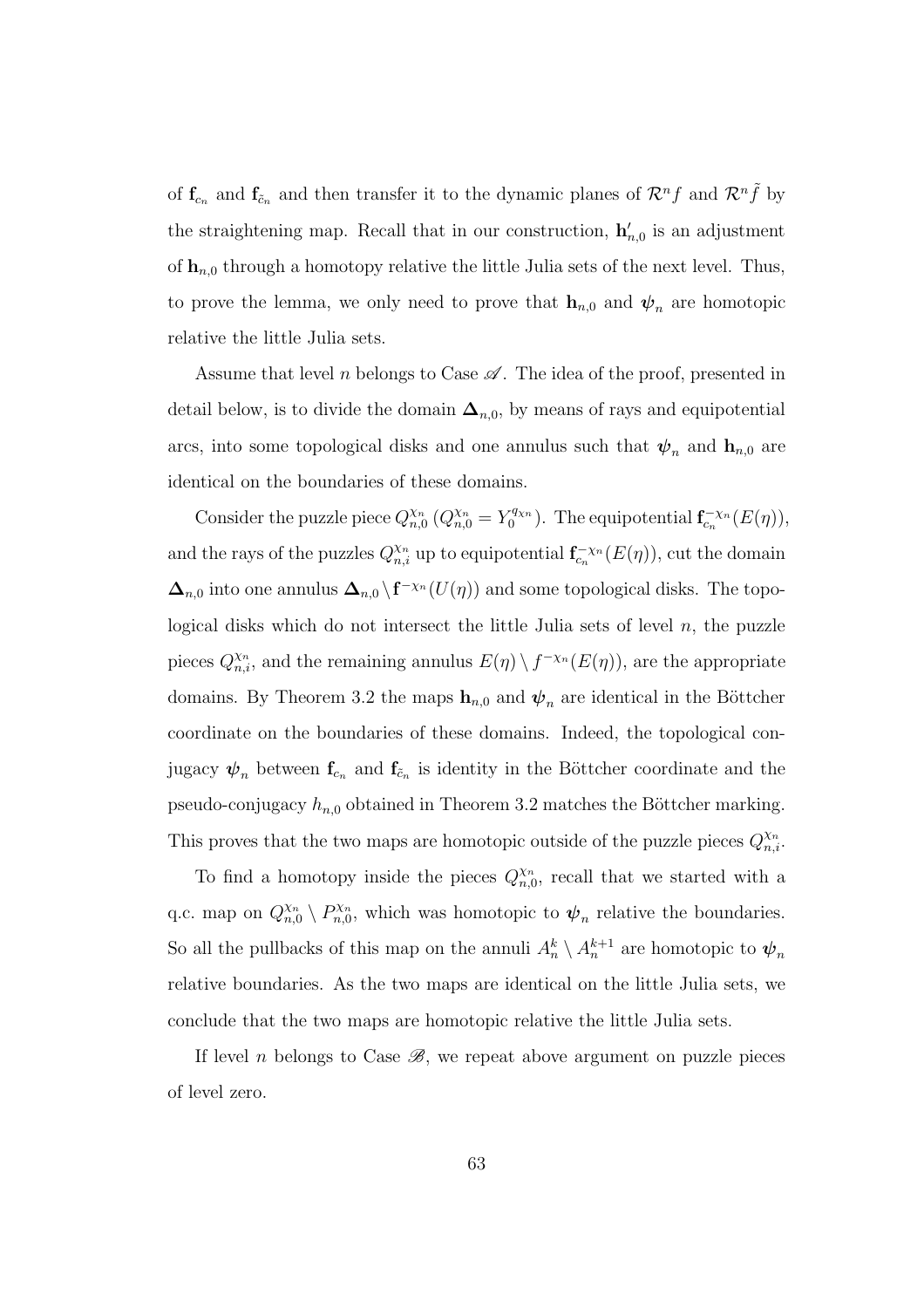The same proof works if level n follows Case  $\mathscr{C}$ . The only difference is that the domain of definition of the homeomorphisms are restricted to a smaller set. Thus, we may restrict the homotopy onto that set.  $\Box$ 

In the following paragraphs we assign the number of twists  $k_n$  for the gluing maps  $g_n$ .

If level *n* belongs to Case  $\mathscr A$  or  $\mathscr B$ , and it follows a Case  $\mathscr A$  or  $\mathscr B$ , consider the uniformizations  $\phi_1$  :  $A(s) \rightarrow (\mathbb{V}_{n,0} \setminus K_{n,0}), \phi_2$  :  $A(r) \rightarrow (\Delta_{n,0} \setminus K_{n,0}),$  $\widetilde{\phi}_1$  :  $A(\tilde{s}) \to (\widetilde{\mathbb{V}}_{n,0} \setminus \widetilde{K}_{n,0})$  and  $\widetilde{\phi}_2$  :  $A(\tilde{r}) \to (\widetilde{\Delta}_{n,0} \setminus \widetilde{K}_{n,0})$  by round annuli. The q.c. maps  $h_{n-1,0}$  and  $h_{n,0}$  lift via  $\phi_i$  and  $\widetilde{\phi}_i$  to q.c. maps  $\hat{h}_{n-1,0}$ :  $A(s) \to$  $V(\tilde{s})$  and  $\hat{h}_{n,0}$ :  $A(r) \to V(\tilde{r})$  with the same dilatation. By composing the uniformizations with rotations, we may assume that the point one is mapped to the point one by these two maps. By Proposition 3.14, the image of the segment [1, s] under the q.c. map  $\hat{h}_{n-1}$  has wrapping number  $\omega_{1n}$  bounded by some N and image of the segment  $[1, r]$  under the q.c. map  $\hat{h}_{n,0}$  has wrapping number  $\omega_{2n}$  bounded by N which depends only on  $\varepsilon$ . Define  $k_n$  as  $\omega_{1n} - \omega_{2n}$ , and note that gluing  $\hat{h}_{n,0}$  and  $\hat{h}_{n-1,0}$  in Lemma 3.15 by such a choice makes the image of the segment  $[1, s]$  under the two maps  $g_n$  and  $\hat{h}_{n,0}$  glued together, homotopic to image of the segment  $[1, s]$  under  $\hat{h}_{n-1,0}$  relative two boundary circles. This homotopy lifts to a homotopy between  $h_{n-1,0}$  and the two maps  $g_n$  and  $h_{n,0}$  glued together.

Before we define  $k_n$  for the other cases, we need to show that the q.c. map  $\mathbf{h}'_{n-1}$ , built in Case  $\mathscr{C}$ , has a q.c. extension over the topological disk  $\mathbf{L}_{n-1}$ .

**Lemma 3.17.** The q.c. map  $h'_{n-1}$  introduced in Case  $\mathscr{C}$  has a q.c. extension onto  $\mathbf{L}_{n-1}$  with a uniform bound on its dilatation depending only on  $\varepsilon$ . Moreover, this extension can be made homotopic to  $\psi_{n-1}$  relative the Julia bouquet  $B_{2,0}$ .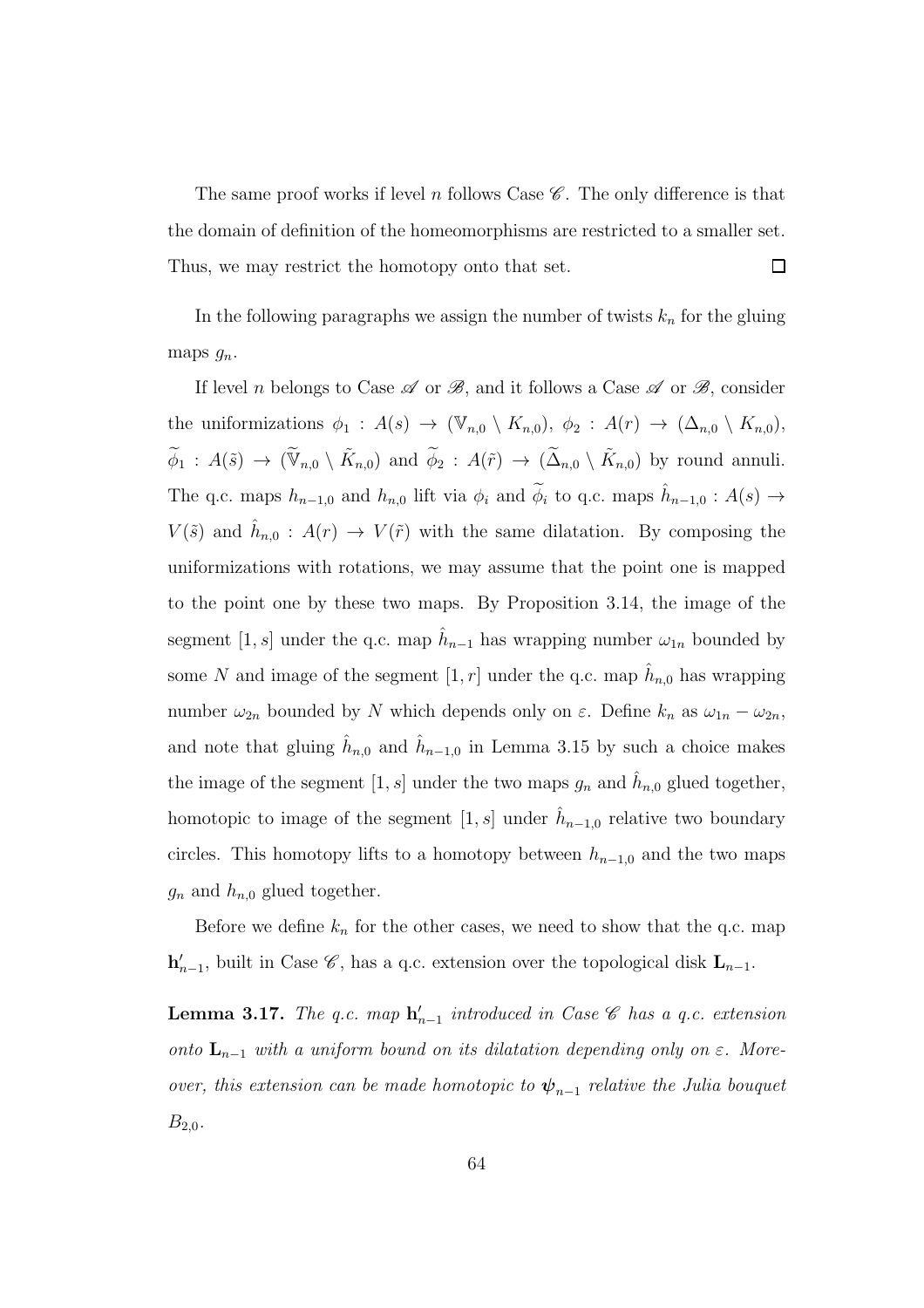*Proof.* Consider the fundamental annuli  $S_{n-1}(U_{n,0} \setminus V_{n,0})$  and  $\tilde{S}_{n-1}(\tilde{U}_{n,0} \setminus \tilde{V}_{n,0})$ for the first renormalizations of  $\mathbf{f}_{c_{n-1}}$  and  $\mathbf{f}_{\tilde{c}_{n-1}}$ . Let

$$
g_n: S_{n-1}(U_{n,0}\setminus V_{n,0})\to \tilde{S}_{n-1}(\tilde{U}_{n,0}\setminus \tilde{V}_{n,0})
$$

be a q.c. map which satisfies the equivariance relation on the boundaries of these annuli. By lifting  $g_n$  on the preimages of these annuli we obtain a q.c. map  $g_n$  from complement of the little Julia set  $J_{1,0}$  to the complement of the little Julia set  $\tilde{J}_{1,0}$  on the dynamic planes of  $\mathbf{f}_{c_{n-1}}$  and  $\mathbf{f}_{\tilde{c}_{n-1}}$ . By Lemma 3.8,  $g_n$  (or some rotation of it) can be extended as  $\psi_{n-1}$  onto the Julia set  $J_{1,0}$ . Moreover these two maps are homotopic relative this little Julia set. We then adjust  $g_n$  so that it maps  $\mathbf{L}'_{n-1}$  to  $\mathbf{L}'_{n-1}$ .

Consider the three annuli  $Y_0^0 \setminus \mathbf{L}_{n-1}$ ,  $\mathbf{L}_{n-1} \setminus \mathbf{L}_{n-1}'$ , and  $\mathbf{L}_{n-1}' \setminus B_{2,0}$ , as well as the corresponding tilde ones. We have  $\mathbf{h}_{n-1} : Y_0^0 \setminus \mathbf{L}_{n-1} \to Y_0^0 \setminus \mathbf{L}_{n-1}$ and  $g_n: \mathbf{L}'_{n-1} \setminus B_{2,0} \to \mathbf{L}'_{n-1} \setminus B_{2,0}$ . To glue these two maps on the middle annulus, we use the above argument to find the right number of twists on this annulus. Consider a curve  $\gamma$  connecting a point a on the bouquet  $B_{2,0}$  to a point d on the boundary of  $Y_0^0$  such that it intersects the boundaries of  $\mathbf{L}'_{n-1}$ and  $\mathbf{L}_{n-1}$  only once which are denoted by b and c. Lets denote by  $\gamma_{ab}$ ,  $\gamma_{bc}$ , and  $\gamma_{cd}$  each segment of this curve cut off by these four points. The real number  $\omega(\boldsymbol{\psi}(\gamma))-\omega(\mathbf{h}_{n-1}(\gamma_{cd}))-\omega(g_n(\gamma_{ab}))$  is uniformly bounded, by Proposition 3.14, depending only on  $\varepsilon$ . If we glue  $h_{n-1}$  and  $g_n$  by such a number of twists (see Lemma 3.15), the resulting map will be homotopic to  $\psi_{n-1}$  relative  $B_{2,0}\cup \partial Y_0^0$ . Note that the two maps  $h'_{n-1}$  and  $\psi_{n-1}$  are identical on the boundary of  $Y_0^0$ . Thus, one can extend this map over the other topological disks  $\mathbf{L}_{n-1,i}$ . We will denote the final q.c. map by  $h'_{n-1}$ .  $\Box$ 

If a Case  $\mathscr C$  follows a Case  $\mathscr A$  or  $\mathscr B$ , the number of twists  $k_n$  is defined as the one introduced above. If level  $n-1$  belongs to Case  $\mathscr C$  and level n is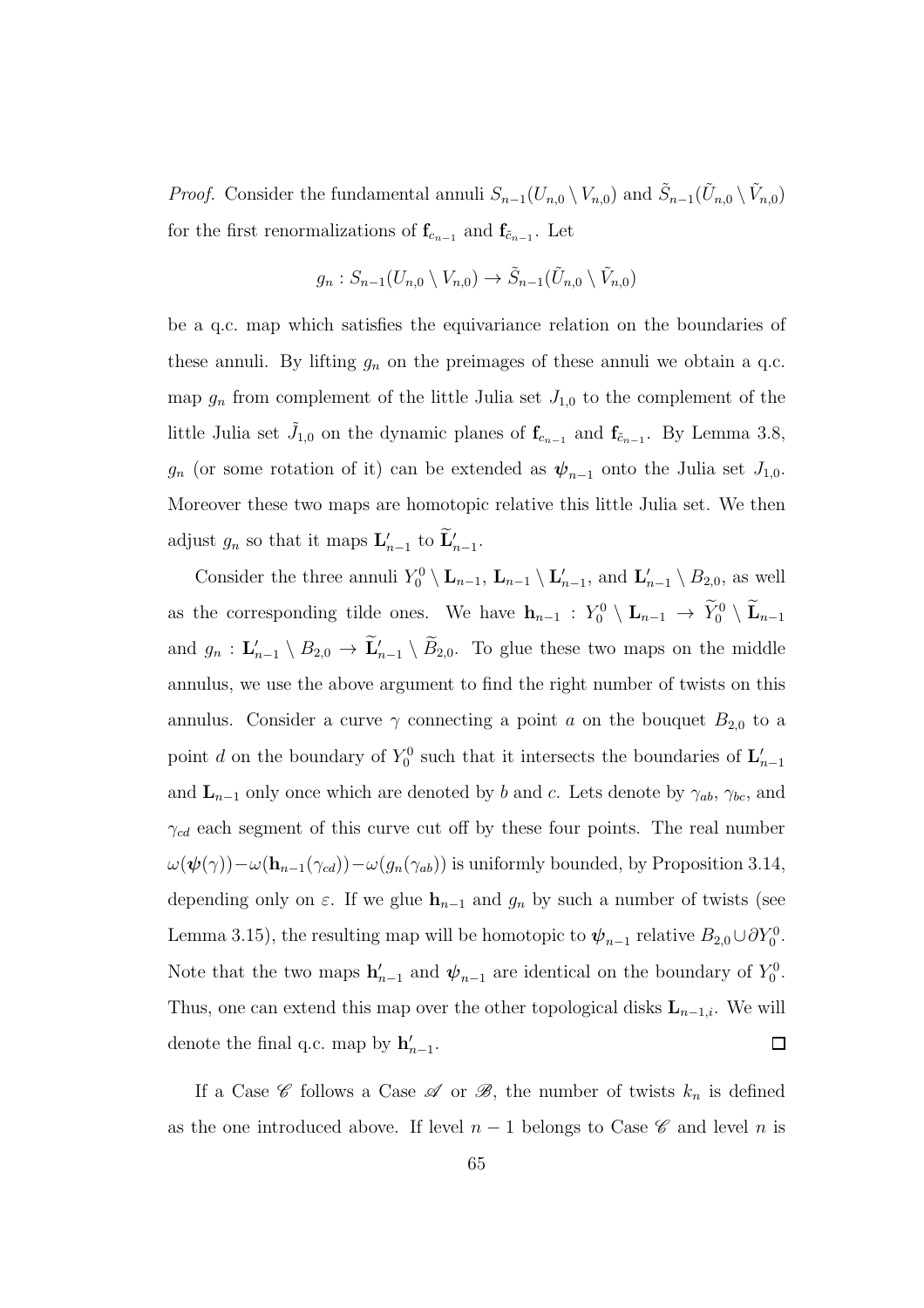any of the three cases, we use the uniformization of the annuli  $\mathbb{V}_{n,0} \setminus B_{n,0}$  and  $\Delta_{n,0} \setminus B_{n,0}$ , as well as the corresponding tilde ones, instead of the above annuli, to define  $k_n$ .

The following lemma is frequently used in the final proof of isotopy. Its prove is left to reader.

**Lemma 3.18.** Let U and  $\tilde{U}$  be closed annuli with  $\partial U = \gamma_1 \cup \gamma_2$ , and  $\partial \tilde{U} =$  $\tilde{\gamma}_1 \cup \tilde{\gamma}_2$ . Also, let  $h_i^t : \gamma_i \to \tilde{\gamma}_i$ , for  $t \in [0,1]$ ,  $i = 1,2$ , be two continuous  $families\ of\ homeomorphisms,\ and\ the\ homeomorphism\ G^0\ :\ U\ \rightarrow\ \bar{U}\ be\ an$ interpolation of  $h_1^0$  and  $h_2^0$  on U. Then  $G^0$  can be extended to a continuous family of interpolations of  $h_1^t$  and  $h_2^t$ , for  $t \in [0,1]$ .

**Proposition 3.19.** The K-q.c. map H obtained from gluing all the maps  $g_n^i$ and  $h_{n,k}$  is homotopic to the topological conjugacy  $\Psi$  relative the postcritical set  $\mathcal{PC}(f)$ .

*Proof.* Let  $H_n$  denote the map obtained from gluing the maps  $g_1^0, g^k, \ldots, g_{n-1}^l$ and  $h_{1,0}, h_{2,i}, \ldots, h_{n,j}$ , for all possible indices  $i, j, k$  and l up to level n.

First, we show that  $H_1$  is homotopic to the topological conjugacy  $\Psi$  between  $f_c$  and  $f_{\tilde{c}}$  relative the little Julia sets  $J_{1,i}$ . Then we show that each  $H_{n-1}$  is homotopic to  $H_n$  relative the little Julia sets of level  $n + 1$ .

The map  $H_1$  is just  $h_{1,0}$  which is homotopic to  $\psi_{1,0}$ , by Lemma 3.16 or Lemma 3.17. It is homotopic to  $\Psi$  by Lemma 3.8.

Recall that the two maps  $H_{n-1}$  and  $H_n$  are identical on the complement of  $\mathbb{V}_{n,j}$ . Inside  $\Delta_{n,0}$ ,  $H_{n-1}$  and  $H_n$  are  $h_{n-1,0}$  and  $h_{n,0}$ , respectively.

The domain  $\mathbb{V}_{n,0}$  is divided into annulus  $\mathbb{V}_{n,0} \setminus \Delta_{n,0}$  and the topological disk  $\Delta_{n,0}$ . On  $\Delta_{n,0}$ ,  $h_{n,0}$  and  $h_{n-1,0}$  are homotopic to  $\psi_{n,0}$  relative  $\cup_i J_{n+1,i}$  by Lemmas 3.16 and 3.17. Thus, there exists a homotopy  $h_n^t$ , for t in [0, 1], which starts with  $h_{n,0}$  and ends with  $h_{n-1,0}$ , such that it maps  $\partial \Delta_{n,0}$  to  $\partial \Delta_{n,0}$ , for all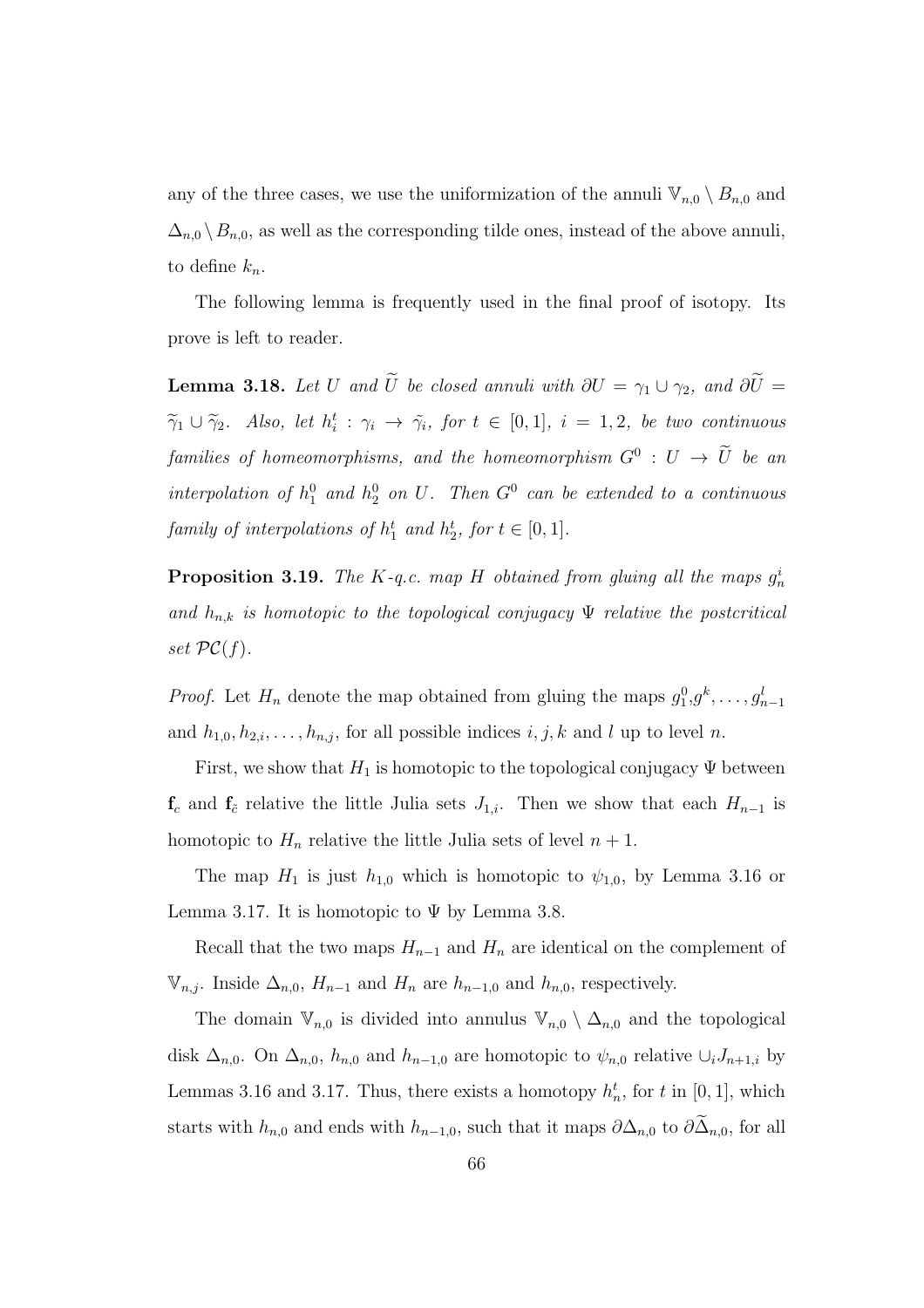$t \in [0, 1]$ . At time zero consider the map  $h_{n,0}$  on the inner boundary of this annulus,  $h_{n-1,0}$  on the outer boundary of this annulus and the interpolation  $G_n^0 = g_n^0$  between them. Applying above lemma to the fixed homeomorphism  $h_{n-1,0}$  on the outer boundary, and  $h_n^t$  on the inner boundary, we obtain a continuous family of interpolations  $G_n^t$  between them. The map  $G_n^1$  is a homeomorphism from the annulus to itself which is an interpolation of  $h_{n-1,0}$  on the boundaries, but this interpolation has to be homotopic to  $h_{n-1,0}$  on the annulus. Indeed, these two maps send a curve joining the two different boundaries to two curves (joining the two boundaries) which are homotopic relative end points. This comes from our choice of wrapping numbers for the gluing maps.

Let  $t_0 = 0 < t_1 < t_2 < \cdots < 1$ , be an increasing sequence of numbers in [0, 1]. Assume that  $H^t$ , for t in [ $t_0, t_1$ ], denotes the homotopy obtained above between  $\Psi$  and  $H_1$  relative the little Julia sets  $J_{1,i}$ . Also, let  $H^t$ , for  $t \in [t_n, t_{n+1}],$  and  $n = 1, 2, \ldots$ , denote the homotopy between  $H_n$  and  $H_{n+1}$ relative the little Julia sets of level  $n + 2$ .

It is clear from the construction that  $H^t(z)$  eventually stabilizes for any fixed z, and equals to  $H(z)$ . Indeed, a priori bounds assumption implies that the diameter of the topological disks  $\mathbb{V}_{n,i}$  tends to zero as  $n \to \infty$ . Therefore, the uniform distance between  $H^t$  and H is going to zero as  $t \to 1$ . We conclude that  $H^t$  for t in [0, 1] is a homotopy between  $\Psi$  and the Thurston conjugacy H  $\Box$ relative the postcritical set.

#### 3.2.6 Promotion to hybrid conjugacy

Proposition 3.20. Suppose all infinitely renormalizable unicritical polynomials in a given combinatorial class  $\tau = \{M_1, M_2, M_3, \dots\}$ , satisfying  $\mathcal{SL}$  condition, enjoy a priori bounds. Then q.c. conjugacy implies hybrid conjugacy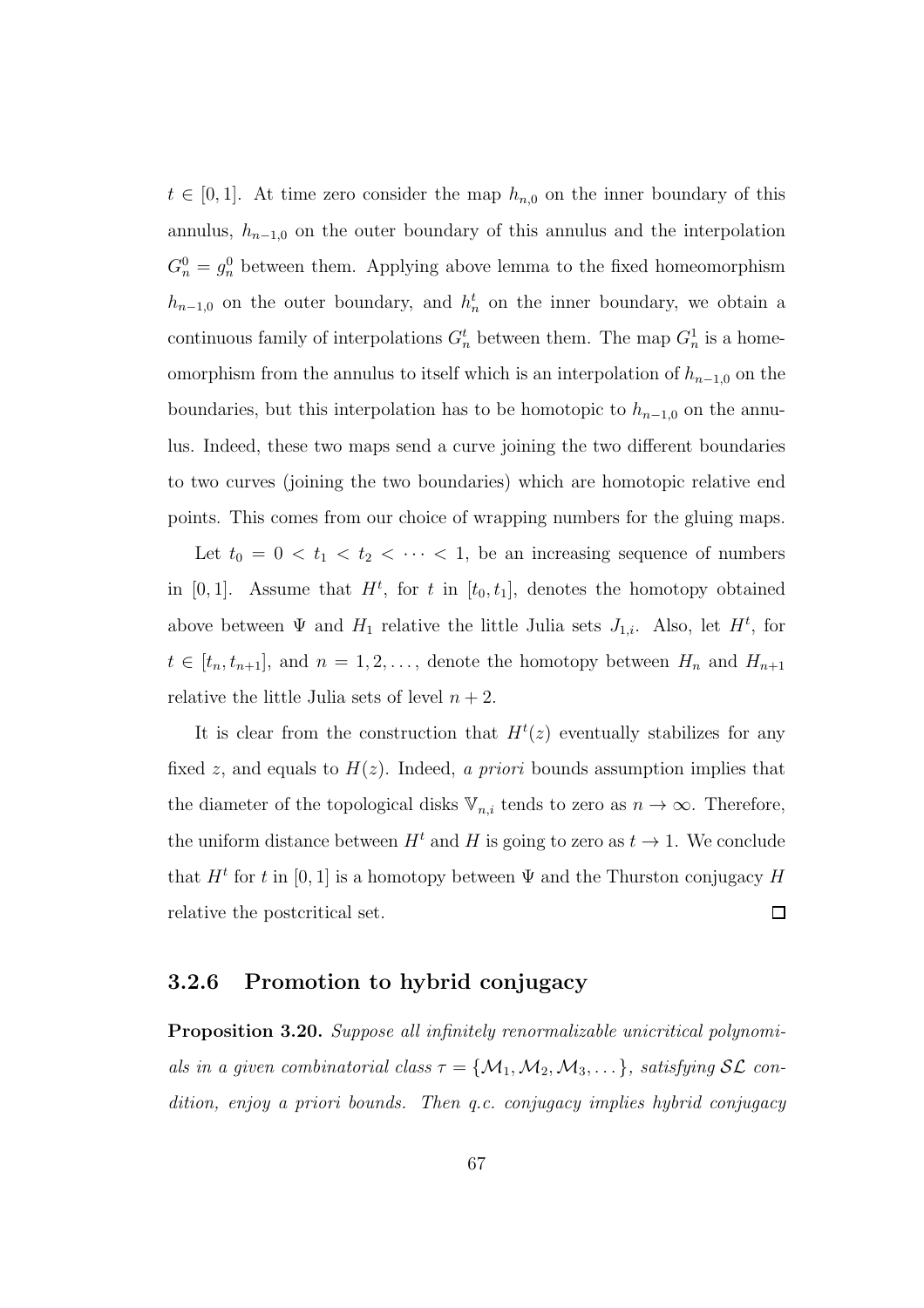#### for maps in this class.

*Proof.* Assume that this is not correct and there are polynomials  $P_1$  and  $P_2$  in this class which are q.c. equivalent but not hybrid equivalent. Define the set

$$
\Omega = \{c \in \mathbb{C} : P_c \text{ is q.c. equivalent to } P_1\}
$$

$$
= \{c \in \mathbb{C} : P_c \text{ is q.c. equivalent to } P_2\}.
$$

We show that the set  $\Omega$  is both open and closed in  $\mathbb C$  which is not possible.

Theorem 3.4 implies that q.c. conjugacy is equivalent to combinatorial conjugacy for maps in this class. Since every combinatorial class is an intersection of closed sets (connectedness locus copies),  $\Omega$  is closed.

Consider a point P in  $\Omega$ . The polynomial P is not hybrid equivalent to both of  $P_1$  and  $P_2$  by assumption. Assume that it is not hybrid equivalent to  $P_1$ (for the other case just change  $P_1$  to  $P_2$ ). Let  $\phi_1 : \mathbb{C} \to \mathbb{C}$ , K-q.c. conjugates P to  $P_1$ , i.e.  $\phi_1 \circ P = P_1 \circ \phi_1$ . By pulling back the standard complex structure  $\mu_0$ on  $\mathbb C$  under  $\phi_1$ , we obtain a complex structure  $\mu$  on  $\mathbb C$  with dilatation bounded by  $\frac{K-1}{K+1}$ . Consider the complex structures  $\mu_{\lambda} := \lambda \cdot \mu$ , for  $\lambda$  in the disk of radius  $K+1$  $\frac{K+1}{K-1}$  around origin.

By applying measurable Riemann mapping Theorem 2.8 , there are q.c. maps  $\phi_{\lambda}$  which map complex structure  $\mu_{\lambda}$  to  $\mu_0$ , and leave the points 0 and  $\infty$ fixed. The maps  $P_{\lambda} := \phi_{\lambda}^{-1} \circ P_1 \circ \phi_{\lambda}$ , for  $\lambda$  in the disk of radius  $\frac{K+1}{K-1}$  around origin, are holomorphic maps of the same degree as the degree of  $P_1$ , and send infinity to infinity with the same local degree as the one of  $P_1$ . Thus, they are polynomials. For  $\lambda = 1$  we obtain the polynomial P, and for  $\lambda = 0$  we obtain  $P_1$ . By analytic dependence of the solution of the measurable Riemann mapping theorem on the complex structure,  $P_{\lambda}$  cover a neighborhood of P in Ω. This shows that P is an interior point in Ω. As P was an arbitrary point in  $\Omega$ , we conclude that  $\Omega$  is open.  $\Box$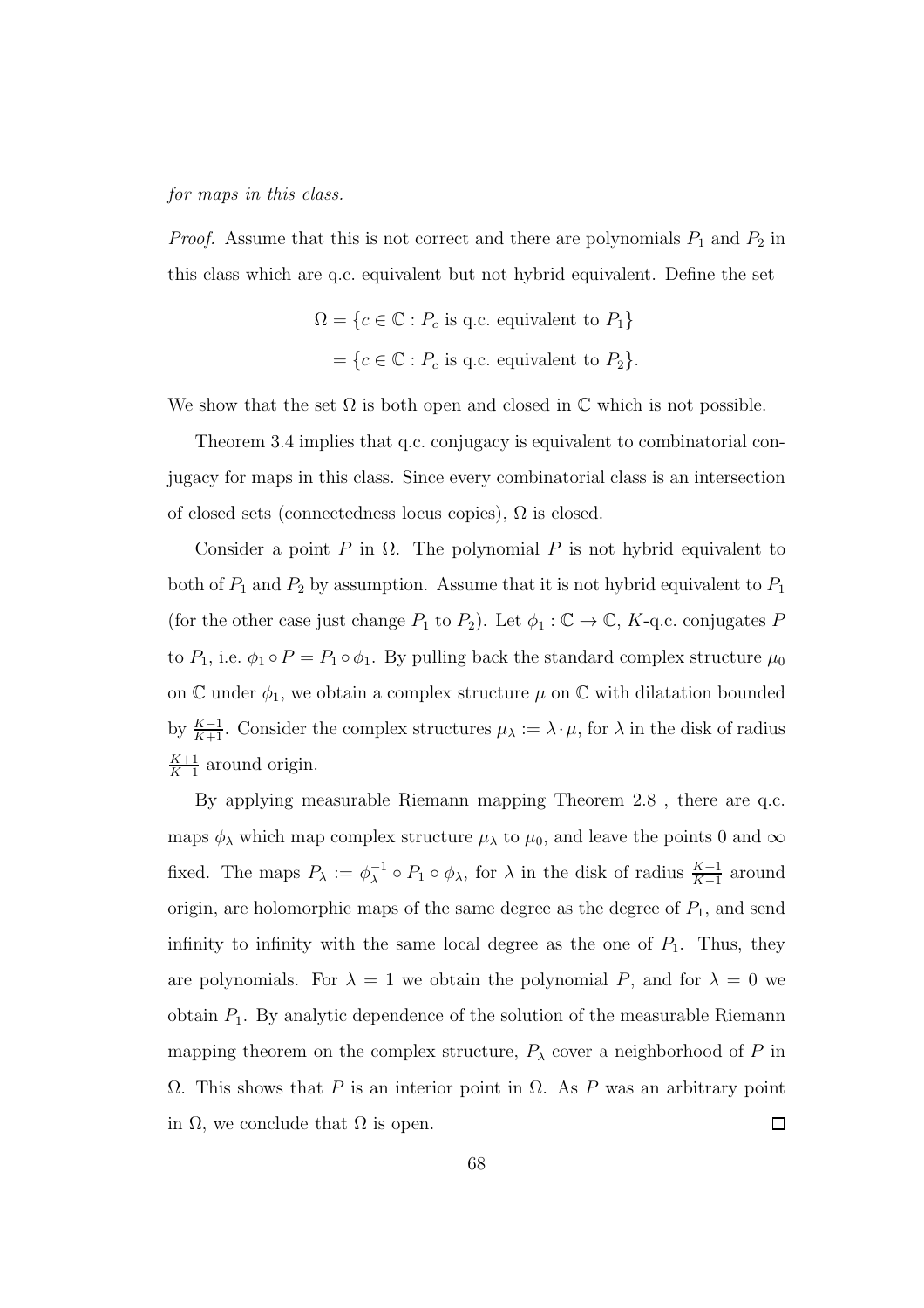#### 3.2.7 Dynamical description of the combinatorics

In this section we give a dynamical definition of some combinatorial classes. It has been proved in [KL05] that infinitely renormalizable parameters satisfying *decorations* enjoy a priori bounds. Let  $c$  be an infinitely renormalizable parameter with renormalizations  $f_n := \mathcal{R}^n(P_c)$ , their straightening  $f_{c_n}$ , and critical puzzle piece of level 1 denoted by  $Y_0^1(n)$ . The dynamical meaning of a parameter c satisfying the decoration condition is that there exists a constant M such that for every  $n \geq 0$  there are integers  $t_n$  and  $q_n$ , both bounded by M, with

- $\mathbf{f}_n^{kq_n}(0) \in Y_0^1(n)$ , for every  $k < t_n$ , and every  $n \geq 1$ ,
- $\mathbf{f}_n^{t_n q_n}(0) \notin Y_0^1$ , for every  $n \geq 1$ .

In particular, this condition implies that the number of rays landing at the dividing fixed point of  $f_n$  (here  $q_n$ ) is uniformly bounded. An infinitely renormalizable parameter is of bounded type if the relative return times  $t_{n+1}/t_n$  of the renormalizations  $\mathcal{R}^n(f) = f^{t_n}$  are bounded by some constant M. It follows from definition that the decoration condition includes infinitely primitive renormalizable parameters of bounded type.

In Section 3.1.3, we associated a sequence of maximal connectedness locus copies  $\tau(f) = \langle \mathcal{M}^1, \mathcal{M}^2, \dots \rangle$  to every infinitely renormalizable unicritical polynomial-like map f. Let  $\pi_n(\tau(f)) = \mathcal{M}^n$  denote the projection map onto n's component. Define

$$
\tau(f,n) = \left\{ c \in \mathcal{M}_d \mid \begin{array}{c} c \text{ is at least } n \text{ times renormalizable, and} \\ \pi_i(\tau(f)) = \pi_i(\tau(P_c)), \text{ for } i = 1, 2, \dots, n \end{array} \right\}.
$$

In other words, the connectedness locus copy  $\tau(f, n)$  is the set of at least n times renormalizable parameters with the same combinatorics as of f up to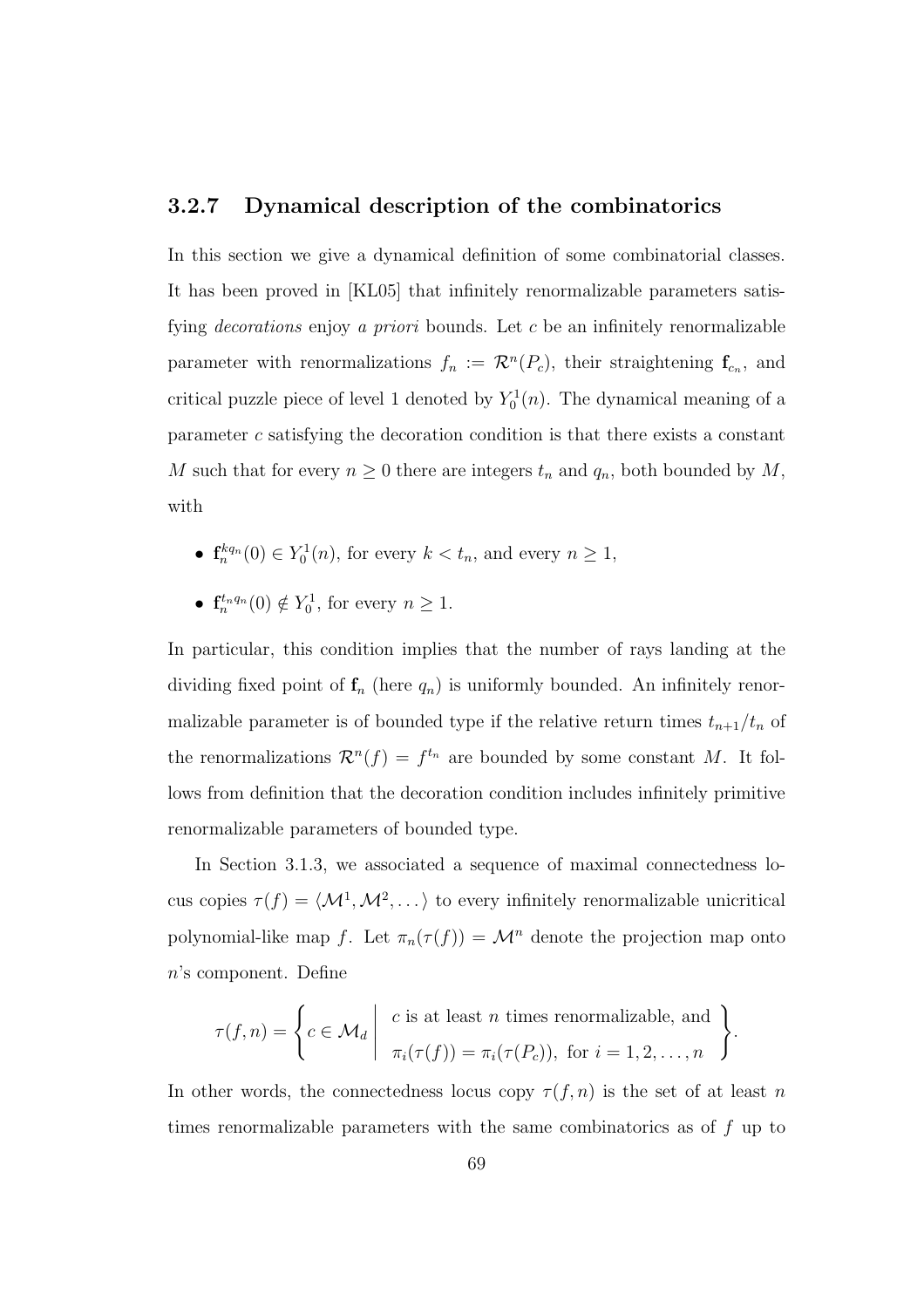level n.

Given an infinitely renormalizable map  $f$ , and an increasing sequence of positive integers  $\langle n_i \rangle$ , we define a sequence of relative connectedness locus copies of  $\mathcal{M}_d$  as follows:

$$
(\tilde{\tau}(f), \{n_i\}) := \langle \tilde{\mathcal{M}}^{n_1}, \tilde{\mathcal{M}}^{n_2}, \dots, \tilde{\mathcal{M}}^{n_k}, \dots \rangle,
$$

where,

$$
\tilde{\mathcal{M}}^{n_k} := \tau(\mathcal{R}^{n_{k-1}}f, n_k - n_{k-1}).
$$

One can see that there is a one to one correspondence between the two sequences  $\tau(f)$  and  $(\tilde{\tau}(f), \{n_i\})$  for every increasing sequence  $\langle n_i \rangle$ . Thus, one may take the latter one as definition of the combinatorics of  $f$ .

Consider the main hyperbolic component of the connectedness locus  $\mathcal{M}_d$ . There are infinitely many primary hyperbolic components attached to this component (corresponding to rational numbers). Similarly, there are infinitely many hyperbolic components, secondary ones, attached to these primary components, and so on. Consider the set of all hyperbolic components obtained this way. That is, the ones which can be connected to the main hyperbolic component by a chain of hyperbolic components bifurcating one from another. The closure of this set after adding all possible components of its complement is called the molecule  $\mathcal{M}_d$ .

We say that an infinitely renormalizable map  $f$  satisfies the molecule condition, if there exists a positive constant  $\eta > 0$  and an increasing sequence of positive integers  $\langle n_i \rangle_{i=1}^{\infty}$ , such that for every  $i \geq 1$ ,  $\mathcal{R}^{n_i} f$  is a primitive renormalization of  $\mathcal{R}^{n_i-1}f$ , and moreover, the Euclidean distance between  $\tilde{\mathcal{M}}_d^{n_i}$  and the molecule  $\mathcal{M}_d$  is at least  $\eta$ . Note that for a map satisfying this condition, there may be infinitely many satellite renormalizable maps in the sequence  $\{\mathcal{R}^nf\}.$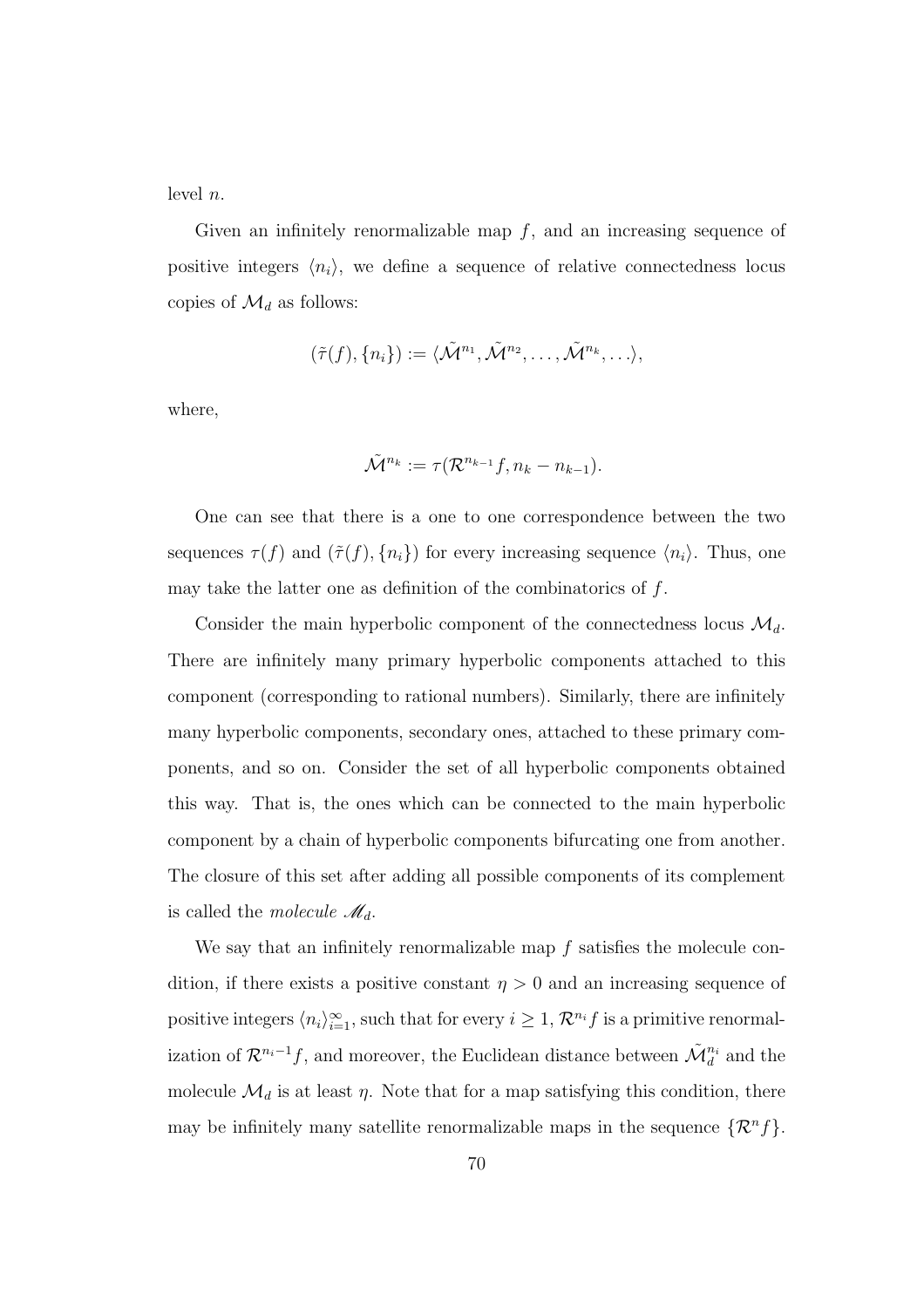However, the condition requires that there are infinite number of primitive levels with the corresponding relative connectedness locus copies uniformly away from the molecule. One can see that the parameters in the decoration condition satisfy the molecule condition.

For every  $\varepsilon \geq 0$ , and every hyperbolic component of the connectedness locus, there are at most finite number of limbs attached to this hyperbolic component with diameter bigger than  $\varepsilon$  (see [H93]). This implies that for every  $\eta > 0$ , all the secondary limbs except finite number of them are contained in the  $\eta$  neighborhood of the molecule. This implies that the parameters satisfying the molecule condition also satisfy  $\mathcal{SL}$  condition, Therefore, we have the following.

Corollary 3.21. Let  $f$  and  $\tilde{f}$  be two infinitely renormalizable quadratic polynomials satisfying the molecule condition. If  $f$  and  $\tilde{f}$  are combinatorially equivalent, then they are conformally equivalent.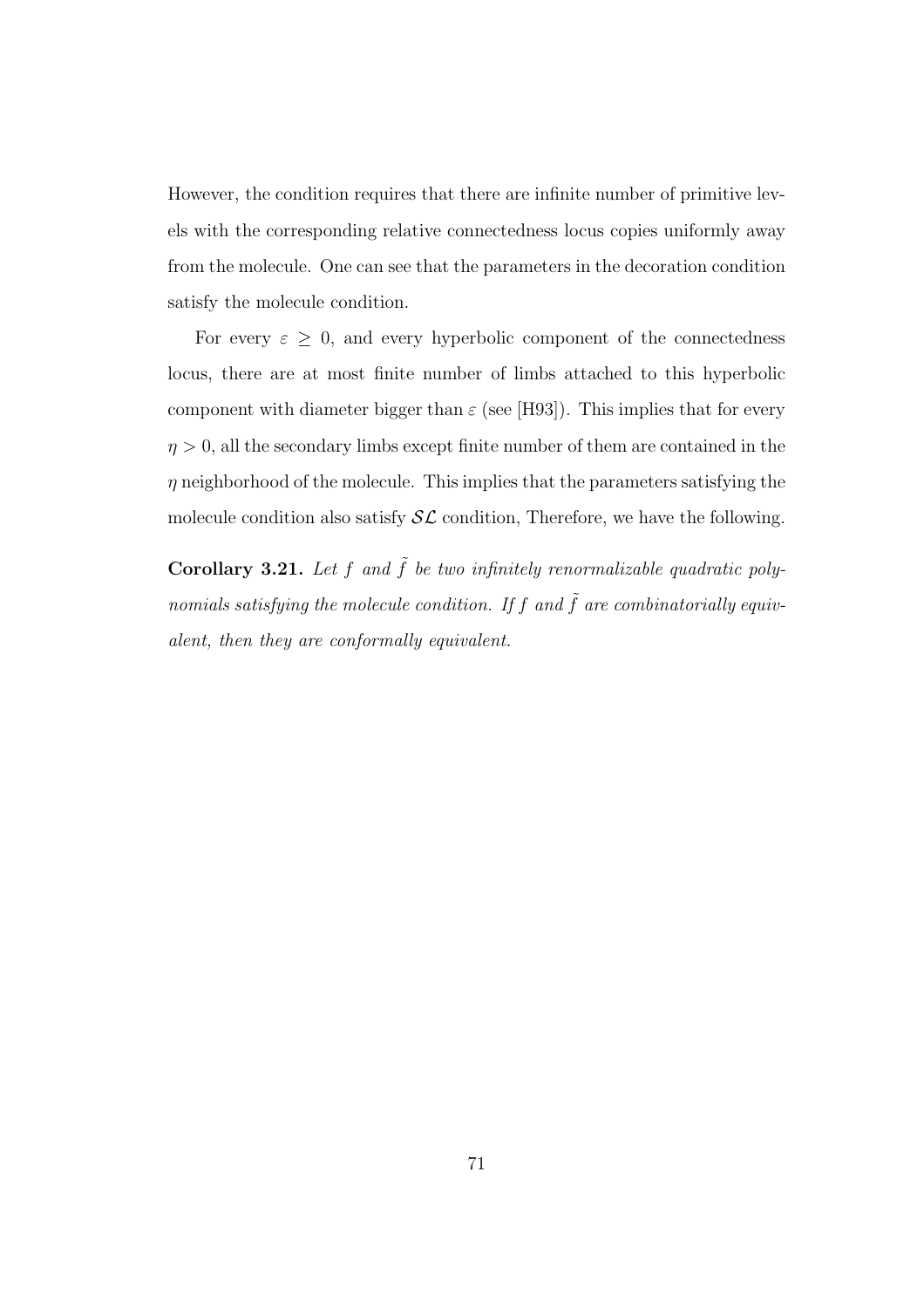# Chapter 4

# Typical Trajectories of complex quadratic polynomials

## 4.1 Accumulation on the fixed point

### 4.1.1 Post-critical set as an attractor

Let  $f: U \subseteq \hat{\mathbb{C}} \to \hat{\mathbb{C}}$  be a holomorphic map. Given a point  $z \in U$ , if  $f(z)$ belongs to U we can define  $f^2(z) = f \circ f(z)$ . Similarly, if  $f^2(z)$  also belongs to U,  $f^3(z)$  is defined and so on. Orbit of z, denoted by  $\mathcal{O}(z)$ , is the sequence,  $z, f(z), f^{2}(z), \ldots$ , as long as it is defined. So it might be a finite or an infinite sequence. We say that  $\mathcal{O}(z)$  eventually stays in a given set  $E \subset \hat{\mathbb{C}}$ , if there exists an integer k such that  $f^{i}(z) \in E$ , for every integer  $i \geq k$ .

Distortion of a map  $f: U \subseteq \hat{\mathbb{C}} \to \hat{\mathbb{C}}$  is the supremum of  $\log(|f'(z)/f'(w)|)$ (in the spherical distance) for all  $z$  and  $w$  in  $U$ , which might be finite or infinite.

We say that a simply connected domain  $U \subset \mathbb{C}$ , different from  $\mathbb{C}$ , has bounded eccentricity, if there exists a univalent onto map  $\psi: B(0,1) \rightarrow U$ (a uniformization) with bounded distortion. One can see that if a simply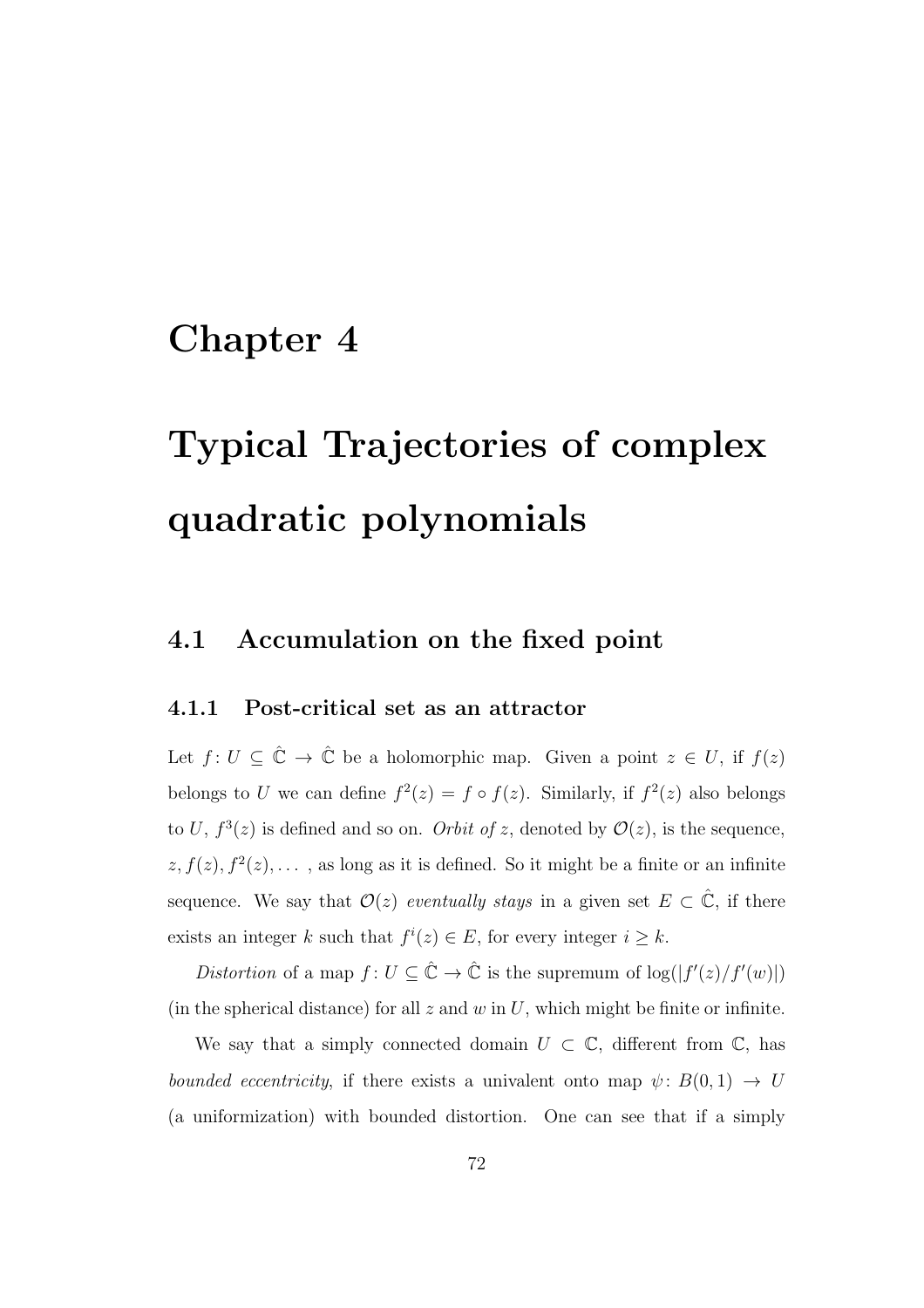connected domain  $U$  has bounded distortion  $M$ , then ratio of radii of smallest circle containing  $U$ , and largest circle contained in  $U$ , is less than some constant depending only on M.

We frequently use the following distortion theorem due to Koebe [P75] to transfer areas under holomorphic maps.

**Theorem 4.1.** (Koebe distortion theorem) Suppose that  $f: B(0,1) \to \mathbb{C}$  is a univalent function with  $f(0) = 0$ , and  $f'(0) = 1$ . For every  $z \in B(0,1)$  we have the following estimates

- $(1)$   $\frac{|z|}{(1+|z|)^2} \leq |f(z)| \leq \frac{|z|}{(1-|z|)^2},$
- $(2) \frac{1-|z|}{(1+|z|)^3} \leq |f'(z)| \leq \frac{1+|z|}{(1-|z|)^3},$
- $(3) \frac{1-|z|}{1+|z|} \leq |zf'(z)/f(z)| \leq \frac{1+|z|}{1-|z|}.$

This implies the  $1/4$  theorem: The domain  $f(B(0, 1))$  contains  $B(0, 1/4)$ .

The following result in [Ly83b] shows that the post-critical set of a rational map attracts orbit of almost every point in the Julia set.

**Proposition 4.2.** Let  $f: \hat{\mathbb{C}} \to \hat{\mathbb{C}}$  be a rational map with  $J \neq \hat{\mathbb{C}}$  and V be an arbitrary neighborhood of  $PC(f)$ . Then, the orbit of almost every point in the Julia set of  $f$  eventually stays in  $V$ .

Here, we give a simple argument based on the Montel's normal family theorem for readers convenience. Also, we will use this approach in the next section, with iterating a renormalization instead of the map itself, to examine the Lebesgue measure of certain post-critical sets.

*Proof.* For a given domain  $V \supset \mathcal{PC}(f)$ , define the set

 $\Gamma := \{ z \in J \mid \text{for infinitely many integer } k > 0, f^k(z) \notin V \}.$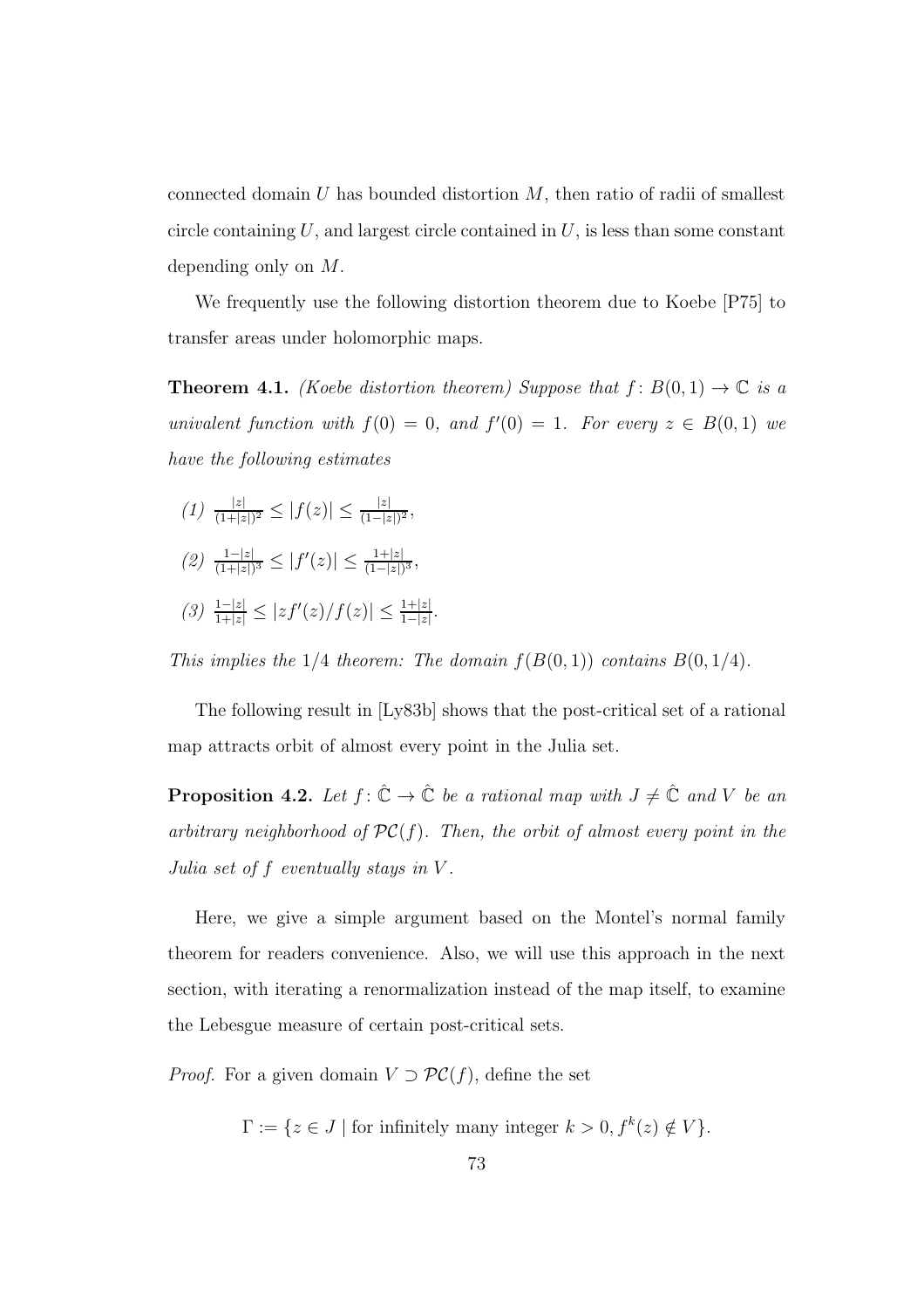If area of Γ is not zero, let z be a Lebesgue density point of Γ. Let  $n_k$ be an increasing sequence of positive integers with  $f^{n_k}(z) \notin V$ , and let y be an accumulation point of the sequence  $\langle f^{n_k}(z) \rangle$ . As  $y \notin V$ , it has a definite distance  $\delta$  from  $\mathcal{PC}(f)$ . For sufficiently large  $n_k$ , let  $E_{n_k}$  denote the component of  $f^{-n_k}(B(y,\delta/2))$  containing z. As  $B(y,\delta/2)$  does not intersect  $\mathcal{PC}(f)$ ,  $f^{n_k}: E_{n_k} \to B(y,\delta/2)$  is univalent, and in addition, its inverse has a univalent extension over the larger domain  $B(y, \delta)$ . By the Koebe distortion theorem, all the domains  $E_{n_k}$  have bounded eccentricity, and the maps  $f^{n_k}: E_{n_k} \to B(y, \delta/2)$  have uniformly bounded distortion.

If  $E_{n_k}$ 's do not shrink to z as  $n_k \to \infty$ , their uniformly bounded eccentricity implies that  $E_{n_k}$ 's contain a ball  $B(z, r)$ , for some constant  $r > 0$ . Thus, every member of the sequence  $\langle f^{n_k} \rangle$  maps  $B(z, r)$  into  $B(y, \delta)$ . This implies that  ${f^{n_k}}$  is a normal family by Montel's theorem, contradicting the choice of z in the Julia set. Therefore, diameter of  $E_{n_k}$  tends to 0.

The family  $E_{n_k}$  shrink regularly to z, i.e. there exists a constant  $c > 0$  such that for each  $E_{n_k}$ , there exists a round ball B with

$$
E_{n_k} \subset B
$$
, and area $(E_{n_k}) \ge c \cdot \text{area } B$ .

As z is a Lebesgue density point of  $\Gamma$  (and so of J), Lebesgue's Theorem implies that,

$$
\lim_{n_k \to \infty} \frac{area(E_{n_k} \cap \Gamma)}{area(E_{n_k})} = 1.
$$

As  $f^{n_k}$ 's have bounded distortion, and  $\Gamma$  is f invariant, we have

$$
\lim_{n_k \to \infty} \frac{\text{area}(f^{n_k}(E_{n_k} \cap \Gamma))}{\text{area}(f^{n_k}(E_{n_k}))} = \lim_{n_k \to \infty} \frac{\text{area}(B(y, \delta/2) \cap \Gamma)}{\text{area}(B(y, \delta/2))} = 1.
$$

One concludes from the last equality, and that  $\Gamma \subseteq J$ , to get  $B(y, \delta/2) \subseteq J$ . This implies that  $J=\hat{\mathbb{C}},$  contradicting our assumption.  $\Box$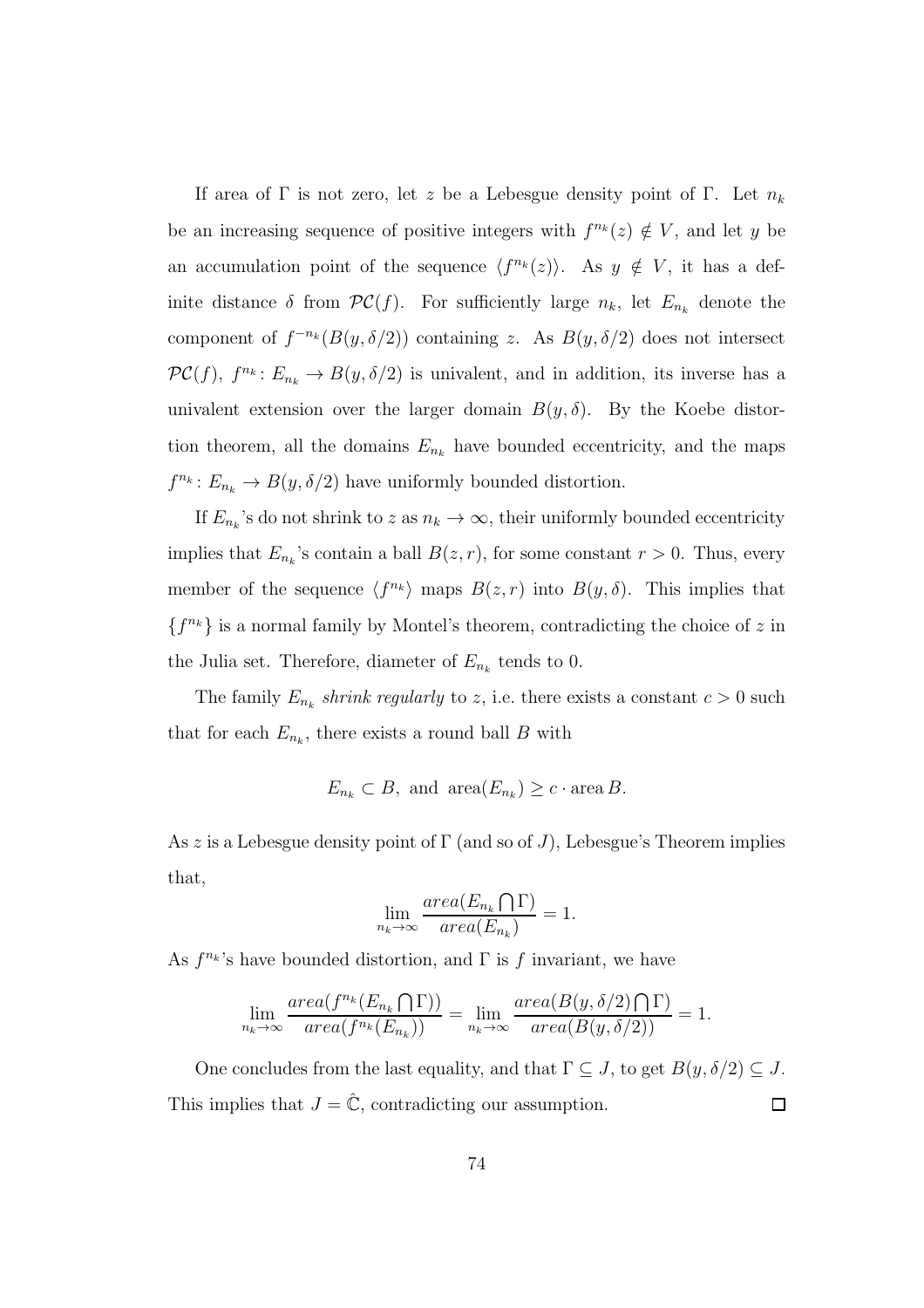# 4.1.2 The Inou-Shishikura class and the near-parabolic renormalization

Continued fractions: We use a slightly different type of continued fractions defined as follows. Any irrational number  $\alpha \in \mathbb{R} \setminus \mathbb{Q}$  can be written as an accelerated continued fraction of the form:

$$
\alpha = a_0 + \cfrac{\varepsilon_0}{a_1 + \cfrac{\varepsilon_1}{a_2 + \cfrac{\varepsilon_2}{\ddots}}}
$$

where  $a_n \in \mathbb{Z}$  and  $\varepsilon_n = \pm 1$ , for  $n = 0, 1, 2, \dots$  For any real number  $\alpha \in \mathbb{R}$ , define  $||\alpha|| := \min\{|x - n| : n \in \mathbb{Z}\}$ . Let  $\alpha_0 = ||\alpha||$  and  $a_0$  be the closest integer to  $\alpha$ , so that  $\alpha = a_0 \pm \alpha_0$ . For every  $n \geq 0$ , let  $\alpha_{n+1} = \|\frac{1}{\alpha_n}$  $\frac{1}{\alpha_n}$  and  $a_{n+1}$  be the closest integer to  $\frac{1}{\alpha_n}$ . Then the signs  $\varepsilon_n$  are determined by  $\frac{1}{\alpha_{n-1}} = a_n + \varepsilon_n \alpha_n$ . Note that  $\alpha_n$  belongs to  $(0, 1/2)$  for every  $n \geq 1$ .

Consider a map  $h: \text{Dom}(h) \to \mathbb{C}$ , where  $\text{Dom}(h)$  denotes domain of h. Given a compact set  $K \subset \text{Dom}(h)$  and an  $\varepsilon > 0$ , a neighborhood of h is defined as

$$
\mathcal{N}(h, K, \varepsilon) := \{ g : \text{Dom}(g) \to \mathbb{C} \mid K \subset \text{Dom}(g), \text{ and } \sup_{z \in K} |g(z) - h(z)| < \varepsilon \}.
$$

By a sequence  $h_n: \text{Dom}(h_n) \to \mathbb{C}$  (not necessarily defined on the same set) converges to h we mean that given an arbitrary neighborhood of h defined as above,  $h_n$  is contained in this neighborhood for sufficiently large n.

Inou-Shishikura class: Consider the cubic polynomial  $P(z) = z(1+z)^2$ . This polynomial has a *parabolic* fixed point at 0, a critical point at  $-1/3$  which is mapped to the critical value at  $-4/27$ , and another critical point at  $-1$  which is mapped to 0. See Figure 4.1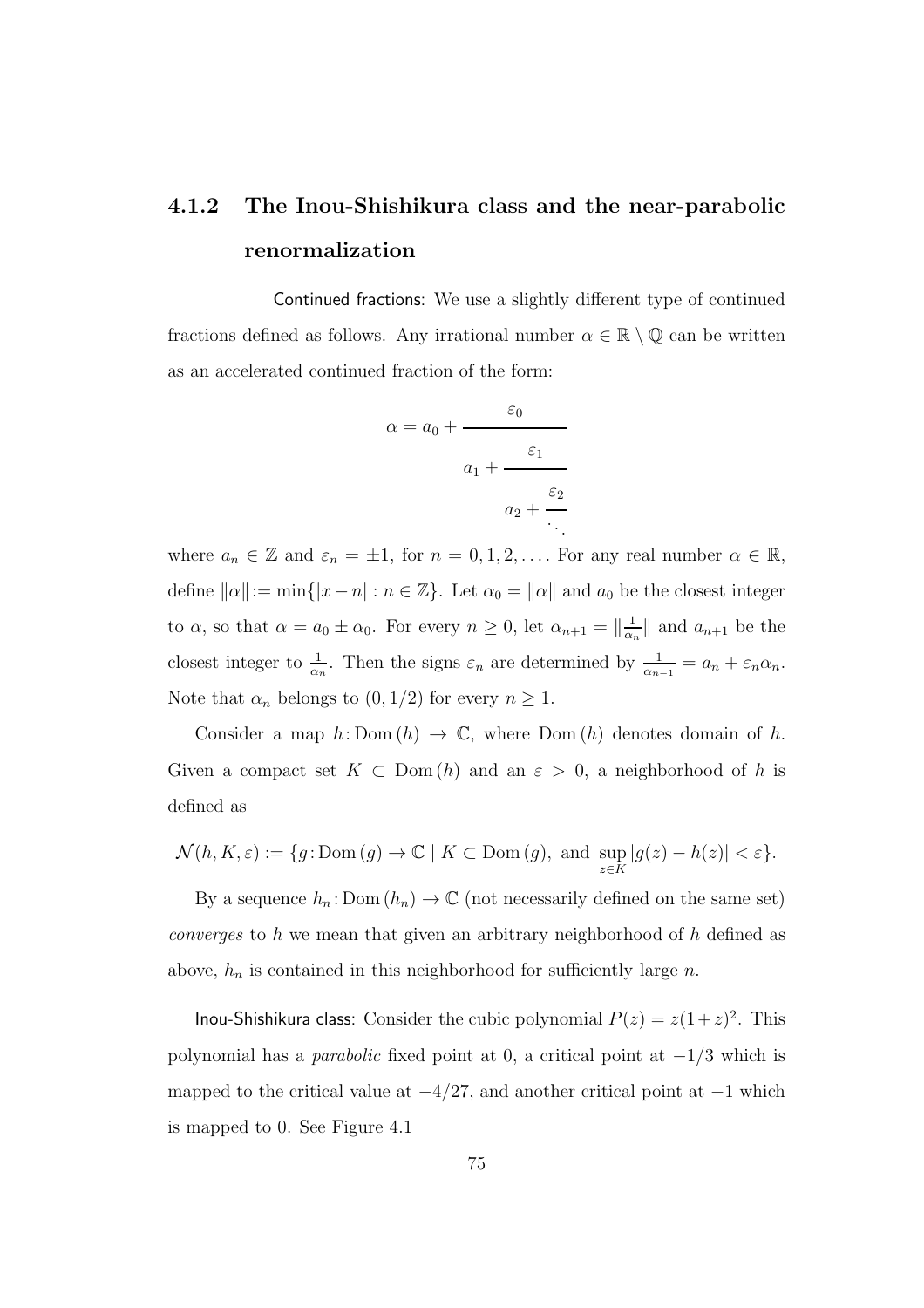Define

$$
U := P^{-1}(B(0, \frac{4}{27}e^{4\pi})) \setminus ((-\infty, -1] \cup B)
$$
\n(4.1)

where B is the component of  $P^{-1}(B(0, \frac{4}{27}e^{-4\pi}))$  containing -1.



Figure 4.1: A schematic presentation of the Polynomial P, its domain, and range. Similar colors and linestyles describe the map.

Define the class of maps

$$
\mathcal{IS} := \Big\{ P \circ \varphi^{-1} : U_f \to \mathbb{C} \; \Big| \; \begin{array}{l} \varphi \colon U \to U_f \text{ is univalent, } \varphi(0) = 0, \, \varphi'(0) = 1, and \\ \varphi^{-1} \text{ extends onto } \bar{U}_f \text{ as a continuous function} \end{array} \Big\}.
$$

For a positive real number  $\alpha_*$ , consider the following class

$$
\mathcal{IS}[\alpha_*] := \{ e^{2\pi \alpha \mathbf{i}} \cdot f \mid f \in \mathcal{IS}, \text{ and } \alpha \in [0, \alpha_*] \}.
$$

As the class  $\mathcal{IS}[\alpha_*]$  is identified with the space of univalent maps on the unit disk with a neutral fixed point at 0, it is a compact class in the above topology.

Any map  $h = e^{2\pi \alpha i} f_0$  in  $\mathcal{IS}[\alpha_*]$ , with  $\alpha \neq 0$  and  $f_0 \in \mathcal{IS}$ , has a fixed point at 0 with multiplier  $e^{2\pi\alpha i}$ , and another fixed point  $\sigma_h \neq 0$ . The  $\sigma_h$  fixed point has asymptotic expansion  $\sigma_h = -4\pi \alpha \mathbf{i}/f_0''(0) + o(\alpha)$ , when h converges to  $f_0$ in a fixed neighborhood of 0. Clearly,  $\sigma_h \to 0$  as  $\alpha \to 0$ .

See Figure 4.2 for the contents of the following theorem.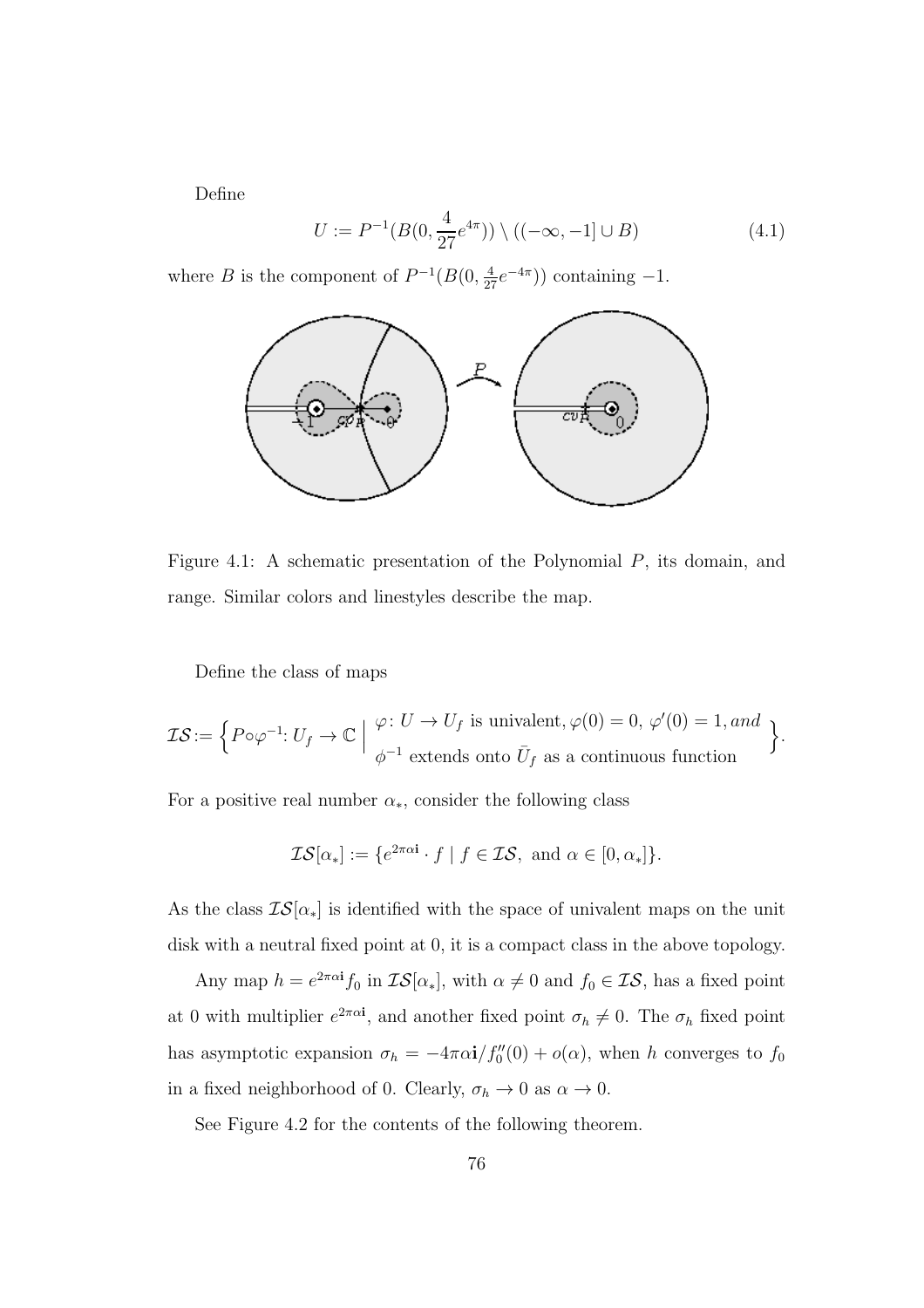**Theorem 4.3.** (Inou-Shishikura [IS06]) There exist a real number  $\alpha_* > 0$ , and positive integers k,  $\hat{k}$  such that the class  $\mathcal{IS}[\alpha_*]$  satisfies the following:

- (1)  $h''(0) \neq 0$  for any map  $h \in \mathcal{IS}[\alpha_*].$
- (2) For any map  $h: U_h \to \mathbb{C}$  in  $\mathcal{IS}[\alpha_*]$ , there exist a domain  $\mathcal{P}_h \subset U_h$ , bounded by piecewise smooth curves, and a univalent map  $\Phi_h: \mathcal{P}_h \to \mathbb{C}$ with the following properties:
	- (a)  $\mathcal{P}_h$  is compactly contained in  $U_h$ . Moreover, it contains the critical point  $\text{cp}_h := \varphi(-\frac{1}{3})$  $\frac{1}{3}$ ) in its interior as well as 0 and  $\sigma_h$  on its boundary.
	- (b) There exists a continuous branch of argument defined on  $P_h$  such that

$$
\max_{w,w' \in \mathcal{P}_h} |\arg(w) - \arg(w')| \le 2\pi \hat{k}
$$

- (c)  $\Phi_h(\overline{\mathcal{P}_h}) = \{w \in \mathbb{C} \mid 0 \leq \text{Re}(w) \leq \lfloor 1/\alpha \rfloor k\}.$  Also,  $\text{Im } \Phi_h(z) \to$  $+\infty$  when  $z \in \mathcal{P}_h \to 0$  and  $\text{Im } \Phi_h(z) \to -\infty$  when  $z \in \mathcal{P}_h \to \sigma_h$ .
- (d)  $\Phi_h$  satisfies the Abel functional equation, that is,

 $\Phi_h(h(z)) = \Phi_h(z) + 1$ , whenever z and  $h(z)$  belong to  $\mathcal{P}_h$ .

Moreover,  $\Phi_h$  is unique once normalized to send  $cp_h$  to 0.

(e) The map  $\Phi_h$  depends continuously on h.

We refer to the univalent map  $\Phi_h$  obtained in the above theorem as Perturbed Fatou coordinate or sometimes Fatou Coordinate for short.

*Remark.* Parts (b) and (c) in the above theorem (existence of uniform k and  $\hat{k}$ ) are not stated in [IS06] but it follows from their work. These are consequences of the compactness of the class  $\mathcal{IS}[\alpha_*]$  and will become clear by Lemma 4.16 which we prove later.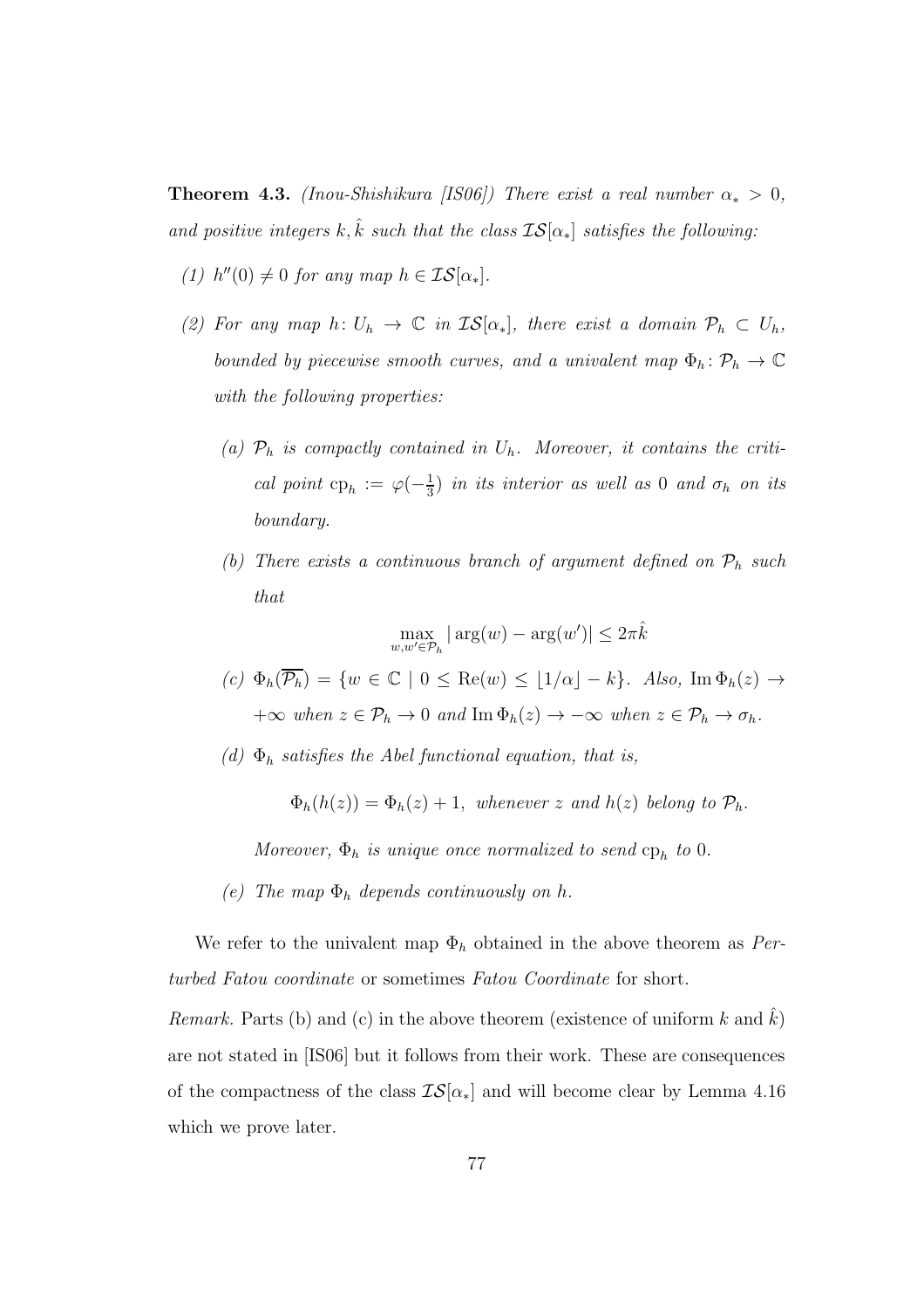

Figure 4.2: An example of a perturbed Fatou coordinate and its domain.

Renormalization: Consider a map  $h\colon U_h \to \mathbb{C}$  in  $e^{2\pi\alpha i} \mathcal{IS}$  with  $\alpha \leq \alpha^*$  ( $\alpha^*$ is obtained in Theorem 4.3) and let  $\Phi_h: \mathcal{P}_h \to \mathbb{C}$  be the normalized Fatou coordinate obtained in that theorem. Define

$$
C := \{ z \in \mathcal{P}_h : 1/2 \le \text{Re}(\Phi_h(z)) \le 3/2 \}, -2 < \text{Im } \Phi_h(z) \le 2 \}, \text{and}
$$
  

$$
C^{\sharp} := \{ z \in \mathcal{P}_h : 1/2 \le \text{Re}(\Phi_h(z)) \le 3/2 \}, 2 \le \text{Im } \Phi_h(z) \}.
$$
 (4.2)

By definition,  $\mathcal C$  contains the critical value of h in its interior, and  $\mathcal C^\sharp$  contains 0 (fixed point of h) on its boundary. For integers  $k > 0$ , let  $(\mathcal{C}^{\sharp})^{-k}$  denote the unique connected component of  $h^{-k}(\mathcal{C}^{\sharp})$  with 0 on its boundary. Similarly, if there exists a unique connected component of  $h^{-k}(\mathcal{C})$  which has non-empty intersection with  $(\mathcal{C}^{\sharp})^{-k}$ , it will be denoted by  $\mathcal{C}^{-k}$ . Let  $k_h$  be the smallest positive integer (if it exists) for which the sets  $C^{-k_h}$  and  $(C^{\sharp})^{-k_h}$  are contained in the set

$$
\{z \in \mathcal{P}_h \mid 0 < \operatorname{Re} \Phi_h(z) < 1/\alpha - k - 1/2\}.
$$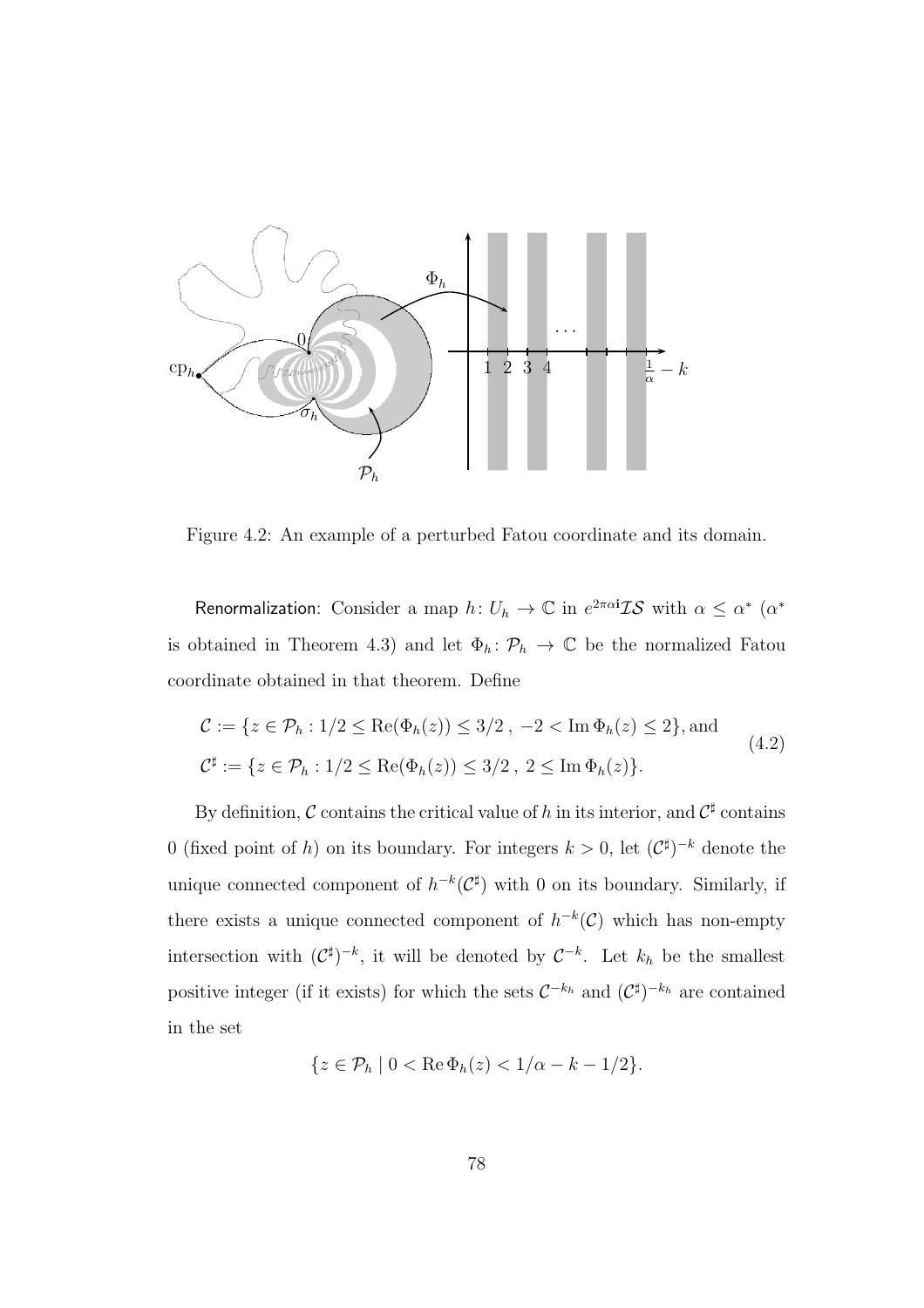We define the set  $S_h$  as,

$$
S_h := \mathcal{C}^{-k_h} \cup (\mathcal{C}^{\sharp})^{-k_h}.
$$

Consider the map

$$
\Phi_h \circ h^{k_h} \circ \Phi_h^{-1} : \Phi_h(S_h) \to \mathbb{C}.\tag{4.3}
$$

By equivariance property of  $\Phi_h$  (Abel functional equation), this map projects via  $z = \frac{-4}{27}e^{2\pi i w}$  to a map of the form  $z \mapsto e^{2\pi \frac{-1}{\alpha}i}z + O(z^2)$ , defined on some neighborhood of the origin.

Further conjugating this map by  $s: z \mapsto \overline{z}$ , to make the rotation number at 0 positive, we obtain a map  $\mathcal{R}(h)$  of the form  $z \mapsto e^{\frac{2\pi}{\alpha}i}z + O(z^2)$ . The map  $\mathcal{R}(h)$  is called the *near parabolic renormalization* of h by Inou and Shishikura. We simply refer to it as *renormalization* of h. One can see (Lemma 4.5) that one time iterating  $\mathcal{R}(h)$  corresponds to several times iterating the map h, or in other words, many times iterating  $h$  is equal to composition of two changes of coordinate and one iterate of  $\mathcal{R}(h)$ .

The following theorem in [IS06] states that the above definition of near parabolic renormalization  $\mathcal R$  can be carried out for maps in  $\mathcal{IS}$ . For a given positive integer N, let  $Irr_N$  denote the set of real numbers  $\alpha = [a_0, a_1, a_2, \dots]$ with  $a_i \geq N$ .

**Theorem 4.4.** (Inou-Shishikura) There exist an integer  $N > 0$  such that if  $h \in e^{2\pi\alpha i} \cdot \mathcal{IS}$  with  $\alpha \in Irr_N$ , then  $\mathcal{R}(h)$  is well-defined and belongs to the class  $\mathcal{LS}[1/N]$  (i.e. it can be written of the form  $\mathcal{R}(h) = e^{\frac{2\pi}{\alpha}i} \cdot P \circ \psi^{-1}$ ).

The same conclusion holds for the map  $P_{\alpha}(z) = e^{2\pi\alpha i}z + z^2$ , that is,  $\mathcal{R}(P_{\alpha})$ is well-defined and belongs to  $IS[1/N]$  provided  $\alpha$  is small enough and belongs to  $Irr_N$ .

Although quadratic polynomials  $P_{\alpha} = e^{2\pi \alpha i} z + z^2$  do not belong to the class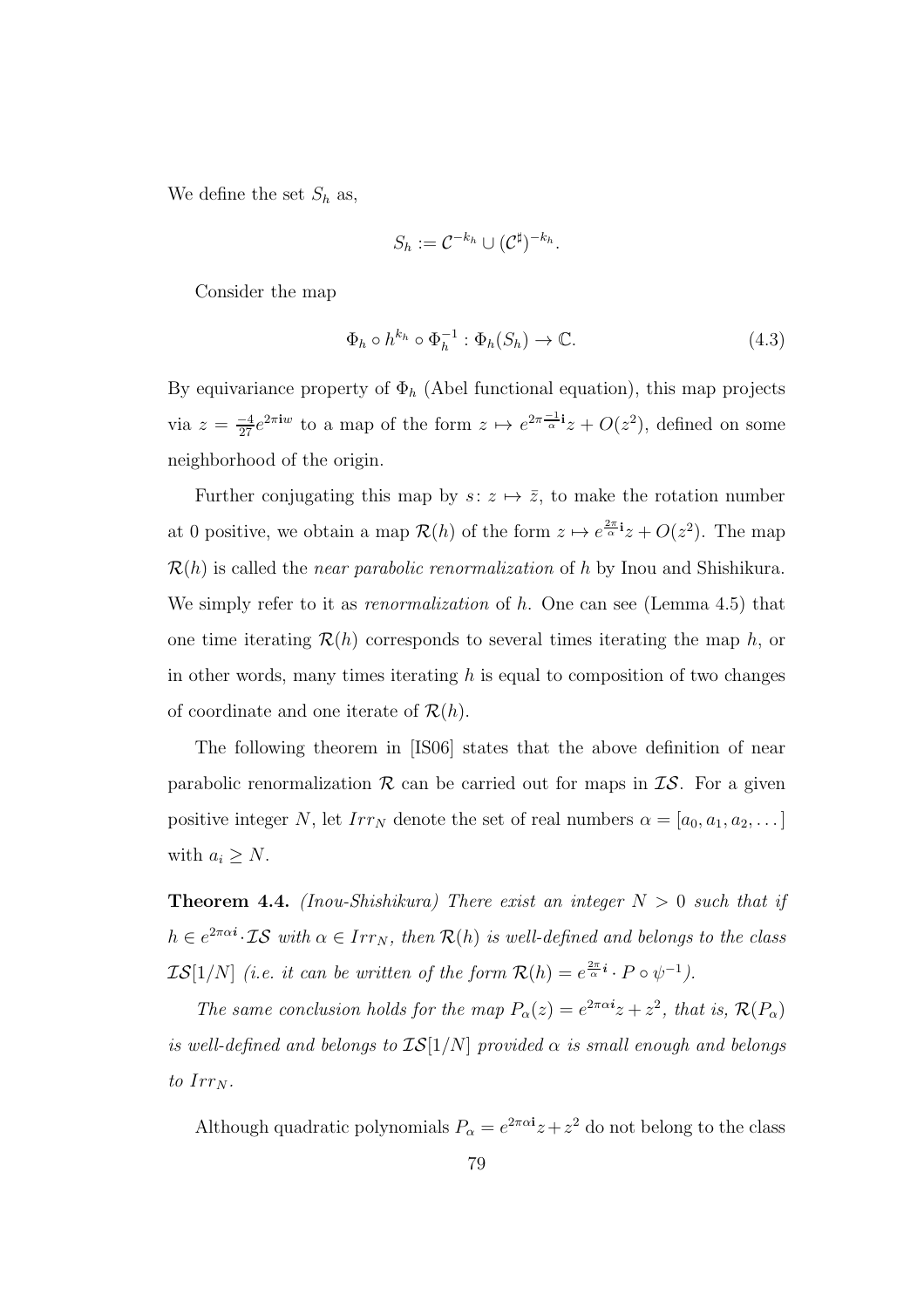$\mathcal{IS}[\alpha_*],$  the theorem states that one can define the Fatou coordinate for this map and renormalize it by the above definition. Hence, the theorem guaranties that for  $\alpha$  in  $Irr_N$ , the sequence of renormalizations

$$
f_n := \mathcal{R}^n(P_\alpha) : U_n \to \mathbb{C}
$$

are defined and belong to the class  $\mathcal{LS}[1/N]$ . For simplicity of notation, we let  $f_0 = P_\alpha$  and  $\alpha_0 = \alpha$ . Each map  $f_n$  has a fixed point at 0 with multiplier  $e^{2\pi \alpha_n i}$ .

## 4.1.3 Sectors around the post-critical set

Here we introduce a sequence of subsets of  $\mathbb C$  containing 0 on their boundary, such that a.e. z in the Julia set of  $P_{\alpha}$  has to visit these sets. From now on we will assume that N is large enough or  $\alpha_*=1/N$  is small enough so that the class  $TS[1/N]$  satisfies the conditions in Theorems 4.3 and 4.4. Moreover, for technical reasons, we will assume that

$$
\alpha_* \le \frac{1}{k + \hat{k}}\tag{4.4}
$$

for k and  $\hat{k}$  obtained in Theorem 4.3.

Change of coordinates: For every  $n \geq 0$ , let  $\Phi_n = \Phi_{f_n}$  denote the Fatou coordinate of the map  $f_n: U_n \to \mathbb{C}$  defined on the set  $\mathcal{P}_n := \mathcal{P}_{f_n}$  introduced in Theorem 4.3. By part (b) of Theorem 4.3 and our assumption (4.4), there are holomorphic inverse branches,  $\eta_n: \mathcal{P}_n \to \mathbb{C}$ , of the map

$$
\mathbb{E}xp(z) := z \longmapsto \frac{-4}{27}s \circ e^{2\pi i z} : \mathbb{C} \to \mathbb{C}^*, \text{ where } s(z) = \overline{z},
$$

with  $\eta_n(\mathcal{P}_n) \subset \Phi_{n-1}(\mathcal{P}_{n-1})$ . There may be several choices for this map but we choose one of them for each  $n$  and fix this choice whenever we refer to this map.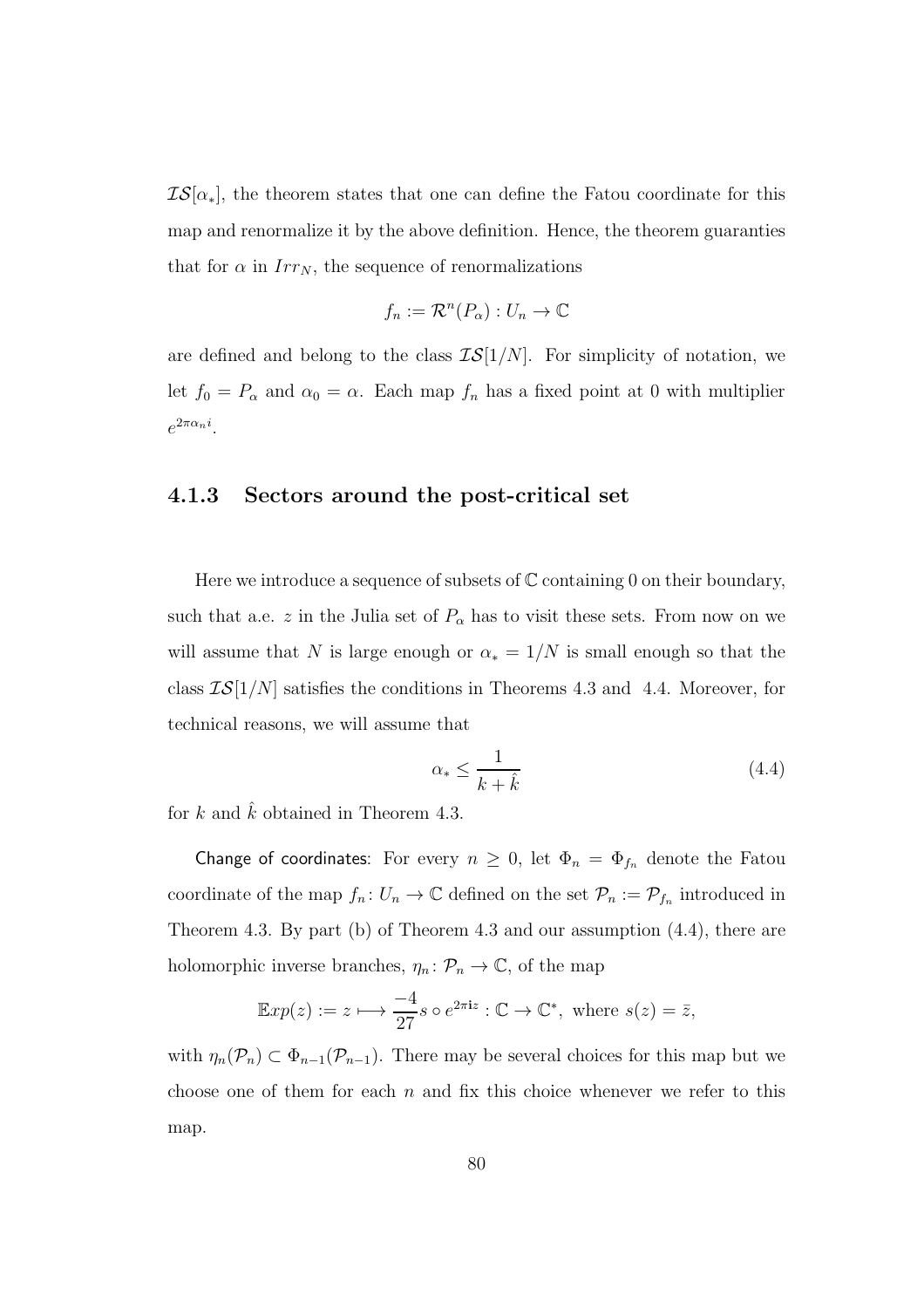Now we can define  $\psi_n := \Phi_{n-1}^{-1} \circ \eta_n : \mathcal{P}_n \to \mathcal{P}_{n-1}$ . Note that each  $\psi_n$  can be continuously extended to 0, on the boundary of  $\mathcal{P}_n$ , by mapping it to 0. Consider the maps

$$
\Psi_n := \psi_1 \circ \psi_2 \circ \cdots \circ \psi_n \colon \mathcal{P}_n \to \mathcal{P}_0
$$

with values in the dynamical plane of the polynomial  $f_0$ .

For each  $f_n$ ,  $n = 0, 1, 2, \ldots$ , let  $\mathcal{C}_n$  and  $\mathcal{C}_n^{\sharp}$  be the sets obtained in (4.2) for  $f_n$ . Let  $k_n$  be the smallest positive integer for which  $C_n^{-k_n}$  and  $(\mathcal{C}_n^{\sharp})^{-k_n}$  are contained in  $\mathcal{P}_n$ . We define the sector  $S_n^0$  as

$$
S_n^0 := \mathcal{C}_n^{-k_n} \cup (\mathcal{C}_n^{\sharp})^{-k_n} \subset \mathcal{P}_n.
$$

By definition, the critical value of  $f_n$  is contained in  $f_n^{k_n}(S_n^0)$ .

For every  $n \geq 0$  define

$$
S_n^1 := \psi_{n+1}(S_{n+1}^0) \subset \mathcal{P}_n.
$$

In general for  $i \geq 2$ , let

$$
S_n^i := \psi_{n+1} \circ \cdots \circ \psi_{n+i}(S_{n+i}^0) \subset \mathcal{P}_n.
$$

All these sectors contain 0 on their boundary. We will mainly consider  $S_0^i$ ,  $S_1^i$ , and  $S_i^0$  for  $i = 0, 1, 2, \dots$ . See Figure 4.3.

**Lemma 4.5.** Let  $z \in \mathcal{P}_{n-1}$  be a point with  $w := \mathbb{E}xp \circ \Phi_{n-1}(z) \in \text{Dom}(f_n)$ . There exists an integer  $\ell_z$  with  $2 \leq \ell_z \leq \lfloor \frac{1}{\alpha_{n-1}} \rfloor - k + k_{n-1} + 1$  such that

$$
\bullet \, f_{n-1}^{\ell_z}(z) \in \mathcal{P}_{n-1},
$$

- $\mathbb{E}xp \circ \Phi_{n-1}(f_{n-1}^{\ell_z})$  $f_{n-1}^{e}(z) = f_n(w),$
- $z, f_{n-1}(z), f_{n-1}^2(z), \ldots, f_{n-1}^{\ell_z}(z) \in \bigcup_{i=0}^{k_{n-1}+\lfloor \frac{1}{\alpha_{n-1}} \rfloor k 1} f_{n-1}^i(S_{n-1}^0),$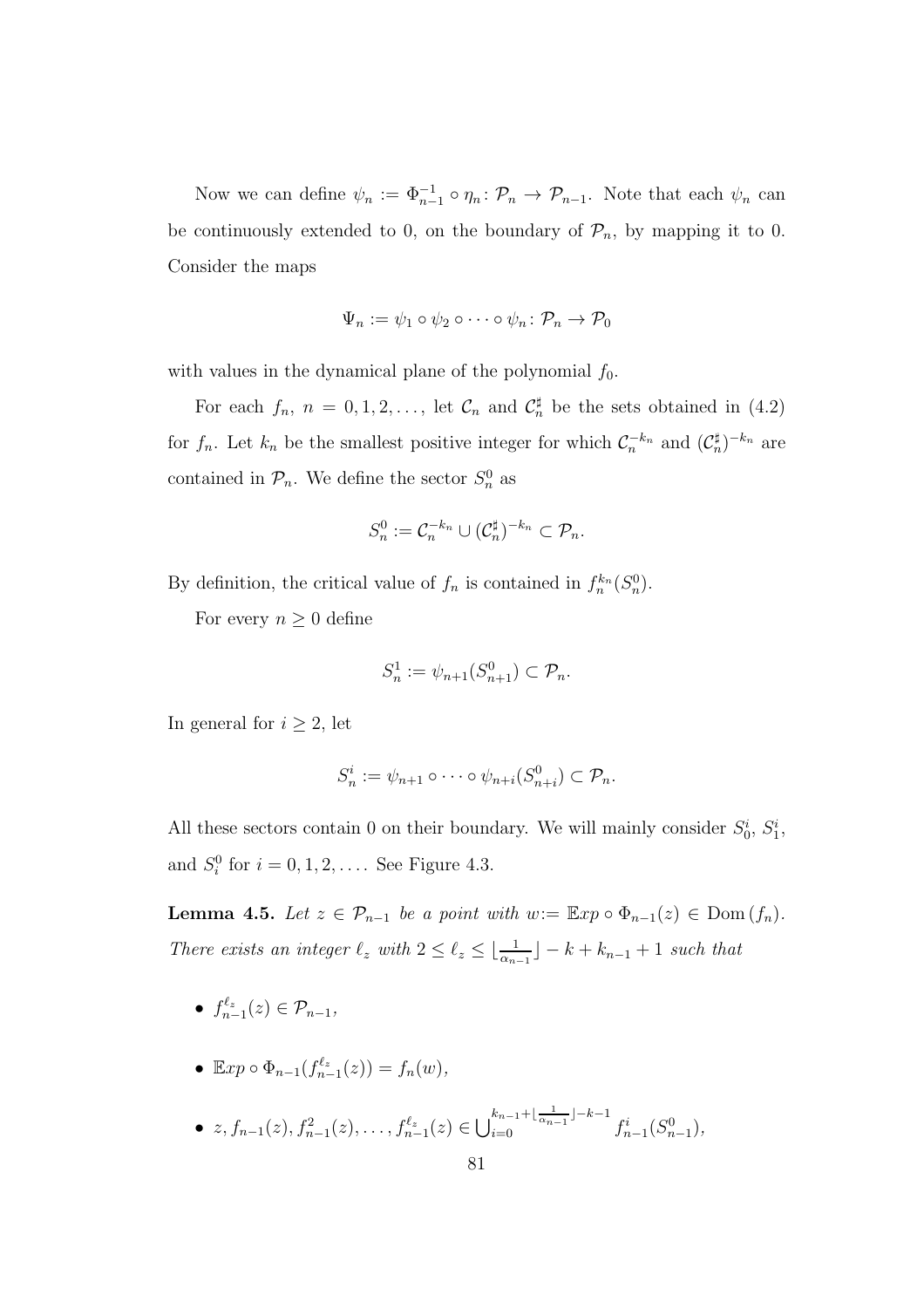

Figure 4.3: Figure shows the first generation of sectors. The grey curve approximates orbit of the critical point.

Moreover, if  $w \in \text{int}(\text{Dom}(f_n))$ , then

$$
z, f_{n-1}(z), f_{n-1}^2(z), \ldots, f_{n-1}^{\ell_z}(z)
$$

belong to the interior of  $\bigcup_{i=0}^{k_{n-1}+\lfloor \frac{1}{\alpha_{n-1}}\rfloor-k-2} f_{n-1}^i(S_{n-1}^0)$ 

*Proof.* As  $w \in \text{Dom}(f_n)$ , by definition of renormalization  $\mathcal{R}(f_{n-1}) = f_n$ , there are

$$
\zeta \in \Phi_{n-1}(S_{n-1}^0), \quad \zeta' \in \Phi_{n-1}(\mathcal{P}_{n-1})
$$

such that

$$
\mathbb{E}xp(\zeta) = w, \quad \mathbb{E}xp(\zeta') = f_n(w), \quad \zeta' = \Phi_{n-1} \circ f_{n-1}^{k_{n-1}} \circ \Phi_{n-1}^{-1}(\zeta).
$$

Since  $\mathbb{E}xp(\Phi_{n-1}(z)) = w$  too, and  $\zeta \in \Phi_{n-1}(S_{n-1}^0)$ , then there exists an integer  $l_1$  with  $-k_{n-1}+1 \leq l_1 \leq \lfloor \frac{1}{\alpha_{n-1}} \rfloor - k$  such that  $\Phi_{n-1}(z) + l_1 = \zeta$  (k is the constant obtained in Theorem 4.3).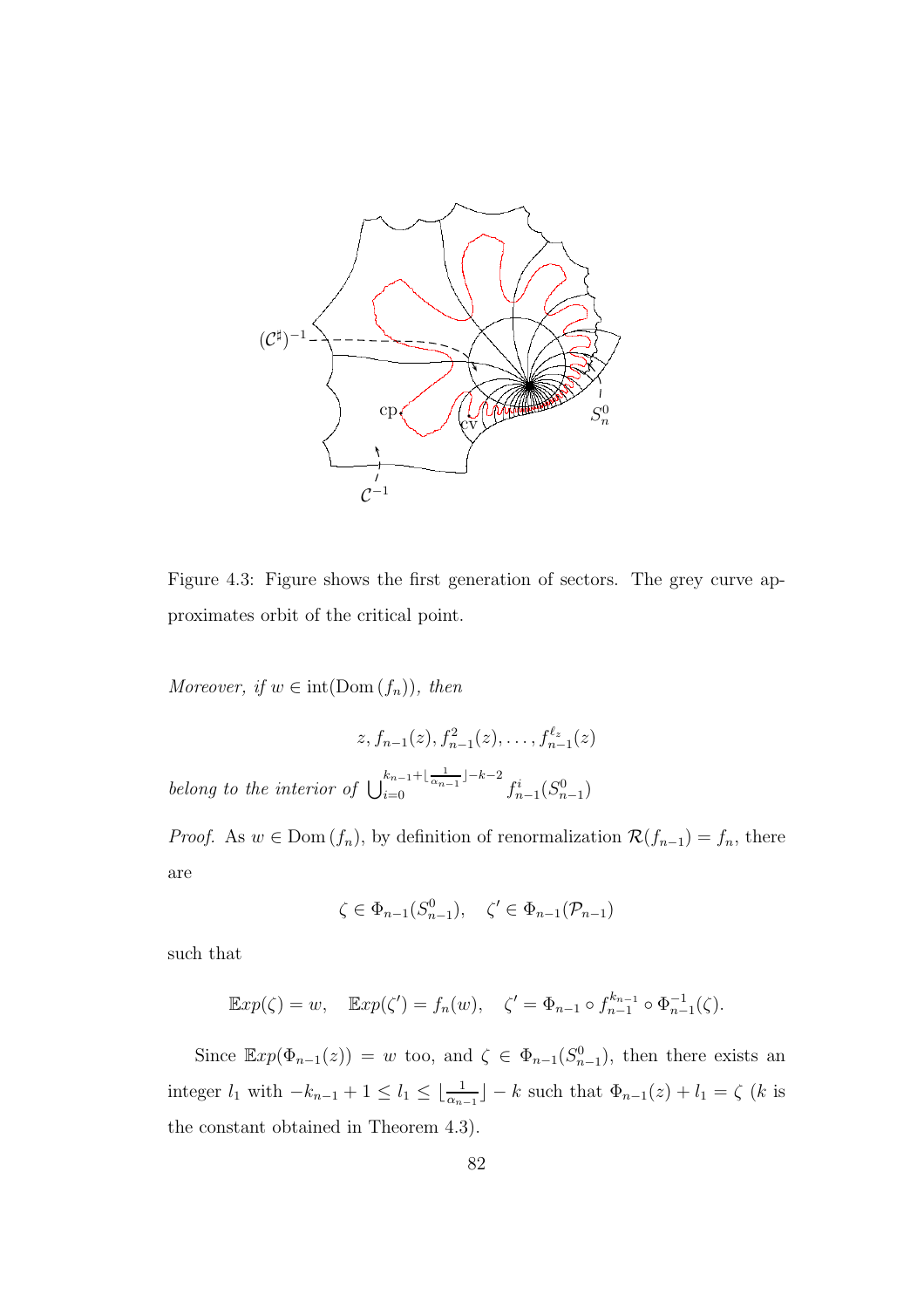By equivariance property of  $\Phi_{n-1}$ , we have

$$
\zeta' = \Phi_{n-1} \circ f_{n-1}^{k_{n-1}} \circ \Phi_{n-1}^{-1}(\zeta)
$$
  
=  $\Phi_{n-1} \circ f_{n-1}^{k_{n-1}} \circ \Phi_{n-1}^{-1}(\Phi_{n-1}(z) + l_1)$   
=  $\Phi_{n-1} \circ f_{n-1}^{k_{n-1}+l_1} \circ \Phi_{n-1}^{-1}(\Phi_{n-1}(z))$   
=  $\Phi_{n-1} \circ f_{n-1}^{k_{n-1}+l_1}(z).$ 

If we let  $\ell_z:=k_{n-1}+l_1+1$  then we have

$$
2 \le \ell_z \le k_{n-1} + \lfloor \frac{1}{\alpha_{n-1}} \rfloor - k + 1, \quad f_{n-1}^{\ell_z}(z) = \Phi_{n-1}^{-1}(\zeta' + 1) \in \mathcal{P}_{n-1},
$$

and

$$
\mathbb{E}xp \circ \Phi_{n-1}(f_{n-1}^{\ell_z}(z)) = \mathbb{E}xp \circ \Phi_{n-1}(\Phi_{n-1}^{-1}(\zeta' + 1)) = \mathbb{E}xp(\zeta' + 1) = f_n(w)
$$

This finishes the first two properties. For the last property, we can see that one of the following two occurs

- there exists a positive integer j with  $f_n^j$  $s_{n-1}^j(z) \in S_{n-1}^0$
- there exists a non-negative integer j with  $z \in f_n^j$  $x_{n-1}^j(S_{n-1}^0).$

If the first case occurs (this is when  $l$  is positive), then

$$
k_{n-1} + \lfloor \frac{1}{\alpha_{n-1}} \rfloor - k - 1
$$
  

$$
z, f_{n-1}(z), \dots, f_{n-1}^{j-1}(z) \in \bigcup_{i=k_{n-1}}^{k_{n-1}+1} f_{n-1}^i(S_{n-1}^0),
$$
  

$$
f_{n-1}^j(z), \dots, f_{n-1}^{\ell_z}(z) \in \bigcup_{i=0}^{k_{n-1}+1} f_{n-1}^i(S_{n-1}^0).
$$

If the second case occurs (when  $l$  is negative), then

$$
z, f_{n-1}(z), \ldots, f_{n-1}^{\ell_z}(z) \in \bigcup_{i=j}^{k_{n-1}+1} f_{n-1}^i(S_{n-1}^0).
$$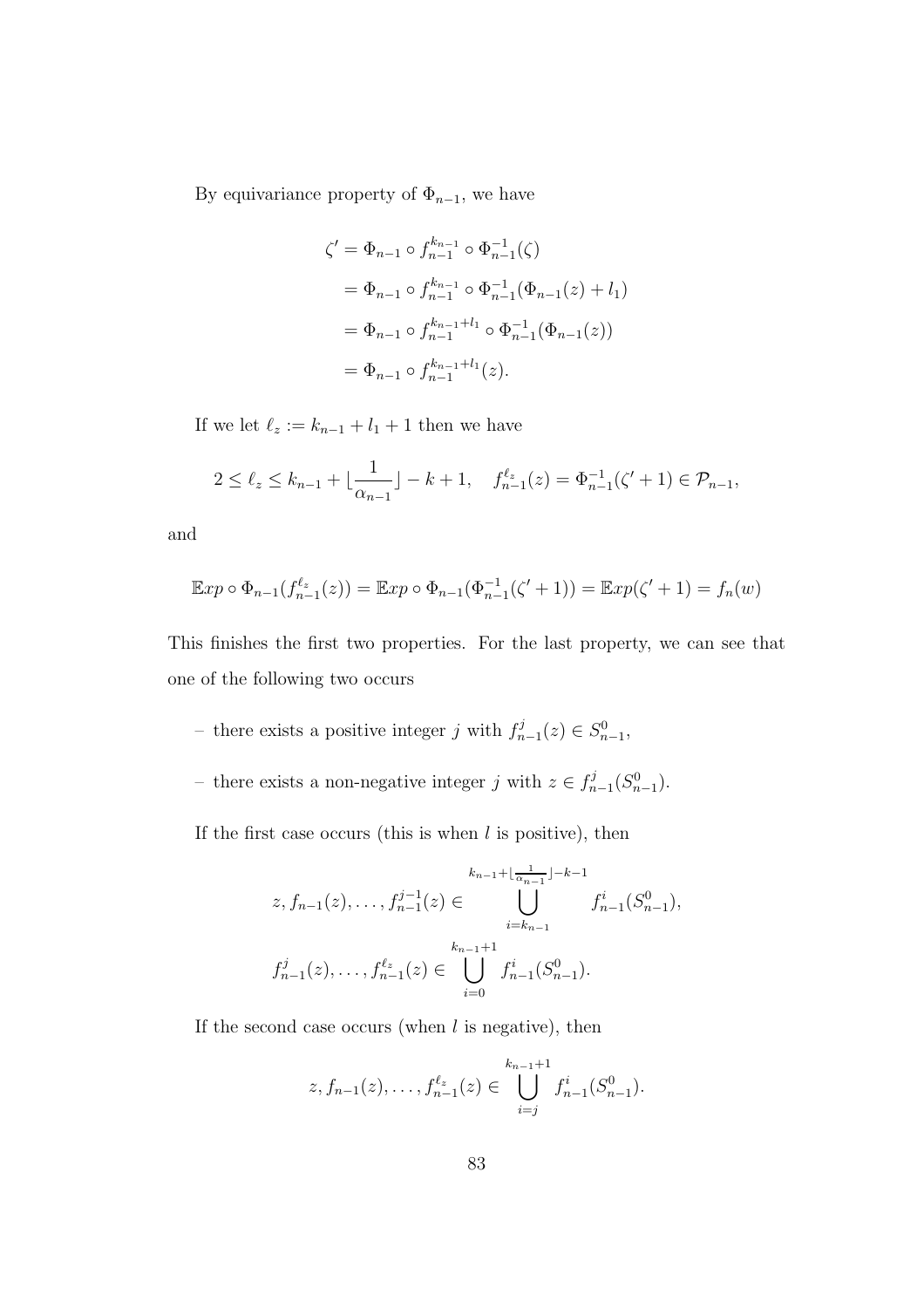The final statement follows from open mapping property of holomorphic maps, that is, image of every open set under a holomorphic map is open. For example, if  $w \in \text{int}(\text{Dom}(f_n))$  then  $\zeta \in \text{int}(\Phi_{n-1}(S_{n-1}^0))$  which implies that z  $\Box$ belongs to the interior of the above union.

In the above lemma there are clearly many choices for  $\ell_z$ . Indeed, there are  $\lfloor \frac{1}{\alpha_n} \rfloor$  $\frac{1}{\alpha_{n-1}}$  – k – 1 choices for  $\ell_z$ , however, in the following two lemmas we will make a specific choice of  $f_{n-}^{\ell_z}$  $\binom{\ell_z}{n-1}(z)$  in order to control  $\ell_z$ .

**Lemma 4.6.** For every  $n \geq 1$ , the two maps

$$
f_n \colon \mathcal{P}_n \to f_n(\mathcal{P}_n)
$$
 and  $f_0^{q_n} \colon \Psi_n(\mathcal{P}_n) \to f_0^{q_n}(\Psi_n(\mathcal{P}_n))$ 

are conjugate by  $\Psi_n$ , that is, the following diagram

$$
\Psi_n(\mathcal{P}_n) \xrightarrow{f_0^{q_n}} f_0^{q_n}(\Psi_n(\mathcal{P}_n))
$$
  

$$
\Psi_n \downarrow \qquad \Psi_n \downarrow
$$
  

$$
\mathcal{P}_n \xrightarrow{f_n} f_n(\mathcal{P}_n)
$$

commutes wherever it is defined.

Similarly for every  $n > m$ ,  $f_n \colon \mathcal{P}_n \to f_n(\mathcal{P}_n)$  is conjugate to some iterate of  $f_m$  defined on the set  $\psi_{m+1} \circ \cdots \circ \psi_n(\mathcal{P}_n)$ .

*Proof.* By definition of renormalization  $\mathcal{R}$ , this property holds near 0 (fixed point). so, by analytic continuation, they hold on their domain of definition. The integers  $q_n$  are the closest return times for the rotation of angle  $\alpha_0$  near the 0 fixed point.  $\Box$ 

Consider the map

$$
f_n^{k_n}: S_n^0 \to f_n^{k_n}(S_n^0) \subseteq \mathcal{P}_n.
$$

The following lemma translates dynamics of this map to the dynamic plane of  $f_0$ .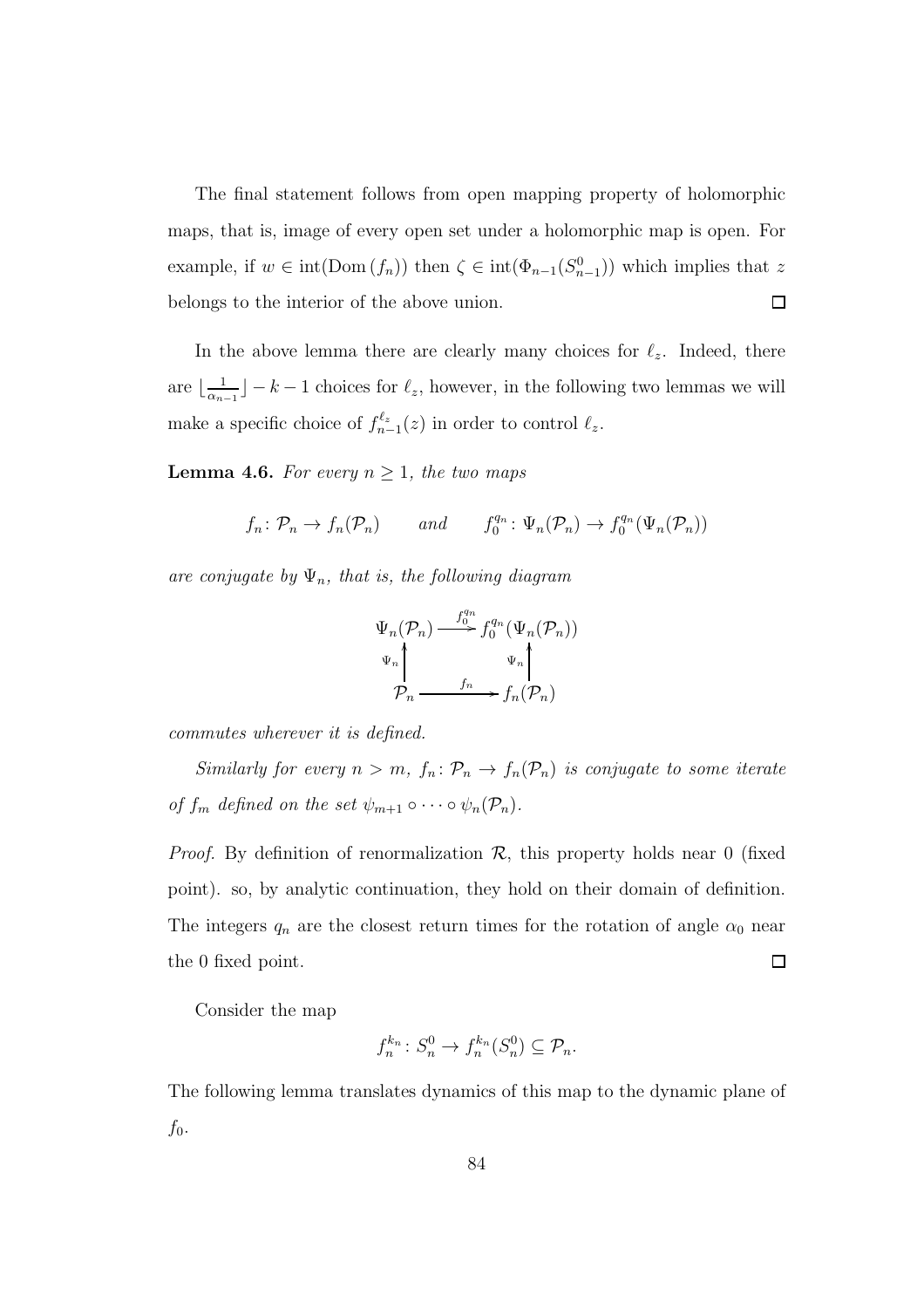**Lemma 4.7.** The map  $f_n^{k_n}: S_n^0 \to f_n^{k_n}(S_n^0)$  is conjugate to

$$
f_0^{knq_n+q_{n-1}}\colon \Psi_n(S_n^0) \to \Psi_n(f_n^{k_n}(S_n^0)),
$$

by  $\Psi_n$ .

*Proof.* Proof of this lemma is similar to the previous one. In this case  $k_nq_n$  +  $q_{n-1}$  is the return time for  $\Psi_n(S_n^0)$  back to  $\Psi_n(\mathcal{P}_n)$  under  $f_0$ .  $\Box$ 

On each level  $j \geq 0$ , we consider union of sectors

$$
\Omega_j^0 := \bigcup_{i=0}^{k_j + \lfloor \frac{1}{\alpha_j} \rfloor - k - 1} f_j^i(S_0^j).
$$

Using the two previous lemmas, we transfer these sets to the dynamic plane of  $f_0$  to obtain,

$$
\Omega_0^n := \bigcup_{i=0}^{q_{n+1}+(k_n-k-1)q_n} f_0^i(S_0^n),
$$

for every  $n \geq 0$ .

To transfer the sectors in  $\Omega_n^0$  from level n to level 0, the first  $k_n$  sectors give  $k_n q_n + q_{n-1}$  sectors by Lemma 4.7, and the  $\lfloor \frac{1}{\alpha_n} \rfloor$  $\frac{1}{\alpha_n}$ ] – k – 1 remaining ones produce  $q_n(\lfloor \frac{1}{\alpha_n} \rfloor)$  $\frac{1}{\alpha_n}$   $-k-1$ ) by Lemma 4.6. Thus, totally we obtain

$$
(k_n q_n + q_{n-1}) + q_n \left( \left\lfloor \frac{1}{\alpha_n} \right\rfloor - k - 1 \right) = q_n \left( \left\lfloor \frac{1}{\alpha_j} \right\rfloor + q_{n-1} \right) + q_n (k_n - k - 1)
$$
  

$$
\leq q_{n+1} + q_n (k_n - k - 1),
$$

by formula  $q_{n+1} = a_{n+1}q_n + q_{n-1}$ .

**Proposition 4.8.** For every  $n \geq 0$ , we have the following:

- 1.  $\Omega_0^{n+1}$  is compactly contained in the interior of  $\Omega_0^n$
- 2. The post critical set of  $f_0$  is contained in the interior of  $\Omega_0^n$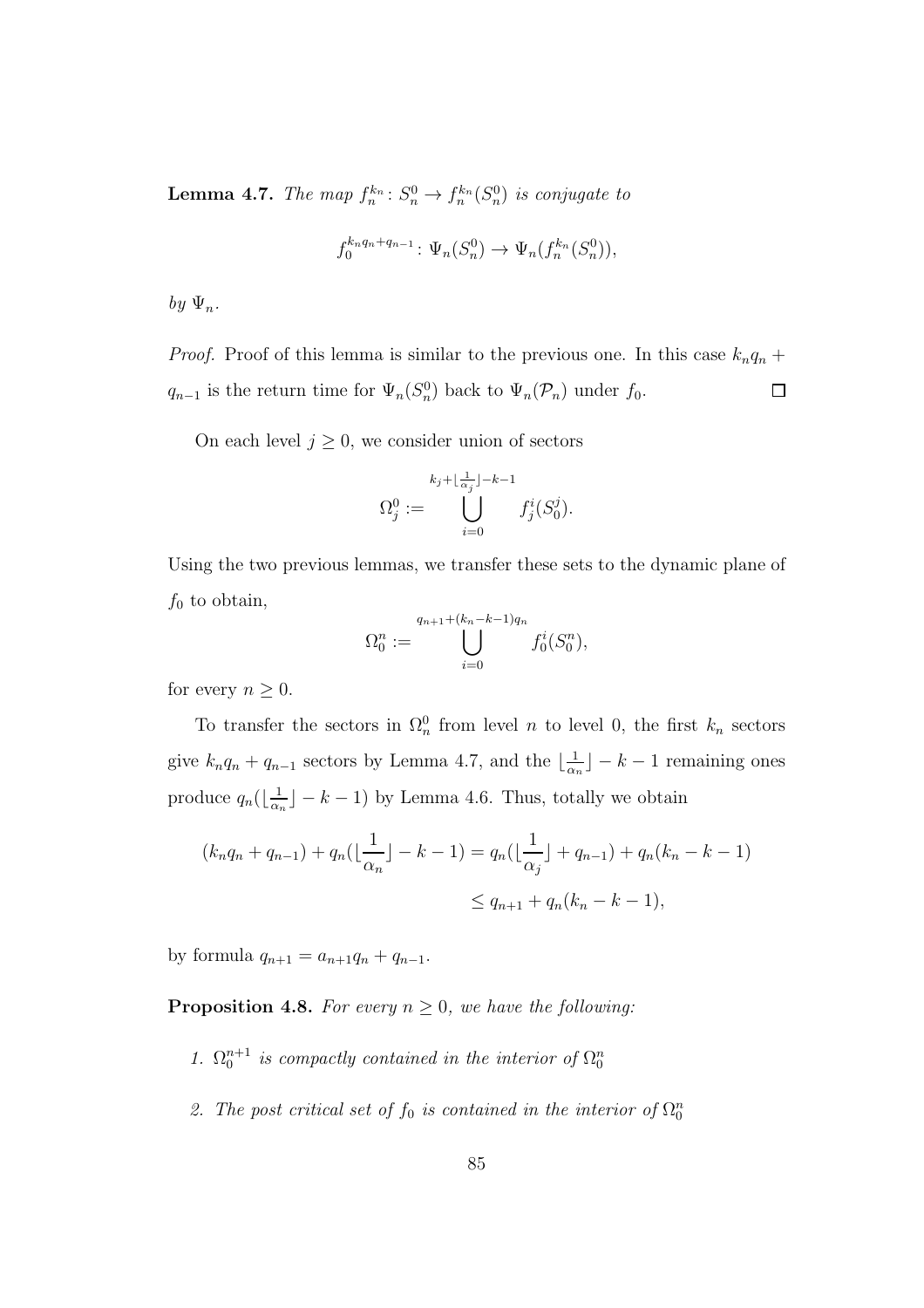Proof.

Part (1) : To show that  $\Omega_0^{n+1} \subset \Omega_0^n$ , it is enough to show that for every  $z \in S_0^{n+1}$  there are points  $z_1, z_2, \ldots, z_m$  in  $S_0^n$  as well as non-negative integers  $t_1, t_2, \ldots, t_{m+1}$ , for some positive integer m (indeed  $m = k_{n+1} + \lfloor \frac{1}{\alpha_n} \rfloor$  $\frac{1}{\alpha_{n+1}}$ ]  $-k-1$ ), with the following properties:

•  $f_0^{t_1}$  $f_0^{t_1}(z_1) = z$  and  $f_0^{t_{m+1}}$  $b_0^{t_{m+1}}(z_m) = f_0^{q_{n+2}+(k_{n+1}-k-1)q_{n+1}}(z),$ 

• 
$$
f_0^{t_j}(z_{j-1}) = z_j
$$
, for  $j = 2, 3, ..., t_{m-1}$ ,

•  $t_j \leq q_{n+1} + (k_n - k - 1)q_n$ , for every  $j = 1, 2, ..., m + 1$ .

For a given  $z \in S_0^{n+1}$ , let  $\zeta := \Psi_{n+1}^{-1}(z) \in S_{n+1}^0$ . By definition of  $S_{n+1}^0$ , the iterates

$$
\zeta, f_{n+1}(\zeta), f_{n+1}^2(\zeta), \ldots, f_{n+1}^{k_{n+1} + \lfloor \frac{1}{\alpha_{n+1}} \rfloor - k - 1}(\zeta)
$$

are defined and belong to the domain of  $f_{n+1}$ .

By Lemma 4.5 for  $\psi_{n+1}(\zeta)$ , there are two points  $\xi_1$  (take  $\xi_1 = \psi_{n+1}(\zeta)$ ) and  $\xi_2$  in  $\mathcal{P}_n$  as well as a positive integer  $\ell_0$  with  $\mathbb{E}xp \circ \Phi_n(\xi_1) = \zeta$ ,  $\mathbb{E}xp \circ \Phi_n(x)$  $\Phi_n(\xi_2) = f_{n+1}(\zeta)$  and  $f_n^{\ell_0}(\xi_1) = \xi_2$ . Let  $\sigma_1 \in S_n^0$  and an integer  $\ell_1$  with  $1 \leq \ell_1 \leq k_n + a_{n+1} - k - 1$  be such that  $f_n^{\ell_1}(\sigma_1) = \xi_1$ . With the same lemma, there is a point  $\sigma_2$  in the orbit

$$
\xi_1, f_n(\xi_1), f_n^2(\xi_1), \ldots, f_n^{\ell_0-1}(\xi_1), \xi_2
$$

which belongs to  $S_n^0$ . Let  $\ell_2$  be the positive integer with  $1 \leq \ell_2 \leq k_n + \lfloor \frac{1}{\alpha_n} \rfloor$  $\frac{1}{\alpha_n}\rfloor$  –  $k-1$  that  $f_n^{\ell_2}(\sigma_1) = \sigma_2$ .

By the same argument for  $\xi_2$  with  $\mathbb{E}xp \circ \Phi_n(\xi_2) = f_{n+1}(\zeta)$ , we obtain points  $\sigma_3 \in S_n^0$ ,  $\xi_3 \in \mathcal{P}_n$  and a positive integer  $\ell_3$  with  $1 \leq \ell_3 \leq k_n + a_{n+1} - k - 1$ , such that  $f_n^{\ell_3}(\sigma_2) = \sigma_3$ .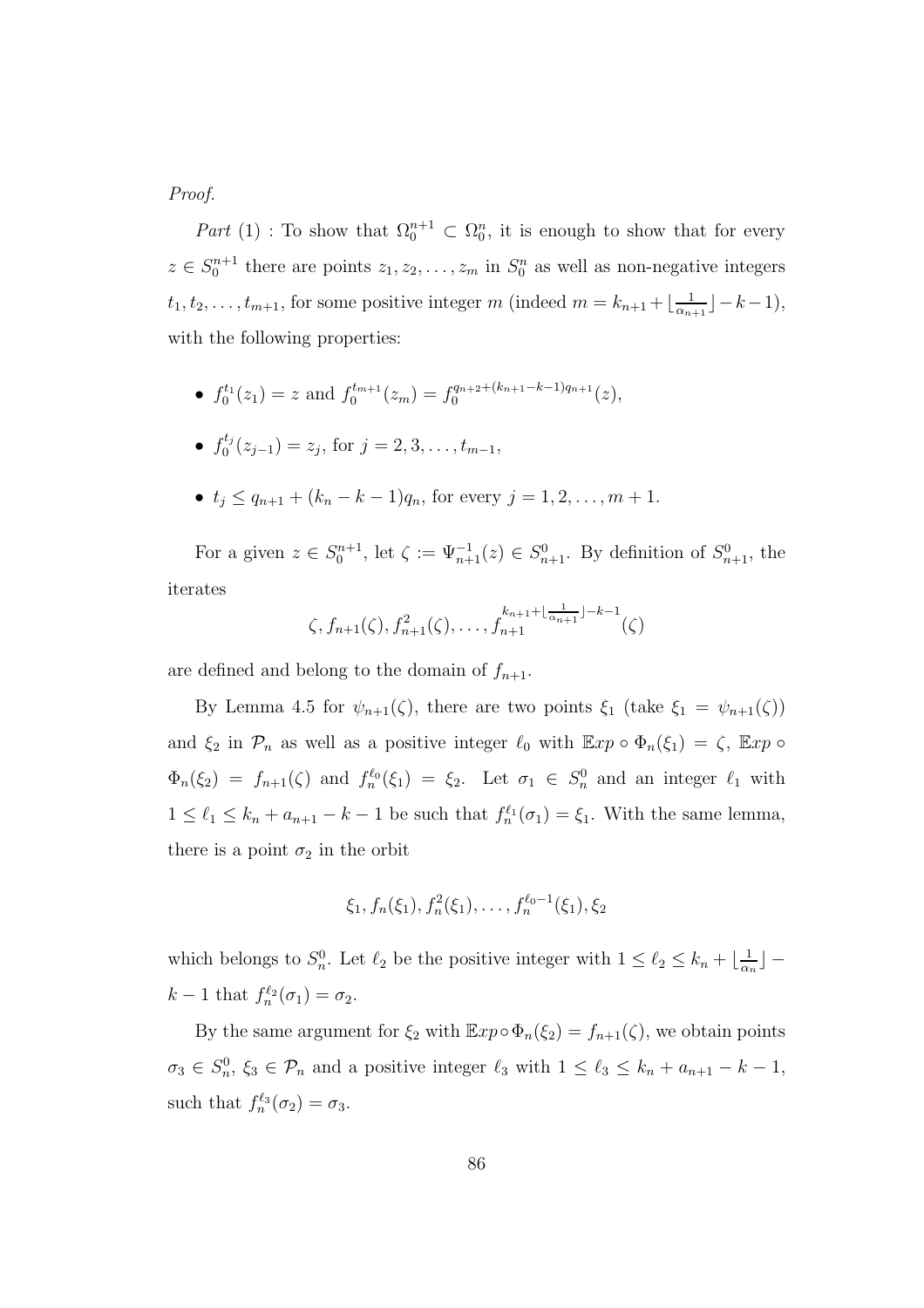Repeating this argument for  $\xi_3, \xi_4, \ldots, \xi_m$ , for  $m = k_{n+1} + \lfloor \frac{1}{\alpha_n} \rfloor$  $\frac{1}{\alpha_{n+1}}$ ] –  $k-1$ , one obtains a sequence

$$
\sigma_1, \sigma_2, \ldots, \sigma_m
$$

of points in  $S_n^0$  and positive integers

$$
\ell_1, \ell_2, \ldots, \ell_{k_{n+1}+\lfloor \frac{1}{\alpha_{n+1}}\rfloor-k-1}, \ell_{m+1},
$$

all bounded by  $k_n + \lfloor \frac{1}{\alpha_n} \rfloor$  $\frac{1}{\alpha_n}$ ] – k – 1, which satisfy:

- $f_n^{\ell_{j+1}}(\sigma_j) = \sigma_{j+1}$  for all  $j = 2, 3, ..., m-1$
- $f_n^{\ell_1}(\sigma_1) = \xi_1$  and  $f_n^{\ell_{m+1}}(\sigma_m) = \xi_m$

Now we define  $z_i := \Psi_n(\sigma_i) \in S_0^n$ , for  $j = 1, 2, ..., m$ . By definition  $\Psi_n(\xi_1) = z$ . We claim that  $\Psi_n(\xi_m) = f_0^{q_{n+2} + (k_{n+1} - k - 1)q_{n+1}}(z)$ . This is because

$$
\mathbb{E}xp \circ \Phi_n(\xi_m) = f_{n+1}^{k_{n+1} + \lfloor \frac{1}{\alpha_{n+1}} \rfloor - k - 1}(\zeta)
$$

which is mapped to  $f_0^{q_{n+2}+(k_{n+1}-k-1)q_{n+1}}(z)$  by  $\Psi_{n+1}$  using Lemmas 4.6 and 4.7 for  $f_0$  and  $f_{n+1}$ .

By Lemmas 4.6 and 4.7,  $\ell_j$  times iterating  $f_n$  corresponds to  $t_j$  times iterating  $f_0$ , for each  $j = 1, 2, \ldots, \ell_{m+1}$ . With the same lemmas, as  $\ell_j$  is bounded by  $k_n + \lfloor \frac{1}{\alpha_n} \rfloor$  $\frac{1}{\alpha_n}$ ] – k – 1, each  $t_j$  is bounded by

$$
k_n q_n + q_{n-1} + \left(\lfloor \frac{1}{\alpha_n} \rfloor - k - 1\right) q_n \le q_{n+1} + q_n (k_n - k - 1).
$$

To show that  $\Omega_0^{n+1}$  is compactly contained in the interior of  $\Omega_0^n$ , we use the open mapping property of holomorphic maps. So if z ′ is a point in the closure of  $\Omega_0^{n+1}$ , as  $f_0$  is a polynomial defined on the whole complex plane, there exists a point z in the closure of  $S_0^{n+1}$  with  $f_0^{t_0}$  $v_0^{t_0}(z) = z'$ , for a non-negative integer  $t_0$  less than  $q_{n+2} + (k_n - k - 1)q_{n+1}$ . The last statement in Lemma 4.5 implies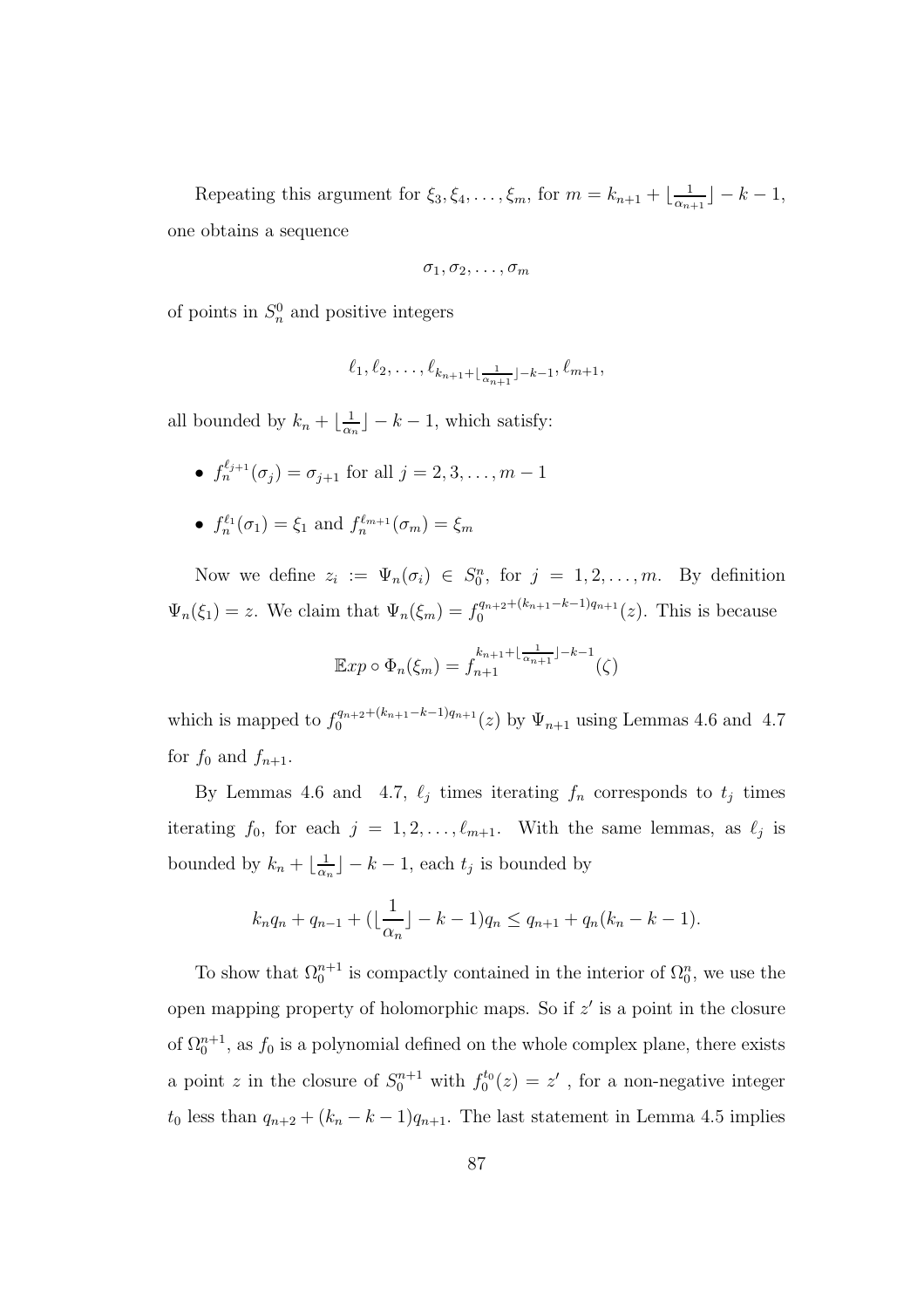that all the points  $\sigma_j$  in the above argument can be chosen in the interior of  $S_n^0$ . Hence, all the  $z_i$  are contained in the interior of  $S_0^n$ .

Part (2) : First we claim that for every  $n \geq 0$ , the critical point of  $f_0$ belongs to  $\Omega_0^n$  and can be iterated at least  $(a_{n+1} - k - 1)q_n$  times with in this set.

To prove the claim, note that  $f_n: S_n^0 \to f_n^{k_n}(S_n^0)$  is a degree two map. Thus, by Lemma 4.7,  $f_0^{k_n q_n + q_{n+1}}$  $S_0^{k_n q_n + q_{n+1}}$ :  $S_0^n \to \Psi_n(f_n^{k_n}(S_n^0))$  is also a degree two map. That means that the critical point of  $f_0$  is contained in the union  $\bigcup_{i=0}^{k_nq_n+q_{n-1}}f_0^i(S_0^n)$ . Therefore, by definition of  $\Omega_0^n$ , the critical point can be iterated at least

$$
q_{n+1} + (k_n - k - 1)q_n - k_n q_n - q_{n-1} = (a_{n+1} - k - 1)q_n
$$

times with in  $\Omega_0^n$ .

As  $a_{n+1} - k - 1 \ge 1$  and  $q_n$  growth (exponentially) to infinity as n goes to infinity, combining with part  $(1)$ , the critical point of  $f_0$  can be iterated infinite number of times with in each  $\Omega_0^n$ .

For every  $n \geq 0$ ,  $\Omega_0^n$  contains closure of  $\Omega_0^{n+1}$  in its interior and  $\Omega_0^{n+1}$ contains orbit of the critical point. Therefore, the post-critical set is contained in  $\Omega_0^n$ .  $\Box$ 

In the next lemma we show that all the sectors contained in the union  $\Omega_0^n$ are visited by almost every point in the Julia set of  $f_0$ , that is,

**Lemma 4.9.** Let n and  $\ell$  be positive integers with  $0 \leq \ell \leq q_{n+1} + (k_n - k - 1)q_n$ . Then for almost all  $z$  in the Julia set of  $f_0$ , there exists a non-negative integer  $\ell_z$  such that  $f_0^{\ell_z}(z) \in f_0^{\ell}(S_0^n)$ .

*Proof.* Obviously, it is enough to prove the lemma for  $\ell = 0$ . We claim that for every  $n \geq 0$ , the set of points which visit  $\Omega_0^{n+1}$  contains the set of points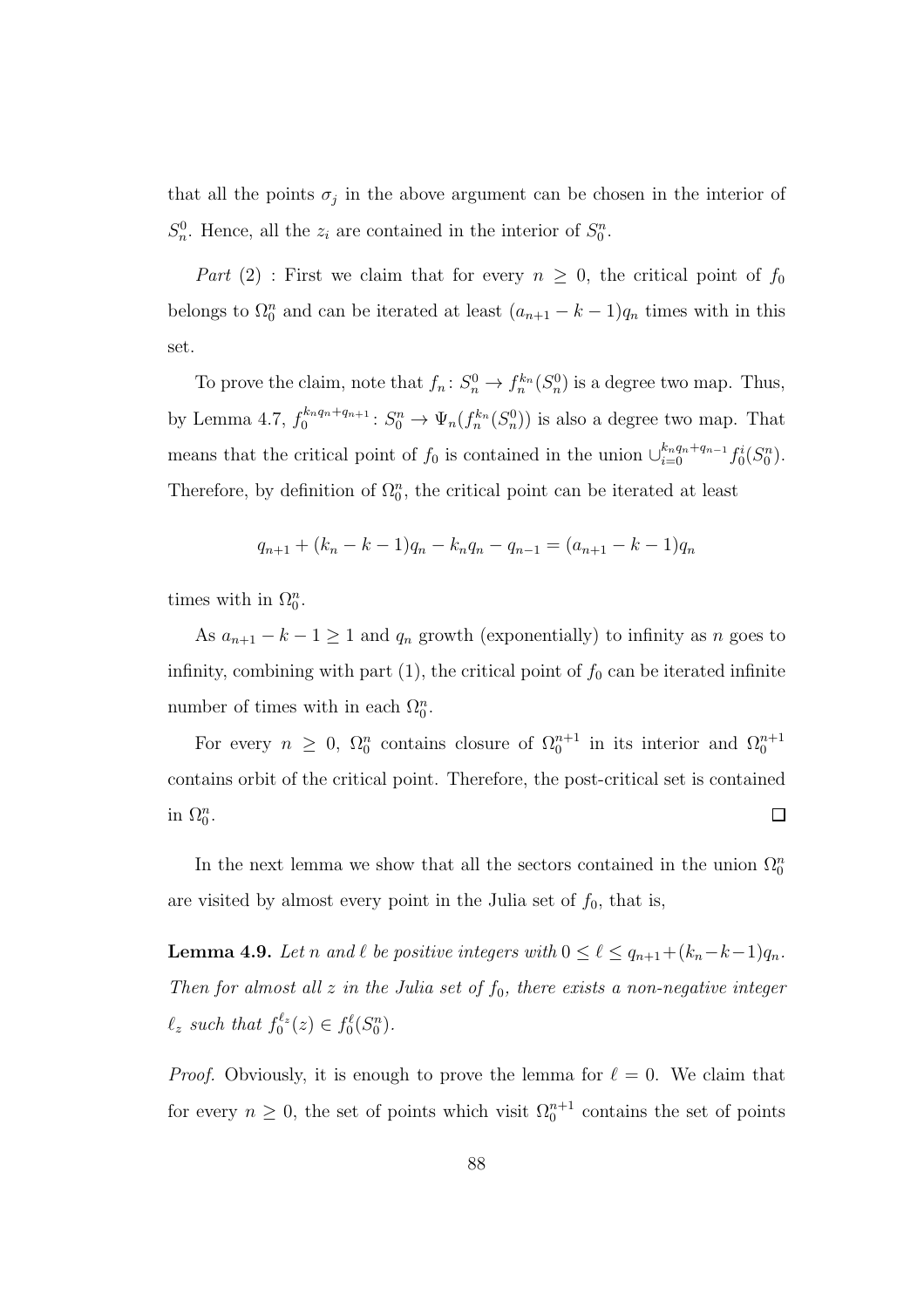which visit  $S_0^n$ . Assuming the claim for a moment, because the set of points in the Julia set that visit  $\Omega_0^{n+1}$  has full measure by Propositions 4.2 and 4.8, we can conclude the lemma.

To prove the claim, let  $z$  be an arbitrary point in  $J$  for which there exists an integer  $t_1 \geq 0$  with  $f_0^{t_1}(z) \in \Omega_0^{n+1}$ . Let  $t_2 \geq t_1$  be a positive integer with

$$
f_0^{t_2}(z) \in f_0^{q_{n+2} + (k_{n+1} - k - 1)q_{n+1}}(S_0^{n+1}).
$$

Let  $\xi$  denote the point  $\Psi_n^{-1}(f_0^{t_2})$  $\mathcal{O}_0^{t_2}(z)$ ) in  $\mathcal{P}_n$ . As  $\zeta := \Psi_{n+1}^{-1}(f_0^{t_2})$  $\mathbb{E}^{t_2}(z)$  =  $\mathbb{E}xp \circ \Phi_n(\xi)$ belongs to  $\mathcal{P}_{n+1}$ ,  $f_{n+1}(\zeta)$  is defined. Hence, by Lemma 4.5, there exists a nonnegative integer j with the points  $\xi$ ,  $f_n(\xi)$ ,  $f_n^2(\xi)$ , ...,  $f_n^j(\xi)$  contained in  $\mathcal{P}_n$  and the last point,  $f_n^j(\xi)$ , contained in  $S_n^0$ . By Lemma 4.6,  $f_0^{t_2+q_nj}$  $\binom{b}{0}^{t_2+q_{n}j}(z)$  belongs to  $S_0^n$ .  $\Box$ 

#### 4.1.4 Size of the sectors

Now we want to control size of certain sectors contained in the unions  $\Omega_0^n$  in terms of Brjuno function. The following two lemmas are our main technical tools. Their proof comes at the end of this section.

**Lemma 4.10.** There exists a constant  $M \geq 1$  such that for every integer  $n \geq 1$ there exists an integer  $\tau(n)$  with  $k_n \leq \tau(n) \leq a_{n+1} - k - 2$ , and

$$
\text{diam}(f_n^{\tau(n)}(S_n^0)) \leq M\alpha_n.
$$

**Lemma 4.11.** There exists a constant  $M \geq 1$  such that for every integer  $n \geq 1$ , there exists an integer  $\kappa(n)$ , with  $0 \leq \kappa(n) \leq a_{n+1} - k - 1$  that satisfies the following:

For every  $w \in \mathcal{P}_{n+1}$ ,

(1)  $f_n^{\kappa(n)} \circ \psi_{n+1}(w) \in \mathcal{P}_n$ ,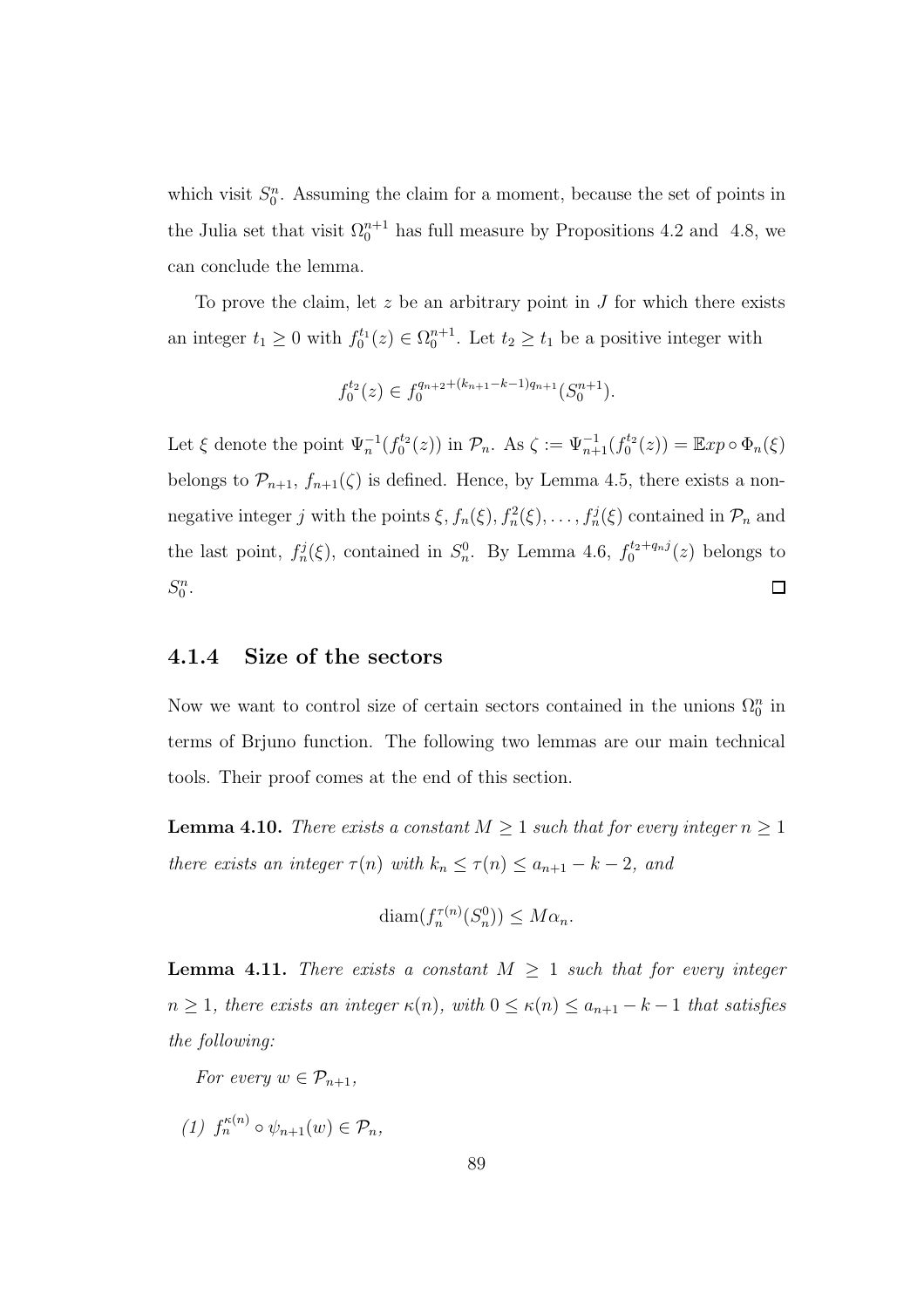(2)  $|f_n^{\kappa(n)} \circ \psi_{n+1}(w)| \leq M \alpha_n |w|^{\alpha_n}.$ 

From now on we assume that  $M$  denotes a constant which satisfies these two lemmas.

**Proposition 4.12.** There exists a constant C such that for every  $m \geq 1$ , there exist non-negative integers  $\gamma(m)$  and  $\gamma'(m) \leq q_{n+1} + (k_n - k - 1)q_n$  for which the following holds

- $(1)$  diam $(f_1^{\gamma(m)}$  $\binom{\gamma(m)}{1}(S_1^m) \leq C \cdot \alpha_1 \cdot \alpha_2^{\alpha_1}$  $\frac{\alpha_1}{2} \cdot \alpha_3^{\alpha_1 \alpha_2}$  $\alpha_1 \alpha_2 \cdot \alpha_4^{\alpha_1 \alpha_2 \alpha_3}$  $\alpha_1 \alpha_2 \alpha_3 \ldots \alpha_m^{\alpha_1 \ldots \alpha_{m-1}}$ .
- $(2) f_1^{\gamma(m)}$  $\mathcal{C}_1^{(m)}(S_1^m) \subseteq \mathcal{P}_1$
- (3)  $\psi_1(f_1^{\gamma(m)})$  $f_1^{\gamma(m)}(S_1^m)) = f_0^{\gamma'(m)}$  $\psi_0^{\gamma'(m)}(S_0^{m+1}),$  that is,  $\psi_1(f_1^{\gamma(m)})$  $\binom{\gamma(m)}{1}(S^m_1)$  is among the sectors in the union  $\Omega_0^{m+1}$ .

Proof. For the constant M obtained for the two Lemmas 4.10 and 4.11, let

$$
C = M \cdot M^{\alpha_1} \cdot M^{\alpha_1 \alpha_2} \cdot M^{\alpha_1 \alpha_2 \alpha_3} \dots
$$
  
=  $M^{1+\alpha_1+\alpha_1 \alpha_2+\alpha_1 \alpha_2 \alpha_3+\dots}$   
 $\leq M^{1+1/2+1/2^2+1/2^3+\dots} = M^2 < \infty.$  (as  $\alpha_i < 1/2$ )

Given  $m \geq 1$ , by Lemma 4.10, there exists  $\tau(m)$  with  $k_m \leq \tau(m) \leq$  $k_m - k - 2$ , and

$$
\text{diam}(f_m^{\tau(m)}(S_m^0)) \leq M \cdot \alpha_m.
$$

By Lemma 4.11 with  $n = m - 1$ , and  $w \in f_m^{\tau(m)}(S_m^0)$ , we obtain

$$
\text{diam}(f_{m-1}^{\kappa(m-1)} \circ \psi_m(f_m^{\tau(m)}(S_m^0))) \leq M \cdot \alpha_{m-1} \cdot (M \cdot \alpha_m)^{\alpha_{m-1}}.
$$

Now by Lemma 4.6 we have

$$
\text{diam}(f_{m-1}^{\kappa(m-1)} \circ f_{m-1}^{\tau(m)a_{m+1}+1}(\psi_m(S_m^0)) \leq M \cdot M^{\alpha_{m-1}} \cdot \alpha_{m-1} \cdot \alpha_m^{\alpha_{m-1}}
$$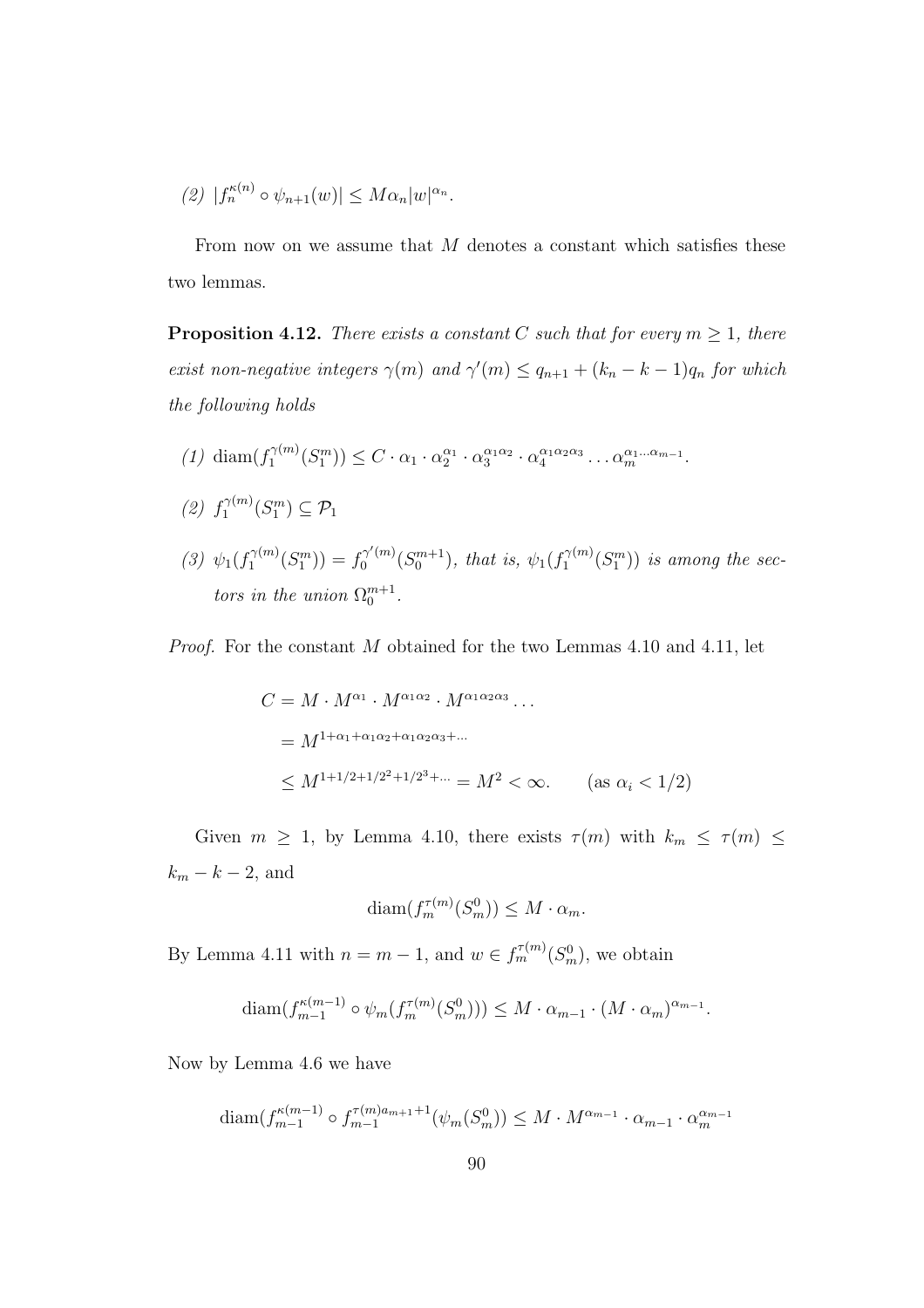or equivalently

$$
\text{diam}(f_{m-1}^{\kappa(m-1)+\tau(m)a_{m+1}+1}(S_{m-1}^1) \leq M \cdot M^{\alpha_{m-1}} \cdot \alpha_{m-1} \cdot \alpha_m^{\alpha_{m-1}}.
$$

Again applying Lemma 4.11 with  $n = m - 2$ , the last inequality implies that

$$
\text{diam}(f_{m-2}^{\kappa(m-2)} \circ \psi_{m-1}(f_{m-1}^{\kappa(m-1)+\tau(m)a_{m+1}+1}(S_{m-1}^1)) \leq
$$
  

$$
M \cdot \alpha_{m-2} \cdot (M \cdot M^{\alpha_{m-1}} \cdot \alpha_{m-1}^{\alpha_{m-1}} \cdot \alpha_m^{\alpha_{m-1}})^{\alpha_{m-2}}.
$$

which is equivalent, by Lemma 4.6, to

$$
\text{diam}(f_{m-2}^{\kappa(m-2)+(\kappa(m-1)+\tau(m)a_{m+1}+1)a_m+1}(\psi_{m-1}(S_{m-1}^1))) \leq
$$
  

$$
M \cdot \alpha_{m-2} \cdot (M \cdot M^{\alpha_{m-1}} \cdot \alpha_{m-1}^{\alpha_{m-1}})^{\alpha_{m-2}}.
$$

Repeatedly using Lemma 4.11 with  $n = m - 3, m - 4, \ldots, 1$ , one obtains diam $(f_1^{\gamma(m)}$  $\Gamma_1^{\gamma(m)}(S_1^m)) \leq M \cdot \alpha_1 \cdot [M \cdot \alpha_2 [M \cdot \alpha_3 [ \dots [M \cdot \alpha_m]^{\alpha_{m-1}}]^{\alpha_{m-2}} \dots ]^{\alpha_2}]^{\alpha_1}$ 

for some integer  $\gamma(m)$ . Therefore  $f_1^{\gamma(m)}$  $1^{N(m)}(S_1^m)$  has diameter less than

$$
M \cdot M^{\alpha_1} \cdot M^{\alpha_1 \alpha_2} \dots M^{\alpha_1 \alpha_2 \dots \alpha_{m-1}} \cdot \alpha_1 \cdot \alpha_2^{\alpha_1} \cdot \alpha_3^{\alpha_1 \alpha_2} \cdot \alpha_4^{\alpha_1 \alpha_2 \alpha_3} \dots \alpha_m^{\alpha_1 \dots \alpha_{m-1}} \le
$$
  

$$
C \cdot \alpha_1 \cdot \alpha_2^{\alpha_1} \cdot \alpha_3^{\alpha_1 \alpha_2} \cdot \alpha_4^{\alpha_1 \alpha_2 \alpha_3} \dots \alpha_m^{\alpha_1 \dots \alpha_{m-1}}.
$$

this finishes the first Part of the proposition.

The second part of the proposition follows from above argument when Lemma 4.11 was used with  $m = 1$ .

To see the third statement in the proposition, first note that  $\tau(m)$  is chosen strictly less than  $a_{m+1} + k_m - k - 1$ . Therefor,  $\psi_1(f_1^{\gamma(m)})$  $\binom{1}{1}$  (S<sup>m</sup>) is among the sectors in the union  $\Omega_0^{m+1}$ . Indeed, one can see that  $\gamma'(m)$  is strictly between  $k_m q_m + q_{m-1}$  and  $q_{m+1} + (k_m - k - 1)q_m$ .  $\Box$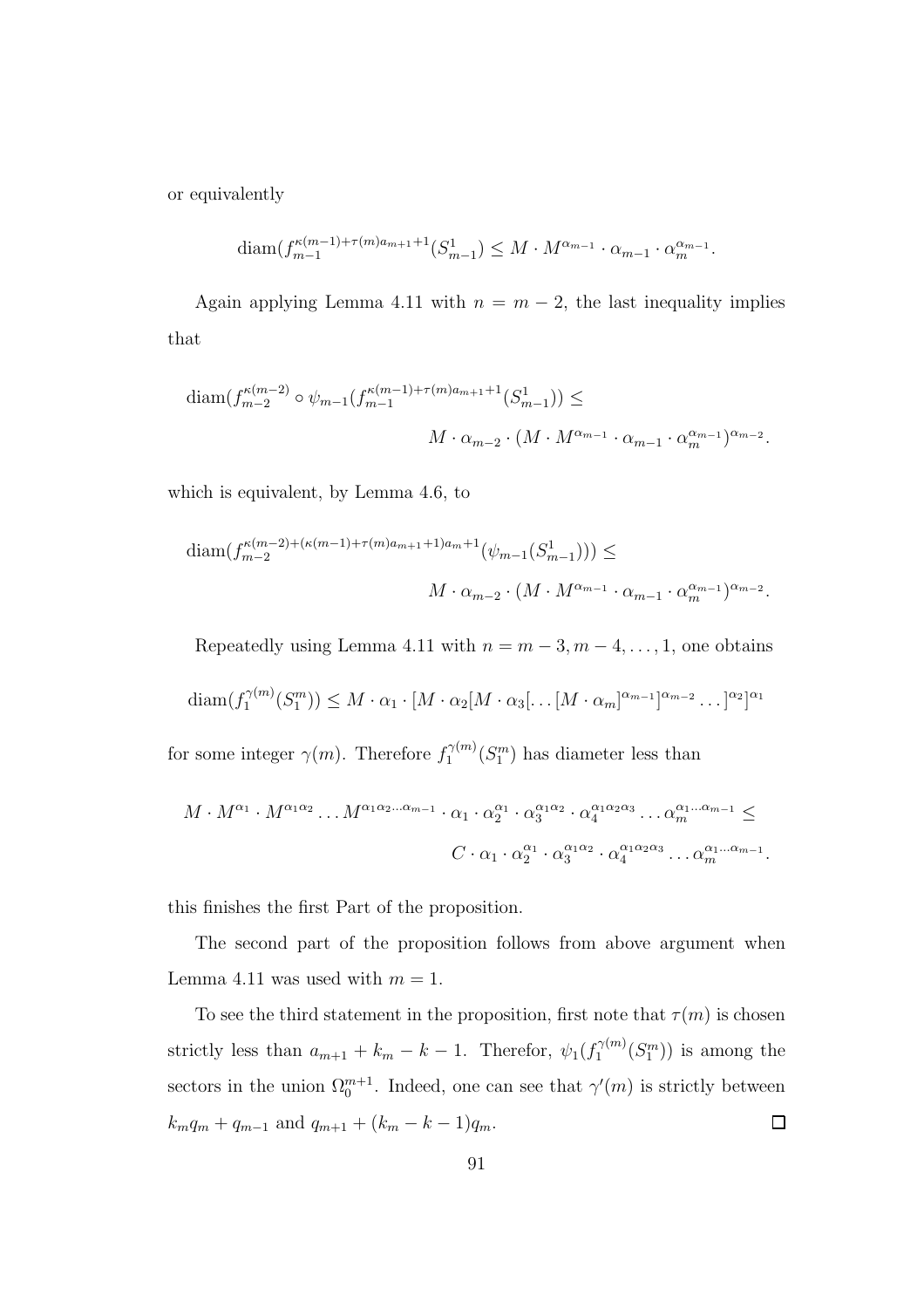Lemma 4.13. The sequence

$$
\{\alpha_1\alpha_2^{\alpha_1}\alpha_3^{\alpha_1\alpha_2}\alpha_4^{\alpha_1\alpha_2\alpha_3}\dots\alpha_k^{\alpha_1\dots\alpha_{k-1}}\}_k
$$

converges to zero as  $k \to \infty$ , if and only if the Brjuno sum

$$
\sum_{n=0}^{\infty} \frac{\log q_{n+1}}{q_n}
$$

is divergent.

This is a purely combinatorial lemma and one may refer to [Yoc95] (page 13) for its proof.

*Proof of Theorem 1.3.* The set of points in the Julia set of  $f_0$  which accumulate on the 0 fixed point is equal to the intersection of the sets

$$
A_n = \{ z \in J : \mathcal{O}(z) \cap B(0, 1/n) \neq \varnothing \}.
$$

for  $n = 1, 2, \ldots$  To prove the theorem, it is enough to show that every  $A_n$ has full Lebesgue measure in the Julia set. As the map  $\psi_1: \mathcal{P}_1 \to \mathcal{P}_0$  has continuous extension to the boundary point 0, there exists a  $\delta_n > 0$  such that if  $|w| < \delta_n$ , for some  $w \in \mathcal{P}_1$ , then  $|\psi_1(w)| < 1/n$ .

By Lemma 4.13, there exists an integer  $m > 0$ , for which

$$
C \cdot \alpha_1 \alpha_2^{\alpha_1} \alpha_3^{\alpha_1 \alpha_2} \alpha_4^{\alpha_1 \alpha_2 \alpha_3} \dots \alpha_k^{\alpha_1 \dots \alpha_{k-1}}
$$

is less than  $\delta_n$ , where C is the constant obtained in Proposition 4.12. Now by part (1) and (2) of Proposition 4.12,  $\psi_1(f_1^{\gamma(m)})$  $\binom{\gamma(m)}{1}(S_1^m)$  is contained in  $B(0,1/n)$ . Part (3) of Proposition 4.12 and Lemma 4.9 implies that this set is visited by almost every point in the Julia set of  $f_0$ . This completes our proof of Theorem 1.3.  $\Box$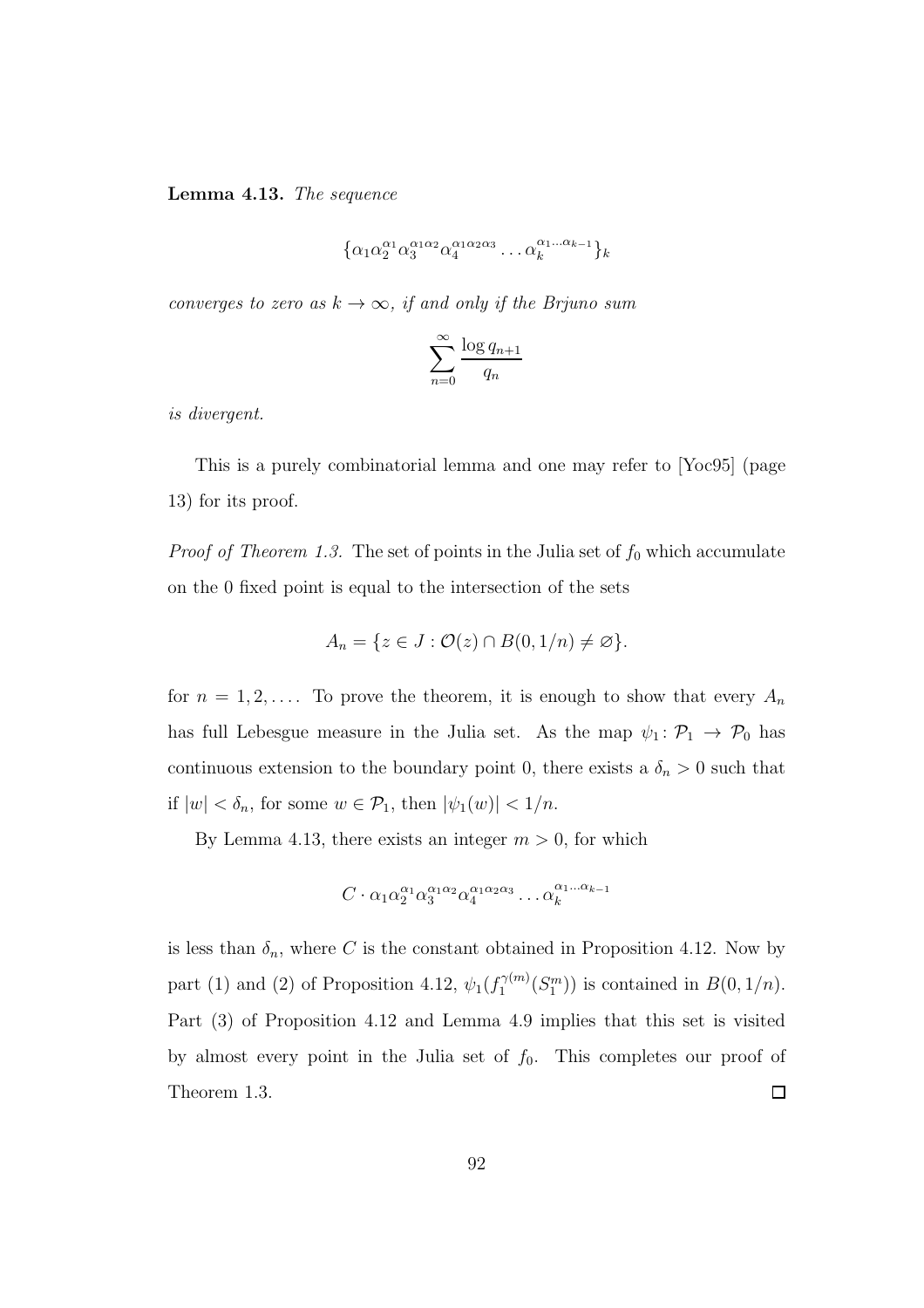#### 4.1.5 Perturbed Fatou coordinate

In order to prove Lemmas 4.10 and 4.11 in this section, we will give an approximate formula for the Fatou coordinate  $\Phi_h$  with a bound on its error.

Assume  $h(z) = e^{2\pi\alpha i} \cdot P \circ \varphi^{-1}(z) : \varphi(U) \to \mathbb{C}$  belongs to the class  $e^{2\pi\alpha i} \mathcal{IS},$ and  $\sigma_h$  denotes its non-zero fixed point. In [IS06], N was chosen large enough so that  $h(z)$  has only two fixed points 0 and  $\sigma_h$  in its domain of definition. Therefore, one can write  $h(z)$  as

$$
h(z) = z + z(z - \sigma_h)u_h(z)
$$

where  $u_h(z)$  is a non-zero holomorphic function defined on the set  $\varphi(U)$ . Differentiating both sides of this equation at 0, one obtains

$$
\sigma_h = \frac{1 - e^{2\pi\alpha i}}{u_h(0)}.\tag{4.5}
$$

Note also that the map  $u_h(z) = (h(z) - z)/(z(z - \sigma_h))$  depends continuously on the map  $h(z)$ .

Let

$$
\tau_h(w) := \frac{\sigma_h}{1 - e^{-2\pi i \alpha w}}
$$

be the universal covering of the Riemann sphere minus two points 0 and  $\sigma_h$ that has deck transformation group generated by

$$
T_{\alpha}(w) := w + \frac{1}{\alpha}.
$$

One can see that  $\tau_h(w) \to 0$ , as  $\text{Im}(\alpha w) \to \infty$ , and  $\tau_h(w) \to \sigma_h$ , as  $\text{Im}(\alpha w) \to$ −∞.

Define the map

$$
F_h(w) := w + \frac{1}{2\pi\alpha \mathbf{i}} \log \left( 1 - \frac{\sigma_h u_h(z)}{1 + z u_h(z)} \right), \quad \text{with } z = \tau_\alpha(w)
$$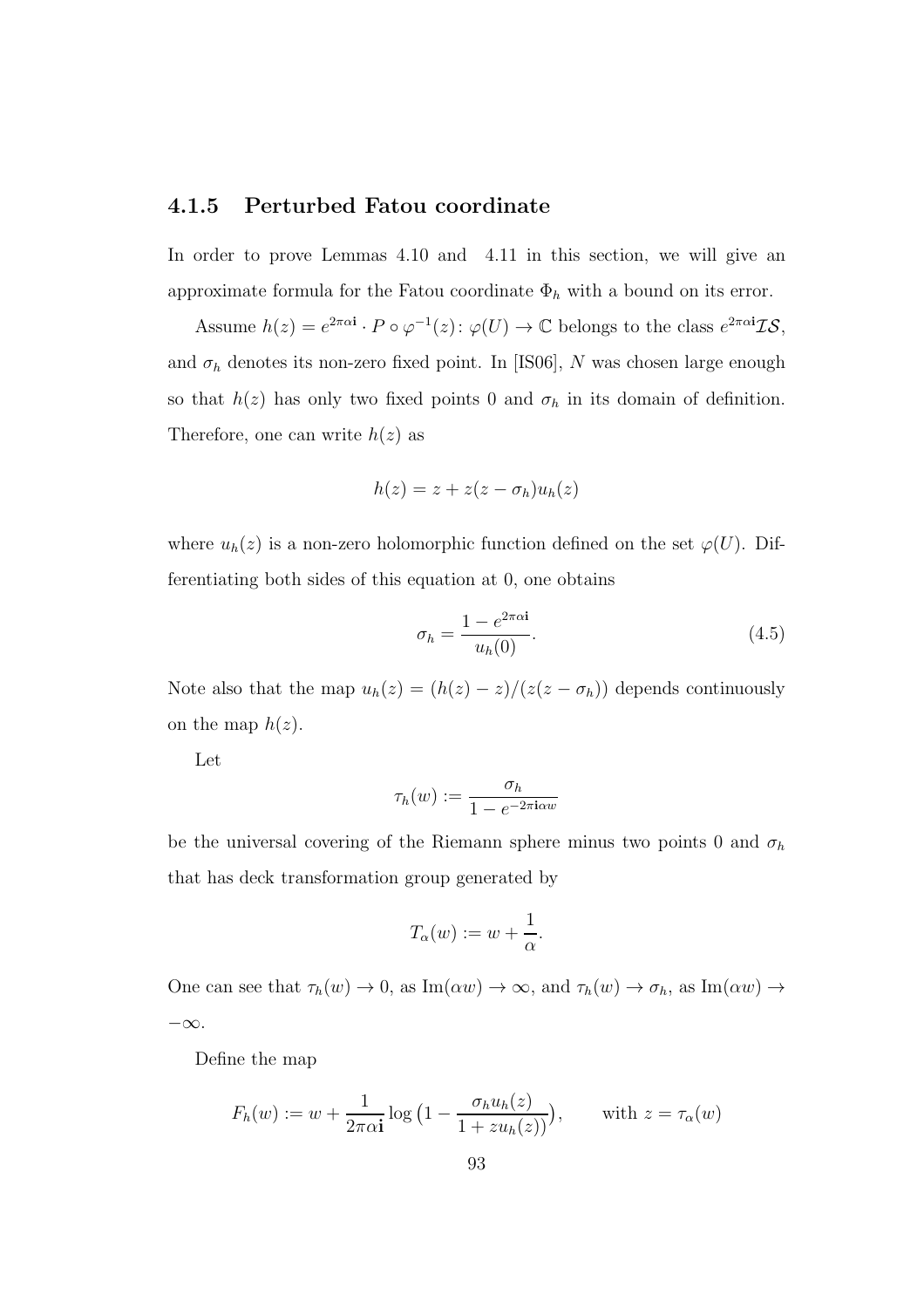on the set of points w with  $\tau_h(w) \in \text{Dom}(h)$ . The branch of log in the above formula is determined by  $-\pi <$ Im log(·)  $< \pi$ . The map  $F_h$  is defined on the inverse image of Dom  $(h)$  under  $\tau_{\alpha}$ .

It is immediate calculation to see that

$$
h \circ \tau_h = \tau_h \circ F_h
$$
, and  $T_\alpha \circ F_h = F_h \circ T_\alpha$ .

Indeed,  $F_h$  was defined using this relations.

We will see in a moment that the Fatou coordinate of a map in the class  $\mathcal{IS}[\alpha_*]$  is "essentially" equal to  $\tau_{\alpha}$  for our purposes. Hence, we wish to further control  $\tau_h$  on certain domains.

For every real number  $R > 0$ , let  $\Theta(R)$  denote the set

$$
\Theta(R) := \mathbb{C} \setminus \bigcup_{n \in \mathbb{Z}} T_{\alpha}^{n}(B(0,R)).
$$

**Lemma 4.14.** There exists a positive constant  $C_1$  such that

(1) For every  $Y > 0$ , there exists  $\varepsilon_Y > 0$ , such that for every  $h \in e^{2\pi \alpha i} \mathcal{IS}$ , with  $\alpha < \varepsilon_Y$ , we have

$$
\forall w \in \Theta(Y), \quad |\tau_h(w)| \le C_1/Y
$$

(2) For every  $r \in (0, 1/2)$ ,  $w \in \Theta(\frac{r}{\alpha})$ , and every  $h \in \mathcal{IS}[\alpha_*]$  we have

$$
|\tau_h(w)| \le C_1 \frac{\alpha}{r} e^{-2\pi\alpha \operatorname{Im} w}.
$$

*Proof.* The  $\sigma_h$  fixed point has the form (4.5) in terms of  $u_h$ , where  $u_h$  is a non-zero function in a compact class. Therefore, there exists a constant  $C'$ such that for every  $h \in e^{2\pi \alpha i} \mathcal{IS}, |\sigma_h| < C' \alpha$ . The rest follows from analyzing the explicit formula  $1/(1 - e^{-2\pi i \alpha w})$  on  $\Theta(Y)$ .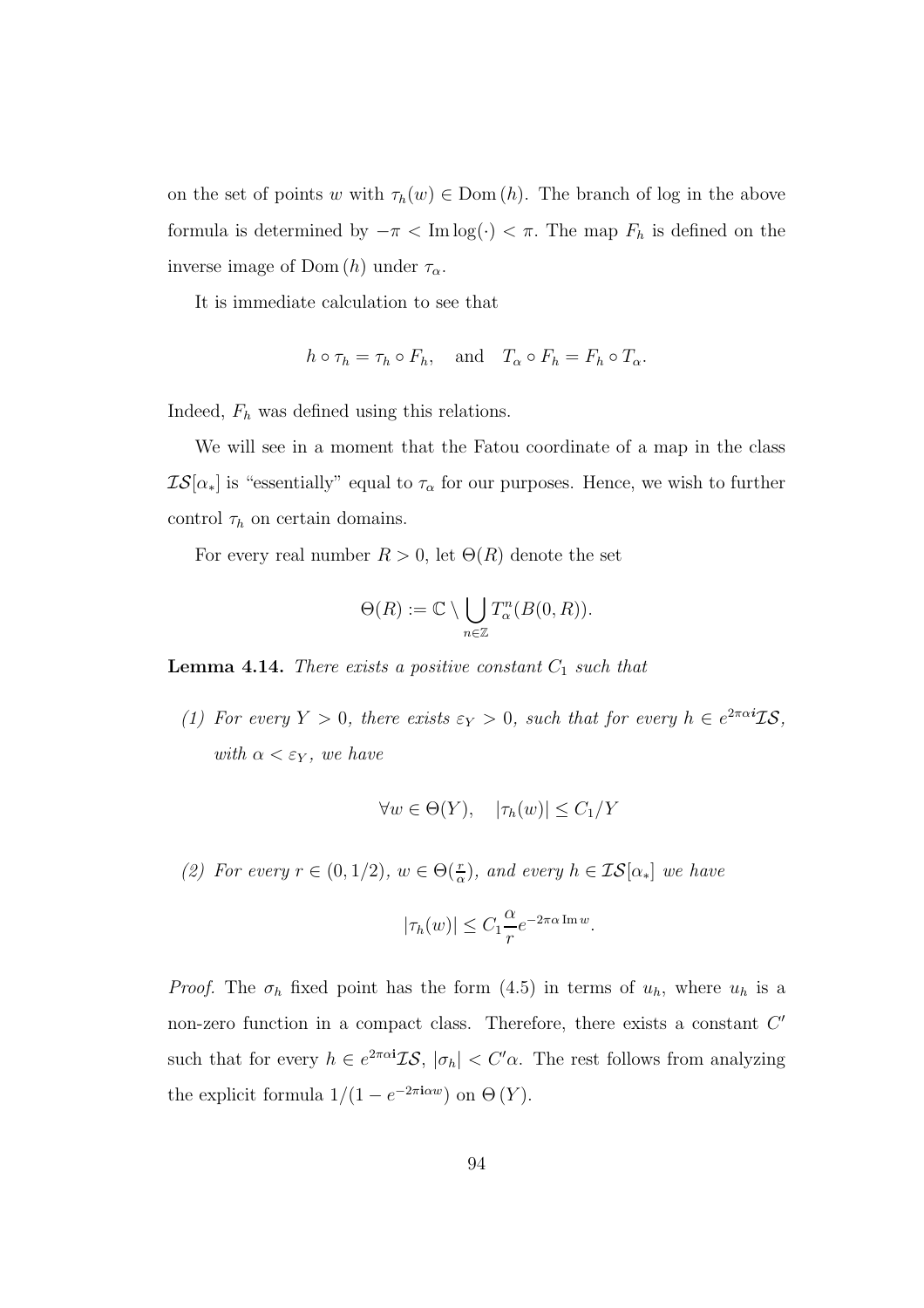To see Part (1), fix an arbitrary  $Y > 0$ . If  $w \in \Theta(Y)$ , then  $1 - e^{2\pi i \alpha w}$ belongs to complement of the ball of radius  $e^{-2\pi\alpha Y} - 1$  centered at 0 in  $\mathbb{C}$ . Therefore

$$
\left|\frac{\sigma_h}{1 - e^{-2\pi\alpha Y}}\right| < \frac{C'\alpha}{3\pi\alpha Y} = \frac{C'}{3\pi Y}
$$

for small  $\alpha$ .

To see part (2), one can observe that for such a  $w$ ,  $|1 - e^{-2\pi i \alpha w}| \ge e^{2\pi r} - 1$ , and conclude that there exists a constant  $C''$  with

$$
|1 - e^{-2\pi i \alpha w}| \ge C'' r e^{2\pi \alpha \operatorname{Im} w}.
$$

This implies that

$$
|\tau_h(w)| \le \frac{C'}{C''} \frac{\alpha}{r} e^{-2\pi\alpha \operatorname{Im} w}.
$$

 $\Box$ 

Now we can take  $C_1$  as the maximum of  $\frac{C'}{3\pi}$  and  $\frac{C'}{C''}$ .

**Lemma 4.15.** There exist positive constants  $\varepsilon_0 > 0$ ,  $C_2$ ,  $C_3$ ,  $C_4$  as well as a positive integer j<sub>0</sub>, such that for every map  $h \in e^{2\pi \alpha i} \mathcal{IS}$ , with  $\alpha \leq \varepsilon_0$ , the induced map  $F_h$  is defined and is univalent on  $\Theta(C_2)$ , and moreover

(1) For all  $w \in \Theta(C_2)$ , we have

$$
|F_h(w) - (w+1)| < 1/4, \quad \text{and} \quad |F'_h(w) - 1| < 1/4.
$$

(2) For every  $r \in (0, 1/2)$ , and  $w \in \Theta(\frac{r}{\alpha} + 1)$ , we have

$$
|F_h(w)-(w+1)| < C_3\frac{\alpha}{r}e^{-2\pi\alpha \operatorname{Im}w}, \quad \text{and} \quad |F'_h(w)-1| < C_3\frac{\alpha}{r}e^{-2\pi\alpha \operatorname{Im}w}.
$$

- (3) cp<sub>h</sub>  $\in B(0, 2) \setminus B(0, .22)$ . If i(h) is the smallest non-negative integer with  ${\rm Re}\, F_h^{i(h)}$  $h^{n(n)}(\text{cp}_{F_h}) \geq C_2$ , then  $i(h) \leq \min\{j_0, 1/\alpha\}.$
- (4) For every positive integer  $j \leq j_0 + \frac{2}{3c}$  $\frac{2}{3\alpha}$ , we have

$$
|\operatorname{Im} F_h^j(\mathrm{cp}_{F_h})| \le C_4(1 + \log j), \quad \text{and} \quad |\operatorname{Re} F_h^j(\mathrm{cp}_{F_h}) - j| \le C_4(1 + \log j).
$$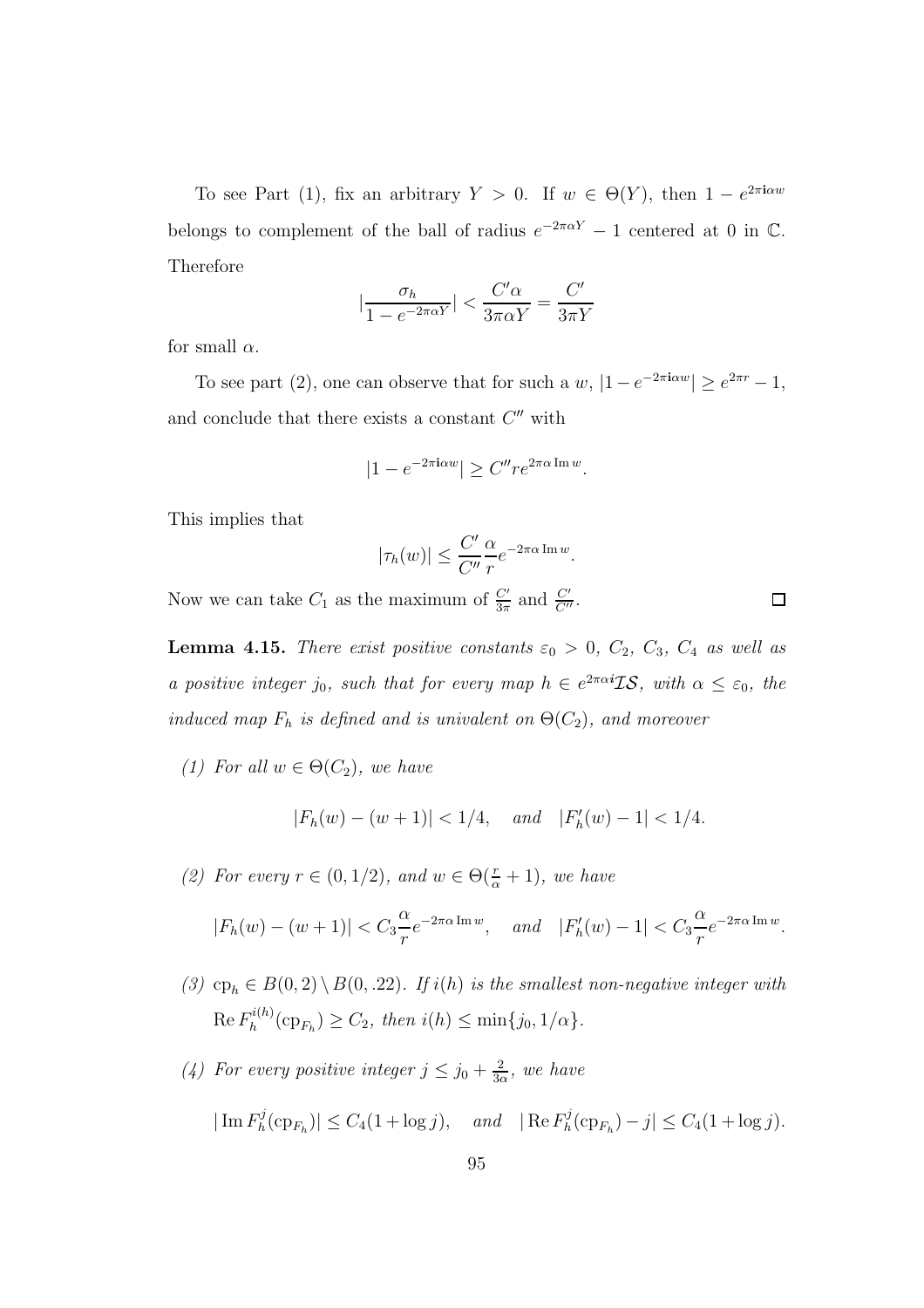Proof.

Parts (1) and (2): Consider a map  $h = e^{2\pi \alpha i} P \circ \varphi^{-1} : \varphi(U) \to \mathbb{C}$  in  $e^{2\pi\alpha i}$ IS. As cp<sub>P</sub> = -1/3  $\notin B(0, 1/3)$ , by Koebe Distortion Theorem, cp<sub>h</sub> =  $\phi(-1/3) \notin B(0, 1/12)$ . So, every h in the above class is defined and univalent on  $B(0, 1/12)$ . Applying part (1) of Lemma 4.14 with  $Y = 12C_1$ , we obtain an  $\varepsilon_0 > 0$  such that if  $\alpha \leq \varepsilon_0$ , then

$$
\tau_h(\Theta(Y)) \subset B(0,1/12).
$$

Therefore, the induced map  $F_h$  is defined and univalent on  $\Theta(Y)$ .

For  $w \in \Theta(Y)$ , using notation  $\lambda = e^{2\pi \alpha i}$ , we have

$$
F_h(w) = w + \frac{1}{2\pi\alpha i} \log\left(1 - \frac{\sigma_h u_h(z)}{1 + zu_h(z)}\right), \quad \text{with} \quad z = \tau_h(w)
$$

$$
= w + 1 + \frac{1}{2\pi\alpha i} \log\left(\frac{1}{\lambda}\left(1 - \frac{\sigma_h u_h(z)}{1 + zu_h(z)}\right)\right).
$$

Now assume we want to show that

$$
|F_h(w) - (w+1)| = \left|\frac{1}{2\pi\alpha}\log\left(\frac{1}{\lambda}\left(1 - \frac{\sigma_h u_h(z)}{1 + zu_h(z)}\right)\right)\right| < A
$$

for some A with  $0 < A < 1/4$ . As  $2\pi \alpha A < 1$ , it is enough to prove

$$
\frac{1}{2\pi\alpha}\Big|\frac{1}{\lambda}(1-\frac{\sigma_h u_h(z)}{1+zu_h(z)})-1\Big|<\frac{A}{e}.
$$

As  $|\lambda| = 1$ , it is enough to show that

$$
\frac{1}{2\pi\alpha}\Big|1-\frac{\sigma_h u_h(z)}{1+zu_h(z)}-\lambda\Big|<\frac{A}{e}.
$$

Replacing  $\sigma_h$  by its value from equation (4.5), and using  $|1 - \lambda| < 2\pi\alpha$ , we obtain

$$
\frac{1}{2\pi\alpha}\Big|(1-\lambda)(1-\frac{u_h(z)}{(1+zu_h(z))u_h(0)}\Big)\Big|<\Big|1-\frac{u_h(z)}{(1+zu_h(z))u_h(0)}\Big|.
$$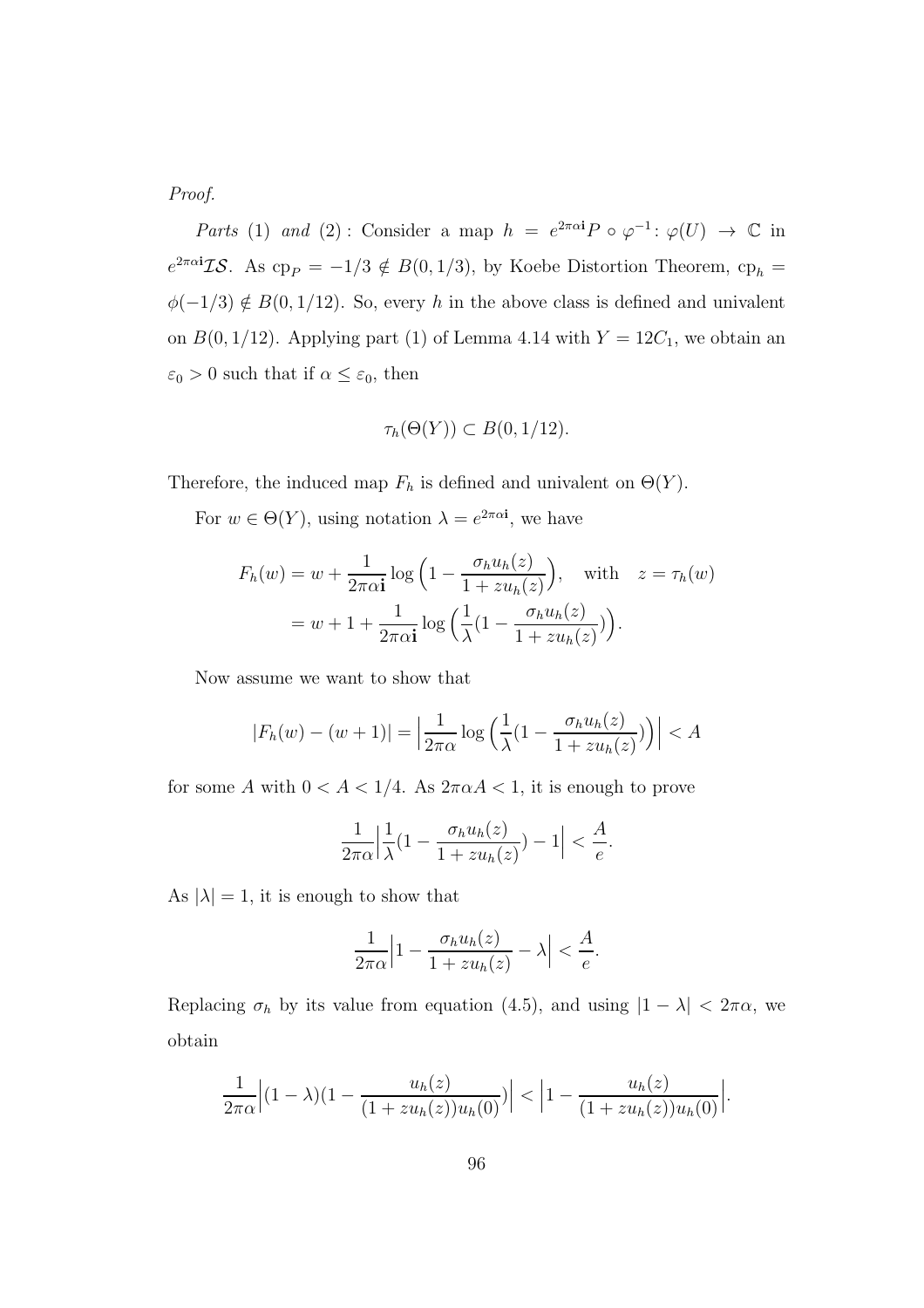Since  $u_h$  belongs to a compact class, it is possible to make

$$
1 - \frac{u_h(z)}{(1 + zu_h(z))u_h(0)}\tag{4.6}
$$

less than  $\frac{1}{4e}$  by restricting z to a sufficiently small disk of radius  $\delta$  around 0. So,

$$
\left|1 - \frac{u_h(z)}{(1 + zu_h(z))u_h(0)}\right| < \frac{1}{4e} = \frac{1/4}{e}, \text{ on } B(0, \delta).
$$

By Lemma 4.14, part (1), there is a constant  $C'(\delta) \geq Y$  such that  $|z| =$  $|\tau_{\alpha}(w)| < \delta$  holds for every  $w \in \Theta(C'(\delta))$ . With this constant  $C'(\delta)$  (for  $C_2$ ), we have the first inequality in part (1) of the lemma.

The second inequality in part (1) follows from the Cauchy estimate (integral formula) applied to  $F_h(w) - w - 1$ , once we restrict w to smaller domain  $\Theta(C'(\delta) + 1)$ . Hence, for  $C_2 := C'(\delta) + 1$  we have both inequalities.

For the first inequality in Part (2), using Taylor's Theorem for Expression (4.6), one obtains

$$
1 - \frac{u_h(z)}{(1 + zu_h(z))u_h(0)} < 2 \cdot \left| \frac{u'_h(0)}{u_h(0) - 1} \right| |z|.
$$

Moreover, as  $u_h$  belongs to a compact class,

$$
|\frac{u'_h(0)}{u_h(0) - 1}| < D'
$$

for some constant  $D'$ .

Using part (2) of Lemma 4.14, we conclude that for every  $w \in \Theta(\frac{r}{\alpha})$ , we have

$$
\left|1 - \frac{u_h(z)}{(1 + zu_h(z))u_h(0)}\right| < 2D'C_1 \frac{\alpha}{r} e^{-2\pi\alpha \operatorname{Im} w} \\
= \frac{\frac{2D'C_1}{e} \frac{\alpha}{r} e^{-2\pi\alpha \operatorname{Im} w}}{e}.
$$

This proves the first inequality by introducing  $C_3 := 2D'C_1/e$ .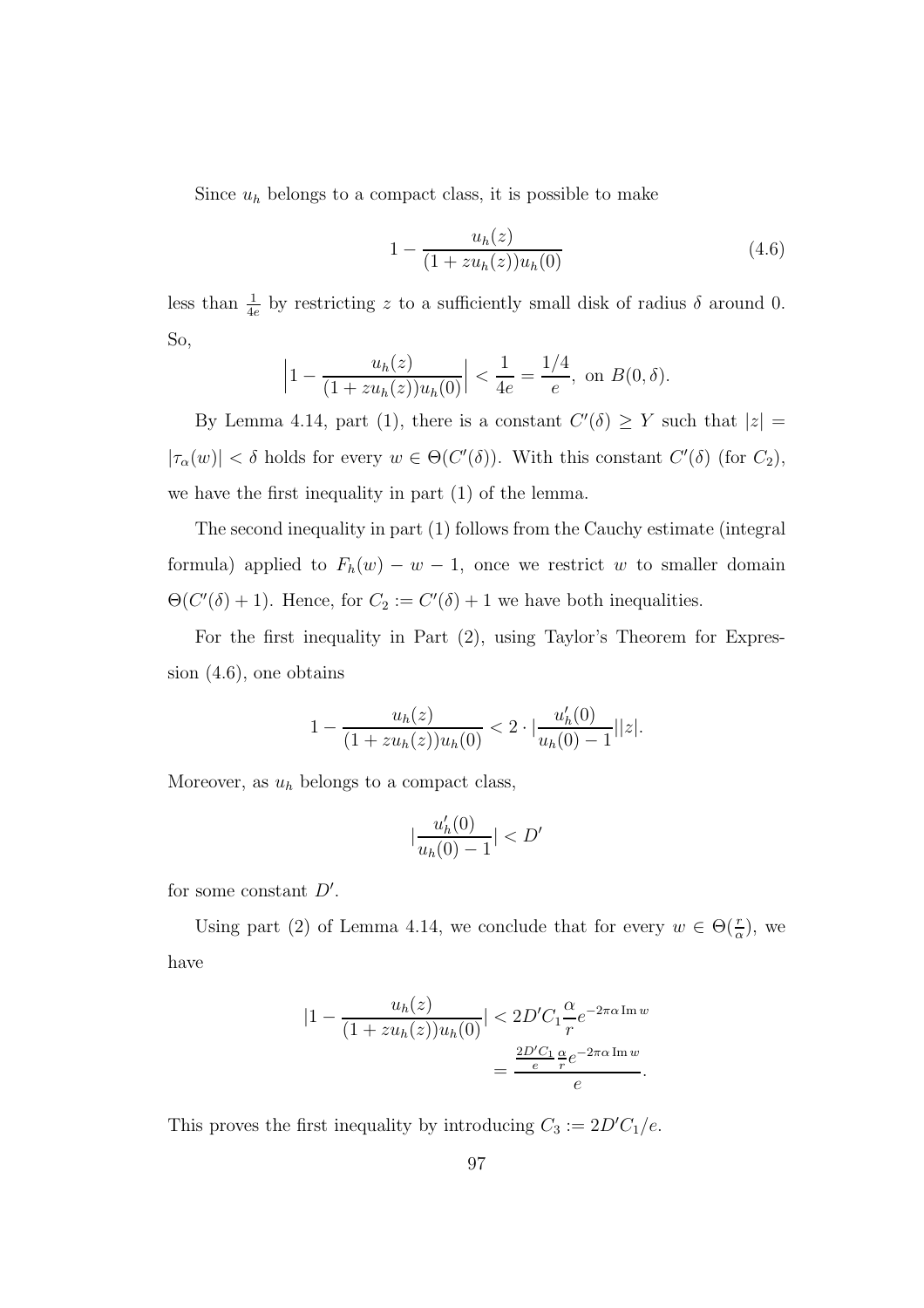The other inequality in (2) is also a consequence of Cauchy estimate, once we restrict w to  $\Theta(\frac{r}{\alpha}+1)$ .

Part (3) : By explicit calculation one can see that  $e^{-2\pi\alpha}h$  is univalent on the ball  $B(0, 1 - \sqrt{8/27}e^{-2\pi}) \supset B(0, 2/3)$ . Koebe distortion Theorem applied to this map on  $B(0, 2/3)$  implies that  $cp_h \in B(0, 2) \setminus B(0, .22)$ .

By above argument, there is a choice of  $cp_{F_h}$  in  $\tau_\alpha^{-1}(cp_h)$  that belongs to a compact subset of  $\mathbb C$  (independent of  $\alpha$ ). Since h converges to maps in the compact class  $\mathcal{IS}$  as  $\alpha \to 0$ ,  $cp_{F_h}$  visits  $\Theta(C_2)$  in a finite number of iterates  $i(h)$ , uniformly bounded by some constant  $j_0$  independent of h. For the same reason,

$$
|F_h^i(\mathrm{cp}_{F_h})| \le C', \text{ for } i = 0, 1, \dots i(h)
$$

for some constant  $C'$ .

Part  $(4)$  :

It is enough to prove the inequalities for small values of  $\alpha$ . For larger  $\alpha$ , there are only finite number of iterates to consider. Therefore, by our previous argument in part  $(3)$ , the inequalities hold for large enough  $C_4$ . So, in the following we assume that  $\alpha \le \min\{\frac{C_2}{3} + \frac{5j_0+5}{24}, \frac{1}{8C_2+41}\}.$ 

By the first part of this lemma, at each step j with  $i(h) \leq j \leq j_0 + \frac{2}{3c}$  $\frac{2}{3\alpha}$ , we have  $F_h^j$  $b_n^{\mathcal{G}}(\mathrm{cp}_{F_h}) \in \Theta(C_2),$ 

$$
C' + \frac{3j}{4} \leq \text{Re } F_h^j(\text{cp}_{F_h}) \leq C' + \frac{5}{4} + \frac{5j}{4}.
$$

and,

$$
-C' - \frac{1}{6\alpha} \le -C' - \frac{j}{4} \le \text{Im } F_h^j(\text{cp}_{F_h}) \le C' + \frac{j}{4} \le C' + \frac{1}{6\alpha}.
$$

Now, one can use part (2) with  $r_j = \frac{j\alpha}{6}$  $\frac{a}{6}$  at  $F_h^j$  $h_i^j(\text{cp}_{F_h}), \text{ for } j = i(h), \ldots, j_0 + \frac{2}{3c}$  $\frac{2}{3\alpha}$ ,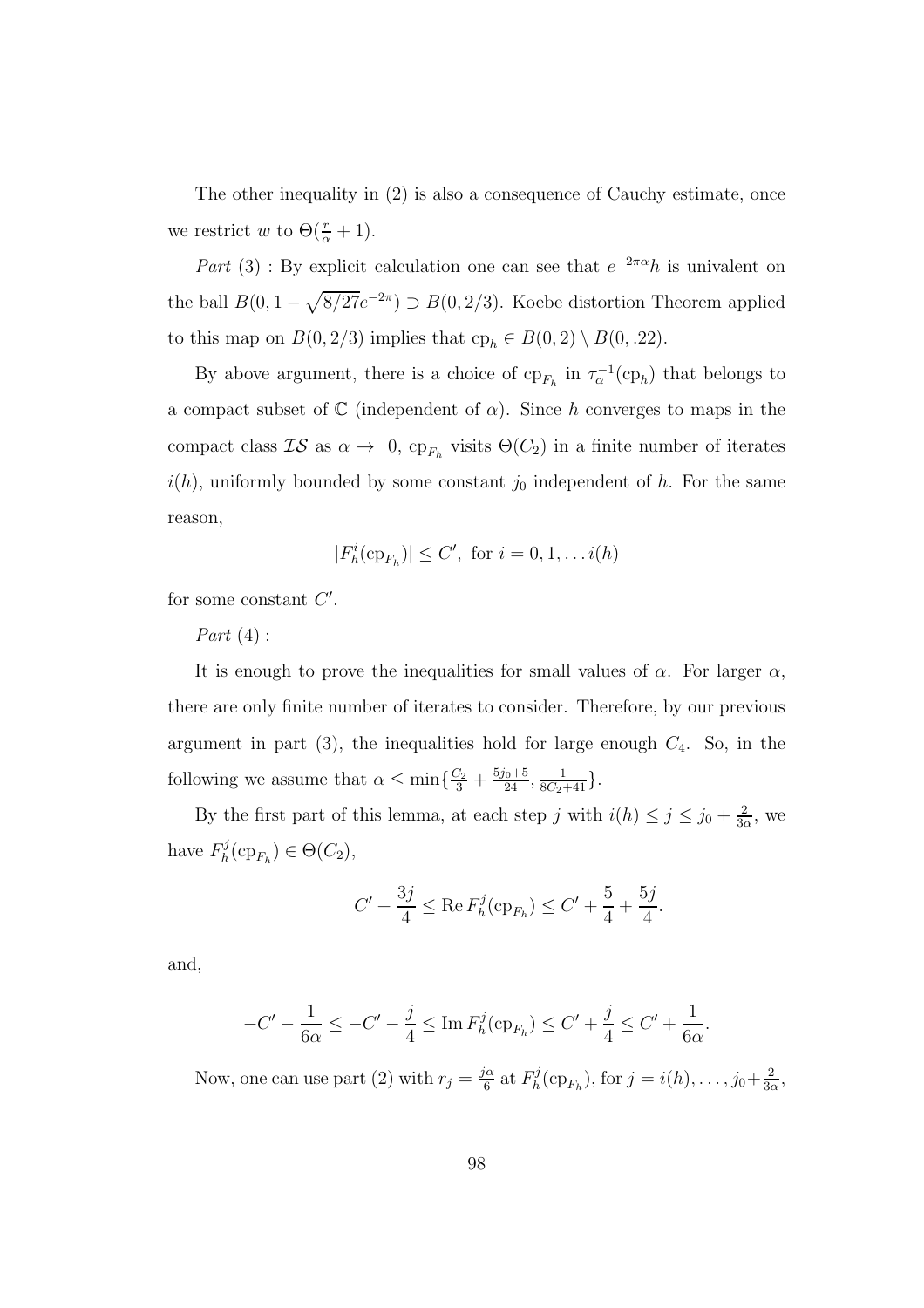to obtain:

$$
|F_h(F_h^j(\text{cp}_{F_h})) - F_h^j(\text{cp}_{F_h}) - 1| \le C_3 \frac{6}{j} e^{2\pi \alpha (C' + \frac{1}{6\alpha})}
$$
  

$$
\le 6C_3 e^{\pi (C' + \frac{1}{3})} \frac{1}{j}
$$

Putting above inequalities together using triangle inequality, we obtain the following estimates for every  $j \leq j_0 + \frac{2}{3c}$  $\frac{2}{3\alpha}$ :

$$
|\operatorname{Im} F_h^j(\operatorname{cp}_{F_h})| \le C' + 6C_3 e^{\pi (C' + \frac{1}{3})} \sum_{m=i(h)}^j \frac{1}{m}
$$
  

$$
\le C' + 6C_3 e^{\pi (C' + \frac{1}{3})} (1 + \log j)
$$
  

$$
\le C' + 6C_3 e^{\pi (C' + \frac{1}{3})} (1 + \log \frac{2}{3\alpha}),
$$

similarly,

Re 
$$
F_h^j
$$
(cp<sub>F\_h</sub>)  $\leq C' + (j - i(h)) + 6C_3 e^{\pi(C' + \frac{1}{3})} (1 + \log j)$ , and  
Re  $F_h^j$ (cp<sub>F\_h</sub>)  $\geq -C' + (j - i(h)) - 6C_3 e^{\pi(C' + \frac{1}{3})} (1 + \log |j - j_0|)$ 

This finishes part (4) by introducing the appropriate constant  $C_4$ .

 $\Box$ 

The following lemma is basically repeating existence of Fatou coordinate in the second part of Theorem 4.3. There is a standard argument based on the measurable Riemann mapping theorem to construct such a coordinate. Since we need to further analyze this coordinate, we repeat this argument in the next lemma.

For real constant  $Q>0,$  let  $\Sigma_Q$  denote the set

$$
\Sigma_Q := \{ w \in \mathbb{C} : Q \le \text{Re}(w) \le \frac{1}{\alpha} - Q \} \cup
$$
  

$$
\{ w \in \mathbb{C} : \text{Re}(w) \le Q, \text{ and } |\text{Im } w| \ge -\text{Re}(w) + 2Q \} \cup
$$
  

$$
\{ w \in \mathbb{C} : \text{Re}(w) \ge \frac{1}{\alpha} - Q, \text{ and } |\text{Im } w| \ge \text{Re}(w) - \frac{1}{\alpha} + 2Q \}.
$$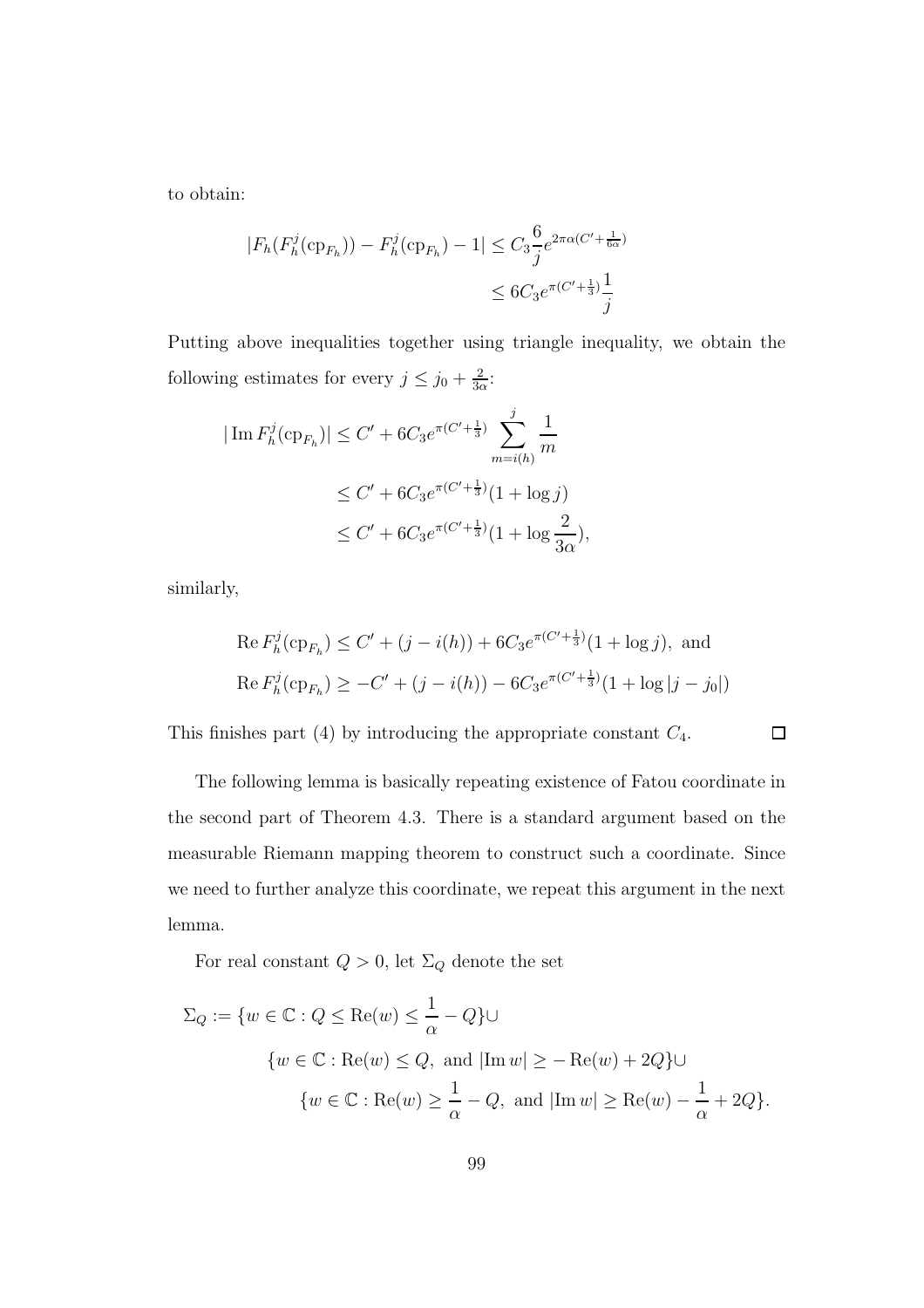

Figure 4.4: The gray region shows the domain  $\Sigma_{C_2}$ .

**Lemma 4.16.** For every map  $h \in e^{2\pi \alpha i} \mathcal{IS}$  with  $\alpha$  less than  $\varepsilon_0$  (obtained in Lemma 4.15), there is a univalent map  $L_h$ : Dom  $(L_h) \to \mathbb{C}$  with the following properties:

 $(1)$   $\Sigma_{C_2} \cup \{cp_{F_h}\} \subset \text{Dom}(L_h)$  and

 $\{w \in \mathbb{C} : 0 \leq \text{Re}(w) \leq |1/\alpha| - k\} \subseteq L_h(\text{Dom}(L_h))$ 

(same  $k$  as in Theorem 4.3).

 $(2)$   $L_h$  satisfies

 $L_h(F_h(w)) = L_h(w) + 1$  (Abel functional equation)

whenever both sides are defined. Moreover,  $L_h$  is unique once normalized by mapping the critical value of  $F_h$  to 1.

*Proof.* Let  $l_a$  denote the vertical line  $\{a + it : -\infty < t < +\infty\}$ , for a in  $[C_2, \frac{1}{\alpha} - C_2 - \frac{5}{4}]$  $\frac{5}{4}$ . If  $\alpha \leq \varepsilon_0$ , by Lemma 4.15–(1), image of  $l_a$  under  $F_h$  does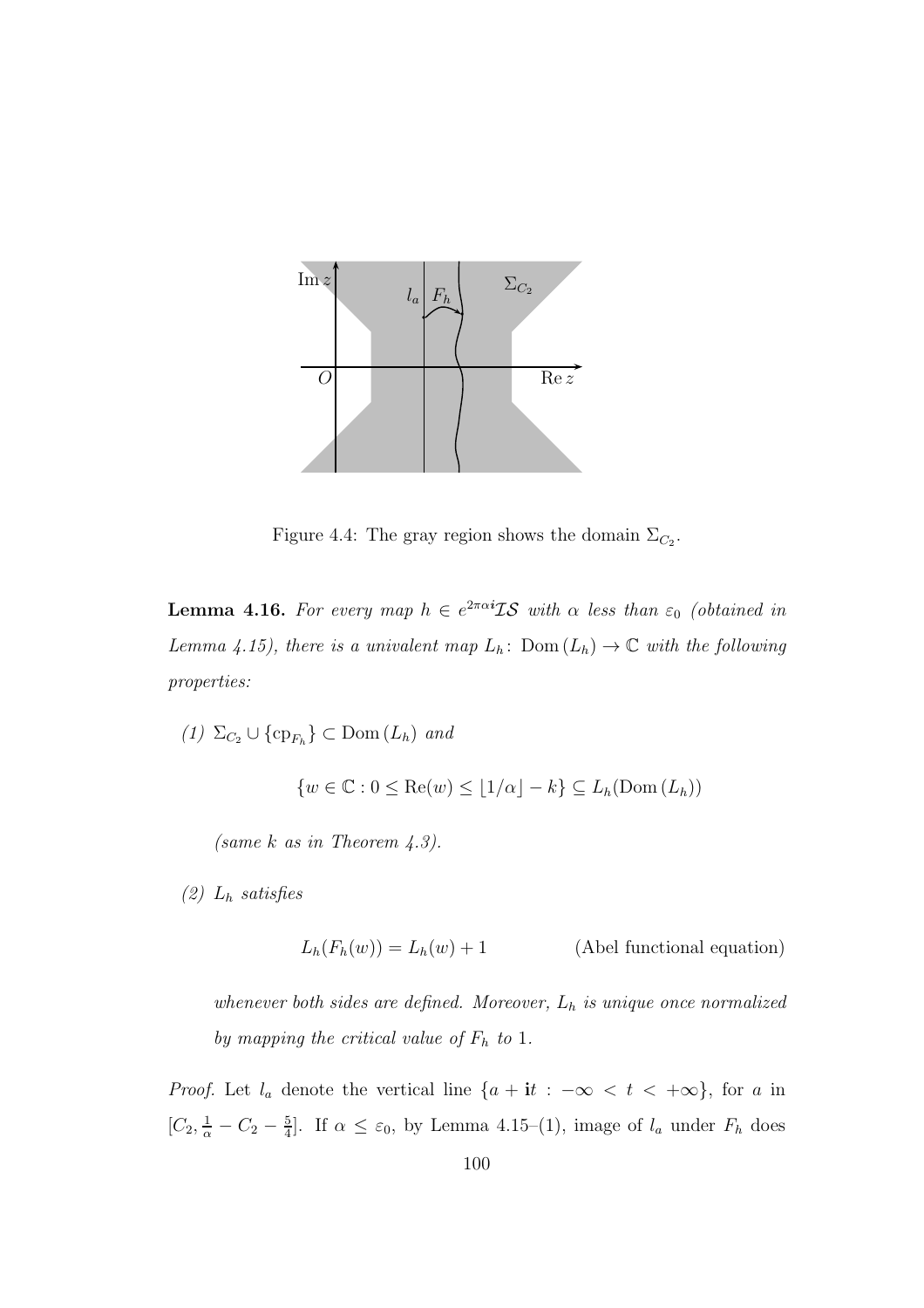not intersect itself. By the same lemma, the two curves  $l_a$  and  $F_h(l_a)$  cut the complex plane into three connected components. Denote closure of the one with bounded real part by  $\mathcal{K}_h$ .

Consider the homeomorphism

$$
g \colon \{ w \in \mathbb{C} : 0 \le \text{Re}(w) \le 1 \} \to \mathcal{K}_h
$$

defined as

$$
g(s + it) := (1 - s)(a + it) + sFh(a + it).
$$

The partial derivatives of  $g$  exist everywhere and can be calculated as

$$
\frac{\partial g}{\partial w}(s+it) = \frac{1}{2}[\frac{\partial g}{\partial s} - i\frac{\partial g}{\partial t}](s+it)
$$
  
\n
$$
= \frac{1}{2}[F_h(a+it) - (a+it) + 1 + s(F'_h(a+it) - 1)],
$$
  
\n
$$
\frac{\partial g}{\partial \bar{w}}(s+it) = \frac{1}{2}[\frac{\partial g}{\partial s} + i\frac{\partial g}{\partial t}](s+it)
$$
  
\n
$$
= \frac{1}{2}[F_h(a+it) - (a+it) - 1 + s(1 - F'_h(a+it))].
$$
\n(4.7)

By the inequalities in part (1) of Lemma 4.15, dilatation of the map  $g$ ,  $|g_{\bar{w}}/g_w|$ , is bounded by 1/3. Thus, it is a quasi-conformal map onto  $\mathcal{K}_h$ . Moreover,

$$
\forall w \in l_a, \ g^{-1}(F_h(w)) = g^{-1}(w) + 1.
$$

The Beltrami differential

$$
\nu(w):=\frac{\partial g/\partial \bar{w}}{\partial g/\partial w}(w)\frac{d\bar{w}}{dw}
$$

is the pull back of the standard complex structure on  $\mathbb C$  by g. Using  $\nu(T_1(w)) =$  $\nu(w)$ , we can extend  $\nu(w)$  over the whole complex plane C. By measurable Riemann mapping theorem ([Ah66], Ch V, Theorem 3), there exists a unique quasi-conformal mapping  $g_1: \mathbb{C} \to \mathbb{C}$  which solves the Beltrami differential equation  $\frac{\partial}{\partial \bar{w}}g_1 = \nu \cdot \frac{\partial}{\partial w}g_1$  and leaves the points 0 and 1 fixed.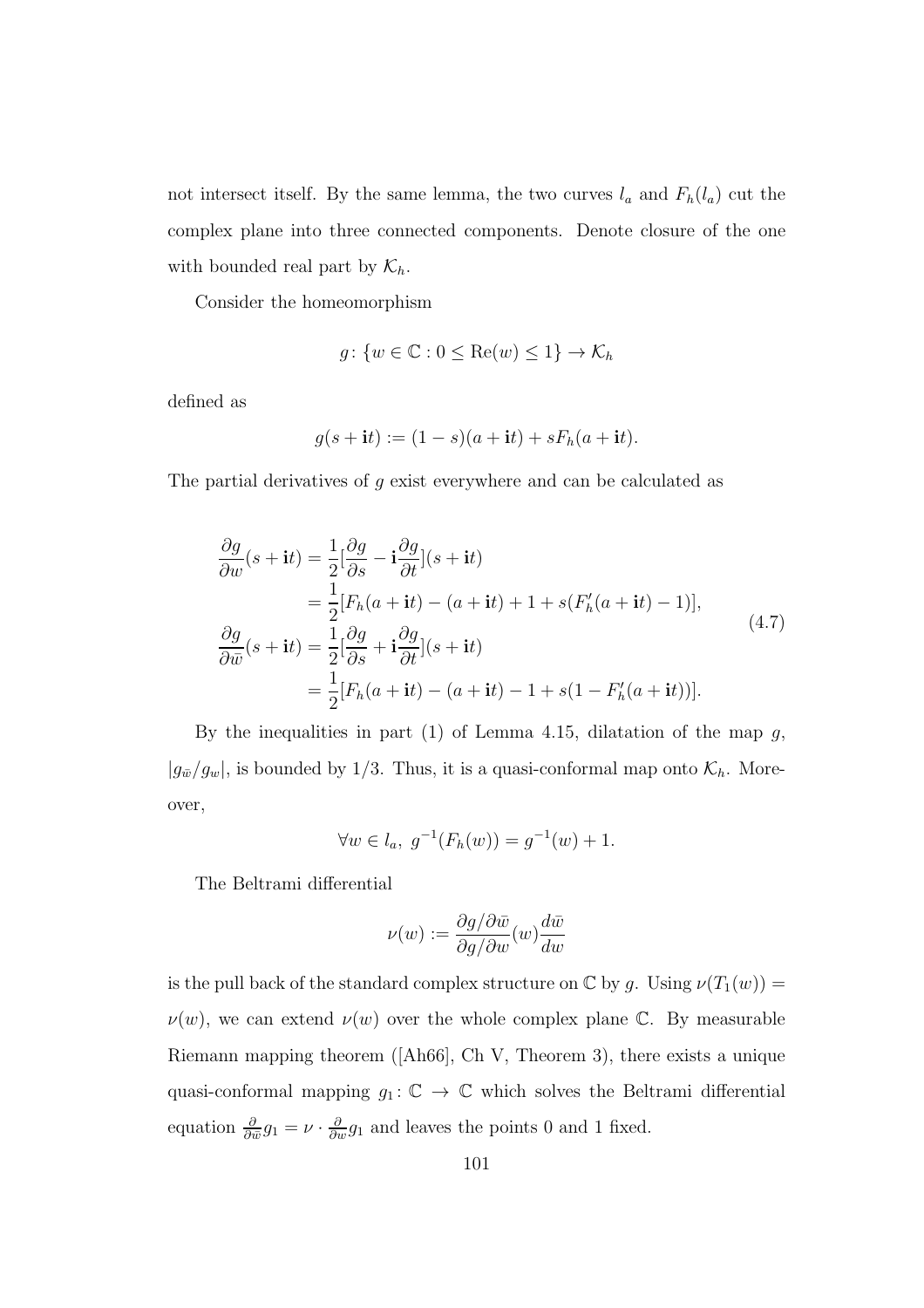As  $g_1 \circ T_1 \circ g_1^{-1}$  is quasi-conformal and  $\partial (g_1 \circ T_1 \circ g_1^{-1})/\partial \bar{w} = 0$ , by explicit calculation, Weyl's Lemma ([Ah66], Ch II, Corollary 2) implies that this map is a conformal map of the complex plane. As it is conjugate to  $T_1$ , it can not have any fixed point. Therefore, it is a translation of the plane. Finally,  $g_1(0) = 1$ implies that  $g_1 \circ T_1 \circ g_1^{-1} = T_1$ , or in other words,  $g_1(w + 1) = g_1(w) + 1$ .

For the same reason, the map  $L_h := g_1 \circ g^{-1} : \mathcal{K}_h \to \mathbb{C}$  is conformal and by previous arguments satisfies  $L_h(F_h(w)) = L_h(w) + 1$  on  $l_a$ . This relation can be used to extend  $L_h$  on a larger domain. By part (1) of Lemma 4.15, for every  $w \in \Sigma_{C_2}$  there is an integer  $j_w$  for which  $F_h^{j_w}$  $h^{j_w}(w) \in \mathcal{K}_h$ . Thus domain of  $L_h$ contains at least  $\Sigma_{C_2}$  and by definition satisfies the Abel functional equation on its domain of definition.

Note that  $L_h(a) = 0$ . Given any simply connected domain in  $\mathbb{C} \setminus \{0, \sigma_h\},$ there is a continuous inverse branch of  $\tau_h$  defined on this domain. Further, if image of such a domain under this branch,  $\tau_h^{-1}$ , is contained in domain of  $L_h$ , composition of this branch and  $L<sub>h</sub>$  is a Fatou coordinate for h. By uniqueness in Theorem 4.3, there exists a constant  $t_h$  such that  $L_h \circ \tau_\alpha^{-1} + t_h = \Phi_h$  is the unique Fatou coordinate which sends  $cp_h$  to zero. This would imply that  $L_h$ extends over a larger domain containing  $cp_{F_h}$  on its boundary. Moreover, its image contains the set

$$
\{w \in \mathbb{C} : 0 \le \text{Re}(w) \le \lfloor 1/\alpha \rfloor - k\}
$$

for the constant k obtained in that theorem.

To control Fatou coordinate of a given map h, which is of the from  $L_h \circ \tau_h^{-1}$ , we need to control  $L_h$ . First we give a rough estimate on derivative of  $L_h$ .

**Lemma 4.17.** There exists a positive constant  $C_5$  such that for every  $h \in$  $e^{2\pi\alpha i} \mathcal{IS},$  and every  $\zeta$  with  $1 \leq \text{Re}\,\zeta \leq 1/\alpha - k$ , we have  $1/C_5 \leq |(L_h^{-1})'(\zeta)| \leq$  $C_5$ .

 $\Box$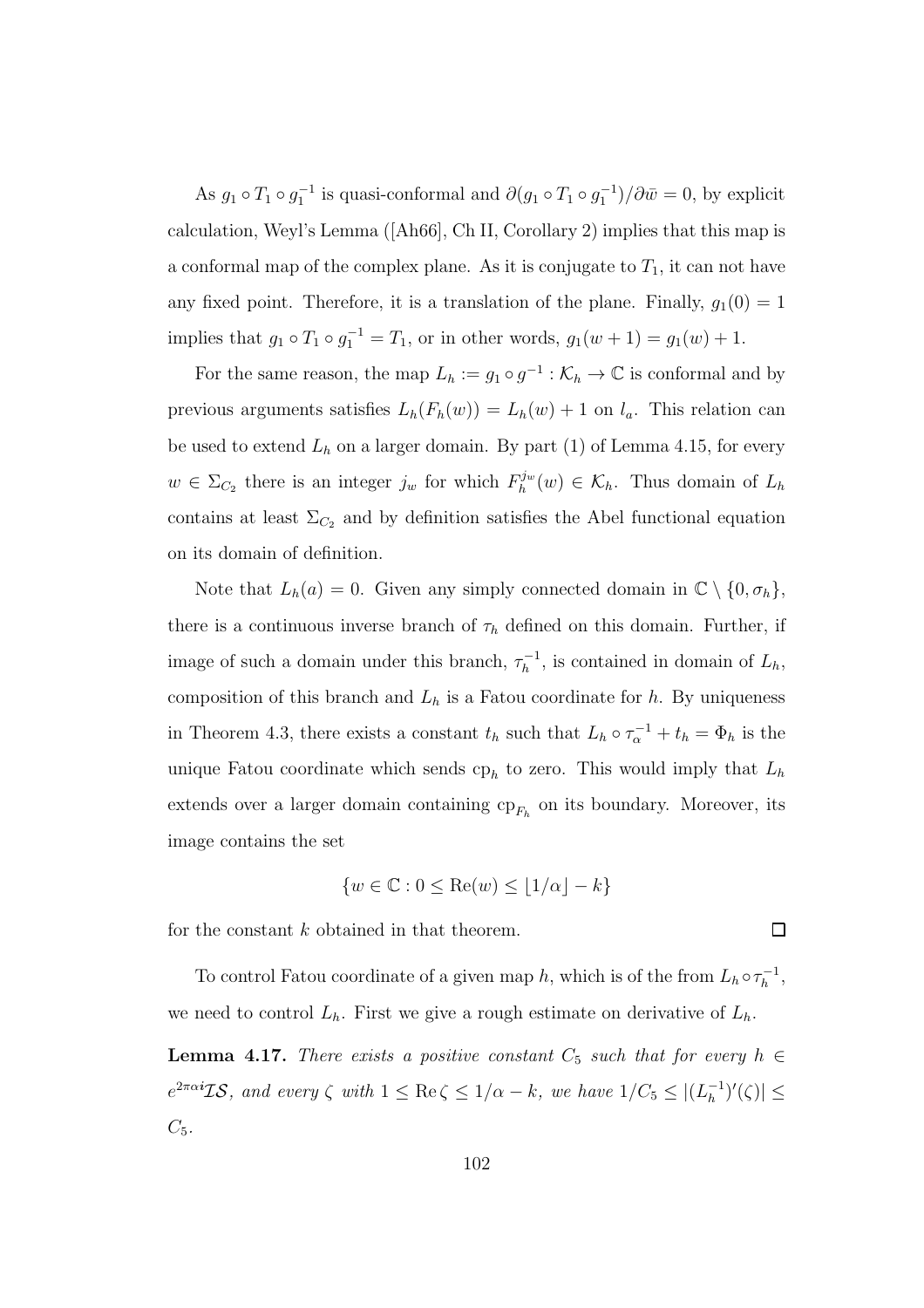*Proof.* Let  $G : (0, 1/\alpha - k) \times (-\infty, \infty) \to \mathbb{C}$ , denote the map  $L_h^{-1}$  through this proof. We will consider two separate cases. First assume  $\xi := G(\zeta) \in \Theta(C_2)$ and Im  $\zeta \in (1.5, 1/\alpha - k - 1.5)$ . So, G is defined and univalent on  $B(\zeta, 1.5)$ and  $F_h(\xi) \in B(\xi + 1, 1/4)$ . Now, by 1/4 Theorem,  $|G'(\zeta)|/4 \le (1 + 1/4)$  which implies  $G'(\zeta) \leq 5$ . For the other direction, by Koebe distortion theorem, we have

$$
\forall w \in B(\zeta, 1), \ |G'(w)/G'(\zeta)| \le 45.
$$

By comparing distances  $d(\zeta, \zeta + 1)$  and  $d(\xi, F_h(\xi))$ , we obtain

$$
45|G'(\zeta)| \ge 1 \cdot \sup_{w \in B(\zeta, 1)} |G'(w)| \ge 1 - 1/4 = 3/4,
$$

which implies,  $|G'(\zeta)| \geq 1/36$ . This proves the lemma in this case.

Now if  $\xi \in \Theta(C_2)$  and Im  $L_h(\xi) \in (1, 1/\alpha - k)$ . By Abel functional equation in Lemma 4.16, at least one of  $\xi$ ,  $F_h(\xi)$ ,  $F_h^2(\xi)$ ,  $F_h^{-1}(\xi)$ ,  $F_h^{-2}(\xi)$  satisfies above condition. Differentiating Abel functional equation and using Lemma 4.15, part  $(1)$ , we see

$$
3/4 \le |L'_h(F_h(\xi))|/|L'_h(\xi)| = |F'_h(\xi)| \le 5/4,
$$

which takes care of this case.

Finally, if  $\xi \notin \Theta(C_2)$  then  $\xi$  belong to a compact subset of  $\mathbb{C}$ . As the normalized Fatou coordinate  $L_h$  is univalent and depends continuously on  $h$ in the compact open topology, this case follows from compactness of the class  $\mathcal{IS}[\alpha_*].$  $\Box$ 

Finally, the following is our fine control of  $L_h$ . Let  $C_6 > 1$  be a positive constant that satisfies  $C_4(1 + \log \frac{5}{4\alpha}) + 2C_5 \le C_6/\alpha$ .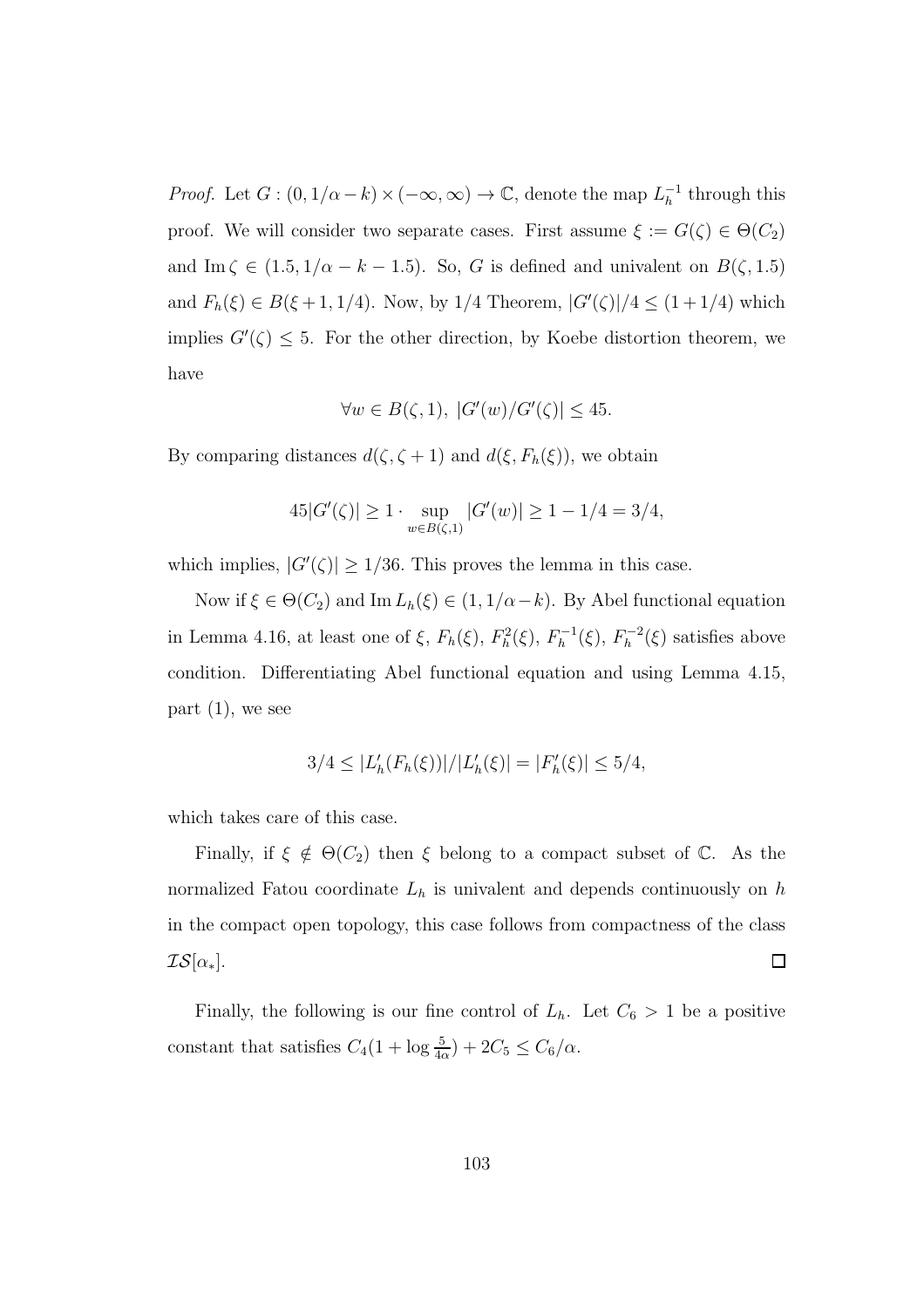**Lemma 4.18.** There exists a positive constant  $C_7$  such that for every map  $L_h$ with  $\alpha(h) < \varepsilon_0$ , every  $r \in (0, 1/2)$ , and every  $w_1, w_2 \in \text{Dom } L_h$  with

– Re $w_1 = \text{Re } w_2$ , and Im  $w_1$ , Im  $w_2 > -C_6/\alpha$ ,

- for all 
$$
t \in (0, 1)
$$
,  $tw_1 + (1 - t)w_2 \in \Theta(\frac{r}{\alpha} + 1)$ ,

we have,

(1) 
$$
|\text{Re}(L_h(w_1) - L_h(w_2))| \le C_7/r
$$
  
(2)  $|\text{Im}(L_h(w_1) - L_h(w_2)) - \text{Im}(w_1 - w_2)| \le C_7/r$ 

*Proof.* Given  $w_1, w_2$  satisfying the conditions in the lemma, choose a vertical line l with  $w_1, w_2 \in \mathcal{K}_h$  in the construction of the map g in Lemma 4.16. Let  $F^{i(h)}_h$  $h_h^{i(h)}(\text{cp}_{F_h})$  be the first visit of  $\text{cp}_{F_h}$  to  $\Sigma_{C_2}$ , and let  $w^* := F_h^{i(h)+j}$  $h^{(n)+j}(\text{cp}_{F_h})$  be the first visit of this point to  $\mathcal{K}_h$ . By part (1) of Lemma 4.15,  $j \leq \frac{1/2\alpha}{3/4} \leq \frac{2}{3\alpha}$  $rac{2}{3\alpha}$ . Hence, (4) of the same lemma implies that

Im 
$$
w^* \in [-C_4(1 + \log \frac{2}{3\alpha}), C_4(1 + \log \frac{2}{3\alpha})].
$$
 (4.8)

Let  $t<sub>h</sub>$  be a complex constant with imaginary part in this set and

$$
(Lh + th)(w*) = i(h) + j.
$$

Then by Abel functional equation we conclude that  $cp_{F_h}$  is mapped to 0 under  $L_h + t_h$ . We will denote this map by the same notation  $L_h$ , thus  $L_h(w^*) =$  $i(h) + j.$ 

We have the following simple inequalities for the quasi-conformal map  $g^{-1}$ constructed using the choice of vertical line l:

$$
|\operatorname{Im} (g^{-1}(w_1) - g^{-1}(w_2)) - \operatorname{Im} (w_1 - w_2)| \le 1/2,
$$
  

$$
|\operatorname{Re} (g^{-1}(w_1)) - \operatorname{Re} (g^{-1}(w_2))| \le 1/2.
$$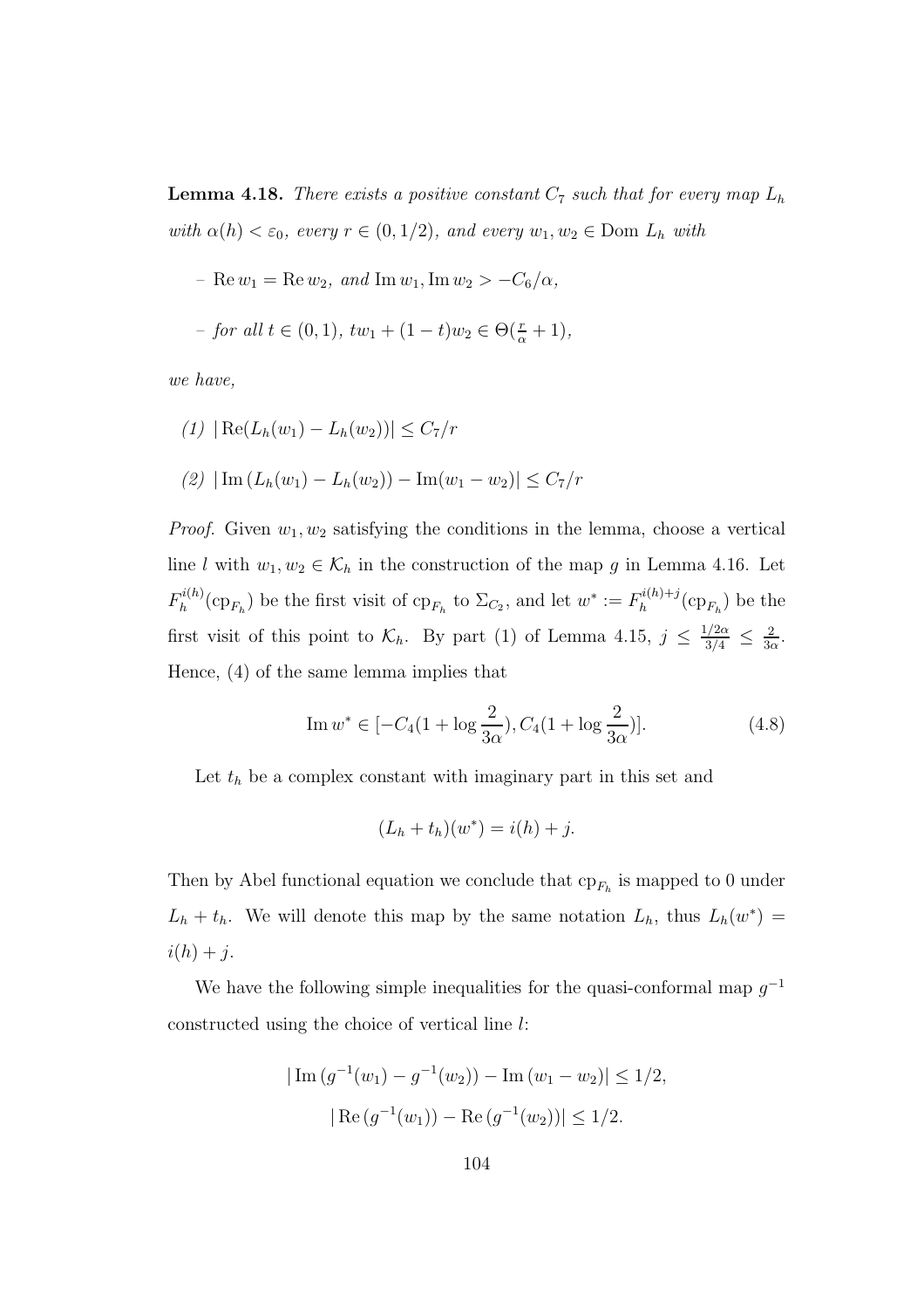To prove similar results for  $L<sub>h</sub>$ , we will compare it to  $g<sup>-1</sup>$  using Green's integral formula. Choose  $t_1$  and  $t_2$  so that  $w_1$  and  $w_2$  are contained in the curves  $s \mapsto g(s + i t_1)$ , and  $s \mapsto g(s + i t_2)$ , for  $0 \le s \le 1$ , respectively. Using notations  $\zeta = s + \mathbf{i}t$ ,  $d\zeta = ds + \mathbf{i}dt$  and  $d\bar{\zeta} = ds - \mathbf{i}dt$ , by Green's Theorem applied to the map  $g_1(\zeta) = L_h \circ g$  on the rectangle

$$
\mathcal{D} := \{ \zeta \in \mathbb{C} : 0 \le \text{Re}(\zeta) \le 1, t_1 \le \text{Im}\,\zeta \le t_2 \}
$$

we have

$$
\int_{\partial \mathcal{D}} g_1(\zeta) d\zeta = \iint_{\mathcal{D}} -\frac{\partial g_1(\zeta)}{\partial \bar{\zeta}} d\zeta \wedge d\bar{\zeta}.
$$
 (Green's formula)

If we let  $w = g(\zeta)$ , the complex chain rule for  $g_1(\zeta)$ , using the Cauchy-Riemann equation  $\frac{\partial L_h}{\partial \bar{w}} = 0$ , can be written as

$$
\frac{\partial g_1}{\partial \bar{\zeta}} = \frac{\partial (L_h \circ g)}{\partial \bar{\zeta}} = \left(\frac{\partial L_h}{\partial w} \circ g\right) \frac{\partial g}{\partial \bar{\zeta}}.
$$

Therefore,

$$
\left| \iint_{\mathcal{D}} \frac{\partial g_1(\zeta)}{\partial \overline{\zeta}} d\zeta \wedge d\overline{\zeta} \right| \leq \int_{t_1}^{t_2} \int_0^1 2 \left| \frac{\partial g_1(\zeta)}{\partial \overline{\zeta}} \right| ds dt
$$
  

$$
\leq \int_{t_1}^{t_2} \int_0^1 \frac{4}{3} \cdot \sup |L_h'| \cdot C_3 \frac{\alpha}{r} e^{-2\pi \alpha \operatorname{Im} g(s+it)} ds dt.
$$

The last inequality follows from  $(4.7)$  and Lemma  $4.15-(2)$ . By our assumption on  $w_1$  and  $w_2$ , the last integral is less than or equal to

$$
\int_{-C_6/\alpha}^{\infty} \frac{4}{3} C_5 C_3 \frac{\alpha}{r} e^{-2\pi \alpha (t - 1/4)} dt
$$
  
\n
$$
\leq \frac{4C_5 C_3}{3\pi r} e^{-2\pi \alpha (-C_6/\alpha - 1/4)}
$$
  
\n
$$
\leq \frac{4C_5 C_3 e^{\pi (2C_6 + 1)}}{3\pi} \frac{1}{r},
$$

which is bounded independent of  $\alpha$ .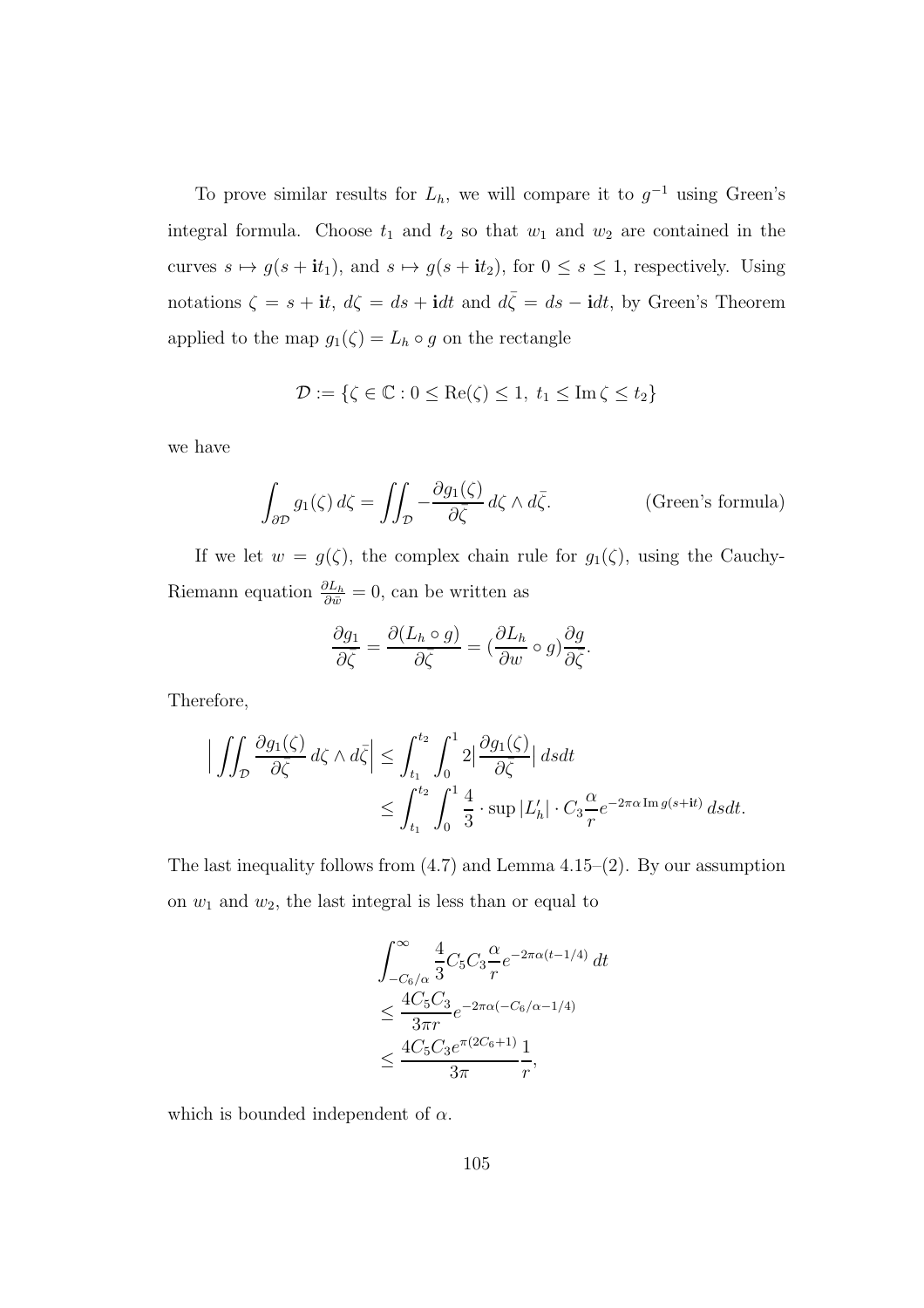If we parametrize boundary of  $\mathcal D$  as

$$
\vartheta_1(\ell) := \mathbf{i}\ell, \ \ell \in [t_1, t_2] \qquad \qquad \vartheta_2(\ell) := \ell + \mathbf{i}t_2, \ \ell \in [0, 1]
$$
  

$$
\vartheta_3(\ell) := 1 + \mathbf{i}(t_1 + t_2 - \ell), \ \ell \in [t_1, t_2] \qquad \vartheta_4(\ell) := 1 - \ell, \ \ell \in [0, 1]
$$

the left hand side of the (Green's formula) can be written as

$$
\int_{t_1}^{t_2} g_1(\mathbf{i}\ell) \mathbf{i} \, d\ell + \int_0^1 g_1(\ell + \mathbf{i}t_2) \, d\ell + \int_{t_1}^{t_2} g_1(1 + \mathbf{i}(t_1 + t_2 - \ell))(-\mathbf{i}) \, d\ell + \int_0^1 -g_1(1 - \ell) \, d\ell.
$$

Replacing  $g_1(\zeta + 1)$  by  $g_1(\zeta) + 1$  and making a change of coordinate in the third integral, we obtain

$$
-i(t_2-t_1)+\int_0^1g_1(\ell+{\bf i}t_2)\,d\ell+\int_0^1-g_1(1-\ell)\,d\ell.
$$

Now we show that the above two integrals are in bounded distance of  $L_h(w_2)$ and  $-L_h(w_1)$ , as follows:

$$
\left| \int_0^1 g_1(\ell + it_2) \, d\ell - L_h(w_2) \right| \le \int_0^1 |g_1(\ell + it_2) - L_h(w_2)| \, d\ell
$$
  
= 
$$
\int_0^1 |g_1(\ell + it_2) - g_1(\ell_1 + it_2)| \, d\ell,
$$
  

$$
\le \int_0^1 \sup_{\zeta \in [0,1] + it_2} |g'_1(\zeta)| \, d\ell \le \frac{5}{4} C_5,
$$

for some  $\ell_1 \in [0,1]$ . Similarly

$$
\left| \int_0^1 -g_1(1-\ell) \, d\ell + L_h(w) \right| \leq \frac{5}{4} C_5.
$$

Now one infers parts (1) and (2) of the lemma by considering real part and imaginary part of Green's formula).  $\Box$ 

# 4.1.6 Proof of main technical lemmas

Proof of Lemma 4.10. It is enough to prove the statement for small values of  $\alpha_n$ . That is because the sector  $f_n^{k_n}(S_n^0)$  is contained in Dom  $f_n \subset B(0, 4/27e^{4\pi})$ .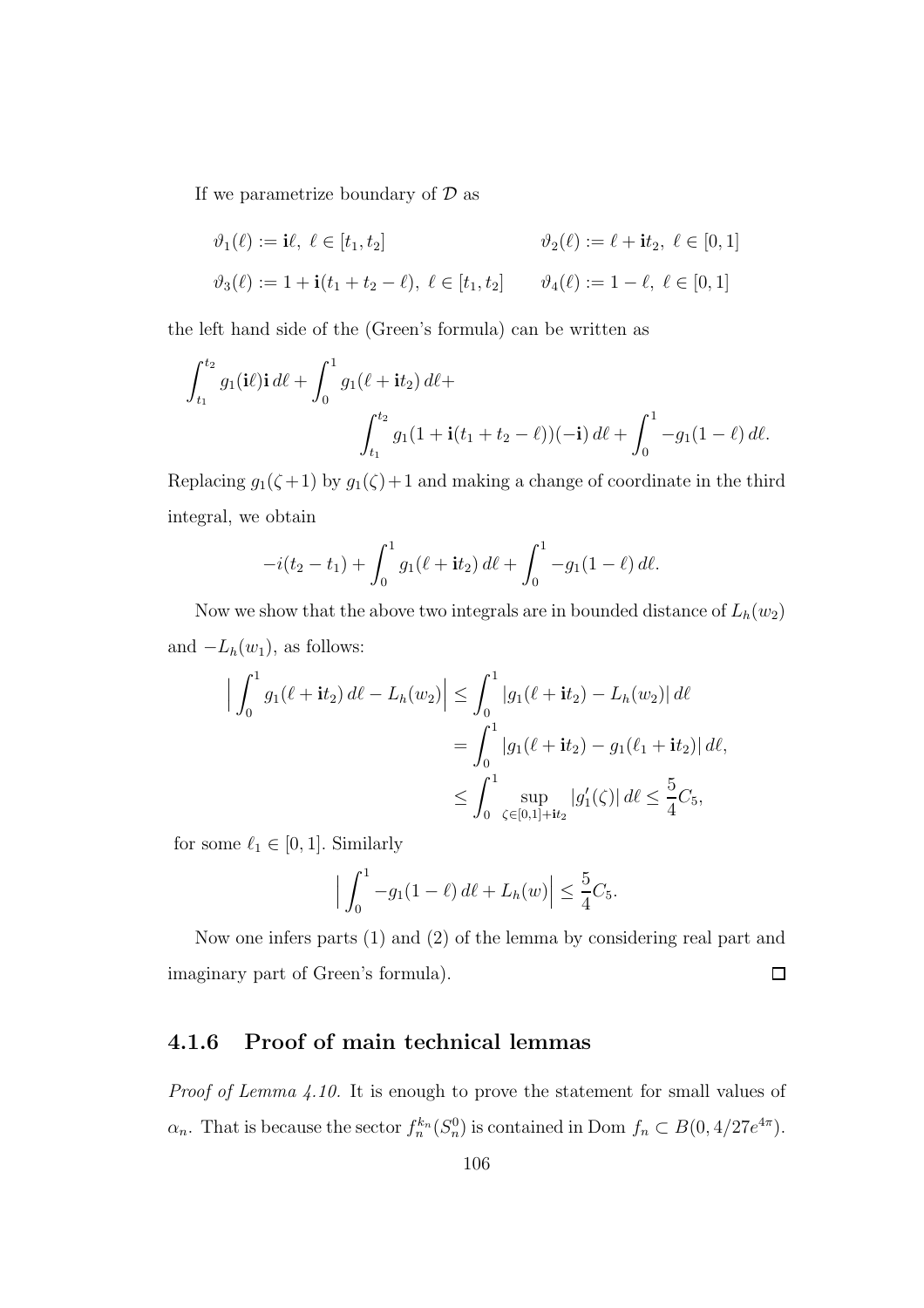Therefore, it has uniformly bounded diameter. Now, one can choose a large enough M to satisfy the inequality in the lemma once  $\alpha_n$  is not too small.

Let  $L_n$  denote the linearizing map  $L_{f_n}$  corresponding to  $f_n$  that can be obtained in Lemma 4.16. Consider the half-line

$$
\gamma(t) := F_n^{\lfloor 1/2\alpha_n \rfloor}(\mathrm{cp}_{F_n}) + \mathbf{i}t : [-1/\alpha_n - 4C_7, \infty) \to \mathbb{C}.
$$

By part (4) of Lemma 4.15,

$$
\operatorname{Re} F_n^{\lfloor 1/2\alpha_n \rfloor}(\operatorname{cp}_{F_n}) \in [\lfloor 1/2\alpha_n \rfloor - C_4(1 + \log \frac{1}{2\alpha_n}), \lfloor 1/2\alpha_n \rfloor + C_4(1 + \log \frac{1}{2\alpha_n})].
$$

Thus, for sufficiently small  $\alpha_n$ , one can use Lemma 4.18, with  $r = 1/4$ ,  $w_1 =$  $F_n^{\lfloor 1/2\alpha_n \rfloor}(\mathrm{cp}_{F_n})$  and  $w_2$  any point on  $\gamma$ , to conclude that

$$
\operatorname{diam}\{\operatorname{Re} L_n(\gamma(t)) - \frac{1}{2\alpha_n} : t \in \operatorname{Dom} \gamma\} \le 4C_7,
$$

$$
\operatorname{Im} L_n(\gamma(-1/\alpha_n - 4C_7)) \le -1/\alpha_n.
$$

Hence, the set

$$
\bigcup_{t \in \text{Dom } \gamma} B(L_n(\gamma(t)), 4C_7 + 2)
$$

contains the half-strip

$$
A := \{ \zeta \in \mathbb{C} : \lfloor \frac{1}{2\alpha_n} \rfloor - 1/2 \le \text{Re}\,\zeta \le \lfloor \frac{1}{2\alpha_n} \rfloor + 1/2, \text{Im}\,\zeta \ge -\frac{1}{\alpha_n} \}. \tag{4.9}
$$

Now, by Lemma 4.17, image of this strip under  $L_n^{-1}$  must be contained in the set

$$
\bigcup_{t \in \text{Dom } \gamma} B(\gamma(t), C_5(4C_7 + 2)),
$$

which is, by Lemma 4.15 part (4), a subset of the half-strip

$$
B := \left\{ \zeta \in \mathbb{C} : |\operatorname{Re}\zeta - \lfloor \frac{1}{2\alpha_n} \rfloor| \le C_4 (1 + \log \frac{1}{2\alpha_n}) + C_5 (4C_7 + 2), \right\}
$$

$$
\operatorname{Im}\zeta \ge \frac{-1}{\alpha_n} - 4C_7 - C_4 (1 + \log \frac{1}{2\alpha_n}) - C_5 (4C_7 + 2) \right\}.
$$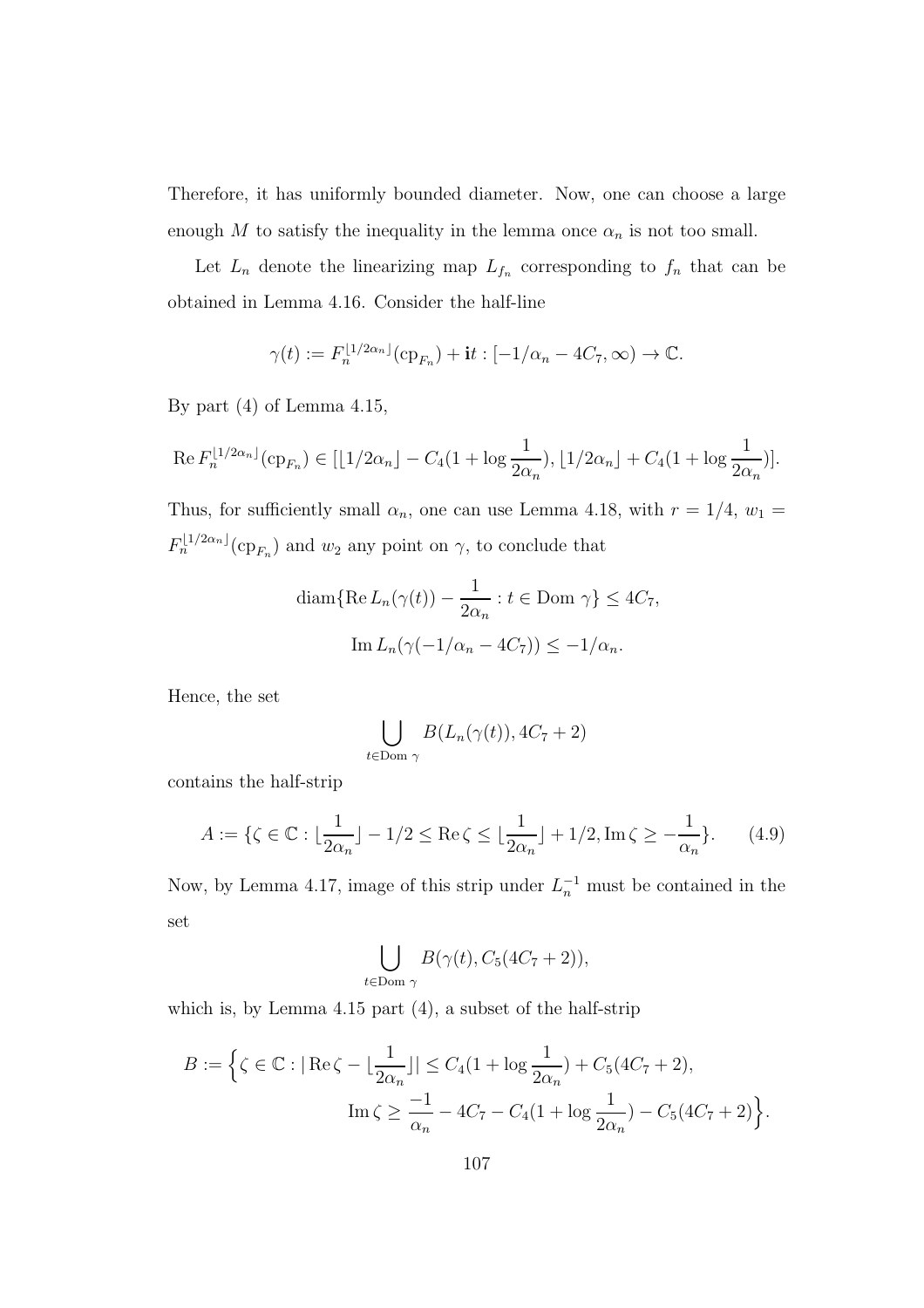By definition of  $S_n^0$ ,

$$
f_n^{k_n}(S_n^0) = \{ z \in \mathcal{P}_n : 1/2 \le \text{Re } \Phi_n(z) \le 3/2, \text{Im } \Phi_n(z) \ge -2 \}.
$$

Equivariance relation, (Theorem 4.3–b) ), implies that

$$
f_n^{k_n + \lfloor 1/2\alpha_n \rfloor - 1}(S_n^0)
$$
  
=  $\{z \in \mathcal{P}_n : \lfloor \frac{1}{2\alpha_n} \rfloor - 1/2 \le \text{Re}\,\Phi_n(z) \le \lfloor \frac{1}{2\alpha_n} \rfloor + 1/2, \text{Im}\,\Phi_n(z) \ge -2\}.$ 

Since  $\Phi_n^{-1} = \tau_n \circ L_n^{-1}$ , to conclude the lemma, It is enough to bound diam  $\tau_n(B)$ . For small  $\alpha_n$ , Lemma 4.14 with  $r = 1/4$  applies and we obtain diam  $\tau_n(B) \leq$  $M\alpha_n$ , where  $M = 4C_1e^{\pi(2+4C_7+C_5(4C_7+2)+3C_4)}$ . We have further shown that:

$$
\forall \zeta \in A, \ |\tau_n(\zeta)| \le M\alpha_n \tag{4.10}
$$

Which will be used later.

*Proof of Lemma 4.11.* If  $\alpha_n$  is large and |w| is also bounded below then one can make choose the constant M large enough. So we only consider other cases.

First assume that  $\alpha_n$  is small so that the following argument works. Recall that  $\eta_{n+1}$  is an arbitrarily chosen inverse branch of  $\mathbb{E}xp$  on  $\mathcal{P}_{n+1}$ . So we may assume that  $\text{Re}(\eta_{n+1}(\mathcal{P}_{n+1}) \subset [0,\hat{k}]$  by Theorem 4.3. If we let  $\zeta = \eta_{n+1}(w)$ , then Im  $\zeta = \frac{-1}{2\pi} \log \frac{27|w|}{4}$ . Now, let  $\kappa(n) := \lfloor \frac{1}{2\alpha} \rfloor$  $rac{1}{2\alpha_n}$ .

It follows from Lemma 4.15 and 4.18 with  $r = 1/4$  (for small enough  $\alpha_n$ ) that  $L_n^{-1}(\zeta + \kappa(n))$  satisfies the following:

$$
\frac{1}{4\alpha_n} \le \text{Re } L_n^{-1}(\zeta + \kappa(n)) \le \frac{3}{4\alpha_n},
$$
  
\n
$$
\text{Im } L_n^{-1}(\zeta + \kappa(n)) \ge \frac{-1}{2\pi} \log \frac{27|w|}{4} - 4C_7 - C_4(1 + \log \frac{1}{2\alpha_n}).
$$

 $\Box$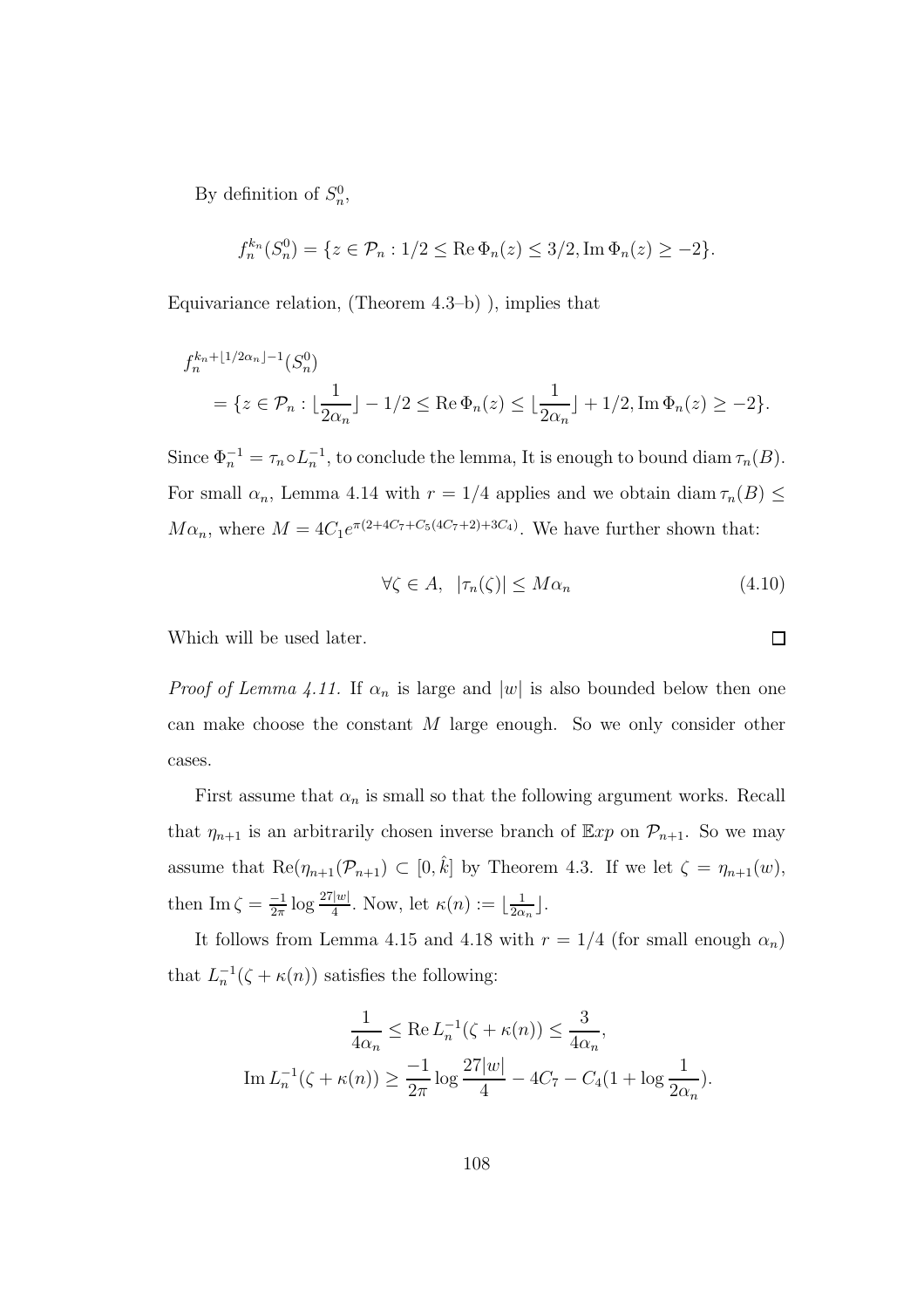Now one uses Lemma 4.14 part (2), with  $r = 1/4$ , to obtain

$$
|f_n^{\kappa(n)}(\psi_{n+1}(w))| = |\tau_n(L_n^{-1}(\zeta + \kappa(n)))|
$$
  
\n
$$
\leq 4C_1 \alpha_n e^{-2\pi \alpha_n \operatorname{Im} L_n^{-1}(\zeta)}
$$
  
\n
$$
\leq 27C_1 e^{(4C_7 + 2)\pi} \cdot \alpha_n |w|^{\alpha_n}.
$$

which proves the lemma in this case.

The lemma for larger  $\alpha_n$  and sufficiently small  $|w|$  follows from compactness of the class  $\mathcal{IS}[\alpha_*]$ . Indeed,  $f_n$  belongs to the class  $\mathcal{IS}[\alpha_*]$  with  $\alpha_n \in [\varepsilon, \alpha^*]$  for some  $\varepsilon$  and one can see that the associated map  $F_n$  converges geometrically to  $z \to z + 1$  as Im  $z \to \infty$ . This implies that the linearizing map  $L_n$  is bounded away from a translation at points with large imaginary part. Now one uses continuous dependence of linearizing map  $L_h^{-1}$  on the map  $F_h$  on a compact set  $[\varepsilon, \alpha^*] \times [-2]$ , large number to conclude that the translation constant must have a bounded absolute value. Therefore, if  $\zeta = \eta_{n+1}(w)$ , then  $|\operatorname{Im} L_n^{-1}(\zeta) - \operatorname{Im} \zeta| \leq M'$  for some constant M'. Like above argument this implies that for any choice of  $\kappa(n) \in [0, \frac{1}{\alpha_n}]$  $\frac{1}{\alpha_n} - k - 1$  we have

$$
|f_n^{\kappa(n)} \circ \psi_{n+1}(w)| \leq M'' \cdot \alpha_n \cdot |w|^{\alpha_n},
$$

 $\Box$ 

for some constant  $M''$ .

A corollary of our proof of Theorem 1.3 is the following.

**Corollary 4.19.** Let  $P(z) = z(1+z)^2$ , U be the domain defined in (4.1), and  $\alpha$  be a non-Brjuno number in Irr<sub>N</sub>. If h is a rational map of the Riemann sphere with the following properties

- $h(0) = 0, h'(0) = 1,$
- $h(c) \notin U$ , if c is a critical point of h.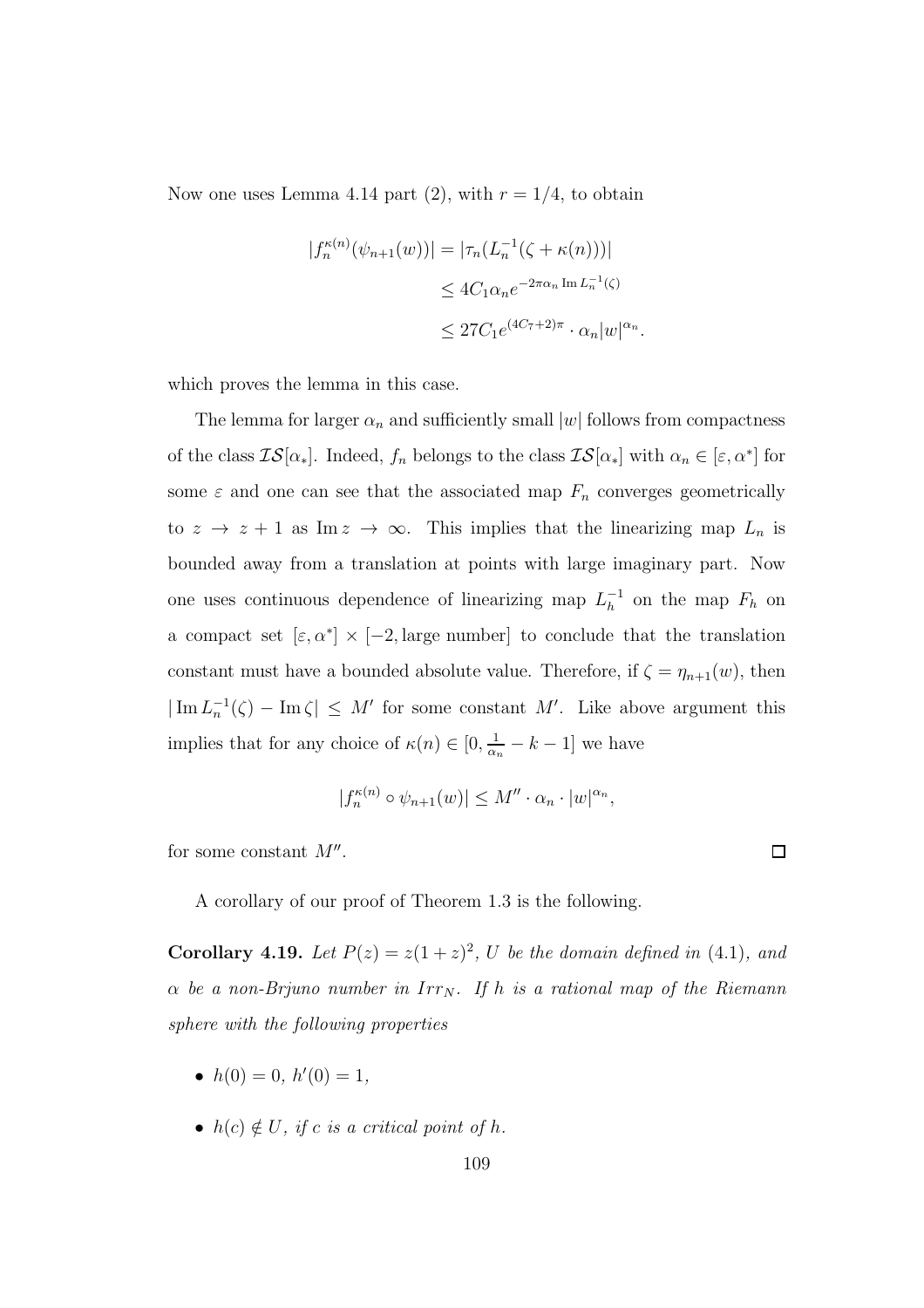Then the rational map  $g(z) := e^{2\pi\alpha i} \cdot P \circ h$  is non-linearizable at 0.

Note that we do not assume in the above corollary that the corresponding Julia set has positive area.

*Proof.* Above conditions on h implies that g restricted to U belongs to  $\mathcal{IS}[\alpha_*]$ . All the sectors  $S_0^n$  are defined for g and satisfy the estimates in Proposition 4.12. Thus, the critical point which visits all the sectors, by definition, must accu- $\Box$ mulate on the fixed point. Hence,  $g$  is not linearizable at 0.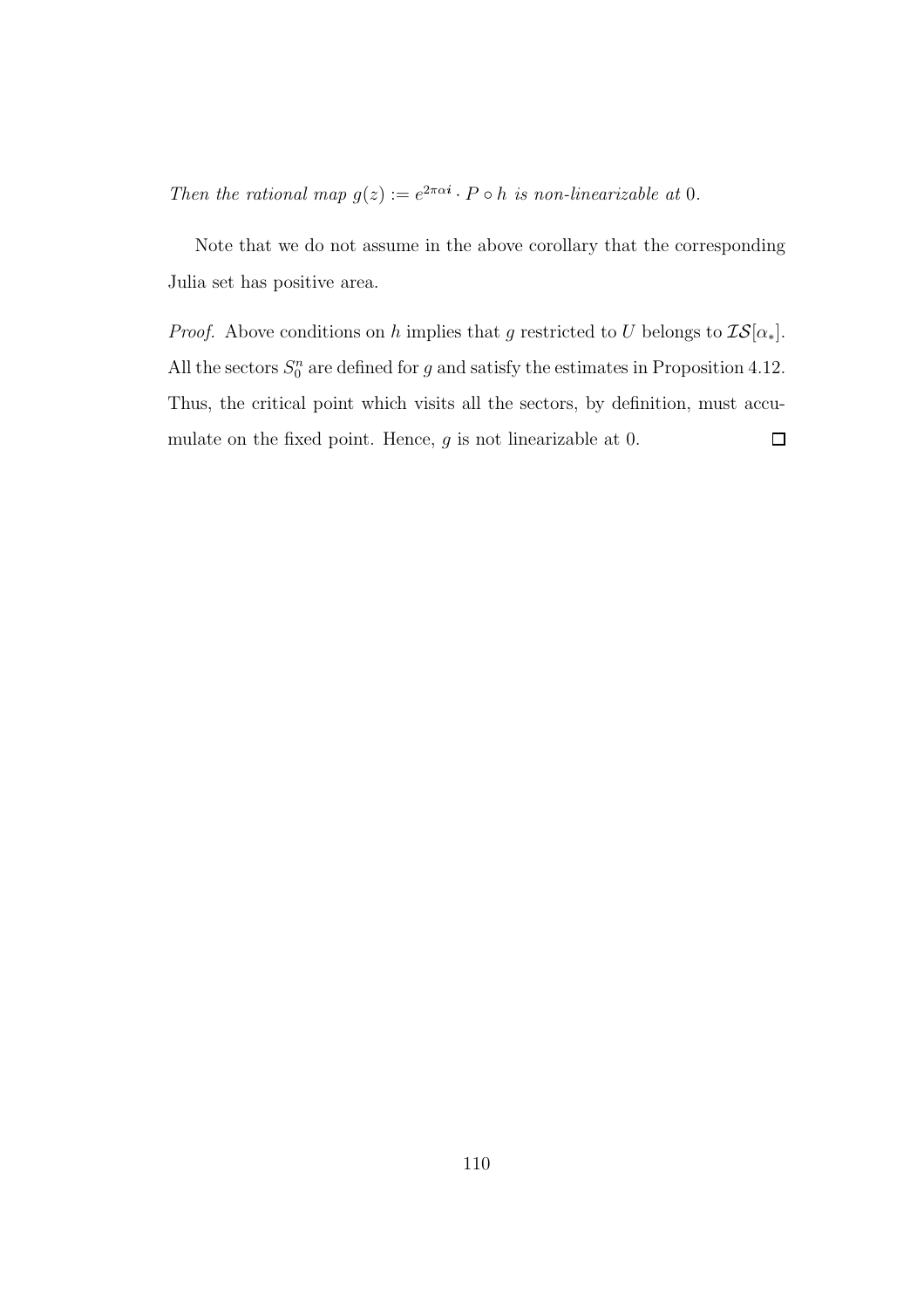# 4.2 Measure and topology of the attractor

In this section we consider Lebesgue measure (area) and topology of the postcritical set of quadratic polynomials with a non-Brjuno multiplier of high return times.

We will show that intersection of the sets  $\Omega_0^n$ , which contains the postcritical set by Proposition 4.8, has area zero, by showing that it does not contain any Lebesgue density point. Strategy of our proof is to show that given any point  $z$  in this intersection, one can find balls of arbitrarily small size but comparable to their distance to  $z$  in the complement of the intersection. The balls will be introduced in domains of the renormalized maps  $f_n$  and then transferred through our changes of coordinates to the dynamic plane of  $P_{\alpha}$ . We will use the Koebe distortion theorem to derive required properties about shape, size, and the distance to z of the image balls.

#### 4.2.1 Balls in the complement

The following lemma guarantees the complementary balls within the domain of each  $f_n$ .

**Lemma 4.20.** There are positive constants  $\delta_1$  and  $r^*$  such that for every  $\zeta \in \mathbb{C}$ with  $\text{Im }\zeta \leq \frac{1}{2n}$  $\frac{1}{2\pi} \log \frac{1}{\alpha_{n+1}}$ , and  $\mathbb{E}xp(\zeta) \in \Omega_{n+1}^0$  for some integer  $n \geq 1$ , there exists a line segment  $\gamma_n : [0,1] \to \mathbb{C}$  with  $\gamma_n(0) = \zeta$  satisfying the following properties:

- (1)  $\mathbb{E}xp(B(\gamma_n(1), r^*)) \cap \Omega_{n+1}^0 = \emptyset$ ,  $f_{n+1}(\mathbb{E}xp(B(\gamma_n(1), r^*))) \cap \Omega_{n+1}^0 = \emptyset$ , (2)  $\mathbb{E}xp(B_{\delta_1}(B(\gamma_n(1), r^*) \cup \gamma_n[0, 1])) \subseteq \text{Dom}(f_{n+1}) \setminus \{0\},\$
- (3) diam Re  $(B_{\delta_1}(B(\gamma_n(1), r^*) \cup \gamma_n[0, 1])) \leq 1 \delta_1$ ,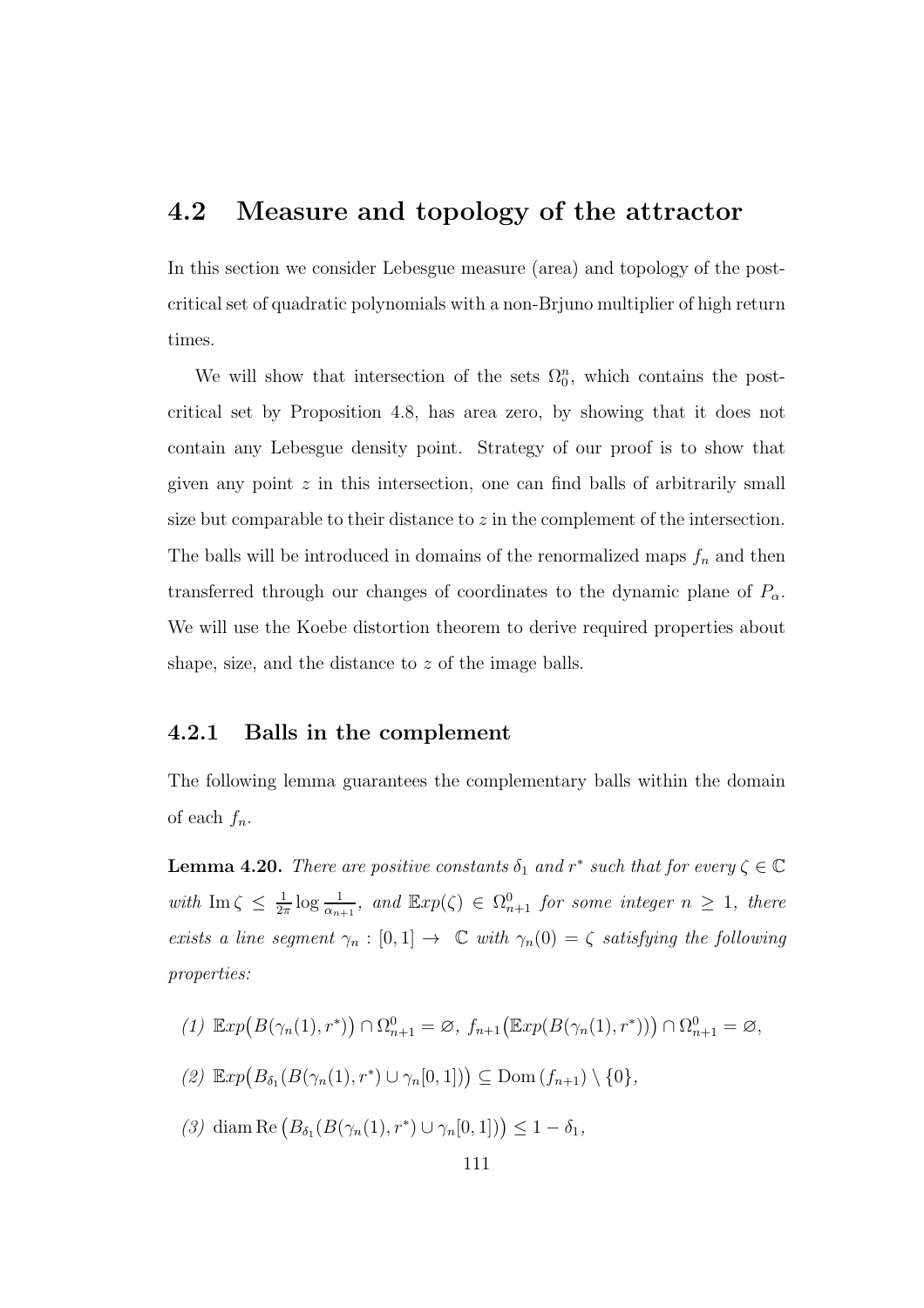$$
(4) \text{ mod } B_{\delta_1}(B(\gamma_n(1), r^*) \cup \gamma_n[0,1]) \setminus (B(\gamma_n(1), r^*) \cup \gamma_n) \ge \delta_1.
$$

*Proof.* First assume  $\alpha_{n+1} \leq \min\{\frac{1}{k^n}\}$  $\frac{1}{k''+k}, \frac{1}{8(k+1)}, \varepsilon_0$ , where  $\varepsilon_0$  is the constant obtained in Lemma 4.15. Consider the line segment

$$
\vartheta(t) := t - (2 + t/2)\mathbf{i} : [2, \frac{1}{2\alpha_{n+1}}] \to \mathbb{C}
$$

between the two points 2 – 3**i**, and  $\frac{1}{2\alpha_{n+1}} - (2 + \frac{1}{4\alpha_{n+1}})$ **i**. For every  $t \in [2, \frac{1}{2\alpha_n}]$  $\frac{1}{2\alpha_{n+1}}\big],$ under our assumption  $\alpha_{n+1} \leq \frac{1}{4(k+1)}$ , we have

$$
B(\vartheta(t), t/2) \subset \{w \in \mathbb{C} : 0 \le \text{Re}(w) \le \frac{1}{\alpha_{n+1}} - k, \text{Im } w \le -2\},\
$$
  

$$
B(\vartheta(t), t/2) + 1 \subset \{w \in \mathbb{C} : 0 \le \text{Re}(w) \le \frac{1}{\alpha_{n+1}} - k, \text{Im } w \le -2\}.
$$
  
(4.11)

Similarly (when  $\alpha_{n+1} \leq 1/8k$ ) one can see that

$$
B(\vartheta(t), 3t/4) \subset \{w \in \mathbb{C} : 0 \le \text{Re}(w) \le \frac{1}{\alpha_{n+1}} - k\} = \Phi_{n+1}(\mathcal{P}_{n+1})
$$

which gives the following lower bound for conformal modulus:

$$
\text{mod } (\Phi_{n+1}(\mathcal{P}_{n+1}) \setminus B(\vartheta(t), t/2)) \ge \frac{1}{2\pi} \log \frac{3}{2}.
$$
 (4.12)

The idea of the proof is to show that lifts of  $\Phi_{n+1}^{-1}(B(\vartheta(t), t/2))$  via  $\mathbb{E}xp$ provide balls satisfying the required properties in the lemma. First we will consider lifts of the curve  $\Phi_{n+1}^{-1} \circ \vartheta$ , via  $\mathbb{E}xp$  and show that they start from a bounded height and reach the needed height  $\frac{1}{2\pi} \log \frac{1}{\alpha_{n+1}}$ . Then we consider lifts of  $\Phi_{n+1}^{-1}(B(\vartheta(t), t/2))$  and show that they contain balls of a definite size.

Recall that  $\Phi_{n+1}^{-1} = \tau_{n+1} \circ L_{n+1}^{-1}$ . By Lemma 4.17 we have

$$
|L_{n+1}^{-1}(\vartheta(2)) - cv_{F_{n+1}}| \le \sup |L_{n+1}^{-1}| \cdot |(2, -3) - (1, 0)|
$$
  

$$
\le C_5 \sqrt{10}.
$$

Since  $\tau_{n+1}$  maps the critical value  $cv_{F_{n+1}}$  to  $-4/27$ , one can see that every point in  $\mathbb{E}xp^{-1}(\Phi_{n+1}^{-1}(\vartheta(2)))$  has imaginary part uniformly bounded above by some constant  $\delta$ .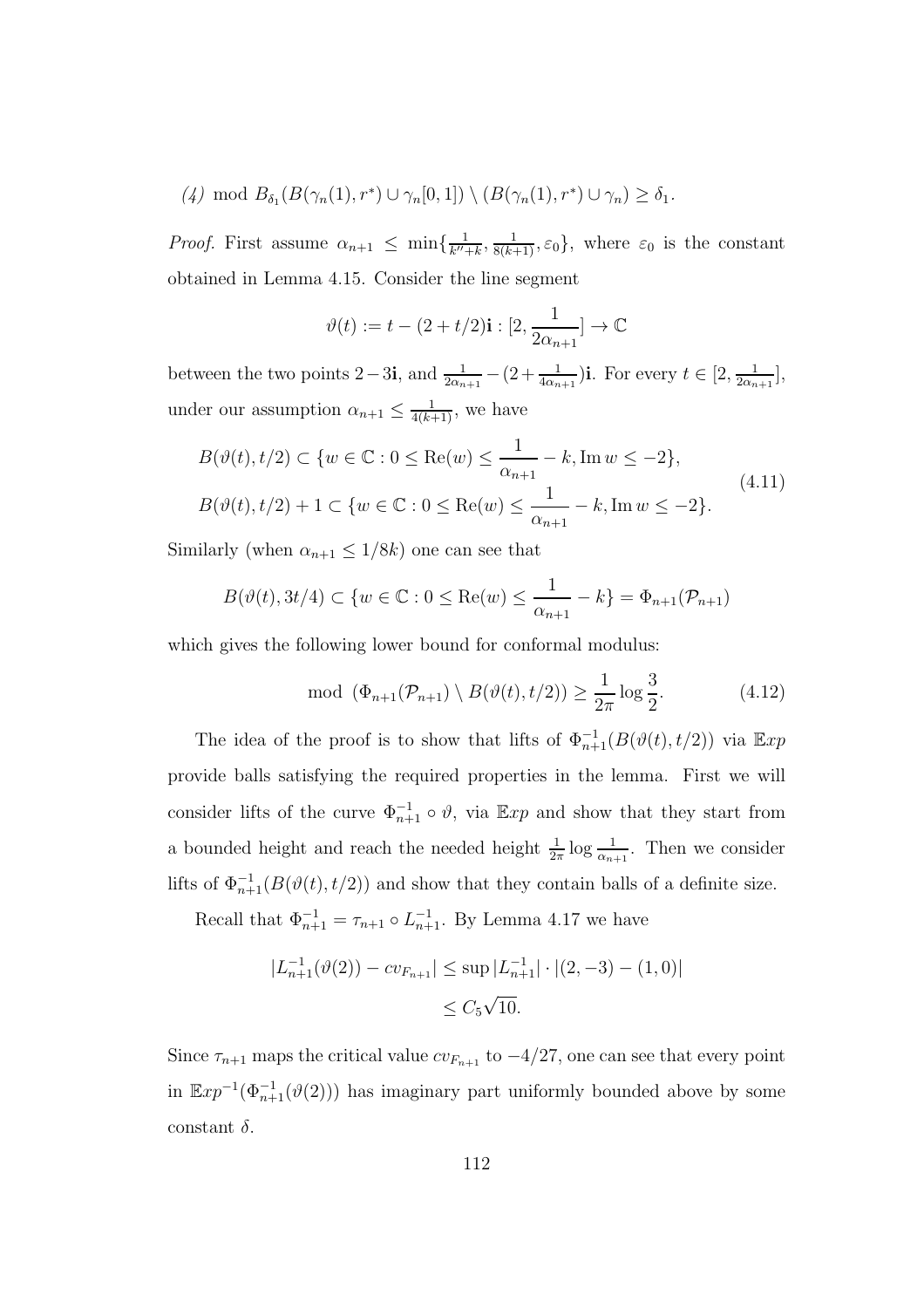For the other end point,  $\vartheta(\frac{1}{2\alpha})$  $\frac{1}{2\alpha_{n+1}}$ ) belongs to the half-strip A defined in (4.9). Thus by (4.10), we have

$$
|\Phi_{n+1}^{-1}(\vartheta(\frac{1}{2\alpha_{n+1}}))| \leq M\alpha_{n+1}.
$$

This implies that every point in  $\mathbb{E}xp^{-1}(\Phi_{n+1}^{-1}(\vartheta(\frac{1}{2\alpha_n}))$  $(\frac{1}{2\alpha_{n+1}}))$  has imaginary part bigger than  $\frac{1}{2\pi} \log \frac{1}{\alpha_{n+1}} - \frac{1}{2\pi}$  $\frac{1}{2\pi} \log \frac{27M}{4}$ .

To transfer the balls, consider the map

$$
\eta_{n+1} \circ \tau_{n+1} \circ L_{n+1}^{-1} : \Phi_{n+1}(\mathcal{P}_{n+1}) \to \mathbb{C}
$$
\n(4.13)

where  $\eta_{n+1}$  is an arbitrary inverse branch of Exp defined on C minus a ray landing at 0.

We claim that there exists a constant  $M'$  such that derivative of the above map at every point  $t-2i \in \mathbb{C}$ ,  $t \in$  Dom  $\vartheta$ , is at least  $M'/t$ . By compactness of the class  $\mathcal{IS}[\alpha_*]$  and continuous dependence of linearizing map in the compactopen topology it is enough to prove the claim for values of t bigger than some constant (indeed when  $C_4(1+\log t) \leq t/2$ ). Also by Koebe distortion theorem, it is enough to prove this for integer values of t bigger than that constant. For such t's,  $L_{n+1}^{-1}(t) = F_{n+1}^t(cv_{F_{n+1}})$ . So by Lemma 4.15 part (4), we have

$$
|\operatorname{Im} L_{n+1}^{-1}(t)| \le C_4(1 + \log t)
$$
, and  $|\operatorname{Re} L_{n+1}^{-1}(t) - t| \le C_4(1 + \log t)$ .

Hence, by Lemma 4.17,

$$
|\operatorname{Im} L_{n+1}^{-1}(t-2\mathbf{i})| \le C_4(1+\log t) + 2C_5,
$$
\n
$$
|\operatorname{Re} L_{n+1}^{-1}(t-2\mathbf{i}) - t| \le C_4(1+\log t) + 2C_5.
$$
\n(4.14)

Define the set  $O_t$  as follows:

 $O_t := \{ \xi \in \mathbb{C} : |\operatorname{Im} \zeta| \leq C_4(1 + \log t) + 2C_5, \text{ and } |\operatorname{Re} \zeta - t| \leq C_4(1 + \log t) + 2C_5 \}$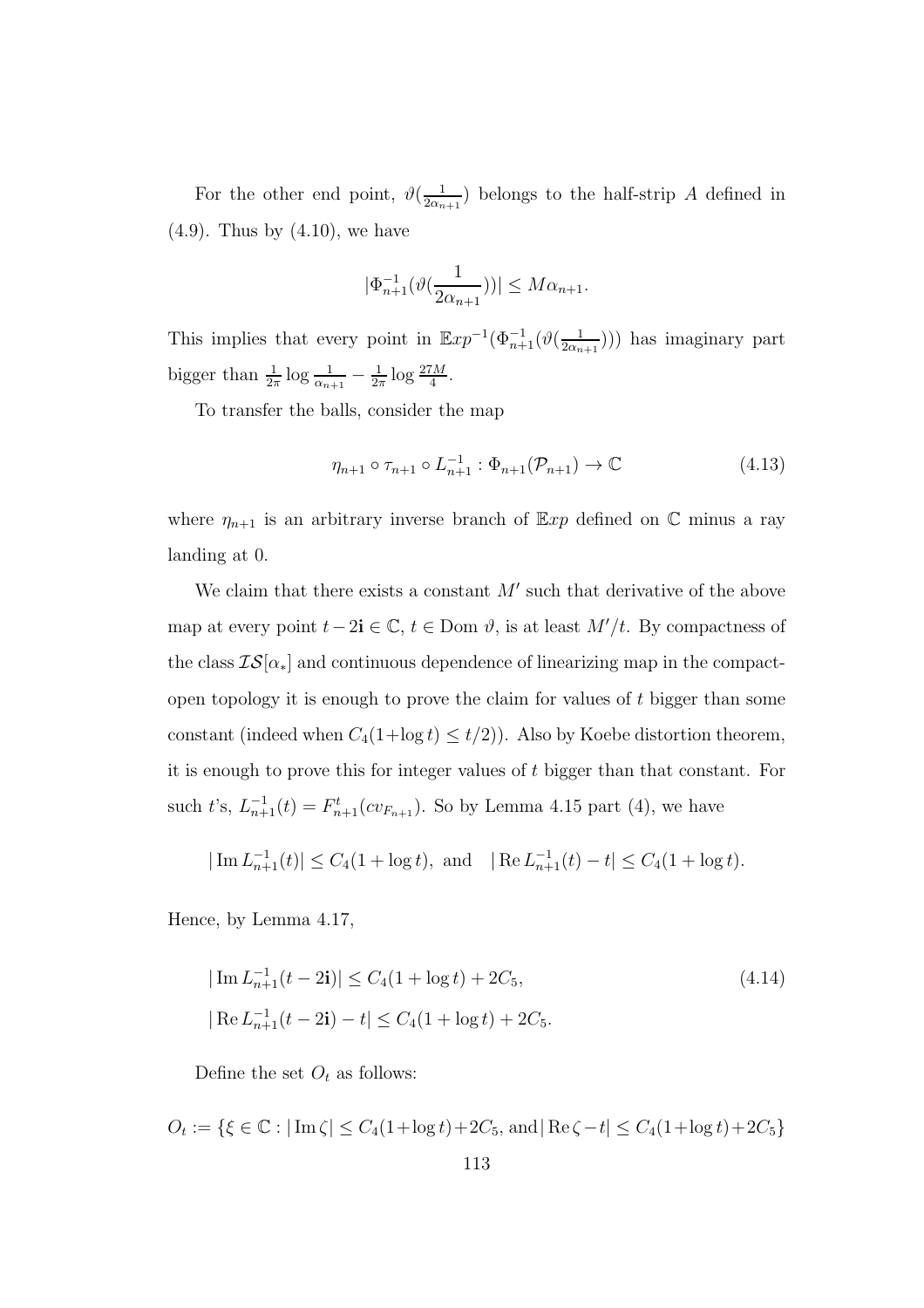The point t belongs to  $O_t$ , and by an explicit calculation one can see than

$$
(\eta_{n+1} \circ \tau_{n+1})'(t) \geq 1/2t.
$$

As mod  $(\mathbb{C}^* \setminus O_t)$  is bounded below independent of t (indeed, it is increasing in terms of  $t$ ), Koebe distortion theorem implies that there exists a constant  $M''$  such that for every  $\xi \in O_t$ , we have

$$
(\eta_{n+1} \circ \tau_{n+1})'(\xi) \ge M''/t.
$$

Since  $L_{n+1}^{-1}(t-2\mathbf{i}) \in O_t$ , by (4.14), combining with Lemma 4.17 we have

$$
(\eta_{n+1} \circ \tau_{n+1} \circ L_{n+1}^{-1})'(t-2\mathbf{i}) \ge \frac{M''}{C_5} \frac{1}{t}.
$$

Again Koebe distortion theorem, using (4.12), implies that

$$
\forall \xi \in B(\vartheta(t), t/2) \text{ we have, } (\eta_{n+1} \circ \tau_{n+1} \circ L_{n+1}^{-1})'(\xi) \ge M'/t
$$

for some constant M' independent of t and  $\alpha_{n+1}$ . Therefore, image of the ball  $B(\vartheta(t), t/2)$  under the map (4.13) contains a ball of constant radius  $r^*$  around Exp pre-images of  $\Phi_{n+1}^{-1}(\vartheta(t)).$ 

Domain of  $f_{n+1}$  contains the ball of radius .22, therefore, every point in  $\mathbb C$ with positive imaginary part is mapped into Dom  $f_{n+1}$  under  $\mathbb{E}xp$ . To associate a curve  $\gamma_n$  to the given point  $\zeta$ , we consider the following two separate cases:

If Im  $\zeta \geq 1$ , by previous argument, there exists a point  $\zeta'$  in a lift of  $\Phi_{n+1}^{-1}(\vartheta)$  (under Exp) which satisfies Re( $\zeta - \zeta'$ )  $\leq$  1/2 and Im( $\zeta - \zeta'$ )  $\leq$  $\max\{\delta, \frac{1}{2\pi} \log \frac{27M}{4}\}.$  Define  $\gamma_n : [0,1] \to \mathbb{C}$  as the straight line segment between  $\zeta$  and  $\zeta'$  with  $\gamma_n(0) = \zeta$  and  $\gamma_n(1) = \zeta'$ . Thus,  $B(\gamma_n(1), r^*) \cup \gamma_n[0, 1]$ projects into Dom  $f_{n+1}$ . Moreover, if  $r^*$  is chosen less than  $1/4$ , we have

$$
diam(Re(B(\gamma_n(1), r^*) \cup \gamma_n[0, 1])) \leq 3/4.
$$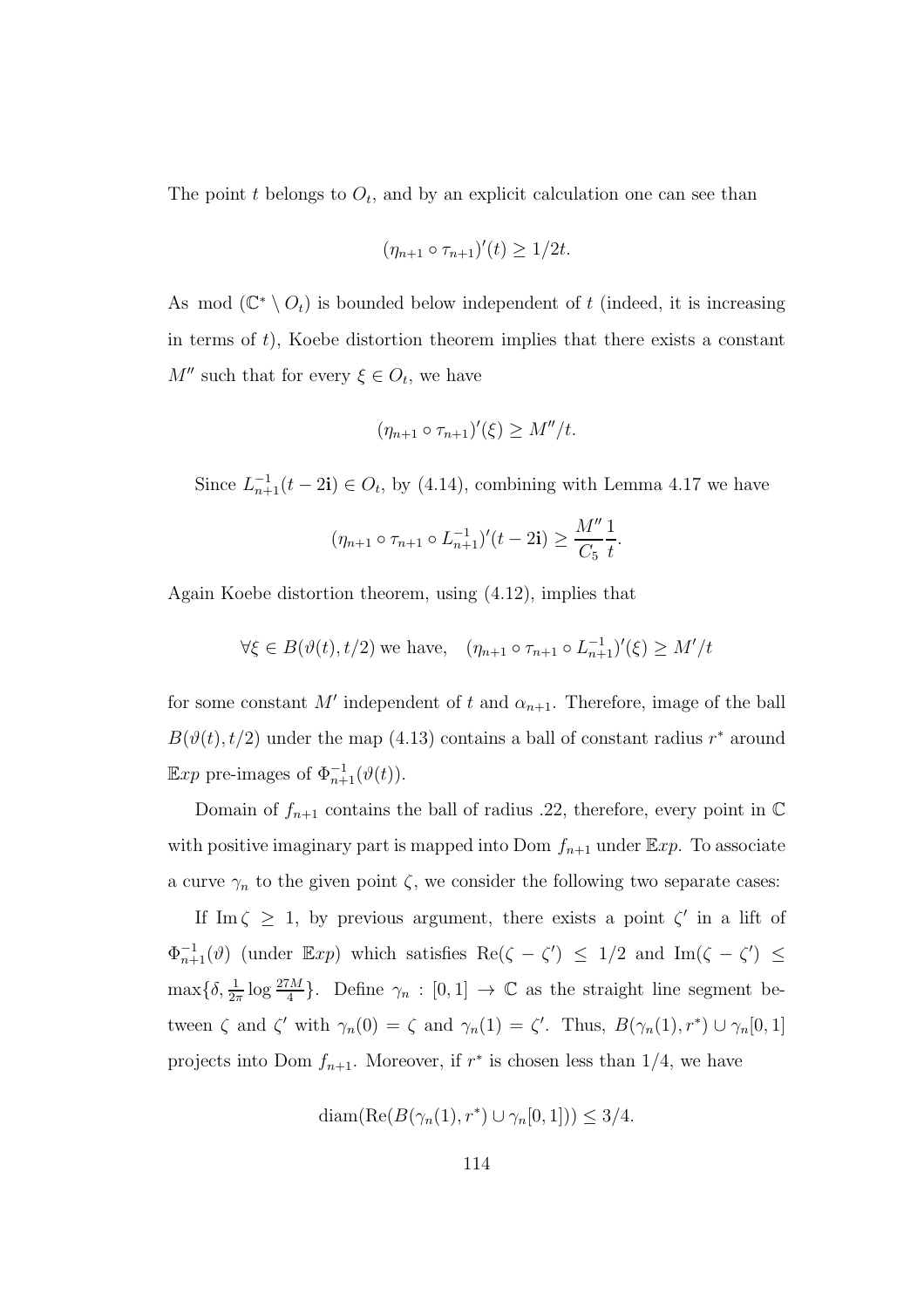Hence,  $\mathbb{E}xp$  is univalent on the 1/4 neighborhood of  $B(\gamma_n(1), r^*) \cup \gamma_n[0, 1]$ .

Part (1) of the lemma follows from (4.11) and that (when  $\alpha_{n+1} \leq \frac{1}{k''}$  $\frac{1}{k''+k}$ 

$$
\bigcup_{j=0}^{k_{n+1}-1} f_{n+1}^j(S_{n+1}^0) \cap \{w \in \mathcal{P}_{n+1} : \text{Im } \Phi_{n+1}(w) < -2\} = \varnothing.
$$

Parts (2) and (3) follows form definition.

Now assume that Im  $\zeta$  is uniformly bounded above, or  $\alpha_{n+1}$  is bounded below (which implies  $\text{Im }\zeta$  is bounded above). In this case our argument is based on the compactness of the class  $\mathcal{IS}[\alpha_*]$ . Indeed, there exists a  $\delta' > 0$ such that

$$
B_{\delta'}(\Omega_{n+1}^0) \subset \text{Dom } f_{n+1}.\tag{4.15}
$$

Since  $\xi = \mathbb{E}xp(\zeta)$  is away from 0 and has uniformly bounded diameter, there exists a (uniformly bounded) real number  $s > 1$ , with

$$
B(s\xi, \delta'/2) \cap \Omega_{n+1}^0 = \varnothing, \text{ and } f_{n+1}(B(s\xi, \delta'/2)) \cap \Omega_{n+1}^0 = \varnothing.
$$

Now, define  $\gamma'(t) := t\xi + (1-t)s\xi : [0,1] \to \text{Dom } f_{n+1}$ . The curve  $\gamma_n$  is defined as the lift of  $\gamma'$  starting at  $\zeta$ . Thus,  $\mathbb{E}xp^{-1}(B(s\xi, \delta'/2))$  contains a ball  $\Box$ of radius r ∗ satisfying the lemma in this case as well.

**Lemma 4.21.** There exists a real constant  $\delta_2 \leq \delta_1$  such that for every  $\xi \in \mathbb{C}$ with  $\mathbb{E}xp(\xi) \in \Omega_{n+1}^0$ , we have

- $\mathbb{E}xp(B(\xi,\delta_2)) \subset \text{Dom}(f_{n+1}),$
- $\forall n \in \mathbb{Z}, \ \mathbb{E}xp(B(n, \delta_2)) \subset \mathrm{int} f_n^{k_n}(S_n^0) \subset \Omega_n^0.$

Proof. It follows from continuous dependence of the Fatou coordinate in the compact-open topology, that there exists a real constant  $\delta > 0$  such that for every  $n \geq 0$ ,

$$
B(-4/27,\delta) \subset f_n^{k_n}(S_n^0) = \{ \xi \in \mathbb{C} : \text{Im}\,\xi > -2, 1/2 \le \text{Re}\,\xi \le 3/2 \}.
$$
  
115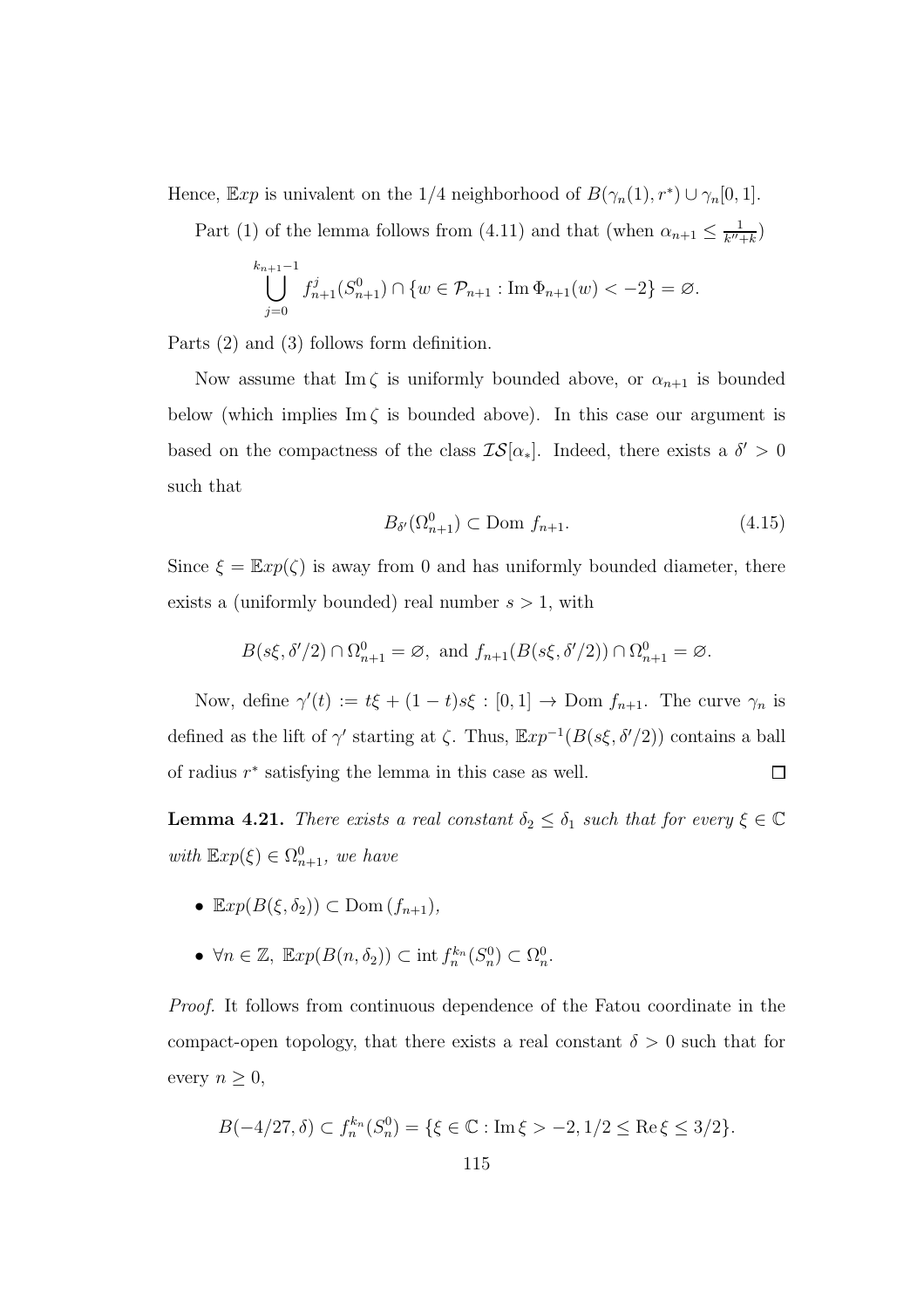The first inclusion in the lemma follows from (4.15) and the second one follows from above observation.  $\Box$ 

For every integer  $n \geq 1$  and every integer j, with  $0 \leq j < \frac{1}{\alpha_n} - k$ , we define curves  $I_{n,j}$  as follows

$$
I_{n,j} := \Phi_n^{-1} \{ \xi \in \mathbb{C} : \text{Re}\,\xi = j, \text{ Im}\,\xi > -2 \}.
$$

Each  $I_{n,j}$  is a smooth curve contained in  $\Omega_n^0$ , and connects boundary of  $\Omega_n^0$ to 0. Also one can see that for every such  $n$  and  $j$ , every closed loop (image of a continuous curve with the same initial and terminal point) contained in  $\Omega_n^0 \setminus I_{n,j}$  is contractible in  $\mathbb{C}^*$ . This implies that there is a continuous inverse branch of  $\mathbb{E}xp$  defined on every  $\Omega_n^0 \setminus I_{n,j}$ .

By compactness of the class  $\mathcal{IS}[\alpha_*]$  there exists a positive integer k' such that

$$
\forall j \text{ with } 0 \le j < \frac{1}{\alpha_n} - k, \quad \sup_{z \in \Omega_n^0 \setminus I_{n,j}} \arg(z) \le 2\pi k', \tag{4.16}
$$

for every continuous branch of argument defined on  $\Omega_n^0 \setminus I_{n,j}$ . We assume the following technical condition on  $\alpha_n$ 's

$$
\alpha_n \le \frac{1}{2k' + k} \tag{4.17}
$$

during this section.

#### 4.2.2 Going down the renormalization tower

Fix an arbitrary point  $z_0$  in  $\bigcap_{n=0}^{\infty} \Omega_0^n$  different from 0. We associate a sequence of quadruples

$$
\{(z_i, w_i, \zeta_i, \sigma(i))\}_{i=0}^{\infty} \tag{4.18}
$$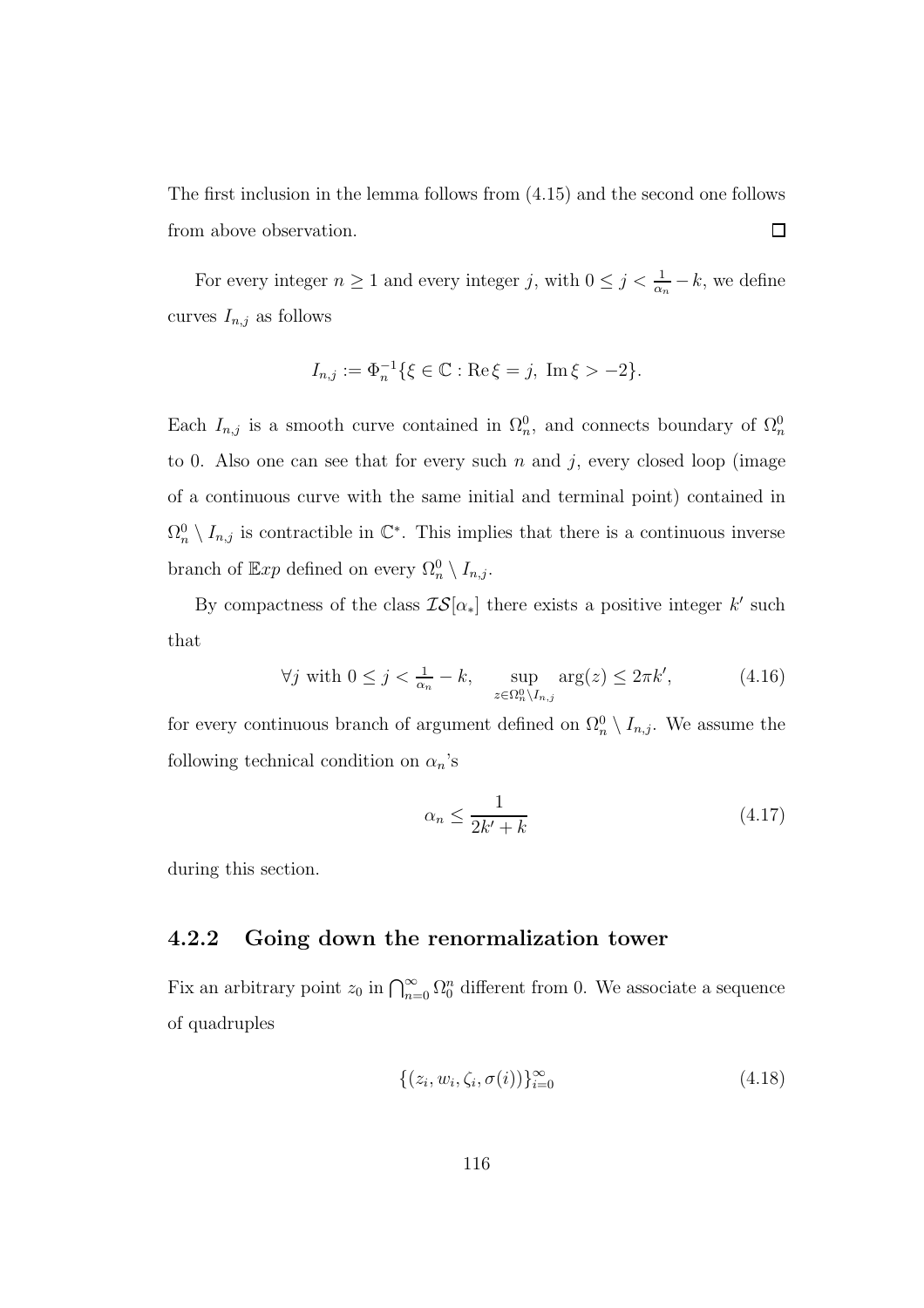to  $z_0$ , where  $z_i$  and  $w_i$  are points in Dom  $(f_i)$ ,  $\zeta_i$  is a point in  $\Phi_i(\mathcal{P}_i)$  and  $\sigma(i)$  is a non-negative integer. This sequence will serve us as a guide to transfer the balls in the previous lemma to the dynamic plane of  $f_0$ .

The sequence of quadruples (4.18) is defined inductively as follows: Since  $z_0 \in \bigcup_{j=0}^{1/\alpha_0 - k + k_n - 1} f_0^j$  $\mathcal{O}_0^{j}(S_0^0)$ , we have one of the following two possibilities:

**Case I**  $z_0 \in \mathcal{P}_0$ , and one of the following two occurs:

$$
- \operatorname{Re}\Phi_0(z_0) \in [k' + 1/2, 1/\alpha_0 - k],
$$
  

$$
- \Phi_0(z_0) \in B(j, \delta_2) \text{ for some } j = 1, 2, ..., k'
$$

**Case II**  $z_0 \in \mathcal{P}_0$ ,  $\text{Re } \Phi_0(z_0) \in [0, k' + 1/2)$ , and  $\Phi_0(z_0) \notin B(j, \delta_2)$ , for  $j =$  $1, 2, \ldots, k'$ . Or,  $z_0 \notin \mathcal{P}_0$ .

If case I occurs, define  $w_0 := z_0$ ,  $\sigma(0) := 0$ , and  $\zeta_0 := \Phi_0(w_0)$ .

If case II occurs, let  $w_0 \in S_0^0$ , and positive integer  $\sigma(0) \leq k_0 + k'$  be such that  $f_0^{\sigma(0)}$  $\sigma_0^{\sigma(0)}(w_0) = z_0$ . The point  $w_0$  satisfying this property is not necessarily unique, however, one can take any of them. The positive integer  $\sigma(0)$  is uniquely determined. Indeed when  $\sigma(0) \leq k_0 - 1$  or  $|z_0|$  is small enough, such  $w_0$  is unique, otherwise, there are at most two choices for  $w_0$ . The point  $\zeta_0$  is defined as  $\Phi_0(w_0)$ . This defines the first quadruple  $(z_0, w_0, \zeta_0, \sigma(0))$ .

Now, let  $z_1 := \mathbb{E}xp(\zeta_0)$ . Since  $z_0$  belongs to  $\Omega_0^1$ , One can see that  $z_1$  belongs to  $\cup_{j=0}^{1/\alpha_1-k+k_1-1} f_1^j$  $\mathcal{L}_1^j(S_1^0)$ . Thus, we can repeat the above process (replacing 0 by 1 in the above cases) to define the quadruple  $(z_1, w_1, \zeta_1, \sigma(1))$  and so on. In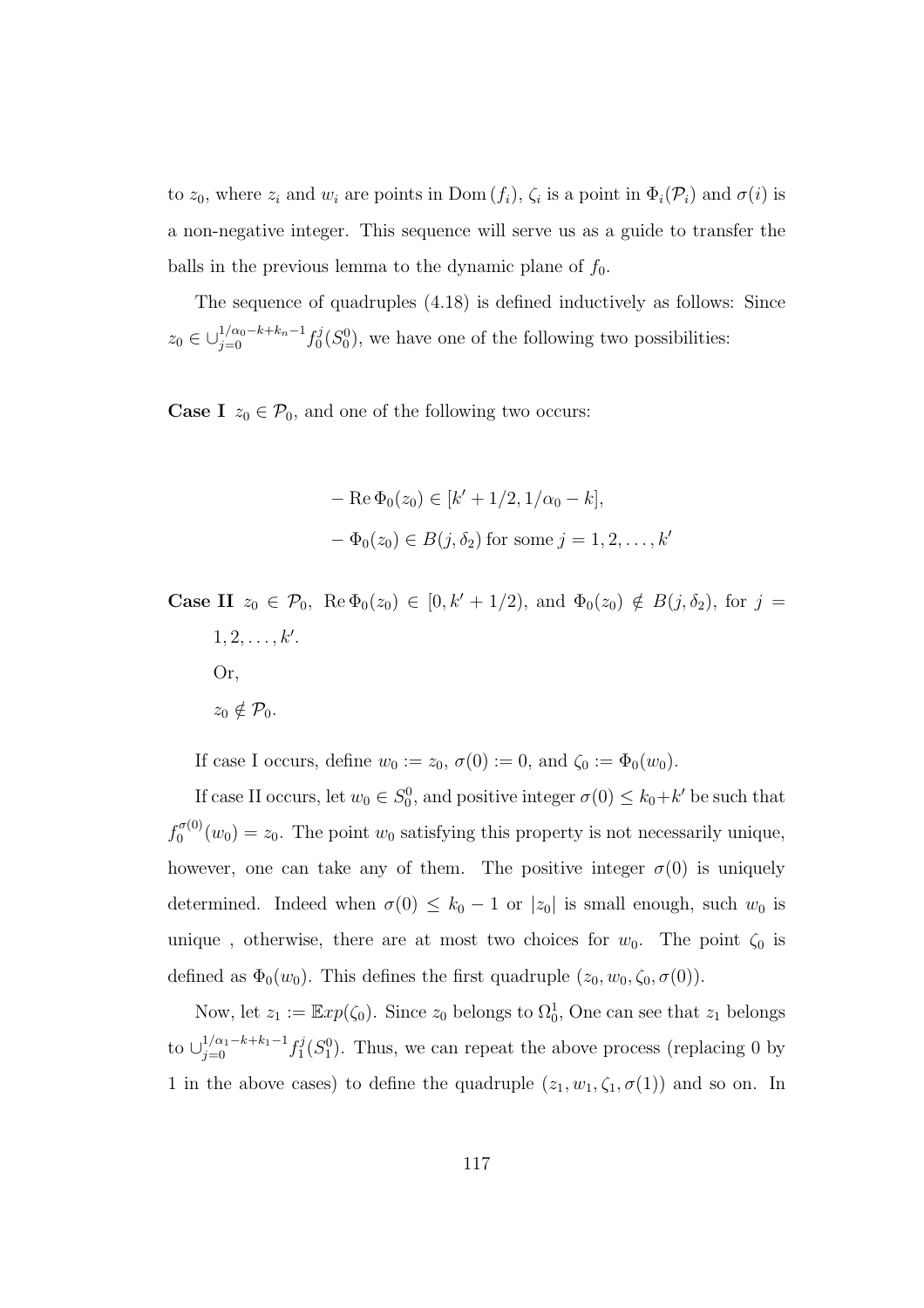general, for every  $l \geq 0$ ,

$$
z_{l} = \mathbb{E}xp(\zeta_{l-1}), \ z_{l} \in \bigcup_{j=0}^{1/\alpha_{l}-k+k_{l}-1} f_{l}^{j}(S_{l}^{0}),
$$
  

$$
f_{l}^{\sigma(l)}(w_{l}) = z_{l}, \ \Phi_{l}(w_{l}) := \zeta_{l},
$$
  

$$
0 \leq \sigma(l) \leq k_{l} + k' \leq k'' + k'
$$
 (4.19)

where  $k''$  is a uniform bound on the integers  $k_l$ .

By definition of this sequence, for every  $n \geq 0$  we have

$$
k' + 1/2 \le \text{Re}\,\zeta_n \le \frac{1}{\alpha_n} - k, \text{ or},
$$
  

$$
\zeta_n \in B(j, \delta_2), \text{ for some } j \in \{1, 2, \dots, k'\}.
$$
 (4.20)

The following lemma guarantees that some of  $\zeta_j$  in the above sequence reach the balls provided in the previous lemma.

**Lemma 4.22.** Assume that  $z_0 \in \bigcap_{n=0}^{\infty} \Omega_0^n \setminus \{0\}$ , and  $\alpha$  is a non-Brjuno number in  $Irr_N$ . If  $\{\zeta_j\}_{j=0}^{\infty}$  is the above sequence associated to  $z_0$ , then there are arbitrarily large positive integers m with

$$
\operatorname{Im}\zeta_m \le \frac{1}{2\pi} \log \frac{1}{\alpha_{m+1}}.
$$

To see this, we need the following lemma. Let  $D_1$  be a constant such that

$$
\frac{D_1}{\alpha_{n+1}} \ge \frac{1}{4\alpha_{n+1}} + C_2 + 4C_7 + C_4(1 + \log \frac{1}{\alpha_{n+1}})
$$

for every  $\alpha_{n+1} \in [1/2, \infty)$ , where the constants  $C_2, C_4$ , and  $C_7$  were introduced in Lemmas 4.15 and 4.18.

**Lemma 4.23.** There exists a positive constant  $D_2$  such that for every  $n > 0$ , we have

if 
$$
\text{Im }\zeta_{n+1} \ge \frac{D_1}{\alpha_{n+1}},
$$
  
\nthen  $\text{Im }\zeta_{n+1} \le \frac{1}{\alpha_{n+1}} \text{Im }\zeta_n - \frac{1}{2\pi \alpha_{n+1}} \log \frac{1}{\alpha_{n+1}} + \frac{D_2}{\alpha_{n+1}}.$  (4.21)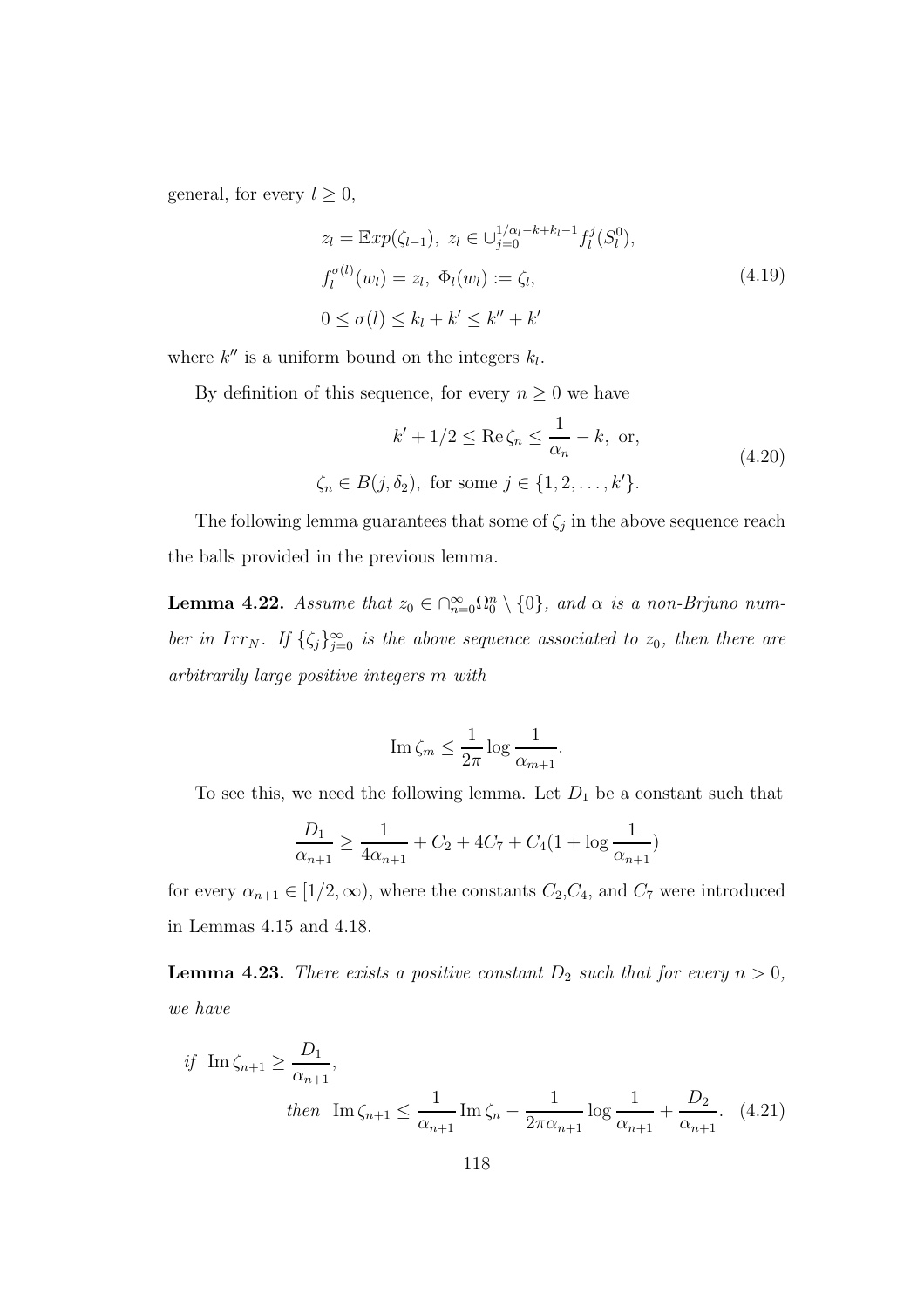*Proof.* Given  $\zeta_{n+1}$  with Im  $\zeta_{n+1} \ge D_1/\alpha_{n+1}$ , there is an integer i with  $\frac{-1}{\alpha_{n+1}} \le$  $i \leq \frac{1}{\alpha_n}$  $\frac{1}{\alpha_{n+1}}$  such that  $\text{Re } L_{n+1}^{-1}(\zeta_{n+1} + i) \in [\frac{1}{2\alpha_n}]$  $\frac{1}{2\alpha_{n+1}}, \frac{1}{2\alpha_n}$  $\frac{1}{2\alpha_{n+1}}+2$ . By part (4) of Lemma 4.15, and Lemma 4.18, both with  $r = 1/4$ , we obtain

Im 
$$
L_{n+1}^{-1}(\zeta_{n+1} + i) \ge \text{Im}(\zeta_{n+1} + i) - 4C_7 - C_4(1 + \log \frac{1}{\alpha_{n+1}}).
$$

By our assumption on  $\text{Im }\zeta_{n+1}$ , this implies that

Im 
$$
L_{n+1}^{-1}(\zeta_{n+1} + i) \ge \frac{1}{4\alpha_{n+1}} + C_2.
$$

Now, one uses part (1) of Lemma 4.15, to conclude that i iterates of  $L_{n+1}^{-1}(\zeta_{n+1}+)$ i) under  $F_{n+1}$  stay in  $\Theta(C_2)$ , and moreover,

Im 
$$
L_{n+1}^{-1}(\zeta_{n+1})
$$
 = Im  $F_{n+1}^{-i}(L_{n+1}^{-1}(\zeta_{n+1} + i))$   
\n $\geq$  Im  $L_{n+1}^{-1}(\zeta_{n+1} + i) - \frac{i}{4}$   
\n $\geq$  Im  $\zeta_{n+1} - 4C_7 - C_4(1 + \log \frac{1}{\alpha_{n+1}}) - \frac{1}{4\alpha_{n+1}}$ 

.

.

Using Lemma 4.14 with  $r = 1/4$  at  $L_{n+1}^{-1}(\zeta_{n+1})$  implies that

$$
|\tau_{n+1}(L_{n+1}^{-1}(\zeta_{n+1}))| \le 4C_1\alpha_{n+1}e^{-2\pi\alpha_{n+1}\left(\operatorname{Im}\zeta_{n+1} - 4C_7 - C_4(1+\log\frac{1}{\alpha_{n+1}}) - \frac{1}{4\alpha_{n+1}}\right)}.
$$

Hence,  $\Phi_{n+1}(w_{n+1}) = \zeta_{n+1}$  implies

$$
|w_{n+1}| = |\Phi_{n+1}^{-1}(\zeta_{n+1})|
$$
  
\n
$$
\leq 4C_1 e^{2\pi \alpha_{n+1} (+4C_7 + C_4(1+\log \frac{1}{\alpha_{n+1}}) + \frac{1}{4\alpha_{n+1}})} \alpha_{n+1} e^{-2\pi \alpha_{n+1} \operatorname{Im} \zeta_{n+1}}
$$
  
\n
$$
\leq C\alpha_{n+1} e^{-2\pi \alpha_{n+1} \operatorname{Im} \zeta_{n+1}},
$$

for some constant C.

As  $w_{n+1}$  is mapped to  $z_{n+1}$  in a bounded number of iterates  $\sigma(n)$  under  $f_{n+1}$  which belongs to a compact class,  $|z_{n+1}| \leq C' |w_{n+1}|$  for some constant  $C'$ . Therefore,

$$
4/27e^{-2\pi \operatorname{Im}\zeta_n} = |-4/27e^{-2\pi i \zeta_n}|
$$
  
=  $|z_{n+1}| \le CC'\alpha_{n+1}e^{-2\pi \alpha_{n+1} \operatorname{Im}\zeta_{n+1}}$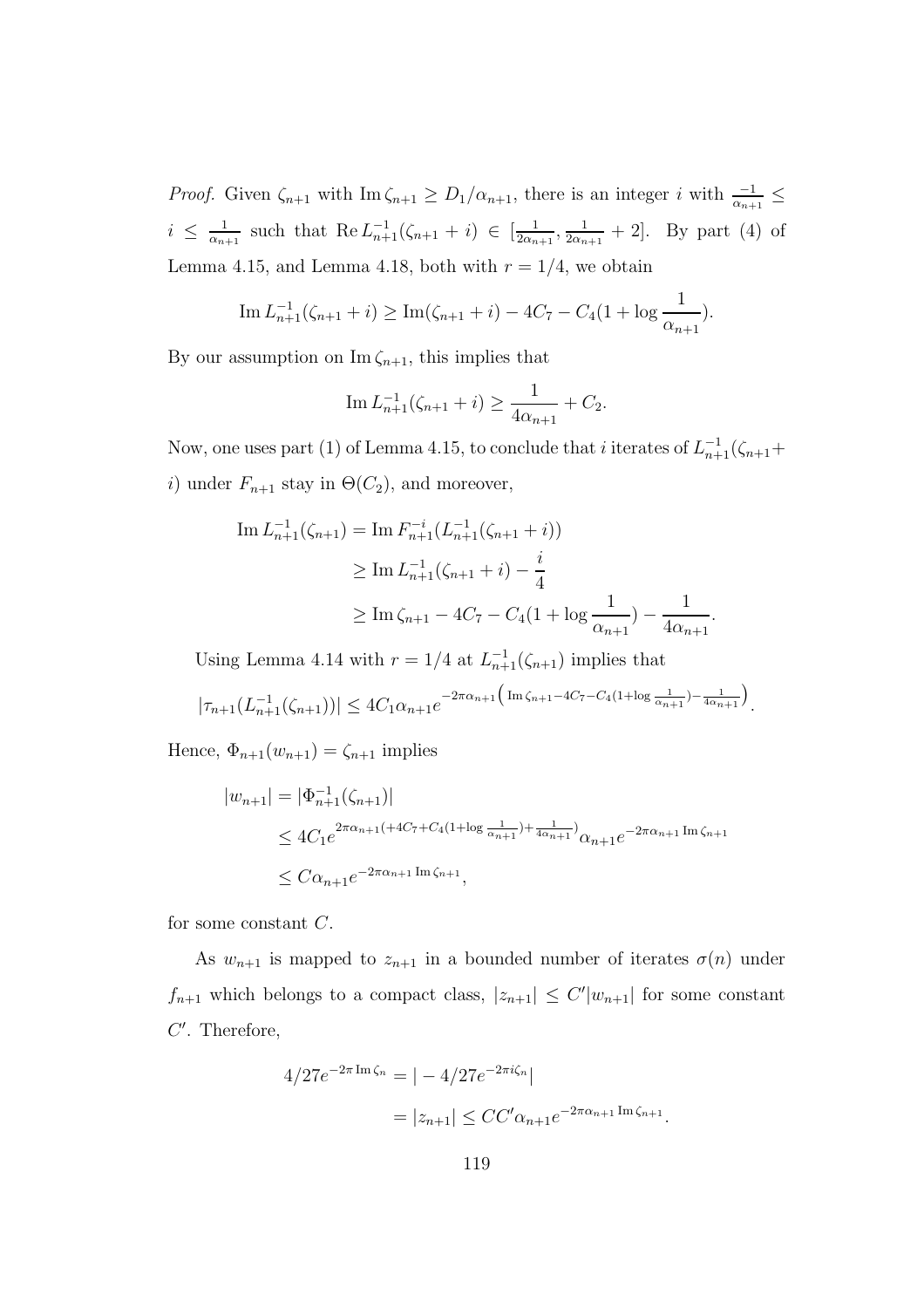Multiplying by 27/4 and then taking log of both sides, one obtains Inequality (4.21) for some constant  $D_2$ .  $\Box$ 

*Proof of Lemma 4.22.* Given integer  $\ell \geq 1$ , we will show that there exists  $m \geq \ell$  satisfying the inequality in the lemma. For arbitrary  $\alpha$ , one of the following two occurs

- (\*) There exists a positive integer  $n_0 \geq \ell$  such that for every  $j \geq n_0$ , we have  $\text{Im }\zeta_j \geq \frac{D_1}{\alpha_j}$  $\frac{D_1}{\alpha_j}$  .
- (\*\*) There are infinitely many integers  $j, j \geq \ell$ , with Im  $\zeta_j < \frac{D_1}{\alpha_j}$  $\frac{D_1}{\alpha_j}$  .

Assume conclusion of the lemma is not correct, that is, for every  $m$  greater than or equal to  $\ell$  we have  $\text{Im }\zeta_m > \frac{1}{2\pi}$  $\frac{1}{2\pi} \log \frac{1}{\alpha_{m+1}}$ . We will show that each of the above cases leads to a contradiction.

If (\*) holds, we can use Lemma 4.23 for every  $j \geq n_0$ . So, for every integer n bigger than  $n_0$ , using Relation (4.21) repeatedly, we obtain

$$
\operatorname{Im}\zeta_{n} \leq \frac{1}{\alpha_{n}\alpha_{n-1}\cdots\alpha_{n_{0}}} \operatorname{Im}\zeta_{n_{0}-1} - \frac{1}{2\pi\alpha_{n}\alpha_{n-1}\cdots\alpha_{n_{0}}} \log\frac{1}{\alpha_{n_{0}}} - \frac{1}{2\pi\alpha_{n}\alpha_{n-1}\cdots\alpha_{n_{0}+1}} \log\frac{1}{\alpha_{n_{0}+1}} \cdots - \frac{1}{2\pi\alpha_{n}} \log\frac{1}{\alpha_{n}} + D_{2}\left(\frac{1}{\alpha_{n}\alpha_{n-1}\cdots\alpha_{n_{0}}} + \frac{1}{\alpha_{n}\alpha_{n-1}\cdots\alpha_{n_{0}-1}} + \cdots + \frac{1}{\alpha_{n}}\right). (4.22)
$$

Let  $\beta_{-1} := 1$ , and  $\beta_j := \alpha_0 \alpha_1 \cdots \alpha_j$ , for every  $j \ge 0$ . Using our contradiction assumption and then multiplying both sides of the above inequality by  $2\pi\beta_n$ , we see

$$
\sum_{j=n_0-1}^{n} \beta_j \log \frac{1}{\alpha_{j+1}} \leq 2\pi \beta_{n_0-1} \operatorname{Im} \zeta_{n_0-1} + 2\pi D_2 (\beta_{n_0-1} + \beta_{n_0} + \dots + \beta_{n-1})
$$
  

$$
\leq 2\pi \operatorname{Im} \zeta_{n_0-1} + 2\pi D_2.
$$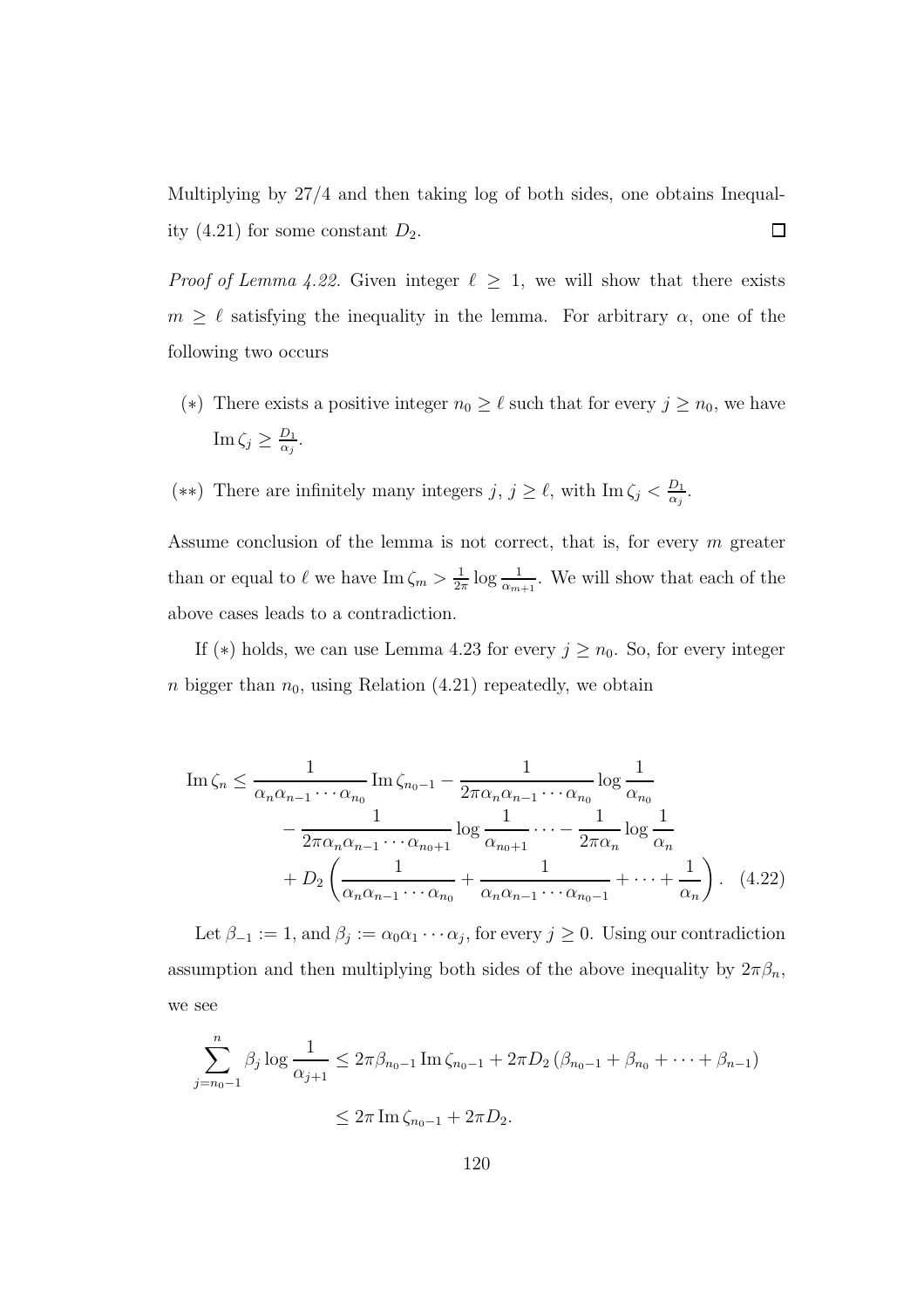Since *n* was an arbitrary integer, this contradicts  $\alpha$  being a non-Brjuno number.

Now assume (\*\*) holds. Let  $n_1 < m_2 \le n_2 < m_3 \le n_3 < \cdots$  be an increasing sequence of positive integers with the following properties

- For every integer j with  $m_i \leq j \leq n_i$ , we have  $\text{Im}\,\zeta_j < \frac{D_1}{\alpha_j}$  $\alpha_j$
- For every integer j with  $n_i < j < m_{i+1}$ , we have  $\text{Im }\zeta_j \geq \frac{D_1}{\alpha_j}$  $\frac{D_1}{\alpha_j}$  .

Estimate (4.22) holds for  $j = n_i + 1, n_i + 2, \dots, m_{i+1} - 1$ , where Lemma 4.23 can be used, and implies that for every  $i \geq 2$ :

$$
\sum_{j=n_i}^{m_{i+1}-1} \beta_j \log \frac{1}{\alpha_{j+1}} \leq 2\pi \beta_{n_i} \operatorname{Im} \zeta_{n_i} + 2\pi D_2 \left( \beta_{n_i} + \beta_{n_i+1} + \cdots + \beta_{m_{i+1}-2} \right).
$$

Hence,

$$
\sum_{j=m_2}^{\infty} \beta_j \log \frac{1}{\alpha_{j+1}} = \sum_{j; \, m_i \le j < n_i} \beta_j \log \frac{1}{\alpha_{j+1}} + \sum_{j; \, n_i \le j < m_{i+1}} \beta_j \log \frac{1}{\alpha_{j+1}} \n\le \sum_{j; \, m_i \le j < n_i} \beta_j \log \frac{1}{\alpha_{j+1}} + 2\pi \sum_{i=2}^{\infty} \beta_{n_i} \operatorname{Im} \zeta_{n_i} + 2\pi D_2 \sum_{j; \, n_i \le j < m_{i+1}-1} \beta_j.
$$

In the first and the second sums we have used  $\frac{1}{2\pi} \log \frac{1}{\alpha_{j+1}} < \text{Im }\zeta_j < \frac{D_1}{\alpha_j}$  $\frac{D_1}{\alpha_j}$  . Therefore, the whole sum is less than

$$
2\pi D_1 \sum_{j;\ m_i \le j < n_i} \beta_{j-1} + 2\pi D_1 \sum_{i=2}^{\infty} \beta_{n_i-1} + 2\pi D_2 \sum_{j=n_2}^{\infty} \beta_j
$$

 $\Box$ 

which contradicts  $\alpha$  being a non-Brjuno number.

### 4.2.3 Going up the renormalization tower

Recall the sectors  $C_n^{-i} \cup (C_n^{\sharp})^{-i}$ , for  $i = 1, 2, ..., k_n$ , introduced in definition of the renormalization (for  $f_n$ ), where  $S_n^0 = C_n^{-k_n} \cup (C_n^{\sharp})^{-k_n}$ . If  $k_n < k' + 1$ ,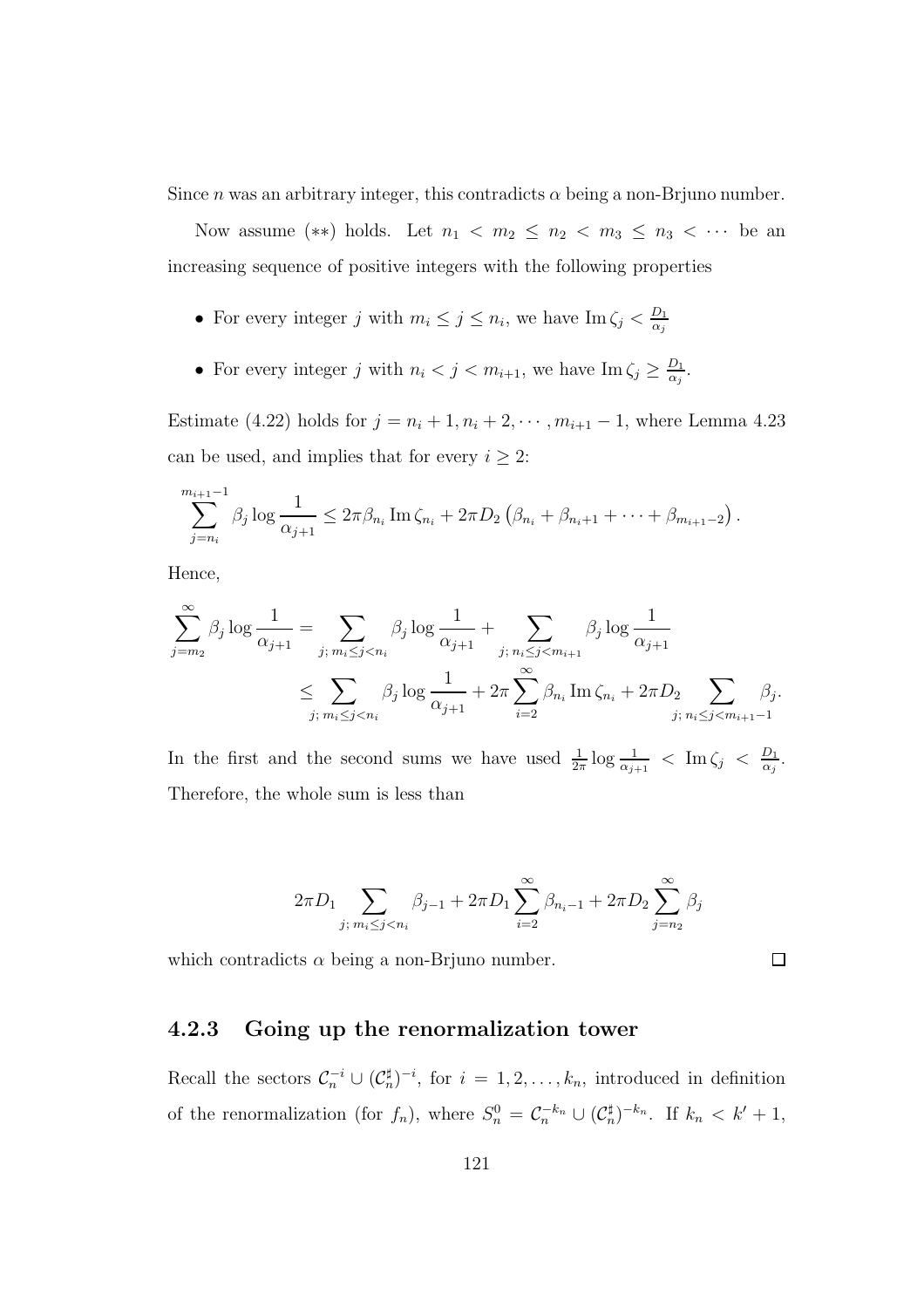by our assumption (4.17) on k', we can consider further pre-images for  $i =$  $k_n + 1, \cdots, k' + 1$  as

$$
C_n^{-i} := \Phi_n^{-1}(\Phi_n(C_n^{-k_n}) - (i - k_n)),
$$
  

$$
(C_n^{\sharp})^{-i} := \Phi_n^{-1}(\Phi_n((C_n^{\sharp})^{-k_n}) - (i - k_n)).
$$

Let  $\mathcal{D}_n$  denote the sector  $\mathcal{C}_n^{-k'-1} \cup (\mathcal{C}_n^{\sharp})^{-k'-1}$ , and observe that  $f_n^{k'+1} : \mathcal{D}_n \to$  $f_n^{k_n}(S_n^0)$ .

For every integer  $n \geq 0$ , define the set  $\mathcal{P}_n^{\natural}$  as:

$$
\mathcal{P}_n^{\natural} := \bigcup_{j=0}^{k'} f_n^j(\mathcal{D}_n).
$$

We define a map  $\Phi_n^{\natural}: \mathcal{P}_n^{\natural} \to \mathbb{C}$ , using the dynamics of  $f_n$ , as follows. For  $z \in \mathcal{P}_n^{\natural}$ , there is an integer j with  $0 \leq j \leq k'+1$ , such that  $f_n^j(z) \in \mathcal{P}_n$ . Now, let

$$
\Phi_n^{\natural}(z) := \Phi_n(f_n^j(z)) - j.
$$

As  $\Phi_n$  satisfies the Abel functional equation, one can see that  $\Phi_n^{\dagger}$  matches on the boundary of above sectors and gives a well defined holomorphic map on  $\mathcal{P}_n^{\natural}$ . The map  $\Phi_n^{\natural}$  is not univalent, however, it still satisfies the Abel Functional equation on  $\mathcal{P}_n^{\natural}$ . It has critical points at the critical point of  $f_n$  and its preimages within  $\mathcal{P}_n^{\natural}$ . The  $k' + 1$  critical points of  $\Phi_n^{\natural}$  are mapped to  $0, 1, \ldots, k'$ .

The map  $\Phi_n^{\natural}$  is a natural extension of  $\Phi_n$  to a multi-valued holomorphic map on  $\mathcal{P}_n^{\natural} \cup \mathcal{P}_n$ . However, the two maps

$$
\Phi_n^{\natural}: \bigcup_{j=0}^{k'} f_n^j(\mathcal{D}_n) \to \mathbb{C}, \quad \text{and} \quad \Phi_n: \bigcup_{j=k'+1}^{1/\alpha_n + k'-k-1} f_n^j(\mathcal{D}_n) \to \mathbb{C}
$$

provide a well-defined holomorphic map on every  $k' + 1$  consecutive sectors of the form  $f_n^j(\mathcal{D}_n)$ . We denote this map by  $\Phi_n^{\dagger} \amalg \Phi_n$ . More precisely, for every l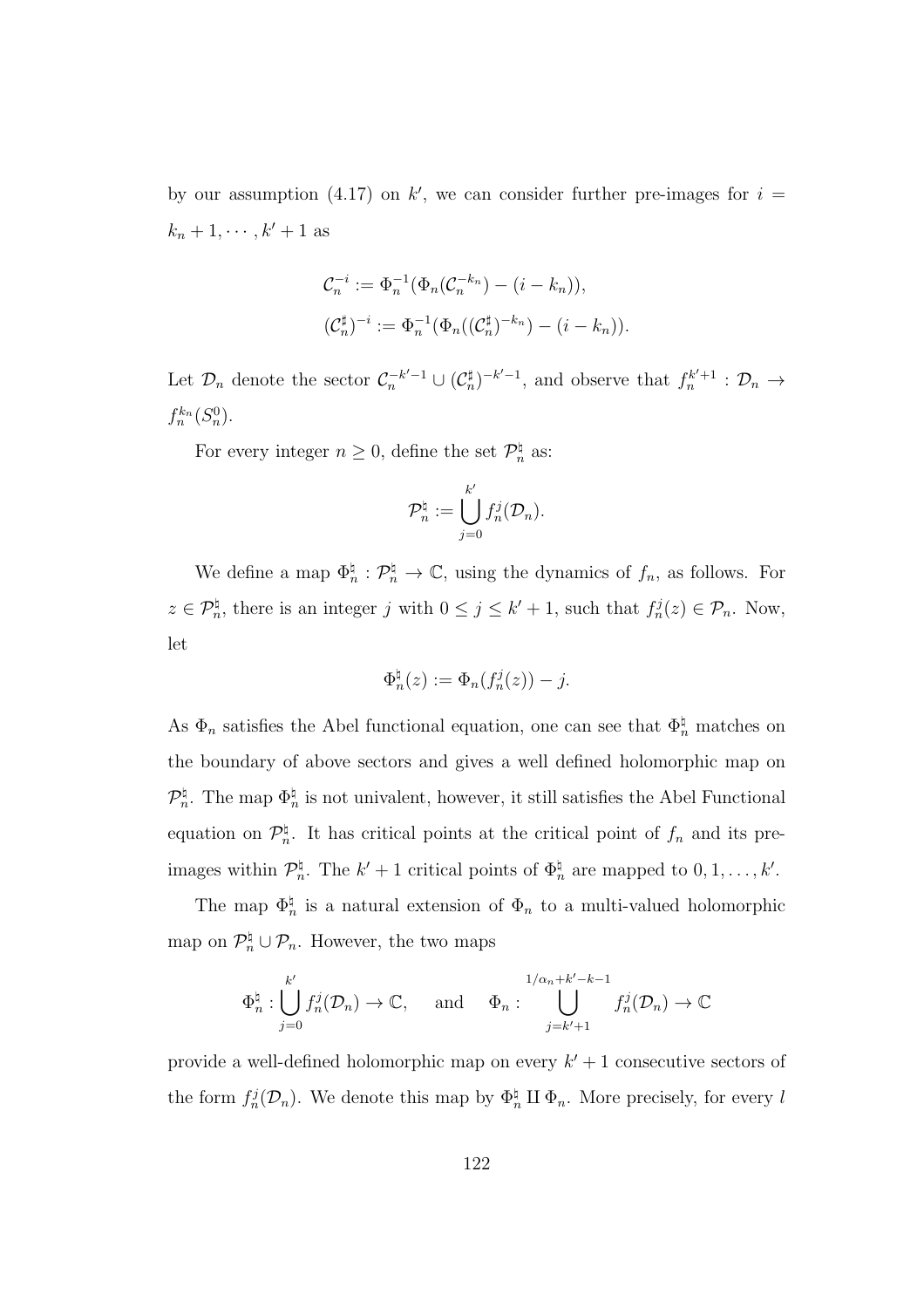with  $0 \leq l < \frac{1}{\alpha_n} - k$ ,

$$
\Phi_n^{\natural}\amalg\Phi_n:\bigcup_{j=0}^{k'}f_n^{l+j}(\mathcal{D}_n)\to\mathbb{C}
$$

is defined as

$$
\Phi_n^{\natural}\amalg\Phi_n=\begin{cases} \Phi_n^{\natural}(z),&\text{if }z\in f_n^i(\mathcal{D}_n)\text{ and }i
$$

Consider the Sequence (4.18) and assume that  $\text{Im }\zeta_n \leq \frac{1}{2\tau}$  $\frac{1}{2\pi} \log \frac{1}{\alpha_{n+1}}$  holds for some positive integer *n*. Let  $\mathcal{A}_n$  denote the topological disk  $B_{\delta_1}(B(\gamma_n(1), r^*) \cup$  $\gamma_n[0,1]$  with  $\gamma_n$  and  $r^*$  were introduced in Lemma 4.20. We will define domains  $V_n, V_{n-1}, \ldots, V_1$  and holomorphic maps  $g_{n+1}, g_n, \ldots, g_1$  satisfying the following diagram

$$
\mathcal{A}_n \xrightarrow{g_{n+1}} V_n \xrightarrow{g_n} V_{n-1} \xrightarrow{g_{n-1}} \cdots V_1 \xrightarrow{g_1} V_0 := B(\Omega_0^0, 1) \qquad (4.23)
$$

where,

$$
V_m = \Omega_m^0 \setminus I_{m,j(m)}, \text{ for some } j(m) \text{ with } 0 \le j(m) < \frac{1}{\alpha_m} - k,
$$
\n
$$
g_{n+1} : \mathcal{A}_n \to V_n, g_1 : V_1 \to \Omega_0^0,
$$
\n
$$
g_m : V_m \to V_{m-1}, \text{ for every } m \text{ with } 1 \le m \le n,
$$
\n
$$
g_m(z_m) = z_{m-1} \text{ for every } m = 1, 2, \dots, n.
$$
\n
$$
(4.24)
$$

The idea is to use an inductive process to define pairs  $g_i + 1, V_i$ , starting with  $i = n$  and ending with  $i = 0$ .

# Base step  $i = n$

We have  $\zeta_n \in \mathcal{A}_n$  and satisfies (4.20). As  $\text{diam}(\mathcal{A}_n) \leq 1 - \delta_1$ , and  $\delta_2 < \delta_1$ , there exists an integer j, with  $0 \le j \le 1$ , such that

$$
\operatorname{Re}(\mathcal{A}_n - j) \subset (0, \frac{1}{\alpha_n} - k).
$$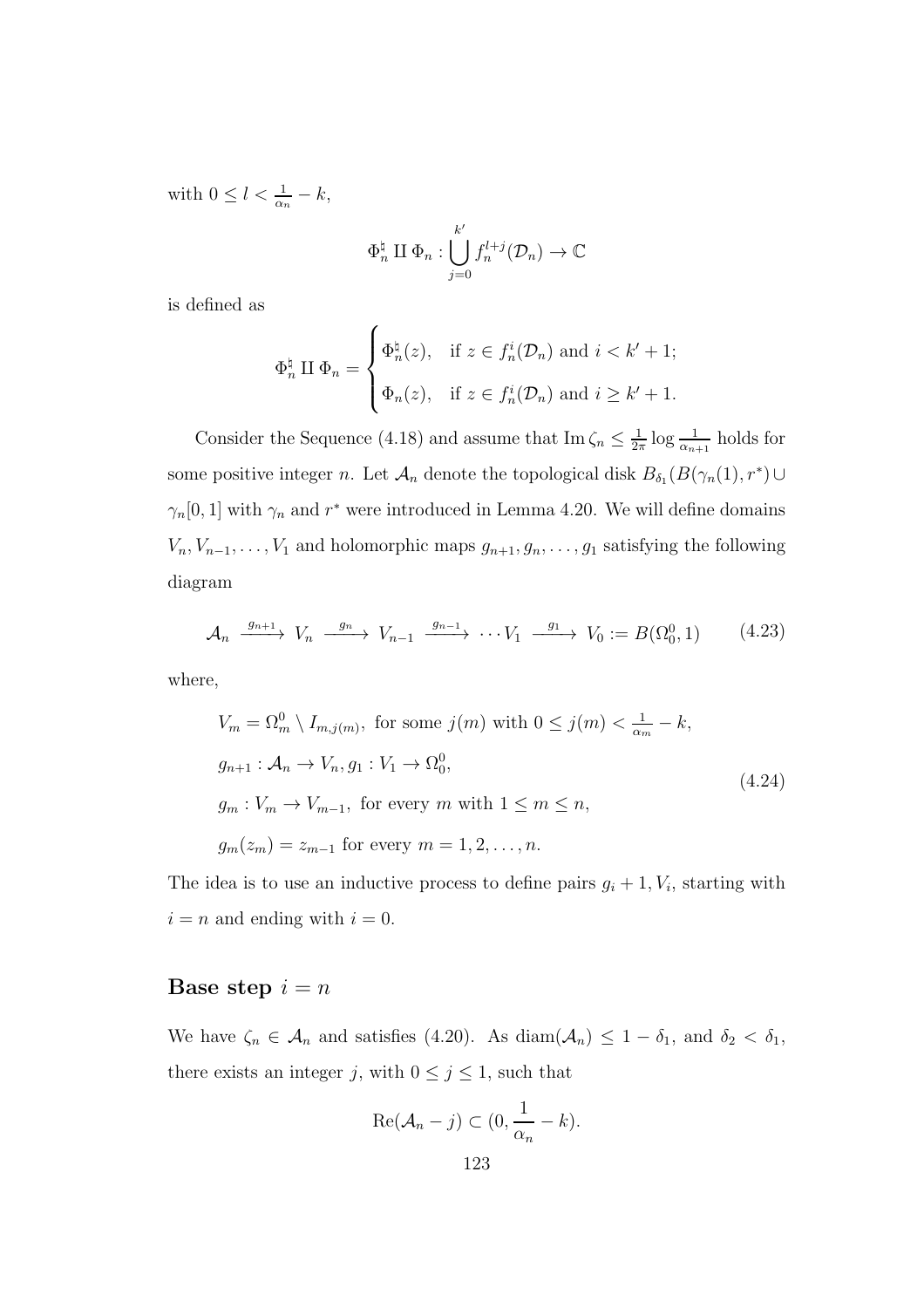We define  $g_{n+1} : A_n \to \mathbb{C}$  as

$$
g_{n+1}(\zeta) := f_n^{j+\sigma(n)}(\Phi_n^{-1}(\zeta - j)).
$$

By Lemma 4.20,  $\mathbb{E}xp(\mathcal{A}_n-j)$  is contained in Dom  $f_{n+1}$ . So Lemma 4.5 implies that  $f_n^{j+\sigma(n)}$  is defined at every point in  $\Phi_n^{-1}(\mathcal{A}_n - j)$ , that is, the above map is well defined. Using the same lemma, as  $j + \sigma(n) \leq 1 + k_n + k'$  by (4.19), we conclude that  $g_n(\mathcal{A}_n)$  is contained in  $\Omega_n^0$ .

Because  $\mathcal{A}_n - j$  is contained in int  $\Phi_n(\mathcal{P}_n)$ , it does not intersect the vertical line  $\{\xi \in \mathbb{C} : \text{Re}\,\xi = 0\}$ . Therefore,  $\Phi_n^{-1}(\mathcal{A}_n - j)$  does not intersect the curve  $I_{n,0}$ . One can see from this that,  $g_{n+1}(\mathcal{A}_n) = f_n^{j+\sigma(n)}(\Phi_n^{-1}(\mathcal{A}_n - j))$  does not intersect the curve  $I_{n,j'}$ , where  $j'$  is  $j + \sigma(n)$  module  $\lfloor \frac{1}{\alpha_n} \rfloor$  $\frac{1}{\alpha_n}$ ] – k. We define  $V_n$ as  $\Omega_n^0 \setminus I_{n,j'}$ .

Finally, by equivariance property of  $\Phi_n$ ,

$$
g_{n+1}(\zeta_n) = f_n^{j+\sigma(n)}(\Phi_n^{-1}(\zeta_n - j)) = f_n^{\sigma(n)}(w_n) = z_n.
$$

#### Induction step

Assume  $(g_{i+1}, V_i)$  is defined and we want to define  $(g_i, V_{i-1})$ . Since every closed loop in  $V_i$  is contractible in  $\mathbb{C}^*$ , there exists an inverse branch of  $\mathbb{E}xp$ , denoted by  $\eta_i$ , defined on  $V_i$  with  $\eta_i(z_i) = \zeta_{i-1}$ . Now consider the following two cases,

case i Re $(\eta_i(V_i)) \subset (1/2, \infty),$ 

case ii  $\text{Re}(\eta_i(V_i)) \cap (-\infty, 1/2] \neq \emptyset$ .

#### Case i

Since  $\zeta_n \in \eta_i(V_i)$  satisfies (4.20) and diam  $B_{\delta_2}(\eta_i(V_i)) \leq k' + 1/2$  by (4.16), there exists an integer  $j, 0 \le j \le k'+1$ , with

$$
B_{\delta_2}(\eta_i(V_i)) - j \subset \{ \xi \in \mathbb{C} : \frac{1}{4} \le \text{Re}\,\xi \le \frac{1}{\alpha_{i-1}} - k - \frac{1}{2} \}. \tag{4.25}
$$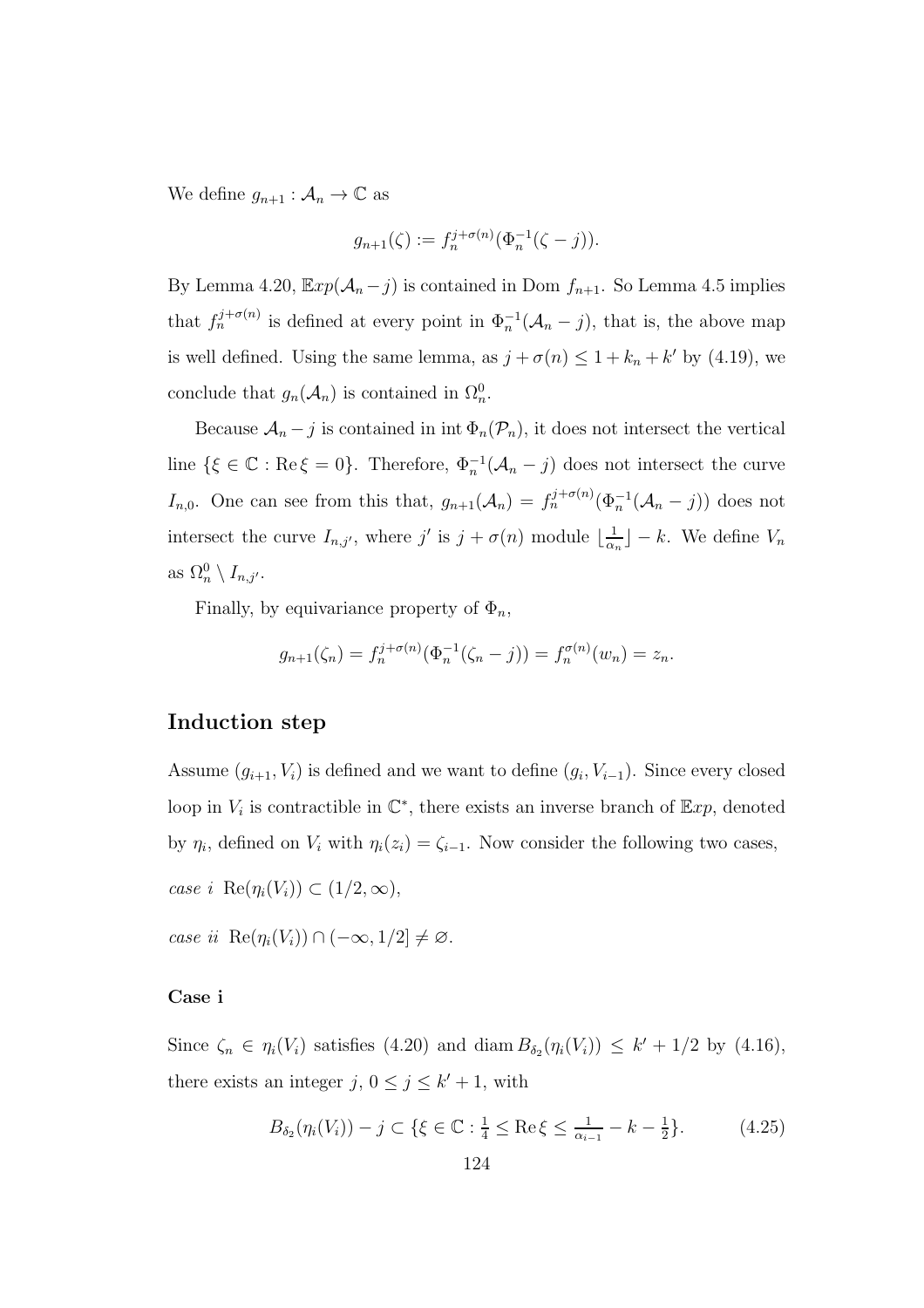We define  $\widetilde{g}_i : B_{\delta_2}(\eta_i(V_i)) \to \mathbb{C}$  as

$$
\widetilde{g}_i(\zeta) := f_{i-1}^{j+\sigma(i-1)}(\Phi_{i-1}^{-1}(\zeta - j)),\tag{4.26}
$$

and let

$$
g_i(z) := \widetilde{g}_i \circ \eta(z).
$$

By Lemma 4.21,  $\mathbb{E}xp(B_{\delta_2}(\eta_i(V_i)))$  is contained in Dom  $f_i$ . Thus, Lemma 4.5 and condition (4.17) implies that  $f_{i-1}^{j+\sigma(i-1)}$  $\frac{j+\sigma(i-1)}{i-1}$  is defined on  $\Phi_{i-1}^{-1}(B_{\delta_2}(\eta_i(V_i))-j),$ that is, the above map is well defined.

By equivariance property of  $\Phi_{i-1}$  (Theorem 4.3), we have

$$
g_i(z_i) = f_{i-1}^{j+\sigma(i-1)}(\Phi_{i-1}^{-1}(\eta_i(z_{i-1}) - j)) = f_{i-1}^{\sigma(i-1)}(w_{i-1}) = z_{i-1}.
$$

One also concludes from (4.25) that  $B_{\delta_2}(\eta_i(V_i)) - j$  does not intersect the vertical line  $\{\xi \in \mathbb{C} : \text{Re}\,\xi = 0\}$ . Therefore,

$$
\widetilde{g}_i(B_{\delta_2}(\eta(V_i))-j) = f_{i-1}^{j+\sigma(i-1)}(\Phi_{i-1}^{-1}(B_{\delta_2}(\eta_i(V_i))-j))
$$

does not intersect the curve  $I_{i-1,j'}$ , where  $j'$  is  $j + \sigma(i-1)$  module  $\lfloor \frac{1}{\alpha_{i}} \rfloor$  $\frac{1}{\alpha_{i-1}}$  – k. Hence, by defining  $V_{i-1} := \Omega_{i-1}^0 \setminus I_{i-1,j'}$ , we have

$$
\widetilde{g}_i(B_{\delta_2}(\eta_i(V_i)) - j) \subset V_{i-1},\tag{4.27}
$$

which will be used later.

#### Case ii

Because diam $(\eta_i(V_i)) \leq k'$  and  $\eta_i(V_i)$  contains  $\zeta_{i-1}$  which satisfies (4.20), we must have  $\zeta_{i-1} \in B(j, \delta_2)$  for some j in  $\{1, 2, \ldots, k'\}.$ 

We claim that

$$
B_{\delta_2}(\eta_i(V_i)) \cap \{0, -1, -2, \dots, -k'\} = \varnothing.
$$
\n(4.28)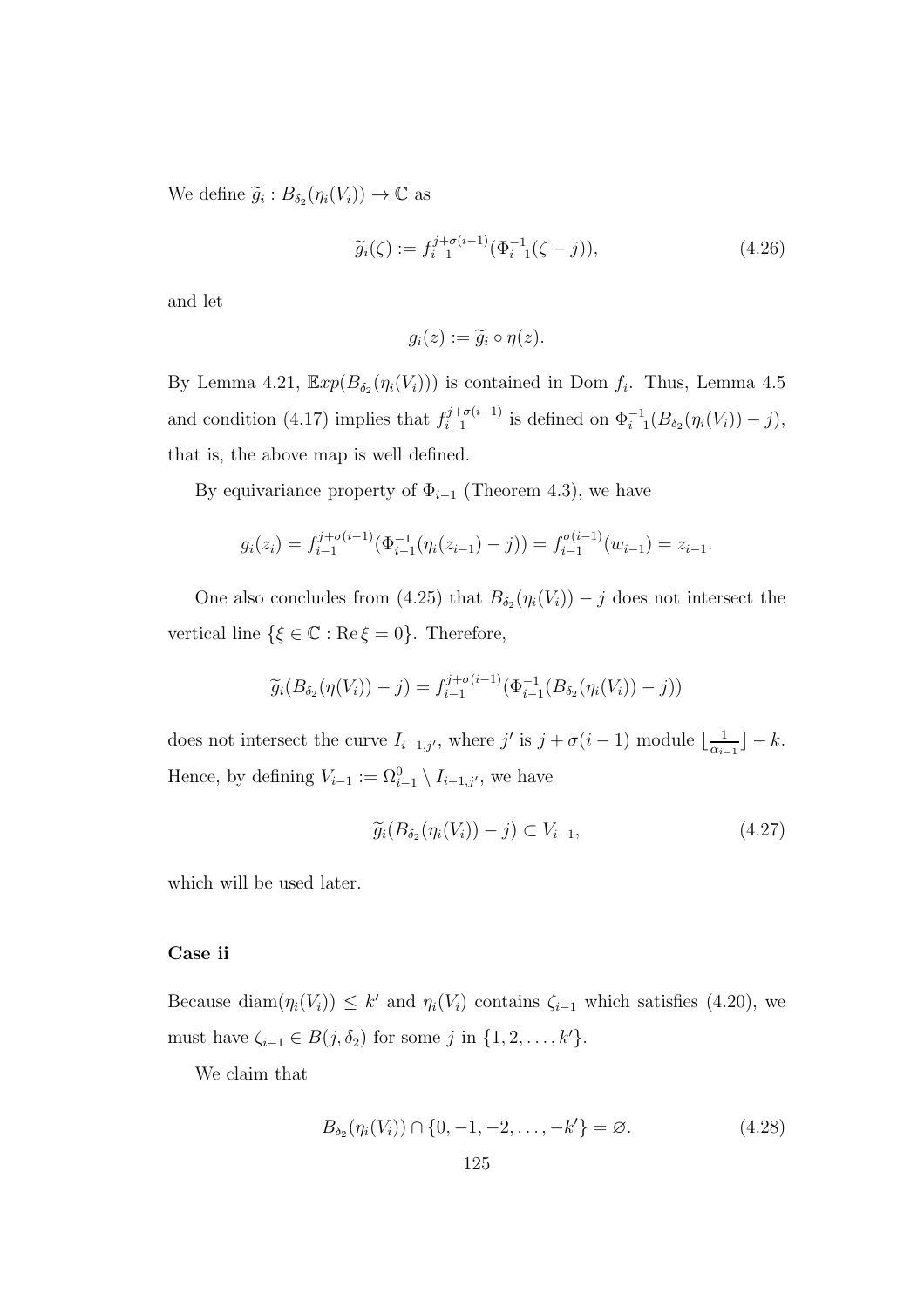As  $\mathbb{E}xp(\mathbb{Z}) = -4/27$ , it is equivalent to see that  $\eta_i(-4/27) \notin \{0, -1, \ldots, -k'\}.$ But by inclusion in the Lemma  $(4.21)$ , for every integer n, we have

$$
\mathbb{E}xp(B(n,\delta_2))\subset\operatorname{int}V_i.
$$

This implies that  $\eta_i(-4/27) \in \{1, 2, \cdots, k'\}.$ 

The set  $B_{\delta_2}(\eta_i(V_i))$  has diameter strictly less than  $k' + 1$ , so it can intersect at most  $k' + 1$  vertical strips of width 1. More precisely,  $B_{\delta_2}(\eta_i(V_i))$  is contained in the  $k' + 1$  consecutive sets in the list

$$
\Phi_{i-1}^{\natural}(\mathcal{D}_{i-1}), \Phi_{i-1}^{\natural}(f_{i-1}(\mathcal{D}_{i-1})), \dots, \Phi_{i-1}^{\natural}(f_{i-1}^{k'-1}(\mathcal{D}_{i-1})),
$$
  

$$
\Phi_{i-1}(f_{i-1}^{k'}(\mathcal{D}_{i-1})), \dots, \Phi_{i-1}(f_{i-1}^{2k'+1}(\mathcal{D}_{i-1})).
$$

Thus, by the above argument about  $\Phi_{i-1}^{\natural} \amalg \Phi_{i-1}$ , and that every closed loop in  $B_{\delta_2}(\eta_i(V_i))$  is contractible in the complement of the critical values of  $\Phi_{i-1}^{\natural} \amalg \Phi_{i-1}$ , there exists an inverse branch of this map, denoted by  $\tilde{g}_i$ , defined on  $B_{\delta_2}(\eta_i(V_i))$ . We let

$$
g_i(z) := \widetilde{g}_i(\eta_i(z)) : V_i \to \Omega_{i-1}^0.
$$

In this case  $\sigma(i-1) = 0$ ,  $\Phi_{i-1}(w_{i-1}) = \zeta_{i-1}$ , and  $w_{i-1} = z_{i-1}$ . So  $g_i(z_i) = z_{i-1}$ .

Like previous case, one can see that  $\tilde{g}_i(B_{\delta_2}(\eta_i(V_i)))$  does not intersect the curve  $I_{i-1,j}$  for  $j = \sup \{ \text{Re}(B_{\delta_2}(\eta_i(V_i))) \} + 1$ . We can define  $V_{i-1} := \Omega_{i-1}^0$  and obtain  $g_i: V_i \to V_{i-1}$ . Indeed, we have

$$
\widetilde{g}_i(B_{\delta_2}(\eta_i(V_i))) \subset V_{i-1}.\tag{4.29}
$$

This finishes definition of the domains and maps satisfying (4.24).

Each domain  $V_n, V_{n-1}, \ldots, V_0$ , is a hyperbolic Riemann surface. Let  $\rho_i$  denote the Poincaré metric on  $V_i$ , that is,  $\rho_i(z)|dz|$  is the complete metric of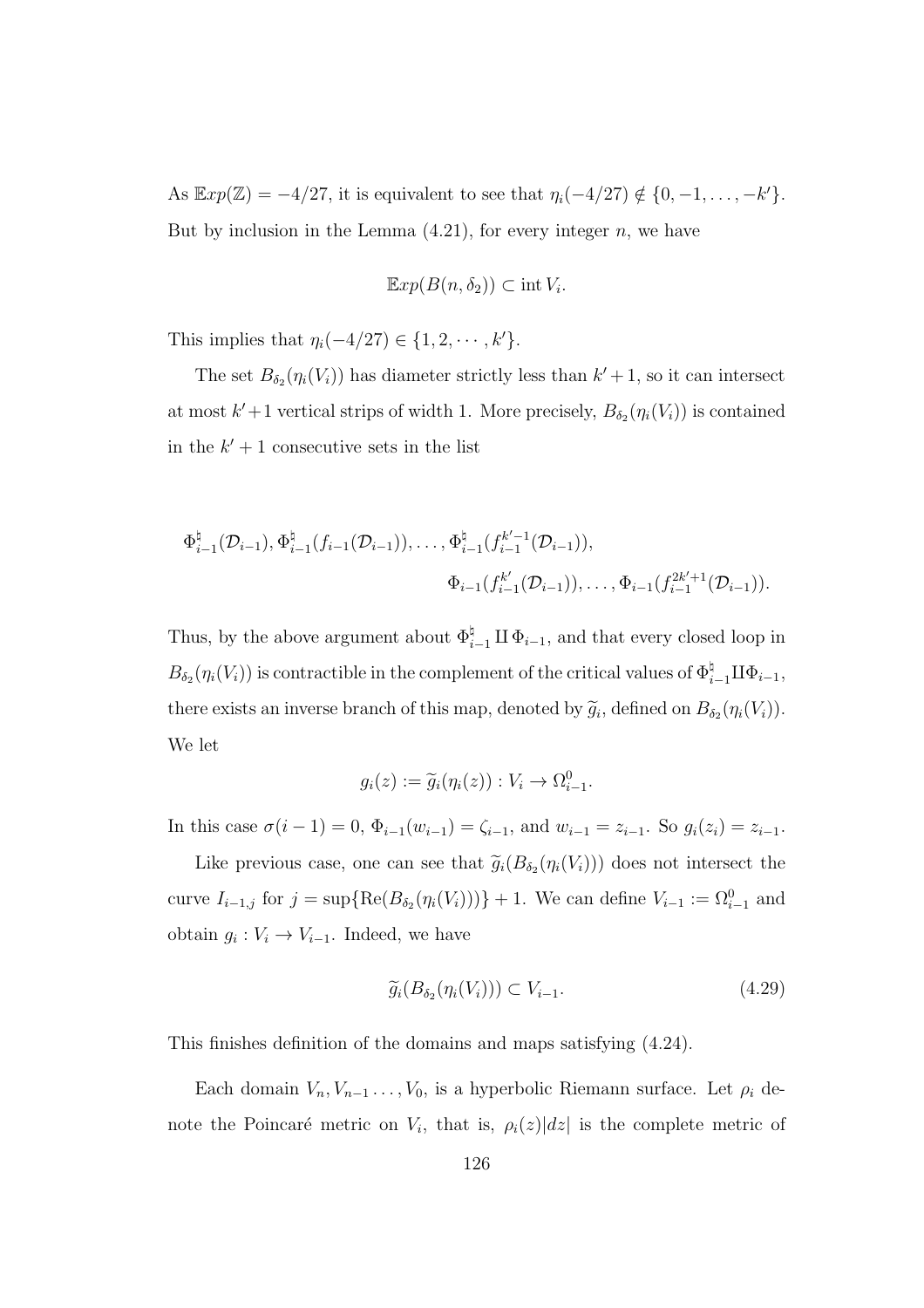constant negative curvature on  $V_i$ . Similarly,  $\rho_{n+1}$  denotes the Poincare metric on  $A_n$ . The following two lemmas are natural consequence of our construction of the chain (4.23).

**Lemma 4.24.** Each map  $g_i: (V_i, \rho_i) \to (V_{i-1}, \rho_{i-1}),$  for  $i = n, n-1, ..., 1$ , is uniformly contracting. More precisely, for every  $z \in V_i$ , we have

$$
\rho_{i-1}(g_i(z)) \cdot |g'_i(z)| \leq \delta_3 \cdot \rho_i(z),
$$

for  $\delta_3 = \frac{2k'+1}{2k'+1+1}$  $\frac{2k'+1}{2k'+1+\delta_2}$ .

*Proof.* Let  $\tilde{\rho}_i(z)|dz|$  and  $\hat{\rho}_i(z)|dz|$  denote the Poincaré metric on the domains  $\eta_i(V_i)$  and  $B_{\delta_2}(\eta_i(V_i))$ , respectively. By definition of  $g_i$  and properties (4.27) and (4.29) we can decompose the map  $g_i : (V_i, \rho_i) \to (V_{i-1}, \rho_{i-1})$  as follows:

$$
(V_i, \rho_i) \xrightarrow{\eta_i} (\eta_i(V_i), \tilde{\rho}_i) \xrightarrow{inc} (B_{\delta_2}(\eta_i(V_i)), \hat{\rho}_i) \xrightarrow{\tilde{g}_i} (V_{i-1}, \rho_{i-1}).
$$

By Schwartz-Pick lemma the first map, and the last map are non-expanding, i.e.,

$$
\tilde{\rho}_i(\eta_i(\zeta)) | \eta'_i(\zeta) | \leq \rho_i(\zeta), \text{ and } \rho_{i-1}(\tilde{g}_i(\zeta)) | \tilde{g}'_i(\zeta) | \leq \hat{\rho}_i(\zeta).
$$

To show that the inclusion map is uniformly contracting in the respective metrics, fix an arbitrary point  $\zeta_0$  in  $\eta_i(V_i)$ , and define

$$
H(\zeta) := \zeta + (\zeta - \zeta_0) \frac{\delta_2}{(\zeta - \zeta_0 + 2k' + 1)} : \eta_i(V_i) \to \mathbb{C}.
$$

Since diam  $\eta_i(V_i) \leq k'$ , we have  $|\text{Re}(\zeta - \zeta_0)| \leq k'$  for every  $\zeta \in \eta_i(V_i)$  and also  $H(\zeta_0) = \zeta_0$ . This implies that  $\left| \frac{\zeta - \zeta_0}{\zeta - \zeta_0 + 2k} \right|$  $\frac{\zeta - \zeta_0}{\zeta - \zeta_0 + 2k' + 1}$  < 1. Thus,

$$
|H(\zeta) - \zeta| = \delta_2 |\frac{\zeta - \zeta_0}{\zeta - \zeta_0 + 2k' + 1}| < \delta_2,
$$

which implies that  $H(\zeta)$  is a holomorphic map from  $\eta_i(V_i)$  into  $B_{\delta_2}(\eta_i(V_i))$ . By Schwartz-Pick lemma, H is non-expanding. In particular at  $\zeta_0$ , we obtain

$$
\tilde{\rho}_i(\zeta_0)|H'(\zeta_0)| = \tilde{\rho}_i(\zeta_0)(1 + \frac{\delta_2}{2k' + 1}) \leq \hat{\rho}_i(\zeta_0).
$$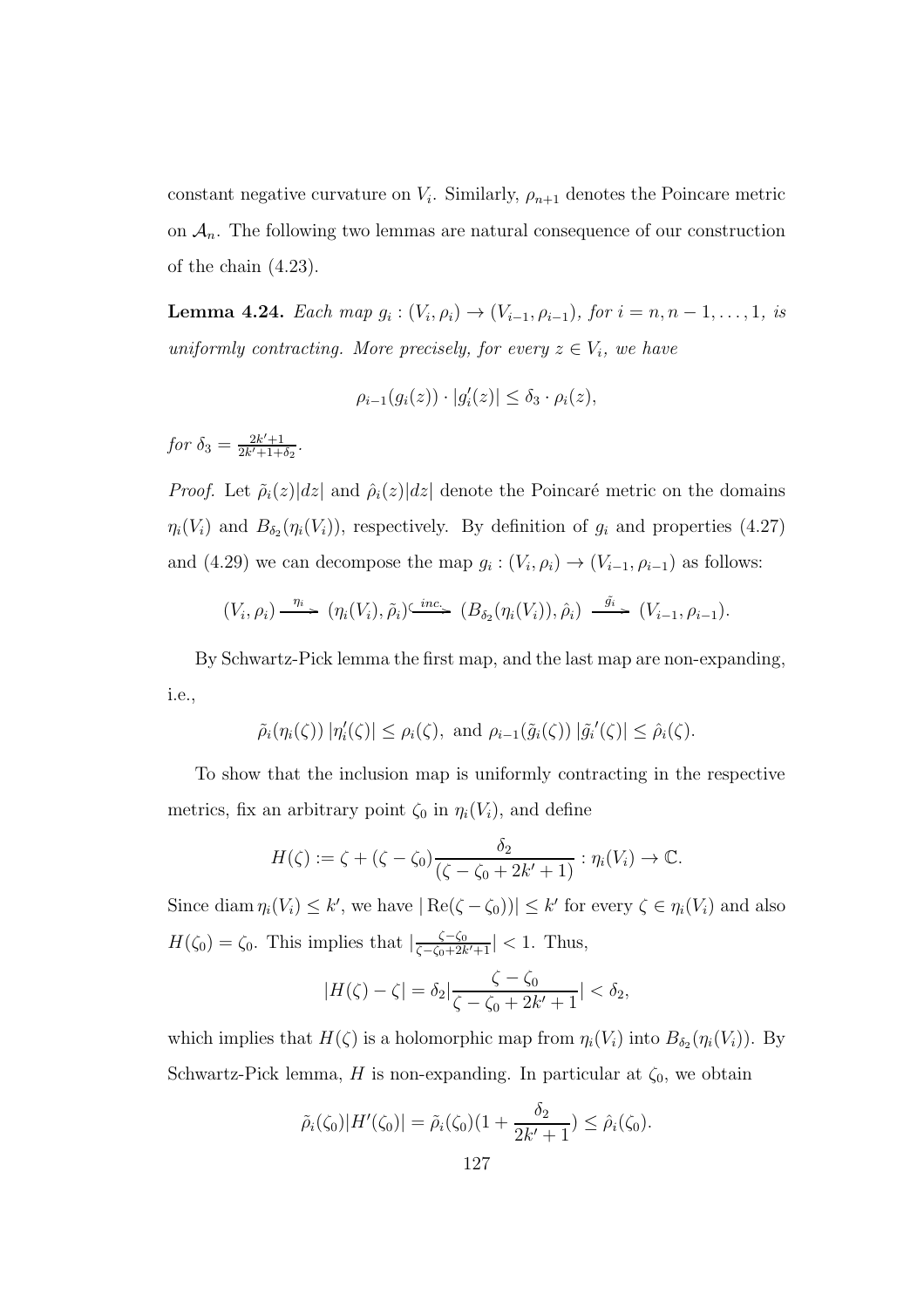That is,  $\hat{\rho}_i(\zeta_0) \leq \delta_3 \cdot \tilde{\rho}_i(\zeta_0)$  for  $\delta_3 = \frac{2k'+1}{2k'+1+1}$  $\frac{2k'+1}{2k'+1+\delta_2}$  < 1. Putting all this together gives the inequality in the lemma.  $\Box$ 

**Lemma 4.25.** There exists a positive constant  $\delta_4$  such that for every  $i =$  $1, 2, \ldots, n+1$ , the following holds

- The map  $g_i: V_i \to V_{i-1}$  is univalent or has only one simple critical point .
- The map  $g_i: V_i \to V_{i-1}$  is univalent on the hyperbolic ball

$$
B_{\rho_i}(z_i, \delta_4) := \{ z \in V_i \mid d_{\rho_i}(z, z_i) < \delta_4 \}.
$$

*Proof.* Each map  $g_i$  is composition of at most four maps;  $\eta_i$ , a translation by an integer j,  $\Phi_{i-1}^{-1}$ , and  $f_{i-1}^{j+\sigma(i-1)}$  $i_{i-1}^{(j+\sigma(i-1))}$ . The first three maps are univalent. The map  $f_{i-1}^{j+\sigma(i-1)}$  $i,j+\sigma(i-1)$  is univalent or has at most one simple critical in  $\Phi_{i-1}^{-1}(\eta_i(V_i) - j)$ . To see this, first note that the critical points of  $f_{i-1}^{j+\sigma(i-1)}$  $i-1$ <sup> $i-1$ </sup> are

{
$$
c_{p_{i-1}}, f_{i-1}^{-1}(c_{p_{i-1}}), \cdots, f_{i-1}^{-j-\sigma(i-1)}(c_{p_{i-1}})
$$
 }.

All of them are non-degenerate and, by our technical assumption,  $j+\sigma(i-1) \leq$  $2k' + 1$ . If  $\Phi_{i-1}^{-1}(\eta_i(V_i) - j)$  contains more than one point in the above list, by equivariance property of  $\Phi_{i-1}$ , there must be a pair of points  $\xi$ ,  $\xi + m$  (for some integer m) in  $\eta_i(V_i) - j$ . As this set is a lift of a simply connected domain in  $\mathbb{C}^*$  under  $\mathbb{E}xp$ , that is not possible.

The maps  $g_i$  introduced in *case ii* are univalent, therefore, to see the second part, we only need to consider maps introduced in case i in the above inductive process. First we claim that there exists a real constant  $\delta > 0$ , such that the ball

$$
\{z \in V_{i-1} : d_{\rho_{i-1}}(z, z_{i-1}) < \delta\}
$$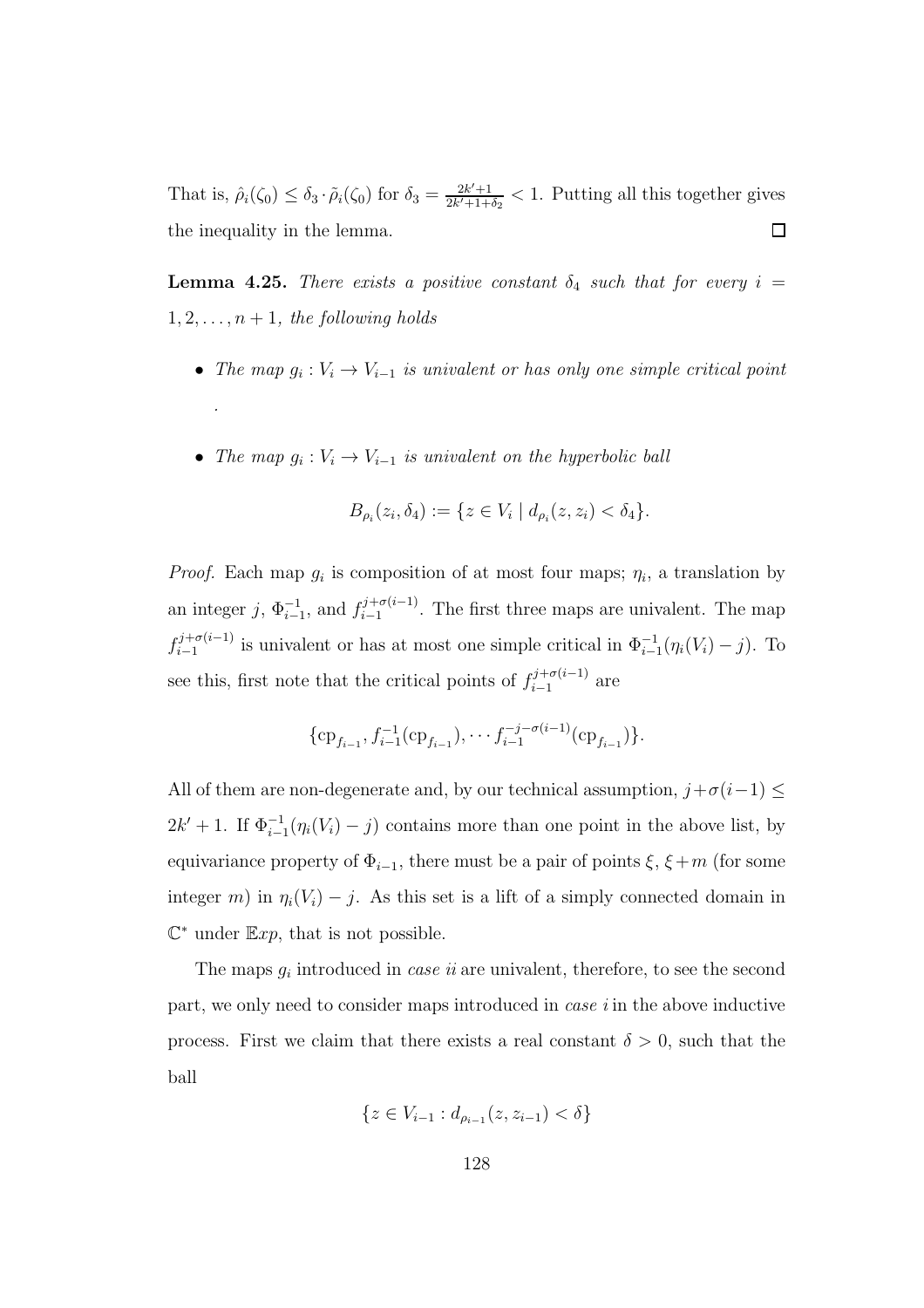is simply connected and does not contain critical value of  $g_i$  (if there is any critical value).

Assuming the claim for a moment, one can take  $\delta_4 := \delta$ . Because, by the previous lemma, image of  $B_{\rho_i}(z_i, \delta_4)$  is contained in the above ball. As  $B_{\rho_{i-1}}(z_{i-1},\delta)$  is simply connected and does not contain any critical value, one can find a univalent inverse branch for  $g_i$  on this ball. Therefore,  $g_i$  is univalent on the ball  $B_{\rho_i}(z_i, \delta_4)$ .

To prove the claim, note that by definition (4.26) of  $\tilde{g}_{i-1}$ , and condition  $0 \leq j \leq k' + 1$ , a possible critical value of  $g_{i-1}$  can only be one of

$$
-4/27, f_{i-1}(-4/27), \ldots, f_{i-1}^{k'}(-4/27).
$$

First we show that if  $\text{cv}_{g_{i-1}}$  belongs to  $\Phi_{i-1}^{-1}(B(l, \delta_2))$  for some  $l \in \{1, 2, ..., k'\},$ then  $z_{i-1}$  does not belong to this set. To see this, we consider *case I* and *case* II in the definition of quadruples  $(4.18)$  separately.

If case I holds, then we have  $\sigma(i - 1) = 0$ ,  $z_{i-1} = w_{i-1}$ , and  $\zeta_{i-1} =$  $\Phi_{i-1}(z_{i-1})$ . If  $\text{Re }\zeta_{i-1} \geq k'+1/2$ , then  $z_{i-1}$  does not belong to any of the balls  $\Phi^{-1}_{i-}$  $\begin{aligned} \n\substack{-1 \ -1}}(B(l, \delta_2)) \text{ for } l \in \{1, 2, \ldots, k'\}. \text{ If } \zeta_{i-1} \in B(l, \delta_2) \text{ for some } l \in \{1, 2, \ldots, k'\}, \n\end{aligned}$ then by (4.26) there is no critical value of  $g_{i-1}$  in any of  $\Phi_{i-1}^{-1}(B(l, \delta_2))$ .

If case II holds, then, by definition of the quadruples,  $z_{i-1}$  does not belong to any of  $\Phi_{i-1}(B(l, \delta_2))$  for  $l = 1, 2, ..., k'$ .

Finally, we need to show that each set  $\Phi_{i-1}^{-1}(B(l,\delta_2))$ , for  $l = 1,2...,k'$ , contains a hyperbolic ball of radius  $\delta$  independent of l and i. Fix such an l, and observe that

$$
\mod\left(\Phi_{i-1}(\mathcal{P}_{i-1})\setminus\left\{B(l,\delta_2)\cup\left\{l-\mathbf{i}t\mid t\in[0,2]\right\}\right)\geq c
$$

for some constant  $c > 0$ . By Koebe distortion theorem for  $\Phi_{i-1}^{-1}$ , we conclude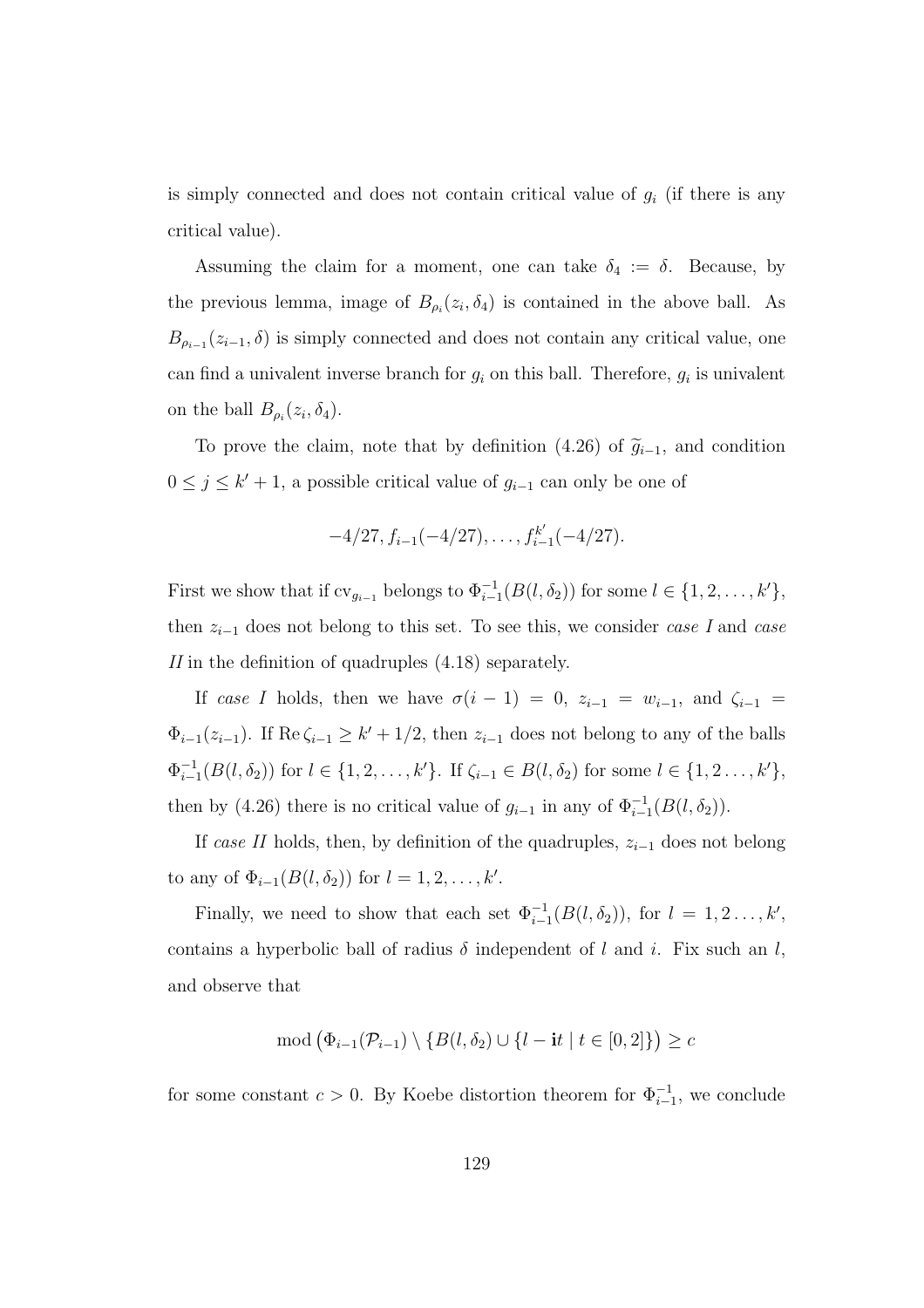that

Euclidean diameter 
$$
(\Phi_{i-1}^{-1}(B(l, \delta_2)))
$$
  
Euclidean distance between  $\Phi_{i-1}^{-1}(l)$  and  $\partial V_{i-1} \ge c'$ 

As  $\rho_{i-1}$  is proportional to one over distance to the boundary in  $V_{i-1}$ , the set  $\Phi_{i-1}^{-1}(B(l, \delta_2))$  contains a round hyperbolic ball of radius uniformly bounded below. It is clear that each of these balls is simply connected.  $\Box$ 

Let  $\mathcal{G}_n$  denote the map

$$
\mathcal{G}_n := g_1 \circ g_2 \cdots \circ g_{n+1} : \mathcal{A}_n \to \Omega_0^0.
$$

Recall that  $\gamma_n$  is the line segment obtained in Lemma 4.20, and  $\gamma_n(0) = \zeta_n$ . So,  $\mathcal{G}_n(\gamma_n(0)) = z_0$ . The following lemma guarantees that  $\mathcal{G}_n$  safely transfers the ball from level  $n + 1$  to the dynamic plane of  $f_0$ .

**Lemma 4.26.** There exists a positive constant  $D_3$  such that for every  $\mathcal{G}_n$  introduced above, there is a positive constant  $r_n$  with the following properties,

- (1)  $\mathcal{G}_n(B(\gamma_n(1), r^*)) \cap \Omega_0^{n+1} = \varnothing,$
- (2)  $B(\mathcal{G}_n(\gamma_n(1)), r_n) \subset \mathcal{G}_n(B(\gamma_n(1), r^*)), \text{ and } |\mathcal{G}_n(\gamma_n(1)) z_0| \leq D_3 \cdot r_n,$
- (3)  $r_n \leq D_3(\delta_3)^n$ .

Proof.

Part (1): By Lemma 4.20, for every  $z \in B(\gamma_n(1), r^*)$  we have

$$
\mathbb{E}xp(z) \notin \Omega_{n+1}^0, \text{ and } f_{n+1}(\mathbb{E}xp(z)) \notin \Omega_{n+1}^0.
$$

We claim that this implies

$$
g_{n+1}(z) \notin \Omega_n^1
$$
, and  $f_n(g_{n+1}(z)) \notin \Omega_n^1$ ,

where

$$
\Omega_n^1 = \bigcup_{i=0}^{\lfloor 1/\alpha_n \rfloor (k_{n+1} + 1/\alpha_{n+1} - k - 1) + 1} f_n^i(\psi_{n+1}(S_{n+1}^0)).
$$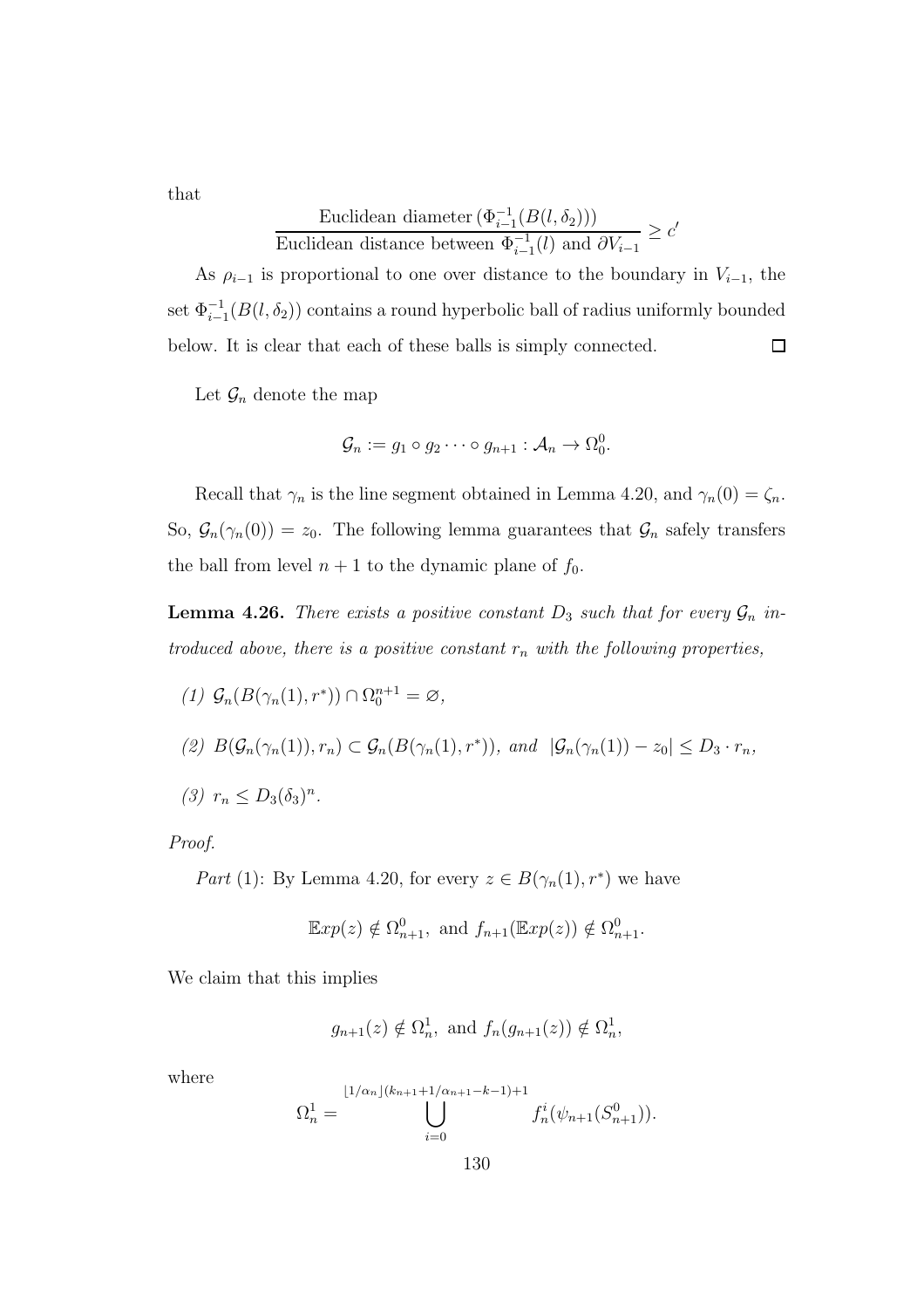That is because if  $g_{n+1}(z) \in \Omega_n^1$ , then by definition of renormalization and definition of  $\Omega_n^1$ , there is  $a \in \mathcal{P}_n \cap \Omega_n^1$ , and  $b \in \mathcal{P}_n \cap \Omega_n^1$ , such that  $f_n^{i_1}(a) =$  $g_{n+1}(z)$ ,  $f_n^{i_2}(g_{n+1}(z)) = b$ ,  $\mathbb{E}xp(\Phi_n(a)) = z$ , and  $\mathbb{E}xp(\Phi_n(b)) = f_{n+1}(z)$  for nonnegative integers  $i_1$  and  $i_2$ . One can see from this that  $\mathbb{E}xp(\Phi_n(a)) = z \in \Omega_{n+1}^0$ and  $\mathbb{E}xp(\Phi_n(b) = f_{n+1}(z) \in \Omega_{n+1}^0$  which contradicts our assumption.

The same argument implies the following statement for every  $i = n, n 1, \ldots, 1,$ 

If 
$$
w \notin \Omega_i^{n-i+1}
$$
, and  $f_i(w) \notin \Omega_i^{n-i+1}$   
then  $g_i(w) \notin \Omega_{i-1}^{n-i+2}$ , and  $f_{i-1}(g_i(w)) \notin \Omega_{i-1}^{n-i+2}$ 

where  $\Omega_l^k$  is defined accordingly. One infers from these, with an induction argument, that  $\mathcal{G}_{n+1}(z) \notin \Omega_{n+1}^0$ .

Part (2): It follows from part (4) of Lemma 4.20 that  $B(\gamma_n(1), r^*) \cup \gamma_n[0, 1]$ has hyperbolic diameter (with respect to  $\rho_{n+1}$  in  $\mathcal{A}_n$ ) uniformly bounded by some constant C (independent of n). Let  $l$  be the smallest non-negative integer with

$$
C \cdot (\delta_3)^l \le \delta_4/2.
$$

We decompose the map  $\mathcal{G}_{n+1}$  into two maps

$$
\mathcal{G}_{n+1}^1 := g_{n-l+1} \circ g_{n-l+2} \circ \cdots \circ g_{n+1} \text{ and } \mathcal{G}_{n+1}^2 := g_1 \circ g_{n-l+2} \circ \cdots \circ g_{n-l}.
$$

By Lemma  $4.24$  and our choice of l, we have

$$
\mathcal{G}_{n+1}^1(B(\gamma_n(1), r^*) \cup \gamma_n[0, 1]) \subseteq B_{\rho_{n-1}}(z_{n-1}, \delta_4/2).
$$

Since each map  $g_i$  is uniformly contracting and univalent on  $B_{\rho_i}(z_i, \delta_4)$ , by Lemmas 4.24 and 4.25,  $\mathcal{G}_{n+1}^2$  is univalent on  $B_{\rho_{n-l}}(z_{n-l}, \delta_4)$ . Moreover, by Koebe distortion theorem, it has bounded distortion on  $\mathcal{G}^1_{n+1}(B(\gamma_n(1), r^*) \cup$  $\gamma_n[0,1]$ ).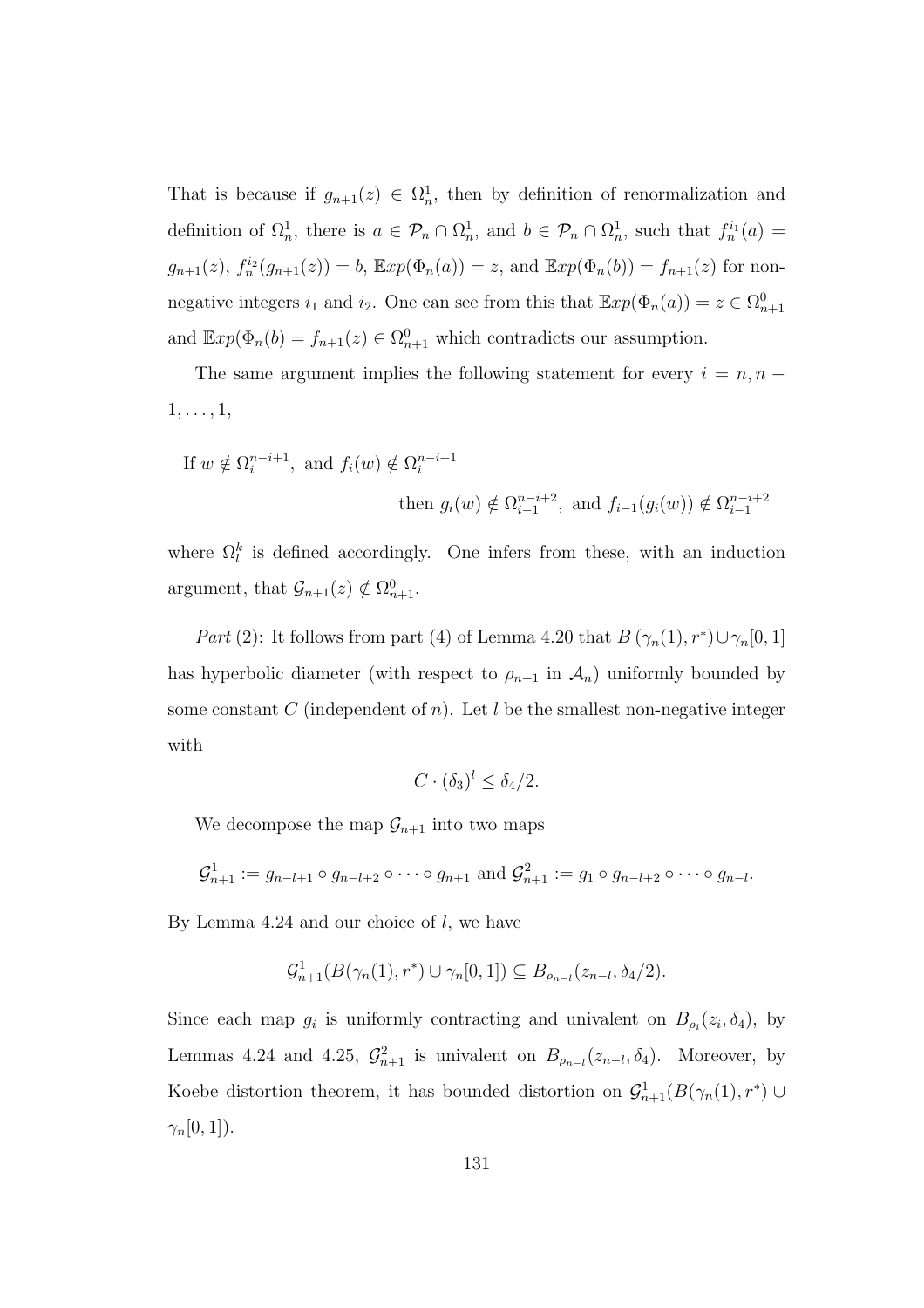We claim that  $\mathcal{G}_{n+1}^1$  belongs to a compact class. That is because it is composition of l maps (uniformly bounded independent of n)  $g_i$ , for  $i = n +$  $1, \dots, n-l+1$ , where each of them is composition of three maps as

$$
g_i = f_i^{\sigma(i)+j} \circ \tilde{g}_i \circ (\eta_i - j).
$$

The map  $\eta_i$  is univalent on  $V_i$  and, by Koebe distortion theorem, has uniformly bounded distortion on sets of bounded hyperbolic diameter. The map  $\tilde{g}_i$  extends over the larger set  $B_\delta(\eta_i(V_i))$  (see Equations (4.27) and (4.29)), so it also has uniformly bounded distortion. Finally,  $f_i^{\sigma(i)+j}$  $i^{(\sigma(i)+j)}$  is a finite iterate of a map in a compact class.

Putting all these together, one infers that Euclidean diameter of the domain  $\mathcal{G}_{n+1}^1(B(\gamma_n(1),r^*))$  is proportional to the Euclidean distance between two points  $\mathcal{G}_{n+1}^1(\gamma_n(1))$  and  $z_0 = \mathcal{G}_{n+1}(\gamma_n(0))$ . Similarly,  $\mathcal{G}_{n+1}^1(B_{r^*})$  contains a round ball of Euclidean radius proportional to its diameter. By previous argument about  $\mathcal{G}_{n+1}^2$ , this finishes part (2) of the lemma.

Part (3): First observe that  $\mathcal{G}_{n+1}(B(\gamma_n(1), r^*))$  is contained in the compact subset  $\Omega_0^0$  of  $V_0$  where the Euclidean and the hyperbolic metrics are proportional. The uniform contraction in Lemma 4.24 with respect to the hyperbolic metric implies the statement in this part.  $\Box$ 

# 4.2.4 Proof of main results

**Corollary 4.27.** There exists a positive integer  $N$  such that for every non-Brjuno number  $\alpha \in Irr_N$  the post-critical set of  $P_\alpha$  has area zero.

*Proof.* If  $PC(P_\alpha) = PC(f_0)$  has positive area, by Lebesgue density point theorem, for almost every point  $z$  in this set we must have

$$
\lim_{r \to 0} \frac{\text{area}(B(z, r) \cap \mathcal{PC}(f_0))}{\text{area}B(z, r)} = 1.
$$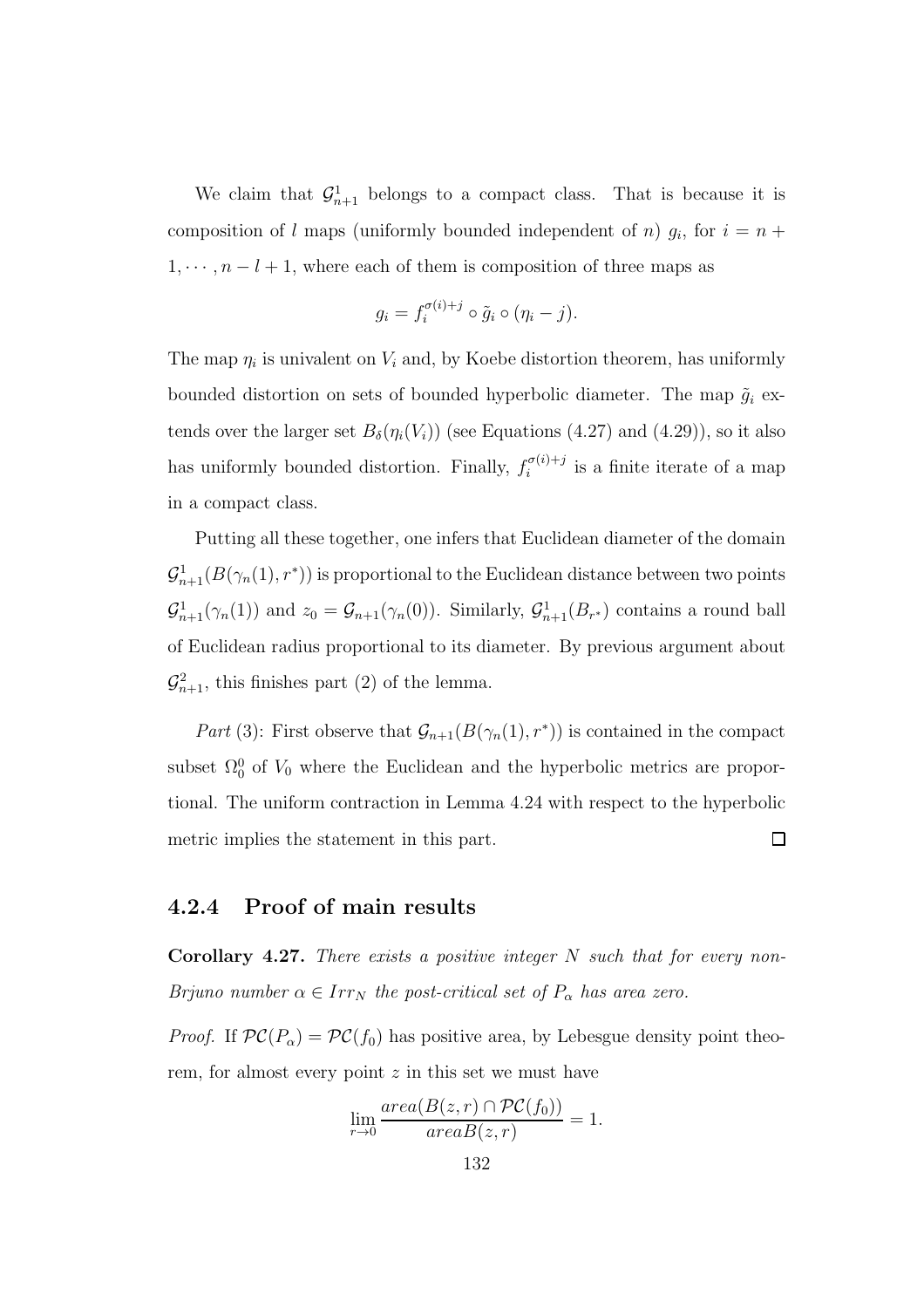Let  $z_0$  be an arbitrary point different from zero in  $\mathcal{PC}(f_0)$ . By Proposition 4.8,  $z_0$  is contained in the intersection of  $\Omega_0^n$ , for  $n = 0, 1, \cdots$ . Thus, we can define the sequence of Quadruples (4.18). Lemma 4.22 provides us with an strictly increasing sequence of integers  $n_i$  for which we have

$$
\operatorname{Im}\zeta_{n_i} \le \frac{1}{2\pi} \log \frac{1}{\alpha_{n_i+1}}.
$$

With Lemma 4.20 at levels  $n_i$ , we obtain curves  $\gamma_{n_i}$  and balls  $B(\gamma_{n_i}(1), r^*)$ enjoying the properties in that lemma. One introduces the sequence  $\mathcal{G}_{n_i+1}$ which, by Lemma 4.26, provides us with a sequence of balls  $B(\gamma_{n_i}(1), r_{n_i})$ satisfying

$$
B(\gamma_{n_i}(1), r_{n_i}) \cap \Omega_{n_i+1}^0 = \varnothing, \ |\mathcal{G}_{n_i+1}(\gamma_{n_i}(1)) - z_0| \le D_3 \cdot r_{n_i}, \text{ and } r_{n_i} \to 0.
$$

With  $s_i := r_{n_i} + D_3 \cdot r_{n_i}$  we have

$$
\frac{\text{area} (B(z_0, s_i)) \cap \mathcal{PC}(f_0))}{\text{area} (B(z_0, s_i))} \le \frac{\pi (s_i)^2 - \pi (r_{n_i})^2}{\pi (s_i)^2} \n\le \frac{(D_3)^2 + 2D_3}{(D_3)^2 + 2D_3 + 1} < 1.
$$

which contradicts  $z_0$  being a Lebesgue density point of  $\mathcal{PC}(f_0)$ .

 $\Box$ 

**Corollary 4.28.** There exists a positive integer N such that, if  $\alpha \in \text{Irr}_N$  is a non-Brjuno number, then Lebesgue almost every point in the Julia set of  $P_{\alpha}$  is non-recurrent.

In particular, there is no finite absolutely continuous (with respect to the Lebesgue measure) invariant measure supported on the Julia set.

Proof. By Propositions 4.8 and 4.2 almost every point in the complement of  $\Omega_0^n$  is non- recurrent. As area  $\Omega_0^n$  shrinks to zero, we conclude the first part in the lemma. The second part follows from the first part and the Poincaré recurrence theorem.  $\Box$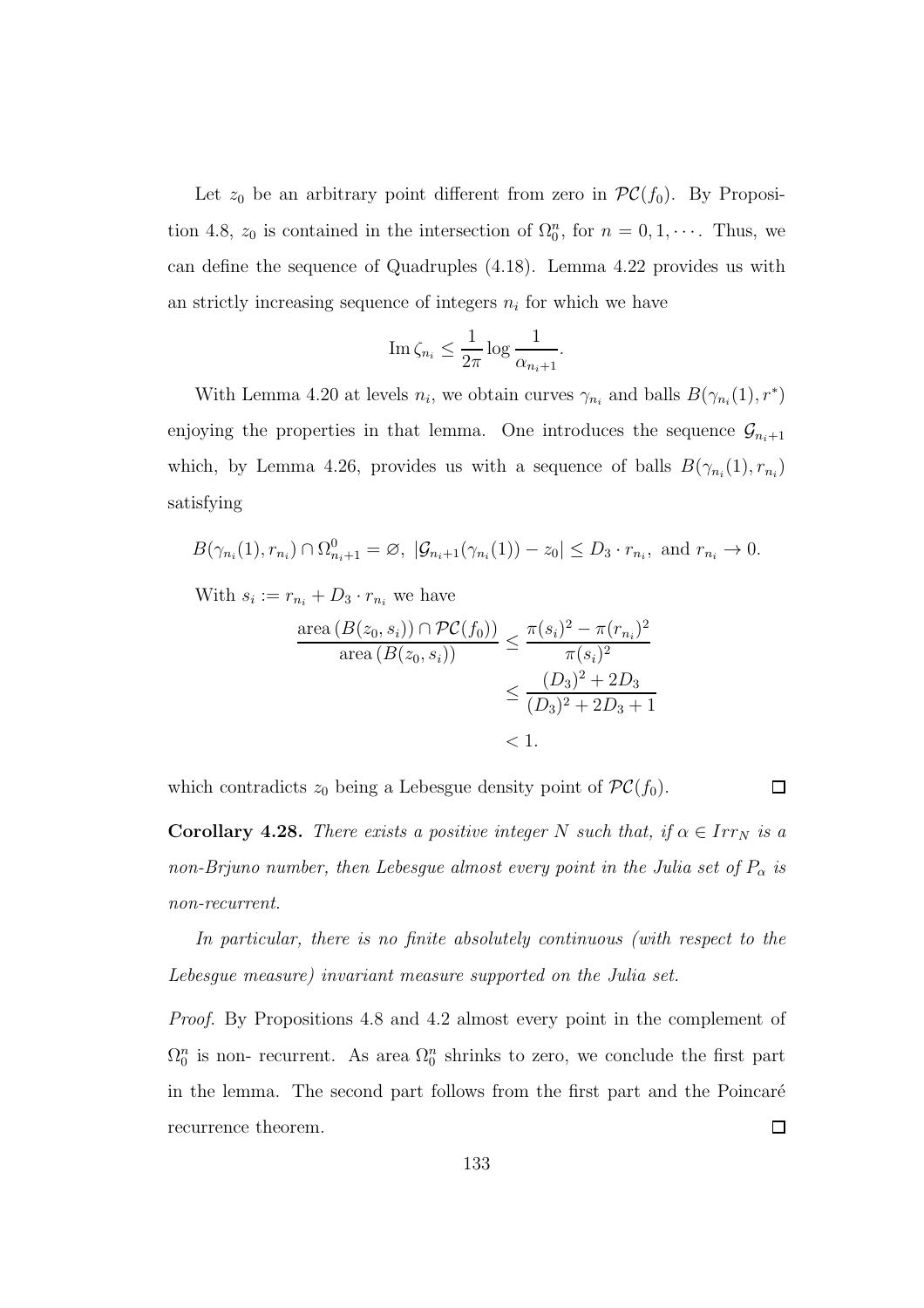# **Corollary 4.29.** There exists a positive integer  $N$  such that for every non-Brjuno number  $\alpha \in Irr_N$  the post-critical set of  $P_\alpha$  is connected.

*Proof.* We claim that  $\mathcal{PC}(P_\alpha) = \bigcap_{n=0}^{\infty} \Omega_n^0$ . As each set  $\Omega_n^0$  is connected and intersection of a nest of connected sets is connected, the corollary follows from this claim.

To prove the claim, let  $z \neq 0$  be an arbitrary point in the above intersection. We can build the sequence of Quadruples  $(4.18)$  corresponding to z. By Lemma 4.22, there is an infinite sequence of positive integers  $n_i$  satisfying  $\text{Im}\,\zeta_{n_i} \leq \frac{1}{2\pi}$  $\frac{1}{2\pi}$  log  $\frac{1}{\alpha_{n_i+1}}$ . It follows from proof of Lemma 4.20 that there exists a point  $\zeta'_{n_i}$  in the lift  $\eta_{n_i}(\Phi_{n_i}^{-1}(\lfloor \frac{1}{2\alpha_i})\rfloor)$  $\frac{1}{2\alpha_{n_i}}$ ]) such that,  $|\text{Re}(\zeta_{n_i} - \zeta'_{n_i})| \leq 1/2$ , and  $|\zeta_{n_i} - \zeta'_{n_i}|$  is uniformly bounded. One transfers these two point to the dynamic plane of  $f_0$  by  $\mathcal{G}_{n_i+1}$  and concludes from Lemma 4.24 that  $|\mathcal{G}_{n_i+1}(\zeta'_{n_i}) - z|$ goes to zero as  $n_i$  tends to infinity. The point  $\Phi_{n_i+1}^{-1}(\lfloor \frac{1}{2\alpha_{n_i}} \rfloor)$  $\frac{1}{2\alpha_{n_i+1}}$ ]) belongs to the orbit of critical value of  $f_{n+1}$ , therefore by definition of renormalization, see Lemma 4.5,  $\mathcal{G}_{n_i+1}(\zeta_{n_i+1}')$  belongs to the orbit of the critical value of  $f_0$ . Thus,  $\mathcal{G}_{n_i+1}(\zeta_{n_i+1}') \in \mathcal{PC}(f_0)$  and converges to z. This finishes proof of the claim.

A corollary of above proof is the following:

**Corollary 4.30.** There are positive constants M, N, and  $\mu < 1$  such that for every  $\alpha \in Irr_N$  and every  $z \in \Omega_0^{n+1}$  we have

$$
\parallel P_\alpha^{q_n}(z)-z\parallel\leq M\mu^n.
$$

In particular this holds on the post-critical set.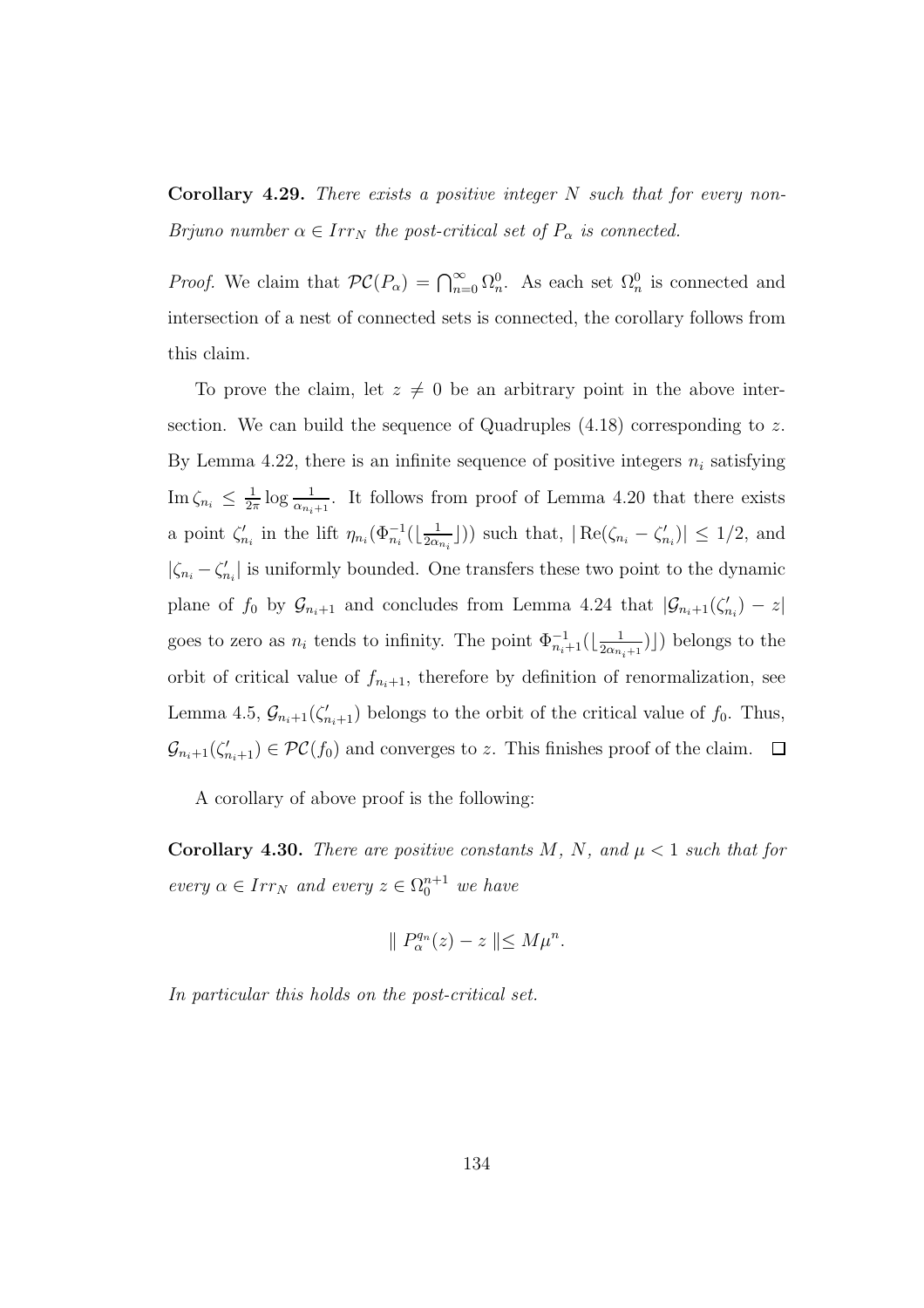# Bibliography

- [Ah66] L. Ahlfors. Lectures on Quasiconformal mapings. Van Nostrand, Toronto-New York-London, 1966.
- [AKLS05] A. Avila & J. Kahn & M. Lyubich & W. Shen. Combinatorial rigidity for unicritical polynomials. preprint, IMS at Stony Brook, 2005/05, to appear in Annals of Math.
- [Be91] A. B. Beardon. Iteration of rational functions, Graduate texts in Mathematics, vol 132, Springer Verlag, New York, 1991, Complex analitic dynamical systems.
- [Bl84] P. Blanchard, Complex analytic dynamics on the Riemann sphere, Bull. Amer. Math. Soc. (N.S.) 11 (1984), no. 1, 85141
- [Bö04] L. E. Böttcher, The principal laws of convergence of iterates and their application to analysis (Russian), Izv. Kazan. Fiz.-Mat. Obshch. 14, 155-234.
- [B94] B. Branner. Puzzles and para-puzzles of quadratic and cubic polynomials. Complex dynamical systems (Cincinnati, OH, 1994), 31-69.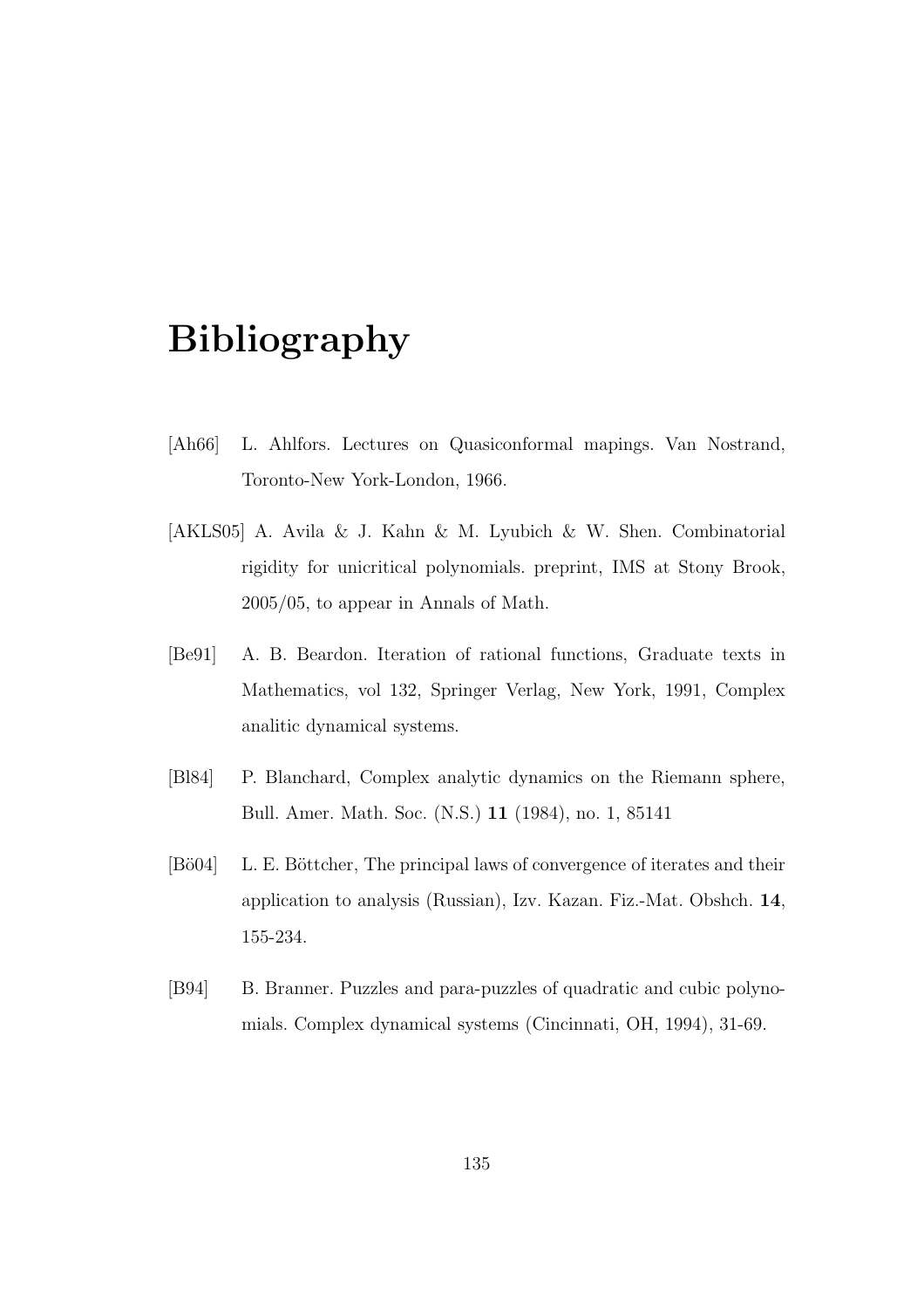- [Brj71] A. D. Brjuno, Analytic form of differential equations. I,II,Trudy Moskov. Mat. Obšč. 25 (1971)119-262; ibid 26 (1972), 199-239, ISSN=0134-8663.
- [BC05] Xavier Buff, Arnaud Chéritat, Ensembles de Julia quadratiques de mesure de Lebesgue strictement positive, C. R. Acad. Sci. Paris, Ser. I 340 (2005).
- [CG93] L. Carleson and T. Gamelin, Complex Dynamics, Springer-Verlag, New York, 1993.
- [Cre38] H. Cremer, über die häufigkeit der nichtzentren, Math. Ann. 115 (1938, 573-580)
- [Do87] A. Douady, Disques de Siegel et aneaux de Herman, Sém. Bourbaki 1986/87, Astérisque, 152153 (1987), 151172.
- [Do93] A. Douady, Descriptions of compact sets in C. Topological methods in modern mathematics (Stony Brook, NY, 1991), 429–465, Publish or Perish, Houston, TX, 1993.
- $[DH82]$  A. Douady & J. Hubbard. Étude dynamique des polynômes complexe, I, II. Publications Mathematique d'Orsay, 82-02, 85-04.
- [DH85] A. Douady & J. Hubbard. On the dynamics of polynomial-like maps. Ann. Sci. Ecol. Norm. Sup., 18(1985). ´
- [Fat19] P. Fatou, Sur les équations fonctionelles (Premier mémoire), Bull. Soc. Math. France 47 (1919), 161-271.
- [Fat20a] P. Fatou, Sur les équations fonctionelles (deuxième mémoire), Bull. Soc. Math. France 48 (1920), 33-94.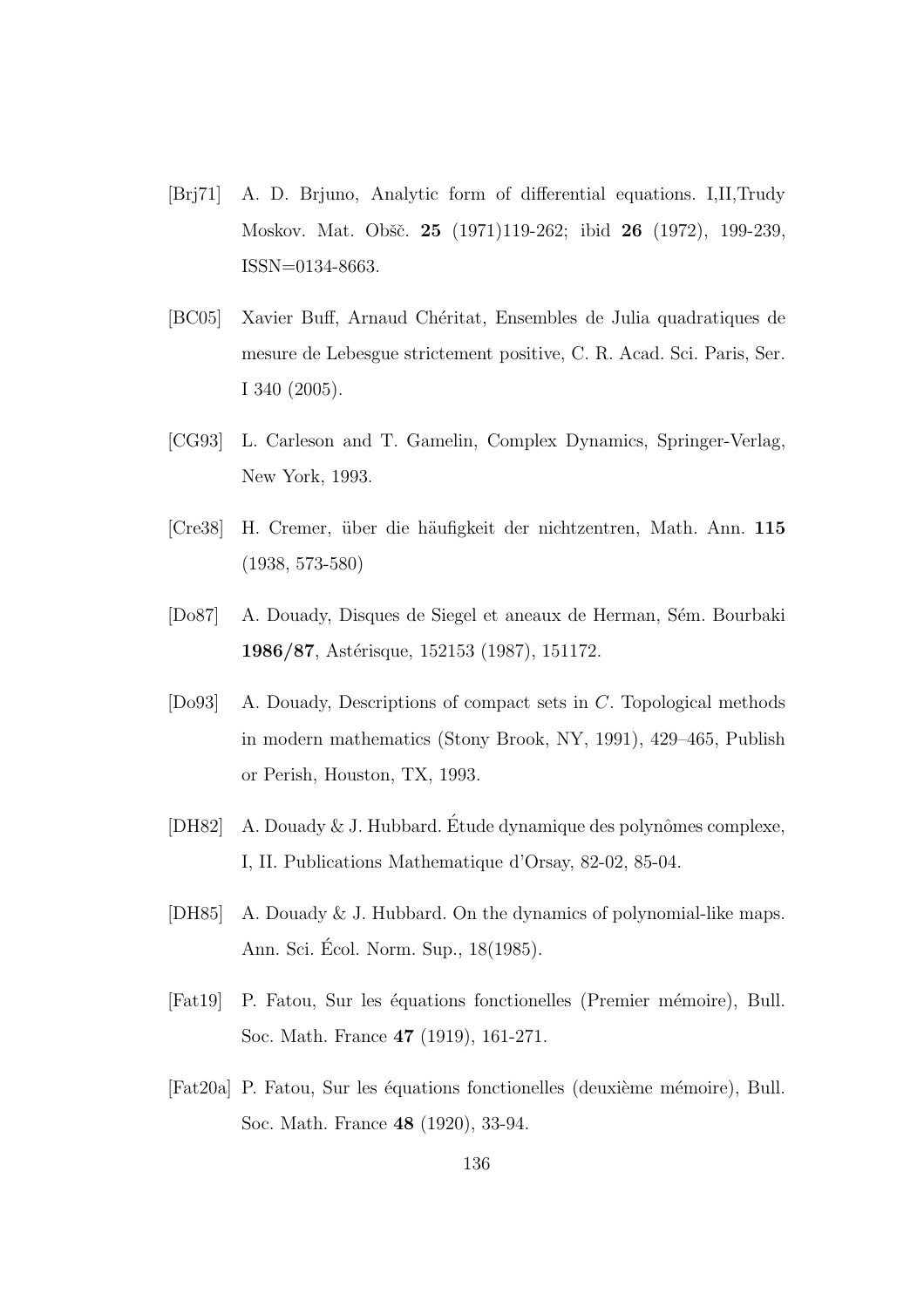- [Fat20b] P. Fatou, Sur les équations fonctionelles (troisième mémoire), Bull. Soc. Math. France 48 (1920), 208-314.
- [GS98] J. Graczyk and G. Świątek, The real Fatou conjecture. Annals of Mathematics Studies, 144. Princeton Univ. Press, Princeton, NJ, 1998.
- [He87] M. Herman, Conjugaison quasisymetrique des homeomorphismes analytique des cercle `a des rotations, preprint, 1987.
- [H93] J. Hubbard. Local connectivity of Julia sets and biforcation loci: three theorems of J.-C. Yoccoz, in Topological Methods in Modern Mathematics. Proceeding of Symposium in Honor of John Milnor's Sixtieth Birthday (Stony Brook, NY, 1991), pp. 467-511. Publish or Perish, Houston, TX, 1993.
- [IS06] H. Inou, M.Shishikura, The renormalization for parabolic fixed points and their perturbation, 2006.
- [J00] Y. Jiang. Infinitely renormalizable quadratic Julia sets. Trans. Amer. Math. Soc. 352 (2000), no. 11, 5077–5091.
- [Jul18] G. Julia, Mémoire sur l'itération des fonctions rationelles, J. Math. Pures Appl. 8(1918), 47-245.
- [KL05] J. Kahn & M. Lyubich. Local conectivity of Julia sets for unicritical polynomilas. IMS at Stony Brook, 2005/03, to appear in Annals of Math.
- [K06] J. Kahn. A priori bounds for some infinitely renormalizable maps: I. Bounded primitive combinatorics, preprint IMS at Stony Brook, 2006/05.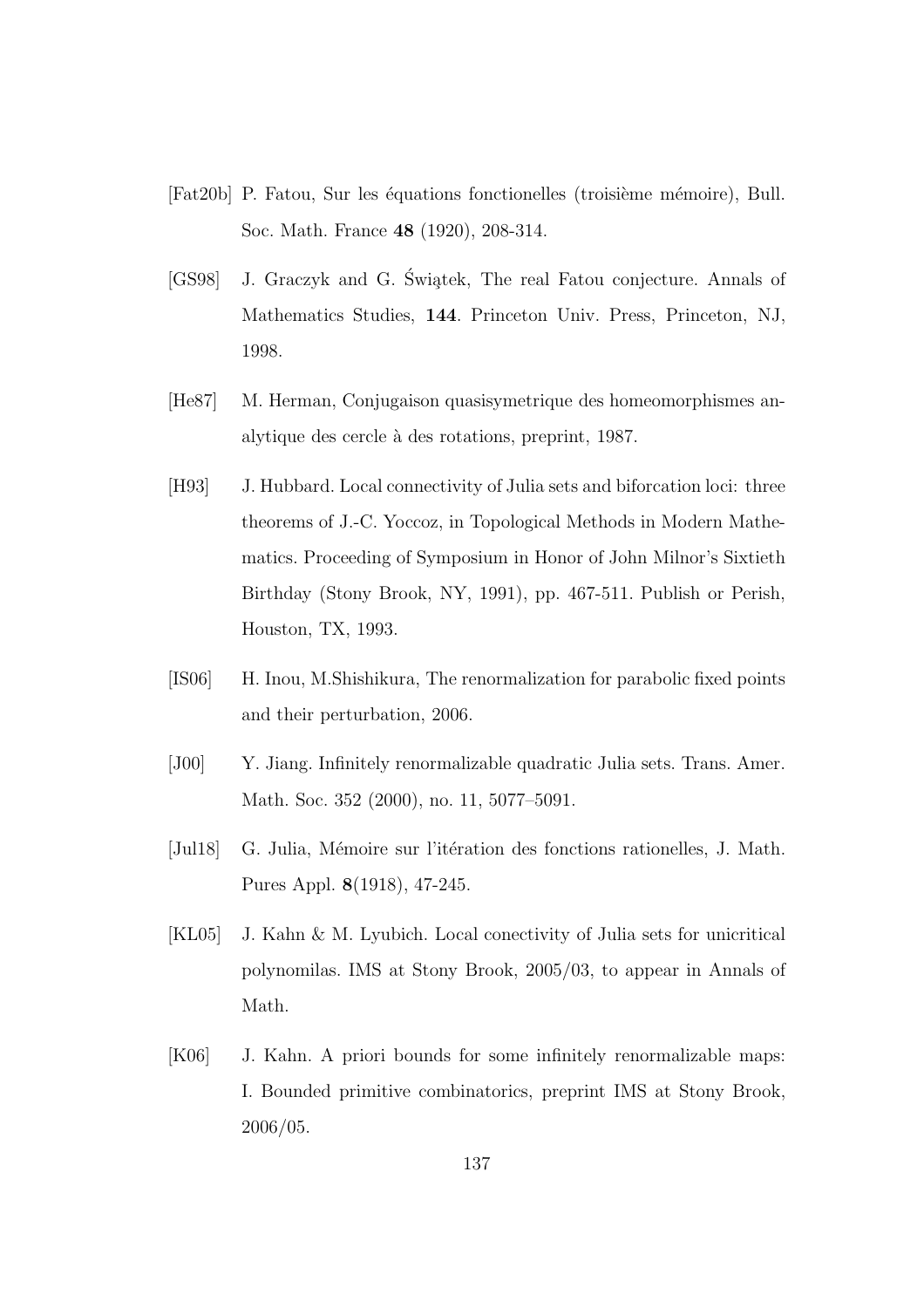- [KL06] J. Kahn & M. Lyubich. A priori bounds for some infinitely renormalizable maps: II. Decorations, preprint IMS at Stony Brook, 2006/06, to appear in Annals Ec. Norm. Sup.
- [KL07] J. Kahn & M. Lyubich. A priori bounds for some infinitely renormalizable quadratics: III. Molecules, preprint IMS at Stony Brook, 2007/04.
- [Ki00] J. Kiwi, Non-accessible critical points of Cremer polynomials, Ergod. Th. & Dynam. Sys. (2000), 20, 1391-1403.
- [Ko84] G. Koenigs, Recherches sur les integrals de certains equations fonctionelles, Ann. Sci. Éc. Norm. Sup.  $(3^e \text{ ser.})$  1 supplém. 1-41.
- [KSvS07] O. Kozlovski, W. Shen, and S. Van Strien, Rigidity for real polynomials. Ann. of Math. (2) 165 (2007), no. 3, 749841.
- $[Le 97]$  L. Leau, Étude sur les equations fonctionelles à une ou plusièrs variables, Ann. Fac. Sci. Toulouse 11, E1-E110.
- [LvS98] G. Levin & S. Van Strien. Locally connected Julia sets of real polynomials. Annals of Math., 147 (1998), 471-541.
- [Ly83a] M. Lyubich, Some typical properties of the dynamics of rational mappings, Usbekhi Mat. Nauk 38 (1983), no.5 (233), 197-198.
- [Ly83b] M. Lyubich, On typical behavior of the trajectories of a rational mapping of the sphere. (Russian) Dokl. Akad. Nauk SSSR 268 (1983), no. 1, 2932.
- [Ly86] M. Lyubich, Dynamics of rational transformations: topological picture, Uspekhi Mat. Nauk 41 (1986), no. 4(250), 3595, 239.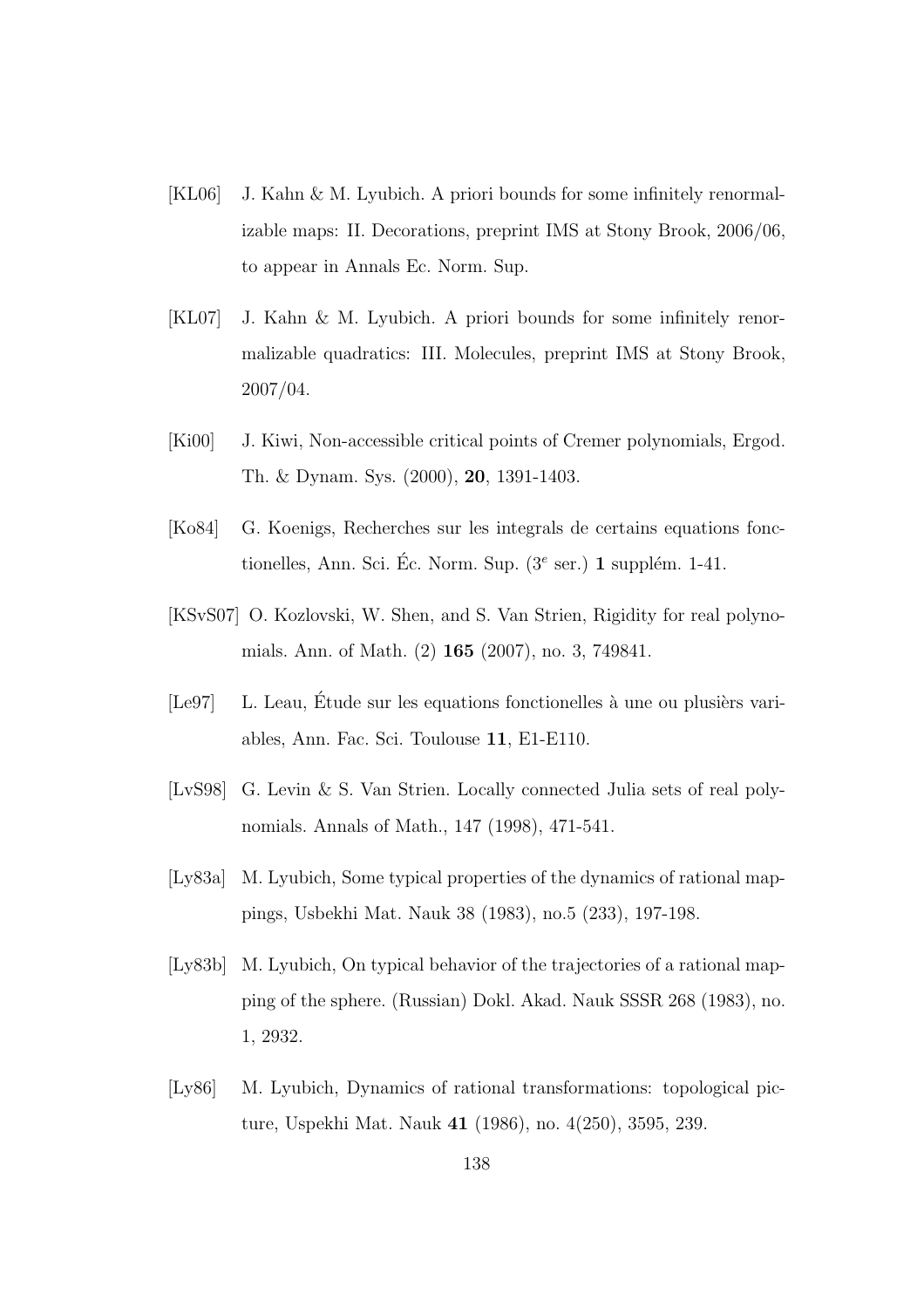- [Ly91] M. Lyubich, On the Lebesgue measure of the Julia set of a quadratic polynomial, Stony- brook IMS Preprint 1991/10.
- [Ly97] M. Lyubich. Dynamics of quadratic polynomials. I, II. Acta. Math. 178 (1997), no 2, 185-247, 247-297.
- [LY97] M. Lyubich & M. Yampolsky. Dynamics of quadratic polynomials: complex bounds for real maps Annales de l'institut Fourier, 47 no. 4 (1997), p. 1219-1255.
- [Ly99] M. Lyubich, Feigenbaum-Coullet-Tresser universaity and Milnor's hairiness conjecture, Ann. of Math. 149 (1999), 319-420.
- [Ma83] R. Mañe, On a Theorem of Fatou, Bol. Soc. Bras. Mat. Vol. 24, no. 1, 1-11.
- [Mc94] C. McMullen. Complex dynamics and renormalization. Ann. of Math. Stud., 135 Princeton Univ. Press, Princeton, NJ, 1994.
- [Mc96] C. McMullen. Renormalization and three manifolds which fiber over the circle.Ann. of Math.Stud., 142.Princeton Univ. press, Princeton, NJ, 1996.
- [Mc98] C. T. McMullen, Self-Similarity of Siegel disks and Hausdorff dimension of Julia sets. Acta Math. 180 (1998), no.2, 247–292.
- [McS98] C. T. McMullen and D. P. Sullivan, Quasiconformal homeomorphisms and dynamics. III. The Teichmuller space of a holomorphic dynamical system. Adv. Math. 135 (1998), no. 2, 351-395.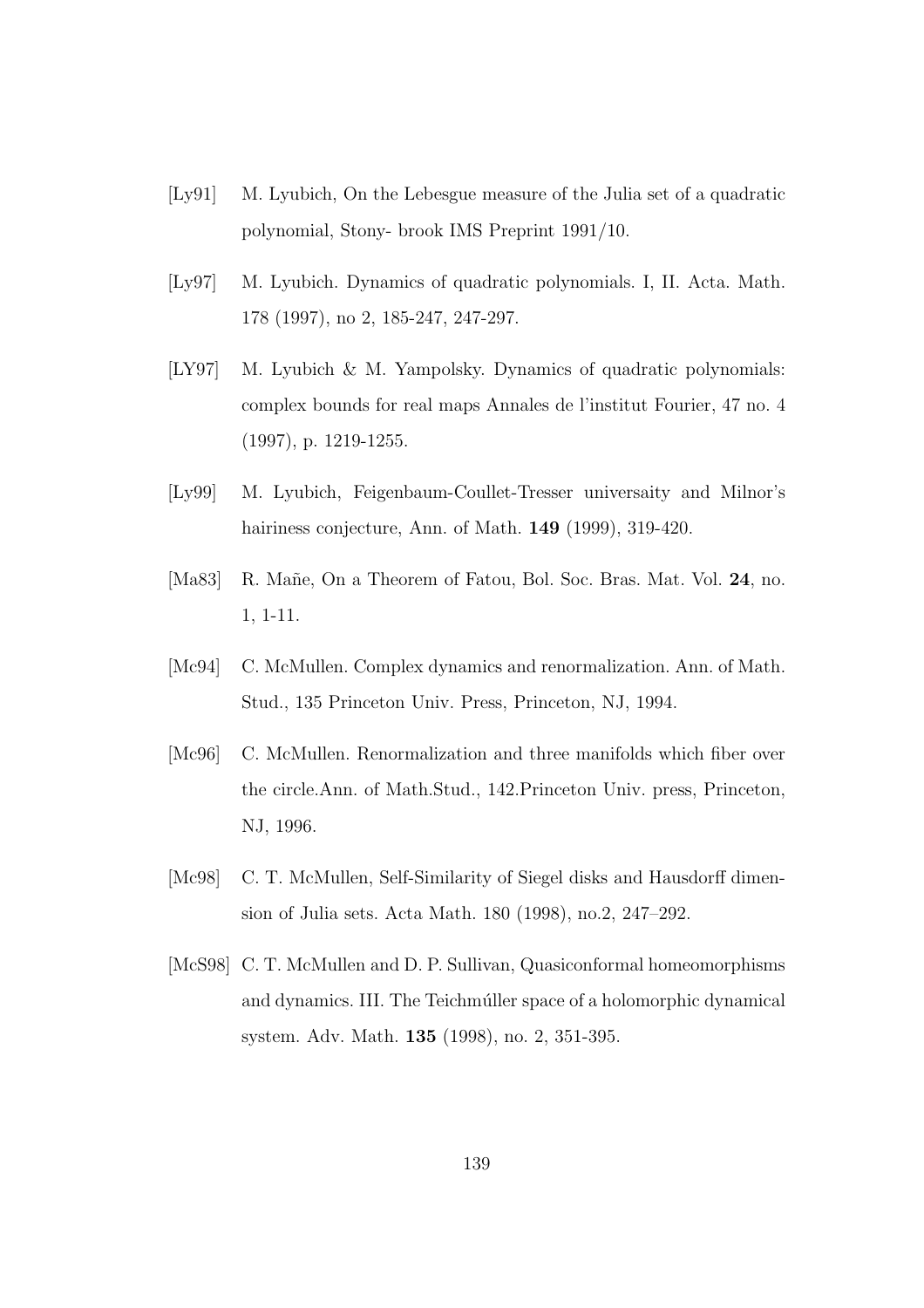- [M06] J. Milnor, Dynamics in one complex variable: Third edition. Annals of Mathematics studies, 160, Princeton Univ. Press, Princeton, NJ 2006
- [M95] J. Milnor. Periodic orbits , external rays and the mandelbrot set: an expository acount, 1995.
- [M00] J. Milnor. Local connectivity of Julia sets: expository lectures. In:" The Mandelbrot set, theme and variations" (ed.:Tan Lei)67-116, London Math. Soc. Lecture Note Ser., 274, Canbridge Univ. Press, Cambridge, 2000.
- [MSS83] R. Mañe, P. Sad, and D. P. Sullivan, On the dynamics of the rational maps. Ann. Sci. Éc. Norm. Sup. 16 (1983), 193-217.
- [PM93] R. Pérez Marco, Sur les dynamiques holomorphes non linéarisables et une conjecture de V. I. Arnold, Ann. Éc. Norm. Sup. $(4)$  26 (1993), no. 5,565-644.
- [PM97] R. Pérez Marco, Fixed points and circle maps, Acta Math., 179 (1997), 243-294.
- [Pf17] G. A. Pfeiffer, On the conformal mapping of curvilinear angles; the functional equation  $\phi[f(x)] = a_1 \phi(x)$ , Trans. A.M.S. 18, 185-198.
- [P75] C. Pommerenke, Univalent Functions, Studina Mathematica/ Mathemathische Lehrbücher, Vandenhoeck & Ruprecht, Göttingen, 1975.
- [PZ04] C. L. Petersen and S. Zakeri, On the Julia set of a typical quadratic polynomial with a Siegel disk, Ann. of Math. 159 (2004) 1-52.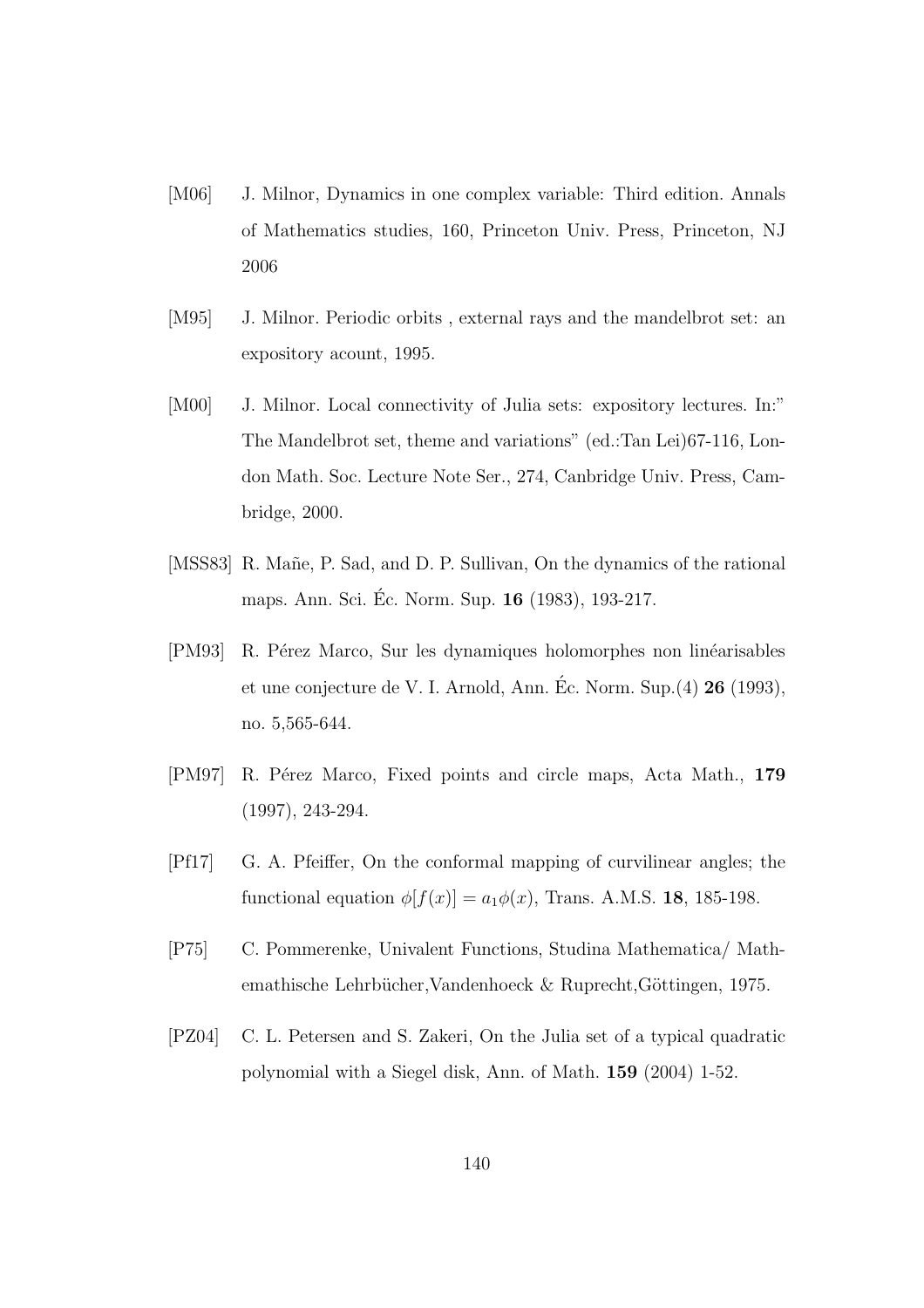- [Sch04] D. Schleicher. On Fibers and Local Connectivity of Mandelbrot and Multibrot Sets. In: M. Lapidus, M. van Frankenhuysen (eds): Fractal Geometry and Applications: A Jubilee of Benoit Mandelbrot. American Mathematical Society (2004), 477-507.
- [Sch71] E. Schröder, Uber iterirte functionen, Math. Ann. 3 (1871).
- [Sh87] M. Shishikura, On the quasiconformal surgery of rational functions. Ann. Sci. Ecole Norm. Sup. (4) **20** (1987), no. 1, 1-29.
- [Sh91] M. Shishikura, unpublished.
- [Sie42] C. L. Siegel, Iteration of analytic functions, Ann. of Math. (2) 43 (1942), 607-612
- [Sl91] Z. Slodkowski. Holomorphic motions and polynomial hulls, proc. amer. mat. soc. 111 (1991) 347-355.
- [St55] K. Strebel. On the maximal dilation of quasiconformal mappings. Proc. Amer. Math. Soc. 6 (1955),903-909.
- [Su83] D. P. Sullivan, Conformal Dynamical systems. Geometric Dynamics (Lecture Notes in Mathematics, 1007). Ed. J. Palis. Springer, 1983, 725-752.
- [Su85] D. P. Sullivan, Quasiconformal homeomorphisms and dynamics. I. Solution of the Fatou-Julia problem on wandering domains. Ann. of Math. (2) **122** (1985), no. 3, 401-418.
- [S92] D. Sullivan. Bounds, Quadratic differentials and renormalization conjectures, in American Mathematical Society Centennial Publication,